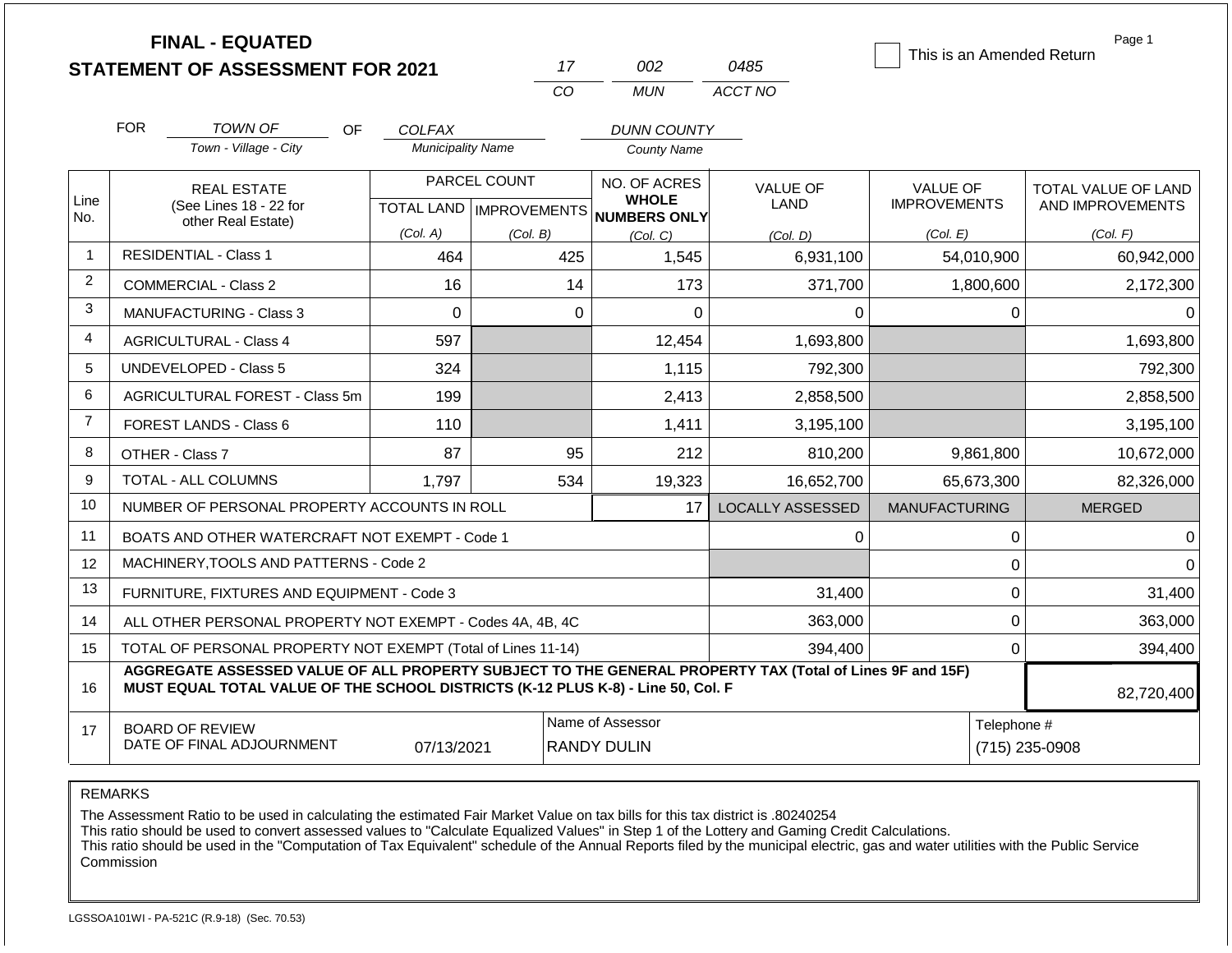2021 17 002 0485

FOREST LANDS (Line 7) and FOREST CROPS (in this section) - are **NOT** the same *YEAR CO MUN ACCT NO*

|    |                                                            |                 |  | Private Forest Crop - Reg Class @ 10¢ per acre                                 |                                                               |                  |  | Private Forest Crop - Reg Class @ \$2.52 per acre                  |                                                                 |                                                                              |
|----|------------------------------------------------------------|-----------------|--|--------------------------------------------------------------------------------|---------------------------------------------------------------|------------------|--|--------------------------------------------------------------------|-----------------------------------------------------------------|------------------------------------------------------------------------------|
|    | (a) PARCELS                                                | (b) ACRES       |  | (c) ASSESSED VALUE                                                             |                                                               | (d) PARCELS      |  | (e) ACRES                                                          |                                                                 | (f) ASSESSED VALUE                                                           |
| 18 |                                                            |                 |  |                                                                                |                                                               |                  |  |                                                                    |                                                                 |                                                                              |
|    |                                                            |                 |  |                                                                                |                                                               |                  |  |                                                                    |                                                                 |                                                                              |
|    |                                                            |                 |  | Private Forest Crop - Special Class @ 20¢ per acre                             |                                                               |                  |  |                                                                    |                                                                 | Entered Before 2005 Managed Forest - Ferrous Mining CLOSED @ \$7.87 per acre |
| 19 | (a) PARCELS                                                | (b) ACRES       |  | (c) ASSESSED VALUE                                                             |                                                               | (d) PARCELS      |  | (e) ACRES                                                          |                                                                 | (f) ASSESSED VALUE                                                           |
|    |                                                            |                 |  |                                                                                |                                                               |                  |  |                                                                    |                                                                 |                                                                              |
|    |                                                            |                 |  | Entered Before 2005 Managed Forest - OPEN @ 74 ¢ per acre                      |                                                               |                  |  | Entered Before 2005 Managed Forest - CLOSED @                      |                                                                 | \$1.75 per acre                                                              |
| 20 | (a) PARCELS                                                | (b) ACRES       |  | (c) ASSESSED VALUE                                                             |                                                               | (d) PARCELS      |  | (e) ACRES                                                          |                                                                 | (f) ASSESSED VALUE                                                           |
|    |                                                            |                 |  |                                                                                |                                                               |                  |  |                                                                    |                                                                 |                                                                              |
|    |                                                            | 40              |  | 94,000                                                                         |                                                               | 9                |  | 258.41                                                             |                                                                 | 460,600                                                                      |
|    | Entered After 2004 Managed Forest - OPEN @ \$2.04 per acre |                 |  |                                                                                | Entered After 2004 Managed Forest - CLOSED @ \$10.20 per acre |                  |  |                                                                    |                                                                 |                                                                              |
| 21 | (a) PARCELS                                                | (b) ACRES       |  | (c) ASSESSED VALUE                                                             |                                                               | (d) PARCELS      |  | (e) ACRES                                                          |                                                                 | (f) ASSESSED VALUE                                                           |
|    |                                                            |                 |  |                                                                                |                                                               |                  |  |                                                                    |                                                                 |                                                                              |
|    | 8                                                          | 285.94          |  | 638,500                                                                        |                                                               | 46               |  | 1,235.69                                                           |                                                                 | 2,605,200                                                                    |
|    | (a) County Forest Cropland Acres                           |                 |  | (b) Federal Acres                                                              | (d) County (NOT FOREST CROP) Acres<br>(c) State Acres         |                  |  |                                                                    | (e) Other Acres                                                 |                                                                              |
| 22 |                                                            |                 |  |                                                                                |                                                               |                  |  |                                                                    |                                                                 |                                                                              |
|    |                                                            |                 |  |                                                                                |                                                               | 182.27<br>239.78 |  |                                                                    | 419.14                                                          |                                                                              |
|    |                                                            |                 |  | Assessed Value of Omitted Property From Prior Years (Sec. 70.44)               |                                                               |                  |  |                                                                    | Assessed Value of Sec. 70.43 Corrections of Errors by Assessors |                                                                              |
|    |                                                            | (a) REAL ESTATE |  | (b) PERSONAL                                                                   |                                                               |                  |  | (c1) REAL ESTATE                                                   | (c2) PERSONAL                                                   |                                                                              |
| 23 |                                                            |                 |  |                                                                                |                                                               |                  |  |                                                                    |                                                                 |                                                                              |
|    |                                                            |                 |  | Manufacturing Equated Value of Omitted Property From Prior Years (Sec. 70.995) |                                                               |                  |  | Mfg. Equated Value of Sec.70.43 Corrections of Errors by Assessors |                                                                 |                                                                              |
|    | (d) REAL ESTATE                                            |                 |  | (e) PERSONAL                                                                   | (f1) REAL ESTATE                                              |                  |  | (f2) PERSONAL                                                      |                                                                 |                                                                              |
|    |                                                            |                 |  |                                                                                |                                                               |                  |  |                                                                    |                                                                 |                                                                              |
|    |                                                            |                 |  |                                                                                |                                                               |                  |  |                                                                    |                                                                 |                                                                              |

# **SPECIAL DISTRICTS**

| Line<br>No. | Enter 6-digit<br>Special District<br>Code (Col. A) | <b>Account</b><br><b>Number</b><br>(Col. B) | <b>Special District Name</b><br>(Col. C) | <b>Locally Assessed Value</b><br>of Real Estate and<br><b>Personal Property (Col. D)</b> | Mfg Value of Real Estate<br>and Personal Property<br>(Col. E) | <b>Merged Value of</b><br><b>Real Estate and</b><br>Personal Property (Col. F) |
|-------------|----------------------------------------------------|---------------------------------------------|------------------------------------------|------------------------------------------------------------------------------------------|---------------------------------------------------------------|--------------------------------------------------------------------------------|
| 24          |                                                    |                                             |                                          |                                                                                          |                                                               |                                                                                |
| 25          |                                                    |                                             |                                          |                                                                                          |                                                               |                                                                                |
| 26          |                                                    |                                             |                                          |                                                                                          |                                                               |                                                                                |
| 27          |                                                    |                                             |                                          |                                                                                          |                                                               |                                                                                |
| 28          |                                                    |                                             |                                          |                                                                                          |                                                               |                                                                                |
| 29          |                                                    |                                             |                                          |                                                                                          |                                                               |                                                                                |
| 30          |                                                    |                                             |                                          |                                                                                          |                                                               |                                                                                |
| 31          |                                                    |                                             |                                          |                                                                                          |                                                               |                                                                                |
| 32          |                                                    |                                             |                                          |                                                                                          |                                                               |                                                                                |
| 33          |                                                    |                                             |                                          |                                                                                          |                                                               |                                                                                |
| 34          |                                                    |                                             |                                          |                                                                                          |                                                               |                                                                                |
| 35          |                                                    |                                             |                                          |                                                                                          |                                                               |                                                                                |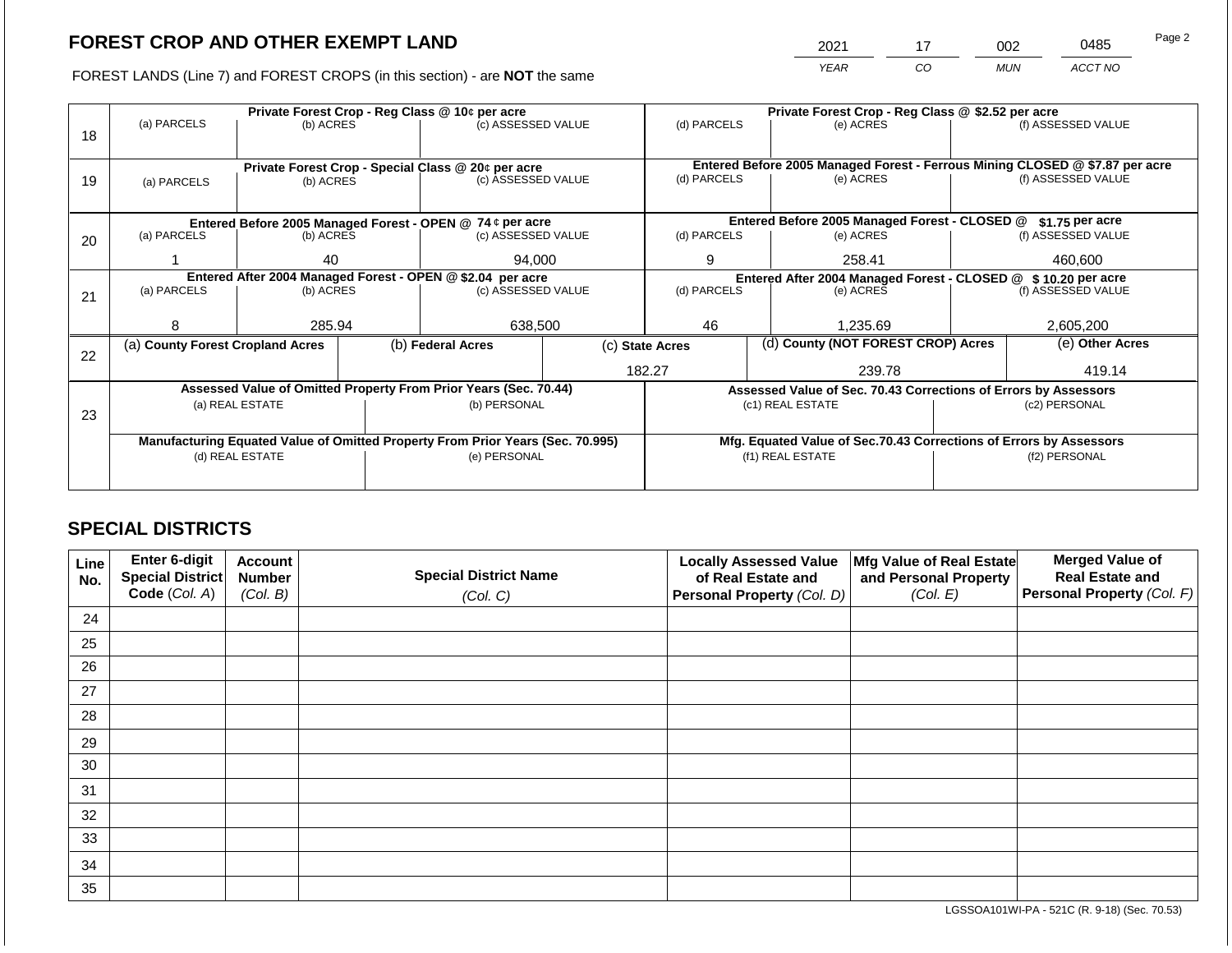|                       | <b>SCHOOL DISTRICTS</b>                                  |                                             |                                                         | 2021                                                                              | 17                                                            | 002<br>0485                                                                    |
|-----------------------|----------------------------------------------------------|---------------------------------------------|---------------------------------------------------------|-----------------------------------------------------------------------------------|---------------------------------------------------------------|--------------------------------------------------------------------------------|
|                       |                                                          |                                             |                                                         | <b>YEAR</b>                                                                       | CO                                                            | ACCT NO<br><b>MUN</b>                                                          |
| Line<br>No.           | Enter 6-digit<br><b>School District</b><br>Code (Col. A) | <b>Account</b><br><b>Number</b><br>(Col. B) | <b>School District Name</b><br>(Col. C)                 | <b>Locally Assessed Value</b><br>of Real Estate and<br>Personal Property (Col. D) | Mfg Value of Real Estate<br>and Personal Property<br>(Col. E) | <b>Merged Value of</b><br><b>Real Estate and</b><br>Personal Property (Col. F) |
|                       | A. SCHOOL DISTRICTS (K-8 and K-12)                       |                                             |                                                         |                                                                                   |                                                               |                                                                                |
| 36                    | 171176                                                   | 0115                                        | SCH D OF COLFAX                                         | 80,529,600                                                                        |                                                               | 80,529,600                                                                     |
| 37                    | 171645                                                   | 0116                                        | SCH D OF ELK MOUND AREA                                 | 2,190,800                                                                         |                                                               | 2,190,800                                                                      |
| 38                    |                                                          |                                             |                                                         |                                                                                   |                                                               |                                                                                |
| 39                    |                                                          |                                             |                                                         |                                                                                   |                                                               |                                                                                |
| 40                    |                                                          |                                             |                                                         |                                                                                   |                                                               |                                                                                |
| 41                    |                                                          |                                             |                                                         |                                                                                   |                                                               |                                                                                |
| 42                    |                                                          |                                             |                                                         |                                                                                   |                                                               |                                                                                |
| 43                    |                                                          |                                             |                                                         |                                                                                   |                                                               |                                                                                |
| 44                    |                                                          |                                             |                                                         |                                                                                   |                                                               |                                                                                |
| 45<br>$\overline{46}$ |                                                          |                                             |                                                         |                                                                                   |                                                               |                                                                                |
| 47                    |                                                          |                                             |                                                         |                                                                                   |                                                               |                                                                                |
| 48                    |                                                          |                                             |                                                         |                                                                                   |                                                               |                                                                                |
| 49                    |                                                          |                                             |                                                         |                                                                                   |                                                               |                                                                                |
| 50                    |                                                          |                                             | TOTAL ASSESSED VALUE OF SCHOOL DISTRICTS (K-8 and K-12) | 82,720,400                                                                        |                                                               | 82,720,400                                                                     |
|                       | <b>B.</b><br><b>UNION HIGH SCHOOL DISTRICTS</b>          |                                             |                                                         |                                                                                   |                                                               |                                                                                |
| 51                    |                                                          |                                             |                                                         |                                                                                   |                                                               |                                                                                |
| 52                    |                                                          |                                             |                                                         |                                                                                   |                                                               |                                                                                |
| 53                    |                                                          |                                             |                                                         |                                                                                   |                                                               |                                                                                |
| 54                    |                                                          |                                             |                                                         |                                                                                   |                                                               |                                                                                |
| 55                    |                                                          |                                             | TOTAL ASSESSED VALUE OF UNION HIGH SCHOOLS              |                                                                                   |                                                               |                                                                                |
|                       | <b>TECHNICAL COLLEGE DISTRICTS</b><br>C.                 |                                             |                                                         |                                                                                   |                                                               |                                                                                |
| 56                    | 000100                                                   | 0001                                        | CHIPPEWA VALLEY TECHNICAL COLLEGE EAUC                  | 82,720,400                                                                        |                                                               | 82,720,400                                                                     |
| 57                    |                                                          |                                             |                                                         |                                                                                   |                                                               |                                                                                |
| 58                    |                                                          |                                             |                                                         |                                                                                   |                                                               |                                                                                |
| 59                    |                                                          |                                             | TOTAL ASSESSED VALUE OF TECHNICAL COLLEGES              | 82,720,400                                                                        |                                                               | 82,720,400                                                                     |

 *I hereby certify, to the best of my knowledge and belief, this form is complete and correct.*

**SCHOOL DISTRICTS**

| Name               |                         | Title                | Submission date  |
|--------------------|-------------------------|----------------------|------------------|
| SARAH EDWARDS      |                         | REAL PROPERTY LISTER | 2021<br>08<br>24 |
| Phone              | Email address           |                      |                  |
| 715<br>231<br>6545 | SJEDWARDS@CO.DUNN.WI.US |                      |                  |

Page 3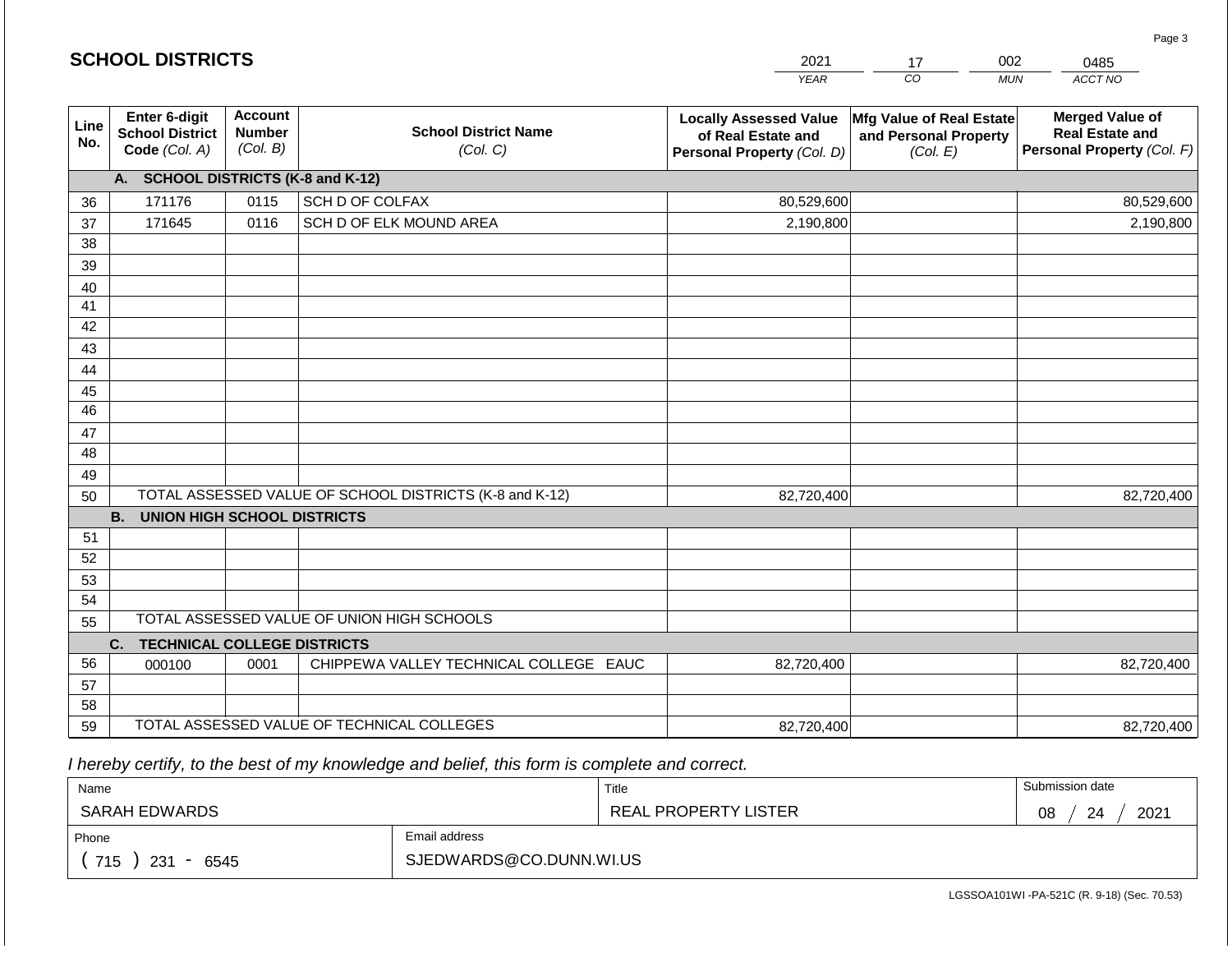- Each municipality's SOA is completed after the Board of Review and includes any changes made to the locally assessed values, under state law (sec. 70.53, Wis. Stats.)
- The Wisconsin Department of Revenue (DOR) merges the locally assessed values with the state assessed manufacturing values
- DOR provides the information regarding district names and codes. If a district is not listed, contact DOR.

Note: If you submit an amended SOA to DOR after your municipality's SOA is equated and posted to our website, we will process the SOA. However, DOR will not recalculate the *aggregate ratio or update the final SOA posted on our website. You should use the corrected values to calculate your tax rates.*

# **Page 1: Real Estate and Personal Property**

- Lines 1-9 assessed real estate values, parcel counts and acres by classification
- Lines 10-15 assessed personal property values and number of accounts by class
- Line 16 aggregate assessed value of all property subject to general property; use to calculate tax rates. Note: This line equals the total assessed value of K-8 and K-12 school districts (Line 50) and total assessed value of technical colleges (Line 59).
- Remarks assessment ratio used to calculate estimated fair market value on property tax bills

# **Page 2: Forest Crop, Other Exempt Land and Special Districts**

- Lines 18-21 private forest crop and managed forest lands assessed values
- Line  $22 -$  tax exempt land acres
- Line 23 prior years assessed value of omitted property under sec. 70.44 and correction of errors under sec. 70.43 shown by locally assessed or manufacturing real estate and personal property. Note: If there is an amount on this line, report the corresponding tax in the Statement of Taxes, Sections J or K.
- Lines 24-35 special district assessed values. These values are used to calculate tax rates for the special districts.

# **Page 3: School Districts**

- Lines 36-50 school districts (K-8 and K-12) assessed values. These values are used to calculate tax rates for school districts.
- Lines 51-55 union high school district assessed values. These values are used to calculate tax rates for union high school districts.
- Lines 56-59 technical college assessed values. These values are used to calculate tax rates for technical colleges.

If you have questions: Email: lgs@wisconsin.gov

 Phone: (608) 266-2569 or (608) 264-6892 Fax: (608) 264-6887

N8409 COUNTY ROAD M COLFAX, WI 54730 - 5041 N8409 COUNTY ROAD M COLFAX, WI 54730 - 5041KAREN MYERS<br>TOWN OF COLFAX TOWN OF COLFAX KAREN MYERS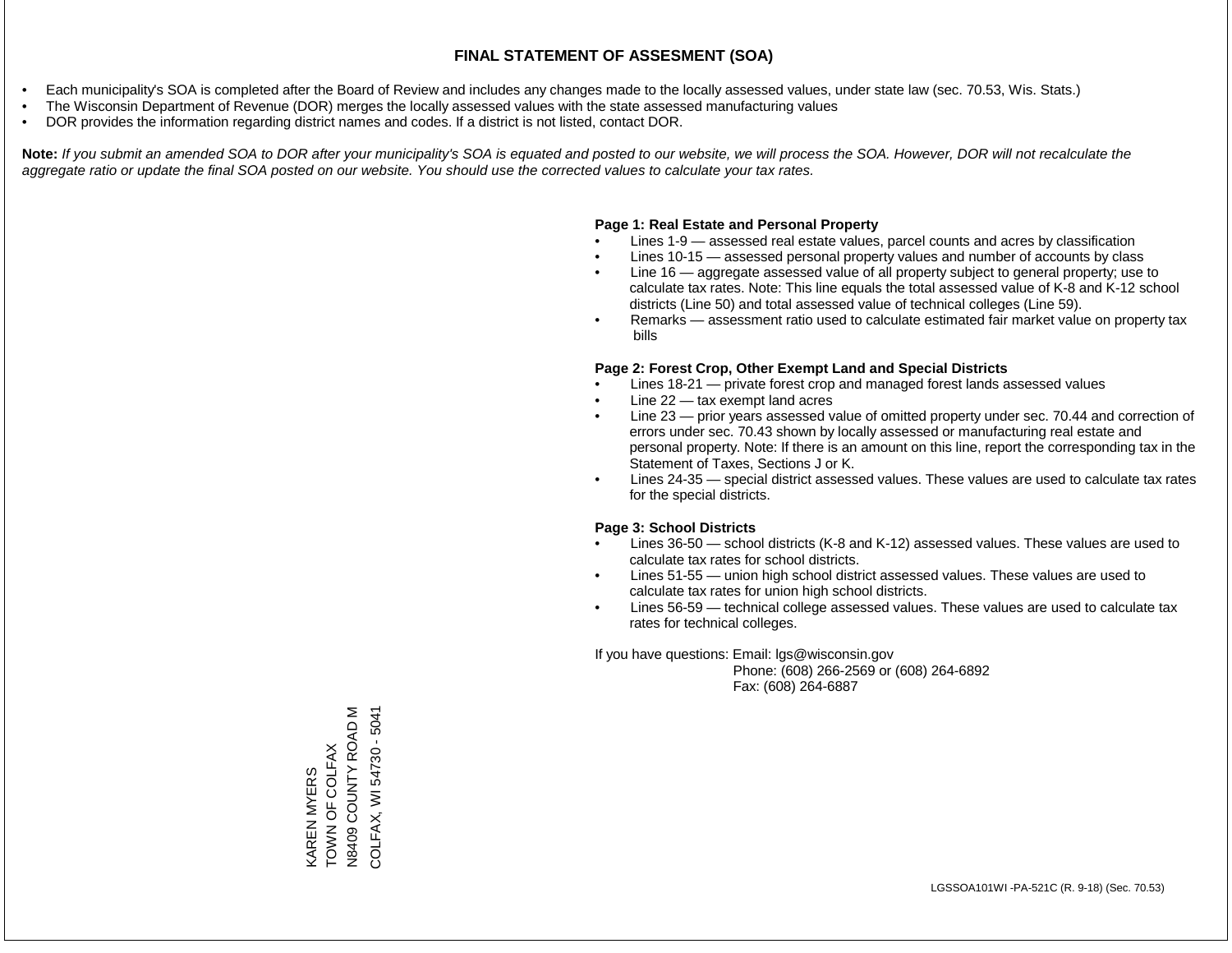|                |            | <b>FINAL - EQUATED</b><br><b>STATEMENT OF ASSESSMENT FOR 2021</b>                                                                                                                            |                          |                           | 17                                                     | 004                | 0486                    | This is an Amended Return | Page 1              |
|----------------|------------|----------------------------------------------------------------------------------------------------------------------------------------------------------------------------------------------|--------------------------|---------------------------|--------------------------------------------------------|--------------------|-------------------------|---------------------------|---------------------|
|                |            |                                                                                                                                                                                              |                          |                           | CO                                                     | <b>MUN</b>         | ACCT NO                 |                           |                     |
|                | <b>FOR</b> | <b>TOWN OF</b><br>OF.                                                                                                                                                                        | <b>DUNN</b>              |                           |                                                        | <b>DUNN COUNTY</b> |                         |                           |                     |
|                |            | Town - Village - City                                                                                                                                                                        | <b>Municipality Name</b> |                           |                                                        | <b>County Name</b> |                         |                           |                     |
|                |            | <b>REAL ESTATE</b>                                                                                                                                                                           |                          | PARCEL COUNT              |                                                        | NO. OF ACRES       | <b>VALUE OF</b>         | <b>VALUE OF</b>           | TOTAL VALUE OF LAND |
| Line<br>No.    |            | (See Lines 18 - 22 for<br>other Real Estate)                                                                                                                                                 |                          | TOTAL LAND   IMPROVEMENTS | <b>WHOLE</b><br>NUMBERS ONLY                           |                    | LAND                    | <b>IMPROVEMENTS</b>       | AND IMPROVEMENTS    |
|                |            |                                                                                                                                                                                              | (Col. A)                 | (Col. B)                  |                                                        | (Col, C)           | (Col, D)                | (Col. E)                  | (Col. F)            |
| $\mathbf{1}$   |            | <b>RESIDENTIAL - Class 1</b>                                                                                                                                                                 | 652                      |                           | 526                                                    | 1,202              | 9,212,900               | 66,402,700                | 75,615,600          |
| $\overline{2}$ |            | <b>COMMERCIAL - Class 2</b>                                                                                                                                                                  | 25                       |                           | 16                                                     | 113                | 456,300                 | 1,929,900                 | 2,386,200           |
| 3              |            | MANUFACTURING - Class 3                                                                                                                                                                      | 1                        |                           | $\mathbf{1}$                                           | $\overline{7}$     | 39,800                  | 286,400                   | 326,200             |
| $\overline{4}$ |            | <b>AGRICULTURAL - Class 4</b>                                                                                                                                                                | 860                      |                           |                                                        | 18,700             | 2,452,900               |                           | 2,452,900           |
| 5              |            | <b>UNDEVELOPED - Class 5</b>                                                                                                                                                                 | 323                      |                           |                                                        | 1,191              | 508,200                 |                           | 508,200             |
| 6              |            | <b>AGRICULTURAL FOREST - Class 5m</b>                                                                                                                                                        | 373                      |                           |                                                        | 4,264              | 4,610,000               |                           | 4,610,000           |
| $\overline{7}$ |            | <b>FOREST LANDS - Class 6</b>                                                                                                                                                                | 129                      |                           |                                                        | 2,238              | 4,703,500               |                           | 4,703,500           |
| 8              |            | OTHER - Class 7                                                                                                                                                                              | 99                       |                           | 99                                                     | 201                | 836,500                 | 10,362,500                | 11,199,000          |
| 9              |            | <b>TOTAL - ALL COLUMNS</b>                                                                                                                                                                   | 2,462                    |                           | 642                                                    | 27,916             | 22,820,100              | 78,981,500                | 101,801,600         |
| 10             |            | NUMBER OF PERSONAL PROPERTY ACCOUNTS IN ROLL                                                                                                                                                 |                          |                           |                                                        | 14                 | <b>LOCALLY ASSESSED</b> | <b>MANUFACTURING</b>      | <b>MERGED</b>       |
| 11             |            | BOATS AND OTHER WATERCRAFT NOT EXEMPT - Code 1                                                                                                                                               |                          |                           |                                                        |                    | 0                       | 0                         | $\Omega$            |
| 12             |            | MACHINERY, TOOLS AND PATTERNS - Code 2                                                                                                                                                       |                          |                           |                                                        |                    |                         | 7,000                     | 7,000               |
| 13             |            | FURNITURE, FIXTURES AND EQUIPMENT - Code 3                                                                                                                                                   |                          |                           |                                                        |                    | 30,600                  | 300                       | 30,900              |
| 14             |            | ALL OTHER PERSONAL PROPERTY NOT EXEMPT - Codes 4A, 4B, 4C                                                                                                                                    |                          |                           |                                                        |                    | 53,000                  | 400                       | 53,400              |
| 15             |            | TOTAL OF PERSONAL PROPERTY NOT EXEMPT (Total of Lines 11-14)                                                                                                                                 |                          |                           |                                                        |                    | 83,600                  | 7,700                     | 91,300              |
| 16             |            | AGGREGATE ASSESSED VALUE OF ALL PROPERTY SUBJECT TO THE GENERAL PROPERTY TAX (Total of Lines 9F and 15F)<br>MUST EQUAL TOTAL VALUE OF THE SCHOOL DISTRICTS (K-12 PLUS K-8) - Line 50, Col. F |                          |                           |                                                        |                    |                         |                           | 101,892,900         |
| 17             |            | <b>BOARD OF REVIEW</b><br>DATE OF FINAL ADJOURNMENT                                                                                                                                          | 05/11/2021               |                           | Name of Assessor<br>Telephone #<br><b>RONALD MEYER</b> |                    |                         |                           | (715) 232-9068      |

The Assessment Ratio to be used in calculating the estimated Fair Market Value on tax bills for this tax district is .772397544

This ratio should be used to convert assessed values to "Calculate Equalized Values" in Step 1 of the Lottery and Gaming Credit Calculations.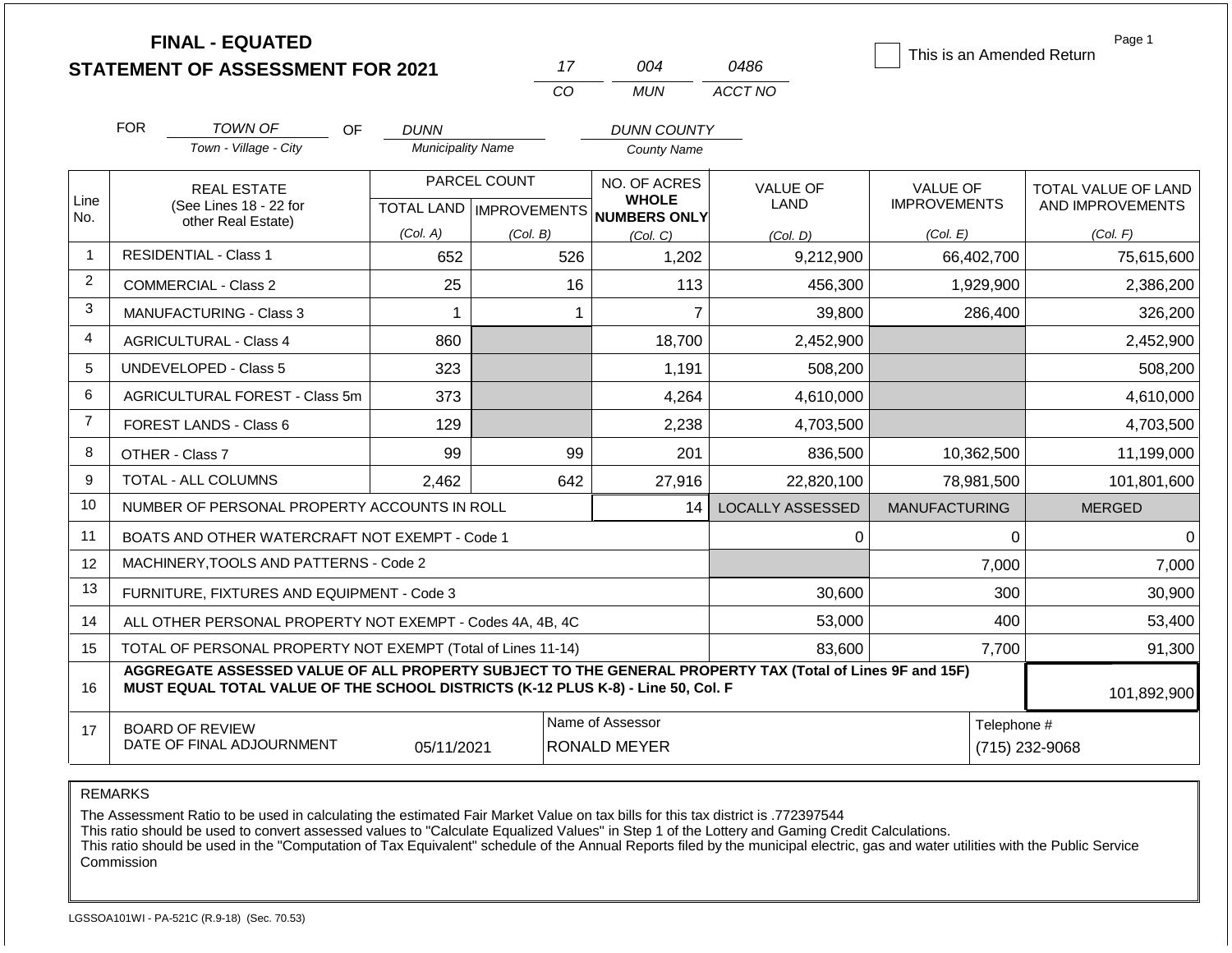2021 17 004 0486 Page 2

FOREST LANDS (Line 7) and FOREST CROPS (in this section) - are **NOT** the same *YEAR CO MUN ACCT NO*

|    |                                                                                |           |        | Private Forest Crop - Reg Class @ 10¢ per acre                   |                                              |                 |         | Private Forest Crop - Reg Class @ \$2.52 per acre                  |                                                                 |                                                                              |
|----|--------------------------------------------------------------------------------|-----------|--------|------------------------------------------------------------------|----------------------------------------------|-----------------|---------|--------------------------------------------------------------------|-----------------------------------------------------------------|------------------------------------------------------------------------------|
|    | (a) PARCELS                                                                    | (b) ACRES |        | (c) ASSESSED VALUE                                               |                                              | (d) PARCELS     |         | (e) ACRES                                                          |                                                                 | (f) ASSESSED VALUE                                                           |
| 18 |                                                                                |           |        |                                                                  |                                              |                 |         |                                                                    |                                                                 |                                                                              |
|    |                                                                                |           |        |                                                                  |                                              |                 |         |                                                                    |                                                                 |                                                                              |
|    |                                                                                |           |        | Private Forest Crop - Special Class @ 20¢ per acre               |                                              |                 |         |                                                                    |                                                                 | Entered Before 2005 Managed Forest - Ferrous Mining CLOSED @ \$7.87 per acre |
| 19 | (a) PARCELS                                                                    | (b) ACRES |        | (c) ASSESSED VALUE                                               |                                              | (d) PARCELS     |         | (e) ACRES                                                          |                                                                 | (f) ASSESSED VALUE                                                           |
|    |                                                                                |           |        |                                                                  |                                              |                 |         |                                                                    |                                                                 |                                                                              |
|    |                                                                                |           |        | Entered Before 2005 Managed Forest - OPEN @ 74 ¢ per acre        |                                              |                 |         | Entered Before 2005 Managed Forest - CLOSED @                      |                                                                 | $$1.75$ per acre                                                             |
| 20 | (a) PARCELS<br>(b) ACRES                                                       |           |        | (c) ASSESSED VALUE                                               |                                              | (d) PARCELS     |         | (e) ACRES                                                          |                                                                 | (f) ASSESSED VALUE                                                           |
|    |                                                                                |           |        |                                                                  |                                              |                 |         |                                                                    |                                                                 |                                                                              |
|    | 2<br>28.3                                                                      |           | 28,000 |                                                                  | 58                                           |                 | 1,141.5 |                                                                    | 1,702,200                                                       |                                                                              |
|    | Entered After 2004 Managed Forest - OPEN @ \$2.04 per acre                     |           |        |                                                                  | Entered After 2004 Managed Forest - CLOSED @ |                 |         | \$10.20 per acre                                                   |                                                                 |                                                                              |
| 21 | (a) PARCELS                                                                    | (b) ACRES |        | (c) ASSESSED VALUE                                               |                                              | (d) PARCELS     |         | (e) ACRES                                                          |                                                                 | (f) ASSESSED VALUE                                                           |
|    |                                                                                |           |        |                                                                  |                                              |                 |         |                                                                    |                                                                 |                                                                              |
|    |                                                                                |           |        |                                                                  | 52                                           |                 | 983.37  |                                                                    | 1,668,700                                                       |                                                                              |
|    | (a) County Forest Cropland Acres                                               |           |        | (b) Federal Acres                                                |                                              | (c) State Acres |         | (d) County (NOT FOREST CROP) Acres                                 |                                                                 | (e) Other Acres                                                              |
| 22 |                                                                                |           |        |                                                                  |                                              |                 |         |                                                                    |                                                                 |                                                                              |
|    |                                                                                |           |        |                                                                  |                                              | 4,971.39        | 175.52  |                                                                    |                                                                 | 205.63                                                                       |
|    |                                                                                |           |        | Assessed Value of Omitted Property From Prior Years (Sec. 70.44) |                                              |                 |         |                                                                    | Assessed Value of Sec. 70.43 Corrections of Errors by Assessors |                                                                              |
|    | (a) REAL ESTATE                                                                |           |        | (b) PERSONAL                                                     |                                              |                 |         | (c1) REAL ESTATE                                                   |                                                                 | (c2) PERSONAL                                                                |
| 23 |                                                                                |           |        |                                                                  |                                              |                 |         |                                                                    |                                                                 |                                                                              |
|    | Manufacturing Equated Value of Omitted Property From Prior Years (Sec. 70.995) |           |        |                                                                  |                                              |                 |         | Mfg. Equated Value of Sec.70.43 Corrections of Errors by Assessors |                                                                 |                                                                              |
|    | (d) REAL ESTATE                                                                |           |        | (e) PERSONAL                                                     | (f1) REAL ESTATE                             |                 |         | (f2) PERSONAL                                                      |                                                                 |                                                                              |
|    |                                                                                |           |        |                                                                  |                                              |                 |         |                                                                    |                                                                 |                                                                              |
|    |                                                                                |           |        |                                                                  |                                              |                 |         |                                                                    |                                                                 |                                                                              |

# **SPECIAL DISTRICTS**

| Line<br>No. | <b>Enter 6-digit</b><br>Special District<br>Code (Col. A) | <b>Account</b><br><b>Number</b><br>(Col. B) | <b>Special District Name</b><br>(Col. C) | <b>Locally Assessed Value</b><br>of Real Estate and<br><b>Personal Property (Col. D)</b> | Mfg Value of Real Estate<br>and Personal Property<br>(Col. E) | <b>Merged Value of</b><br><b>Real Estate and</b><br>Personal Property (Col. F) |
|-------------|-----------------------------------------------------------|---------------------------------------------|------------------------------------------|------------------------------------------------------------------------------------------|---------------------------------------------------------------|--------------------------------------------------------------------------------|
| 24          | 177040                                                    | 0120                                        | DOWNSVILLE SANITARY DISTRICT             | 9,307,900                                                                                | 333,900                                                       | 9,641,800                                                                      |
| 25          |                                                           |                                             |                                          |                                                                                          |                                                               |                                                                                |
| 26          |                                                           |                                             |                                          |                                                                                          |                                                               |                                                                                |
| 27          |                                                           |                                             |                                          |                                                                                          |                                                               |                                                                                |
| 28          |                                                           |                                             |                                          |                                                                                          |                                                               |                                                                                |
| 29          |                                                           |                                             |                                          |                                                                                          |                                                               |                                                                                |
| 30          |                                                           |                                             |                                          |                                                                                          |                                                               |                                                                                |
| 31          |                                                           |                                             |                                          |                                                                                          |                                                               |                                                                                |
| 32          |                                                           |                                             |                                          |                                                                                          |                                                               |                                                                                |
| 33          |                                                           |                                             |                                          |                                                                                          |                                                               |                                                                                |
| 34          |                                                           |                                             |                                          |                                                                                          |                                                               |                                                                                |
| 35          |                                                           |                                             |                                          |                                                                                          |                                                               |                                                                                |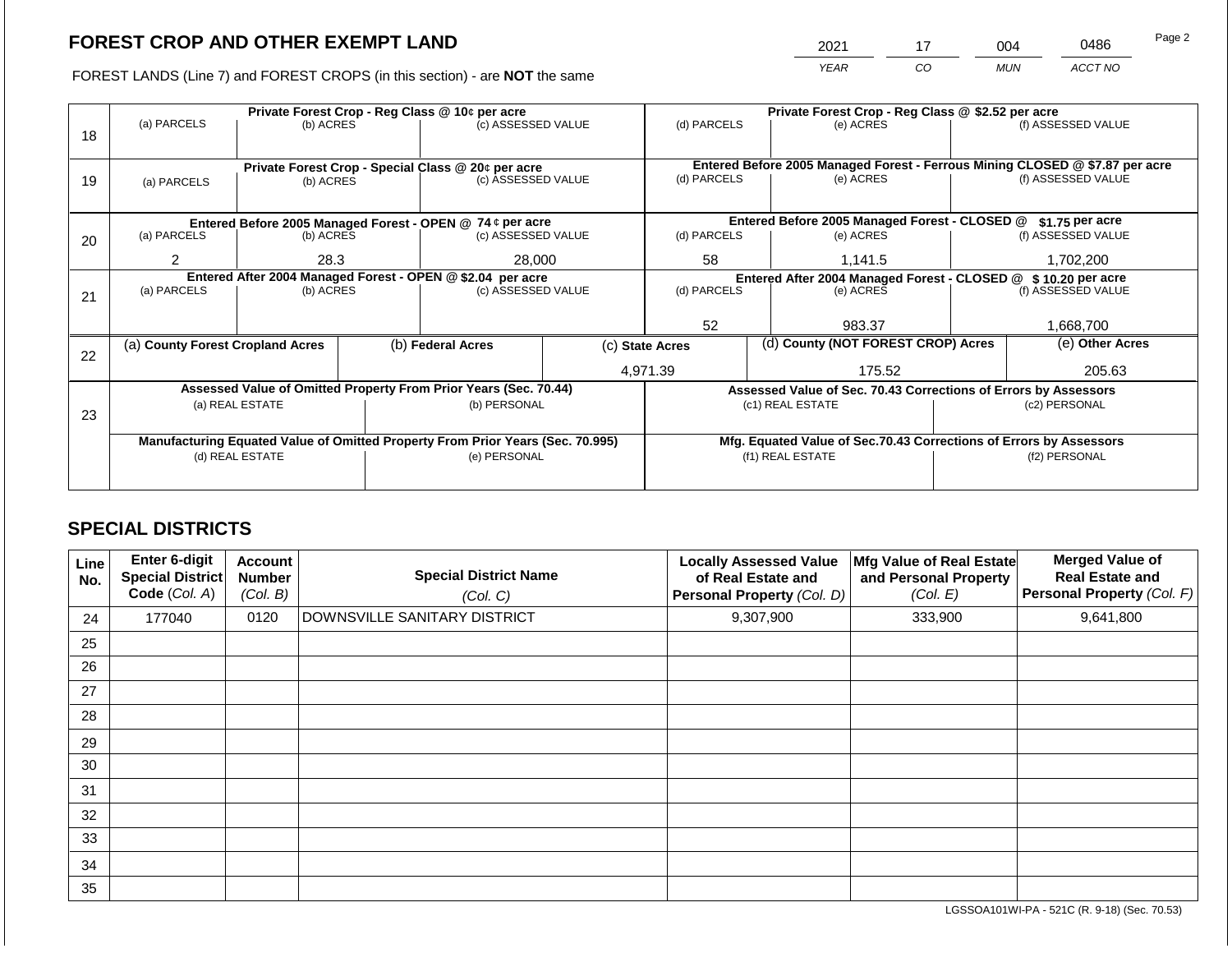|             | <b>SCHOOL DISTRICTS</b>                                  |                                             |                                                         | 2021                                                                              | 004<br>17<br>0486                                             |                                                                                |  |
|-------------|----------------------------------------------------------|---------------------------------------------|---------------------------------------------------------|-----------------------------------------------------------------------------------|---------------------------------------------------------------|--------------------------------------------------------------------------------|--|
|             |                                                          |                                             |                                                         | <b>YEAR</b>                                                                       | CO<br><b>MUN</b>                                              | ACCT NO                                                                        |  |
| Line<br>No. | Enter 6-digit<br><b>School District</b><br>Code (Col. A) | <b>Account</b><br><b>Number</b><br>(Col. B) | <b>School District Name</b><br>(Col. C)                 | <b>Locally Assessed Value</b><br>of Real Estate and<br>Personal Property (Col. D) | Mfg Value of Real Estate<br>and Personal Property<br>(Col. E) | <b>Merged Value of</b><br><b>Real Estate and</b><br>Personal Property (Col. F) |  |
|             | A. SCHOOL DISTRICTS (K-8 and K-12)                       |                                             |                                                         |                                                                                   |                                                               |                                                                                |  |
| 36          | 173444                                                   | 0117                                        | SCH D OF MENOMONIE AREA                                 | 86,261,900                                                                        | 333,900                                                       | 86,595,800                                                                     |  |
| 37          | 461499                                                   | 0278                                        | SCH D OF DURAND                                         | 15,297,100                                                                        |                                                               | 15,297,100                                                                     |  |
| 38          |                                                          |                                             |                                                         |                                                                                   |                                                               |                                                                                |  |
| 39          |                                                          |                                             |                                                         |                                                                                   |                                                               |                                                                                |  |
| 40          |                                                          |                                             |                                                         |                                                                                   |                                                               |                                                                                |  |
| 41          |                                                          |                                             |                                                         |                                                                                   |                                                               |                                                                                |  |
| 42          |                                                          |                                             |                                                         |                                                                                   |                                                               |                                                                                |  |
| 43          |                                                          |                                             |                                                         |                                                                                   |                                                               |                                                                                |  |
| 44          |                                                          |                                             |                                                         |                                                                                   |                                                               |                                                                                |  |
| 45<br>46    |                                                          |                                             |                                                         |                                                                                   |                                                               |                                                                                |  |
|             |                                                          |                                             |                                                         |                                                                                   |                                                               |                                                                                |  |
| 47<br>48    |                                                          |                                             |                                                         |                                                                                   |                                                               |                                                                                |  |
| 49          |                                                          |                                             |                                                         |                                                                                   |                                                               |                                                                                |  |
| 50          |                                                          |                                             | TOTAL ASSESSED VALUE OF SCHOOL DISTRICTS (K-8 and K-12) | 101,559,000                                                                       | 333,900                                                       | 101,892,900                                                                    |  |
|             | <b>B.</b><br><b>UNION HIGH SCHOOL DISTRICTS</b>          |                                             |                                                         |                                                                                   |                                                               |                                                                                |  |
| 51          |                                                          |                                             |                                                         |                                                                                   |                                                               |                                                                                |  |
| 52          |                                                          |                                             |                                                         |                                                                                   |                                                               |                                                                                |  |
| 53          |                                                          |                                             |                                                         |                                                                                   |                                                               |                                                                                |  |
| 54          |                                                          |                                             |                                                         |                                                                                   |                                                               |                                                                                |  |
| 55          |                                                          |                                             | TOTAL ASSESSED VALUE OF UNION HIGH SCHOOLS              |                                                                                   |                                                               |                                                                                |  |
|             | <b>TECHNICAL COLLEGE DISTRICTS</b><br>C.                 |                                             |                                                         |                                                                                   |                                                               |                                                                                |  |
| 56          | 000100                                                   | 0001                                        | CHIPPEWA VALLEY TECHNICAL COLLEGE EAUC                  | 101,559,000                                                                       | 333,900                                                       | 101,892,900                                                                    |  |
| 57          |                                                          |                                             |                                                         |                                                                                   |                                                               |                                                                                |  |
| 58          |                                                          |                                             |                                                         |                                                                                   |                                                               |                                                                                |  |
| 59          |                                                          |                                             | TOTAL ASSESSED VALUE OF TECHNICAL COLLEGES              | 101,559,000                                                                       | 333,900                                                       | 101,892,900                                                                    |  |

 *I hereby certify, to the best of my knowledge and belief, this form is complete and correct.*

**SCHOOL DISTRICTS**

| Name                                           |                         | Title                       | Submission date  |
|------------------------------------------------|-------------------------|-----------------------------|------------------|
| SARAH EDWARDS                                  |                         | <b>REAL PROPERTY LISTER</b> | 2021<br>25<br>05 |
| Phone                                          | Email address           |                             |                  |
| 715<br>231<br>6545<br>$\overline{\phantom{0}}$ | SJEDWARDS@CO.DUNN.WI.US |                             |                  |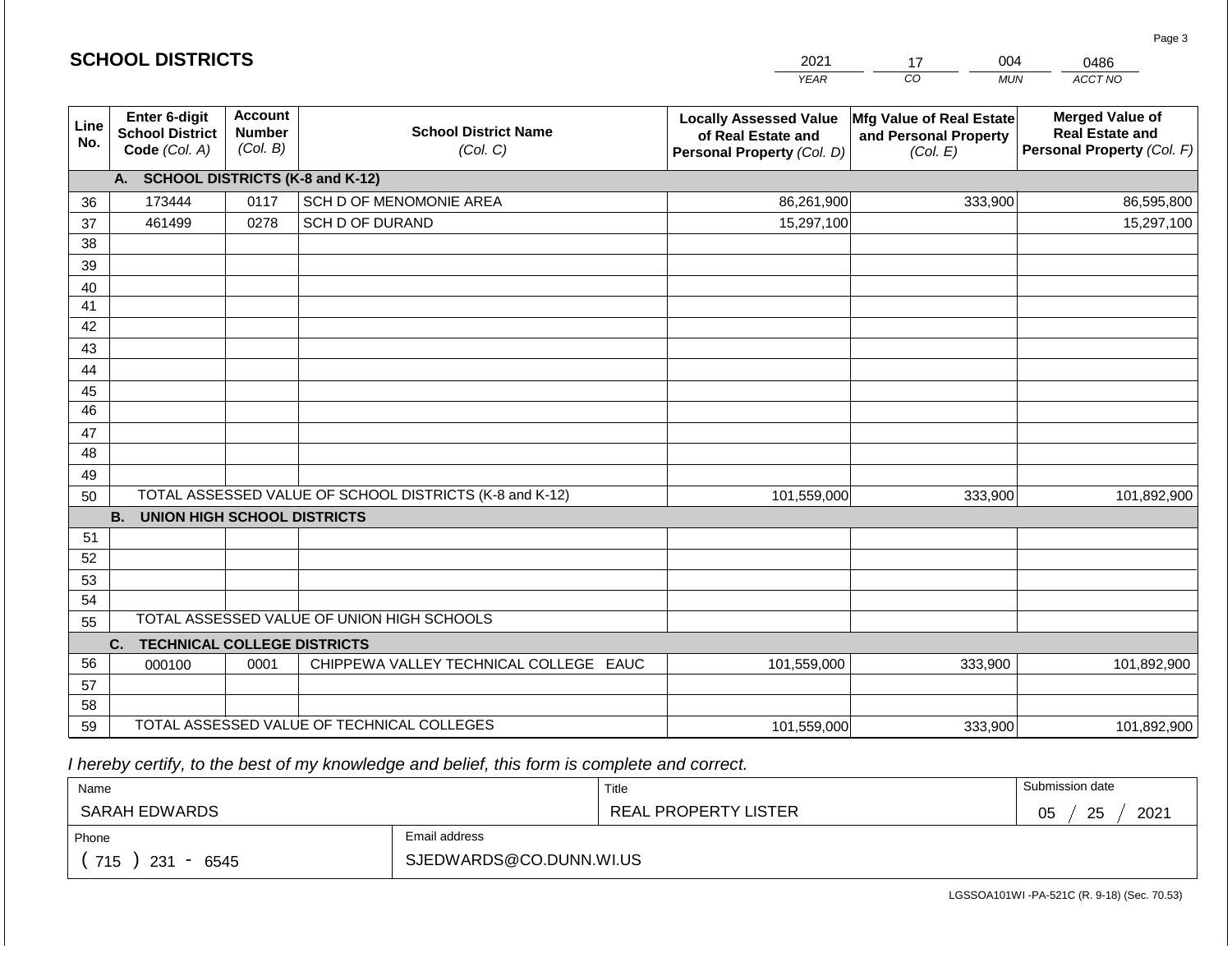- Each municipality's SOA is completed after the Board of Review and includes any changes made to the locally assessed values, under state law (sec. 70.53, Wis. Stats.)
- The Wisconsin Department of Revenue (DOR) merges the locally assessed values with the state assessed manufacturing values
- DOR provides the information regarding district names and codes. If a district is not listed, contact DOR.

Note: If you submit an amended SOA to DOR after your municipality's SOA is equated and posted to our website, we will process the SOA. However, DOR will not recalculate the *aggregate ratio or update the final SOA posted on our website. You should use the corrected values to calculate your tax rates.*

#### **Page 1: Real Estate and Personal Property**

- Lines 1-9 assessed real estate values, parcel counts and acres by classification
- Lines 10-15 assessed personal property values and number of accounts by class
- Line 16 aggregate assessed value of all property subject to general property; use to calculate tax rates. Note: This line equals the total assessed value of K-8 and K-12 school districts (Line 50) and total assessed value of technical colleges (Line 59).
- Remarks assessment ratio used to calculate estimated fair market value on property tax bills

#### **Page 2: Forest Crop, Other Exempt Land and Special Districts**

- Lines 18-21 private forest crop and managed forest lands assessed values
- Line  $22 -$  tax exempt land acres
- Line 23 prior years assessed value of omitted property under sec. 70.44 and correction of errors under sec. 70.43 shown by locally assessed or manufacturing real estate and personal property. Note: If there is an amount on this line, report the corresponding tax in the Statement of Taxes, Sections J or K.
- Lines 24-35 special district assessed values. These values are used to calculate tax rates for the special districts.

#### **Page 3: School Districts**

- Lines 36-50 school districts (K-8 and K-12) assessed values. These values are used to calculate tax rates for school districts.
- Lines 51-55 union high school district assessed values. These values are used to calculate tax rates for union high school districts.
- Lines 56-59 technical college assessed values. These values are used to calculate tax rates for technical colleges.

If you have questions: Email: lgs@wisconsin.gov

 Phone: (608) 266-2569 or (608) 264-6892 Fax: (608) 264-6887

SALLY RASMUSSEN<br>TOWN OF DUNN<br>E4391 STATE ROAD 72 E4391 STATE ROAD 72 VIENOMONIE, WI 54751 MENOMONIE, WI 54751SALLY RASMUSSEN TOWN OF DUNN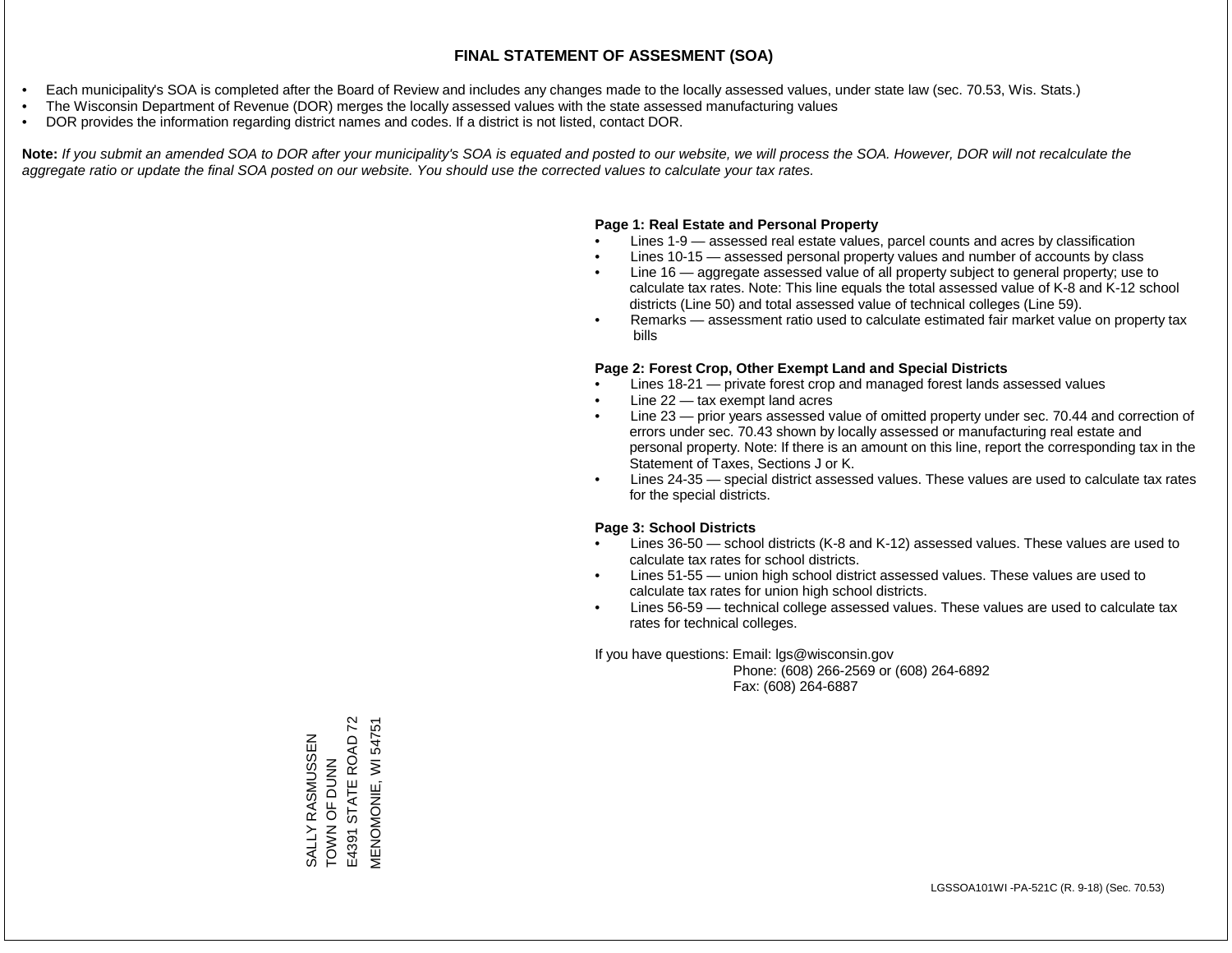|                |            | <b>FINAL - EQUATED</b>                                                                                                                                                                       |                          |              |          |                                                      |                         | This is an Amended Return | Page 1                     |  |  |
|----------------|------------|----------------------------------------------------------------------------------------------------------------------------------------------------------------------------------------------|--------------------------|--------------|----------|------------------------------------------------------|-------------------------|---------------------------|----------------------------|--|--|
|                |            | <b>STATEMENT OF ASSESSMENT FOR 2021</b>                                                                                                                                                      |                          |              | 17       | 006                                                  | 0487                    |                           |                            |  |  |
|                |            |                                                                                                                                                                                              |                          | CO           |          | <b>MUN</b>                                           | ACCT NO                 |                           |                            |  |  |
|                | <b>FOR</b> | <b>TOWN OF</b><br>OF.                                                                                                                                                                        | <b>EAU GALLE</b>         |              |          | <b>DUNN COUNTY</b>                                   |                         |                           |                            |  |  |
|                |            | Town - Village - City                                                                                                                                                                        | <b>Municipality Name</b> |              |          | <b>County Name</b>                                   |                         |                           |                            |  |  |
|                |            | <b>REAL ESTATE</b>                                                                                                                                                                           |                          | PARCEL COUNT |          | NO. OF ACRES                                         | <b>VALUE OF</b>         | <b>VALUE OF</b>           | <b>TOTAL VALUE OF LAND</b> |  |  |
| Line<br>No.    |            | (See Lines 18 - 22 for                                                                                                                                                                       |                          |              |          | <b>WHOLE</b><br>TOTAL LAND IMPROVEMENTS NUMBERS ONLY | LAND                    | <b>IMPROVEMENTS</b>       | AND IMPROVEMENTS           |  |  |
|                |            | other Real Estate)                                                                                                                                                                           | (Col. A)                 | (Col. B)     |          | (Col, C)                                             | (Col. D)                | (Col. E)                  | (Col. F)                   |  |  |
| $\mathbf 1$    |            | <b>RESIDENTIAL - Class 1</b>                                                                                                                                                                 | 427                      |              | 360      | 870                                                  | 9,713,800               | 57,707,100                | 67,420,900                 |  |  |
| $\overline{2}$ |            | <b>COMMERCIAL - Class 2</b>                                                                                                                                                                  | 13                       |              | 13       | 15                                                   | 148,900                 | 1,348,700                 | 1,497,600                  |  |  |
| 3              |            | <b>MANUFACTURING - Class 3</b>                                                                                                                                                               | $\Omega$                 |              | $\Omega$ | $\Omega$                                             | $\Omega$                | $\Omega$                  | $\Omega$                   |  |  |
| 4              |            | <b>AGRICULTURAL - Class 4</b>                                                                                                                                                                | 836                      |              |          | 18,116                                               | 3,595,300               |                           | 3,595,300                  |  |  |
| 5              |            | <b>UNDEVELOPED - Class 5</b>                                                                                                                                                                 | 305                      |              |          | 909                                                  | 671,300                 |                           | 671,300                    |  |  |
| 6              |            | AGRICULTURAL FOREST - Class 5m                                                                                                                                                               | 436                      |              |          | 5,533                                                | 7,985,500               |                           | 7,985,500                  |  |  |
| $\overline{7}$ |            | FOREST LANDS - Class 6                                                                                                                                                                       | 83                       |              |          | 1,418                                                | 4,042,900               |                           | 4,042,900                  |  |  |
| 8              |            | OTHER - Class 7                                                                                                                                                                              | 75                       |              | 82       | 213                                                  | 1,439,800               | 11,498,300                | 12,938,100                 |  |  |
| 9              |            | <b>TOTAL - ALL COLUMNS</b>                                                                                                                                                                   | 2,175                    |              | 455      | 27,074                                               | 27,597,500              | 70,554,100                | 98,151,600                 |  |  |
| 10             |            | NUMBER OF PERSONAL PROPERTY ACCOUNTS IN ROLL                                                                                                                                                 |                          |              |          | 13 <sup>1</sup>                                      | <b>LOCALLY ASSESSED</b> | <b>MANUFACTURING</b>      | <b>MERGED</b>              |  |  |
| 11             |            | BOATS AND OTHER WATERCRAFT NOT EXEMPT - Code 1                                                                                                                                               |                          |              |          |                                                      | 0                       | $\Omega$                  | $\Omega$                   |  |  |
| 12             |            | MACHINERY, TOOLS AND PATTERNS - Code 2                                                                                                                                                       |                          |              |          |                                                      |                         | 48,100                    | 48,100                     |  |  |
| 13             |            | FURNITURE, FIXTURES AND EQUIPMENT - Code 3                                                                                                                                                   |                          |              |          |                                                      | 13,000                  | 7,000                     | 20,000                     |  |  |
| 14             |            | ALL OTHER PERSONAL PROPERTY NOT EXEMPT - Codes 4A, 4B, 4C                                                                                                                                    |                          |              |          |                                                      | 14,400                  | 2,200                     | 16,600                     |  |  |
| 15             |            | TOTAL OF PERSONAL PROPERTY NOT EXEMPT (Total of Lines 11-14)                                                                                                                                 |                          |              |          |                                                      | 27,400                  | 57,300                    | 84,700                     |  |  |
| 16             |            | AGGREGATE ASSESSED VALUE OF ALL PROPERTY SUBJECT TO THE GENERAL PROPERTY TAX (Total of Lines 9F and 15F)<br>MUST EQUAL TOTAL VALUE OF THE SCHOOL DISTRICTS (K-12 PLUS K-8) - Line 50, Col. F |                          |              |          |                                                      |                         |                           | 98,236,300                 |  |  |
| 17             |            | <b>BOARD OF REVIEW</b>                                                                                                                                                                       |                          |              |          | Name of Assessor                                     |                         |                           | Telephone #                |  |  |
|                |            | DATE OF FINAL ADJOURNMENT                                                                                                                                                                    | 10/25/2021               |              |          | <b>ROBERT IRWIN</b>                                  |                         |                           | (715) 235-6941             |  |  |

The Assessment Ratio to be used in calculating the estimated Fair Market Value on tax bills for this tax district is 1.068295204

This ratio should be used to convert assessed values to "Calculate Equalized Values" in Step 1 of the Lottery and Gaming Credit Calculations.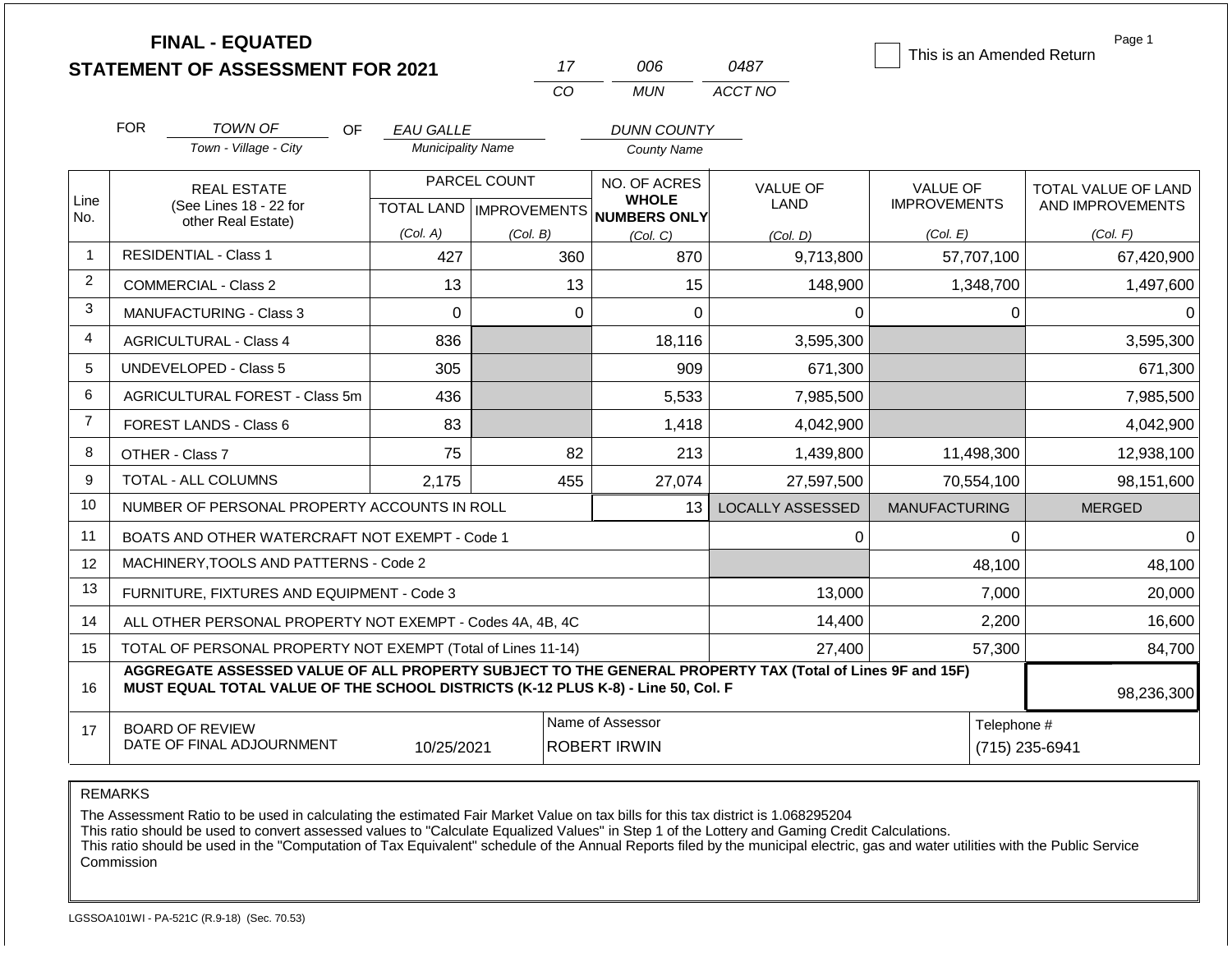2021 17 006 0487

FOREST LANDS (Line 7) and FOREST CROPS (in this section) - are **NOT** the same *YEAR CO MUN ACCT NO*

|    |                                                                                |           |  | Private Forest Crop - Reg Class @ 10¢ per acre                   |                                                                    | Private Forest Crop - Reg Class @ \$2.52 per acre                            |  |                                                                 |                                                               |                    |
|----|--------------------------------------------------------------------------------|-----------|--|------------------------------------------------------------------|--------------------------------------------------------------------|------------------------------------------------------------------------------|--|-----------------------------------------------------------------|---------------------------------------------------------------|--------------------|
| 18 | (a) PARCELS                                                                    | (b) ACRES |  | (c) ASSESSED VALUE                                               |                                                                    | (d) PARCELS                                                                  |  | (e) ACRES                                                       |                                                               | (f) ASSESSED VALUE |
|    |                                                                                |           |  | Private Forest Crop - Special Class @ 20¢ per acre               |                                                                    | Entered Before 2005 Managed Forest - Ferrous Mining CLOSED @ \$7.87 per acre |  |                                                                 |                                                               |                    |
| 19 | (a) PARCELS                                                                    | (b) ACRES |  | (c) ASSESSED VALUE                                               |                                                                    | (d) PARCELS                                                                  |  | (e) ACRES                                                       |                                                               | (f) ASSESSED VALUE |
|    |                                                                                |           |  |                                                                  |                                                                    |                                                                              |  |                                                                 |                                                               |                    |
|    |                                                                                |           |  | Entered Before 2005 Managed Forest - OPEN @ 74 ¢ per acre        |                                                                    |                                                                              |  | Entered Before 2005 Managed Forest - CLOSED @                   |                                                               | $$1.75$ per acre   |
| 20 | (a) PARCELS<br>(b) ACRES                                                       |           |  | (c) ASSESSED VALUE                                               |                                                                    | (d) PARCELS                                                                  |  | (e) ACRES                                                       |                                                               | (f) ASSESSED VALUE |
|    |                                                                                |           |  |                                                                  |                                                                    | 97                                                                           |  | 1,935.25                                                        |                                                               | 4,057,700          |
|    | Entered After 2004 Managed Forest - OPEN @ \$2.04 per acre                     |           |  |                                                                  |                                                                    |                                                                              |  |                                                                 | Entered After 2004 Managed Forest - CLOSED @ \$10.20 per acre |                    |
| 21 | (a) PARCELS                                                                    | (b) ACRES |  | (c) ASSESSED VALUE                                               |                                                                    | (d) PARCELS                                                                  |  | (e) ACRES                                                       |                                                               | (f) ASSESSED VALUE |
|    |                                                                                |           |  |                                                                  |                                                                    |                                                                              |  |                                                                 |                                                               |                    |
|    |                                                                                |           |  |                                                                  |                                                                    | 33                                                                           |  | 786.81                                                          |                                                               | 1,800,200          |
| 22 | (a) County Forest Cropland Acres                                               |           |  | (b) Federal Acres                                                |                                                                    | (c) State Acres                                                              |  | (d) County (NOT FOREST CROP) Acres                              |                                                               | (e) Other Acres    |
|    |                                                                                |           |  |                                                                  |                                                                    | 238.63<br>188.75                                                             |  |                                                                 | 265.89                                                        |                    |
|    |                                                                                |           |  | Assessed Value of Omitted Property From Prior Years (Sec. 70.44) |                                                                    |                                                                              |  | Assessed Value of Sec. 70.43 Corrections of Errors by Assessors |                                                               |                    |
|    | (a) REAL ESTATE                                                                |           |  | (b) PERSONAL                                                     |                                                                    |                                                                              |  | (c1) REAL ESTATE                                                | (c2) PERSONAL                                                 |                    |
| 23 |                                                                                |           |  |                                                                  |                                                                    |                                                                              |  |                                                                 |                                                               |                    |
|    | Manufacturing Equated Value of Omitted Property From Prior Years (Sec. 70.995) |           |  |                                                                  | Mfg. Equated Value of Sec.70.43 Corrections of Errors by Assessors |                                                                              |  |                                                                 |                                                               |                    |
|    | (d) REAL ESTATE                                                                |           |  | (e) PERSONAL                                                     | (f1) REAL ESTATE                                                   |                                                                              |  | (f2) PERSONAL                                                   |                                                               |                    |
|    |                                                                                |           |  |                                                                  |                                                                    |                                                                              |  |                                                                 |                                                               |                    |
|    |                                                                                |           |  |                                                                  |                                                                    |                                                                              |  |                                                                 |                                                               |                    |

# **SPECIAL DISTRICTS**

| Line<br>No. | Enter 6-digit<br><b>Special District</b><br>Code (Col. A) | Account<br><b>Number</b><br>(Col. B) | <b>Special District Name</b><br>(Col. C) | <b>Locally Assessed Value</b><br>of Real Estate and<br>Personal Property (Col. D) | Mfg Value of Real Estate<br>and Personal Property<br>(Col. E) | <b>Merged Value of</b><br><b>Real Estate and</b><br>Personal Property (Col. F) |
|-------------|-----------------------------------------------------------|--------------------------------------|------------------------------------------|-----------------------------------------------------------------------------------|---------------------------------------------------------------|--------------------------------------------------------------------------------|
| 24          | 177050                                                    | 0121                                 | <b>EAU GALLE SANITARY DISTRICT #1</b>    | 13,212,500                                                                        |                                                               | 13,212,500                                                                     |
| 25          |                                                           |                                      |                                          |                                                                                   |                                                               |                                                                                |
| 26          |                                                           |                                      |                                          |                                                                                   |                                                               |                                                                                |
| 27          |                                                           |                                      |                                          |                                                                                   |                                                               |                                                                                |
| 28          |                                                           |                                      |                                          |                                                                                   |                                                               |                                                                                |
| 29          |                                                           |                                      |                                          |                                                                                   |                                                               |                                                                                |
| 30          |                                                           |                                      |                                          |                                                                                   |                                                               |                                                                                |
| 31          |                                                           |                                      |                                          |                                                                                   |                                                               |                                                                                |
| 32          |                                                           |                                      |                                          |                                                                                   |                                                               |                                                                                |
| 33          |                                                           |                                      |                                          |                                                                                   |                                                               |                                                                                |
| 34          |                                                           |                                      |                                          |                                                                                   |                                                               |                                                                                |
| 35          |                                                           |                                      |                                          |                                                                                   |                                                               |                                                                                |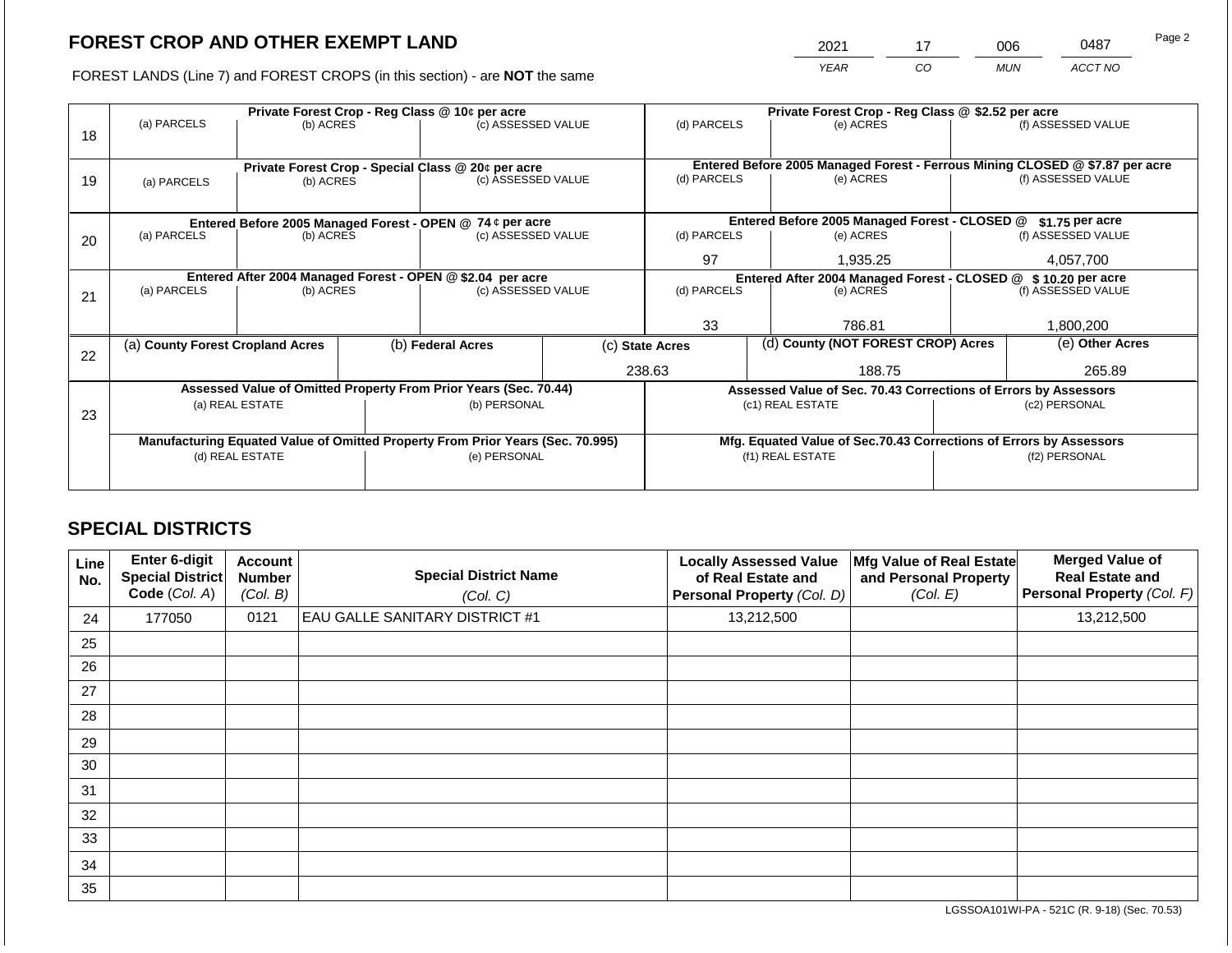|             | <b>SCHOOL DISTRICTS</b>                                                                                 |      |                                                         | 2021                                                                              | 006<br>17                                                            | 0487                                                                           |  |
|-------------|---------------------------------------------------------------------------------------------------------|------|---------------------------------------------------------|-----------------------------------------------------------------------------------|----------------------------------------------------------------------|--------------------------------------------------------------------------------|--|
|             |                                                                                                         |      |                                                         | <b>YEAR</b>                                                                       | CO<br><b>MUN</b>                                                     | ACCT NO                                                                        |  |
| Line<br>No. | Enter 6-digit<br><b>Account</b><br><b>Number</b><br><b>School District</b><br>(Col. B)<br>Code (Col. A) |      | <b>School District Name</b><br>(Col. C)                 | <b>Locally Assessed Value</b><br>of Real Estate and<br>Personal Property (Col. D) | <b>Mfg Value of Real Estate</b><br>and Personal Property<br>(Col. E) | <b>Merged Value of</b><br><b>Real Estate and</b><br>Personal Property (Col. F) |  |
|             | A. SCHOOL DISTRICTS (K-8 and K-12)                                                                      |      |                                                         |                                                                                   |                                                                      |                                                                                |  |
| 36          | 173444                                                                                                  | 0117 | SCH D OF MENOMONIE AREA                                 | 4,353,200                                                                         |                                                                      | 4,353,200                                                                      |  |
| 37          | 461499                                                                                                  | 0278 | SCH D OF DURAND                                         | 54,257,100                                                                        | 1,700                                                                | 54,258,800                                                                     |  |
| 38          | 471666                                                                                                  | 0281 | SCH D OF ELMWOOD                                        | 39,568,700                                                                        | 55,600                                                               | 39,624,300                                                                     |  |
| 39          |                                                                                                         |      |                                                         |                                                                                   |                                                                      |                                                                                |  |
| 40          |                                                                                                         |      |                                                         |                                                                                   |                                                                      |                                                                                |  |
| 41          |                                                                                                         |      |                                                         |                                                                                   |                                                                      |                                                                                |  |
| 42          |                                                                                                         |      |                                                         |                                                                                   |                                                                      |                                                                                |  |
| 43          |                                                                                                         |      |                                                         |                                                                                   |                                                                      |                                                                                |  |
| 44          |                                                                                                         |      |                                                         |                                                                                   |                                                                      |                                                                                |  |
| 45          |                                                                                                         |      |                                                         |                                                                                   |                                                                      |                                                                                |  |
| 46          |                                                                                                         |      |                                                         |                                                                                   |                                                                      |                                                                                |  |
| 47          |                                                                                                         |      |                                                         |                                                                                   |                                                                      |                                                                                |  |
| 48          |                                                                                                         |      |                                                         |                                                                                   |                                                                      |                                                                                |  |
| 49          |                                                                                                         |      | TOTAL ASSESSED VALUE OF SCHOOL DISTRICTS (K-8 and K-12) |                                                                                   |                                                                      |                                                                                |  |
| 50          | <b>B.</b><br><b>UNION HIGH SCHOOL DISTRICTS</b>                                                         |      |                                                         | 98,179,000                                                                        | 57,300                                                               | 98,236,300                                                                     |  |
| 51          |                                                                                                         |      |                                                         |                                                                                   |                                                                      |                                                                                |  |
| 52          |                                                                                                         |      |                                                         |                                                                                   |                                                                      |                                                                                |  |
| 53          |                                                                                                         |      |                                                         |                                                                                   |                                                                      |                                                                                |  |
| 54          |                                                                                                         |      |                                                         |                                                                                   |                                                                      |                                                                                |  |
| 55          |                                                                                                         |      | TOTAL ASSESSED VALUE OF UNION HIGH SCHOOLS              |                                                                                   |                                                                      |                                                                                |  |
|             | <b>TECHNICAL COLLEGE DISTRICTS</b><br>C.                                                                |      |                                                         |                                                                                   |                                                                      |                                                                                |  |
| 56          | 000100                                                                                                  | 0001 | CHIPPEWA VALLEY TECHNICAL COLLEGE EAUC                  | 98,179,000                                                                        | 57,300                                                               | 98,236,300                                                                     |  |
| 57          |                                                                                                         |      |                                                         |                                                                                   |                                                                      |                                                                                |  |
| 58          |                                                                                                         |      |                                                         |                                                                                   |                                                                      |                                                                                |  |
| 59          |                                                                                                         |      | TOTAL ASSESSED VALUE OF TECHNICAL COLLEGES              | 98,179,000                                                                        | 57,300                                                               | 98,236,300                                                                     |  |

 *I hereby certify, to the best of my knowledge and belief, this form is complete and correct.*

**SCHOOL DISTRICTS**

| Name                                           |                       | Title        | Submission date  |
|------------------------------------------------|-----------------------|--------------|------------------|
| MARTHA E HARTUNG                               |                       | <b>CLERK</b> | 2021<br>25<br>10 |
| Phone                                          | Email address         |              |                  |
| 715<br>283<br>4910<br>$\overline{\phantom{a}}$ | EAUGALLECLERK@WWT.NET |              |                  |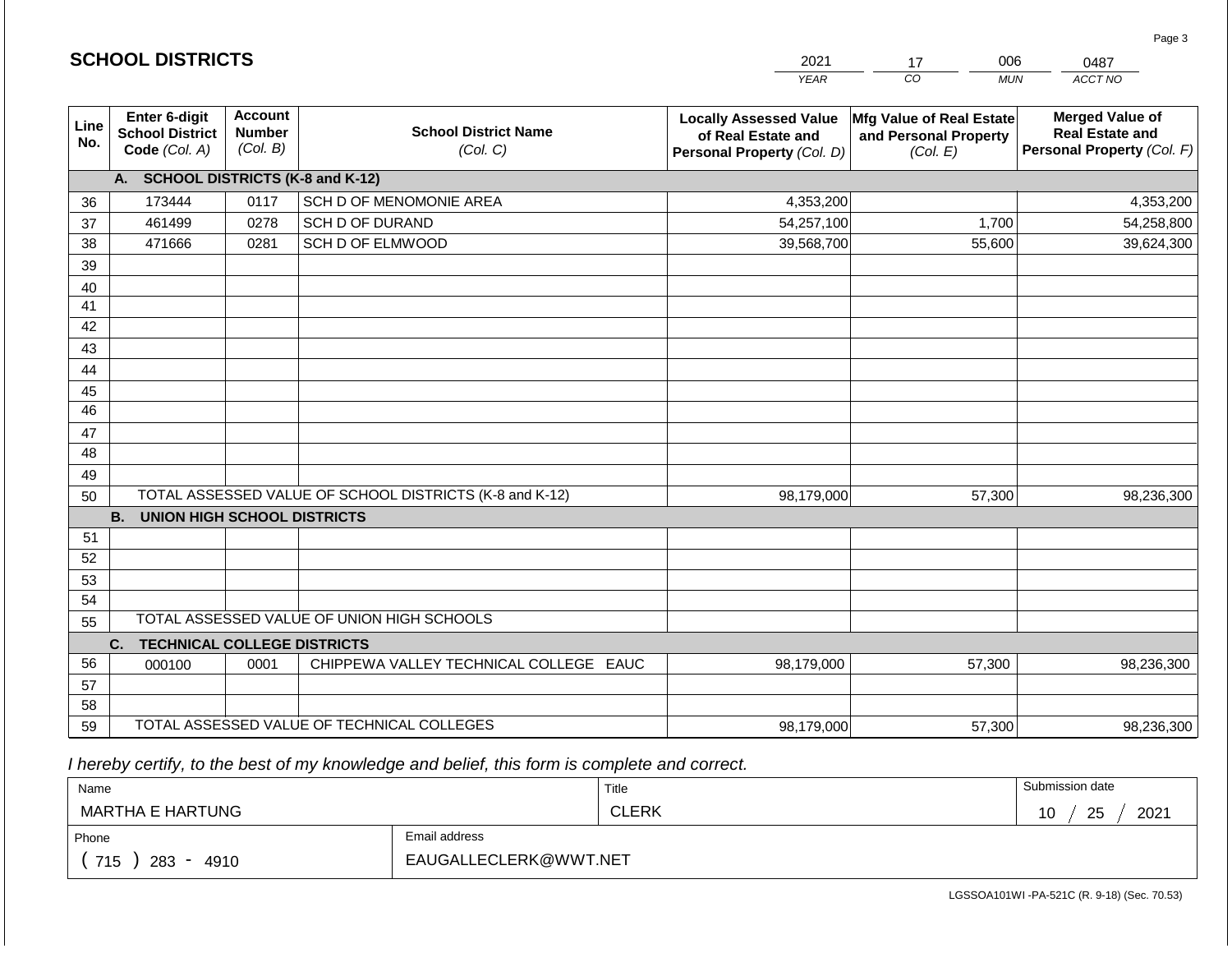- Each municipality's SOA is completed after the Board of Review and includes any changes made to the locally assessed values, under state law (sec. 70.53, Wis. Stats.)
- The Wisconsin Department of Revenue (DOR) merges the locally assessed values with the state assessed manufacturing values
- DOR provides the information regarding district names and codes. If a district is not listed, contact DOR.

Note: If you submit an amended SOA to DOR after your municipality's SOA is equated and posted to our website, we will process the SOA. However, DOR will not recalculate the *aggregate ratio or update the final SOA posted on our website. You should use the corrected values to calculate your tax rates.*

# **Page 1: Real Estate and Personal Property**

- Lines 1-9 assessed real estate values, parcel counts and acres by classification
- Lines 10-15 assessed personal property values and number of accounts by class
- Line 16 aggregate assessed value of all property subject to general property; use to calculate tax rates. Note: This line equals the total assessed value of K-8 and K-12 school districts (Line 50) and total assessed value of technical colleges (Line 59).
- Remarks assessment ratio used to calculate estimated fair market value on property tax bills

# **Page 2: Forest Crop, Other Exempt Land and Special Districts**

- Lines 18-21 private forest crop and managed forest lands assessed values
- Line  $22 -$  tax exempt land acres
- Line 23 prior years assessed value of omitted property under sec. 70.44 and correction of errors under sec. 70.43 shown by locally assessed or manufacturing real estate and personal property. Note: If there is an amount on this line, report the corresponding tax in the Statement of Taxes, Sections J or K.
- Lines 24-35 special district assessed values. These values are used to calculate tax rates for the special districts.

# **Page 3: School Districts**

- Lines 36-50 school districts (K-8 and K-12) assessed values. These values are used to calculate tax rates for school districts.
- Lines 51-55 union high school district assessed values. These values are used to calculate tax rates for union high school districts.
- Lines 56-59 technical college assessed values. These values are used to calculate tax rates for technical colleges.

If you have questions: Email: lgs@wisconsin.gov

 Phone: (608) 266-2569 or (608) 264-6892 Fax: (608) 264-6887

MARTHA E HARTUNG<br>TOWN OF EAU GALLE<br>N2265 CTY RD C TOWN OF EAU GALLE MARTHA E HARTUNG ELMWOOD, WI 54740 ELMWOOD, WI 54740N2265 CTY RD C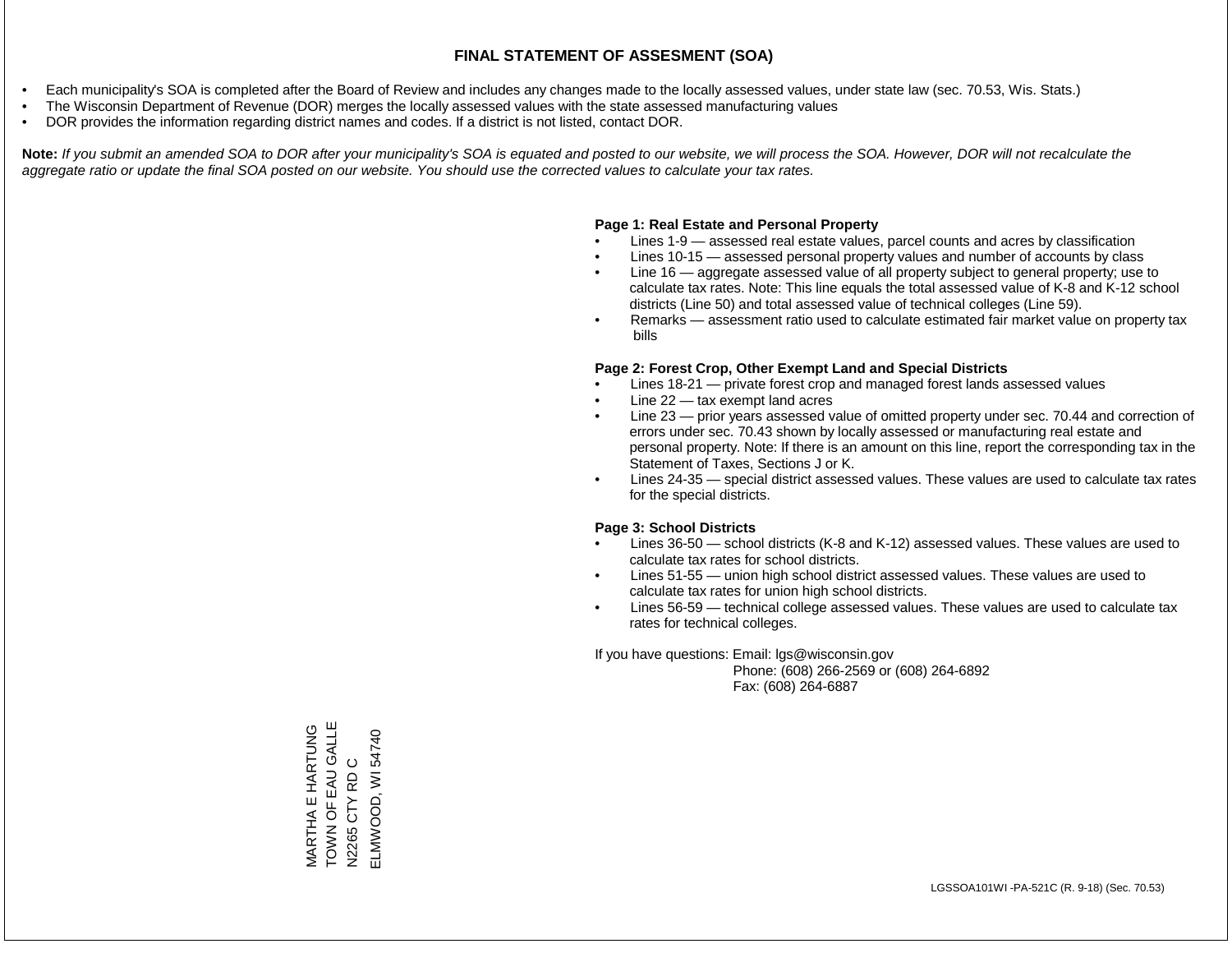|                |                                                                                                                                                                                              | <b>FINAL - EQUATED</b><br><b>STATEMENT OF ASSESSMENT FOR 2021</b> |                          |              | 17                                      | 008                                                 | 0488                    | This is an Amended Return | Page 1                        |  |
|----------------|----------------------------------------------------------------------------------------------------------------------------------------------------------------------------------------------|-------------------------------------------------------------------|--------------------------|--------------|-----------------------------------------|-----------------------------------------------------|-------------------------|---------------------------|-------------------------------|--|
|                |                                                                                                                                                                                              |                                                                   |                          |              | CO                                      | <b>MUN</b>                                          | ACCT NO                 |                           |                               |  |
|                | <b>FOR</b>                                                                                                                                                                                   | TOWN OF<br>OF.                                                    | <b>ELK MOUND</b>         |              |                                         | <b>DUNN COUNTY</b>                                  |                         |                           |                               |  |
|                |                                                                                                                                                                                              | Town - Village - City                                             | <b>Municipality Name</b> |              |                                         | <b>County Name</b>                                  |                         |                           |                               |  |
|                |                                                                                                                                                                                              | <b>REAL ESTATE</b>                                                |                          | PARCEL COUNT |                                         | NO. OF ACRES                                        | <b>VALUE OF</b>         | <b>VALUE OF</b>           | TOTAL VALUE OF LAND           |  |
| Line<br>No.    |                                                                                                                                                                                              | (See Lines 18 - 22 for<br>other Real Estate)                      |                          |              |                                         | <b>WHOLE</b><br>TOTAL LAND MPROVEMENTS NUMBERS ONLY | <b>LAND</b>             | <b>IMPROVEMENTS</b>       | AND IMPROVEMENTS              |  |
|                |                                                                                                                                                                                              |                                                                   | (Col. A)                 | (Col. B)     |                                         | (Col, C)                                            | (Col. D)                | (Col. E)                  | (Col. F)                      |  |
| $\overline{1}$ | <b>RESIDENTIAL - Class 1</b>                                                                                                                                                                 |                                                                   | 651                      |              | 586                                     | 2,209                                               | 19,313,800              | 121,670,700               | 140,984,500                   |  |
| $\overline{2}$ |                                                                                                                                                                                              | COMMERCIAL - Class 2                                              | 31                       |              | 25                                      | 157                                                 | 1,659,200               | 6,768,400                 | 8,427,600                     |  |
| 3              |                                                                                                                                                                                              | <b>MANUFACTURING - Class 3</b>                                    | $\Omega$                 |              | $\Omega$                                | $\Omega$                                            | 0                       | $\Omega$                  | $\Omega$                      |  |
| $\overline{4}$ |                                                                                                                                                                                              | <b>AGRICULTURAL - Class 4</b>                                     | 503                      |              |                                         | 8,949                                               | 1,496,400               |                           | 1,496,400                     |  |
| 5              |                                                                                                                                                                                              | <b>UNDEVELOPED - Class 5</b>                                      | 295                      |              |                                         | 1,900                                               | 1,529,300               |                           | 1,529,300                     |  |
| 6              |                                                                                                                                                                                              | AGRICULTURAL FOREST - Class 5m                                    | 181                      |              |                                         | 2,095                                               | 2,804,000               |                           | 2,804,000                     |  |
| $\overline{7}$ |                                                                                                                                                                                              | FOREST LANDS - Class 6                                            | 95                       |              |                                         | 1,324                                               | 3,509,100               |                           | 3,509,100                     |  |
| 8              |                                                                                                                                                                                              | OTHER - Class 7                                                   | 31                       |              | 33                                      | 107                                                 | 716,500                 | 7,177,700                 | 7,894,200                     |  |
| 9              |                                                                                                                                                                                              | <b>TOTAL - ALL COLUMNS</b>                                        | 1.787                    |              | 644                                     | 16,741                                              | 31,028,300              | 135,616,800               | 166,645,100                   |  |
| 10             |                                                                                                                                                                                              | NUMBER OF PERSONAL PROPERTY ACCOUNTS IN ROLL                      |                          |              |                                         | 26                                                  | <b>LOCALLY ASSESSED</b> | <b>MANUFACTURING</b>      | <b>MERGED</b>                 |  |
| 11             |                                                                                                                                                                                              | BOATS AND OTHER WATERCRAFT NOT EXEMPT - Code 1                    |                          |              |                                         |                                                     | 0                       | $\mathbf{0}$              | $\Omega$                      |  |
| 12             |                                                                                                                                                                                              | MACHINERY, TOOLS AND PATTERNS - Code 2                            |                          |              |                                         |                                                     |                         | 93,500                    | 93,500                        |  |
| 13             |                                                                                                                                                                                              | FURNITURE, FIXTURES AND EQUIPMENT - Code 3                        |                          |              |                                         |                                                     | 94,700                  | 1,100                     | 95,800                        |  |
| 14             | ALL OTHER PERSONAL PROPERTY NOT EXEMPT - Codes 4A, 4B, 4C                                                                                                                                    |                                                                   |                          |              |                                         |                                                     | 155,200                 | 3.600                     | 158,800                       |  |
| 15             |                                                                                                                                                                                              | TOTAL OF PERSONAL PROPERTY NOT EXEMPT (Total of Lines 11-14)      |                          |              |                                         |                                                     | 249,900                 | 98,200                    | 348,100                       |  |
| 16             | AGGREGATE ASSESSED VALUE OF ALL PROPERTY SUBJECT TO THE GENERAL PROPERTY TAX (Total of Lines 9F and 15F)<br>MUST EQUAL TOTAL VALUE OF THE SCHOOL DISTRICTS (K-12 PLUS K-8) - Line 50, Col. F |                                                                   |                          |              |                                         |                                                     |                         |                           | 166,993,200                   |  |
| 17             |                                                                                                                                                                                              | <b>BOARD OF REVIEW</b><br>DATE OF FINAL ADJOURNMENT               | 09/30/2021               |              | Name of Assessor<br><b>ROBERT IRWIN</b> |                                                     |                         |                           | Telephone #<br>(715) 235-6941 |  |

The Assessment Ratio to be used in calculating the estimated Fair Market Value on tax bills for this tax district is 1.080369887

This ratio should be used to convert assessed values to "Calculate Equalized Values" in Step 1 of the Lottery and Gaming Credit Calculations.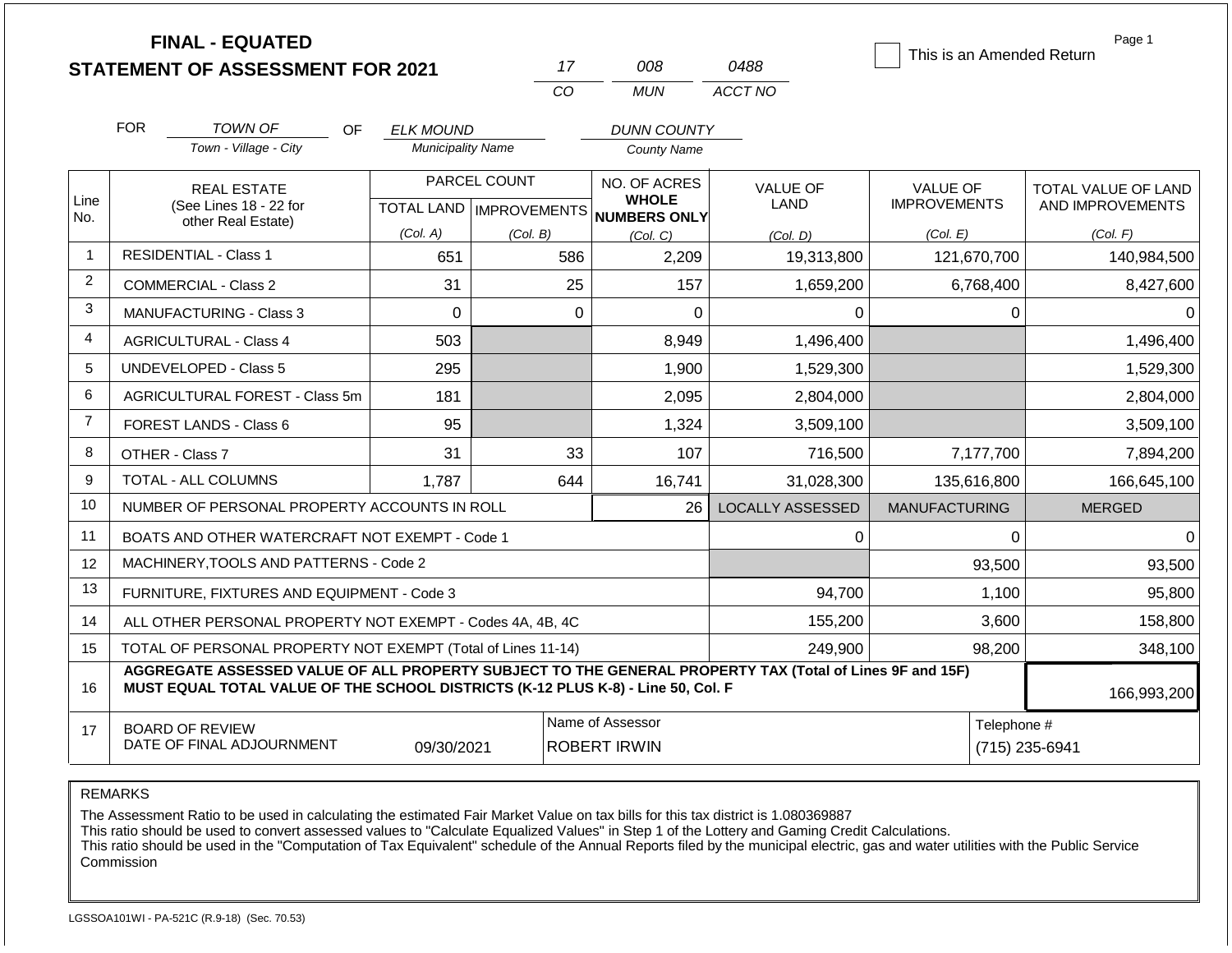2021 17 008 0488 Page 2

FOREST LANDS (Line 7) and FOREST CROPS (in this section) - are **NOT** the same *YEAR CO MUN ACCT NO*

|    | Private Forest Crop - Reg Class @ 10¢ per acre                                 |                 |                    |                                                                  |                                                               | Private Forest Crop - Reg Class @ \$2.52 per acre     |                  |                                                                    |                    |                                                                              |
|----|--------------------------------------------------------------------------------|-----------------|--------------------|------------------------------------------------------------------|---------------------------------------------------------------|-------------------------------------------------------|------------------|--------------------------------------------------------------------|--------------------|------------------------------------------------------------------------------|
|    | (a) PARCELS                                                                    | (b) ACRES       |                    | (c) ASSESSED VALUE                                               |                                                               | (d) PARCELS                                           |                  | (e) ACRES                                                          |                    | (f) ASSESSED VALUE                                                           |
| 18 |                                                                                |                 |                    |                                                                  |                                                               |                                                       |                  |                                                                    |                    |                                                                              |
|    |                                                                                |                 |                    |                                                                  |                                                               |                                                       |                  |                                                                    |                    | Entered Before 2005 Managed Forest - Ferrous Mining CLOSED @ \$7.87 per acre |
| 19 | Private Forest Crop - Special Class @ 20¢ per acre<br>(b) ACRES<br>(a) PARCELS |                 | (c) ASSESSED VALUE |                                                                  | (d) PARCELS                                                   |                                                       | (e) ACRES        |                                                                    | (f) ASSESSED VALUE |                                                                              |
|    |                                                                                |                 |                    |                                                                  |                                                               |                                                       |                  |                                                                    |                    |                                                                              |
|    |                                                                                |                 |                    |                                                                  |                                                               |                                                       |                  |                                                                    |                    |                                                                              |
|    | Entered Before 2005 Managed Forest - OPEN @ 74 ¢ per acre                      |                 |                    |                                                                  |                                                               |                                                       |                  | Entered Before 2005 Managed Forest - CLOSED @                      |                    | \$1.75 per acre                                                              |
| 20 | (a) PARCELS                                                                    | (b) ACRES       |                    | (c) ASSESSED VALUE                                               |                                                               | (d) PARCELS                                           |                  | (e) ACRES                                                          |                    | (f) ASSESSED VALUE                                                           |
|    | 3                                                                              |                 |                    | 23                                                               |                                                               | 583.99                                                |                  |                                                                    |                    |                                                                              |
|    |                                                                                | 36              |                    |                                                                  | 84,000                                                        |                                                       |                  |                                                                    | 1,352,900          |                                                                              |
|    | Entered After 2004 Managed Forest - OPEN @ \$2.04 per acre                     |                 |                    |                                                                  | Entered After 2004 Managed Forest - CLOSED @ \$10.20 per acre |                                                       |                  |                                                                    |                    |                                                                              |
| 21 | (a) PARCELS                                                                    | (b) ACRES       |                    | (c) ASSESSED VALUE                                               |                                                               | (d) PARCELS                                           |                  | (e) ACRES                                                          |                    | (f) ASSESSED VALUE                                                           |
|    |                                                                                |                 |                    |                                                                  |                                                               |                                                       |                  |                                                                    |                    |                                                                              |
|    |                                                                                |                 |                    |                                                                  |                                                               | 42                                                    |                  | 1,142.73                                                           |                    | 2,932,800                                                                    |
|    | (a) County Forest Cropland Acres                                               |                 |                    | (b) Federal Acres                                                |                                                               | (d) County (NOT FOREST CROP) Acres<br>(c) State Acres |                  |                                                                    |                    | (e) Other Acres                                                              |
| 22 |                                                                                |                 |                    |                                                                  |                                                               |                                                       |                  |                                                                    |                    |                                                                              |
|    |                                                                                |                 |                    |                                                                  |                                                               | 2,931.41                                              |                  | 21.57                                                              |                    | 111.03                                                                       |
|    |                                                                                |                 |                    | Assessed Value of Omitted Property From Prior Years (Sec. 70.44) |                                                               |                                                       |                  | Assessed Value of Sec. 70.43 Corrections of Errors by Assessors    |                    |                                                                              |
|    |                                                                                | (a) REAL ESTATE |                    | (b) PERSONAL                                                     |                                                               |                                                       |                  | (c1) REAL ESTATE                                                   |                    | (c2) PERSONAL                                                                |
| 23 |                                                                                |                 |                    |                                                                  |                                                               |                                                       |                  |                                                                    |                    |                                                                              |
|    | Manufacturing Equated Value of Omitted Property From Prior Years (Sec. 70.995) |                 |                    |                                                                  |                                                               |                                                       |                  | Mfg. Equated Value of Sec.70.43 Corrections of Errors by Assessors |                    |                                                                              |
|    | (d) REAL ESTATE                                                                |                 | (e) PERSONAL       |                                                                  |                                                               |                                                       | (f1) REAL ESTATE | (f2) PERSONAL                                                      |                    |                                                                              |
|    |                                                                                |                 |                    |                                                                  |                                                               |                                                       |                  |                                                                    |                    |                                                                              |
|    |                                                                                |                 |                    |                                                                  |                                                               |                                                       |                  |                                                                    |                    |                                                                              |

# **SPECIAL DISTRICTS**

| Line<br>No. | <b>Enter 6-digit</b><br>Special District | <b>Account</b><br><b>Number</b> | <b>Special District Name</b> | <b>Locally Assessed Value</b><br>of Real Estate and | Mfg Value of Real Estate<br>and Personal Property | <b>Merged Value of</b><br><b>Real Estate and</b> |
|-------------|------------------------------------------|---------------------------------|------------------------------|-----------------------------------------------------|---------------------------------------------------|--------------------------------------------------|
|             | Code (Col. A)                            | (Col. B)                        | (Col. C)                     | Personal Property (Col. D)                          | (Col. E)                                          | Personal Property (Col. F)                       |
| 24          |                                          |                                 |                              |                                                     |                                                   |                                                  |
| 25          |                                          |                                 |                              |                                                     |                                                   |                                                  |
| 26          |                                          |                                 |                              |                                                     |                                                   |                                                  |
| 27          |                                          |                                 |                              |                                                     |                                                   |                                                  |
| 28          |                                          |                                 |                              |                                                     |                                                   |                                                  |
| 29          |                                          |                                 |                              |                                                     |                                                   |                                                  |
| 30          |                                          |                                 |                              |                                                     |                                                   |                                                  |
| 31          |                                          |                                 |                              |                                                     |                                                   |                                                  |
| 32          |                                          |                                 |                              |                                                     |                                                   |                                                  |
| 33          |                                          |                                 |                              |                                                     |                                                   |                                                  |
| 34          |                                          |                                 |                              |                                                     |                                                   |                                                  |
| 35          |                                          |                                 |                              |                                                     |                                                   |                                                  |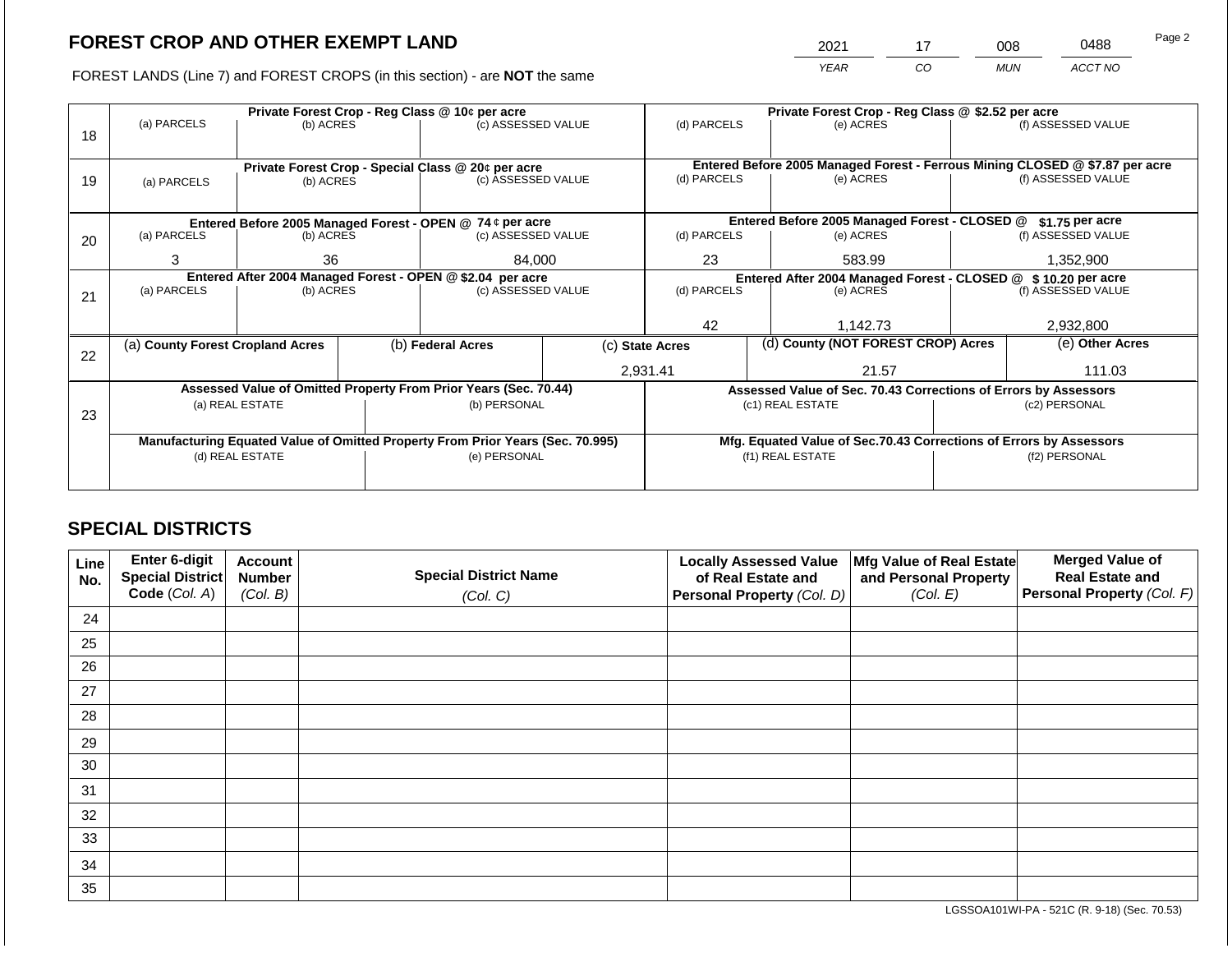|                 |                                                          |                                             |                                                         | <b>YEAR</b>                                                                       | $\overline{co}$<br><b>MUN</b>                                 | ACCT NO                                                                        |
|-----------------|----------------------------------------------------------|---------------------------------------------|---------------------------------------------------------|-----------------------------------------------------------------------------------|---------------------------------------------------------------|--------------------------------------------------------------------------------|
| Line<br>No.     | Enter 6-digit<br><b>School District</b><br>Code (Col. A) | <b>Account</b><br><b>Number</b><br>(Col. B) | <b>School District Name</b><br>(Col. C)                 | <b>Locally Assessed Value</b><br>of Real Estate and<br>Personal Property (Col. D) | Mfg Value of Real Estate<br>and Personal Property<br>(Col. E) | <b>Merged Value of</b><br><b>Real Estate and</b><br>Personal Property (Col. F) |
|                 | A.                                                       |                                             | <b>SCHOOL DISTRICTS (K-8 and K-12)</b>                  |                                                                                   |                                                               |                                                                                |
| 36              | 171176                                                   | 0115                                        | SCH D OF COLFAX                                         | 5,404,100                                                                         | 10,500                                                        | 5,414,600                                                                      |
| 37              | 171645                                                   | 0116                                        | SCH D OF ELK MOUND AREA                                 | 159,900,400                                                                       | 87,700                                                        | 159,988,100                                                                    |
| 38              | 173444                                                   | 0117                                        | SCH D OF MENOMONIE AREA                                 | 1,590,500                                                                         |                                                               | 1,590,500                                                                      |
| 39              |                                                          |                                             |                                                         |                                                                                   |                                                               |                                                                                |
| 40              |                                                          |                                             |                                                         |                                                                                   |                                                               |                                                                                |
| 41              |                                                          |                                             |                                                         |                                                                                   |                                                               |                                                                                |
| 42              |                                                          |                                             |                                                         |                                                                                   |                                                               |                                                                                |
| 43              |                                                          |                                             |                                                         |                                                                                   |                                                               |                                                                                |
| 44              |                                                          |                                             |                                                         |                                                                                   |                                                               |                                                                                |
| 45              |                                                          |                                             |                                                         |                                                                                   |                                                               |                                                                                |
| $\overline{46}$ |                                                          |                                             |                                                         |                                                                                   |                                                               |                                                                                |
| 47              |                                                          |                                             |                                                         |                                                                                   |                                                               |                                                                                |
| 48              |                                                          |                                             |                                                         |                                                                                   |                                                               |                                                                                |
| 49              |                                                          |                                             |                                                         |                                                                                   |                                                               |                                                                                |
| 50              |                                                          |                                             | TOTAL ASSESSED VALUE OF SCHOOL DISTRICTS (K-8 and K-12) | 166,895,000                                                                       | 98,200                                                        | 166,993,200                                                                    |
|                 | <b>B.</b><br><b>UNION HIGH SCHOOL DISTRICTS</b>          |                                             |                                                         |                                                                                   |                                                               |                                                                                |
| 51              |                                                          |                                             |                                                         |                                                                                   |                                                               |                                                                                |
| 52              |                                                          |                                             |                                                         |                                                                                   |                                                               |                                                                                |
| 53              |                                                          |                                             |                                                         |                                                                                   |                                                               |                                                                                |
| 54              |                                                          |                                             | TOTAL ASSESSED VALUE OF UNION HIGH SCHOOLS              |                                                                                   |                                                               |                                                                                |
| 55              |                                                          |                                             |                                                         |                                                                                   |                                                               |                                                                                |
|                 | C.<br><b>TECHNICAL COLLEGE DISTRICTS</b>                 |                                             |                                                         |                                                                                   |                                                               |                                                                                |
| 56              | 000100                                                   | 0001                                        | CHIPPEWA VALLEY TECHNICAL COLLEGE EAUC                  | 166,895,000                                                                       | 98,200                                                        | 166,993,200                                                                    |
| 57              |                                                          |                                             |                                                         |                                                                                   |                                                               |                                                                                |
| 58              |                                                          |                                             |                                                         |                                                                                   |                                                               |                                                                                |
| 59              |                                                          |                                             | TOTAL ASSESSED VALUE OF TECHNICAL COLLEGES              | 166,895,000                                                                       | 98,200                                                        | 166,993,200                                                                    |

2021

17

008

 *I hereby certify, to the best of my knowledge and belief, this form is complete and correct.*

**SCHOOL DISTRICTS**

| Name               |                         | Title                       | Submission date  |
|--------------------|-------------------------|-----------------------------|------------------|
| SARAH EDWARDS      |                         | <b>REAL PROPERTY LISTER</b> | 2021<br>12<br>10 |
| Phone              | Email address           |                             |                  |
| 715<br>231<br>6545 | SJEDWARDS@CO.DUNN.WI.US |                             |                  |

Page 3

0488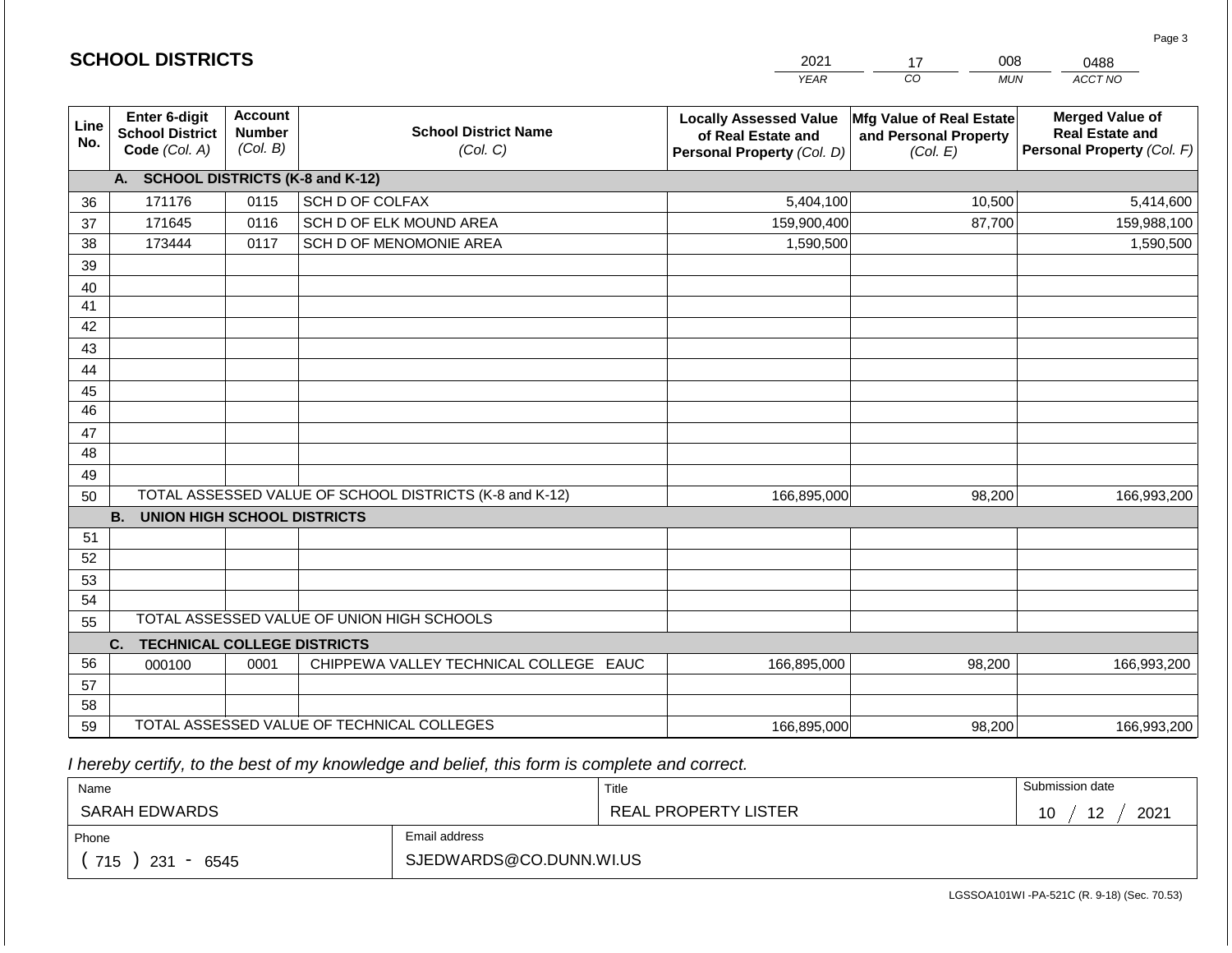- Each municipality's SOA is completed after the Board of Review and includes any changes made to the locally assessed values, under state law (sec. 70.53, Wis. Stats.)
- The Wisconsin Department of Revenue (DOR) merges the locally assessed values with the state assessed manufacturing values
- DOR provides the information regarding district names and codes. If a district is not listed, contact DOR.

Note: If you submit an amended SOA to DOR after your municipality's SOA is equated and posted to our website, we will process the SOA. However, DOR will not recalculate the *aggregate ratio or update the final SOA posted on our website. You should use the corrected values to calculate your tax rates.*

# **Page 1: Real Estate and Personal Property**

- Lines 1-9 assessed real estate values, parcel counts and acres by classification
- Lines 10-15 assessed personal property values and number of accounts by class
- Line 16 aggregate assessed value of all property subject to general property; use to calculate tax rates. Note: This line equals the total assessed value of K-8 and K-12 school districts (Line 50) and total assessed value of technical colleges (Line 59).
- Remarks assessment ratio used to calculate estimated fair market value on property tax bills

# **Page 2: Forest Crop, Other Exempt Land and Special Districts**

- Lines 18-21 private forest crop and managed forest lands assessed values
- Line  $22 -$  tax exempt land acres
- Line 23 prior years assessed value of omitted property under sec. 70.44 and correction of errors under sec. 70.43 shown by locally assessed or manufacturing real estate and personal property. Note: If there is an amount on this line, report the corresponding tax in the Statement of Taxes, Sections J or K.
- Lines 24-35 special district assessed values. These values are used to calculate tax rates for the special districts.

# **Page 3: School Districts**

- Lines 36-50 school districts (K-8 and K-12) assessed values. These values are used to calculate tax rates for school districts.
- Lines 51-55 union high school district assessed values. These values are used to calculate tax rates for union high school districts.
- Lines 56-59 technical college assessed values. These values are used to calculate tax rates for technical colleges.

If you have questions: Email: lgs@wisconsin.gov

 Phone: (608) 266-2569 or (608) 264-6892 Fax: (608) 264-6887

ELK MOUND, WI 54739 - 9277 ELK MOUND, WI 54739 - 9277TOWN OF ELK MOUND CAROLYN LOECHLER<br>TOWN OF ELK MOUND CAROLYN LOECHLER **S10TH ST** N6936 810TH ST N6936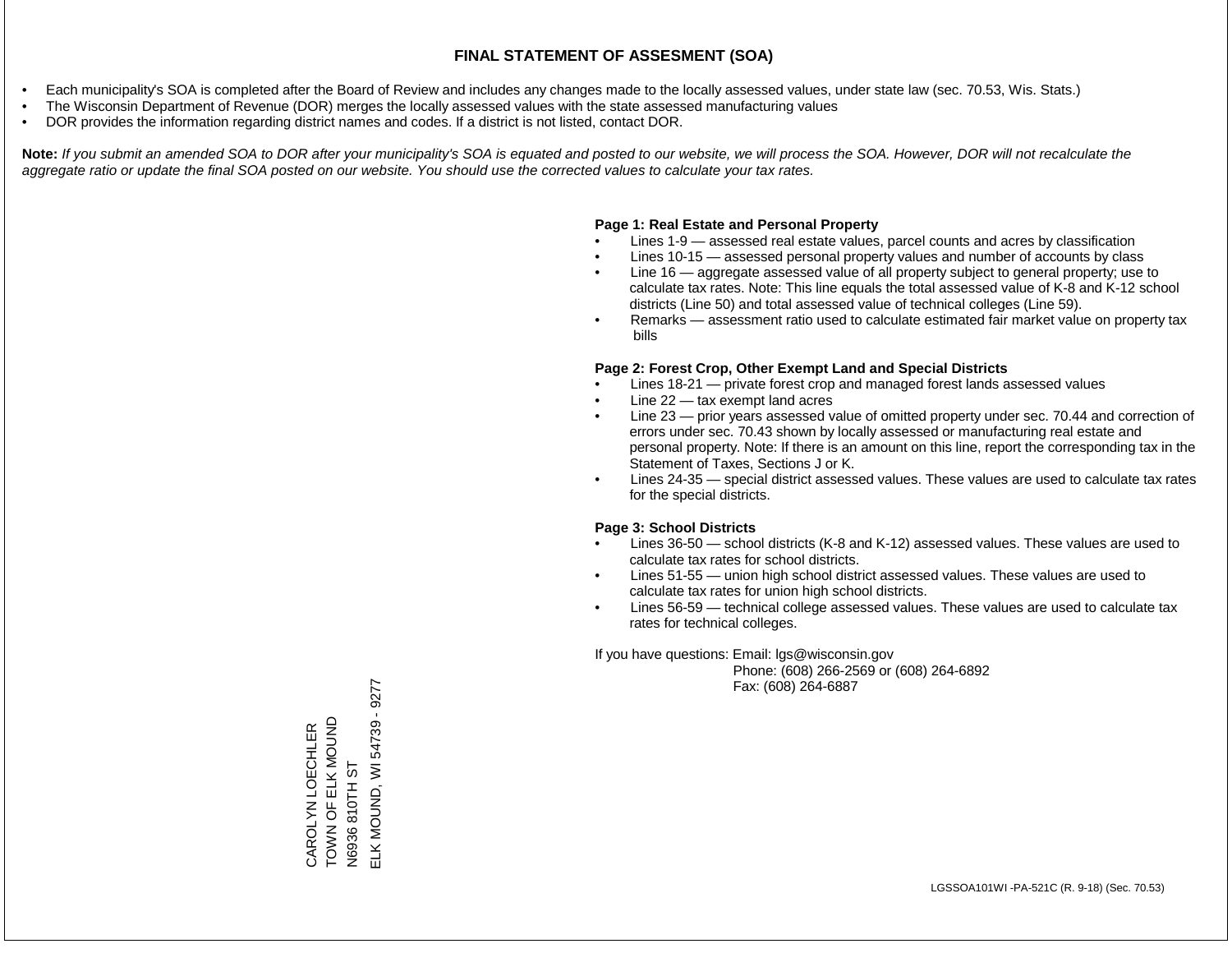|                | <b>FINAL - EQUATED</b>                                                                                                                                                                       |                          |              |                                                      |                         | This is an Amended Return | Page 1                     |  |
|----------------|----------------------------------------------------------------------------------------------------------------------------------------------------------------------------------------------|--------------------------|--------------|------------------------------------------------------|-------------------------|---------------------------|----------------------------|--|
|                | <b>STATEMENT OF ASSESSMENT FOR 2021</b>                                                                                                                                                      |                          | 17           | 010                                                  | 0489                    |                           |                            |  |
|                |                                                                                                                                                                                              |                          | CO           | <b>MUN</b>                                           | ACCT NO                 |                           |                            |  |
|                | <b>FOR</b><br><b>TOWN OF</b><br>OF.                                                                                                                                                          | GRANT                    |              | <b>DUNN COUNTY</b>                                   |                         |                           |                            |  |
|                | Town - Village - City                                                                                                                                                                        | <b>Municipality Name</b> |              | <b>County Name</b>                                   |                         |                           |                            |  |
|                | <b>REAL ESTATE</b>                                                                                                                                                                           |                          | PARCEL COUNT | NO. OF ACRES                                         | <b>VALUE OF</b>         | <b>VALUE OF</b>           | <b>TOTAL VALUE OF LAND</b> |  |
| Line<br>No.    | (See Lines 18 - 22 for                                                                                                                                                                       |                          |              | <b>WHOLE</b><br>TOTAL LAND IMPROVEMENTS NUMBERS ONLY | LAND                    | <b>IMPROVEMENTS</b>       | AND IMPROVEMENTS           |  |
|                | other Real Estate)                                                                                                                                                                           | (Col. A)                 | (Col. B)     | (Col. C)                                             | (Col, D)                | (Col. E)                  | (Col. F)                   |  |
| $\overline{1}$ | <b>RESIDENTIAL - Class 1</b>                                                                                                                                                                 | 157                      | 150          | 379                                                  | 1,619,200               | 18,523,600                | 20,142,800                 |  |
| $\overline{2}$ | COMMERCIAL - Class 2                                                                                                                                                                         | $\Omega$                 |              | $\overline{0}$<br>0                                  | 0                       | 0                         | $\Omega$                   |  |
| 3              | <b>MANUFACTURING - Class 3</b>                                                                                                                                                               | $\Omega$                 |              | $\mathbf 0$<br>$\Omega$                              | $\Omega$                | $\mathbf 0$               | $\Omega$                   |  |
| 4              | 610<br><b>AGRICULTURAL - Class 4</b>                                                                                                                                                         |                          |              | 13,541                                               | 1,629,100               |                           | 1,629,100                  |  |
| 5              | <b>UNDEVELOPED - Class 5</b>                                                                                                                                                                 | 343                      |              | 1,410                                                | 630,100                 |                           | 630,100                    |  |
| 6              | AGRICULTURAL FOREST - Class 5m                                                                                                                                                               | 284                      |              | 4,405                                                | 4,268,700               |                           | 4,268,700                  |  |
| $\overline{7}$ | FOREST LANDS - Class 6                                                                                                                                                                       | 98                       |              | 1,966                                                | 3,504,900               |                           | 3,504,900                  |  |
| 8              | OTHER - Class 7                                                                                                                                                                              | 70                       | 70           | 138                                                  | 464,800                 | 6,403,800                 | 6,868,600                  |  |
| 9              | <b>TOTAL - ALL COLUMNS</b>                                                                                                                                                                   | 1,562                    | 220          | 21,839                                               | 12,116,800              | 24,927,400                | 37,044,200                 |  |
| 10             | NUMBER OF PERSONAL PROPERTY ACCOUNTS IN ROLL                                                                                                                                                 |                          |              | 5                                                    | <b>LOCALLY ASSESSED</b> | <b>MANUFACTURING</b>      | <b>MERGED</b>              |  |
| 11             | BOATS AND OTHER WATERCRAFT NOT EXEMPT - Code 1                                                                                                                                               |                          |              |                                                      | 0                       | $\mathbf 0$               | $\Omega$                   |  |
| 12             | MACHINERY, TOOLS AND PATTERNS - Code 2                                                                                                                                                       |                          |              |                                                      |                         | $\mathbf 0$               | $\Omega$                   |  |
| 13             | FURNITURE, FIXTURES AND EQUIPMENT - Code 3                                                                                                                                                   |                          |              |                                                      | 700                     | $\mathbf 0$               | 700                        |  |
| 14             | ALL OTHER PERSONAL PROPERTY NOT EXEMPT - Codes 4A, 4B, 4C                                                                                                                                    |                          |              |                                                      | 72,000                  | $\mathbf 0$               | 72,000                     |  |
| 15             | TOTAL OF PERSONAL PROPERTY NOT EXEMPT (Total of Lines 11-14)                                                                                                                                 |                          |              | 72,700                                               | $\mathbf 0$             | 72,700                    |                            |  |
| 16             | AGGREGATE ASSESSED VALUE OF ALL PROPERTY SUBJECT TO THE GENERAL PROPERTY TAX (Total of Lines 9F and 15F)<br>MUST EQUAL TOTAL VALUE OF THE SCHOOL DISTRICTS (K-12 PLUS K-8) - Line 50, Col. F |                          |              |                                                      |                         |                           | 37,116,900                 |  |
| 17             | <b>BOARD OF REVIEW</b>                                                                                                                                                                       |                          |              | Name of Assessor                                     |                         | Telephone #               |                            |  |
|                | DATE OF FINAL ADJOURNMENT                                                                                                                                                                    | 05/10/2021               |              | <b>RANDY PROCHNOW</b>                                |                         |                           | (715) 309-2863             |  |

The Assessment Ratio to be used in calculating the estimated Fair Market Value on tax bills for this tax district is .761422288

This ratio should be used to convert assessed values to "Calculate Equalized Values" in Step 1 of the Lottery and Gaming Credit Calculations.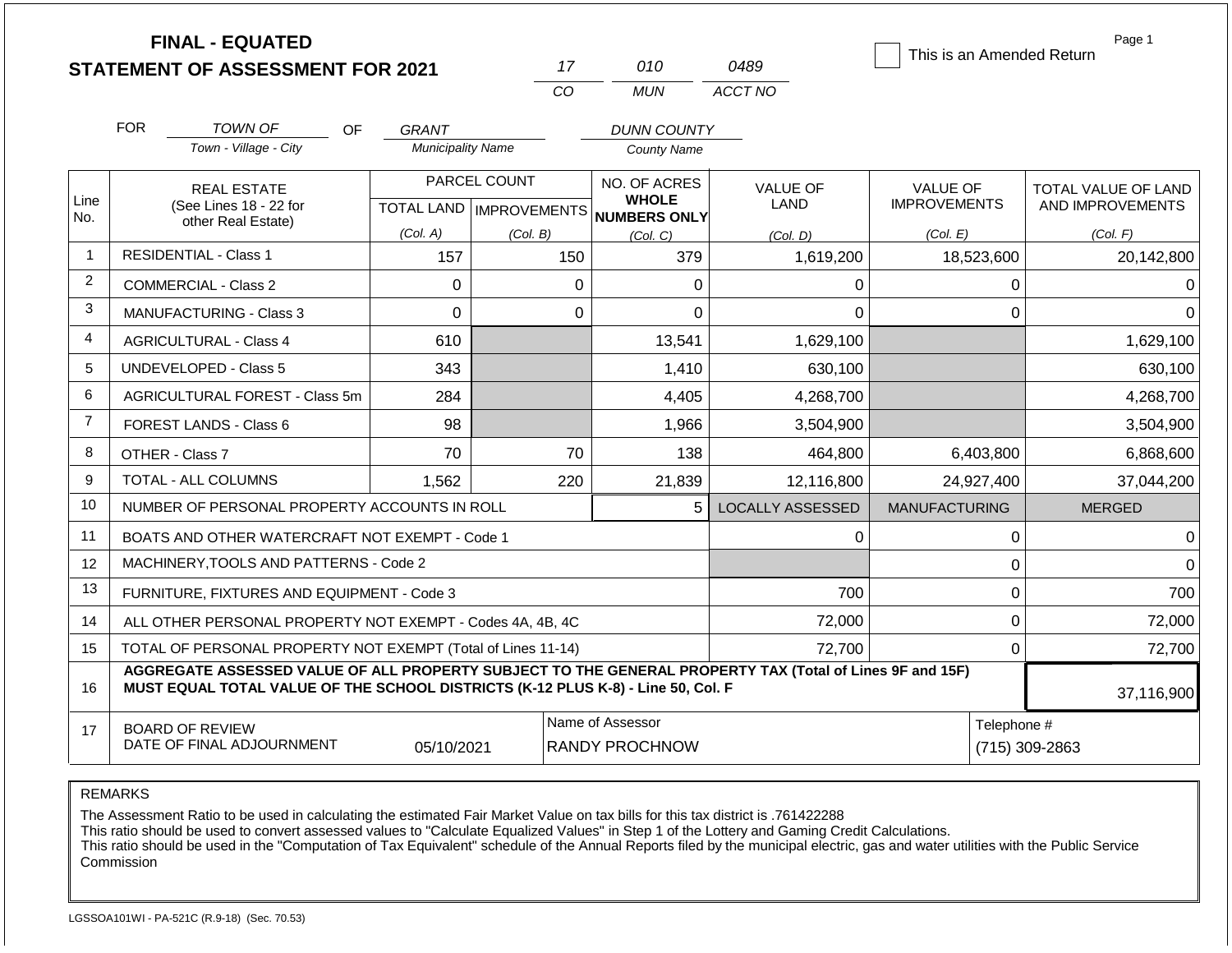2021 17 010 0489

FOREST LANDS (Line 7) and FOREST CROPS (in this section) - are **NOT** the same *YEAR CO MUN ACCT NO*

|    | Private Forest Crop - Reg Class @ 10¢ per acre             |                 |  |                                                                                |                                                                | Private Forest Crop - Reg Class @ \$2.52 per acre |  |                                                                    |                                                                                                    |                    |
|----|------------------------------------------------------------|-----------------|--|--------------------------------------------------------------------------------|----------------------------------------------------------------|---------------------------------------------------|--|--------------------------------------------------------------------|----------------------------------------------------------------------------------------------------|--------------------|
|    | (a) PARCELS                                                | (b) ACRES       |  | (c) ASSESSED VALUE                                                             |                                                                | (d) PARCELS                                       |  | (e) ACRES                                                          |                                                                                                    | (f) ASSESSED VALUE |
| 18 |                                                            |                 |  |                                                                                |                                                                |                                                   |  |                                                                    |                                                                                                    |                    |
|    |                                                            |                 |  |                                                                                |                                                                |                                                   |  |                                                                    |                                                                                                    |                    |
| 19 |                                                            |                 |  | Private Forest Crop - Special Class @ 20¢ per acre<br>(c) ASSESSED VALUE       |                                                                | (d) PARCELS                                       |  | (e) ACRES                                                          | Entered Before 2005 Managed Forest - Ferrous Mining CLOSED @ \$7.87 per acre<br>(f) ASSESSED VALUE |                    |
|    | (a) PARCELS                                                | (b) ACRES       |  |                                                                                |                                                                |                                                   |  |                                                                    |                                                                                                    |                    |
|    |                                                            |                 |  |                                                                                |                                                                |                                                   |  |                                                                    |                                                                                                    |                    |
|    |                                                            |                 |  | Entered Before 2005 Managed Forest - OPEN @ 74 ¢ per acre                      |                                                                |                                                   |  | Entered Before 2005 Managed Forest - CLOSED @                      |                                                                                                    | \$1.75 per acre    |
| 20 | (a) PARCELS                                                | (b) ACRES       |  | (c) ASSESSED VALUE                                                             |                                                                | (d) PARCELS                                       |  | (e) ACRES                                                          |                                                                                                    | (f) ASSESSED VALUE |
|    |                                                            |                 |  |                                                                                |                                                                |                                                   |  |                                                                    |                                                                                                    |                    |
|    | 3                                                          | 55              |  | 81,900                                                                         |                                                                | 46                                                |  | 1,198.43                                                           |                                                                                                    | 2,074,400          |
|    | Entered After 2004 Managed Forest - OPEN @ \$2.04 per acre |                 |  |                                                                                | Entered After 2004 Managed Forest - CLOSED @ \$ 10.20 per acre |                                                   |  |                                                                    |                                                                                                    |                    |
| 21 | (a) PARCELS                                                | (b) ACRES       |  | (c) ASSESSED VALUE                                                             |                                                                | (d) PARCELS                                       |  | (e) ACRES                                                          |                                                                                                    | (f) ASSESSED VALUE |
|    |                                                            |                 |  |                                                                                |                                                                |                                                   |  |                                                                    |                                                                                                    |                    |
|    |                                                            | 80              |  | 168,000                                                                        |                                                                | 22                                                |  | 687.03                                                             |                                                                                                    | 1,184,900          |
|    | (a) County Forest Cropland Acres                           |                 |  | (b) Federal Acres                                                              |                                                                | (c) State Acres                                   |  | (d) County (NOT FOREST CROP) Acres                                 |                                                                                                    | (e) Other Acres    |
| 22 |                                                            |                 |  |                                                                                |                                                                |                                                   |  |                                                                    |                                                                                                    |                    |
|    |                                                            |                 |  |                                                                                |                                                                |                                                   |  | 28.35                                                              |                                                                                                    | 47.41              |
|    |                                                            |                 |  | Assessed Value of Omitted Property From Prior Years (Sec. 70.44)               |                                                                |                                                   |  | Assessed Value of Sec. 70.43 Corrections of Errors by Assessors    |                                                                                                    |                    |
|    |                                                            | (a) REAL ESTATE |  | (b) PERSONAL                                                                   |                                                                |                                                   |  | (c1) REAL ESTATE                                                   |                                                                                                    | (c2) PERSONAL      |
| 23 |                                                            |                 |  |                                                                                |                                                                |                                                   |  |                                                                    |                                                                                                    |                    |
|    |                                                            |                 |  | Manufacturing Equated Value of Omitted Property From Prior Years (Sec. 70.995) |                                                                |                                                   |  | Mfg. Equated Value of Sec.70.43 Corrections of Errors by Assessors |                                                                                                    |                    |
|    |                                                            | (d) REAL ESTATE |  | (e) PERSONAL                                                                   |                                                                |                                                   |  | (f1) REAL ESTATE                                                   | (f2) PERSONAL                                                                                      |                    |
|    |                                                            |                 |  |                                                                                |                                                                |                                                   |  |                                                                    |                                                                                                    |                    |
|    |                                                            |                 |  |                                                                                |                                                                |                                                   |  |                                                                    |                                                                                                    |                    |

# **SPECIAL DISTRICTS**

| Line<br>No. | <b>Enter 6-digit</b><br>Special District | <b>Account</b><br><b>Number</b> | <b>Special District Name</b> | <b>Locally Assessed Value</b><br>of Real Estate and | Mfg Value of Real Estate<br>and Personal Property | <b>Merged Value of</b><br><b>Real Estate and</b> |
|-------------|------------------------------------------|---------------------------------|------------------------------|-----------------------------------------------------|---------------------------------------------------|--------------------------------------------------|
|             | Code (Col. A)                            | (Col. B)                        | (Col. C)                     | Personal Property (Col. D)                          | (Col. E)                                          | Personal Property (Col. F)                       |
| 24          |                                          |                                 |                              |                                                     |                                                   |                                                  |
| 25          |                                          |                                 |                              |                                                     |                                                   |                                                  |
| 26          |                                          |                                 |                              |                                                     |                                                   |                                                  |
| 27          |                                          |                                 |                              |                                                     |                                                   |                                                  |
| 28          |                                          |                                 |                              |                                                     |                                                   |                                                  |
| 29          |                                          |                                 |                              |                                                     |                                                   |                                                  |
| 30          |                                          |                                 |                              |                                                     |                                                   |                                                  |
| 31          |                                          |                                 |                              |                                                     |                                                   |                                                  |
| 32          |                                          |                                 |                              |                                                     |                                                   |                                                  |
| 33          |                                          |                                 |                              |                                                     |                                                   |                                                  |
| 34          |                                          |                                 |                              |                                                     |                                                   |                                                  |
| 35          |                                          |                                 |                              |                                                     |                                                   |                                                  |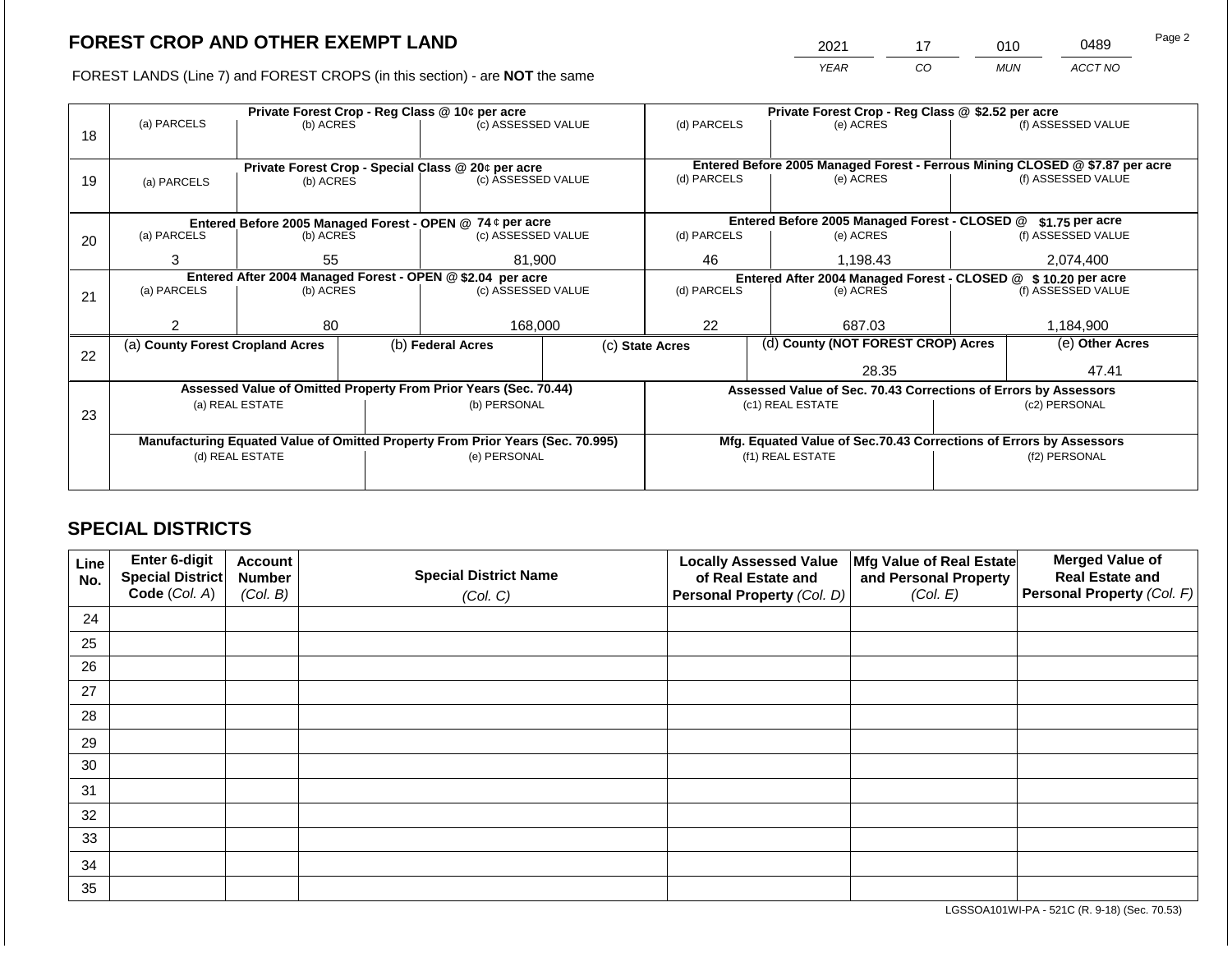|                       |                                                          |                                             |                                                         | <b>YEAR</b>                                                                       | $\overline{co}$<br><b>MUN</b>                                 | ACCT NO                                                                        |
|-----------------------|----------------------------------------------------------|---------------------------------------------|---------------------------------------------------------|-----------------------------------------------------------------------------------|---------------------------------------------------------------|--------------------------------------------------------------------------------|
| Line<br>No.           | Enter 6-digit<br><b>School District</b><br>Code (Col. A) | <b>Account</b><br><b>Number</b><br>(Col. B) | <b>School District Name</b><br>(Col. C)                 | <b>Locally Assessed Value</b><br>of Real Estate and<br>Personal Property (Col. D) | Mfg Value of Real Estate<br>and Personal Property<br>(Col. E) | <b>Merged Value of</b><br><b>Real Estate and</b><br>Personal Property (Col. F) |
|                       | A. SCHOOL DISTRICTS (K-8 and K-12)                       |                                             |                                                         |                                                                                   |                                                               |                                                                                |
| 36                    | 090497                                                   | 0053                                        | SCH D OF BLOOMER                                        | 502,200                                                                           |                                                               | 502,200                                                                        |
| 37                    | 171176                                                   | 0115                                        | SCH D OF COLFAX                                         | 36,614,700                                                                        |                                                               | 36,614,700                                                                     |
| 38                    |                                                          |                                             |                                                         |                                                                                   |                                                               |                                                                                |
| 39                    |                                                          |                                             |                                                         |                                                                                   |                                                               |                                                                                |
| 40                    |                                                          |                                             |                                                         |                                                                                   |                                                               |                                                                                |
| 41                    |                                                          |                                             |                                                         |                                                                                   |                                                               |                                                                                |
| 42                    |                                                          |                                             |                                                         |                                                                                   |                                                               |                                                                                |
| 43                    |                                                          |                                             |                                                         |                                                                                   |                                                               |                                                                                |
| 44                    |                                                          |                                             |                                                         |                                                                                   |                                                               |                                                                                |
| 45<br>$\overline{46}$ |                                                          |                                             |                                                         |                                                                                   |                                                               |                                                                                |
| 47                    |                                                          |                                             |                                                         |                                                                                   |                                                               |                                                                                |
| 48                    |                                                          |                                             |                                                         |                                                                                   |                                                               |                                                                                |
| 49                    |                                                          |                                             |                                                         |                                                                                   |                                                               |                                                                                |
| 50                    |                                                          |                                             | TOTAL ASSESSED VALUE OF SCHOOL DISTRICTS (K-8 and K-12) | 37,116,900                                                                        |                                                               | 37,116,900                                                                     |
|                       | <b>B.</b><br><b>UNION HIGH SCHOOL DISTRICTS</b>          |                                             |                                                         |                                                                                   |                                                               |                                                                                |
| 51                    |                                                          |                                             |                                                         |                                                                                   |                                                               |                                                                                |
| 52                    |                                                          |                                             |                                                         |                                                                                   |                                                               |                                                                                |
| 53                    |                                                          |                                             |                                                         |                                                                                   |                                                               |                                                                                |
| 54                    |                                                          |                                             |                                                         |                                                                                   |                                                               |                                                                                |
| 55                    |                                                          |                                             | TOTAL ASSESSED VALUE OF UNION HIGH SCHOOLS              |                                                                                   |                                                               |                                                                                |
|                       | C.<br><b>TECHNICAL COLLEGE DISTRICTS</b>                 |                                             |                                                         |                                                                                   |                                                               |                                                                                |
| 56                    | 000100                                                   | 0001                                        | CHIPPEWA VALLEY TECHNICAL COLLEGE EAUC                  | 37,116,900                                                                        |                                                               | 37,116,900                                                                     |
| 57                    |                                                          |                                             |                                                         |                                                                                   |                                                               |                                                                                |
| 58<br>59              |                                                          |                                             | TOTAL ASSESSED VALUE OF TECHNICAL COLLEGES              |                                                                                   |                                                               |                                                                                |
|                       |                                                          |                                             |                                                         | 37,116,900                                                                        |                                                               | 37,116,900                                                                     |

2021

17

010

 *I hereby certify, to the best of my knowledge and belief, this form is complete and correct.*

**SCHOOL DISTRICTS**

| Name               |                         | Title                | Submission date  |
|--------------------|-------------------------|----------------------|------------------|
| SARAH EDWARDS      |                         | REAL PROPERTY LISTER | 2021<br>06<br>08 |
| Phone              | Email address           |                      |                  |
| 715<br>231<br>6545 | SJEDWARDS@CO.DUNN.WI.US |                      |                  |

0489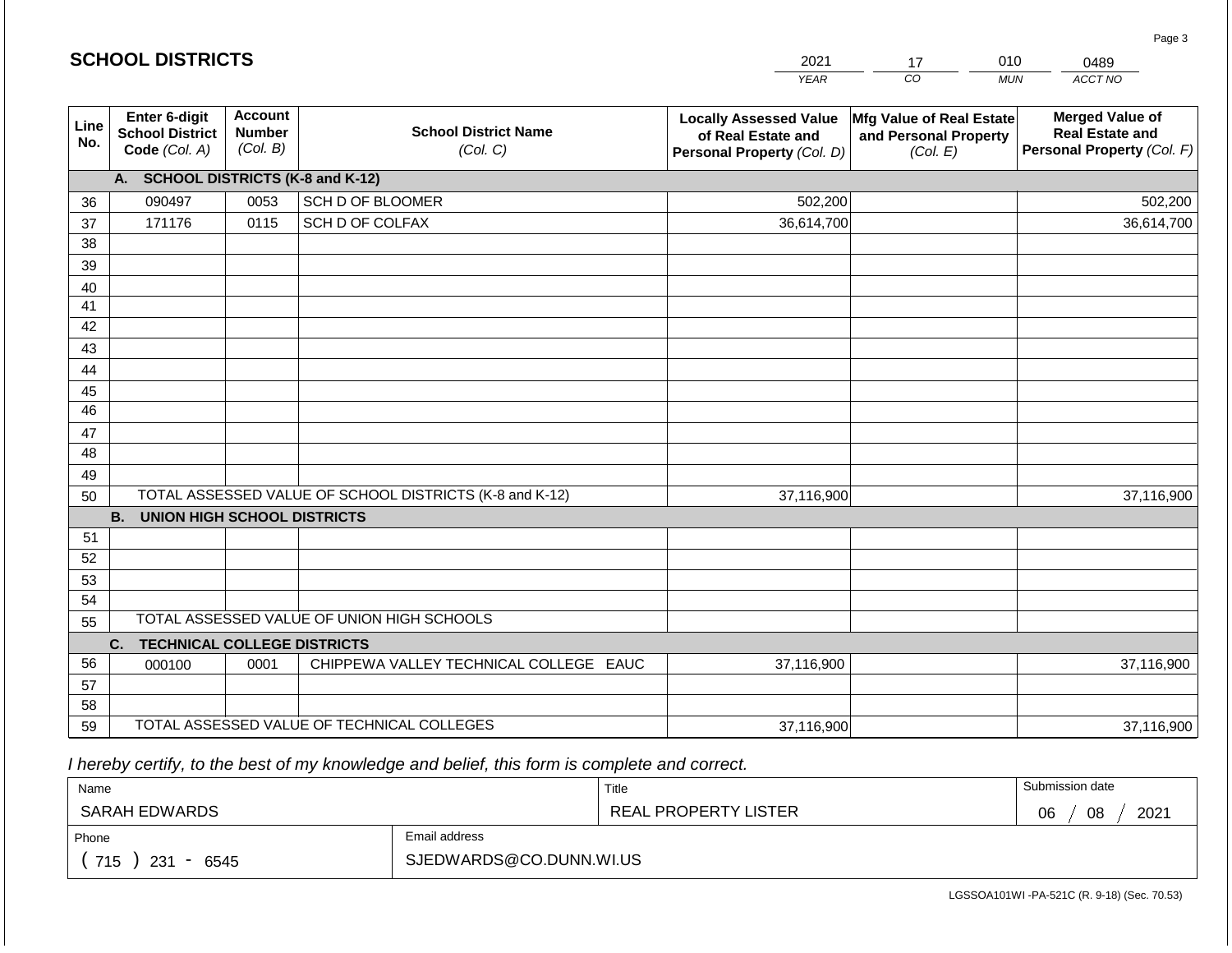- Each municipality's SOA is completed after the Board of Review and includes any changes made to the locally assessed values, under state law (sec. 70.53, Wis. Stats.)
- The Wisconsin Department of Revenue (DOR) merges the locally assessed values with the state assessed manufacturing values
- DOR provides the information regarding district names and codes. If a district is not listed, contact DOR.

Note: If you submit an amended SOA to DOR after your municipality's SOA is equated and posted to our website, we will process the SOA. However, DOR will not recalculate the *aggregate ratio or update the final SOA posted on our website. You should use the corrected values to calculate your tax rates.*

#### **Page 1: Real Estate and Personal Property**

- Lines 1-9 assessed real estate values, parcel counts and acres by classification
- Lines 10-15 assessed personal property values and number of accounts by class
- Line 16 aggregate assessed value of all property subject to general property; use to calculate tax rates. Note: This line equals the total assessed value of K-8 and K-12 school districts (Line 50) and total assessed value of technical colleges (Line 59).
- Remarks assessment ratio used to calculate estimated fair market value on property tax bills

#### **Page 2: Forest Crop, Other Exempt Land and Special Districts**

- Lines 18-21 private forest crop and managed forest lands assessed values
- Line  $22 -$  tax exempt land acres
- Line 23 prior years assessed value of omitted property under sec. 70.44 and correction of errors under sec. 70.43 shown by locally assessed or manufacturing real estate and personal property. Note: If there is an amount on this line, report the corresponding tax in the Statement of Taxes, Sections J or K.
- Lines 24-35 special district assessed values. These values are used to calculate tax rates for the special districts.

#### **Page 3: School Districts**

- Lines 36-50 school districts (K-8 and K-12) assessed values. These values are used to calculate tax rates for school districts.
- Lines 51-55 union high school district assessed values. These values are used to calculate tax rates for union high school districts.
- Lines 56-59 technical college assessed values. These values are used to calculate tax rates for technical colleges.

If you have questions: Email: lgs@wisconsin.gov

 Phone: (608) 266-2569 or (608) 264-6892 Fax: (608) 264-6887

ROSEANN BOWE<br>TOWN OF GRANT<br>18945 10TH STREET 18945 10TH STREET BLOOMER, WI 547243LOOMER, WI 54724 TOWN OF GRANT ROSEANN BOWE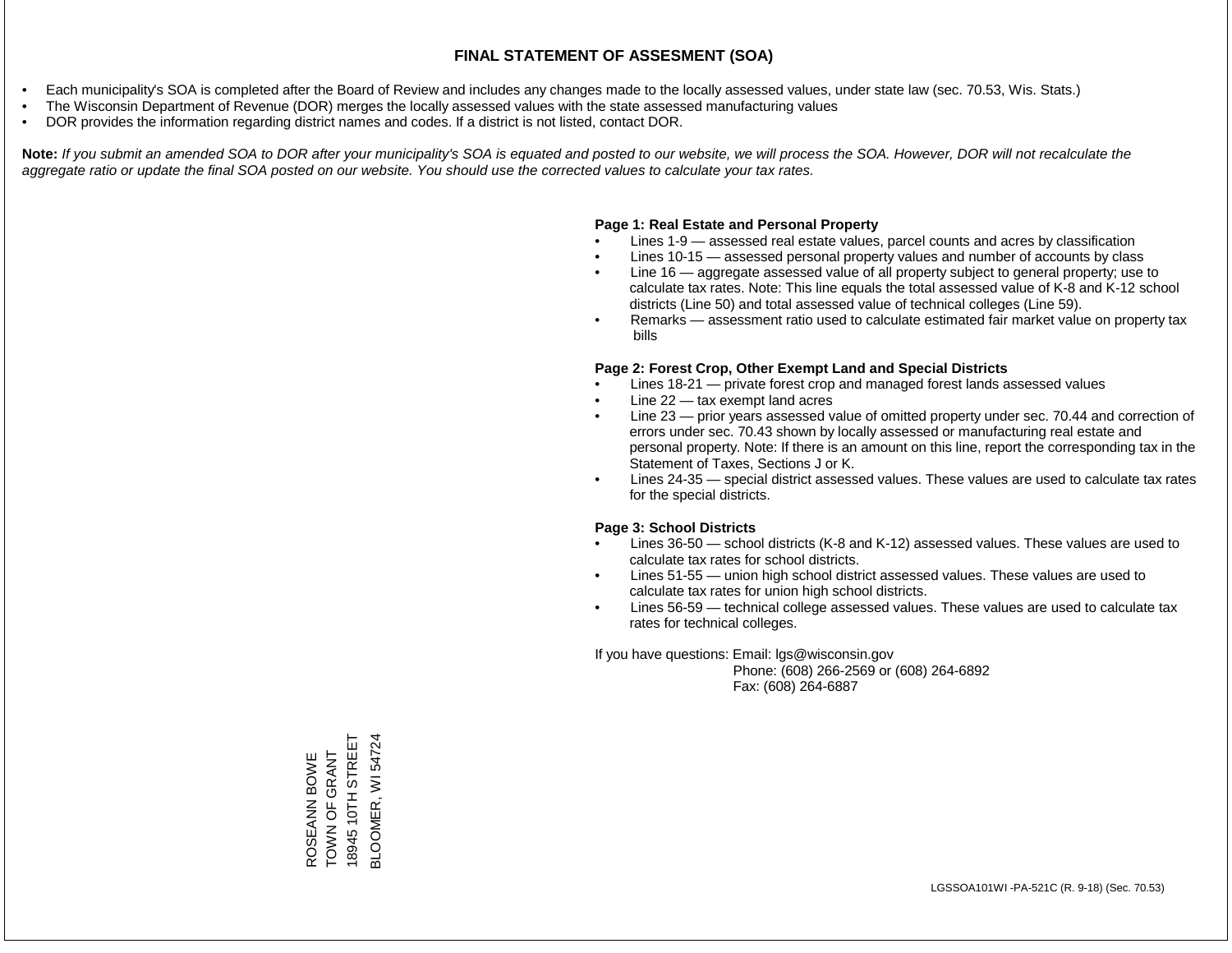|                |            | <b>FINAL - EQUATED</b><br><b>STATEMENT OF ASSESSMENT FOR 2021</b>                                                                                                                            |                                              |              | 17  | 012                                      | 0490                    | This is an Amended Return              | Page 1                                  |
|----------------|------------|----------------------------------------------------------------------------------------------------------------------------------------------------------------------------------------------|----------------------------------------------|--------------|-----|------------------------------------------|-------------------------|----------------------------------------|-----------------------------------------|
|                |            |                                                                                                                                                                                              |                                              |              | CO  | <b>MUN</b>                               | ACCT NO                 |                                        |                                         |
|                | <b>FOR</b> |                                                                                                                                                                                              |                                              |              |     |                                          |                         |                                        |                                         |
|                |            | TOWN OF<br>OF.<br>Town - Village - City                                                                                                                                                      | <b>HAY RIVER</b><br><b>Municipality Name</b> |              |     | <b>DUNN COUNTY</b><br><b>County Name</b> |                         |                                        |                                         |
|                |            |                                                                                                                                                                                              |                                              |              |     |                                          |                         |                                        |                                         |
| Line           |            | <b>REAL ESTATE</b><br>(See Lines 18 - 22 for                                                                                                                                                 |                                              | PARCEL COUNT |     | NO. OF ACRES<br><b>WHOLE</b>             | <b>VALUE OF</b><br>LAND | <b>VALUE OF</b><br><b>IMPROVEMENTS</b> | TOTAL VALUE OF LAND<br>AND IMPROVEMENTS |
| No.            |            | other Real Estate)                                                                                                                                                                           |                                              |              |     | TOTAL LAND MPROVEMENTS NUMBERS ONLY      |                         |                                        |                                         |
| $\mathbf{1}$   |            | <b>RESIDENTIAL - Class 1</b>                                                                                                                                                                 | (Col. A)<br>235                              | (Col. B)     | 231 | (Col, C)<br>648                          | (Col. D)<br>2,698,000   | (Col. E)<br>23,569,000                 | (Col. F)<br>26,267,000                  |
| $\overline{2}$ |            | <b>COMMERCIAL - Class 2</b>                                                                                                                                                                  |                                              |              |     | 23                                       |                         |                                        |                                         |
| 3              |            |                                                                                                                                                                                              | 6                                            |              | 6   |                                          | 79,300                  | 508,000                                | 587,300                                 |
|                |            | MANUFACTURING - Class 3                                                                                                                                                                      | 3                                            |              | 1   | 117                                      | 268,100                 | 7,118,200                              | 7,386,300                               |
| 4              |            | <b>AGRICULTURAL - Class 4</b>                                                                                                                                                                | 547                                          |              |     | 11,482                                   | 1,664,500               |                                        | 1,664,500                               |
| 5              |            | UNDEVELOPED - Class 5                                                                                                                                                                        | 408                                          |              |     | 2,476                                    | 836,300                 |                                        | 836,300                                 |
| 6              |            | AGRICULTURAL FOREST - Class 5m                                                                                                                                                               | 240                                          |              |     | 3,043                                    | 3,120,900               |                                        | 3,120,900                               |
| $\overline{7}$ |            | FOREST LANDS - Class 6                                                                                                                                                                       | 113                                          |              |     | 1,565                                    | 3,175,600               |                                        | 3,175,600                               |
| 8              |            | OTHER - Class 7                                                                                                                                                                              | 88                                           |              | 88  | 170                                      | 685,200                 | 5,834,600                              | 6,519,800                               |
| 9              |            | <b>TOTAL - ALL COLUMNS</b>                                                                                                                                                                   | 1,640                                        |              | 326 | 19,524                                   | 12,527,900              | 37,029,800                             | 49,557,700                              |
| 10             |            | NUMBER OF PERSONAL PROPERTY ACCOUNTS IN ROLL                                                                                                                                                 |                                              |              |     | 21                                       | <b>LOCALLY ASSESSED</b> | <b>MANUFACTURING</b>                   | <b>MERGED</b>                           |
| 11             |            | BOATS AND OTHER WATERCRAFT NOT EXEMPT - Code 1                                                                                                                                               |                                              |              |     |                                          | 0                       | 0                                      | $\Omega$                                |
| 12             |            | MACHINERY, TOOLS AND PATTERNS - Code 2                                                                                                                                                       |                                              |              |     |                                          |                         | 2,925,000                              | 2,925,000                               |
| 13             |            | FURNITURE, FIXTURES AND EQUIPMENT - Code 3                                                                                                                                                   |                                              |              |     |                                          | 17,532                  | 39,800                                 | 57,332                                  |
| 14             |            | ALL OTHER PERSONAL PROPERTY NOT EXEMPT - Codes 4A, 4B, 4C                                                                                                                                    |                                              |              |     |                                          | 223,738                 | 863,700                                | 1,087,438                               |
| 15             |            | TOTAL OF PERSONAL PROPERTY NOT EXEMPT (Total of Lines 11-14)                                                                                                                                 |                                              |              |     |                                          | 241,270                 | 3,828,500                              | 4,069,770                               |
| 16             |            | AGGREGATE ASSESSED VALUE OF ALL PROPERTY SUBJECT TO THE GENERAL PROPERTY TAX (Total of Lines 9F and 15F)<br>MUST EQUAL TOTAL VALUE OF THE SCHOOL DISTRICTS (K-12 PLUS K-8) - Line 50, Col. F |                                              |              |     |                                          |                         |                                        | 53,627,470                              |
| 17             |            | Name of Assessor<br>Telephone #<br><b>BOARD OF REVIEW</b><br>DATE OF FINAL ADJOURNMENT<br>05/25/2021<br><b>TODD ANDERSON</b><br>(715) 845-2022                                               |                                              |              |     |                                          |                         |                                        |                                         |

The Assessment Ratio to be used in calculating the estimated Fair Market Value on tax bills for this tax district is .77077789

This ratio should be used to convert assessed values to "Calculate Equalized Values" in Step 1 of the Lottery and Gaming Credit Calculations.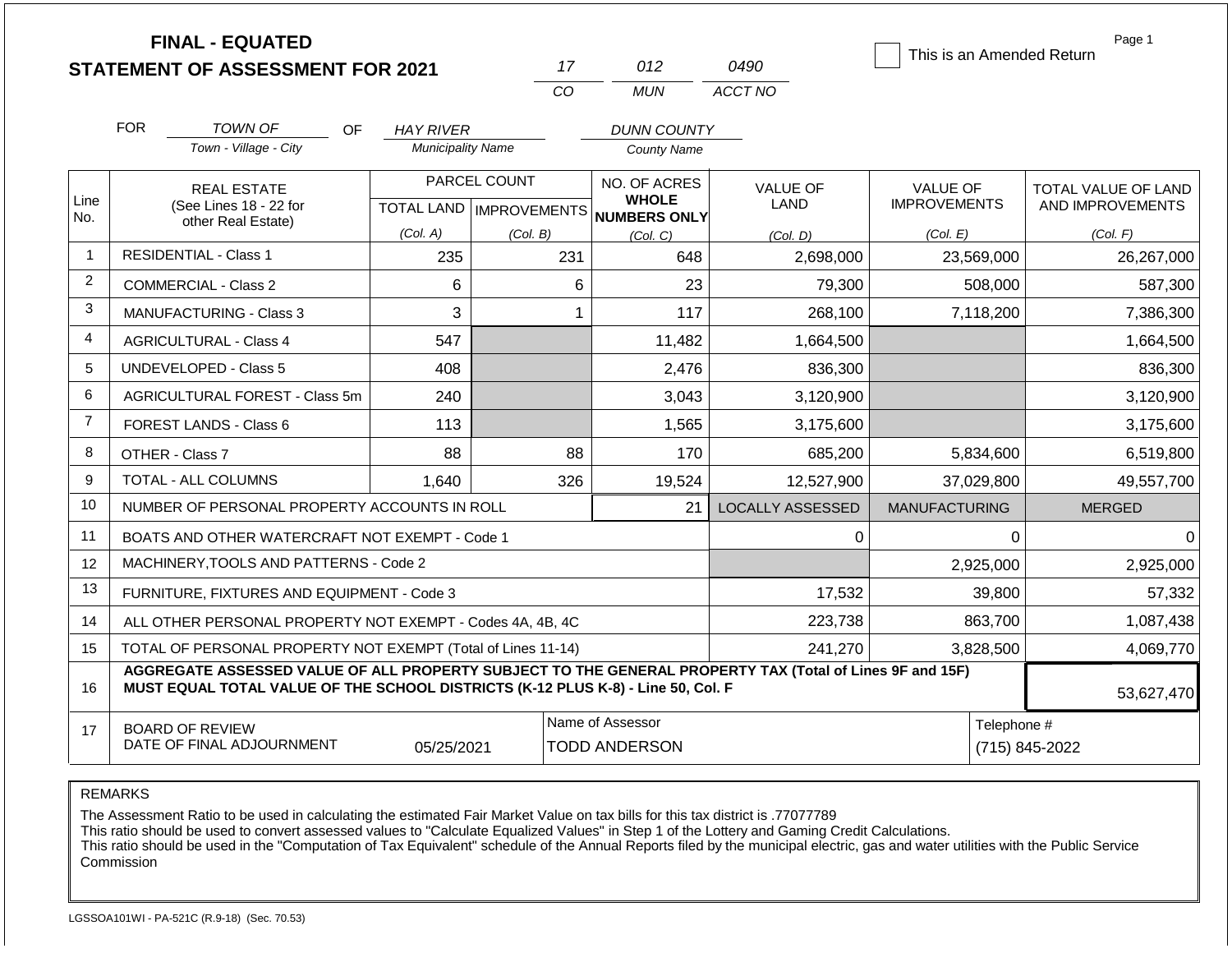2021 17 012 0490

FOREST LANDS (Line 7) and FOREST CROPS (in this section) - are **NOT** the same *YEAR CO MUN ACCT NO*

|    |                                                                                |                                                            |  | Private Forest Crop - Reg Class @ 10¢ per acre                   |         |                                                       | Private Forest Crop - Reg Class @ \$2.52 per acre |                                                                              |                                                                                     |                                                               |  |
|----|--------------------------------------------------------------------------------|------------------------------------------------------------|--|------------------------------------------------------------------|---------|-------------------------------------------------------|---------------------------------------------------|------------------------------------------------------------------------------|-------------------------------------------------------------------------------------|---------------------------------------------------------------|--|
| 18 | (a) PARCELS                                                                    | (b) ACRES                                                  |  | (c) ASSESSED VALUE                                               |         | (d) PARCELS                                           |                                                   | (e) ACRES                                                                    |                                                                                     | (f) ASSESSED VALUE                                            |  |
|    |                                                                                |                                                            |  | Private Forest Crop - Special Class @ 20¢ per acre               |         |                                                       |                                                   | Entered Before 2005 Managed Forest - Ferrous Mining CLOSED @ \$7.87 per acre |                                                                                     |                                                               |  |
| 19 | (a) PARCELS                                                                    | (b) ACRES                                                  |  | (c) ASSESSED VALUE                                               |         | (d) PARCELS                                           |                                                   | (e) ACRES                                                                    |                                                                                     | (f) ASSESSED VALUE                                            |  |
|    |                                                                                |                                                            |  | Entered Before 2005 Managed Forest - OPEN @ 74 ¢ per acre        |         |                                                       |                                                   | Entered Before 2005 Managed Forest - CLOSED @                                |                                                                                     | \$1.75 per acre                                               |  |
| 20 | (a) PARCELS                                                                    | (b) ACRES                                                  |  | (c) ASSESSED VALUE                                               |         | (d) PARCELS                                           |                                                   | (e) ACRES                                                                    |                                                                                     | (f) ASSESSED VALUE                                            |  |
|    | 3                                                                              | 37                                                         |  | 39,700                                                           |         | 41                                                    |                                                   | 977.13                                                                       |                                                                                     | 1,552,000                                                     |  |
|    |                                                                                | Entered After 2004 Managed Forest - OPEN @ \$2.04 per acre |  |                                                                  |         |                                                       |                                                   |                                                                              |                                                                                     | Entered After 2004 Managed Forest - CLOSED @ \$10.20 per acre |  |
| 21 | (a) PARCELS                                                                    | (b) ACRES                                                  |  | (c) ASSESSED VALUE                                               |         | (d) PARCELS                                           |                                                   | (e) ACRES                                                                    |                                                                                     | (f) ASSESSED VALUE                                            |  |
|    |                                                                                |                                                            |  |                                                                  |         | 46                                                    |                                                   |                                                                              |                                                                                     |                                                               |  |
|    | 15                                                                             | 466.87                                                     |  |                                                                  | 822,300 |                                                       |                                                   | 1,317.95                                                                     |                                                                                     | 2,473,800                                                     |  |
| 22 | (a) County Forest Cropland Acres                                               |                                                            |  | (b) Federal Acres                                                |         | (d) County (NOT FOREST CROP) Acres<br>(c) State Acres |                                                   |                                                                              |                                                                                     | (e) Other Acres                                               |  |
|    |                                                                                |                                                            |  |                                                                  |         | 604.63                                                |                                                   | 54.37                                                                        |                                                                                     | 97.22                                                         |  |
|    |                                                                                |                                                            |  | Assessed Value of Omitted Property From Prior Years (Sec. 70.44) |         |                                                       |                                                   | Assessed Value of Sec. 70.43 Corrections of Errors by Assessors              |                                                                                     |                                                               |  |
| 23 | (a) REAL ESTATE                                                                |                                                            |  | (b) PERSONAL                                                     |         |                                                       |                                                   | (c1) REAL ESTATE                                                             |                                                                                     | (c2) PERSONAL                                                 |  |
|    | Manufacturing Equated Value of Omitted Property From Prior Years (Sec. 70.995) |                                                            |  |                                                                  |         |                                                       |                                                   |                                                                              |                                                                                     |                                                               |  |
|    | (d) REAL ESTATE                                                                |                                                            |  | (e) PERSONAL                                                     |         |                                                       |                                                   | (f1) REAL ESTATE                                                             | Mfg. Equated Value of Sec.70.43 Corrections of Errors by Assessors<br>(f2) PERSONAL |                                                               |  |
|    |                                                                                |                                                            |  |                                                                  |         |                                                       |                                                   |                                                                              |                                                                                     |                                                               |  |
|    |                                                                                |                                                            |  |                                                                  |         |                                                       |                                                   |                                                                              |                                                                                     |                                                               |  |

# **SPECIAL DISTRICTS**

| Line<br>No. | Enter 6-digit<br>Special District<br>Code (Col. A) | <b>Account</b><br><b>Number</b><br>(Col. B) | <b>Special District Name</b><br>(Col. C) | <b>Locally Assessed Value</b><br>of Real Estate and<br><b>Personal Property (Col. D)</b> | Mfg Value of Real Estate<br>and Personal Property<br>(Col. E) | <b>Merged Value of</b><br><b>Real Estate and</b><br>Personal Property (Col. F) |
|-------------|----------------------------------------------------|---------------------------------------------|------------------------------------------|------------------------------------------------------------------------------------------|---------------------------------------------------------------|--------------------------------------------------------------------------------|
| 24          |                                                    |                                             |                                          |                                                                                          |                                                               |                                                                                |
| 25          |                                                    |                                             |                                          |                                                                                          |                                                               |                                                                                |
| 26          |                                                    |                                             |                                          |                                                                                          |                                                               |                                                                                |
| 27          |                                                    |                                             |                                          |                                                                                          |                                                               |                                                                                |
| 28          |                                                    |                                             |                                          |                                                                                          |                                                               |                                                                                |
| 29          |                                                    |                                             |                                          |                                                                                          |                                                               |                                                                                |
| 30          |                                                    |                                             |                                          |                                                                                          |                                                               |                                                                                |
| 31          |                                                    |                                             |                                          |                                                                                          |                                                               |                                                                                |
| 32          |                                                    |                                             |                                          |                                                                                          |                                                               |                                                                                |
| 33          |                                                    |                                             |                                          |                                                                                          |                                                               |                                                                                |
| 34          |                                                    |                                             |                                          |                                                                                          |                                                               |                                                                                |
| 35          |                                                    |                                             |                                          |                                                                                          |                                                               |                                                                                |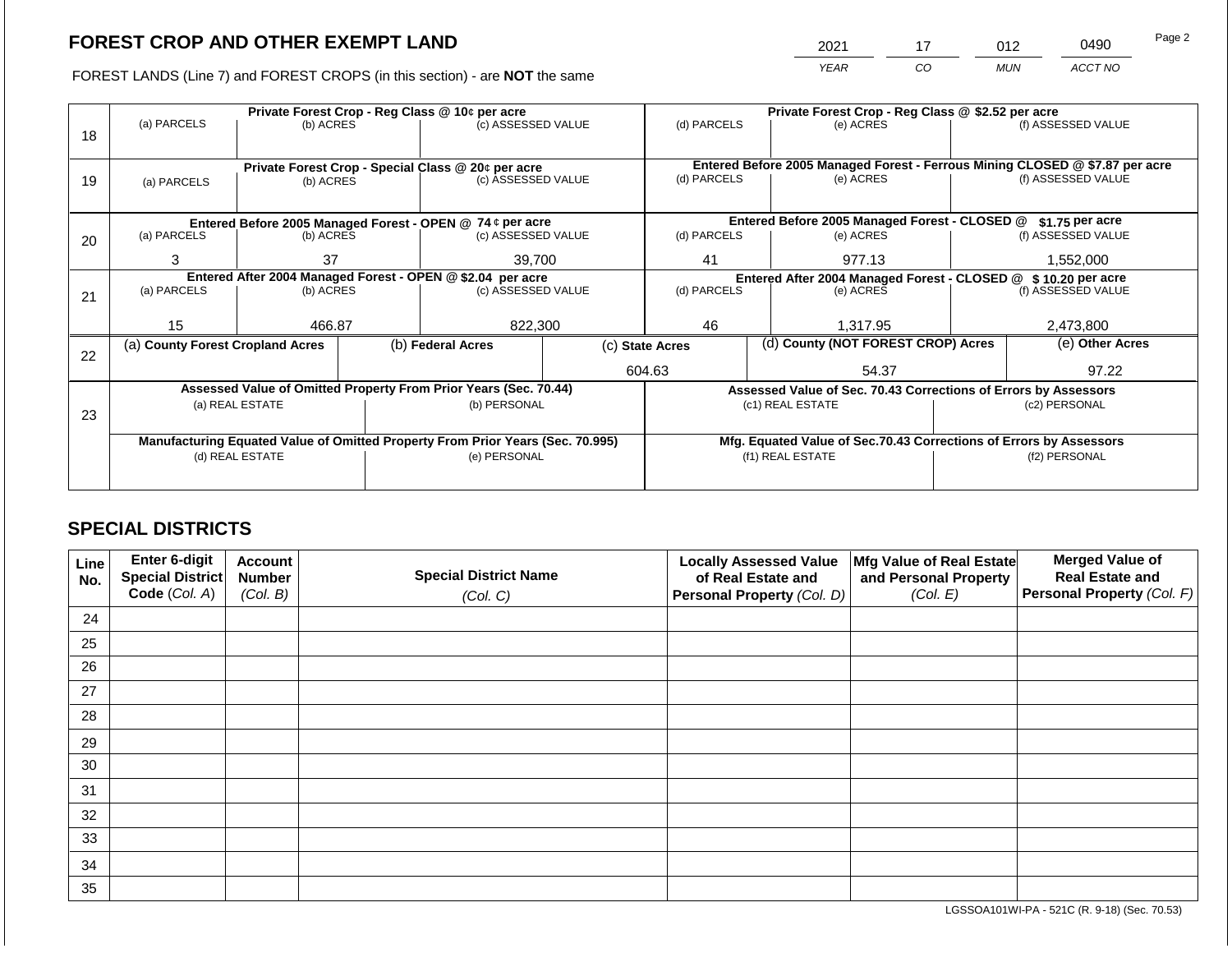| <b>SCHOOL DISTRICTS</b> |                                                                 |                                             |                                                         | 2021                                                                              | 012<br>17                                                            | 0490                                                                           |
|-------------------------|-----------------------------------------------------------------|---------------------------------------------|---------------------------------------------------------|-----------------------------------------------------------------------------------|----------------------------------------------------------------------|--------------------------------------------------------------------------------|
|                         |                                                                 |                                             |                                                         | <b>YEAR</b>                                                                       | CO<br><b>MUN</b>                                                     | ACCT NO                                                                        |
| Line<br>No.             | <b>Enter 6-digit</b><br><b>School District</b><br>Code (Col. A) | <b>Account</b><br><b>Number</b><br>(Col. B) | <b>School District Name</b><br>(Col. C)                 | <b>Locally Assessed Value</b><br>of Real Estate and<br>Personal Property (Col. D) | <b>Mfg Value of Real Estate</b><br>and Personal Property<br>(Col. E) | <b>Merged Value of</b><br><b>Real Estate and</b><br>Personal Property (Col. F) |
|                         | A. SCHOOL DISTRICTS (K-8 and K-12)                              |                                             |                                                         |                                                                                   |                                                                      |                                                                                |
| 36                      | 170637                                                          | 0114                                        | SCH D OF BOYCEVILLE COMMUNITY                           | 42,160,470                                                                        | 11,214,800                                                           | 53,375,270                                                                     |
| 37                      | 171176                                                          | 0115                                        | SCH D OF COLFAX                                         | 252,200                                                                           |                                                                      | 252,200                                                                        |
| 38                      |                                                                 |                                             |                                                         |                                                                                   |                                                                      |                                                                                |
| 39                      |                                                                 |                                             |                                                         |                                                                                   |                                                                      |                                                                                |
| 40                      |                                                                 |                                             |                                                         |                                                                                   |                                                                      |                                                                                |
| 41                      |                                                                 |                                             |                                                         |                                                                                   |                                                                      |                                                                                |
| 42                      |                                                                 |                                             |                                                         |                                                                                   |                                                                      |                                                                                |
| 43                      |                                                                 |                                             |                                                         |                                                                                   |                                                                      |                                                                                |
| 44                      |                                                                 |                                             |                                                         |                                                                                   |                                                                      |                                                                                |
| 45                      |                                                                 |                                             |                                                         |                                                                                   |                                                                      |                                                                                |
| $\overline{46}$         |                                                                 |                                             |                                                         |                                                                                   |                                                                      |                                                                                |
| 47                      |                                                                 |                                             |                                                         |                                                                                   |                                                                      |                                                                                |
| 48                      |                                                                 |                                             |                                                         |                                                                                   |                                                                      |                                                                                |
| 49<br>50                |                                                                 |                                             | TOTAL ASSESSED VALUE OF SCHOOL DISTRICTS (K-8 and K-12) | 42,412,670                                                                        | 11,214,800                                                           | 53,627,470                                                                     |
|                         | <b>B.</b><br><b>UNION HIGH SCHOOL DISTRICTS</b>                 |                                             |                                                         |                                                                                   |                                                                      |                                                                                |
| 51                      |                                                                 |                                             |                                                         |                                                                                   |                                                                      |                                                                                |
| 52                      |                                                                 |                                             |                                                         |                                                                                   |                                                                      |                                                                                |
| 53                      |                                                                 |                                             |                                                         |                                                                                   |                                                                      |                                                                                |
| 54                      |                                                                 |                                             |                                                         |                                                                                   |                                                                      |                                                                                |
| 55                      |                                                                 |                                             | TOTAL ASSESSED VALUE OF UNION HIGH SCHOOLS              |                                                                                   |                                                                      |                                                                                |
|                         | <b>TECHNICAL COLLEGE DISTRICTS</b><br>C.                        |                                             |                                                         |                                                                                   |                                                                      |                                                                                |
| 56                      | 000100                                                          | 0001                                        | CHIPPEWA VALLEY TECHNICAL COLLEGE EAUC                  | 42,412,670                                                                        | 11,214,800                                                           | 53,627,470                                                                     |
| 57                      |                                                                 |                                             |                                                         |                                                                                   |                                                                      |                                                                                |
| 58                      |                                                                 |                                             |                                                         |                                                                                   |                                                                      |                                                                                |
| 59                      |                                                                 |                                             | TOTAL ASSESSED VALUE OF TECHNICAL COLLEGES              | 42,412,670                                                                        | 11,214,800                                                           | 53,627,470                                                                     |

2021

 *I hereby certify, to the best of my knowledge and belief, this form is complete and correct.*

**SCHOOL DISTRICTS**

| Name                   |                         | Title                | Submission date  |
|------------------------|-------------------------|----------------------|------------------|
| SARAH EDWARDS          |                         | REAL PROPERTY LISTER | 08<br>2021<br>06 |
| Email address<br>Phone |                         |                      |                  |
| 715<br>231<br>6545     | SJEDWARDS@CO.DUNN.WI.US |                      |                  |

012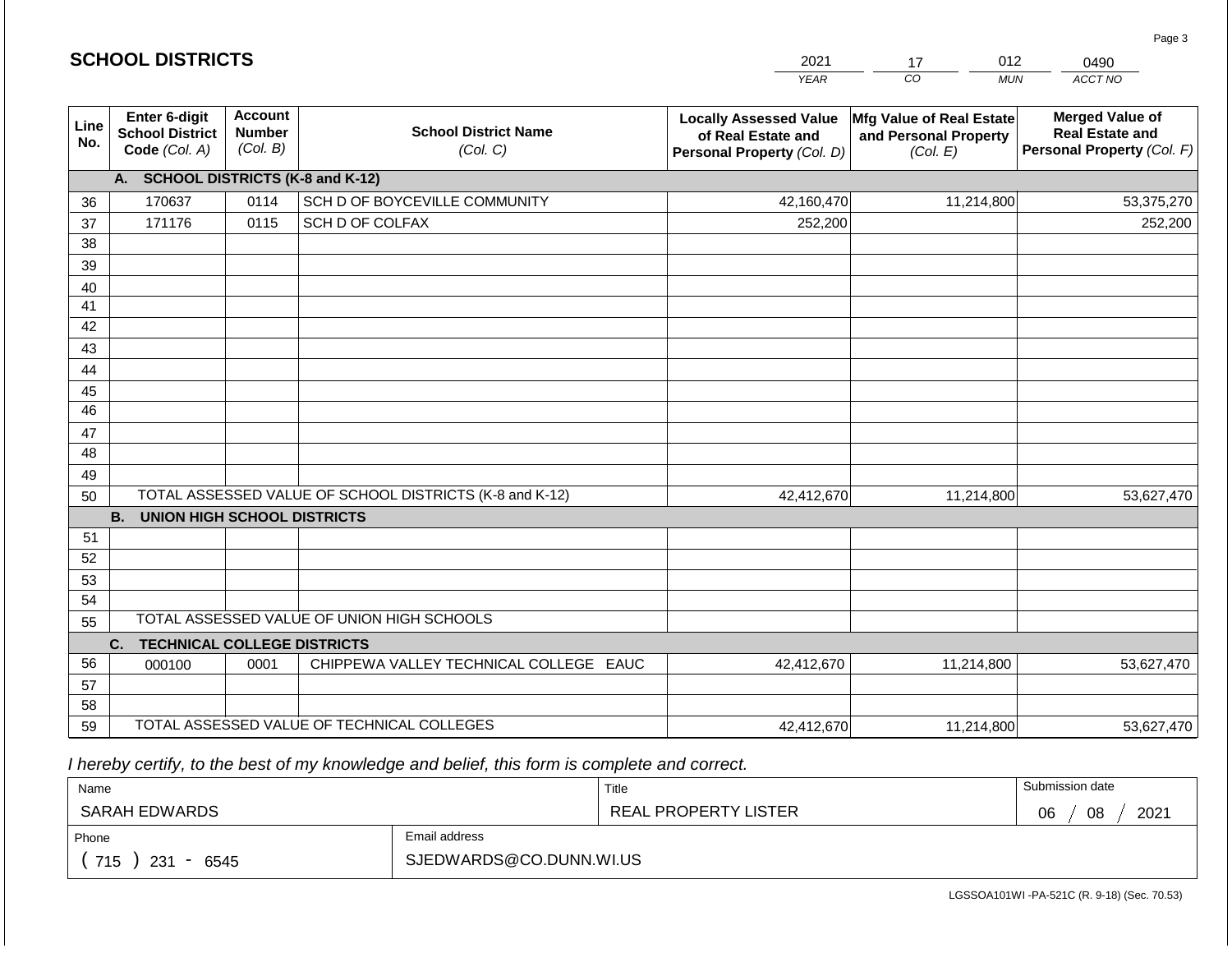- Each municipality's SOA is completed after the Board of Review and includes any changes made to the locally assessed values, under state law (sec. 70.53, Wis. Stats.)
- The Wisconsin Department of Revenue (DOR) merges the locally assessed values with the state assessed manufacturing values
- DOR provides the information regarding district names and codes. If a district is not listed, contact DOR.

Note: If you submit an amended SOA to DOR after your municipality's SOA is equated and posted to our website, we will process the SOA. However, DOR will not recalculate the *aggregate ratio or update the final SOA posted on our website. You should use the corrected values to calculate your tax rates.*

#### **Page 1: Real Estate and Personal Property**

- Lines 1-9 assessed real estate values, parcel counts and acres by classification
- Lines 10-15 assessed personal property values and number of accounts by class
- Line 16 aggregate assessed value of all property subject to general property; use to calculate tax rates. Note: This line equals the total assessed value of K-8 and K-12 school districts (Line 50) and total assessed value of technical colleges (Line 59).
- Remarks assessment ratio used to calculate estimated fair market value on property tax bills

#### **Page 2: Forest Crop, Other Exempt Land and Special Districts**

- Lines 18-21 private forest crop and managed forest lands assessed values
- Line  $22 -$  tax exempt land acres
- Line 23 prior years assessed value of omitted property under sec. 70.44 and correction of errors under sec. 70.43 shown by locally assessed or manufacturing real estate and personal property. Note: If there is an amount on this line, report the corresponding tax in the Statement of Taxes, Sections J or K.
- Lines 24-35 special district assessed values. These values are used to calculate tax rates for the special districts.

#### **Page 3: School Districts**

- Lines 36-50 school districts (K-8 and K-12) assessed values. These values are used to calculate tax rates for school districts.
- Lines 51-55 union high school district assessed values. These values are used to calculate tax rates for union high school districts.
- Lines 56-59 technical college assessed values. These values are used to calculate tax rates for technical colleges.

If you have questions: Email: lgs@wisconsin.gov

 Phone: (608) 266-2569 or (608) 264-6892 Fax: (608) 264-6887

BOYCEVILLE, WI 54725 - 94673OYCEVILLE, WI 54725 - 9467 MICHELLE DRURY<br>TOWN OF HAY RIVER TOWN OF HAY RIVER E4039 1210TH AVE E4039 1210TH AVE MICHELLE DRURY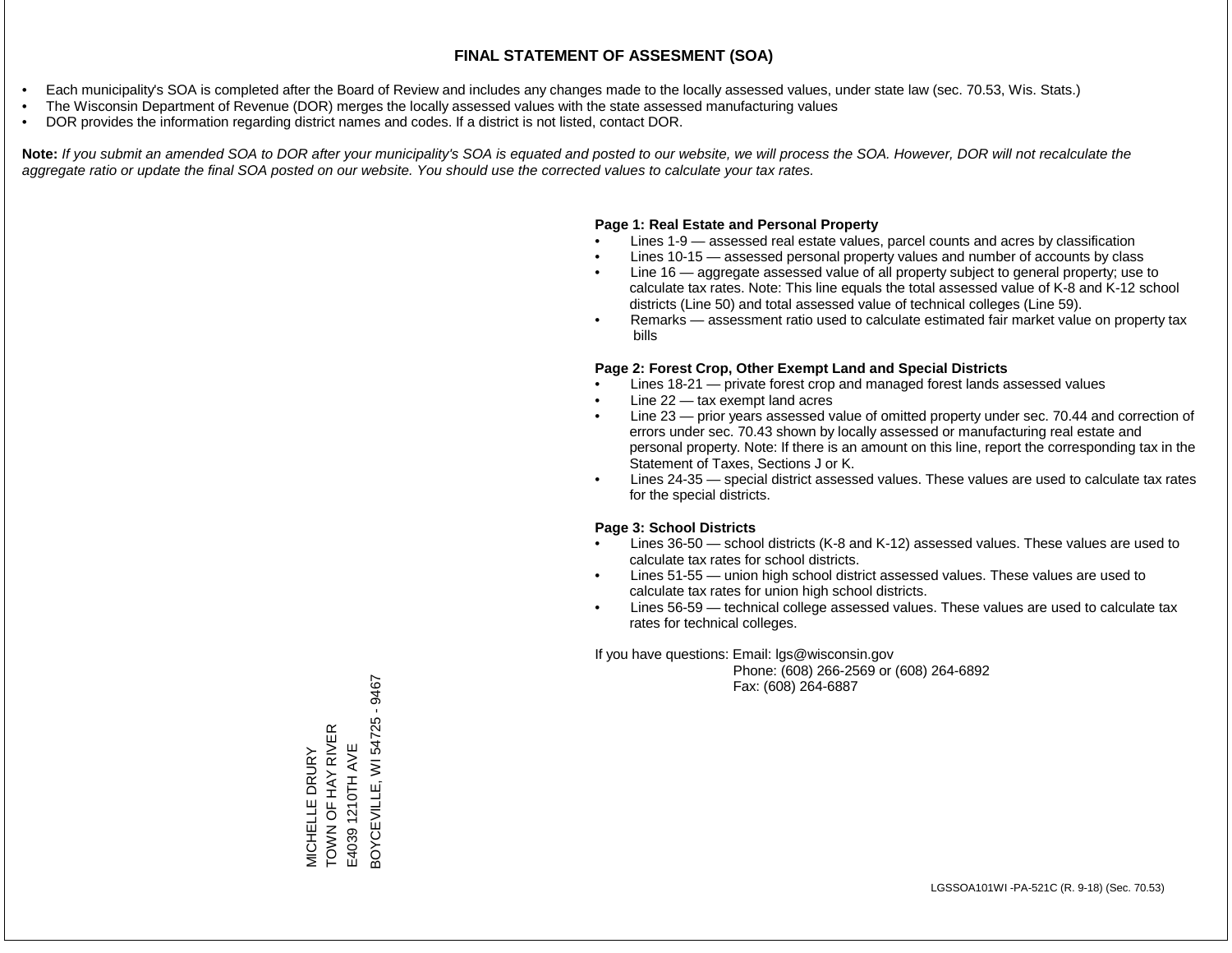|                |            | <b>FINAL - EQUATED</b><br><b>STATEMENT OF ASSESSMENT FOR 2021</b>                                                                                                                            |                                   |          | 17                           | 014                                      | 0491                    | This is an Amended Return | Page 1              |
|----------------|------------|----------------------------------------------------------------------------------------------------------------------------------------------------------------------------------------------|-----------------------------------|----------|------------------------------|------------------------------------------|-------------------------|---------------------------|---------------------|
|                |            |                                                                                                                                                                                              |                                   |          | CO                           | <b>MUN</b>                               | ACCT NO                 |                           |                     |
|                | <b>FOR</b> | TOWN OF<br>OF.                                                                                                                                                                               |                                   |          |                              |                                          |                         |                           |                     |
|                |            | Town - Village - City                                                                                                                                                                        | LUCAS<br><b>Municipality Name</b> |          |                              | <b>DUNN COUNTY</b><br><b>County Name</b> |                         |                           |                     |
| Line           |            | <b>REAL ESTATE</b>                                                                                                                                                                           | PARCEL COUNT                      |          | NO. OF ACRES<br><b>WHOLE</b> |                                          | <b>VALUE OF</b>         | <b>VALUE OF</b>           | TOTAL VALUE OF LAND |
| No.            |            | (See Lines 18 - 22 for<br>other Real Estate)                                                                                                                                                 |                                   |          |                              | TOTAL LAND MPROVEMENTS NUMBERS ONLY      | LAND                    | <b>IMPROVEMENTS</b>       | AND IMPROVEMENTS    |
| 1              |            | <b>RESIDENTIAL - Class 1</b>                                                                                                                                                                 | (Col. A)                          | (Col. B) |                              | (Col, C)                                 | (Col. D)                | (Col. E)                  | (Col. F)            |
|                |            |                                                                                                                                                                                              | 268                               |          | 254                          | 668                                      | 3,546,700               | 28,497,500                | 32,044,200          |
| $\overline{2}$ |            | COMMERCIAL - Class 2                                                                                                                                                                         | 15                                |          | 4                            | 76                                       | 330,100                 | 693,600                   | 1,023,700           |
| 3              |            | <b>MANUFACTURING - Class 3</b>                                                                                                                                                               | 5                                 |          | 1                            | 167                                      | 407,000                 | 5,000                     | 412,000             |
| 4              |            | <b>AGRICULTURAL - Class 4</b>                                                                                                                                                                | 609                               |          |                              | 11,822                                   | 1,387,700               |                           | 1,387,700           |
| 5              |            | UNDEVELOPED - Class 5                                                                                                                                                                        | 304                               |          |                              | 919                                      | 558,000                 |                           | 558,000             |
| 6              |            | AGRICULTURAL FOREST - Class 5m                                                                                                                                                               | 277                               |          |                              | 3,788                                    | 5,000,000               |                           | 5,000,000           |
| $\overline{7}$ |            | <b>FOREST LANDS - Class 6</b>                                                                                                                                                                | 77                                |          |                              | 969                                      | 2,457,500               |                           | 2,457,500           |
| 8              |            | OTHER - Class 7                                                                                                                                                                              | 80                                |          | 80                           | 181                                      | 779,700                 | 7,341,900                 | 8,121,600           |
| 9              |            | <b>TOTAL - ALL COLUMNS</b>                                                                                                                                                                   | 1,635                             |          | 339                          | 18,590                                   | 14,466,700              | 36,538,000                | 51,004,700          |
| 10             |            | NUMBER OF PERSONAL PROPERTY ACCOUNTS IN ROLL                                                                                                                                                 |                                   |          |                              | 21                                       | <b>LOCALLY ASSESSED</b> | <b>MANUFACTURING</b>      | <b>MERGED</b>       |
| 11             |            | BOATS AND OTHER WATERCRAFT NOT EXEMPT - Code 1                                                                                                                                               |                                   |          |                              |                                          | 0                       | 0                         | $\Omega$            |
| 12             |            | MACHINERY, TOOLS AND PATTERNS - Code 2                                                                                                                                                       |                                   |          |                              |                                          |                         | 11,200                    | 11,200              |
| 13             |            | FURNITURE, FIXTURES AND EQUIPMENT - Code 3                                                                                                                                                   |                                   |          |                              |                                          | 9,300                   | 0                         | 9,300               |
| 14             |            | ALL OTHER PERSONAL PROPERTY NOT EXEMPT - Codes 4A, 4B, 4C                                                                                                                                    |                                   |          |                              |                                          | 365,100                 | 200                       | 365,300             |
| 15             |            | TOTAL OF PERSONAL PROPERTY NOT EXEMPT (Total of Lines 11-14)                                                                                                                                 |                                   |          |                              |                                          | 374,400                 | 11,400                    | 385,800             |
| 16             |            | AGGREGATE ASSESSED VALUE OF ALL PROPERTY SUBJECT TO THE GENERAL PROPERTY TAX (Total of Lines 9F and 15F)<br>MUST EQUAL TOTAL VALUE OF THE SCHOOL DISTRICTS (K-12 PLUS K-8) - Line 50, Col. F |                                   |          |                              |                                          |                         |                           | 51,390,500          |
| 17             |            | Name of Assessor<br>Telephone #<br><b>BOARD OF REVIEW</b><br>DATE OF FINAL ADJOURNMENT<br>05/06/2021<br><b>RANDY PROCHNOW</b>                                                                |                                   |          |                              |                                          |                         |                           | (715) 309-2863      |

The Assessment Ratio to be used in calculating the estimated Fair Market Value on tax bills for this tax district is .711577581

This ratio should be used to convert assessed values to "Calculate Equalized Values" in Step 1 of the Lottery and Gaming Credit Calculations.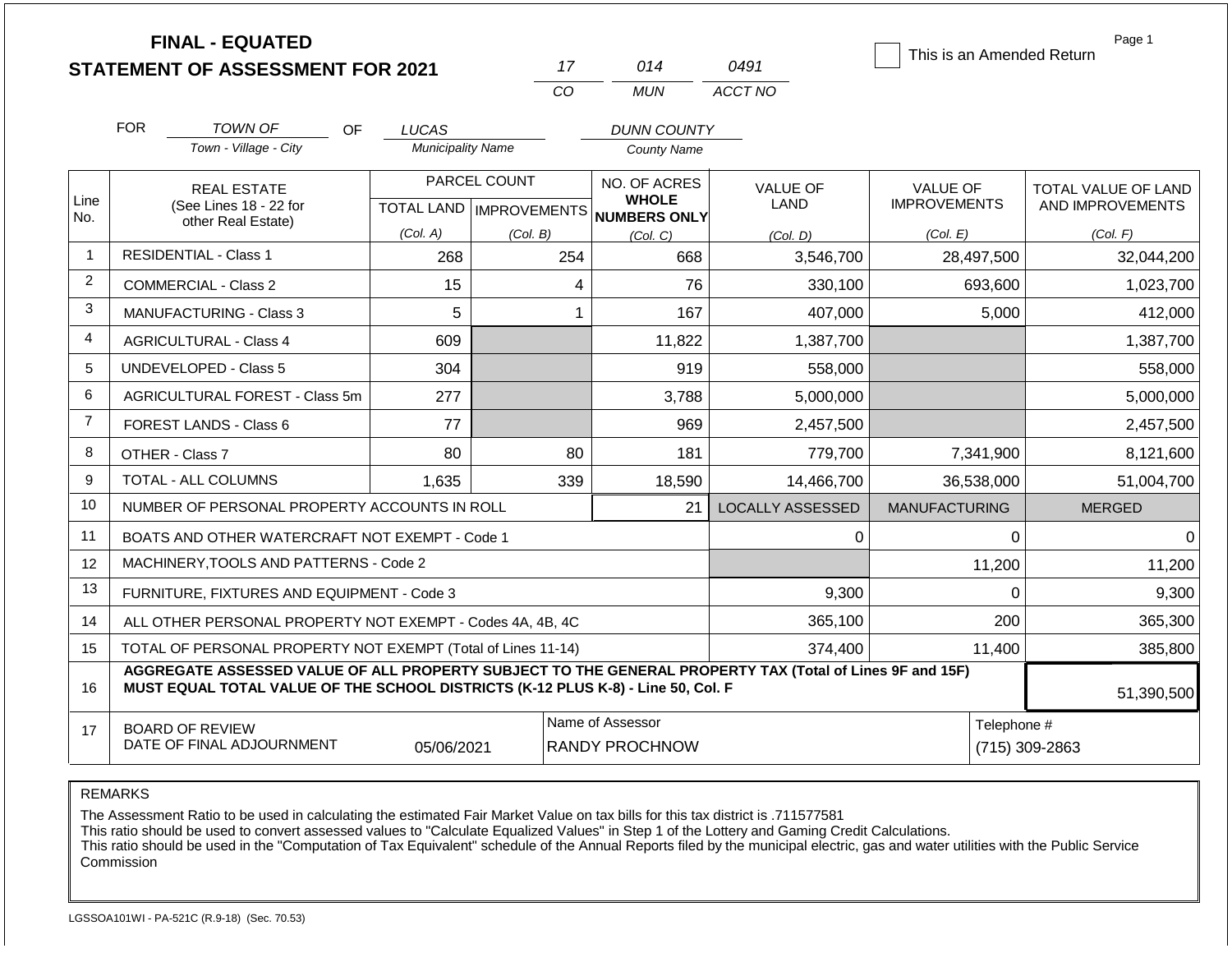2021 17 014 0491

FOREST LANDS (Line 7) and FOREST CROPS (in this section) - are **NOT** the same *YEAR CO MUN ACCT NO*

|    |                                                                                |                 |                   | Private Forest Crop - Reg Class @ 10¢ per acre                   | Private Forest Crop - Reg Class @ \$2.52 per acre |                                                                |                                                                              |                                               |                                                                    |                    |  |
|----|--------------------------------------------------------------------------------|-----------------|-------------------|------------------------------------------------------------------|---------------------------------------------------|----------------------------------------------------------------|------------------------------------------------------------------------------|-----------------------------------------------|--------------------------------------------------------------------|--------------------|--|
| 18 | (a) PARCELS                                                                    | (b) ACRES       |                   | (c) ASSESSED VALUE                                               |                                                   | (d) PARCELS                                                    |                                                                              | (e) ACRES                                     |                                                                    | (f) ASSESSED VALUE |  |
|    |                                                                                |                 |                   |                                                                  |                                                   |                                                                |                                                                              | 36.73                                         |                                                                    | 104.700            |  |
|    |                                                                                |                 |                   | Private Forest Crop - Special Class @ 20¢ per acre               |                                                   |                                                                | Entered Before 2005 Managed Forest - Ferrous Mining CLOSED @ \$7.87 per acre |                                               |                                                                    |                    |  |
| 19 | (a) PARCELS                                                                    | (b) ACRES       |                   | (c) ASSESSED VALUE                                               |                                                   | (d) PARCELS                                                    |                                                                              | (e) ACRES                                     |                                                                    | (f) ASSESSED VALUE |  |
|    |                                                                                |                 |                   |                                                                  |                                                   |                                                                |                                                                              |                                               |                                                                    |                    |  |
|    |                                                                                |                 |                   | Entered Before 2005 Managed Forest - OPEN @ 74 ¢ per acre        |                                                   |                                                                |                                                                              | Entered Before 2005 Managed Forest - CLOSED @ |                                                                    | \$1.75 per acre    |  |
| 20 | (a) PARCELS                                                                    | (b) ACRES       |                   | (c) ASSESSED VALUE                                               |                                                   | (d) PARCELS                                                    |                                                                              | (e) ACRES                                     |                                                                    | (f) ASSESSED VALUE |  |
|    |                                                                                |                 |                   |                                                                  |                                                   |                                                                |                                                                              |                                               |                                                                    |                    |  |
|    | 4                                                                              |                 | 399,600<br>142.34 |                                                                  |                                                   | 49                                                             |                                                                              | 1.033.07                                      |                                                                    | 2,079,100          |  |
|    | Entered After 2004 Managed Forest - OPEN @ \$2.04 per acre                     |                 |                   |                                                                  |                                                   | Entered After 2004 Managed Forest - CLOSED @ \$ 10.20 per acre |                                                                              |                                               |                                                                    |                    |  |
| 21 | (a) PARCELS                                                                    | (b) ACRES       |                   | (c) ASSESSED VALUE                                               |                                                   | (d) PARCELS                                                    |                                                                              | (e) ACRES                                     |                                                                    | (f) ASSESSED VALUE |  |
|    |                                                                                |                 |                   |                                                                  |                                                   |                                                                |                                                                              |                                               |                                                                    |                    |  |
|    | 6                                                                              | 201             |                   | 516,800                                                          |                                                   | 68<br>1,480.13                                                 |                                                                              |                                               |                                                                    | 3,167,200          |  |
| 22 | (a) County Forest Cropland Acres                                               |                 |                   | (b) Federal Acres                                                |                                                   | (d) County (NOT FOREST CROP) Acres<br>(c) State Acres          |                                                                              |                                               |                                                                    | (e) Other Acres    |  |
|    |                                                                                |                 |                   |                                                                  |                                                   | 639.01<br>586.94                                               |                                                                              |                                               | 27.01                                                              |                    |  |
|    |                                                                                |                 |                   | Assessed Value of Omitted Property From Prior Years (Sec. 70.44) |                                                   |                                                                |                                                                              |                                               | Assessed Value of Sec. 70.43 Corrections of Errors by Assessors    |                    |  |
|    |                                                                                | (a) REAL ESTATE |                   | (b) PERSONAL                                                     |                                                   |                                                                | (c1) REAL ESTATE                                                             |                                               |                                                                    | (c2) PERSONAL      |  |
| 23 |                                                                                |                 |                   |                                                                  |                                                   |                                                                |                                                                              |                                               |                                                                    |                    |  |
|    | Manufacturing Equated Value of Omitted Property From Prior Years (Sec. 70.995) |                 |                   |                                                                  |                                                   |                                                                |                                                                              |                                               | Mfg. Equated Value of Sec.70.43 Corrections of Errors by Assessors |                    |  |
|    | (d) REAL ESTATE                                                                |                 |                   | (e) PERSONAL                                                     |                                                   |                                                                | (f1) REAL ESTATE                                                             |                                               |                                                                    | (f2) PERSONAL      |  |
|    |                                                                                |                 |                   |                                                                  |                                                   |                                                                |                                                                              |                                               |                                                                    |                    |  |
|    |                                                                                |                 |                   |                                                                  |                                                   |                                                                |                                                                              |                                               |                                                                    |                    |  |

# **SPECIAL DISTRICTS**

| Line<br>No. | <b>Enter 6-digit</b><br>Special District | <b>Account</b><br><b>Number</b> | <b>Special District Name</b> | <b>Locally Assessed Value</b><br>of Real Estate and | Mfg Value of Real Estate<br>and Personal Property | <b>Merged Value of</b><br><b>Real Estate and</b> |
|-------------|------------------------------------------|---------------------------------|------------------------------|-----------------------------------------------------|---------------------------------------------------|--------------------------------------------------|
|             | Code (Col. A)                            | (Col. B)                        | (Col. C)                     | Personal Property (Col. D)                          | (Col. E)                                          | Personal Property (Col. F)                       |
| 24          |                                          |                                 |                              |                                                     |                                                   |                                                  |
| 25          |                                          |                                 |                              |                                                     |                                                   |                                                  |
| 26          |                                          |                                 |                              |                                                     |                                                   |                                                  |
| 27          |                                          |                                 |                              |                                                     |                                                   |                                                  |
| 28          |                                          |                                 |                              |                                                     |                                                   |                                                  |
| 29          |                                          |                                 |                              |                                                     |                                                   |                                                  |
| 30          |                                          |                                 |                              |                                                     |                                                   |                                                  |
| 31          |                                          |                                 |                              |                                                     |                                                   |                                                  |
| 32          |                                          |                                 |                              |                                                     |                                                   |                                                  |
| 33          |                                          |                                 |                              |                                                     |                                                   |                                                  |
| 34          |                                          |                                 |                              |                                                     |                                                   |                                                  |
| 35          |                                          |                                 |                              |                                                     |                                                   |                                                  |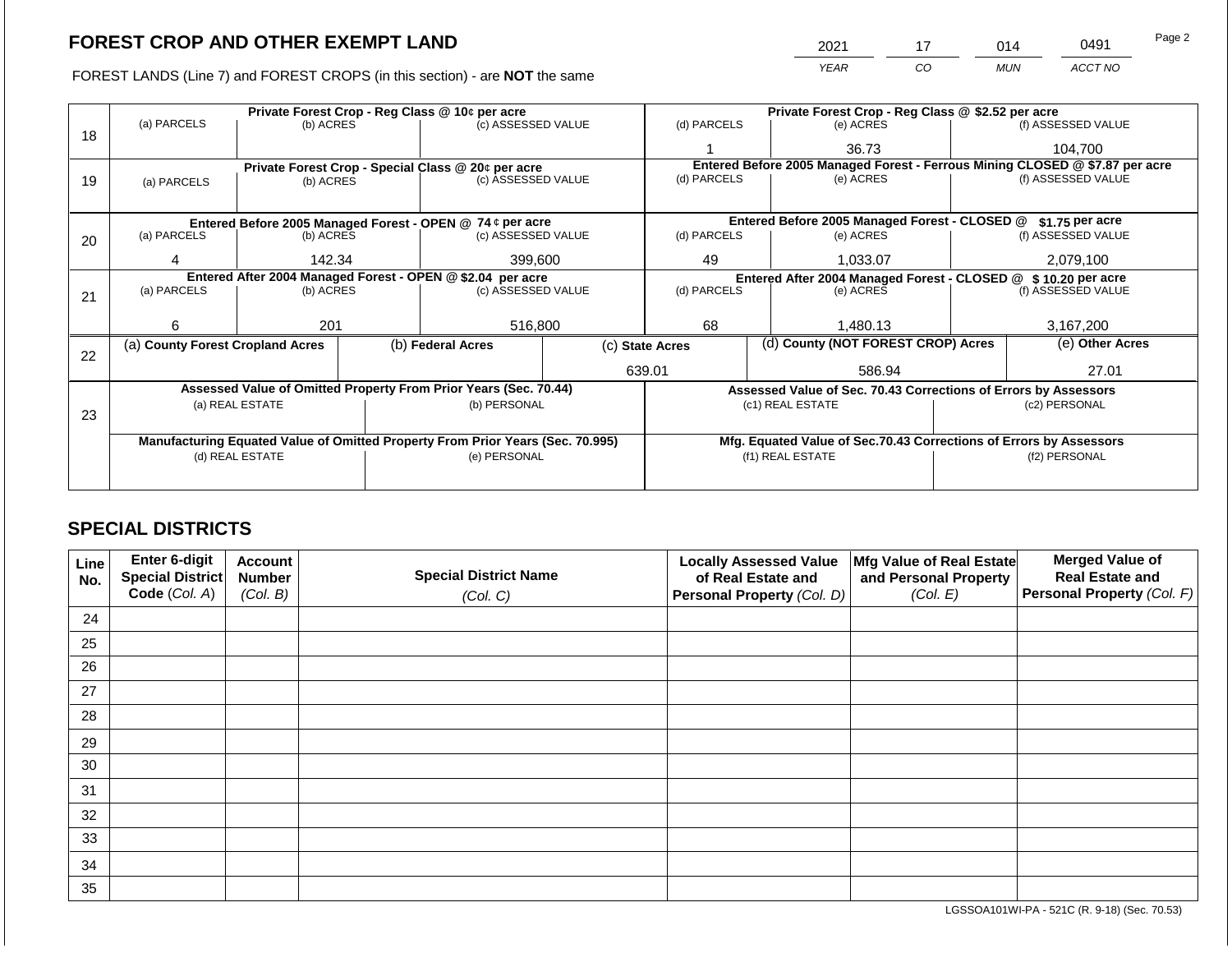|             |                                                          |                                             |                                                         | <b>YEAR</b>                                                                       | $\overline{co}$<br><b>MUN</b>                                 | ACCT NO                                                                        |
|-------------|----------------------------------------------------------|---------------------------------------------|---------------------------------------------------------|-----------------------------------------------------------------------------------|---------------------------------------------------------------|--------------------------------------------------------------------------------|
| Line<br>No. | Enter 6-digit<br><b>School District</b><br>Code (Col. A) | <b>Account</b><br><b>Number</b><br>(Col. B) | <b>School District Name</b><br>(Col. C)                 | <b>Locally Assessed Value</b><br>of Real Estate and<br>Personal Property (Col. D) | Mfg Value of Real Estate<br>and Personal Property<br>(Col. E) | <b>Merged Value of</b><br><b>Real Estate and</b><br>Personal Property (Col. F) |
|             | A. SCHOOL DISTRICTS (K-8 and K-12)                       |                                             |                                                         |                                                                                   |                                                               |                                                                                |
| 36          | 170637                                                   | 0114                                        | SCH D OF BOYCEVILLE COMMUNITY                           | 309,200                                                                           |                                                               | 309,200                                                                        |
| 37          | 173444                                                   | 0117                                        | SCH D OF MENOMONIE AREA                                 | 49,482,400                                                                        | 423,400                                                       | 49,905,800                                                                     |
| 38          | 471666                                                   | 0281                                        | SCH D OF ELMWOOD                                        | 1,084,300                                                                         |                                                               | 1,084,300                                                                      |
| 39          | 475586                                                   | 0285                                        | SCH D OF SPRING VALLEY                                  | 91,200                                                                            |                                                               | 91,200                                                                         |
| 40          |                                                          |                                             |                                                         |                                                                                   |                                                               |                                                                                |
| 41          |                                                          |                                             |                                                         |                                                                                   |                                                               |                                                                                |
| 42          |                                                          |                                             |                                                         |                                                                                   |                                                               |                                                                                |
| 43          |                                                          |                                             |                                                         |                                                                                   |                                                               |                                                                                |
| 44          |                                                          |                                             |                                                         |                                                                                   |                                                               |                                                                                |
| 45          |                                                          |                                             |                                                         |                                                                                   |                                                               |                                                                                |
| 46          |                                                          |                                             |                                                         |                                                                                   |                                                               |                                                                                |
| 47          |                                                          |                                             |                                                         |                                                                                   |                                                               |                                                                                |
| 48          |                                                          |                                             |                                                         |                                                                                   |                                                               |                                                                                |
| 49          |                                                          |                                             |                                                         |                                                                                   |                                                               |                                                                                |
| 50          |                                                          |                                             | TOTAL ASSESSED VALUE OF SCHOOL DISTRICTS (K-8 and K-12) | 50,967,100                                                                        | 423,400                                                       | 51,390,500                                                                     |
|             | <b>B.</b><br><b>UNION HIGH SCHOOL DISTRICTS</b>          |                                             |                                                         |                                                                                   |                                                               |                                                                                |
| 51          |                                                          |                                             |                                                         |                                                                                   |                                                               |                                                                                |
| 52          |                                                          |                                             |                                                         |                                                                                   |                                                               |                                                                                |
| 53          |                                                          |                                             |                                                         |                                                                                   |                                                               |                                                                                |
| 54          |                                                          |                                             |                                                         |                                                                                   |                                                               |                                                                                |
| 55          |                                                          |                                             | TOTAL ASSESSED VALUE OF UNION HIGH SCHOOLS              |                                                                                   |                                                               |                                                                                |
|             | C.<br><b>TECHNICAL COLLEGE DISTRICTS</b>                 |                                             |                                                         |                                                                                   |                                                               |                                                                                |
| 56          | 000100                                                   | 0001                                        | CHIPPEWA VALLEY TECHNICAL COLLEGE EAUC                  | 50,967,100                                                                        | 423,400                                                       | 51,390,500                                                                     |
| 57          |                                                          |                                             |                                                         |                                                                                   |                                                               |                                                                                |
| 58          |                                                          |                                             |                                                         |                                                                                   |                                                               |                                                                                |
| 59          |                                                          |                                             | TOTAL ASSESSED VALUE OF TECHNICAL COLLEGES              | 50,967,100                                                                        | 423,400                                                       | 51,390,500                                                                     |

2021

17

014

 *I hereby certify, to the best of my knowledge and belief, this form is complete and correct.*

**SCHOOL DISTRICTS**

| Name               |                         | Title                | Submission date  |
|--------------------|-------------------------|----------------------|------------------|
| SARAH EDWARDS      |                         | REAL PROPERTY LISTER | 2021<br>26<br>05 |
| Phone              | Email address           |                      |                  |
| 715<br>231<br>6545 | SJEDWARDS@CO.DUNN.WI.US |                      |                  |

Page 3

0491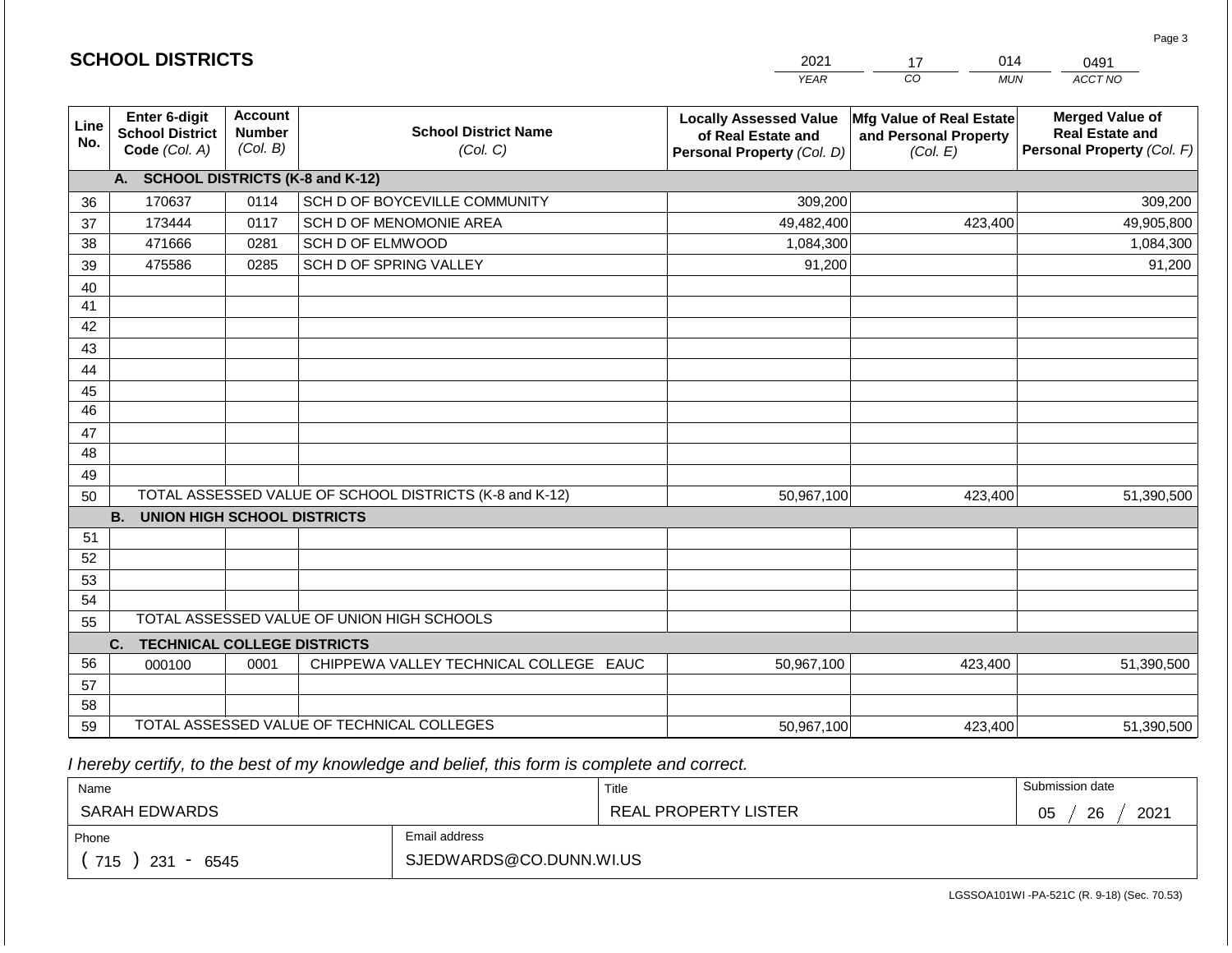- Each municipality's SOA is completed after the Board of Review and includes any changes made to the locally assessed values, under state law (sec. 70.53, Wis. Stats.)
- The Wisconsin Department of Revenue (DOR) merges the locally assessed values with the state assessed manufacturing values
- DOR provides the information regarding district names and codes. If a district is not listed, contact DOR.

Note: If you submit an amended SOA to DOR after your municipality's SOA is equated and posted to our website, we will process the SOA. However, DOR will not recalculate the *aggregate ratio or update the final SOA posted on our website. You should use the corrected values to calculate your tax rates.*

#### **Page 1: Real Estate and Personal Property**

- Lines 1-9 assessed real estate values, parcel counts and acres by classification
- Lines 10-15 assessed personal property values and number of accounts by class
- Line 16 aggregate assessed value of all property subject to general property; use to calculate tax rates. Note: This line equals the total assessed value of K-8 and K-12 school districts (Line 50) and total assessed value of technical colleges (Line 59).
- Remarks assessment ratio used to calculate estimated fair market value on property tax bills

#### **Page 2: Forest Crop, Other Exempt Land and Special Districts**

- Lines 18-21 private forest crop and managed forest lands assessed values
- Line  $22 -$  tax exempt land acres
- Line 23 prior years assessed value of omitted property under sec. 70.44 and correction of errors under sec. 70.43 shown by locally assessed or manufacturing real estate and personal property. Note: If there is an amount on this line, report the corresponding tax in the Statement of Taxes, Sections J or K.
- Lines 24-35 special district assessed values. These values are used to calculate tax rates for the special districts.

#### **Page 3: School Districts**

- Lines 36-50 school districts (K-8 and K-12) assessed values. These values are used to calculate tax rates for school districts.
- Lines 51-55 union high school district assessed values. These values are used to calculate tax rates for union high school districts.
- Lines 56-59 technical college assessed values. These values are used to calculate tax rates for technical colleges.

If you have questions: Email: lgs@wisconsin.gov

 Phone: (608) 266-2569 or (608) 264-6892 Fax: (608) 264-6887

VIENOMONIE, WI 54751 MENOMONIE, WI 54751STACEY SIMONSON<br>TOWN OF LUCAS STACEY SIMONSON TOWN OF LUCAS N5671 234TH ST N5671 234TH ST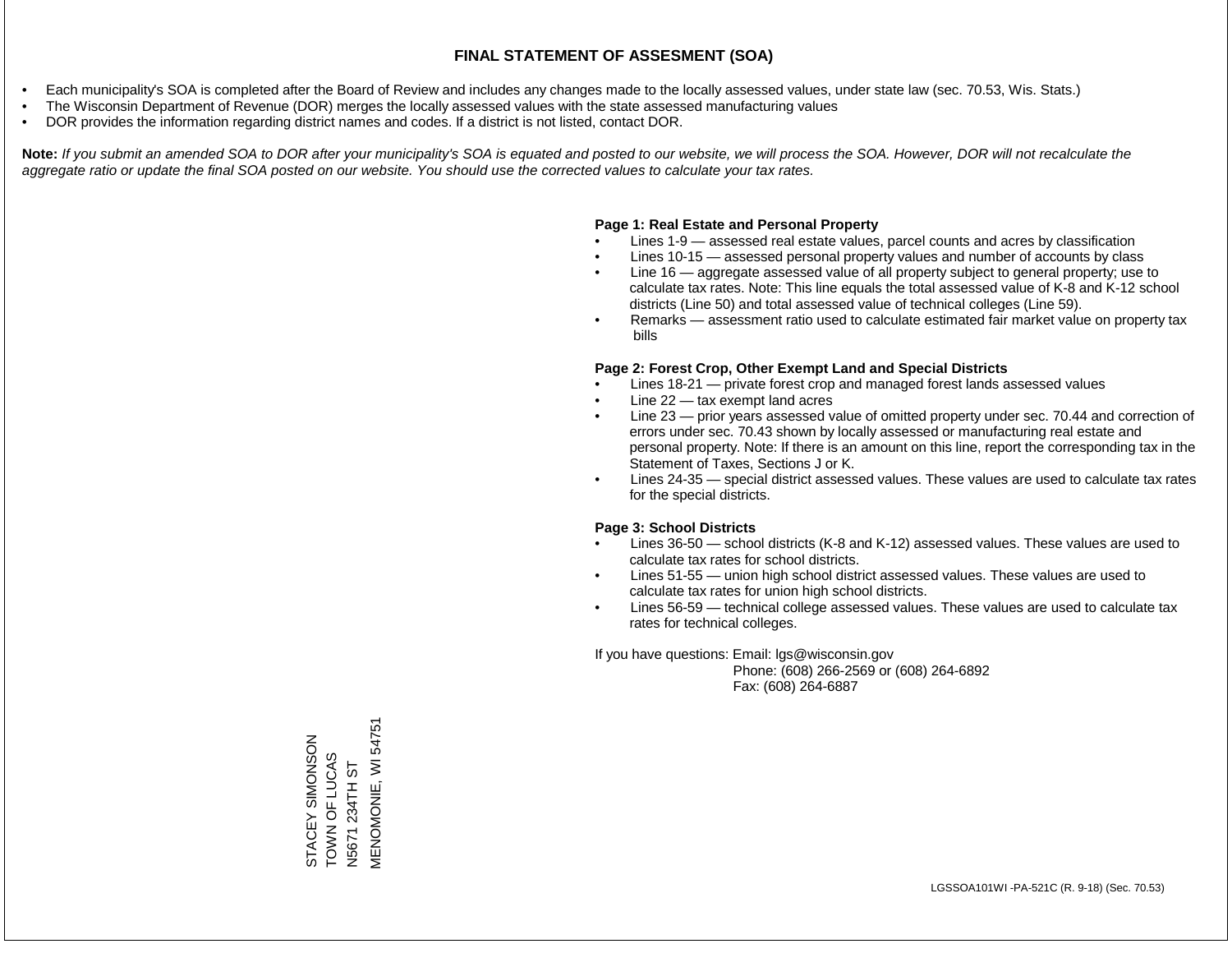|                |            | <b>FINAL - EQUATED</b>                                                                                                                                                                       |                                              |              | 17          | 016                                    | 0492                    | This is an Amended Return | Page 1              |
|----------------|------------|----------------------------------------------------------------------------------------------------------------------------------------------------------------------------------------------|----------------------------------------------|--------------|-------------|----------------------------------------|-------------------------|---------------------------|---------------------|
|                |            | <b>STATEMENT OF ASSESSMENT FOR 2021</b>                                                                                                                                                      |                                              |              | CO          | <b>MUN</b>                             | ACCT NO                 |                           |                     |
|                |            |                                                                                                                                                                                              |                                              |              |             |                                        |                         |                           |                     |
|                | <b>FOR</b> | <b>TOWN OF</b><br><b>OF</b><br>Town - Village - City                                                                                                                                         | <b>MENOMONIE</b><br><b>Municipality Name</b> |              |             | <b>DUNN COUNTY</b>                     |                         |                           |                     |
|                |            |                                                                                                                                                                                              |                                              |              |             | County Name                            |                         |                           |                     |
|                |            | <b>REAL ESTATE</b>                                                                                                                                                                           |                                              | PARCEL COUNT |             | NO. OF ACRES                           | <b>VALUE OF</b>         | <b>VALUE OF</b>           | TOTAL VALUE OF LAND |
| Line<br>No.    |            | (See Lines 18 - 22 for<br>other Real Estate)                                                                                                                                                 | TOTAL LAND   IMPROVEMENTS                    |              |             | <b>WHOLE</b><br><b>NUMBERS ONLY</b>    | <b>LAND</b>             | <b>IMPROVEMENTS</b>       | AND IMPROVEMENTS    |
|                |            |                                                                                                                                                                                              | (Col. A)                                     | (Col. B)     |             | (Col, C)                               | (Col. D)                | (Col. E)                  | (Col. F)            |
| $\mathbf{1}$   |            | <b>RESIDENTIAL - Class 1</b>                                                                                                                                                                 | 1,328                                        |              | 1,106       | 3,125                                  | 32,201,600              | 169,566,300               | 201,767,900         |
| $\overline{2}$ |            | <b>COMMERCIAL - Class 2</b>                                                                                                                                                                  | 72                                           |              | 55          | 386                                    | 3,932,100               | 12,698,000                | 16,630,100          |
| 3              |            | <b>MANUFACTURING - Class 3</b>                                                                                                                                                               | $\Omega$                                     |              | $\mathbf 0$ | $\overline{0}$                         | $\Omega$                | 0                         | $\Omega$            |
| 4              |            | <b>AGRICULTURAL - Class 4</b>                                                                                                                                                                | 816                                          |              |             | 15,681                                 | 2,257,200               |                           | 2,257,200           |
| 5              |            | UNDEVELOPED - Class 5                                                                                                                                                                        | 275                                          |              |             | 505                                    | 356,250                 |                           | 356,250             |
| 6              |            | AGRICULTURAL FOREST - Class 5m                                                                                                                                                               | 345                                          |              |             | 3,737                                  | 5,682,600               |                           | 5,682,600           |
| $\overline{7}$ |            | FOREST LANDS - Class 6                                                                                                                                                                       | 82                                           |              |             | 924                                    | 2,538,600               |                           | 2,538,600           |
| 8              |            | OTHER - Class 7                                                                                                                                                                              | 73                                           |              | 74          | 170                                    | 1,327,800               | 8,858,200                 | 10,186,000          |
| 9              |            | <b>TOTAL - ALL COLUMNS</b>                                                                                                                                                                   | 2,991                                        |              | 1,235       | 24,528                                 | 48,296,150              | 191,122,500               | 239,418,650         |
| 10             |            | NUMBER OF PERSONAL PROPERTY ACCOUNTS IN ROLL                                                                                                                                                 |                                              |              |             | 32                                     | <b>LOCALLY ASSESSED</b> | <b>MANUFACTURING</b>      | <b>MERGED</b>       |
| 11             |            | BOATS AND OTHER WATERCRAFT NOT EXEMPT - Code 1                                                                                                                                               |                                              |              |             |                                        | 1,500                   | $\Omega$                  | 1,500               |
| 12             |            | MACHINERY, TOOLS AND PATTERNS - Code 2                                                                                                                                                       |                                              |              |             |                                        |                         | 5,900                     | 5,900               |
| 13             |            | FURNITURE, FIXTURES AND EQUIPMENT - Code 3                                                                                                                                                   |                                              |              |             |                                        | 107,100                 | 100                       | 107,200             |
| 14             |            | ALL OTHER PERSONAL PROPERTY NOT EXEMPT - Codes 4A, 4B, 4C                                                                                                                                    |                                              |              |             |                                        | 158,100                 | 600                       | 158,700             |
| 15             |            | TOTAL OF PERSONAL PROPERTY NOT EXEMPT (Total of Lines 11-14)                                                                                                                                 |                                              |              | 266,700     |                                        |                         | 6,600                     | 273,300             |
| 16             |            | AGGREGATE ASSESSED VALUE OF ALL PROPERTY SUBJECT TO THE GENERAL PROPERTY TAX (Total of Lines 9F and 15F)<br>MUST EQUAL TOTAL VALUE OF THE SCHOOL DISTRICTS (K-12 PLUS K-8) - Line 50, Col. F |                                              |              |             |                                        |                         |                           | 239,691,950         |
| 17             |            | <b>BOARD OF REVIEW</b><br>DATE OF FINAL ADJOURNMENT                                                                                                                                          | 06/23/2021                                   |              |             | Name of Assessor<br><b>KEVIN IRWIN</b> |                         | Telephone #               | (715) 836-0966      |

The Assessment Ratio to be used in calculating the estimated Fair Market Value on tax bills for this tax district is .809139036

This ratio should be used to convert assessed values to "Calculate Equalized Values" in Step 1 of the Lottery and Gaming Credit Calculations.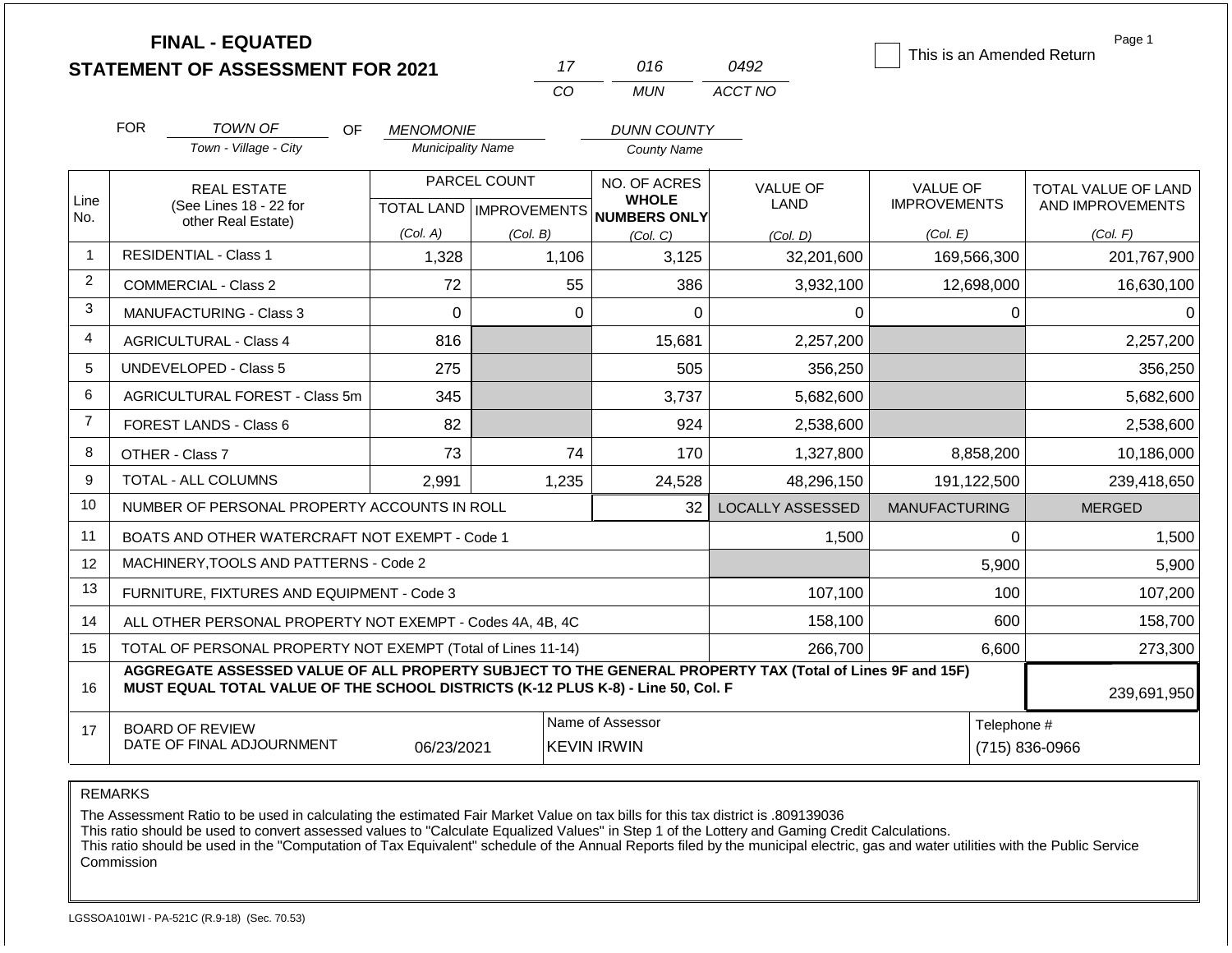2021 17 016 0492 Page 2

FOREST LANDS (Line 7) and FOREST CROPS (in this section) - are **NOT** the same *YEAR CO MUN ACCT NO*

|    | Private Forest Crop - Reg Class @ 10¢ per acre                                                    |                 |  |                                                                          |  | Private Forest Crop - Reg Class @ \$2.52 per acre                  |  |                                                                              |  |                    |  |  |
|----|---------------------------------------------------------------------------------------------------|-----------------|--|--------------------------------------------------------------------------|--|--------------------------------------------------------------------|--|------------------------------------------------------------------------------|--|--------------------|--|--|
|    | (a) PARCELS                                                                                       | (b) ACRES       |  | (c) ASSESSED VALUE                                                       |  | (d) PARCELS                                                        |  | (e) ACRES                                                                    |  | (f) ASSESSED VALUE |  |  |
| 18 |                                                                                                   |                 |  |                                                                          |  |                                                                    |  |                                                                              |  |                    |  |  |
|    |                                                                                                   |                 |  |                                                                          |  |                                                                    |  | Entered Before 2005 Managed Forest - Ferrous Mining CLOSED @ \$7.87 per acre |  |                    |  |  |
|    |                                                                                                   |                 |  | Private Forest Crop - Special Class @ 20¢ per acre<br>(c) ASSESSED VALUE |  | (d) PARCELS                                                        |  | (e) ACRES                                                                    |  | (f) ASSESSED VALUE |  |  |
| 19 | (a) PARCELS                                                                                       | (b) ACRES       |  |                                                                          |  |                                                                    |  |                                                                              |  |                    |  |  |
|    |                                                                                                   |                 |  |                                                                          |  |                                                                    |  |                                                                              |  |                    |  |  |
|    |                                                                                                   |                 |  | Entered Before 2005 Managed Forest - OPEN @ 74 ¢ per acre                |  |                                                                    |  | Entered Before 2005 Managed Forest - CLOSED @                                |  | \$1.75 per acre    |  |  |
| 20 | (a) PARCELS                                                                                       | (b) ACRES       |  | (c) ASSESSED VALUE                                                       |  | (d) PARCELS                                                        |  | (e) ACRES                                                                    |  | (f) ASSESSED VALUE |  |  |
|    |                                                                                                   |                 |  |                                                                          |  |                                                                    |  |                                                                              |  |                    |  |  |
|    | 4                                                                                                 | 51              |  | 78,000                                                                   |  | 19                                                                 |  | 1,069,200<br>441.97                                                          |  |                    |  |  |
|    | Entered After 2004 Managed Forest - OPEN @ \$2.04 per acre                                        |                 |  |                                                                          |  | Entered After 2004 Managed Forest - CLOSED @ \$10.20 per acre      |  |                                                                              |  |                    |  |  |
| 21 | (a) PARCELS                                                                                       | (b) ACRES       |  | (c) ASSESSED VALUE                                                       |  | (d) PARCELS                                                        |  | (e) ACRES                                                                    |  | (f) ASSESSED VALUE |  |  |
|    |                                                                                                   |                 |  |                                                                          |  |                                                                    |  |                                                                              |  |                    |  |  |
|    |                                                                                                   | 115.46          |  | 307,300                                                                  |  | 15                                                                 |  | 455.85                                                                       |  | 1,235,600          |  |  |
|    | (a) County Forest Cropland Acres                                                                  |                 |  | (b) Federal Acres                                                        |  | (c) State Acres                                                    |  | (d) County (NOT FOREST CROP) Acres                                           |  | (e) Other Acres    |  |  |
| 22 |                                                                                                   |                 |  |                                                                          |  |                                                                    |  |                                                                              |  |                    |  |  |
|    |                                                                                                   |                 |  |                                                                          |  | 271.63                                                             |  | 92.41                                                                        |  | 260.39             |  |  |
|    |                                                                                                   |                 |  | Assessed Value of Omitted Property From Prior Years (Sec. 70.44)         |  | Assessed Value of Sec. 70.43 Corrections of Errors by Assessors    |  |                                                                              |  |                    |  |  |
|    |                                                                                                   | (a) REAL ESTATE |  | (b) PERSONAL                                                             |  |                                                                    |  | (c1) REAL ESTATE                                                             |  | (c2) PERSONAL      |  |  |
| 23 |                                                                                                   |                 |  |                                                                          |  |                                                                    |  |                                                                              |  |                    |  |  |
|    |                                                                                                   |                 |  |                                                                          |  | Mfg. Equated Value of Sec.70.43 Corrections of Errors by Assessors |  |                                                                              |  |                    |  |  |
|    | Manufacturing Equated Value of Omitted Property From Prior Years (Sec. 70.995)<br>(d) REAL ESTATE |                 |  | (e) PERSONAL                                                             |  |                                                                    |  | (f1) REAL ESTATE                                                             |  | (f2) PERSONAL      |  |  |
|    |                                                                                                   |                 |  |                                                                          |  |                                                                    |  |                                                                              |  |                    |  |  |
|    |                                                                                                   |                 |  |                                                                          |  |                                                                    |  |                                                                              |  |                    |  |  |

# **SPECIAL DISTRICTS**

| Line<br>No. | Enter 6-digit<br>Special District<br>Code (Col. A) | <b>Account</b><br><b>Number</b><br>(Col. B) | <b>Special District Name</b><br>(Col. C) | <b>Locally Assessed Value</b><br>of Real Estate and<br>Personal Property (Col. D) | Mfg Value of Real Estate<br>and Personal Property<br>(Col. E) | <b>Merged Value of</b><br><b>Real Estate and</b><br><b>Personal Property (Col. F)</b> |
|-------------|----------------------------------------------------|---------------------------------------------|------------------------------------------|-----------------------------------------------------------------------------------|---------------------------------------------------------------|---------------------------------------------------------------------------------------|
| 24          | 177060                                             | 0122                                        | MENOMONIE SANITARY DISTRICT #1           | 1,800,000                                                                         |                                                               | 1,800,000                                                                             |
| 25          |                                                    |                                             |                                          |                                                                                   |                                                               |                                                                                       |
| 26          |                                                    |                                             |                                          |                                                                                   |                                                               |                                                                                       |
| 27          |                                                    |                                             |                                          |                                                                                   |                                                               |                                                                                       |
| 28          |                                                    |                                             |                                          |                                                                                   |                                                               |                                                                                       |
| 29          |                                                    |                                             |                                          |                                                                                   |                                                               |                                                                                       |
| 30          |                                                    |                                             |                                          |                                                                                   |                                                               |                                                                                       |
| 31          |                                                    |                                             |                                          |                                                                                   |                                                               |                                                                                       |
| 32          |                                                    |                                             |                                          |                                                                                   |                                                               |                                                                                       |
| 33          |                                                    |                                             |                                          |                                                                                   |                                                               |                                                                                       |
| 34          |                                                    |                                             |                                          |                                                                                   |                                                               |                                                                                       |
| 35          |                                                    |                                             |                                          |                                                                                   |                                                               |                                                                                       |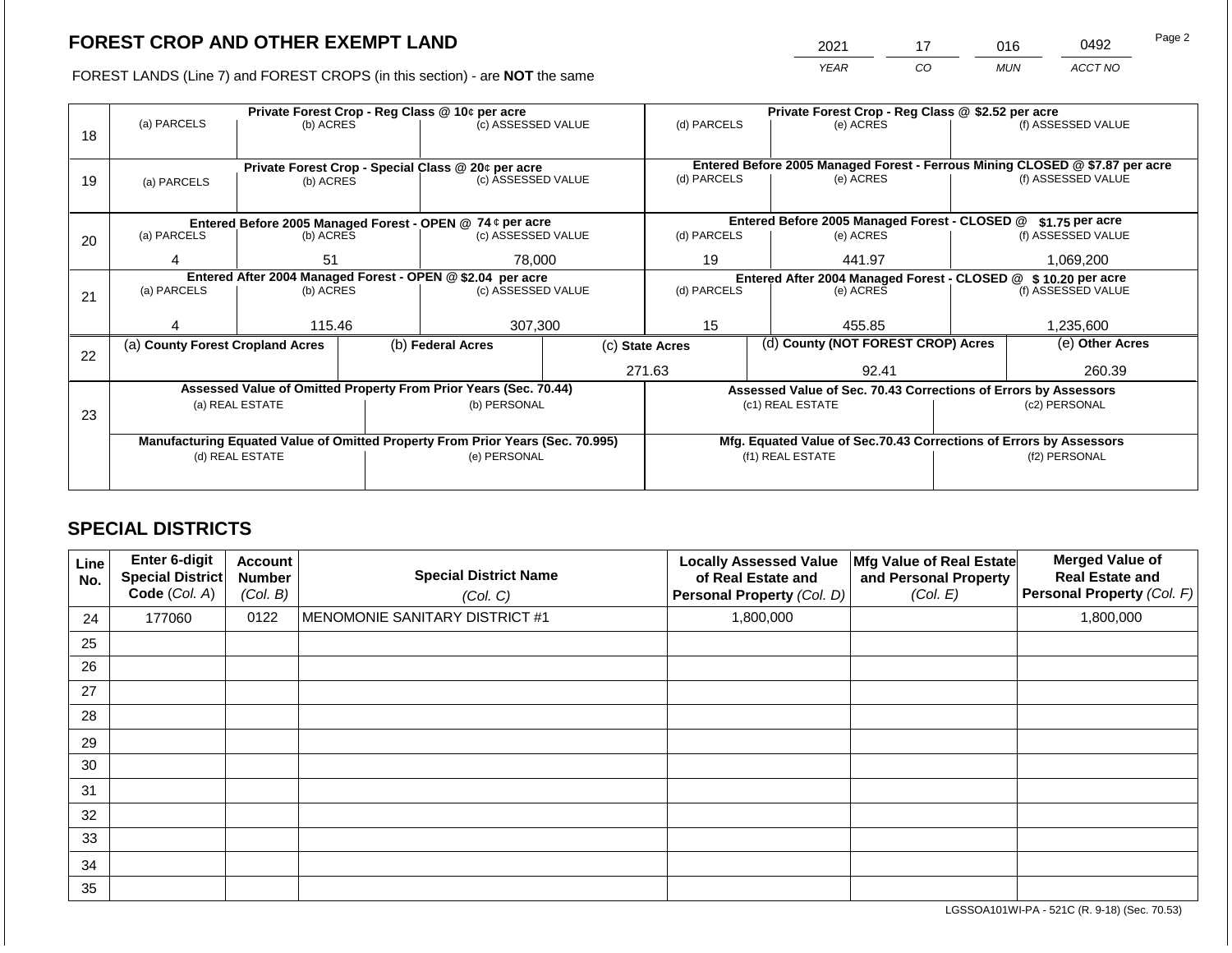#### *YEAR*  2021  $\overline{co}$ 17 *MUN*  016 *ACCT NO*  0492 **Line No. Enter 6-digit School District Code** *(Col. A)* **Account Number** *(Col. B)* **School District Name** *(Col. C)* **Locally Assessed Value of Real Estate and Personal Property** *(Col. D)* **Mfg Value of Real Estate and Personal Property** *(Col. E)* **Merged Value of Real Estate and Personal Property** *(Col. F)* **A. SCHOOL DISTRICTS (K-8 and K-12)** 36 37 38 39 40 41 42 43 44 45 46 47 48 49 50 TOTAL ASSESSED VALUE OF SCHOOL DISTRICTS (K-8 and K-12) **B. UNION HIGH SCHOOL DISTRICTS** 51 52 53 54 55 **C. TECHNICAL COLLEGE DISTRICTS** 56 57 58 59 TOTAL ASSESSED VALUE OF TECHNICAL COLLEGES TOTAL ASSESSED VALUE OF UNION HIGH SCHOOLS 173444 0117 SCH D OF MENOMONIE AREA 239,685,350 239,685,350 000100 | 0001 | CHIPPEWA VALLEY TECHNICAL COLLEGE EAUC 239,685,350 6,600 239,691,950 6,600 239,691,950 6,600 239,691,950 239,685,350 6,600 239,691,950

 *I hereby certify, to the best of my knowledge and belief, this form is complete and correct.*

**SCHOOL DISTRICTS**

| Name               |                         | Title                | Submission date  |
|--------------------|-------------------------|----------------------|------------------|
| SARAH EDWARDS      |                         | REAL PROPERTY LISTER | 2021<br>18<br>08 |
| Phone              | Email address           |                      |                  |
| 715<br>231<br>6545 | SJEDWARDS@CO.DUNN.WI.US |                      |                  |

Page 3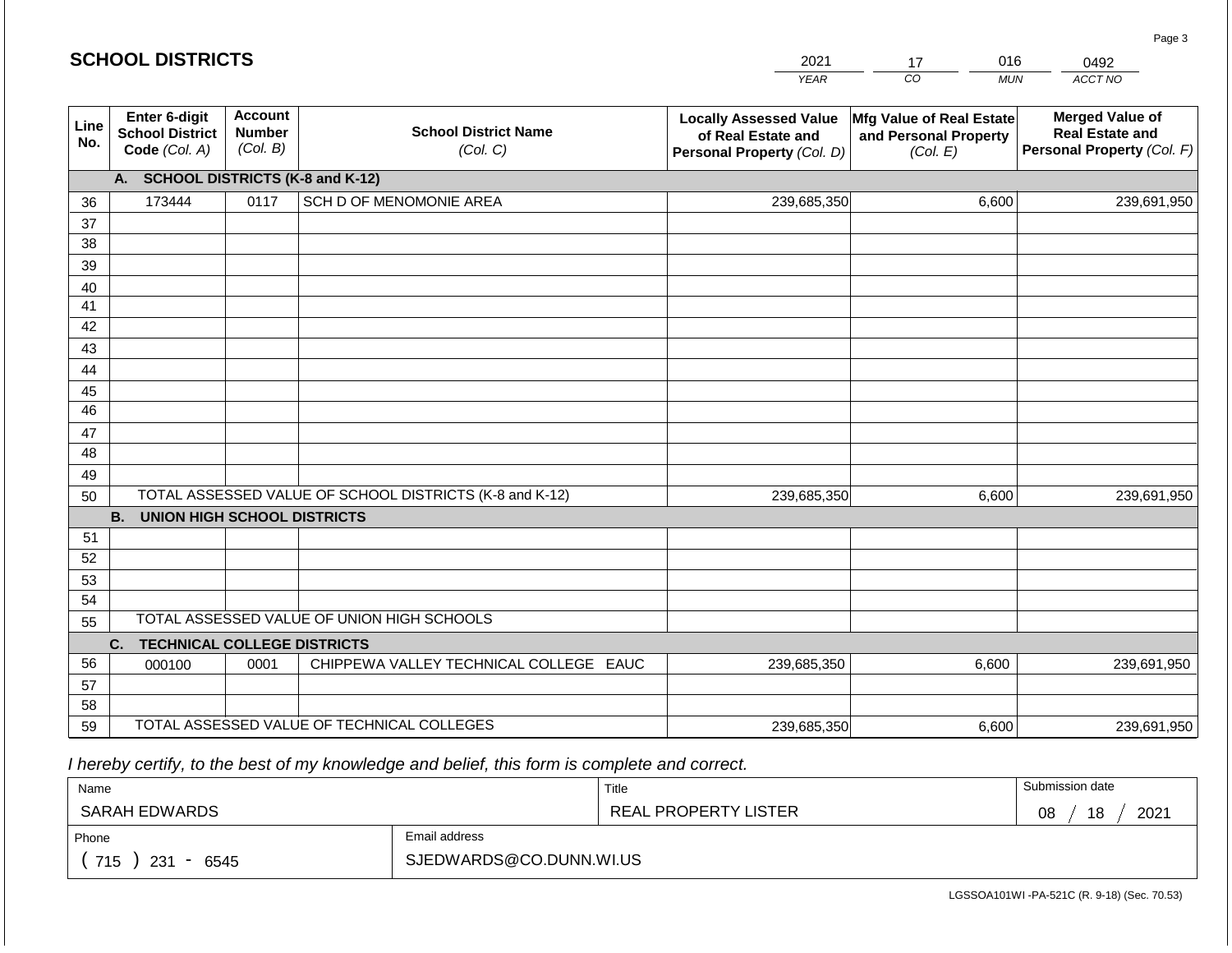- Each municipality's SOA is completed after the Board of Review and includes any changes made to the locally assessed values, under state law (sec. 70.53, Wis. Stats.)
- The Wisconsin Department of Revenue (DOR) merges the locally assessed values with the state assessed manufacturing values
- DOR provides the information regarding district names and codes. If a district is not listed, contact DOR.

Note: If you submit an amended SOA to DOR after your municipality's SOA is equated and posted to our website, we will process the SOA. However, DOR will not recalculate the *aggregate ratio or update the final SOA posted on our website. You should use the corrected values to calculate your tax rates.*

# **Page 1: Real Estate and Personal Property**

- Lines 1-9 assessed real estate values, parcel counts and acres by classification
- Lines 10-15 assessed personal property values and number of accounts by class
- Line 16 aggregate assessed value of all property subject to general property; use to calculate tax rates. Note: This line equals the total assessed value of K-8 and K-12 school districts (Line 50) and total assessed value of technical colleges (Line 59).
- Remarks assessment ratio used to calculate estimated fair market value on property tax bills

# **Page 2: Forest Crop, Other Exempt Land and Special Districts**

- Lines 18-21 private forest crop and managed forest lands assessed values
- Line  $22 -$  tax exempt land acres
- Line 23 prior years assessed value of omitted property under sec. 70.44 and correction of errors under sec. 70.43 shown by locally assessed or manufacturing real estate and personal property. Note: If there is an amount on this line, report the corresponding tax in the Statement of Taxes, Sections J or K.
- Lines 24-35 special district assessed values. These values are used to calculate tax rates for the special districts.

# **Page 3: School Districts**

- Lines 36-50 school districts (K-8 and K-12) assessed values. These values are used to calculate tax rates for school districts.
- Lines 51-55 union high school district assessed values. These values are used to calculate tax rates for union high school districts.
- Lines 56-59 technical college assessed values. These values are used to calculate tax rates for technical colleges.

If you have questions: Email: lgs@wisconsin.gov

 Phone: (608) 266-2569 or (608) 264-6892 Fax: (608) 264-6887

**MENOMONIE, WI 54751 - 4732** MENOMONIE, WI 54751 - 4732CHARISSE SUTLIFF<br>TOWN OF MENOMONIE **TOWONIN AND MENOMONIE** CHARISSE SUTLIFF E4055 550TH AVE E4055 550TH AVE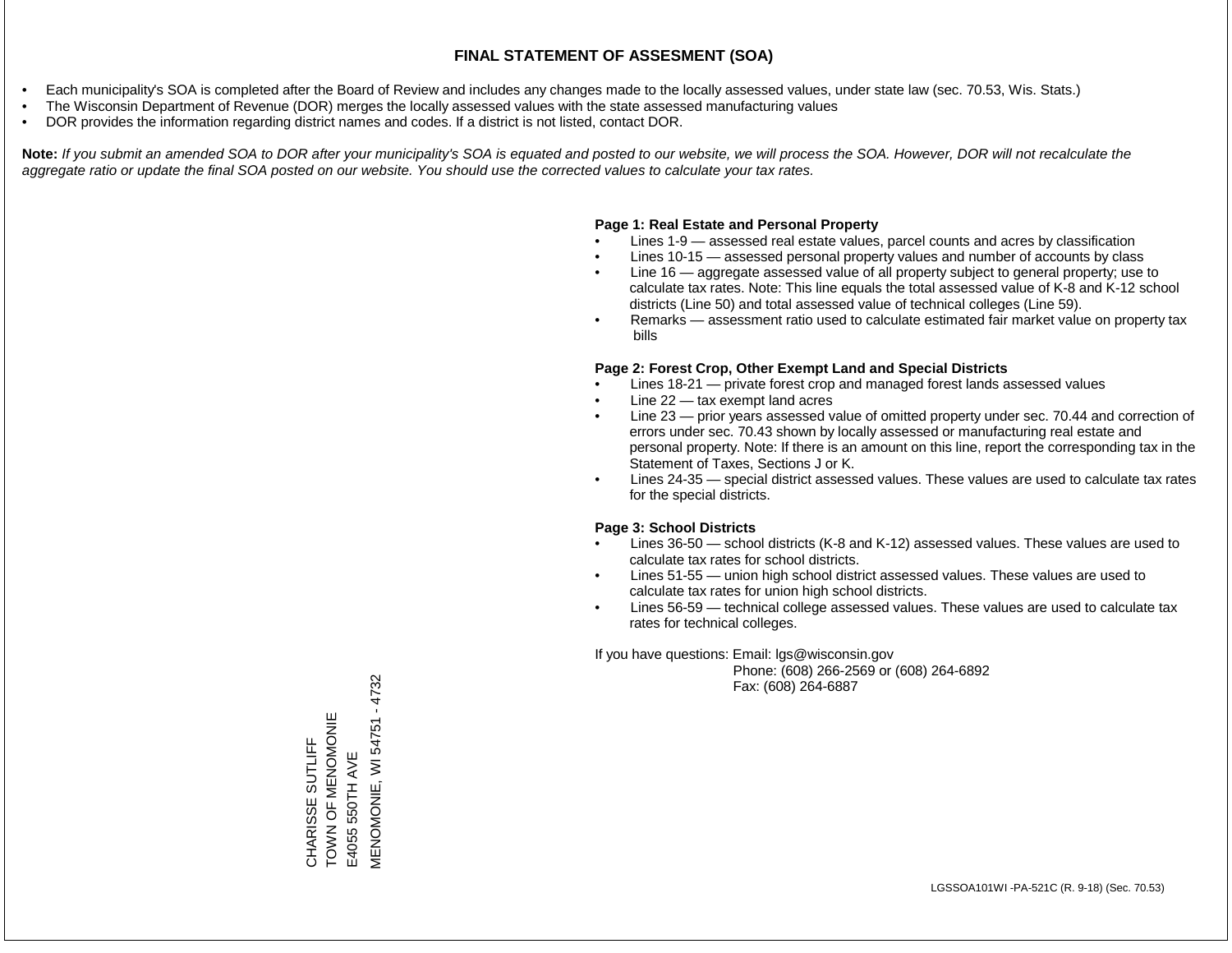|                |                                                                                                                                                                                                            | <b>FINAL - EQUATED</b>                                       |                          |              |                                                      |                         | This is an Amended Return | Page 1              |  |
|----------------|------------------------------------------------------------------------------------------------------------------------------------------------------------------------------------------------------------|--------------------------------------------------------------|--------------------------|--------------|------------------------------------------------------|-------------------------|---------------------------|---------------------|--|
|                |                                                                                                                                                                                                            | <b>STATEMENT OF ASSESSMENT FOR 2021</b>                      |                          | 17           | 018                                                  | 0493                    |                           |                     |  |
|                |                                                                                                                                                                                                            |                                                              |                          | CO           | <b>MUN</b>                                           | ACCT NO                 |                           |                     |  |
|                | <b>FOR</b>                                                                                                                                                                                                 | <b>TOWN OF</b><br>OF.                                        | <b>NEW HAVEN</b>         |              | <b>DUNN COUNTY</b>                                   |                         |                           |                     |  |
|                |                                                                                                                                                                                                            | Town - Village - City                                        | <b>Municipality Name</b> |              | <b>County Name</b>                                   |                         |                           |                     |  |
|                |                                                                                                                                                                                                            | <b>REAL ESTATE</b>                                           |                          | PARCEL COUNT | NO. OF ACRES                                         | <b>VALUE OF</b>         | <b>VALUE OF</b>           | TOTAL VALUE OF LAND |  |
| Line<br>No.    |                                                                                                                                                                                                            | (See Lines 18 - 22 for<br>other Real Estate)                 |                          |              | <b>WHOLE</b><br>TOTAL LAND IMPROVEMENTS NUMBERS ONLY | <b>LAND</b>             | <b>IMPROVEMENTS</b>       | AND IMPROVEMENTS    |  |
|                |                                                                                                                                                                                                            |                                                              | (Col. A)                 | (Col. B)     | (Col, C)                                             | (Col. D)                | (Col. E)                  | (Col. F)            |  |
| $\mathbf{1}$   |                                                                                                                                                                                                            | <b>RESIDENTIAL - Class 1</b>                                 | 273                      | 260          | 557                                                  | 1,896,400               | 26,782,500                | 28,678,900          |  |
| $\overline{2}$ |                                                                                                                                                                                                            | <b>COMMERCIAL - Class 2</b>                                  | 8                        |              | 6<br>6                                               | 16,800                  | 263,100                   | 279,900             |  |
| 3              | <b>MANUFACTURING - Class 3</b>                                                                                                                                                                             |                                                              | $\overline{2}$           |              | $\overline{2}$<br>5                                  | 34,200                  | 136,600                   | 170,800             |  |
| $\overline{4}$ |                                                                                                                                                                                                            | <b>AGRICULTURAL - Class 4</b>                                | 582                      |              | 11,643                                               | 1,366,500               |                           | 1,366,500           |  |
| 5              |                                                                                                                                                                                                            | <b>UNDEVELOPED - Class 5</b>                                 | 332                      |              | 1,880                                                | 937,800                 |                           | 937,800             |  |
| 6              |                                                                                                                                                                                                            | <b>AGRICULTURAL FOREST - Class 5m</b>                        | 304                      |              | 4,837                                                | 6,021,900               |                           | 6,021,900           |  |
| $\overline{7}$ |                                                                                                                                                                                                            | FOREST LANDS - Class 6                                       | 82                       |              | 1,337                                                | 3,299,800               |                           | 3,299,800           |  |
| 8              |                                                                                                                                                                                                            | OTHER - Class 7                                              | 89                       | 89           | 185                                                  | 662,000                 | 11,160,600                | 11,822,600          |  |
| 9              |                                                                                                                                                                                                            | TOTAL - ALL COLUMNS                                          | 1,672                    | 357          | 20,450                                               | 14,235,400              | 38,342,800                | 52,578,200          |  |
| 10             |                                                                                                                                                                                                            | NUMBER OF PERSONAL PROPERTY ACCOUNTS IN ROLL                 |                          |              | 9                                                    | <b>LOCALLY ASSESSED</b> | <b>MANUFACTURING</b>      | <b>MERGED</b>       |  |
| 11             |                                                                                                                                                                                                            | BOATS AND OTHER WATERCRAFT NOT EXEMPT - Code 1               |                          |              |                                                      | 0                       | 0                         | $\Omega$            |  |
| 12             |                                                                                                                                                                                                            | MACHINERY, TOOLS AND PATTERNS - Code 2                       |                          |              |                                                      |                         | 18,800                    | 18,800              |  |
| 13             |                                                                                                                                                                                                            | FURNITURE, FIXTURES AND EQUIPMENT - Code 3                   |                          |              |                                                      | 3,900                   | 3,000                     | 6,900               |  |
| 14             |                                                                                                                                                                                                            | ALL OTHER PERSONAL PROPERTY NOT EXEMPT - Codes 4A, 4B, 4C    |                          |              |                                                      | 112,800                 | 4,000                     | 116,800             |  |
| 15             |                                                                                                                                                                                                            | TOTAL OF PERSONAL PROPERTY NOT EXEMPT (Total of Lines 11-14) |                          |              | 116,700<br>25,800                                    |                         |                           | 142,500             |  |
| 16             | AGGREGATE ASSESSED VALUE OF ALL PROPERTY SUBJECT TO THE GENERAL PROPERTY TAX (Total of Lines 9F and 15F)<br>MUST EQUAL TOTAL VALUE OF THE SCHOOL DISTRICTS (K-12 PLUS K-8) - Line 50, Col. F<br>52,720,700 |                                                              |                          |              |                                                      |                         |                           |                     |  |
| 17             |                                                                                                                                                                                                            | <b>BOARD OF REVIEW</b>                                       |                          |              | Name of Assessor                                     |                         | Telephone #               |                     |  |
|                |                                                                                                                                                                                                            | DATE OF FINAL ADJOURNMENT                                    | 05/11/2021               |              | <b>RANDY PROCHNOW</b>                                |                         | (715) 309-2863            |                     |  |

The Assessment Ratio to be used in calculating the estimated Fair Market Value on tax bills for this tax district is 1.002381711

This ratio should be used to convert assessed values to "Calculate Equalized Values" in Step 1 of the Lottery and Gaming Credit Calculations.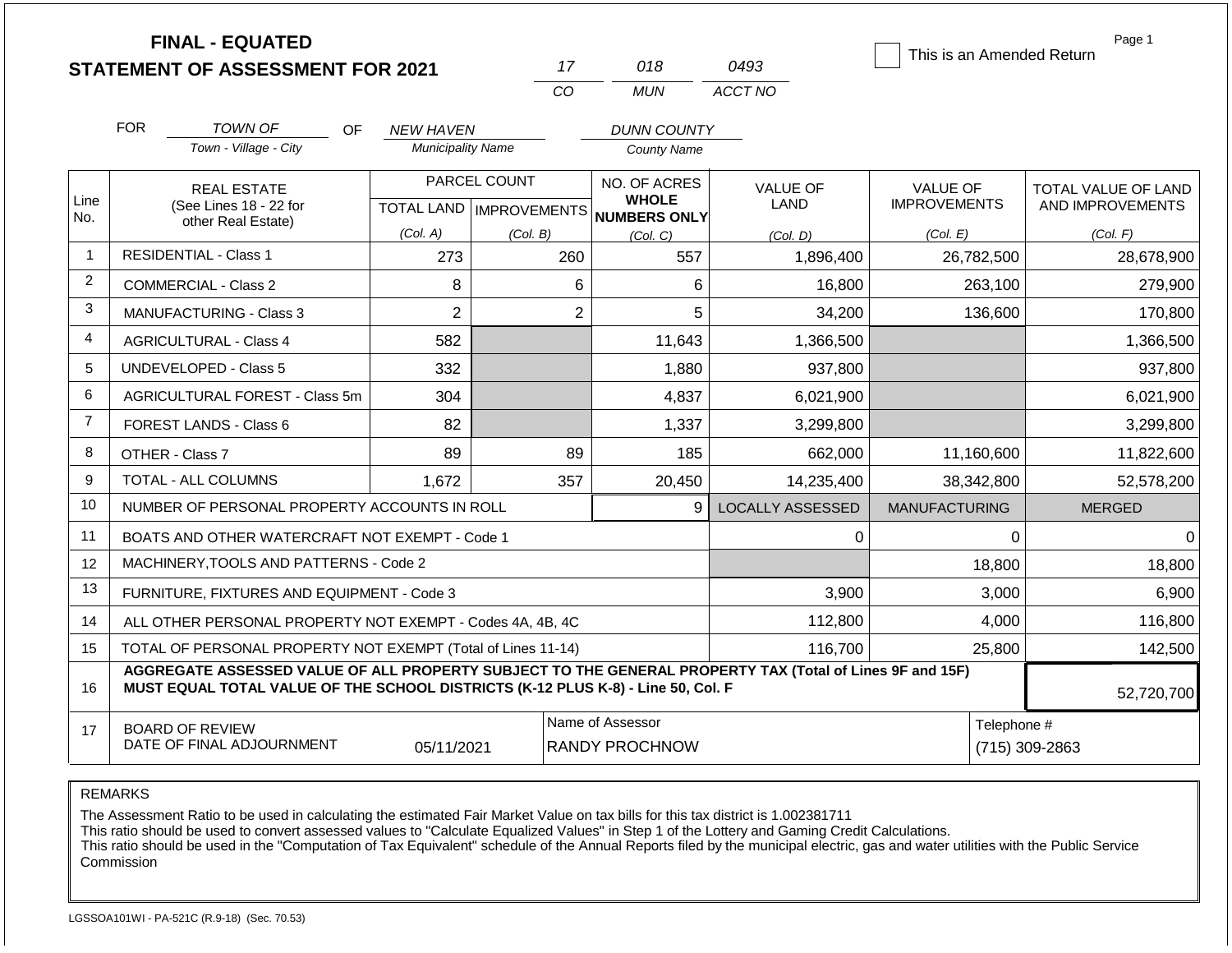2021 17 018 0493

FOREST LANDS (Line 7) and FOREST CROPS (in this section) - are **NOT** the same *YEAR CO MUN ACCT NO*

|    | Private Forest Crop - Reg Class @ 10¢ per acre                                 |           |              |                                                                  |                                                                    | Private Forest Crop - Reg Class @ \$2.52 per acre             |                  |                                                                 |                 |                                                                              |
|----|--------------------------------------------------------------------------------|-----------|--------------|------------------------------------------------------------------|--------------------------------------------------------------------|---------------------------------------------------------------|------------------|-----------------------------------------------------------------|-----------------|------------------------------------------------------------------------------|
|    | (a) PARCELS                                                                    | (b) ACRES |              | (c) ASSESSED VALUE                                               |                                                                    | (d) PARCELS                                                   |                  | (e) ACRES                                                       |                 | (f) ASSESSED VALUE                                                           |
| 18 |                                                                                |           |              |                                                                  |                                                                    |                                                               |                  |                                                                 |                 |                                                                              |
|    |                                                                                |           |              |                                                                  |                                                                    |                                                               |                  |                                                                 |                 |                                                                              |
|    |                                                                                |           |              | Private Forest Crop - Special Class @ 20¢ per acre               |                                                                    |                                                               |                  |                                                                 |                 | Entered Before 2005 Managed Forest - Ferrous Mining CLOSED @ \$7.87 per acre |
| 19 | (a) PARCELS                                                                    | (b) ACRES |              | (c) ASSESSED VALUE                                               |                                                                    | (d) PARCELS                                                   |                  | (e) ACRES                                                       |                 | (f) ASSESSED VALUE                                                           |
|    |                                                                                |           |              |                                                                  |                                                                    |                                                               |                  |                                                                 |                 |                                                                              |
|    |                                                                                |           |              | Entered Before 2005 Managed Forest - OPEN @ 74 ¢ per acre        |                                                                    |                                                               |                  | Entered Before 2005 Managed Forest - CLOSED @                   |                 | \$1.75 per acre                                                              |
| 20 | (a) PARCELS                                                                    | (b) ACRES |              | (c) ASSESSED VALUE                                               |                                                                    | (d) PARCELS                                                   |                  | (e) ACRES                                                       |                 | (f) ASSESSED VALUE                                                           |
|    |                                                                                |           |              |                                                                  |                                                                    |                                                               |                  |                                                                 |                 |                                                                              |
|    |                                                                                |           |              |                                                                  |                                                                    | 25                                                            |                  | 751.69                                                          | 1,491,200       |                                                                              |
|    | Entered After 2004 Managed Forest - OPEN @ \$2.04 per acre                     |           |              |                                                                  |                                                                    | Entered After 2004 Managed Forest - CLOSED @ \$10.20 per acre |                  |                                                                 |                 |                                                                              |
| 21 | (a) PARCELS                                                                    | (b) ACRES |              | (c) ASSESSED VALUE                                               |                                                                    | (d) PARCELS                                                   |                  | (e) ACRES                                                       |                 | (f) ASSESSED VALUE                                                           |
|    |                                                                                |           |              |                                                                  |                                                                    |                                                               |                  |                                                                 |                 |                                                                              |
|    |                                                                                | 119       |              | 230,100                                                          |                                                                    | 65                                                            |                  | 2,029.33                                                        |                 | 4,242,800                                                                    |
|    | (a) County Forest Cropland Acres                                               |           |              | (b) Federal Acres                                                |                                                                    | (d) County (NOT FOREST CROP) Acres<br>(c) State Acres         |                  |                                                                 | (e) Other Acres |                                                                              |
| 22 |                                                                                |           |              |                                                                  |                                                                    |                                                               |                  |                                                                 |                 |                                                                              |
|    |                                                                                |           |              |                                                                  |                                                                    | 136.69<br>4.39                                                |                  |                                                                 | 63.35           |                                                                              |
|    |                                                                                |           |              | Assessed Value of Omitted Property From Prior Years (Sec. 70.44) |                                                                    |                                                               |                  | Assessed Value of Sec. 70.43 Corrections of Errors by Assessors |                 |                                                                              |
|    | (a) REAL ESTATE                                                                |           |              | (b) PERSONAL                                                     |                                                                    | (c1) REAL ESTATE                                              |                  |                                                                 |                 | (c2) PERSONAL                                                                |
| 23 |                                                                                |           |              |                                                                  |                                                                    |                                                               |                  |                                                                 |                 |                                                                              |
|    | Manufacturing Equated Value of Omitted Property From Prior Years (Sec. 70.995) |           |              |                                                                  | Mfg. Equated Value of Sec.70.43 Corrections of Errors by Assessors |                                                               |                  |                                                                 |                 |                                                                              |
|    | (d) REAL ESTATE                                                                |           | (e) PERSONAL |                                                                  |                                                                    |                                                               | (f1) REAL ESTATE |                                                                 | (f2) PERSONAL   |                                                                              |
|    |                                                                                |           |              |                                                                  |                                                                    |                                                               |                  |                                                                 |                 |                                                                              |
|    |                                                                                |           |              |                                                                  |                                                                    |                                                               |                  |                                                                 |                 |                                                                              |

# **SPECIAL DISTRICTS**

| Line<br>No. | Enter 6-digit<br>Special District<br>Code (Col. A) | <b>Account</b><br><b>Number</b><br>(Col. B) | <b>Special District Name</b><br>(Col. C) | <b>Locally Assessed Value</b><br>of Real Estate and<br><b>Personal Property (Col. D)</b> | Mfg Value of Real Estate<br>and Personal Property<br>(Col. E) | <b>Merged Value of</b><br><b>Real Estate and</b><br>Personal Property (Col. F) |
|-------------|----------------------------------------------------|---------------------------------------------|------------------------------------------|------------------------------------------------------------------------------------------|---------------------------------------------------------------|--------------------------------------------------------------------------------|
| 24          |                                                    |                                             |                                          |                                                                                          |                                                               |                                                                                |
| 25          |                                                    |                                             |                                          |                                                                                          |                                                               |                                                                                |
| 26          |                                                    |                                             |                                          |                                                                                          |                                                               |                                                                                |
| 27          |                                                    |                                             |                                          |                                                                                          |                                                               |                                                                                |
| 28          |                                                    |                                             |                                          |                                                                                          |                                                               |                                                                                |
| 29          |                                                    |                                             |                                          |                                                                                          |                                                               |                                                                                |
| 30          |                                                    |                                             |                                          |                                                                                          |                                                               |                                                                                |
| 31          |                                                    |                                             |                                          |                                                                                          |                                                               |                                                                                |
| 32          |                                                    |                                             |                                          |                                                                                          |                                                               |                                                                                |
| 33          |                                                    |                                             |                                          |                                                                                          |                                                               |                                                                                |
| 34          |                                                    |                                             |                                          |                                                                                          |                                                               |                                                                                |
| 35          |                                                    |                                             |                                          |                                                                                          |                                                               |                                                                                |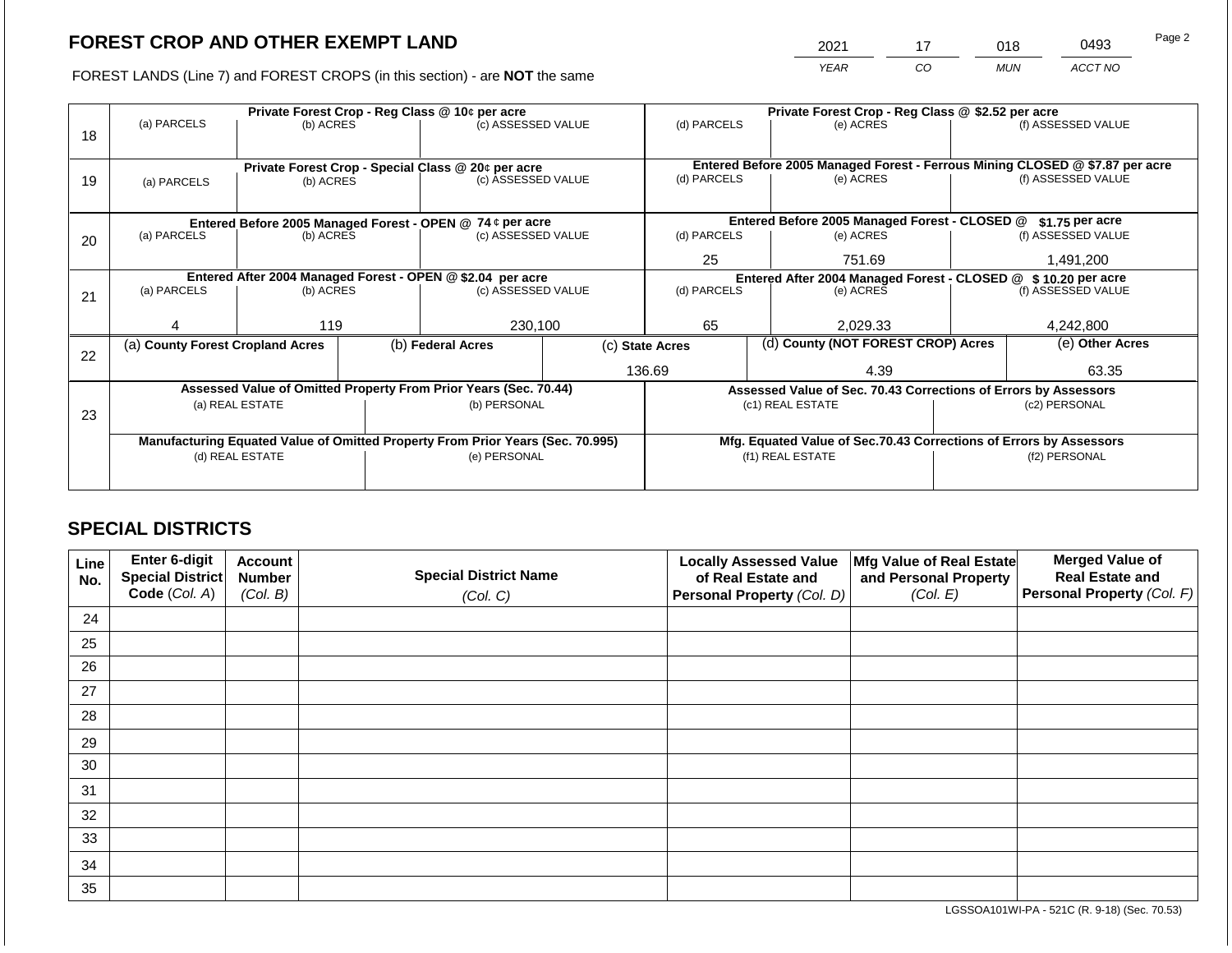|                 |                                                          |                                             |                                                         | <b>YEAR</b>                                                                       | CO<br><b>MUN</b>                                                     | ACCT NO                                                                        |  |  |  |
|-----------------|----------------------------------------------------------|---------------------------------------------|---------------------------------------------------------|-----------------------------------------------------------------------------------|----------------------------------------------------------------------|--------------------------------------------------------------------------------|--|--|--|
| Line<br>No.     | Enter 6-digit<br><b>School District</b><br>Code (Col. A) | <b>Account</b><br><b>Number</b><br>(Col. B) | <b>School District Name</b><br>(Col. C)                 | <b>Locally Assessed Value</b><br>of Real Estate and<br>Personal Property (Col. D) | <b>Mfg Value of Real Estate</b><br>and Personal Property<br>(Col. E) | <b>Merged Value of</b><br><b>Real Estate and</b><br>Personal Property (Col. F) |  |  |  |
|                 | <b>SCHOOL DISTRICTS (K-8 and K-12)</b><br>A.             |                                             |                                                         |                                                                                   |                                                                      |                                                                                |  |  |  |
| 36              | 034557                                                   | 0026                                        | SCH D OF PRAIRIE FARM                                   | 6,059,700                                                                         |                                                                      | 6,059,700                                                                      |  |  |  |
| 37              | 170637                                                   | 0114                                        | SCH D OF BOYCEVILLE COMMUNITY                           | 40,769,700                                                                        | 196,600                                                              | 40,966,300                                                                     |  |  |  |
| 38              | 481127                                                   | 0289                                        | SCH D OF CLEAR LAKE                                     | 2,181,300                                                                         |                                                                      | 2,181,300                                                                      |  |  |  |
| 39              | 552198                                                   | 0328                                        | SCH D OF GLENWOOD CITY                                  | 3,513,400                                                                         |                                                                      | 3,513,400                                                                      |  |  |  |
| 40              |                                                          |                                             |                                                         |                                                                                   |                                                                      |                                                                                |  |  |  |
| 41              |                                                          |                                             |                                                         |                                                                                   |                                                                      |                                                                                |  |  |  |
| 42              |                                                          |                                             |                                                         |                                                                                   |                                                                      |                                                                                |  |  |  |
| 43              |                                                          |                                             |                                                         |                                                                                   |                                                                      |                                                                                |  |  |  |
| 44              |                                                          |                                             |                                                         |                                                                                   |                                                                      |                                                                                |  |  |  |
| 45              |                                                          |                                             |                                                         |                                                                                   |                                                                      |                                                                                |  |  |  |
| $\overline{46}$ |                                                          |                                             |                                                         |                                                                                   |                                                                      |                                                                                |  |  |  |
| 47              |                                                          |                                             |                                                         |                                                                                   |                                                                      |                                                                                |  |  |  |
| 48              |                                                          |                                             |                                                         |                                                                                   |                                                                      |                                                                                |  |  |  |
| 49              |                                                          |                                             |                                                         |                                                                                   |                                                                      |                                                                                |  |  |  |
| 50              |                                                          |                                             | TOTAL ASSESSED VALUE OF SCHOOL DISTRICTS (K-8 and K-12) | 52,524,100                                                                        | 196,600                                                              | 52,720,700                                                                     |  |  |  |
|                 | <b>B.</b><br><b>UNION HIGH SCHOOL DISTRICTS</b>          |                                             |                                                         |                                                                                   |                                                                      |                                                                                |  |  |  |
| 51              |                                                          |                                             |                                                         |                                                                                   |                                                                      |                                                                                |  |  |  |
| 52              |                                                          |                                             |                                                         |                                                                                   |                                                                      |                                                                                |  |  |  |
| 53              |                                                          |                                             |                                                         |                                                                                   |                                                                      |                                                                                |  |  |  |
| 54              |                                                          |                                             |                                                         |                                                                                   |                                                                      |                                                                                |  |  |  |
|                 | TOTAL ASSESSED VALUE OF UNION HIGH SCHOOLS<br>55         |                                             |                                                         |                                                                                   |                                                                      |                                                                                |  |  |  |
|                 | <b>TECHNICAL COLLEGE DISTRICTS</b><br>C.                 |                                             |                                                         |                                                                                   |                                                                      |                                                                                |  |  |  |
| 56              | 000100                                                   | 0001                                        | CHIPPEWA VALLEY TECHNICAL COLLEGE EAUC                  | 52,524,100                                                                        | 196,600                                                              | 52,720,700                                                                     |  |  |  |
| 57              |                                                          |                                             |                                                         |                                                                                   |                                                                      |                                                                                |  |  |  |
| 58              |                                                          |                                             |                                                         |                                                                                   |                                                                      |                                                                                |  |  |  |
| 59              |                                                          |                                             | TOTAL ASSESSED VALUE OF TECHNICAL COLLEGES              | 52,524,100                                                                        | 196,600                                                              | 52,720,700                                                                     |  |  |  |

2021

17

018

 *I hereby certify, to the best of my knowledge and belief, this form is complete and correct.*

**SCHOOL DISTRICTS**

| Name                   |                         | Title                | Submission date       |
|------------------------|-------------------------|----------------------|-----------------------|
| SARAH EDWARDS          |                         | REAL PROPERTY LISTER | 2021<br>26<br>∩ҕ<br>◡ |
| Email address<br>Phone |                         |                      |                       |
| 715<br>231<br>6545     | SJEDWARDS@CO.DUNN.WI.US |                      |                       |

0493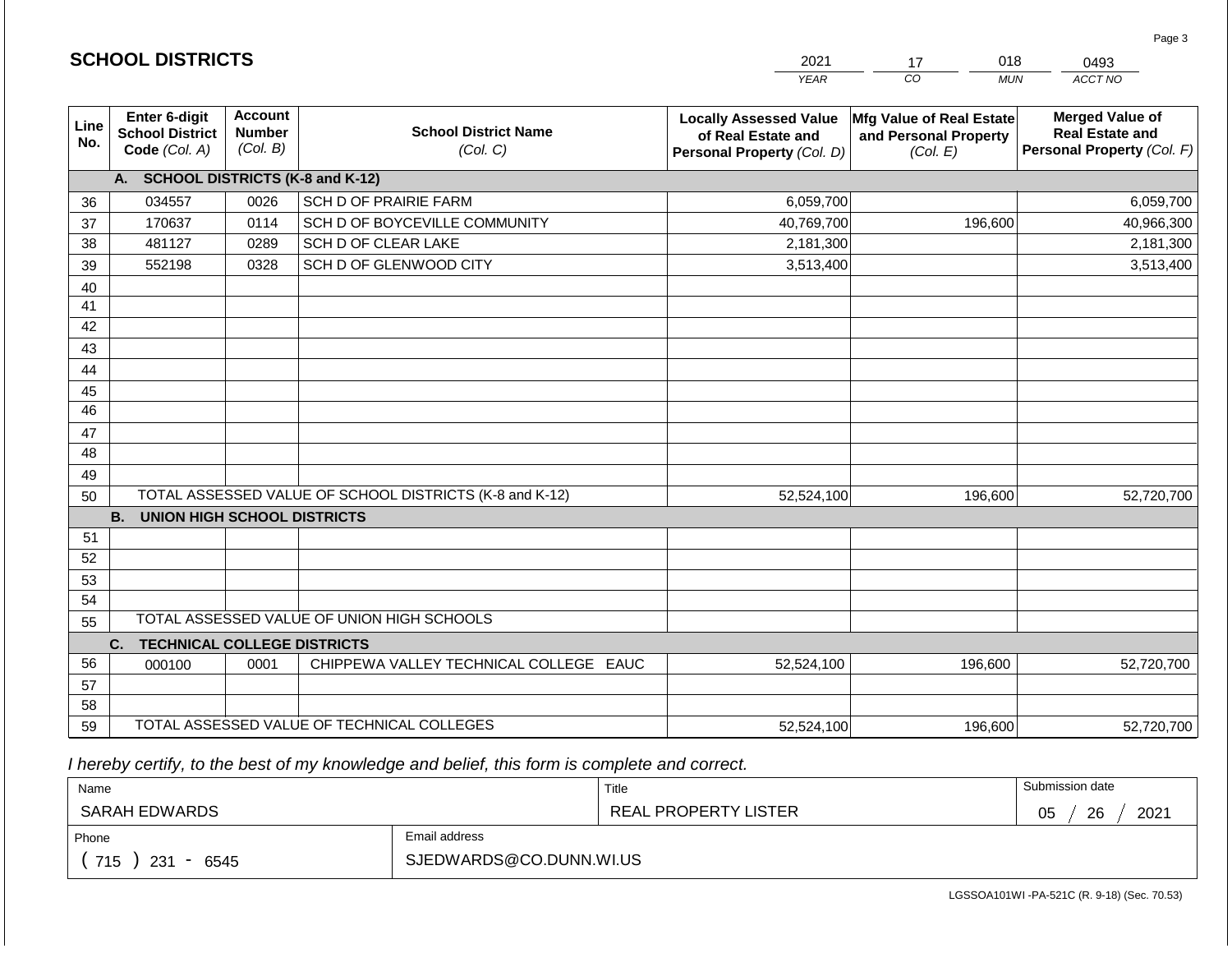- Each municipality's SOA is completed after the Board of Review and includes any changes made to the locally assessed values, under state law (sec. 70.53, Wis. Stats.)
- The Wisconsin Department of Revenue (DOR) merges the locally assessed values with the state assessed manufacturing values
- DOR provides the information regarding district names and codes. If a district is not listed, contact DOR.

Note: If you submit an amended SOA to DOR after your municipality's SOA is equated and posted to our website, we will process the SOA. However, DOR will not recalculate the *aggregate ratio or update the final SOA posted on our website. You should use the corrected values to calculate your tax rates.*

#### **Page 1: Real Estate and Personal Property**

- Lines 1-9 assessed real estate values, parcel counts and acres by classification
- Lines 10-15 assessed personal property values and number of accounts by class
- Line 16 aggregate assessed value of all property subject to general property; use to calculate tax rates. Note: This line equals the total assessed value of K-8 and K-12 school districts (Line 50) and total assessed value of technical colleges (Line 59).
- Remarks assessment ratio used to calculate estimated fair market value on property tax bills

#### **Page 2: Forest Crop, Other Exempt Land and Special Districts**

- Lines 18-21 private forest crop and managed forest lands assessed values
- Line  $22 -$  tax exempt land acres
- Line 23 prior years assessed value of omitted property under sec. 70.44 and correction of errors under sec. 70.43 shown by locally assessed or manufacturing real estate and personal property. Note: If there is an amount on this line, report the corresponding tax in the Statement of Taxes, Sections J or K.
- Lines 24-35 special district assessed values. These values are used to calculate tax rates for the special districts.

#### **Page 3: School Districts**

- Lines 36-50 school districts (K-8 and K-12) assessed values. These values are used to calculate tax rates for school districts.
- Lines 51-55 union high school district assessed values. These values are used to calculate tax rates for union high school districts.
- Lines 56-59 technical college assessed values. These values are used to calculate tax rates for technical colleges.

If you have questions: Email: lgs@wisconsin.gov

 Phone: (608) 266-2569 or (608) 264-6892 Fax: (608) 264-6887

BECKY SEGEBRECHT NAVAH NAMA AO NANOH BECKY SEGEBRECHT<br>TOWN OF NEW HAVEN<br>PO BOX 111<br>PRAIRIE FARM, WI 54762 PRAIRIE FARM, WI 54762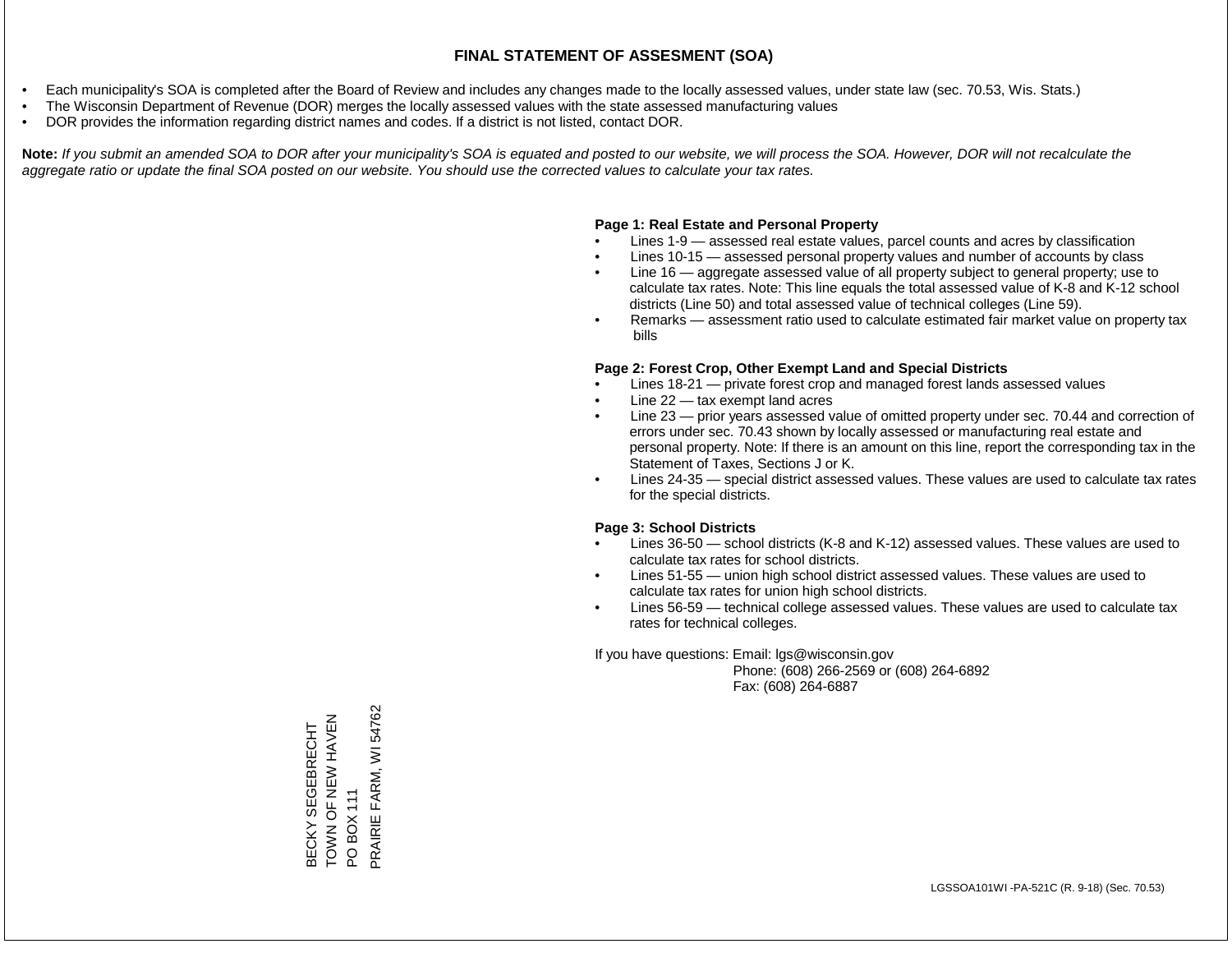|                |            | <b>FINAL - EQUATED</b><br><b>STATEMENT OF ASSESSMENT FOR 2021</b>                                                                                                                            |                                                |                                           | 17             | 020                                                 | 0494                           | This is an Amended Return              |              | Page 1                                  |
|----------------|------------|----------------------------------------------------------------------------------------------------------------------------------------------------------------------------------------------|------------------------------------------------|-------------------------------------------|----------------|-----------------------------------------------------|--------------------------------|----------------------------------------|--------------|-----------------------------------------|
|                |            |                                                                                                                                                                                              |                                                | CO                                        |                | <b>MUN</b>                                          | ACCT NO                        |                                        |              |                                         |
|                | <b>FOR</b> | TOWN OF                                                                                                                                                                                      |                                                |                                           |                |                                                     |                                |                                        |              |                                         |
|                |            | OF.<br>Town - Village - City                                                                                                                                                                 | <b>OTTER CREEK</b><br><b>Municipality Name</b> |                                           |                | <b>DUNN COUNTY</b><br>County Name                   |                                |                                        |              |                                         |
| Line<br>No.    |            | <b>REAL ESTATE</b><br>(See Lines 18 - 22 for                                                                                                                                                 |                                                | PARCEL COUNT<br>TOTAL LAND   IMPROVEMENTS |                | NO. OF ACRES<br><b>WHOLE</b><br><b>NUMBERS ONLY</b> | <b>VALUE OF</b><br><b>LAND</b> | <b>VALUE OF</b><br><b>IMPROVEMENTS</b> |              | TOTAL VALUE OF LAND<br>AND IMPROVEMENTS |
|                |            | other Real Estate)                                                                                                                                                                           | (Col. A)                                       | (Col. B)                                  |                | (Col, C)                                            | (Col. D)                       | (Col. E)                               |              | (Col. F)                                |
| $\overline{1}$ |            | <b>RESIDENTIAL - Class 1</b>                                                                                                                                                                 | 274                                            |                                           | 258            | 869                                                 | 3,871,600                      | 27,843,900                             |              | 31,715,500                              |
| 2              |            | <b>COMMERCIAL - Class 2</b>                                                                                                                                                                  | 3                                              |                                           | $\overline{2}$ | 6                                                   | 35,700                         | 130,900                                |              | 166,600                                 |
| 3              |            | <b>MANUFACTURING - Class 3</b>                                                                                                                                                               | 0                                              |                                           | $\mathbf 0$    | $\Omega$                                            | 0                              |                                        | 0            | $\Omega$                                |
| 4              |            | <b>AGRICULTURAL - Class 4</b>                                                                                                                                                                | 251                                            |                                           |                | 4,700                                               | 685,100                        |                                        |              | 685,100                                 |
| 5              |            | <b>UNDEVELOPED - Class 5</b>                                                                                                                                                                 | 228                                            |                                           |                | 2,055                                               | 1,225,300                      |                                        |              | 1,225,300                               |
| 6              |            | AGRICULTURAL FOREST - Class 5m                                                                                                                                                               | 115                                            |                                           |                | 1,898                                               | 2,094,900                      |                                        |              | 2,094,900                               |
| $\overline{7}$ |            | <b>FOREST LANDS - Class 6</b>                                                                                                                                                                | 225                                            |                                           |                | 4,476                                               | 10,000,800                     |                                        |              | 10,000,800                              |
| 8              |            | OTHER - Class 7                                                                                                                                                                              | 13                                             |                                           | 15             | 21                                                  | 121,500                        | 1,146,100                              |              | 1,267,600                               |
| 9              |            | <b>TOTAL - ALL COLUMNS</b>                                                                                                                                                                   | 1,109                                          |                                           | 275            | 14,025                                              | 18,034,900                     | 29,120,900                             |              | 47,155,800                              |
| 10             |            | NUMBER OF PERSONAL PROPERTY ACCOUNTS IN ROLL                                                                                                                                                 |                                                |                                           |                | 8                                                   | <b>LOCALLY ASSESSED</b>        | <b>MANUFACTURING</b>                   |              | <b>MERGED</b>                           |
| 11             |            | BOATS AND OTHER WATERCRAFT NOT EXEMPT - Code 1                                                                                                                                               |                                                |                                           |                |                                                     | $\Omega$                       |                                        | 0            | $\Omega$                                |
| 12             |            | MACHINERY, TOOLS AND PATTERNS - Code 2                                                                                                                                                       |                                                |                                           |                |                                                     |                                |                                        | $\mathbf{0}$ | $\Omega$                                |
| 13             |            | FURNITURE, FIXTURES AND EQUIPMENT - Code 3                                                                                                                                                   |                                                |                                           |                |                                                     | 7,900                          |                                        | $\mathbf 0$  | 7,900                                   |
| 14             |            | ALL OTHER PERSONAL PROPERTY NOT EXEMPT - Codes 4A, 4B, 4C                                                                                                                                    |                                                |                                           |                |                                                     | 93,500                         |                                        | $\mathbf 0$  | 93,500                                  |
| 15             |            | TOTAL OF PERSONAL PROPERTY NOT EXEMPT (Total of Lines 11-14)                                                                                                                                 |                                                |                                           |                |                                                     | 101,400                        |                                        | $\mathbf 0$  | 101,400                                 |
| 16             |            | AGGREGATE ASSESSED VALUE OF ALL PROPERTY SUBJECT TO THE GENERAL PROPERTY TAX (Total of Lines 9F and 15F)<br>MUST EQUAL TOTAL VALUE OF THE SCHOOL DISTRICTS (K-12 PLUS K-8) - Line 50, Col. F |                                                |                                           |                |                                                     |                                |                                        |              | 47,257,200                              |
| 17             |            | Name of Assessor<br>Telephone #<br><b>BOARD OF REVIEW</b><br>DATE OF FINAL ADJOURNMENT<br><b>ROBERT IRWIN</b><br>06/08/2021<br>(715) 235-6941                                                |                                                |                                           |                |                                                     |                                |                                        |              |                                         |

The Assessment Ratio to be used in calculating the estimated Fair Market Value on tax bills for this tax district is .921203757

This ratio should be used to convert assessed values to "Calculate Equalized Values" in Step 1 of the Lottery and Gaming Credit Calculations.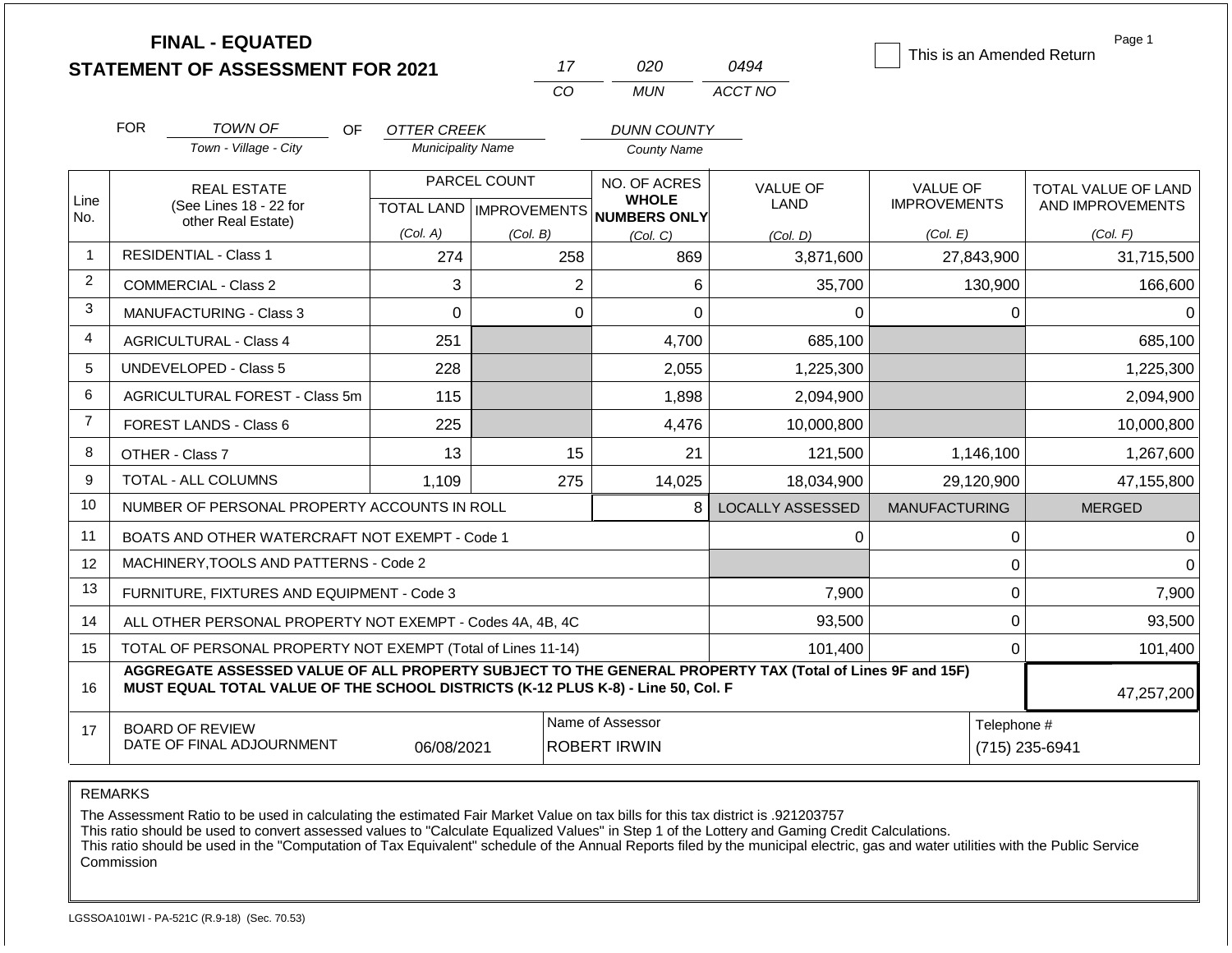FOREST LANDS (Line 7) and FOREST CROPS (in this section) - are **NOT** the same

| 2021 | 17 | 020        | 0494    | Page 2 |
|------|----|------------|---------|--------|
| YFAR | CO | <b>MUN</b> | ACCT NO |        |

|    |                                  |                 |  | Private Forest Crop - Reg Class @ 10¢ per acre                                 |           | Private Forest Crop - Reg Class @ \$2.52 per acre |                                                                    |                                                                              |                                                                |  |
|----|----------------------------------|-----------------|--|--------------------------------------------------------------------------------|-----------|---------------------------------------------------|--------------------------------------------------------------------|------------------------------------------------------------------------------|----------------------------------------------------------------|--|
| 18 | (a) PARCELS                      | (b) ACRES       |  | (c) ASSESSED VALUE                                                             |           | (d) PARCELS                                       | (e) ACRES                                                          |                                                                              | (f) ASSESSED VALUE                                             |  |
|    |                                  |                 |  |                                                                                |           | $\overline{2}$                                    | 80                                                                 |                                                                              | 192,000                                                        |  |
|    |                                  |                 |  | Private Forest Crop - Special Class @ 20¢ per acre                             |           |                                                   |                                                                    | Entered Before 2005 Managed Forest - Ferrous Mining CLOSED @ \$7.87 per acre |                                                                |  |
| 19 | (a) PARCELS                      | (b) ACRES       |  | (c) ASSESSED VALUE                                                             |           | (d) PARCELS                                       | (e) ACRES                                                          |                                                                              | (f) ASSESSED VALUE                                             |  |
|    |                                  |                 |  |                                                                                |           |                                                   |                                                                    |                                                                              |                                                                |  |
|    |                                  |                 |  | Entered Before 2005 Managed Forest - OPEN @ 74 ¢ per acre                      |           |                                                   | Entered Before 2005 Managed Forest - CLOSED @                      |                                                                              | $$1.75$ per acre                                               |  |
| 20 | (a) PARCELS                      | (b) ACRES       |  | (c) ASSESSED VALUE                                                             |           | (d) PARCELS                                       | (e) ACRES                                                          |                                                                              | (f) ASSESSED VALUE                                             |  |
|    |                                  |                 |  |                                                                                |           |                                                   |                                                                    |                                                                              |                                                                |  |
|    | 19<br>594.01                     |                 |  | 1,425,600                                                                      |           | 93                                                | 2,803.79                                                           |                                                                              | 6,329,000                                                      |  |
|    |                                  |                 |  | Entered After 2004 Managed Forest - OPEN @ \$2.04 per acre                     |           |                                                   |                                                                    |                                                                              | Entered After 2004 Managed Forest - CLOSED @ \$ 10.20 per acre |  |
| 21 | (a) PARCELS                      | (b) ACRES       |  | (c) ASSESSED VALUE                                                             |           | (d) PARCELS                                       | (e) ACRES                                                          |                                                                              | (f) ASSESSED VALUE                                             |  |
|    |                                  |                 |  |                                                                                |           |                                                   |                                                                    |                                                                              |                                                                |  |
|    | 38                               | 1,246.28        |  |                                                                                | 2,957,300 |                                                   | 3,561.39                                                           |                                                                              | 7,909,700                                                      |  |
|    | (a) County Forest Cropland Acres |                 |  | (b) Federal Acres                                                              |           | (c) State Acres                                   | (d) County (NOT FOREST CROP) Acres                                 |                                                                              | (e) Other Acres                                                |  |
| 22 |                                  |                 |  |                                                                                |           |                                                   |                                                                    |                                                                              |                                                                |  |
|    |                                  |                 |  |                                                                                |           | 1,263.81                                          | 83.95                                                              |                                                                              | 36.45                                                          |  |
|    |                                  |                 |  | Assessed Value of Omitted Property From Prior Years (Sec. 70.44)               |           |                                                   | Assessed Value of Sec. 70.43 Corrections of Errors by Assessors    |                                                                              |                                                                |  |
|    |                                  | (a) REAL ESTATE |  | (b) PERSONAL                                                                   |           |                                                   | (c1) REAL ESTATE                                                   | (c2) PERSONAL                                                                |                                                                |  |
| 23 |                                  |                 |  |                                                                                |           |                                                   |                                                                    |                                                                              |                                                                |  |
|    |                                  |                 |  |                                                                                |           |                                                   |                                                                    |                                                                              |                                                                |  |
|    |                                  |                 |  | Manufacturing Equated Value of Omitted Property From Prior Years (Sec. 70.995) |           |                                                   | Mfg. Equated Value of Sec.70.43 Corrections of Errors by Assessors |                                                                              |                                                                |  |
|    |                                  | (d) REAL ESTATE |  | (e) PERSONAL                                                                   |           |                                                   | (f1) REAL ESTATE                                                   |                                                                              | (f2) PERSONAL                                                  |  |
|    |                                  |                 |  |                                                                                |           |                                                   |                                                                    |                                                                              |                                                                |  |
|    |                                  |                 |  |                                                                                |           |                                                   |                                                                    |                                                                              |                                                                |  |

# **SPECIAL DISTRICTS**

| Line<br>No. | Enter 6-digit<br>Special District<br>Code (Col. A) | <b>Account</b><br><b>Number</b><br>(Col. B) | <b>Special District Name</b><br>(Col. C) | <b>Locally Assessed Value</b><br>of Real Estate and<br>Personal Property (Col. D) | Mfg Value of Real Estate<br>and Personal Property<br>(Col. E) | <b>Merged Value of</b><br><b>Real Estate and</b><br>Personal Property (Col. F) |
|-------------|----------------------------------------------------|---------------------------------------------|------------------------------------------|-----------------------------------------------------------------------------------|---------------------------------------------------------------|--------------------------------------------------------------------------------|
| 24          |                                                    |                                             |                                          |                                                                                   |                                                               |                                                                                |
| 25          |                                                    |                                             |                                          |                                                                                   |                                                               |                                                                                |
| 26          |                                                    |                                             |                                          |                                                                                   |                                                               |                                                                                |
| 27          |                                                    |                                             |                                          |                                                                                   |                                                               |                                                                                |
| 28          |                                                    |                                             |                                          |                                                                                   |                                                               |                                                                                |
| 29          |                                                    |                                             |                                          |                                                                                   |                                                               |                                                                                |
| 30          |                                                    |                                             |                                          |                                                                                   |                                                               |                                                                                |
| 31          |                                                    |                                             |                                          |                                                                                   |                                                               |                                                                                |
| 32          |                                                    |                                             |                                          |                                                                                   |                                                               |                                                                                |
| 33          |                                                    |                                             |                                          |                                                                                   |                                                               |                                                                                |
| 34          |                                                    |                                             |                                          |                                                                                   |                                                               |                                                                                |
| 35          |                                                    |                                             |                                          |                                                                                   |                                                               |                                                                                |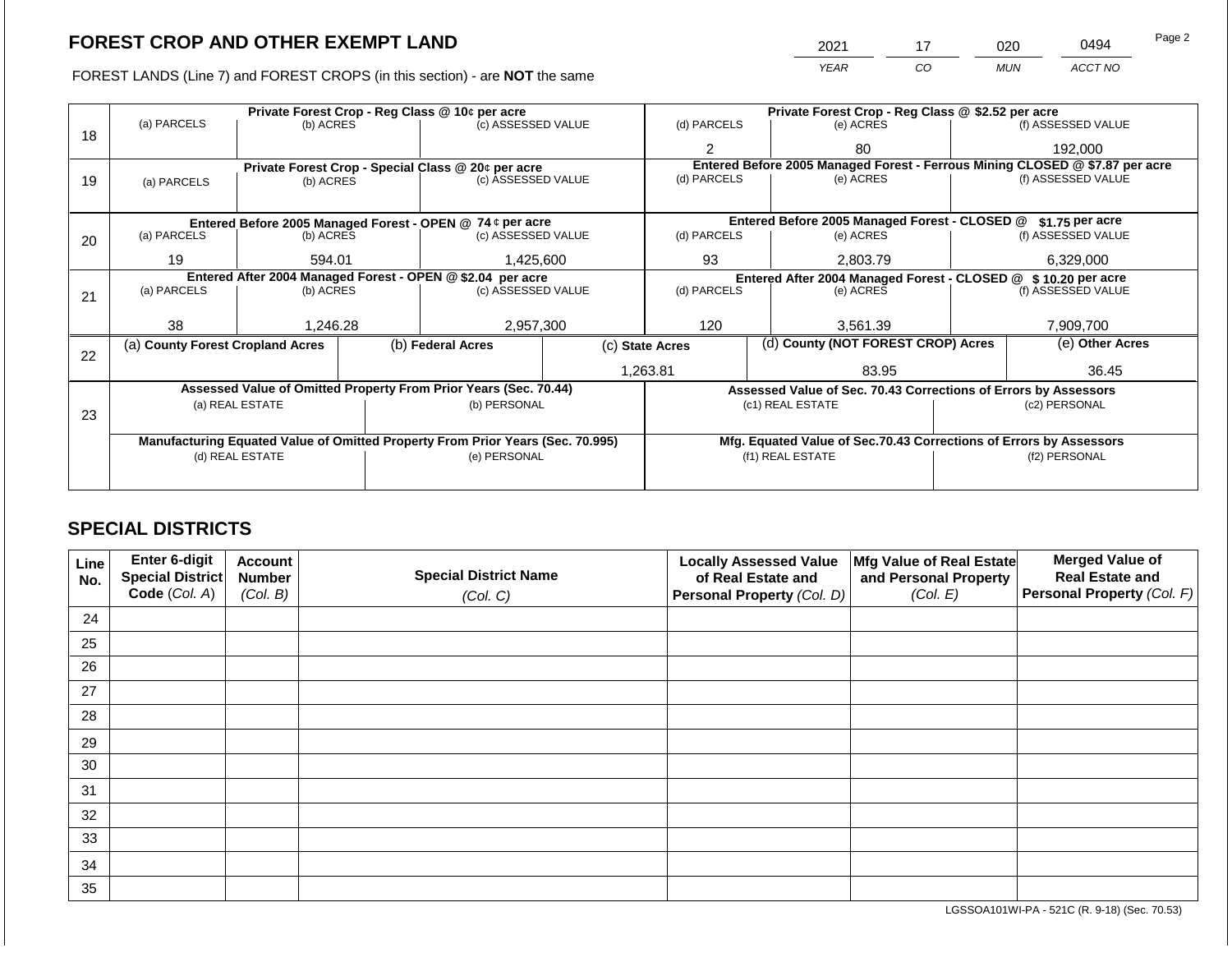|             |                                                          |                                             |                                                         | <b>YEAR</b>                                                                       | CO<br><b>MUN</b>                                              | ACCT NO                                                                        |
|-------------|----------------------------------------------------------|---------------------------------------------|---------------------------------------------------------|-----------------------------------------------------------------------------------|---------------------------------------------------------------|--------------------------------------------------------------------------------|
| Line<br>No. | Enter 6-digit<br><b>School District</b><br>Code (Col. A) | <b>Account</b><br><b>Number</b><br>(Col. B) | <b>School District Name</b><br>(Col. C)                 | <b>Locally Assessed Value</b><br>of Real Estate and<br>Personal Property (Col. D) | Mfg Value of Real Estate<br>and Personal Property<br>(Col. E) | <b>Merged Value of</b><br><b>Real Estate and</b><br>Personal Property (Col. F) |
|             | A. SCHOOL DISTRICTS (K-8 and K-12)                       |                                             |                                                         |                                                                                   |                                                               |                                                                                |
| 36          | 170637                                                   | 0114                                        | SCH D OF BOYCEVILLE COMMUNITY                           | 2,925,300                                                                         |                                                               | 2,925,300                                                                      |
| 37          | 171176                                                   | 0115                                        | SCH D OF COLFAX                                         | 44,331,900                                                                        |                                                               | 44,331,900                                                                     |
| 38          |                                                          |                                             |                                                         |                                                                                   |                                                               |                                                                                |
| 39          |                                                          |                                             |                                                         |                                                                                   |                                                               |                                                                                |
| 40          |                                                          |                                             |                                                         |                                                                                   |                                                               |                                                                                |
| 41          |                                                          |                                             |                                                         |                                                                                   |                                                               |                                                                                |
| 42          |                                                          |                                             |                                                         |                                                                                   |                                                               |                                                                                |
| 43          |                                                          |                                             |                                                         |                                                                                   |                                                               |                                                                                |
| 44          |                                                          |                                             |                                                         |                                                                                   |                                                               |                                                                                |
| 45          |                                                          |                                             |                                                         |                                                                                   |                                                               |                                                                                |
| 46          |                                                          |                                             |                                                         |                                                                                   |                                                               |                                                                                |
| 47<br>48    |                                                          |                                             |                                                         |                                                                                   |                                                               |                                                                                |
|             |                                                          |                                             |                                                         |                                                                                   |                                                               |                                                                                |
| 49<br>50    |                                                          |                                             | TOTAL ASSESSED VALUE OF SCHOOL DISTRICTS (K-8 and K-12) | 47,257,200                                                                        |                                                               | 47,257,200                                                                     |
|             | <b>UNION HIGH SCHOOL DISTRICTS</b><br><b>B.</b>          |                                             |                                                         |                                                                                   |                                                               |                                                                                |
| 51          |                                                          |                                             |                                                         |                                                                                   |                                                               |                                                                                |
| 52          |                                                          |                                             |                                                         |                                                                                   |                                                               |                                                                                |
| 53          |                                                          |                                             |                                                         |                                                                                   |                                                               |                                                                                |
| 54          |                                                          |                                             |                                                         |                                                                                   |                                                               |                                                                                |
| 55          |                                                          |                                             | TOTAL ASSESSED VALUE OF UNION HIGH SCHOOLS              |                                                                                   |                                                               |                                                                                |
|             | C.<br><b>TECHNICAL COLLEGE DISTRICTS</b>                 |                                             |                                                         |                                                                                   |                                                               |                                                                                |
| 56          | 000100                                                   | 0001                                        | CHIPPEWA VALLEY TECHNICAL COLLEGE EAUC                  | 47,257,200                                                                        |                                                               | 47,257,200                                                                     |
| 57          |                                                          |                                             |                                                         |                                                                                   |                                                               |                                                                                |
| 58          |                                                          |                                             |                                                         |                                                                                   |                                                               |                                                                                |
| 59          |                                                          |                                             | TOTAL ASSESSED VALUE OF TECHNICAL COLLEGES              | 47,257,200                                                                        |                                                               | 47,257,200                                                                     |

2021

17

020

 *I hereby certify, to the best of my knowledge and belief, this form is complete and correct.*

**SCHOOL DISTRICTS**

| Name               |                         | Title                | Submission date  |
|--------------------|-------------------------|----------------------|------------------|
| SARAH EDWARDS      |                         | REAL PROPERTY LISTER | 2021<br>06<br>14 |
| Phone              | Email address           |                      |                  |
| 715<br>231<br>6545 | SJEDWARDS@CO.DUNN.WI.US |                      |                  |

0494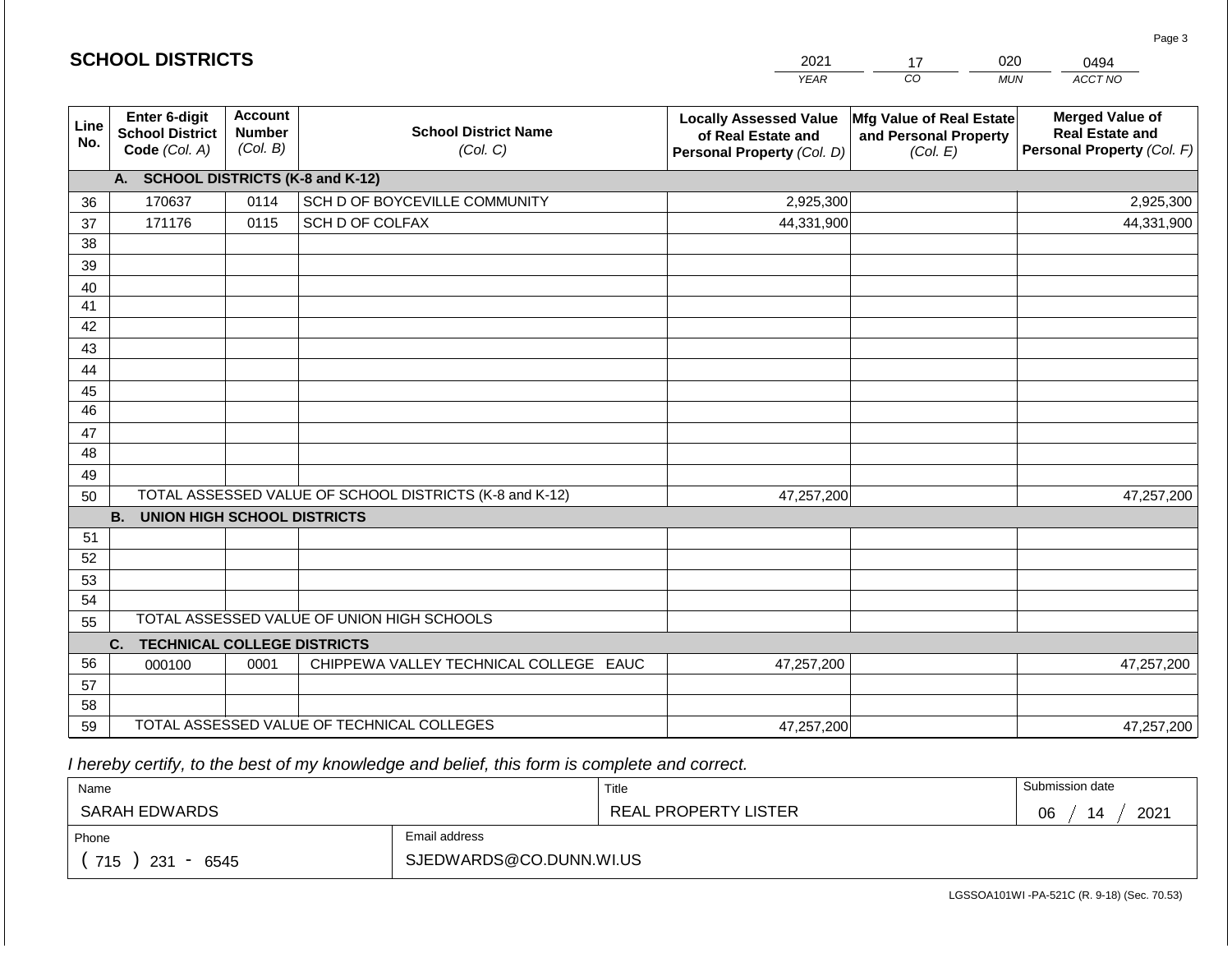- Each municipality's SOA is completed after the Board of Review and includes any changes made to the locally assessed values, under state law (sec. 70.53, Wis. Stats.)
- The Wisconsin Department of Revenue (DOR) merges the locally assessed values with the state assessed manufacturing values
- DOR provides the information regarding district names and codes. If a district is not listed, contact DOR.

Note: If you submit an amended SOA to DOR after your municipality's SOA is equated and posted to our website, we will process the SOA. However, DOR will not recalculate the *aggregate ratio or update the final SOA posted on our website. You should use the corrected values to calculate your tax rates.*

## **Page 1: Real Estate and Personal Property**

- Lines 1-9 assessed real estate values, parcel counts and acres by classification
- Lines 10-15 assessed personal property values and number of accounts by class
- Line 16 aggregate assessed value of all property subject to general property; use to calculate tax rates. Note: This line equals the total assessed value of K-8 and K-12 school districts (Line 50) and total assessed value of technical colleges (Line 59).
- Remarks assessment ratio used to calculate estimated fair market value on property tax bills

### **Page 2: Forest Crop, Other Exempt Land and Special Districts**

- Lines 18-21 private forest crop and managed forest lands assessed values
- Line  $22 -$  tax exempt land acres
- Line 23 prior years assessed value of omitted property under sec. 70.44 and correction of errors under sec. 70.43 shown by locally assessed or manufacturing real estate and personal property. Note: If there is an amount on this line, report the corresponding tax in the Statement of Taxes, Sections J or K.
- Lines 24-35 special district assessed values. These values are used to calculate tax rates for the special districts.

### **Page 3: School Districts**

- Lines 36-50 school districts (K-8 and K-12) assessed values. These values are used to calculate tax rates for school districts.
- Lines 51-55 union high school district assessed values. These values are used to calculate tax rates for union high school districts.
- Lines 56-59 technical college assessed values. These values are used to calculate tax rates for technical colleges.

If you have questions: Email: lgs@wisconsin.gov

 Phone: (608) 266-2569 or (608) 264-6892 Fax: (608) 264-6887

TOWN OF OTTER CREEK BEVERLY BERNIER<br>TOWN OF OTTER CREEK  $-4862$ COLFAX, WI 54730 - 4862BEVERLY BERNIER **COLFAX, WI54730** 57 N11471 765TH ST N11471 765TH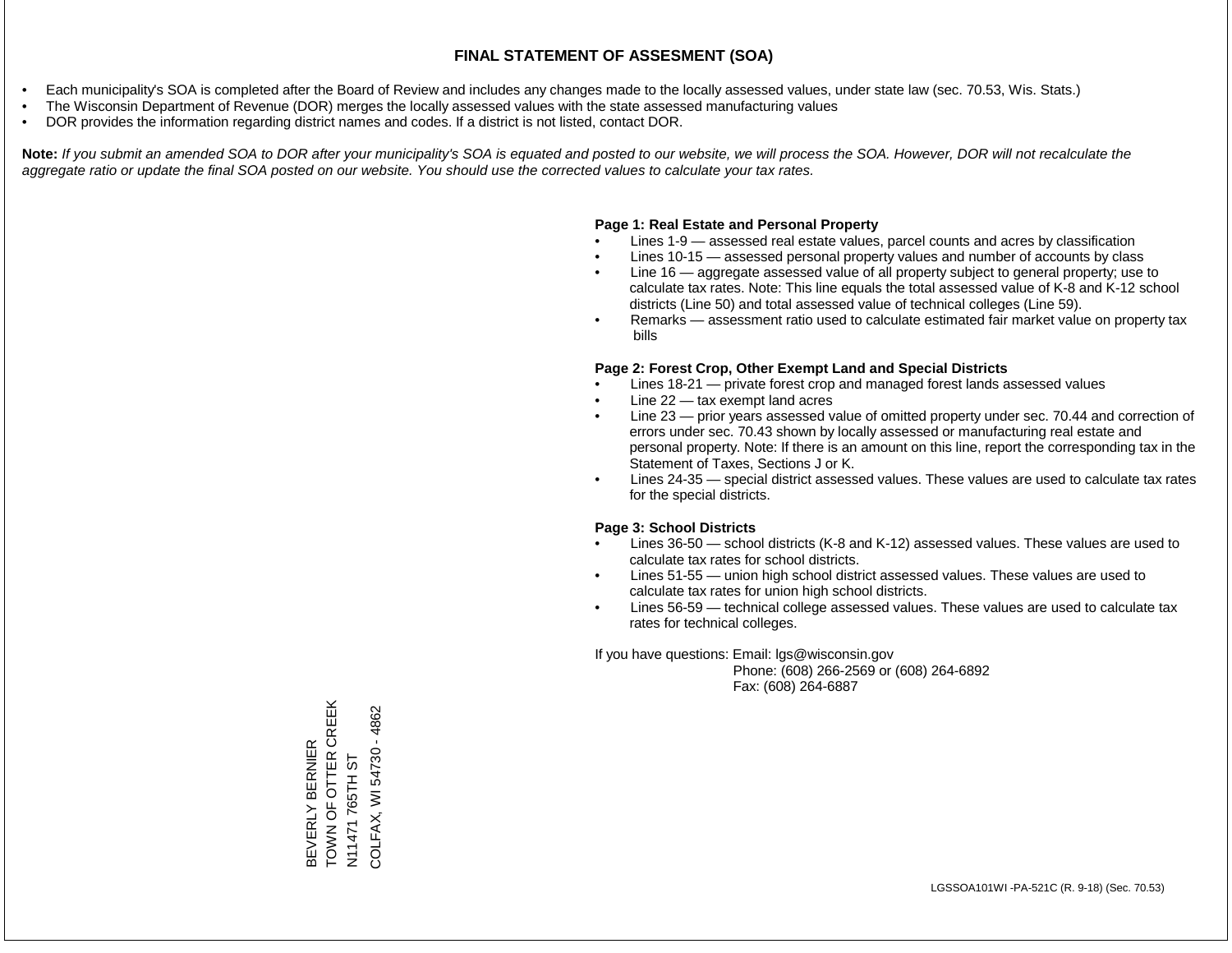|                | <b>FINAL - EQUATED</b>                                                                                                                                                                       |     |                          |              |             |                                                 |                         | This is an Amended Return              |             | Page 1                                         |
|----------------|----------------------------------------------------------------------------------------------------------------------------------------------------------------------------------------------|-----|--------------------------|--------------|-------------|-------------------------------------------------|-------------------------|----------------------------------------|-------------|------------------------------------------------|
|                | <b>STATEMENT OF ASSESSMENT FOR 2021</b>                                                                                                                                                      |     |                          |              | 17          | 022                                             | 0495                    |                                        |             |                                                |
|                |                                                                                                                                                                                              |     |                          |              | CO          | <b>MUN</b>                                      | ACCT NO                 |                                        |             |                                                |
|                | <b>FOR</b><br><b>TOWN OF</b>                                                                                                                                                                 | OF. | <b>PERU</b>              |              |             | <b>DUNN COUNTY</b>                              |                         |                                        |             |                                                |
|                | Town - Village - City                                                                                                                                                                        |     | <b>Municipality Name</b> |              |             | <b>County Name</b>                              |                         |                                        |             |                                                |
| Line           | <b>REAL ESTATE</b><br>(See Lines 18 - 22 for                                                                                                                                                 |     |                          | PARCEL COUNT |             | NO. OF ACRES<br><b>WHOLE</b>                    | <b>VALUE OF</b><br>LAND | <b>VALUE OF</b><br><b>IMPROVEMENTS</b> |             | <b>TOTAL VALUE OF LAND</b><br>AND IMPROVEMENTS |
| No.            | other Real Estate)                                                                                                                                                                           |     | (Col. A)                 | (Col. B)     |             | TOTAL LAND MPROVEMENTS NUMBERS ONLY<br>(Col. C) | (Col, D)                | (Col. E)                               |             | (Col. F)                                       |
| $\overline{1}$ | <b>RESIDENTIAL - Class 1</b>                                                                                                                                                                 |     | 100                      |              | 94          | 230                                             | 1,014,800               | 8,286,300                              |             | 9,301,100                                      |
| $\overline{2}$ | COMMERCIAL - Class 2                                                                                                                                                                         |     | $\overline{2}$           |              | 1           | $\overline{7}$                                  | 19,800                  |                                        | 83,800      | 103,600                                        |
| 3              | <b>MANUFACTURING - Class 3</b>                                                                                                                                                               |     | $\mathbf 0$              |              | $\mathbf 0$ | $\overline{0}$                                  | $\Omega$                |                                        | $\mathbf 0$ | $\Omega$                                       |
| 4              | <b>AGRICULTURAL - Class 4</b>                                                                                                                                                                |     | 253                      |              |             | 5,890                                           | 684,250                 |                                        |             | 684,250                                        |
| 5              | <b>UNDEVELOPED - Class 5</b>                                                                                                                                                                 |     | 236                      |              |             | 1,725                                           | 565,500                 |                                        |             | 565,500                                        |
| 6              | AGRICULTURAL FOREST - Class 5m                                                                                                                                                               |     | 97                       |              |             | 829                                             | 994,200                 |                                        |             | 994,200                                        |
| $\overline{7}$ | FOREST LANDS - Class 6                                                                                                                                                                       |     | 28                       |              |             | 332                                             | 797,900                 |                                        |             | 797,900                                        |
| 8              | OTHER - Class 7                                                                                                                                                                              |     | 36                       |              | 36          | 71                                              | 283,600                 |                                        | 3,027,200   | 3,310,800                                      |
| 9              | TOTAL - ALL COLUMNS                                                                                                                                                                          |     | 752                      |              | 131         | 9,084                                           | 4,360,050               | 11,397,300                             |             | 15,757,350                                     |
| 10             | NUMBER OF PERSONAL PROPERTY ACCOUNTS IN ROLL                                                                                                                                                 |     |                          |              |             | $\overline{\mathbf{4}}$                         | <b>LOCALLY ASSESSED</b> | <b>MANUFACTURING</b>                   |             | <b>MERGED</b>                                  |
| 11             | BOATS AND OTHER WATERCRAFT NOT EXEMPT - Code 1                                                                                                                                               |     |                          |              |             |                                                 | 0                       |                                        | $\mathbf 0$ | $\Omega$                                       |
| 12             | MACHINERY, TOOLS AND PATTERNS - Code 2                                                                                                                                                       |     |                          |              |             |                                                 |                         |                                        | $\mathbf 0$ | $\Omega$                                       |
| 13             | FURNITURE, FIXTURES AND EQUIPMENT - Code 3                                                                                                                                                   |     |                          |              |             |                                                 | 400                     |                                        | $\mathbf 0$ | 400                                            |
| 14             | ALL OTHER PERSONAL PROPERTY NOT EXEMPT - Codes 4A, 4B, 4C                                                                                                                                    |     |                          |              |             |                                                 | 29,500                  |                                        | $\mathbf 0$ | 29,500                                         |
| 15             | TOTAL OF PERSONAL PROPERTY NOT EXEMPT (Total of Lines 11-14)                                                                                                                                 |     |                          |              |             |                                                 | 29,900                  |                                        | $\mathbf 0$ | 29,900                                         |
| 16             | AGGREGATE ASSESSED VALUE OF ALL PROPERTY SUBJECT TO THE GENERAL PROPERTY TAX (Total of Lines 9F and 15F)<br>MUST EQUAL TOTAL VALUE OF THE SCHOOL DISTRICTS (K-12 PLUS K-8) - Line 50, Col. F |     |                          |              |             |                                                 |                         |                                        |             | 15,787,250                                     |
| 17             | Name of Assessor<br>Telephone #<br><b>BOARD OF REVIEW</b><br>DATE OF FINAL ADJOURNMENT<br><b>BARRETT BRENNER</b><br>05/01/2021                                                               |     |                          |              |             |                                                 |                         |                                        |             | (715) 926-3199                                 |

The Assessment Ratio to be used in calculating the estimated Fair Market Value on tax bills for this tax district is .756721326

This ratio should be used to convert assessed values to "Calculate Equalized Values" in Step 1 of the Lottery and Gaming Credit Calculations.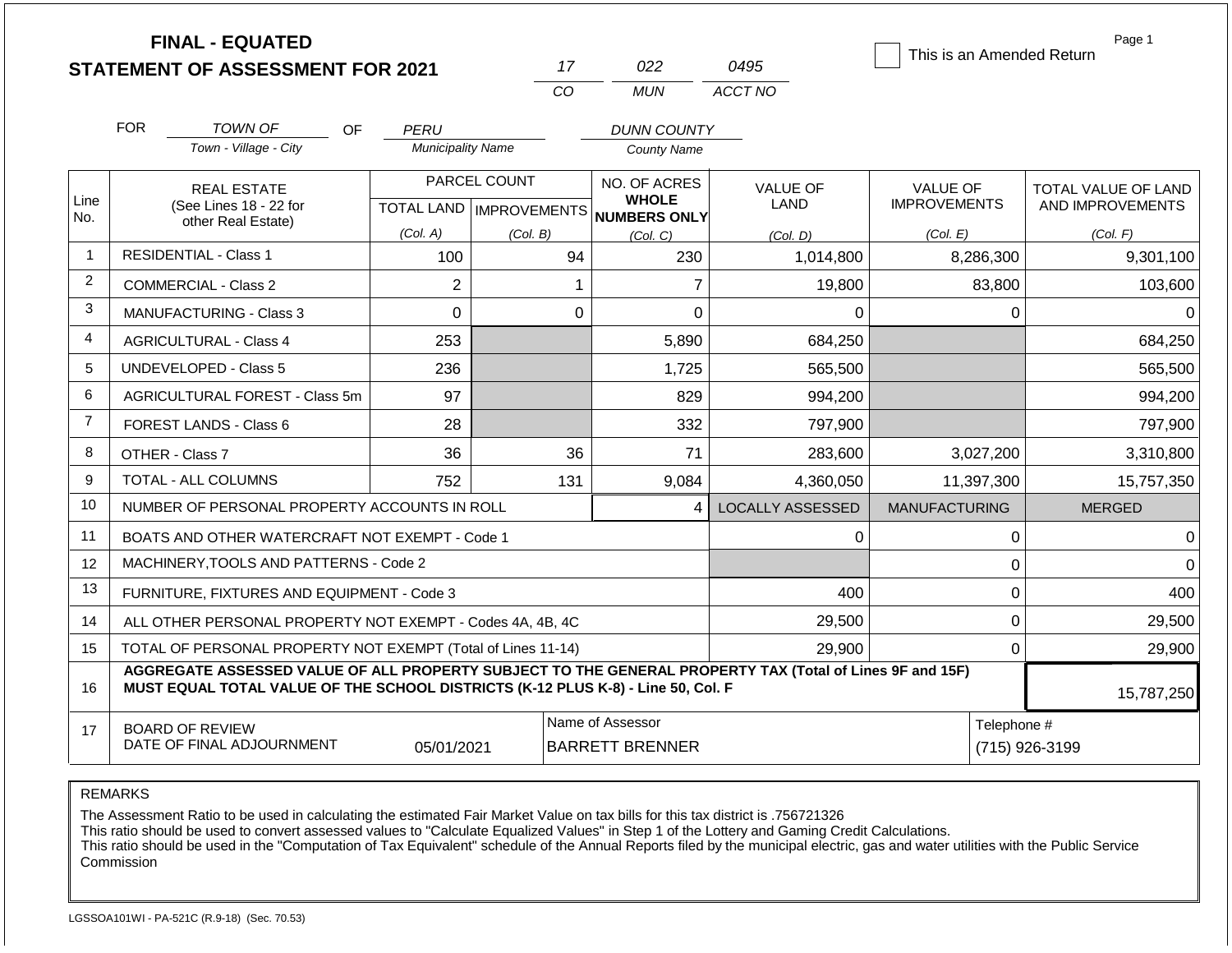2021 17 022 0495

FOREST LANDS (Line 7) and FOREST CROPS (in this section) - are **NOT** the same *YEAR CO MUN ACCT NO*

|    |                                  |                        |  | Private Forest Crop - Reg Class @ 10¢ per acre                                 |                                                                              | Private Forest Crop - Reg Class @ \$2.52 per acre |           |                                                                    |                    |                    |  |
|----|----------------------------------|------------------------|--|--------------------------------------------------------------------------------|------------------------------------------------------------------------------|---------------------------------------------------|-----------|--------------------------------------------------------------------|--------------------|--------------------|--|
| 18 | (a) PARCELS                      | (b) ACRES              |  | (c) ASSESSED VALUE                                                             |                                                                              | (d) PARCELS                                       |           | (e) ACRES                                                          |                    | (f) ASSESSED VALUE |  |
|    |                                  |                        |  | Private Forest Crop - Special Class @ 20¢ per acre                             | Entered Before 2005 Managed Forest - Ferrous Mining CLOSED @ \$7.87 per acre |                                                   |           |                                                                    |                    |                    |  |
| 19 | (a) PARCELS                      | (b) ACRES              |  | (c) ASSESSED VALUE                                                             | (d) PARCELS                                                                  |                                                   | (e) ACRES |                                                                    | (f) ASSESSED VALUE |                    |  |
|    |                                  |                        |  | Entered Before 2005 Managed Forest - OPEN @ 74 ¢ per acre                      |                                                                              |                                                   |           | Entered Before 2005 Managed Forest - CLOSED @                      |                    | \$1.75 per acre    |  |
| 20 | (a) PARCELS                      | (b) ACRES              |  | (c) ASSESSED VALUE                                                             |                                                                              | (d) PARCELS                                       |           | (e) ACRES                                                          |                    | (f) ASSESSED VALUE |  |
|    |                                  |                        |  |                                                                                |                                                                              |                                                   |           |                                                                    |                    |                    |  |
|    |                                  | 757,600<br>24<br>507.4 |  |                                                                                |                                                                              | 3                                                 |           | 110                                                                | 225,700            |                    |  |
|    |                                  |                        |  | Entered After 2004 Managed Forest - OPEN @ \$2.04 per acre                     | Entered After 2004 Managed Forest - CLOSED @ \$10.20 per acre                |                                                   |           |                                                                    |                    |                    |  |
| 21 | (a) PARCELS                      | (b) ACRES              |  | (c) ASSESSED VALUE                                                             |                                                                              | (d) PARCELS                                       |           | (e) ACRES                                                          |                    | (f) ASSESSED VALUE |  |
|    |                                  |                        |  |                                                                                |                                                                              |                                                   |           |                                                                    |                    |                    |  |
|    | 14                               | 496.94                 |  | 1,139,200                                                                      |                                                                              | $12 \overline{ }$                                 |           | 349.15                                                             |                    | 708,600            |  |
| 22 | (a) County Forest Cropland Acres |                        |  | (b) Federal Acres                                                              |                                                                              | (c) State Acres                                   |           | (d) County (NOT FOREST CROP) Acres                                 |                    | (e) Other Acres    |  |
|    | 802.55                           |                        |  |                                                                                |                                                                              | 1,202.59                                          |           |                                                                    |                    | 15.66              |  |
|    |                                  |                        |  |                                                                                |                                                                              |                                                   |           |                                                                    |                    |                    |  |
|    |                                  |                        |  | Assessed Value of Omitted Property From Prior Years (Sec. 70.44)               |                                                                              |                                                   |           | Assessed Value of Sec. 70.43 Corrections of Errors by Assessors    |                    |                    |  |
| 23 |                                  | (a) REAL ESTATE        |  | (b) PERSONAL                                                                   |                                                                              |                                                   |           | (c1) REAL ESTATE                                                   | (c2) PERSONAL      |                    |  |
|    |                                  |                        |  |                                                                                |                                                                              |                                                   |           |                                                                    |                    |                    |  |
|    |                                  |                        |  | Manufacturing Equated Value of Omitted Property From Prior Years (Sec. 70.995) |                                                                              |                                                   |           | Mfg. Equated Value of Sec.70.43 Corrections of Errors by Assessors |                    |                    |  |
|    |                                  | (d) REAL ESTATE        |  | (e) PERSONAL                                                                   |                                                                              |                                                   |           | (f1) REAL ESTATE                                                   |                    | (f2) PERSONAL      |  |
|    |                                  |                        |  |                                                                                |                                                                              |                                                   |           |                                                                    |                    |                    |  |
|    |                                  |                        |  |                                                                                |                                                                              |                                                   |           |                                                                    |                    |                    |  |

# **SPECIAL DISTRICTS**

| Line<br>No. | <b>Enter 6-digit</b><br>Special District | <b>Account</b><br><b>Number</b> | <b>Special District Name</b> | <b>Locally Assessed Value</b><br>of Real Estate and | Mfg Value of Real Estate<br>and Personal Property | <b>Merged Value of</b><br><b>Real Estate and</b> |
|-------------|------------------------------------------|---------------------------------|------------------------------|-----------------------------------------------------|---------------------------------------------------|--------------------------------------------------|
|             | Code (Col. A)                            | (Col. B)                        | (Col. C)                     | Personal Property (Col. D)                          | (Col. E)                                          | Personal Property (Col. F)                       |
| 24          |                                          |                                 |                              |                                                     |                                                   |                                                  |
| 25          |                                          |                                 |                              |                                                     |                                                   |                                                  |
| 26          |                                          |                                 |                              |                                                     |                                                   |                                                  |
| 27          |                                          |                                 |                              |                                                     |                                                   |                                                  |
| 28          |                                          |                                 |                              |                                                     |                                                   |                                                  |
| 29          |                                          |                                 |                              |                                                     |                                                   |                                                  |
| 30          |                                          |                                 |                              |                                                     |                                                   |                                                  |
| 31          |                                          |                                 |                              |                                                     |                                                   |                                                  |
| 32          |                                          |                                 |                              |                                                     |                                                   |                                                  |
| 33          |                                          |                                 |                              |                                                     |                                                   |                                                  |
| 34          |                                          |                                 |                              |                                                     |                                                   |                                                  |
| 35          |                                          |                                 |                              |                                                     |                                                   |                                                  |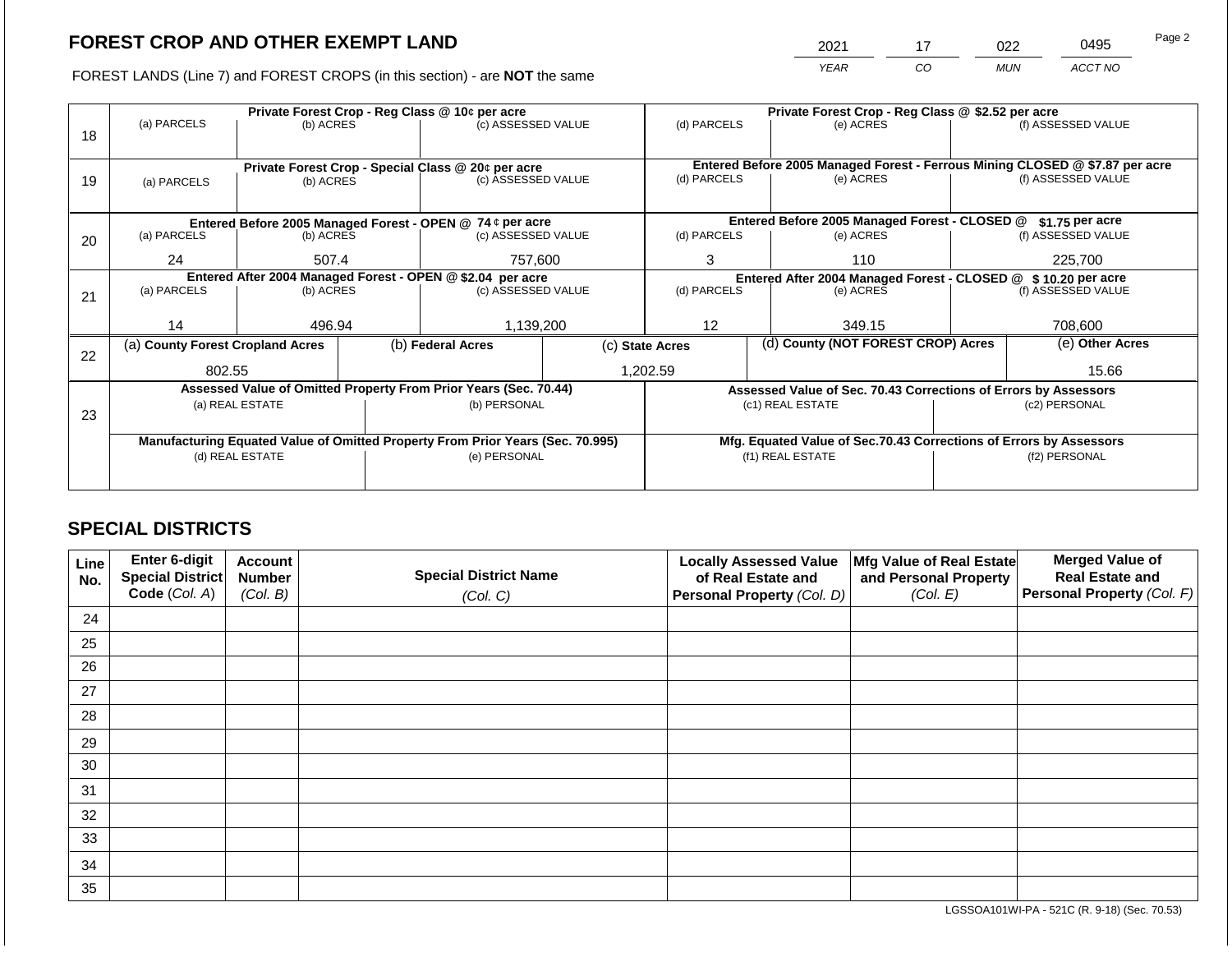|             | <b>SCHOOL DISTRICTS</b>                                         |                                             |                                                         | 2021                                                                              | 17                                                            | 022<br>0495                                                                    |
|-------------|-----------------------------------------------------------------|---------------------------------------------|---------------------------------------------------------|-----------------------------------------------------------------------------------|---------------------------------------------------------------|--------------------------------------------------------------------------------|
|             |                                                                 |                                             |                                                         | <b>YEAR</b>                                                                       | CO                                                            | ACCT NO<br><b>MUN</b>                                                          |
| Line<br>No. | <b>Enter 6-digit</b><br><b>School District</b><br>Code (Col. A) | <b>Account</b><br><b>Number</b><br>(Col. B) | <b>School District Name</b><br>(Col. C)                 | <b>Locally Assessed Value</b><br>of Real Estate and<br>Personal Property (Col. D) | Mfg Value of Real Estate<br>and Personal Property<br>(Col. E) | <b>Merged Value of</b><br><b>Real Estate and</b><br>Personal Property (Col. F) |
|             | A.                                                              |                                             | <b>SCHOOL DISTRICTS (K-8 and K-12)</b>                  |                                                                                   |                                                               |                                                                                |
| 36          | 461499                                                          | 0278                                        | SCH D OF DURAND                                         | 15,787,250                                                                        |                                                               | 15,787,250                                                                     |
| 37          |                                                                 |                                             |                                                         |                                                                                   |                                                               |                                                                                |
| 38          |                                                                 |                                             |                                                         |                                                                                   |                                                               |                                                                                |
| 39          |                                                                 |                                             |                                                         |                                                                                   |                                                               |                                                                                |
| 40          |                                                                 |                                             |                                                         |                                                                                   |                                                               |                                                                                |
| 41          |                                                                 |                                             |                                                         |                                                                                   |                                                               |                                                                                |
| 42          |                                                                 |                                             |                                                         |                                                                                   |                                                               |                                                                                |
| 43          |                                                                 |                                             |                                                         |                                                                                   |                                                               |                                                                                |
| 44<br>45    |                                                                 |                                             |                                                         |                                                                                   |                                                               |                                                                                |
| 46          |                                                                 |                                             |                                                         |                                                                                   |                                                               |                                                                                |
| 47          |                                                                 |                                             |                                                         |                                                                                   |                                                               |                                                                                |
| 48          |                                                                 |                                             |                                                         |                                                                                   |                                                               |                                                                                |
| 49          |                                                                 |                                             |                                                         |                                                                                   |                                                               |                                                                                |
| 50          |                                                                 |                                             | TOTAL ASSESSED VALUE OF SCHOOL DISTRICTS (K-8 and K-12) | 15,787,250                                                                        |                                                               | 15,787,250                                                                     |
|             | <b>B. UNION HIGH SCHOOL DISTRICTS</b>                           |                                             |                                                         |                                                                                   |                                                               |                                                                                |
| 51          |                                                                 |                                             |                                                         |                                                                                   |                                                               |                                                                                |
| 52          |                                                                 |                                             |                                                         |                                                                                   |                                                               |                                                                                |
| 53          |                                                                 |                                             |                                                         |                                                                                   |                                                               |                                                                                |
| 54          |                                                                 |                                             |                                                         |                                                                                   |                                                               |                                                                                |
| 55          |                                                                 |                                             | TOTAL ASSESSED VALUE OF UNION HIGH SCHOOLS              |                                                                                   |                                                               |                                                                                |
|             | <b>TECHNICAL COLLEGE DISTRICTS</b><br>C.                        |                                             |                                                         |                                                                                   |                                                               |                                                                                |
| 56          | 000100                                                          | 0001                                        | CHIPPEWA VALLEY TECHNICAL COLLEGE EAUC                  | 15,787,250                                                                        |                                                               | 15,787,250                                                                     |
| 57<br>58    |                                                                 |                                             |                                                         |                                                                                   |                                                               |                                                                                |
| 59          |                                                                 |                                             | TOTAL ASSESSED VALUE OF TECHNICAL COLLEGES              | 15,787,250                                                                        |                                                               | 15,787,250                                                                     |
|             |                                                                 |                                             |                                                         |                                                                                   |                                                               |                                                                                |

 *I hereby certify, to the best of my knowledge and belief, this form is complete and correct.*

| Name               |                           | Title        | Submission date  |
|--------------------|---------------------------|--------------|------------------|
| REBECCA RICHARDSON |                           | <b>CLERK</b> | 2021<br>03<br>05 |
| Phone              | Email address             |              |                  |
| 715<br>4325<br>672 | TOWNOFPERUCLERK@YAHOO.COM |              |                  |

Page 3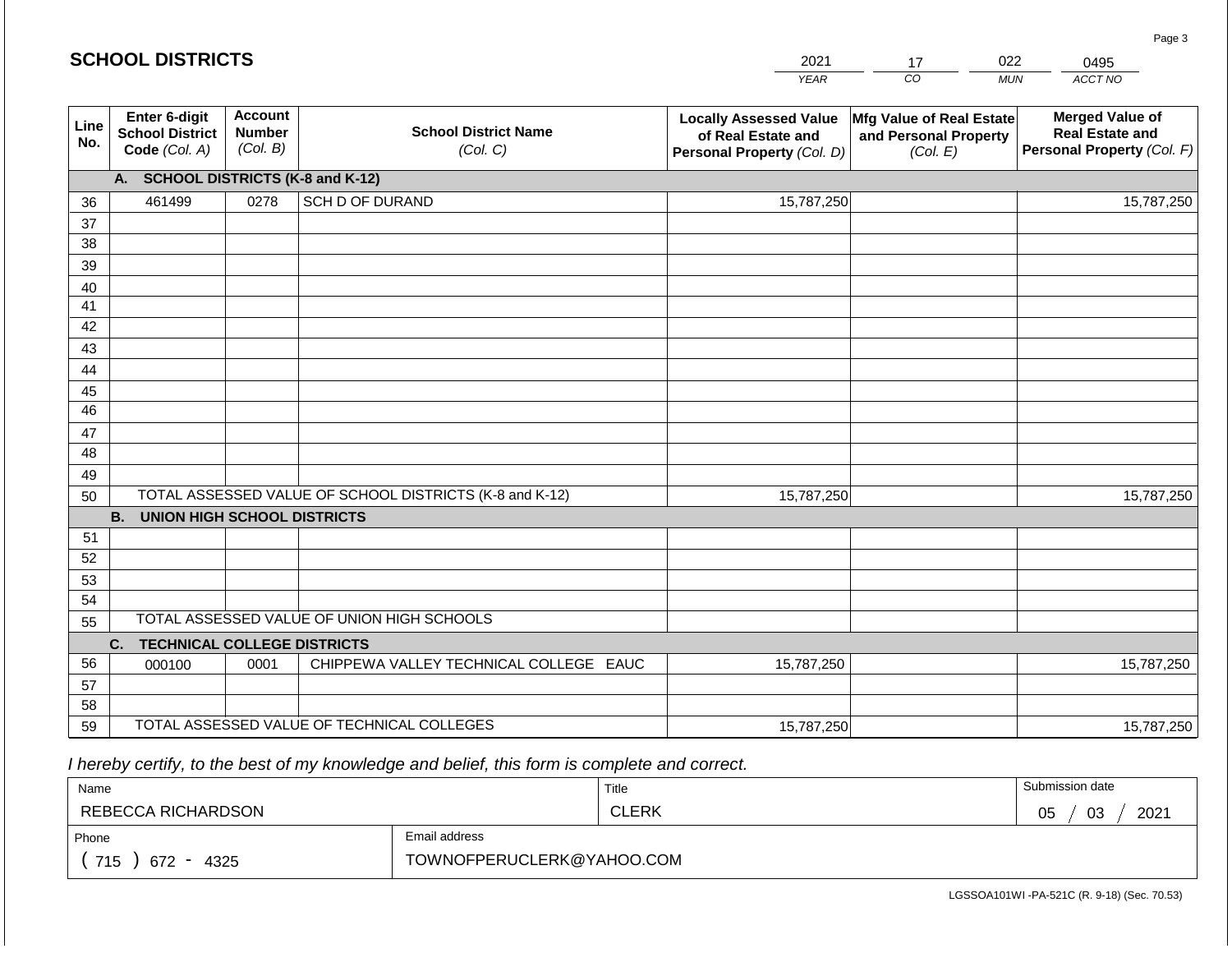- Each municipality's SOA is completed after the Board of Review and includes any changes made to the locally assessed values, under state law (sec. 70.53, Wis. Stats.)
- The Wisconsin Department of Revenue (DOR) merges the locally assessed values with the state assessed manufacturing values
- DOR provides the information regarding district names and codes. If a district is not listed, contact DOR.

Note: If you submit an amended SOA to DOR after your municipality's SOA is equated and posted to our website, we will process the SOA. However, DOR will not recalculate the *aggregate ratio or update the final SOA posted on our website. You should use the corrected values to calculate your tax rates.*

## **Page 1: Real Estate and Personal Property**

- Lines 1-9 assessed real estate values, parcel counts and acres by classification
- Lines 10-15 assessed personal property values and number of accounts by class
- Line 16 aggregate assessed value of all property subject to general property; use to calculate tax rates. Note: This line equals the total assessed value of K-8 and K-12 school districts (Line 50) and total assessed value of technical colleges (Line 59).
- Remarks assessment ratio used to calculate estimated fair market value on property tax bills

### **Page 2: Forest Crop, Other Exempt Land and Special Districts**

- Lines 18-21 private forest crop and managed forest lands assessed values
- Line  $22 -$  tax exempt land acres
- Line 23 prior years assessed value of omitted property under sec. 70.44 and correction of errors under sec. 70.43 shown by locally assessed or manufacturing real estate and personal property. Note: If there is an amount on this line, report the corresponding tax in the Statement of Taxes, Sections J or K.
- Lines 24-35 special district assessed values. These values are used to calculate tax rates for the special districts.

### **Page 3: School Districts**

- Lines 36-50 school districts (K-8 and K-12) assessed values. These values are used to calculate tax rates for school districts.
- Lines 51-55 union high school district assessed values. These values are used to calculate tax rates for union high school districts.
- Lines 56-59 technical college assessed values. These values are used to calculate tax rates for technical colleges.

If you have questions: Email: lgs@wisconsin.gov

 Phone: (608) 266-2569 or (608) 264-6892 Fax: (608) 264-6887

DURAND, WI 54736 - 9601 REBECCA RICHARDSON<br>TOWN OF PERU DURAND, WI 54736 - 9601REBECCA RICHARDSON TOWN OF PERU N112 760TH ST N112 760TH ST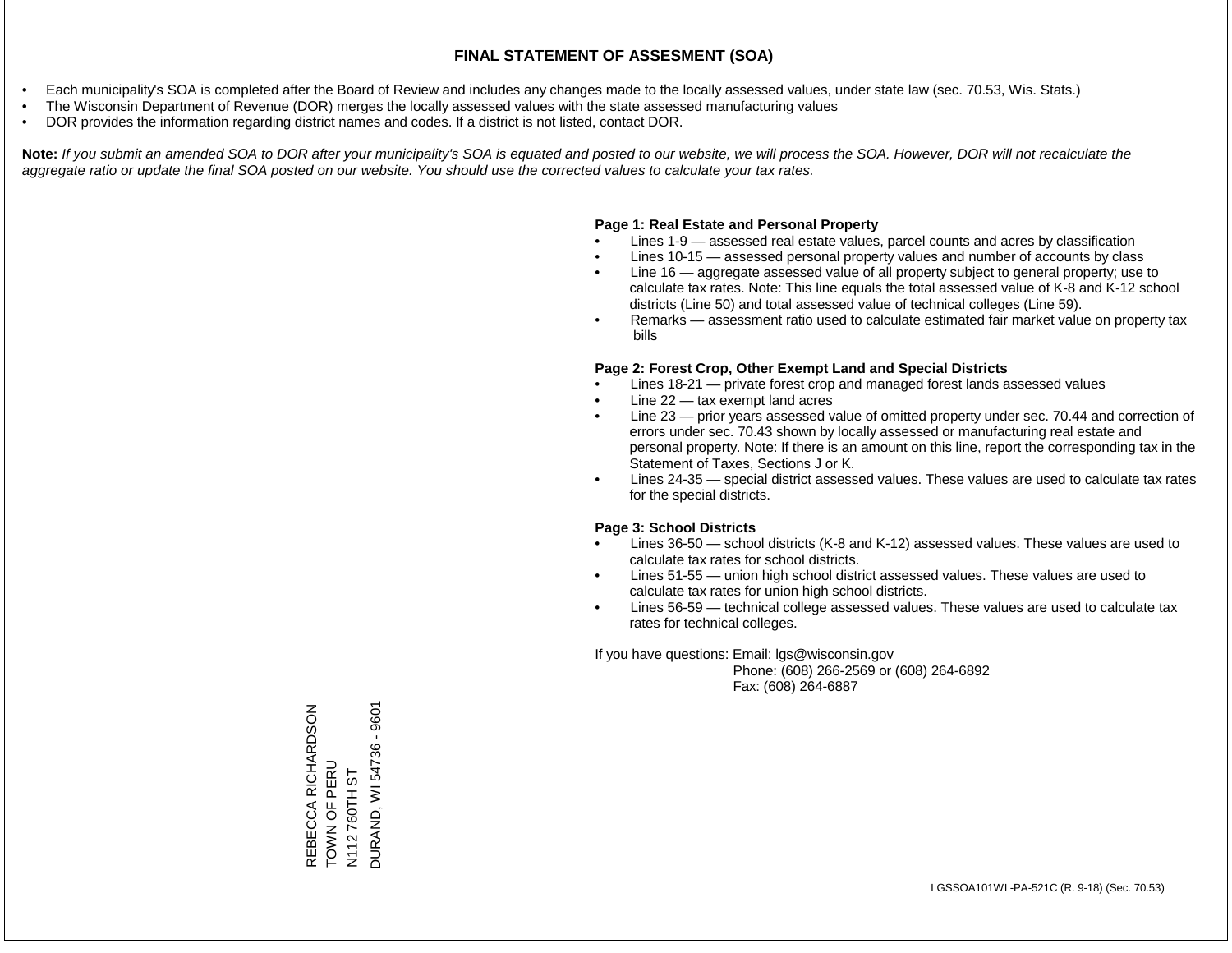|                |            | <b>FINAL - EQUATED</b><br><b>STATEMENT OF ASSESSMENT FOR 2021</b>                                                                                                                            |                           |                     | 17  | 024                                       | 0496                    | This is an Amended Return |                               | Page 1              |
|----------------|------------|----------------------------------------------------------------------------------------------------------------------------------------------------------------------------------------------|---------------------------|---------------------|-----|-------------------------------------------|-------------------------|---------------------------|-------------------------------|---------------------|
|                |            |                                                                                                                                                                                              |                           |                     | CO  | <b>MUN</b>                                | ACCT NO                 |                           |                               |                     |
|                | <b>FOR</b> | <b>TOWN OF</b><br>OF.                                                                                                                                                                        | <b>RED CEDAR</b>          |                     |     | <b>DUNN COUNTY</b>                        |                         |                           |                               |                     |
|                |            | Town - Village - City                                                                                                                                                                        | <b>Municipality Name</b>  |                     |     | County Name                               |                         |                           |                               |                     |
|                |            | <b>REAL ESTATE</b>                                                                                                                                                                           |                           | <b>PARCEL COUNT</b> |     | NO. OF ACRES                              | <b>VALUE OF</b>         | <b>VALUE OF</b>           |                               | TOTAL VALUE OF LAND |
| Line<br>No.    |            | (See Lines 18 - 22 for<br>other Real Estate)                                                                                                                                                 | TOTAL LAND   IMPROVEMENTS |                     |     | <b>WHOLE</b><br>NUMBERS ONLY              | <b>LAND</b>             | <b>IMPROVEMENTS</b>       |                               | AND IMPROVEMENTS    |
|                |            |                                                                                                                                                                                              | (Col. A)                  | (Col. B)            |     | (Col. C)                                  | (Col. D)                | (Col. E)                  |                               | (Col. F)            |
| $\mathbf 1$    |            | <b>RESIDENTIAL - Class 1</b>                                                                                                                                                                 | 1,068                     |                     | 856 | 1,700                                     | 24,075,300              | 135,026,500               |                               | 159,101,800         |
| $\overline{2}$ |            | <b>COMMERCIAL - Class 2</b>                                                                                                                                                                  | 36                        |                     | 25  | 191                                       | 1,379,400               | 3,187,500                 |                               | 4,566,900           |
| 3              |            | <b>MANUFACTURING - Class 3</b>                                                                                                                                                               | 11                        |                     | 6   | 223                                       | 1,683,500               | 7,176,600                 |                               | 8,860,100           |
| 4              |            | AGRICULTURAL - Class 4                                                                                                                                                                       | 708                       |                     |     | 16,119                                    | 2,303,500               |                           |                               | 2,303,500           |
| 5              |            | <b>UNDEVELOPED - Class 5</b>                                                                                                                                                                 | 299                       |                     |     | 1,880                                     | 1,465,900               |                           |                               | 1,465,900           |
| 6              |            | AGRICULTURAL FOREST - Class 5m                                                                                                                                                               | 128                       |                     |     | 1,355                                     | 1,883,200               |                           |                               | 1,883,200           |
| $\overline{7}$ |            | FOREST LANDS - Class 6                                                                                                                                                                       | 45                        |                     |     | 573                                       | 1,445,500               |                           |                               | 1,445,500           |
| 8              |            | OTHER - Class 7                                                                                                                                                                              | 106                       |                     | 106 | 176                                       | 967,500                 | 10,176,200                |                               | 11,143,700          |
| 9              |            | <b>TOTAL - ALL COLUMNS</b>                                                                                                                                                                   | 2,401                     |                     | 993 | 22,217                                    | 35,203,800              | 155,566,800               |                               | 190,770,600         |
| 10             |            | NUMBER OF PERSONAL PROPERTY ACCOUNTS IN ROLL                                                                                                                                                 |                           |                     |     | 31                                        | <b>LOCALLY ASSESSED</b> | <b>MANUFACTURING</b>      |                               | <b>MERGED</b>       |
| 11             |            | BOATS AND OTHER WATERCRAFT NOT EXEMPT - Code 1                                                                                                                                               |                           |                     |     |                                           | 0                       |                           | $\Omega$                      | $\Omega$            |
| 12             |            | MACHINERY, TOOLS AND PATTERNS - Code 2                                                                                                                                                       |                           |                     |     |                                           |                         | 1,222,600                 |                               | 1,222,600           |
| 13             |            | FURNITURE, FIXTURES AND EQUIPMENT - Code 3                                                                                                                                                   |                           |                     |     |                                           | 62,000                  |                           | 12,400                        | 74,400              |
| 14             |            | ALL OTHER PERSONAL PROPERTY NOT EXEMPT - Codes 4A, 4B, 4C                                                                                                                                    |                           |                     |     |                                           | 685,000                 | 3,003,100                 |                               | 3,688,100           |
| 15             |            | TOTAL OF PERSONAL PROPERTY NOT EXEMPT (Total of Lines 11-14)                                                                                                                                 |                           |                     |     |                                           | 747,000                 | 4,238,100                 |                               | 4,985,100           |
| 16             |            | AGGREGATE ASSESSED VALUE OF ALL PROPERTY SUBJECT TO THE GENERAL PROPERTY TAX (Total of Lines 9F and 15F)<br>MUST EQUAL TOTAL VALUE OF THE SCHOOL DISTRICTS (K-12 PLUS K-8) - Line 50, Col. F |                           |                     |     |                                           |                         |                           |                               | 195,755,700         |
| 17             |            | <b>BOARD OF REVIEW</b><br>DATE OF FINAL ADJOURNMENT                                                                                                                                          | 05/24/2021                |                     |     | Name of Assessor<br><b>RANDY PROCHNOW</b> |                         |                           | Telephone #<br>(715) 309-2863 |                     |

The Assessment Ratio to be used in calculating the estimated Fair Market Value on tax bills for this tax district is .762300538

This ratio should be used to convert assessed values to "Calculate Equalized Values" in Step 1 of the Lottery and Gaming Credit Calculations.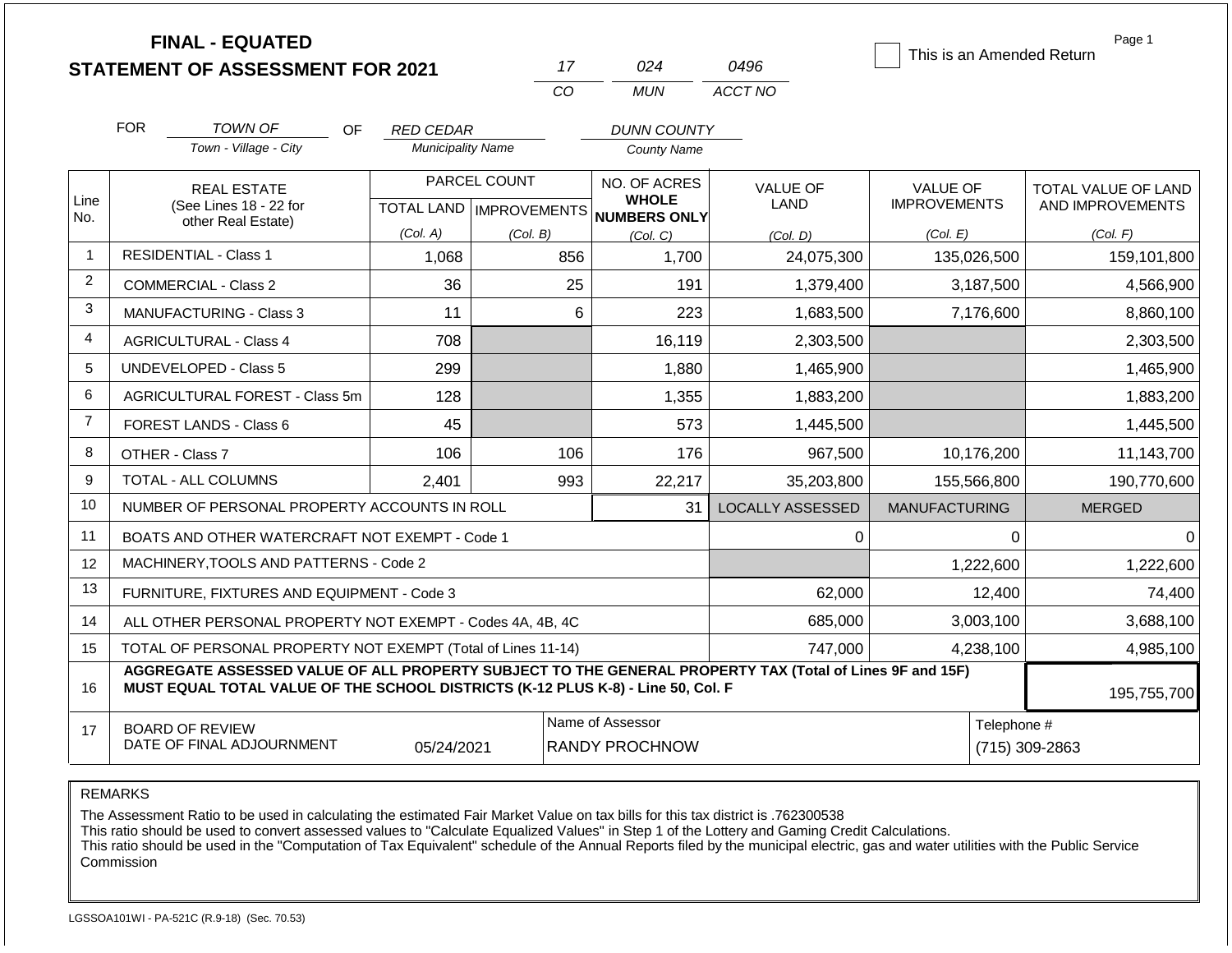2021 17 024 0496 Page 2

FOREST LANDS (Line 7) and FOREST CROPS (in this section) - are **NOT** the same *YEAR CO MUN ACCT NO*

|    |                                                                                |                 |                                                           | Private Forest Crop - Reg Class @ 10¢ per acre                           |                                                       | Private Forest Crop - Reg Class @ \$2.52 per acre                            |                                               |                                                                    |                  |                    |  |
|----|--------------------------------------------------------------------------------|-----------------|-----------------------------------------------------------|--------------------------------------------------------------------------|-------------------------------------------------------|------------------------------------------------------------------------------|-----------------------------------------------|--------------------------------------------------------------------|------------------|--------------------|--|
| 18 | (a) PARCELS                                                                    | (b) ACRES       |                                                           | (c) ASSESSED VALUE                                                       |                                                       | (d) PARCELS                                                                  |                                               | (e) ACRES                                                          |                  | (f) ASSESSED VALUE |  |
|    |                                                                                |                 |                                                           |                                                                          |                                                       | Entered Before 2005 Managed Forest - Ferrous Mining CLOSED @ \$7.87 per acre |                                               |                                                                    |                  |                    |  |
| 19 | (a) PARCELS                                                                    | (b) ACRES       |                                                           | Private Forest Crop - Special Class @ 20¢ per acre<br>(c) ASSESSED VALUE |                                                       | (d) PARCELS                                                                  |                                               | (e) ACRES                                                          |                  | (f) ASSESSED VALUE |  |
|    |                                                                                |                 |                                                           |                                                                          |                                                       |                                                                              |                                               |                                                                    |                  |                    |  |
|    |                                                                                |                 | Entered Before 2005 Managed Forest - OPEN @ 74 ¢ per acre |                                                                          |                                                       |                                                                              | Entered Before 2005 Managed Forest - CLOSED @ |                                                                    | $$1.75$ per acre |                    |  |
| 20 | (a) PARCELS<br>(b) ACRES                                                       |                 |                                                           | (c) ASSESSED VALUE                                                       |                                                       | (d) PARCELS                                                                  |                                               | (e) ACRES                                                          |                  | (f) ASSESSED VALUE |  |
|    |                                                                                |                 |                                                           |                                                                          | 8                                                     |                                                                              | 193                                           |                                                                    | 434,000          |                    |  |
|    | Entered After 2004 Managed Forest - OPEN @ \$2.04 per acre                     |                 |                                                           |                                                                          |                                                       | Entered After 2004 Managed Forest - CLOSED @ \$10.20 per acre                |                                               |                                                                    |                  |                    |  |
| 21 | (a) PARCELS                                                                    | (b) ACRES       |                                                           | (c) ASSESSED VALUE                                                       |                                                       | (d) PARCELS                                                                  |                                               | (e) ACRES                                                          |                  | (f) ASSESSED VALUE |  |
|    |                                                                                |                 |                                                           |                                                                          |                                                       |                                                                              |                                               |                                                                    |                  |                    |  |
|    |                                                                                |                 |                                                           |                                                                          | 13                                                    |                                                                              | 240.99                                        |                                                                    | 549,300          |                    |  |
|    | (a) County Forest Cropland Acres                                               |                 |                                                           | (b) Federal Acres                                                        | (d) County (NOT FOREST CROP) Acres<br>(c) State Acres |                                                                              |                                               |                                                                    | (e) Other Acres  |                    |  |
| 22 |                                                                                |                 |                                                           |                                                                          |                                                       |                                                                              |                                               |                                                                    |                  |                    |  |
|    |                                                                                |                 |                                                           | 636.27                                                                   |                                                       | 1,444.78                                                                     |                                               | 156.69                                                             |                  | 210.41             |  |
|    |                                                                                |                 |                                                           | Assessed Value of Omitted Property From Prior Years (Sec. 70.44)         |                                                       |                                                                              |                                               | Assessed Value of Sec. 70.43 Corrections of Errors by Assessors    |                  |                    |  |
| 23 | (a) REAL ESTATE                                                                |                 |                                                           | (b) PERSONAL                                                             |                                                       | (c1) REAL ESTATE                                                             |                                               |                                                                    |                  | (c2) PERSONAL      |  |
|    |                                                                                |                 |                                                           |                                                                          |                                                       |                                                                              |                                               |                                                                    |                  |                    |  |
|    | Manufacturing Equated Value of Omitted Property From Prior Years (Sec. 70.995) |                 |                                                           |                                                                          |                                                       |                                                                              |                                               | Mfg. Equated Value of Sec.70.43 Corrections of Errors by Assessors |                  |                    |  |
|    |                                                                                | (d) REAL ESTATE |                                                           | (e) PERSONAL                                                             |                                                       |                                                                              |                                               | (f1) REAL ESTATE                                                   |                  | (f2) PERSONAL      |  |
|    |                                                                                |                 |                                                           |                                                                          |                                                       |                                                                              |                                               |                                                                    |                  |                    |  |
|    |                                                                                |                 |                                                           |                                                                          |                                                       |                                                                              |                                               |                                                                    |                  |                    |  |

# **SPECIAL DISTRICTS**

| Line<br>No. | Enter 6-digit<br><b>Special District</b><br>Code (Col. A) | Account<br><b>Number</b><br>(Col. B) | <b>Special District Name</b><br>(Col. C) | <b>Locally Assessed Value</b><br>of Real Estate and<br>Personal Property (Col. D) | Mfg Value of Real Estate<br>and Personal Property<br>(Col. E) | <b>Merged Value of</b><br><b>Real Estate and</b><br>Personal Property (Col. F) |
|-------------|-----------------------------------------------------------|--------------------------------------|------------------------------------------|-----------------------------------------------------------------------------------|---------------------------------------------------------------|--------------------------------------------------------------------------------|
| 24          | 177070                                                    | 0123                                 | TOWN OF RED CEDAR SANITARY DISTRICT #1   | 2,622,100                                                                         | 8,135,200                                                     | 10,757,300                                                                     |
| 25          |                                                           |                                      |                                          |                                                                                   |                                                               |                                                                                |
| 26          |                                                           |                                      |                                          |                                                                                   |                                                               |                                                                                |
| 27          |                                                           |                                      |                                          |                                                                                   |                                                               |                                                                                |
| 28          |                                                           |                                      |                                          |                                                                                   |                                                               |                                                                                |
| 29          |                                                           |                                      |                                          |                                                                                   |                                                               |                                                                                |
| 30          |                                                           |                                      |                                          |                                                                                   |                                                               |                                                                                |
| 31          |                                                           |                                      |                                          |                                                                                   |                                                               |                                                                                |
| 32          |                                                           |                                      |                                          |                                                                                   |                                                               |                                                                                |
| 33          |                                                           |                                      |                                          |                                                                                   |                                                               |                                                                                |
| 34          |                                                           |                                      |                                          |                                                                                   |                                                               |                                                                                |
| 35          |                                                           |                                      |                                          |                                                                                   |                                                               |                                                                                |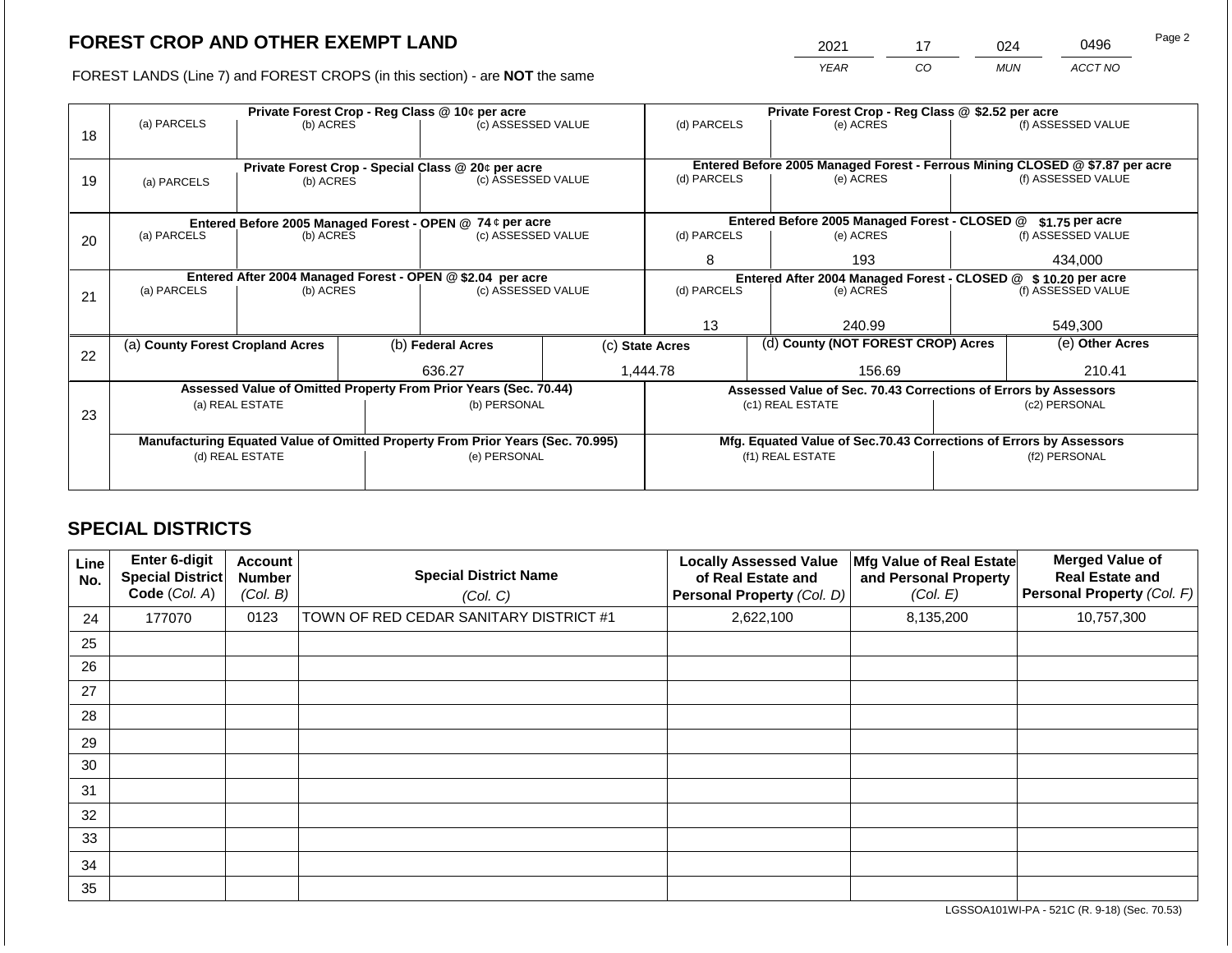|                 |                                                          |                                             |                                                         | <b>YEAR</b>                                                                       | CO<br><b>MUN</b>                                                     | ACCT NO                                                                        |
|-----------------|----------------------------------------------------------|---------------------------------------------|---------------------------------------------------------|-----------------------------------------------------------------------------------|----------------------------------------------------------------------|--------------------------------------------------------------------------------|
| Line<br>No.     | Enter 6-digit<br><b>School District</b><br>Code (Col. A) | <b>Account</b><br><b>Number</b><br>(Col. B) | <b>School District Name</b><br>(Col. C)                 | <b>Locally Assessed Value</b><br>of Real Estate and<br>Personal Property (Col. D) | <b>Mfg Value of Real Estate</b><br>and Personal Property<br>(Col. E) | <b>Merged Value of</b><br><b>Real Estate and</b><br>Personal Property (Col. F) |
|                 | A.                                                       |                                             | <b>SCHOOL DISTRICTS (K-8 and K-12)</b>                  |                                                                                   |                                                                      |                                                                                |
| 36              | 171176                                                   | 0115                                        | SCH D OF COLFAX                                         | 5,973,500                                                                         |                                                                      | 5,973,500                                                                      |
| 37              | 171645                                                   | 0116                                        | SCH D OF ELK MOUND AREA                                 | 2,133,200                                                                         |                                                                      | 2,133,200                                                                      |
| 38              | 173444                                                   | 0117                                        | SCH D OF MENOMONIE AREA                                 | 174,550,800                                                                       | 13,098,200                                                           | 187,649,000                                                                    |
| 39              |                                                          |                                             |                                                         |                                                                                   |                                                                      |                                                                                |
| 40              |                                                          |                                             |                                                         |                                                                                   |                                                                      |                                                                                |
| 41              |                                                          |                                             |                                                         |                                                                                   |                                                                      |                                                                                |
| 42              |                                                          |                                             |                                                         |                                                                                   |                                                                      |                                                                                |
| 43              |                                                          |                                             |                                                         |                                                                                   |                                                                      |                                                                                |
| 44              |                                                          |                                             |                                                         |                                                                                   |                                                                      |                                                                                |
| 45              |                                                          |                                             |                                                         |                                                                                   |                                                                      |                                                                                |
| $\overline{46}$ |                                                          |                                             |                                                         |                                                                                   |                                                                      |                                                                                |
| 47              |                                                          |                                             |                                                         |                                                                                   |                                                                      |                                                                                |
| 48              |                                                          |                                             |                                                         |                                                                                   |                                                                      |                                                                                |
| 49              |                                                          |                                             |                                                         |                                                                                   |                                                                      |                                                                                |
| 50              | <b>B.</b><br><b>UNION HIGH SCHOOL DISTRICTS</b>          |                                             | TOTAL ASSESSED VALUE OF SCHOOL DISTRICTS (K-8 and K-12) | 182,657,500                                                                       | 13,098,200                                                           | 195,755,700                                                                    |
| 51              |                                                          |                                             |                                                         |                                                                                   |                                                                      |                                                                                |
| 52              |                                                          |                                             |                                                         |                                                                                   |                                                                      |                                                                                |
| 53              |                                                          |                                             |                                                         |                                                                                   |                                                                      |                                                                                |
| 54              |                                                          |                                             |                                                         |                                                                                   |                                                                      |                                                                                |
| 55              |                                                          |                                             | TOTAL ASSESSED VALUE OF UNION HIGH SCHOOLS              |                                                                                   |                                                                      |                                                                                |
|                 | C.<br><b>TECHNICAL COLLEGE DISTRICTS</b>                 |                                             |                                                         |                                                                                   |                                                                      |                                                                                |
| 56              | 000100                                                   | 0001                                        | CHIPPEWA VALLEY TECHNICAL COLLEGE EAUC                  | 182,657,500                                                                       | 13,098,200                                                           | 195,755,700                                                                    |
| 57              |                                                          |                                             |                                                         |                                                                                   |                                                                      |                                                                                |
| 58              |                                                          |                                             |                                                         |                                                                                   |                                                                      |                                                                                |
| 59              |                                                          |                                             | TOTAL ASSESSED VALUE OF TECHNICAL COLLEGES              | 182,657,500                                                                       | 13,098,200                                                           | 195,755,700                                                                    |

2021

17

024

 *I hereby certify, to the best of my knowledge and belief, this form is complete and correct.*

**SCHOOL DISTRICTS**

| Name               |                         | Title                | Submission date  |
|--------------------|-------------------------|----------------------|------------------|
| SARAH EDWARDS      |                         | REAL PROPERTY LISTER | 2021<br>06<br>08 |
| Phone              | Email address           |                      |                  |
| 715<br>231<br>6545 | SJEDWARDS@CO.DUNN.WI.US |                      |                  |

LGSSOA101WI -PA-521C (R. 9-18) (Sec. 70.53)

Page 3

0496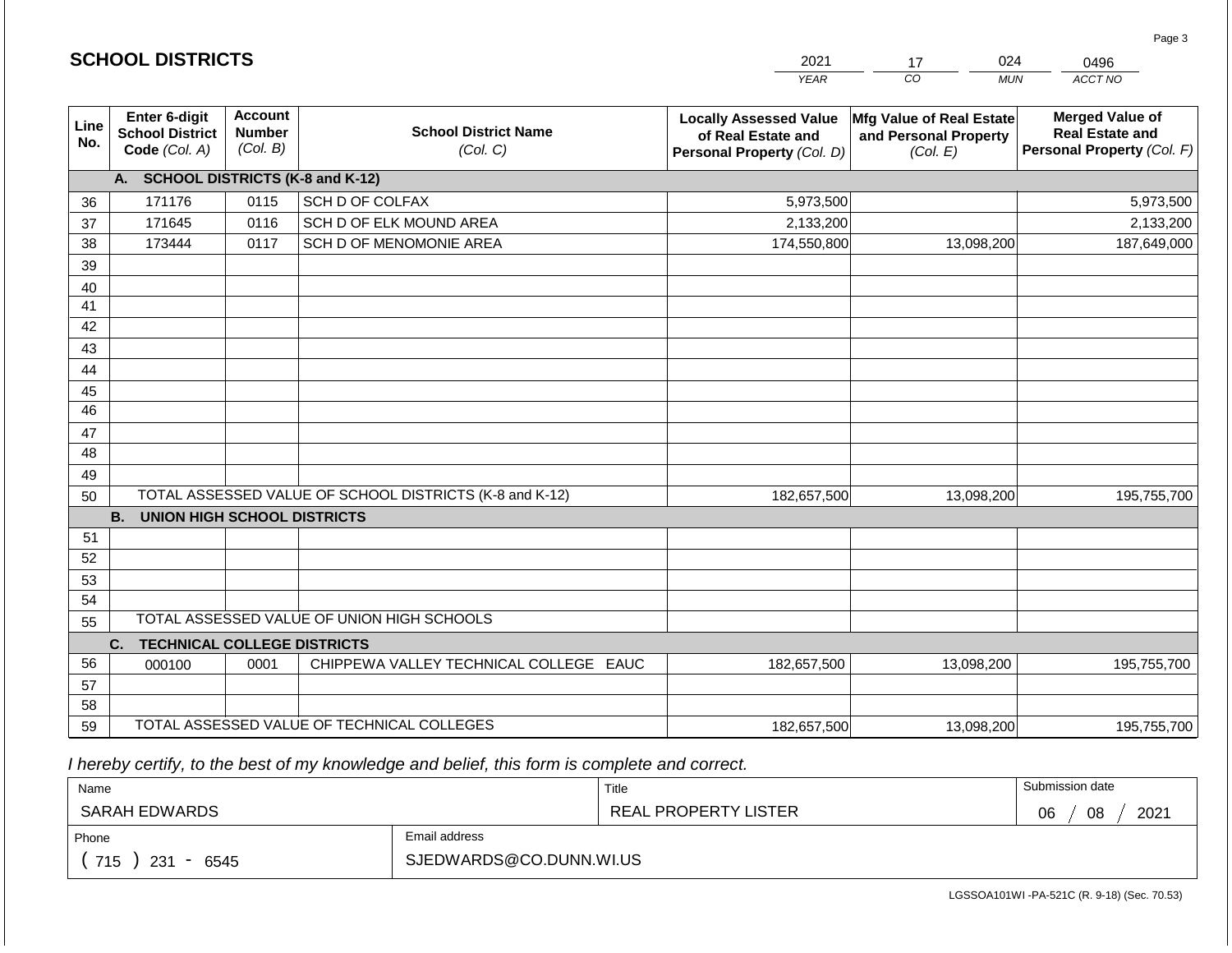- Each municipality's SOA is completed after the Board of Review and includes any changes made to the locally assessed values, under state law (sec. 70.53, Wis. Stats.)
- The Wisconsin Department of Revenue (DOR) merges the locally assessed values with the state assessed manufacturing values
- DOR provides the information regarding district names and codes. If a district is not listed, contact DOR.

Note: If you submit an amended SOA to DOR after your municipality's SOA is equated and posted to our website, we will process the SOA. However, DOR will not recalculate the *aggregate ratio or update the final SOA posted on our website. You should use the corrected values to calculate your tax rates.*

### **Page 1: Real Estate and Personal Property**

- Lines 1-9 assessed real estate values, parcel counts and acres by classification
- Lines 10-15 assessed personal property values and number of accounts by class
- Line 16 aggregate assessed value of all property subject to general property; use to calculate tax rates. Note: This line equals the total assessed value of K-8 and K-12 school districts (Line 50) and total assessed value of technical colleges (Line 59).
- Remarks assessment ratio used to calculate estimated fair market value on property tax bills

### **Page 2: Forest Crop, Other Exempt Land and Special Districts**

- Lines 18-21 private forest crop and managed forest lands assessed values
- Line  $22 -$  tax exempt land acres
- Line 23 prior years assessed value of omitted property under sec. 70.44 and correction of errors under sec. 70.43 shown by locally assessed or manufacturing real estate and personal property. Note: If there is an amount on this line, report the corresponding tax in the Statement of Taxes, Sections J or K.
- Lines 24-35 special district assessed values. These values are used to calculate tax rates for the special districts.

### **Page 3: School Districts**

- Lines 36-50 school districts (K-8 and K-12) assessed values. These values are used to calculate tax rates for school districts.
- Lines 51-55 union high school district assessed values. These values are used to calculate tax rates for union high school districts.
- Lines 56-59 technical college assessed values. These values are used to calculate tax rates for technical colleges.

If you have questions: Email: lgs@wisconsin.gov

 Phone: (608) 266-2569 or (608) 264-6892 Fax: (608) 264-6887

TOWN OF RED CEDAR CHERYL MILLER<br>TOWN OF RED CEDAR VIENOMONIE, WI 54751 MENOMONIE, WI 54751E6990 720TH AVE E6990 720TH AVE CHERYL MILLER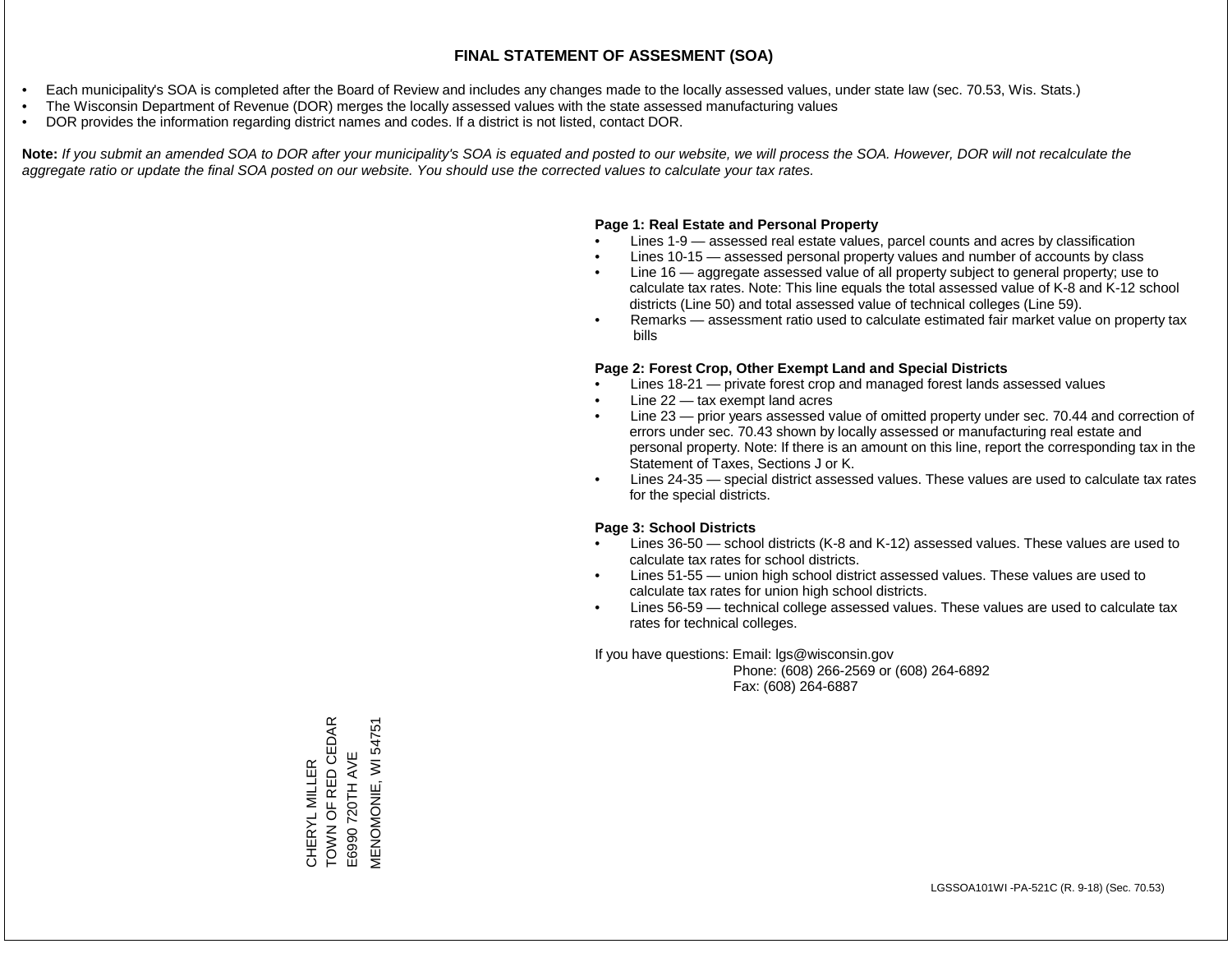|                |                                      | <b>FINAL - EQUATED</b><br><b>STATEMENT OF ASSESSMENT FOR 2021</b>                                                                                                                            |                                           |          | 17                                                                         | 026                | 0497                    |                                        |              | Page 1<br>This is an Amended Return     |
|----------------|--------------------------------------|----------------------------------------------------------------------------------------------------------------------------------------------------------------------------------------------|-------------------------------------------|----------|----------------------------------------------------------------------------|--------------------|-------------------------|----------------------------------------|--------------|-----------------------------------------|
|                |                                      |                                                                                                                                                                                              |                                           | CO       |                                                                            | <b>MUN</b>         | ACCT NO                 |                                        |              |                                         |
|                | <b>FOR</b>                           | <b>TOWN OF</b><br><b>OF</b>                                                                                                                                                                  | <b>ROCK CREEK</b>                         |          |                                                                            | <b>DUNN COUNTY</b> |                         |                                        |              |                                         |
|                |                                      | Town - Village - City                                                                                                                                                                        | <b>Municipality Name</b>                  |          |                                                                            | <b>County Name</b> |                         |                                        |              |                                         |
| Line<br>No.    |                                      | <b>REAL ESTATE</b><br>(See Lines 18 - 22 for                                                                                                                                                 | PARCEL COUNT<br>TOTAL LAND   IMPROVEMENTS |          | NO. OF ACRES<br><b>WHOLE</b><br><b>NUMBERS ONLY</b>                        |                    | <b>VALUE OF</b><br>LAND | <b>VALUE OF</b><br><b>IMPROVEMENTS</b> |              | TOTAL VALUE OF LAND<br>AND IMPROVEMENTS |
|                |                                      | other Real Estate)                                                                                                                                                                           | (Col. A)                                  | (Col. B) |                                                                            | (Col. C)           | (Col. D)                | (Col. E)                               |              | (Col. F)                                |
| $\overline{1}$ |                                      | <b>RESIDENTIAL - Class 1</b>                                                                                                                                                                 | 435                                       |          | 375                                                                        | 1,078              | 5,929,800               |                                        | 45,277,500   | 51,207,300                              |
| $\overline{2}$ |                                      | 16<br><b>COMMERCIAL - Class 2</b>                                                                                                                                                            |                                           |          |                                                                            | 98                 | 291,700                 |                                        | 2,113,700    | 2,405,400                               |
| 3              | 0<br>MANUFACTURING - Class 3         |                                                                                                                                                                                              |                                           |          | $\Omega$                                                                   | $\Omega$           | 0                       |                                        | $\mathbf 0$  | $\Omega$                                |
| 4              | 467<br><b>AGRICULTURAL - Class 4</b> |                                                                                                                                                                                              |                                           |          |                                                                            | 10,324             | 1,216,600               |                                        |              | 1,216,600                               |
| 5              |                                      | <b>UNDEVELOPED - Class 5</b>                                                                                                                                                                 | 294                                       |          |                                                                            | 1,614              | 697,000                 |                                        |              | 697,000                                 |
| 6              |                                      | AGRICULTURAL FOREST - Class 5m                                                                                                                                                               | 191                                       |          |                                                                            | 2,171              | 2,715,400               |                                        |              | 2,715,400                               |
| $\overline{7}$ |                                      | FOREST LANDS - Class 6                                                                                                                                                                       | 67                                        |          |                                                                            | 893                | 2,202,700               |                                        |              | 2,202,700                               |
| 8              |                                      | OTHER - Class 7                                                                                                                                                                              | 77                                        |          | 77                                                                         | 187                | 597,200                 |                                        | 13,154,100   | 13,751,300                              |
| 9              |                                      | TOTAL - ALL COLUMNS                                                                                                                                                                          | 1,547                                     |          | 466                                                                        | 16,365             | 13,650,400              |                                        | 60,545,300   | 74,195,700                              |
| 10             |                                      | NUMBER OF PERSONAL PROPERTY ACCOUNTS IN ROLL                                                                                                                                                 |                                           |          |                                                                            | 10 <sup>1</sup>    | <b>LOCALLY ASSESSED</b> | <b>MANUFACTURING</b>                   |              | <b>MERGED</b>                           |
| 11             |                                      | BOATS AND OTHER WATERCRAFT NOT EXEMPT - Code 1                                                                                                                                               |                                           |          |                                                                            |                    | 0                       |                                        | $\mathbf 0$  | $\Omega$                                |
| 12             |                                      | MACHINERY.TOOLS AND PATTERNS - Code 2                                                                                                                                                        |                                           |          |                                                                            |                    |                         |                                        | $\mathbf 0$  | $\Omega$                                |
| 13             |                                      | FURNITURE, FIXTURES AND EQUIPMENT - Code 3                                                                                                                                                   |                                           |          |                                                                            |                    | 19,000                  |                                        | $\mathbf 0$  | 19,000                                  |
| 14             |                                      | ALL OTHER PERSONAL PROPERTY NOT EXEMPT - Codes 4A, 4B, 4C                                                                                                                                    |                                           |          |                                                                            |                    | 62,500                  |                                        | $\mathbf 0$  | 62,500                                  |
| 15             |                                      | TOTAL OF PERSONAL PROPERTY NOT EXEMPT (Total of Lines 11-14)                                                                                                                                 |                                           |          |                                                                            |                    | 81,500                  |                                        | $\mathbf{0}$ | 81,500                                  |
| 16             |                                      | AGGREGATE ASSESSED VALUE OF ALL PROPERTY SUBJECT TO THE GENERAL PROPERTY TAX (Total of Lines 9F and 15F)<br>MUST EQUAL TOTAL VALUE OF THE SCHOOL DISTRICTS (K-12 PLUS K-8) - Line 50, Col. F |                                           |          |                                                                            |                    |                         |                                        |              | 74,277,200                              |
| 17             |                                      | <b>BOARD OF REVIEW</b><br>DATE OF FINAL ADJOURNMENT                                                                                                                                          | 05/17/2021                                |          | Name of Assessor<br>Telephone #<br>(715) 309-2863<br><b>RANDY PROCHNOW</b> |                    |                         |                                        |              |                                         |

The Assessment Ratio to be used in calculating the estimated Fair Market Value on tax bills for this tax district is .747911649

This ratio should be used to convert assessed values to "Calculate Equalized Values" in Step 1 of the Lottery and Gaming Credit Calculations.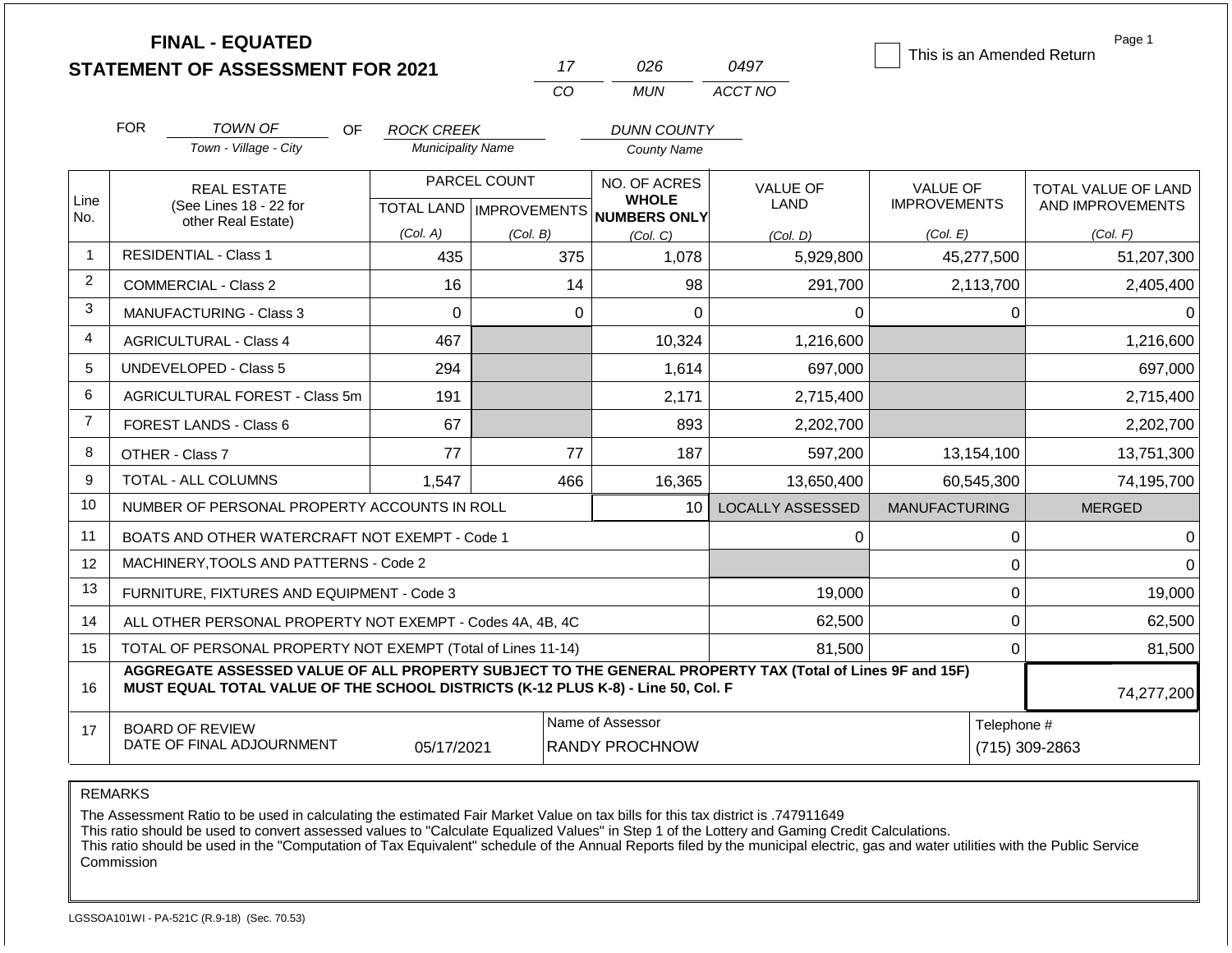2021 17 026 0497

FOREST LANDS (Line 7) and FOREST CROPS (in this section) - are **NOT** the same *YEAR CO MUN ACCT NO*

|    |                                                                                |                 |  | Private Forest Crop - Reg Class @ 10¢ per acre                   |                                                               | Private Forest Crop - Reg Class @ \$2.52 per acre                            |                                               |                                                                 |                    |                    |  |
|----|--------------------------------------------------------------------------------|-----------------|--|------------------------------------------------------------------|---------------------------------------------------------------|------------------------------------------------------------------------------|-----------------------------------------------|-----------------------------------------------------------------|--------------------|--------------------|--|
| 18 | (a) PARCELS                                                                    | (b) ACRES       |  | (c) ASSESSED VALUE                                               |                                                               | (d) PARCELS                                                                  |                                               | (e) ACRES                                                       |                    | (f) ASSESSED VALUE |  |
|    |                                                                                |                 |  |                                                                  |                                                               |                                                                              |                                               |                                                                 |                    |                    |  |
|    |                                                                                |                 |  | Private Forest Crop - Special Class @ 20¢ per acre               |                                                               | Entered Before 2005 Managed Forest - Ferrous Mining CLOSED @ \$7.87 per acre |                                               |                                                                 |                    |                    |  |
| 19 | (a) PARCELS                                                                    | (b) ACRES       |  | (c) ASSESSED VALUE                                               |                                                               | (d) PARCELS                                                                  |                                               | (e) ACRES                                                       |                    | (f) ASSESSED VALUE |  |
|    |                                                                                |                 |  |                                                                  |                                                               |                                                                              |                                               |                                                                 |                    |                    |  |
|    |                                                                                |                 |  | Entered Before 2005 Managed Forest - OPEN @ 74 ¢ per acre        |                                                               |                                                                              | Entered Before 2005 Managed Forest - CLOSED @ |                                                                 | $$1.75$ per acre   |                    |  |
| 20 | (a) PARCELS                                                                    | (b) ACRES       |  | (c) ASSESSED VALUE                                               |                                                               | (d) PARCELS                                                                  |                                               | (e) ACRES                                                       |                    | (f) ASSESSED VALUE |  |
|    |                                                                                |                 |  |                                                                  |                                                               |                                                                              |                                               |                                                                 |                    |                    |  |
|    | 2                                                                              | 70.53           |  | 176,300                                                          |                                                               | 13                                                                           |                                               | 246.3                                                           |                    | 521,700            |  |
|    | Entered After 2004 Managed Forest - OPEN @ \$2.04 per acre                     |                 |  |                                                                  | Entered After 2004 Managed Forest - CLOSED @ \$10.20 per acre |                                                                              |                                               |                                                                 |                    |                    |  |
| 21 | (a) PARCELS                                                                    | (b) ACRES       |  | (c) ASSESSED VALUE                                               | (d) PARCELS                                                   |                                                                              | (e) ACRES                                     |                                                                 | (f) ASSESSED VALUE |                    |  |
|    |                                                                                |                 |  |                                                                  |                                                               |                                                                              |                                               |                                                                 |                    |                    |  |
|    |                                                                                |                 |  |                                                                  | 8                                                             |                                                                              | 164.38                                        |                                                                 | 327,300            |                    |  |
|    | (a) County Forest Cropland Acres                                               |                 |  | (b) Federal Acres<br>(c) State Acres                             |                                                               |                                                                              |                                               | (d) County (NOT FOREST CROP) Acres                              |                    | (e) Other Acres    |  |
| 22 |                                                                                |                 |  |                                                                  |                                                               |                                                                              |                                               |                                                                 |                    |                    |  |
|    |                                                                                |                 |  | 675                                                              |                                                               | 968.63<br>45.94<br>1,061                                                     |                                               |                                                                 |                    |                    |  |
|    |                                                                                |                 |  | Assessed Value of Omitted Property From Prior Years (Sec. 70.44) |                                                               |                                                                              |                                               | Assessed Value of Sec. 70.43 Corrections of Errors by Assessors |                    |                    |  |
| 23 |                                                                                | (a) REAL ESTATE |  | (b) PERSONAL                                                     |                                                               |                                                                              |                                               | (c1) REAL ESTATE                                                |                    | (c2) PERSONAL      |  |
|    |                                                                                |                 |  |                                                                  |                                                               |                                                                              |                                               |                                                                 |                    |                    |  |
|    | Manufacturing Equated Value of Omitted Property From Prior Years (Sec. 70.995) |                 |  |                                                                  |                                                               | Mfg. Equated Value of Sec.70.43 Corrections of Errors by Assessors           |                                               |                                                                 |                    |                    |  |
|    | (d) REAL ESTATE                                                                |                 |  | (e) PERSONAL                                                     |                                                               | (f1) REAL ESTATE                                                             |                                               |                                                                 | (f2) PERSONAL      |                    |  |
|    |                                                                                |                 |  |                                                                  |                                                               |                                                                              |                                               |                                                                 |                    |                    |  |
|    |                                                                                |                 |  |                                                                  |                                                               |                                                                              |                                               |                                                                 |                    |                    |  |

# **SPECIAL DISTRICTS**

| Line<br>No. | Enter 6-digit<br><b>Special District</b><br>Code (Col. A) | Account<br><b>Number</b><br>(Col. B) | <b>Special District Name</b><br>(Col. C) | <b>Locally Assessed Value</b><br>of Real Estate and<br>Personal Property (Col. D) | Mfg Value of Real Estate<br>and Personal Property<br>(Col. E) | <b>Merged Value of</b><br><b>Real Estate and</b><br>Personal Property (Col. F) |
|-------------|-----------------------------------------------------------|--------------------------------------|------------------------------------------|-----------------------------------------------------------------------------------|---------------------------------------------------------------|--------------------------------------------------------------------------------|
| 24          | 177020                                                    | 0118                                 | <b>ROCK FALLS SANITARY DISTRICT</b>      | 7,295,200                                                                         |                                                               | 7,295,200                                                                      |
| 25          |                                                           |                                      |                                          |                                                                                   |                                                               |                                                                                |
| 26          |                                                           |                                      |                                          |                                                                                   |                                                               |                                                                                |
| 27          |                                                           |                                      |                                          |                                                                                   |                                                               |                                                                                |
| 28          |                                                           |                                      |                                          |                                                                                   |                                                               |                                                                                |
| 29          |                                                           |                                      |                                          |                                                                                   |                                                               |                                                                                |
| 30          |                                                           |                                      |                                          |                                                                                   |                                                               |                                                                                |
| 31          |                                                           |                                      |                                          |                                                                                   |                                                               |                                                                                |
| 32          |                                                           |                                      |                                          |                                                                                   |                                                               |                                                                                |
| 33          |                                                           |                                      |                                          |                                                                                   |                                                               |                                                                                |
| 34          |                                                           |                                      |                                          |                                                                                   |                                                               |                                                                                |
| 35          |                                                           |                                      |                                          |                                                                                   |                                                               |                                                                                |

LGSSOA101WI-PA - 521C (R. 9-18) (Sec. 70.53)

Page 2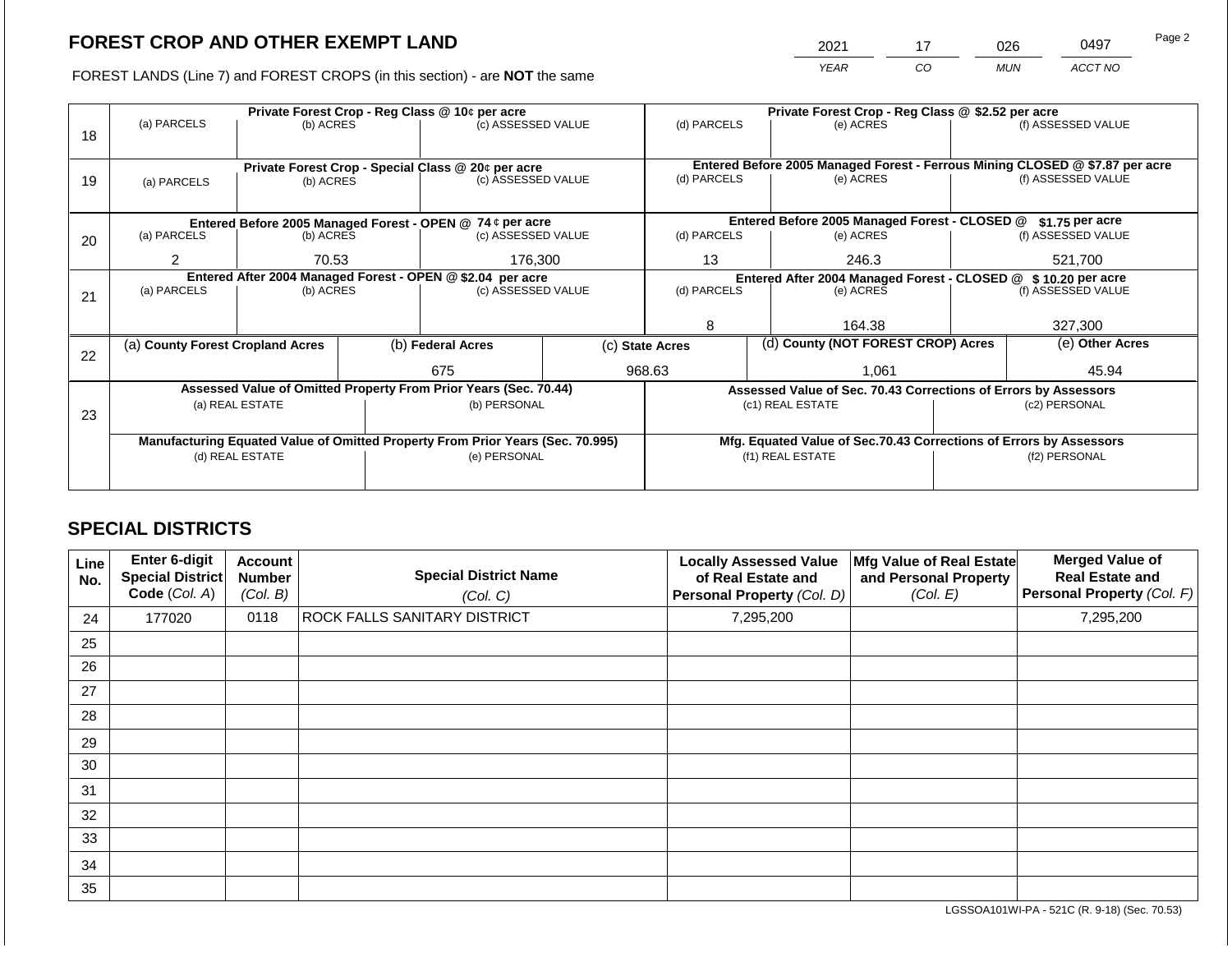|             | <b>SCHOOL DISTRICTS</b>                                  |                                             |                                                         | 2021                                                                              | 17                                                            | 026<br>0497                                                                    |
|-------------|----------------------------------------------------------|---------------------------------------------|---------------------------------------------------------|-----------------------------------------------------------------------------------|---------------------------------------------------------------|--------------------------------------------------------------------------------|
|             |                                                          |                                             |                                                         | <b>YEAR</b>                                                                       | CO                                                            | ACCT NO<br><b>MUN</b>                                                          |
| Line<br>No. | Enter 6-digit<br><b>School District</b><br>Code (Col. A) | <b>Account</b><br><b>Number</b><br>(Col. B) | <b>School District Name</b><br>(Col. C)                 | <b>Locally Assessed Value</b><br>of Real Estate and<br>Personal Property (Col. D) | Mfg Value of Real Estate<br>and Personal Property<br>(Col. E) | <b>Merged Value of</b><br><b>Real Estate and</b><br>Personal Property (Col. F) |
|             | A. SCHOOL DISTRICTS (K-8 and K-12)                       |                                             |                                                         |                                                                                   |                                                               |                                                                                |
| 36          | 063668                                                   | 0044                                        | SCH D OF MONDOVI                                        | 127,400                                                                           |                                                               | 127,400                                                                        |
| 37          | 181554                                                   | 0120                                        | SCH D OF EAU CLAIRE AREA                                | 39,187,600                                                                        |                                                               | 39,187,600                                                                     |
| 38          | 461499                                                   | 0278                                        | SCH D OF DURAND                                         | 34,962,200                                                                        |                                                               | 34,962,200                                                                     |
| 39          |                                                          |                                             |                                                         |                                                                                   |                                                               |                                                                                |
| 40          |                                                          |                                             |                                                         |                                                                                   |                                                               |                                                                                |
| 41          |                                                          |                                             |                                                         |                                                                                   |                                                               |                                                                                |
| 42          |                                                          |                                             |                                                         |                                                                                   |                                                               |                                                                                |
| 43          |                                                          |                                             |                                                         |                                                                                   |                                                               |                                                                                |
| 44          |                                                          |                                             |                                                         |                                                                                   |                                                               |                                                                                |
| 45          |                                                          |                                             |                                                         |                                                                                   |                                                               |                                                                                |
| 46          |                                                          |                                             |                                                         |                                                                                   |                                                               |                                                                                |
| 47          |                                                          |                                             |                                                         |                                                                                   |                                                               |                                                                                |
| 48          |                                                          |                                             |                                                         |                                                                                   |                                                               |                                                                                |
| 49          |                                                          |                                             |                                                         |                                                                                   |                                                               |                                                                                |
| 50          | <b>B.</b><br><b>UNION HIGH SCHOOL DISTRICTS</b>          |                                             | TOTAL ASSESSED VALUE OF SCHOOL DISTRICTS (K-8 and K-12) | 74,277,200                                                                        |                                                               | 74,277,200                                                                     |
| 51          |                                                          |                                             |                                                         |                                                                                   |                                                               |                                                                                |
| 52          |                                                          |                                             |                                                         |                                                                                   |                                                               |                                                                                |
| 53          |                                                          |                                             |                                                         |                                                                                   |                                                               |                                                                                |
| 54          |                                                          |                                             |                                                         |                                                                                   |                                                               |                                                                                |
| 55          |                                                          |                                             | TOTAL ASSESSED VALUE OF UNION HIGH SCHOOLS              |                                                                                   |                                                               |                                                                                |
|             | <b>TECHNICAL COLLEGE DISTRICTS</b><br>C.                 |                                             |                                                         |                                                                                   |                                                               |                                                                                |
| 56          | 000100                                                   | 0001                                        | CHIPPEWA VALLEY TECHNICAL COLLEGE EAUC                  | 74,277,200                                                                        |                                                               | 74,277,200                                                                     |
| 57          |                                                          |                                             |                                                         |                                                                                   |                                                               |                                                                                |
| 58          |                                                          |                                             |                                                         |                                                                                   |                                                               |                                                                                |
| 59          |                                                          |                                             | TOTAL ASSESSED VALUE OF TECHNICAL COLLEGES              | 74,277,200                                                                        |                                                               | 74,277,200                                                                     |

 *I hereby certify, to the best of my knowledge and belief, this form is complete and correct.*

**SCHOOL DISTRICTS**

| Name                                           |                         | Title                       | Submission date  |
|------------------------------------------------|-------------------------|-----------------------------|------------------|
| SARAH EDWARDS                                  |                         | <b>REAL PROPERTY LISTER</b> | 2021<br>∩ഭ<br>14 |
| Phone                                          | Email address           |                             |                  |
| 715<br>231<br>6545<br>$\overline{\phantom{0}}$ | SJEDWARDS@CO.DUNN.WI.US |                             |                  |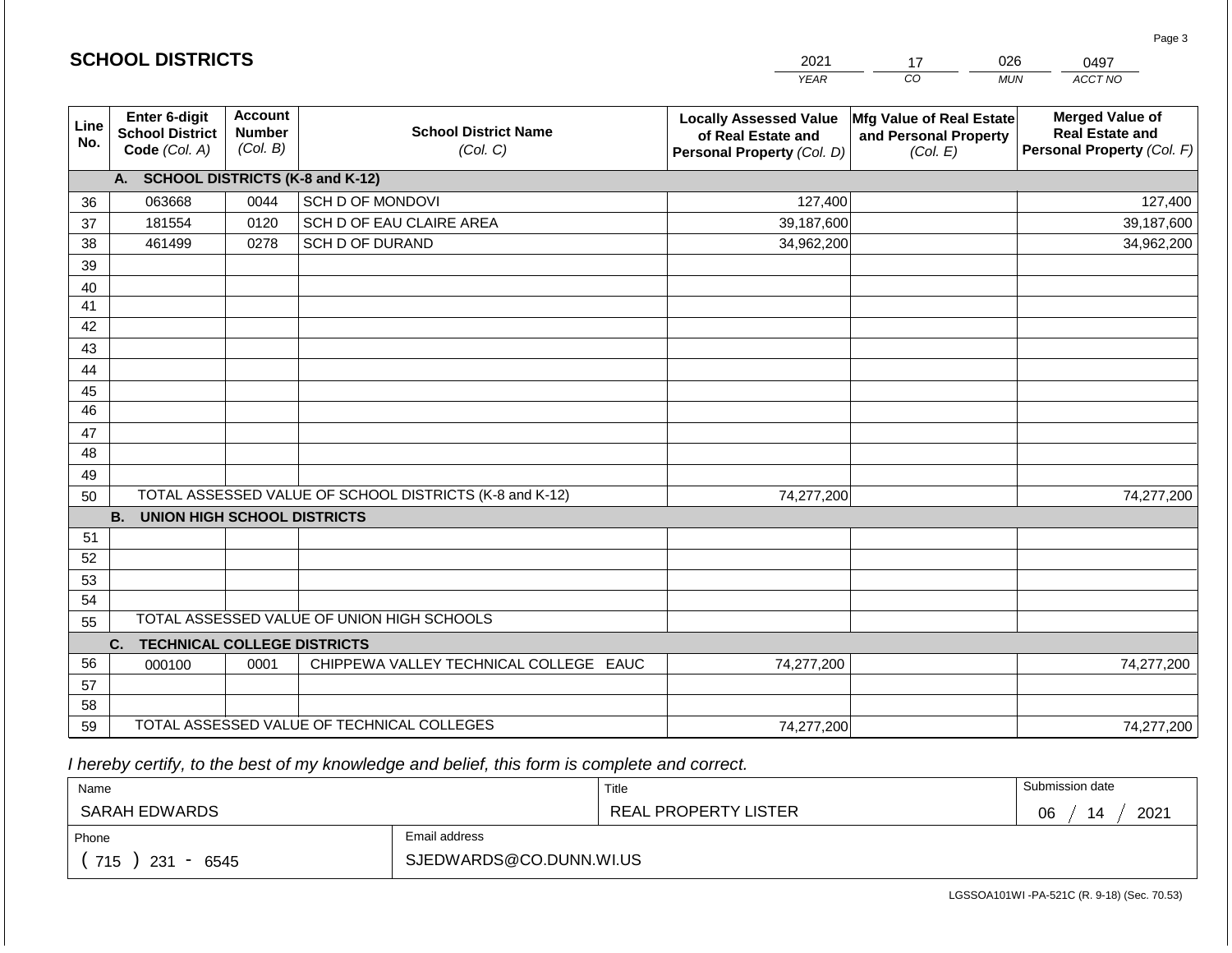- Each municipality's SOA is completed after the Board of Review and includes any changes made to the locally assessed values, under state law (sec. 70.53, Wis. Stats.)
- The Wisconsin Department of Revenue (DOR) merges the locally assessed values with the state assessed manufacturing values
- DOR provides the information regarding district names and codes. If a district is not listed, contact DOR.

Note: If you submit an amended SOA to DOR after your municipality's SOA is equated and posted to our website, we will process the SOA. However, DOR will not recalculate the *aggregate ratio or update the final SOA posted on our website. You should use the corrected values to calculate your tax rates.*

#### **Page 1: Real Estate and Personal Property**

- Lines 1-9 assessed real estate values, parcel counts and acres by classification
- Lines 10-15 assessed personal property values and number of accounts by class
- Line 16 aggregate assessed value of all property subject to general property; use to calculate tax rates. Note: This line equals the total assessed value of K-8 and K-12 school districts (Line 50) and total assessed value of technical colleges (Line 59).
- Remarks assessment ratio used to calculate estimated fair market value on property tax bills

#### **Page 2: Forest Crop, Other Exempt Land and Special Districts**

- Lines 18-21 private forest crop and managed forest lands assessed values
- Line  $22 -$  tax exempt land acres
- Line 23 prior years assessed value of omitted property under sec. 70.44 and correction of errors under sec. 70.43 shown by locally assessed or manufacturing real estate and personal property. Note: If there is an amount on this line, report the corresponding tax in the Statement of Taxes, Sections J or K.
- Lines 24-35 special district assessed values. These values are used to calculate tax rates for the special districts.

#### **Page 3: School Districts**

- Lines 36-50 school districts (K-8 and K-12) assessed values. These values are used to calculate tax rates for school districts.
- Lines 51-55 union high school district assessed values. These values are used to calculate tax rates for union high school districts.
- Lines 56-59 technical college assessed values. These values are used to calculate tax rates for technical colleges.

If you have questions: Email: lgs@wisconsin.gov

 Phone: (608) 266-2569 or (608) 264-6892 Fax: (608) 264-6887

KELLY BOARDMAN<br>TOWN OF ROCK CREEK<br>N995 COUNTY RD H TOWN OF ROCK CREEK N995 COUNTY RD H VIONDOVI, WI 54755 MONDOVI, WI 54755KELLY BOARDMAN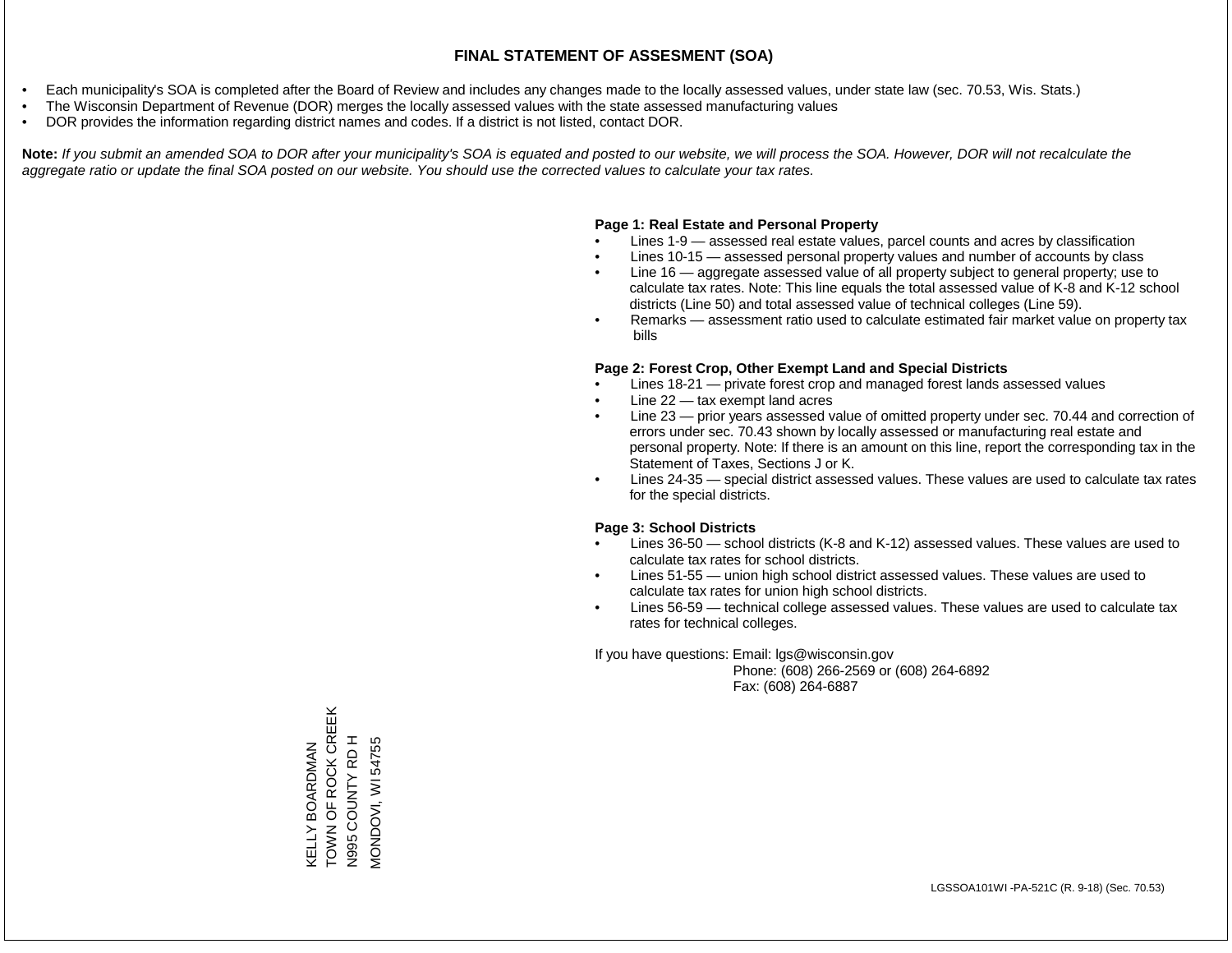|                |                                            | <b>FINAL - EQUATED</b><br><b>STATEMENT OF ASSESSMENT FOR 2021</b>                                                                                                                            |                          |          | 17                                                                     | 028                                                 | 0498             |                      |              | Page 1<br>This is an Amended Return |
|----------------|--------------------------------------------|----------------------------------------------------------------------------------------------------------------------------------------------------------------------------------------------|--------------------------|----------|------------------------------------------------------------------------|-----------------------------------------------------|------------------|----------------------|--------------|-------------------------------------|
|                |                                            |                                                                                                                                                                                              |                          |          | CO                                                                     | <b>MUN</b>                                          | ACCT NO          |                      |              |                                     |
|                | <b>FOR</b>                                 | <b>TOWN OF</b><br>OF.                                                                                                                                                                        | <b>SAND CREEK</b>        |          |                                                                        | <b>DUNN COUNTY</b>                                  |                  |                      |              |                                     |
|                |                                            | Town - Village - City                                                                                                                                                                        | <b>Municipality Name</b> |          | <b>County Name</b>                                                     |                                                     |                  |                      |              |                                     |
|                |                                            | <b>REAL ESTATE</b>                                                                                                                                                                           | PARCEL COUNT             |          | NO. OF ACRES                                                           |                                                     | <b>VALUE OF</b>  | <b>VALUE OF</b>      |              | TOTAL VALUE OF LAND                 |
| Line<br>No.    |                                            | (See Lines 18 - 22 for<br>other Real Estate)                                                                                                                                                 |                          |          |                                                                        | <b>WHOLE</b><br>TOTAL LAND MPROVEMENTS NUMBERS ONLY | <b>LAND</b>      | <b>IMPROVEMENTS</b>  |              | AND IMPROVEMENTS                    |
|                |                                            |                                                                                                                                                                                              | (Col. A)                 | (Col. B) |                                                                        | (Col, C)                                            | (Col. D)         | (Col. E)             |              | (Col. F)                            |
| $\overline{1}$ |                                            | <b>RESIDENTIAL - Class 1</b>                                                                                                                                                                 | 286                      |          | 256                                                                    | 474                                                 | 2,350,100        |                      | 23,326,500   | 25,676,600                          |
| 2              |                                            | COMMERCIAL - Class 2                                                                                                                                                                         | 36                       |          | 17                                                                     | 29                                                  | 245,400          |                      | 1,132,300    | 1,377,700                           |
| 3              | <b>MANUFACTURING - Class 3</b><br>$\Omega$ |                                                                                                                                                                                              |                          |          | $\Omega$                                                               | $\Omega$                                            | 0                |                      | $\mathbf{0}$ | $\Omega$                            |
| $\overline{4}$ |                                            | <b>AGRICULTURAL - Class 4</b>                                                                                                                                                                | 506                      |          |                                                                        | 11,324                                              | 1,814,500        |                      |              | 1,814,500                           |
| 5              | UNDEVELOPED - Class 5                      |                                                                                                                                                                                              | 392                      |          |                                                                        | 2,354                                               | 971,200          |                      |              | 971,200                             |
| 6              |                                            | AGRICULTURAL FOREST - Class 5m                                                                                                                                                               | 287                      |          |                                                                        | 3,253                                               | 3,424,900        |                      |              | 3,424,900                           |
| $\overline{7}$ |                                            | FOREST LANDS - Class 6                                                                                                                                                                       | 90                       |          |                                                                        | 1,424                                               | 2,989,900        |                      |              | 2,989,900                           |
| 8              |                                            | OTHER - Class 7                                                                                                                                                                              | 48                       |          | 66                                                                     | 122                                                 | 501,400          |                      | 4,954,400    | 5,455,800                           |
| 9              |                                            | <b>TOTAL - ALL COLUMNS</b>                                                                                                                                                                   | 1,645                    |          | 339                                                                    | 18,980                                              | 12,297,400       |                      | 29,413,200   | 41,710,600                          |
| 10             |                                            | NUMBER OF PERSONAL PROPERTY ACCOUNTS IN ROLL                                                                                                                                                 |                          |          |                                                                        | 17                                                  | LOCALLY ASSESSED | <b>MANUFACTURING</b> |              | <b>MERGED</b>                       |
| 11             |                                            | BOATS AND OTHER WATERCRAFT NOT EXEMPT - Code 1                                                                                                                                               |                          |          |                                                                        |                                                     | 0                |                      | 0            | $\Omega$                            |
| 12             |                                            | MACHINERY, TOOLS AND PATTERNS - Code 2                                                                                                                                                       |                          |          |                                                                        |                                                     |                  |                      | $\mathbf 0$  | $\Omega$                            |
| 13             |                                            | FURNITURE, FIXTURES AND EQUIPMENT - Code 3                                                                                                                                                   |                          |          |                                                                        |                                                     | 36,600           |                      | $\mathbf 0$  | 36,600                              |
| 14             |                                            | ALL OTHER PERSONAL PROPERTY NOT EXEMPT - Codes 4A, 4B, 4C                                                                                                                                    |                          |          |                                                                        |                                                     | 74,000           |                      | $\mathbf 0$  | 74,000                              |
| 15             |                                            | TOTAL OF PERSONAL PROPERTY NOT EXEMPT (Total of Lines 11-14)                                                                                                                                 |                          |          |                                                                        |                                                     | 110,600          |                      | $\mathbf{0}$ | 110,600                             |
| 16             |                                            | AGGREGATE ASSESSED VALUE OF ALL PROPERTY SUBJECT TO THE GENERAL PROPERTY TAX (Total of Lines 9F and 15F)<br>MUST EQUAL TOTAL VALUE OF THE SCHOOL DISTRICTS (K-12 PLUS K-8) - Line 50, Col. F |                          |          |                                                                        |                                                     |                  |                      |              | 41,821,200                          |
| 17             |                                            | <b>BOARD OF REVIEW</b><br>DATE OF FINAL ADJOURNMENT                                                                                                                                          | 05/12/2021               |          | Name of Assessor<br>Telephone #<br><b>KELLY OWEN</b><br>(715) 643-2081 |                                                     |                  |                      |              |                                     |

The Assessment Ratio to be used in calculating the estimated Fair Market Value on tax bills for this tax district is .824218966

This ratio should be used to convert assessed values to "Calculate Equalized Values" in Step 1 of the Lottery and Gaming Credit Calculations.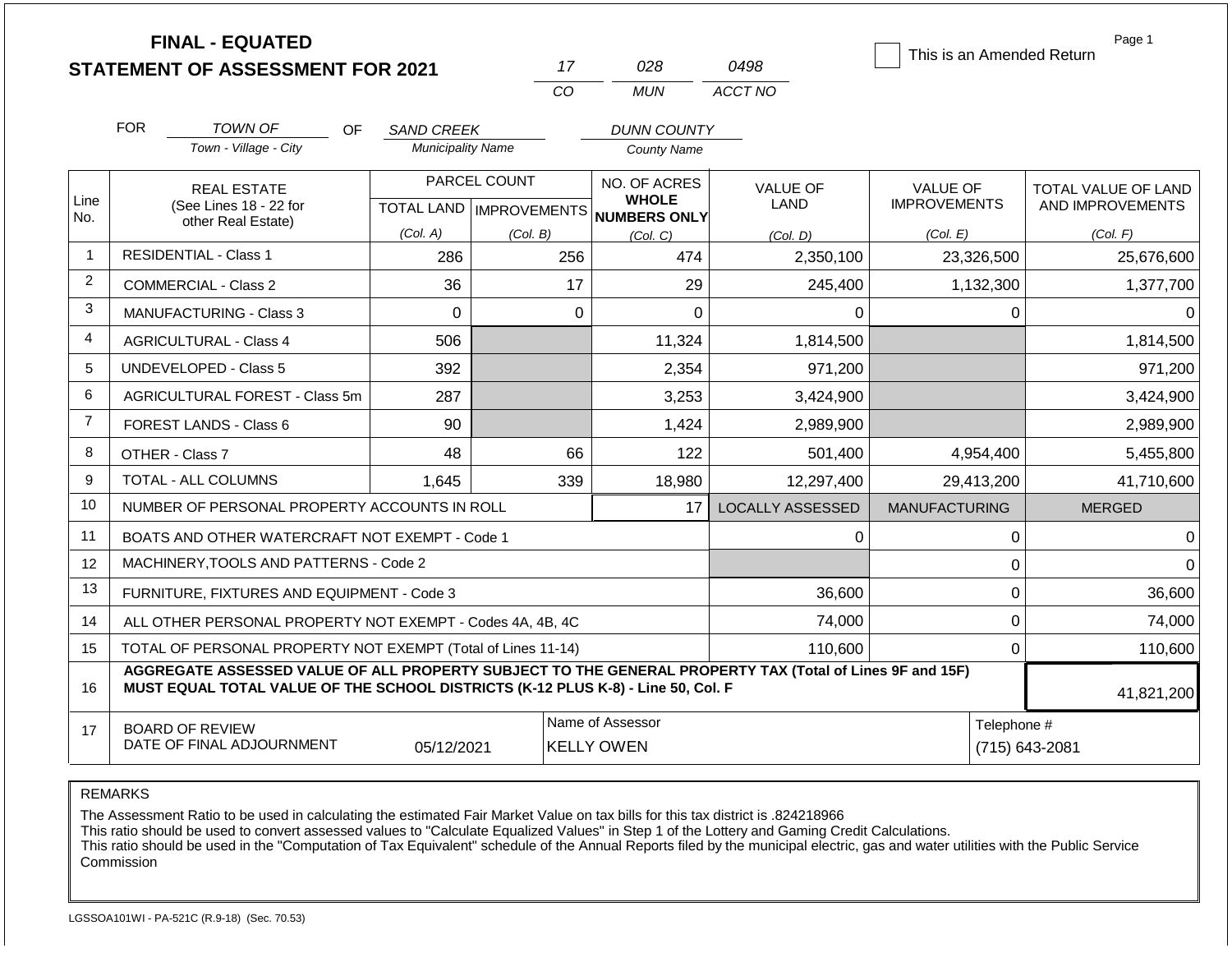2021 17 028 0498 Page 2

FOREST LANDS (Line 7) and FOREST CROPS (in this section) - are **NOT** the same *YEAR CO MUN ACCT NO*

|    |                                  |                 |  | Private Forest Crop - Reg Class @ 10¢ per acre                                 |                                                                              | Private Forest Crop - Reg Class @ \$2.52 per acre |  |                                                                    |                 |                    |  |
|----|----------------------------------|-----------------|--|--------------------------------------------------------------------------------|------------------------------------------------------------------------------|---------------------------------------------------|--|--------------------------------------------------------------------|-----------------|--------------------|--|
| 18 | (a) PARCELS                      | (b) ACRES       |  | (c) ASSESSED VALUE                                                             |                                                                              | (d) PARCELS                                       |  | (e) ACRES                                                          |                 | (f) ASSESSED VALUE |  |
|    |                                  |                 |  |                                                                                |                                                                              |                                                   |  |                                                                    |                 |                    |  |
|    |                                  |                 |  | Private Forest Crop - Special Class @ 20¢ per acre                             | Entered Before 2005 Managed Forest - Ferrous Mining CLOSED @ \$7.87 per acre |                                                   |  |                                                                    |                 |                    |  |
| 19 | (a) PARCELS                      | (b) ACRES       |  | (c) ASSESSED VALUE                                                             |                                                                              | (d) PARCELS                                       |  | (e) ACRES                                                          |                 | (f) ASSESSED VALUE |  |
|    |                                  |                 |  |                                                                                |                                                                              |                                                   |  |                                                                    |                 |                    |  |
|    |                                  |                 |  |                                                                                |                                                                              |                                                   |  |                                                                    |                 |                    |  |
|    |                                  |                 |  | Entered Before 2005 Managed Forest - OPEN @ 74 ¢ per acre                      |                                                                              |                                                   |  | Entered Before 2005 Managed Forest - CLOSED @                      |                 | $$1.75$ per acre   |  |
| 20 | (a) PARCELS                      | (b) ACRES       |  | (c) ASSESSED VALUE                                                             |                                                                              | (d) PARCELS                                       |  | (e) ACRES                                                          |                 | (f) ASSESSED VALUE |  |
|    |                                  | 201.85          |  | 408,200                                                                        |                                                                              | 32                                                |  | 1,182.84                                                           |                 | 2,308,700          |  |
|    |                                  |                 |  | Entered After 2004 Managed Forest - OPEN @ \$2.04 per acre                     | Entered After 2004 Managed Forest - CLOSED @ \$ 10.20 per acre               |                                                   |  |                                                                    |                 |                    |  |
| 21 | (a) PARCELS                      | (b) ACRES       |  | (c) ASSESSED VALUE                                                             |                                                                              | (d) PARCELS                                       |  | (e) ACRES                                                          |                 | (f) ASSESSED VALUE |  |
|    |                                  |                 |  |                                                                                |                                                                              |                                                   |  |                                                                    |                 |                    |  |
|    | 6.                               | 238.34          |  | 500,500                                                                        |                                                                              | 55                                                |  | 1.785.26                                                           |                 | 3,497,300          |  |
|    | (a) County Forest Cropland Acres |                 |  | (b) Federal Acres                                                              | (d) County (NOT FOREST CROP) Acres<br>(c) State Acres                        |                                                   |  |                                                                    | (e) Other Acres |                    |  |
| 22 |                                  |                 |  |                                                                                |                                                                              |                                                   |  |                                                                    |                 |                    |  |
|    |                                  |                 |  |                                                                                |                                                                              | 483.96<br>82.15                                   |  |                                                                    | 32.84           |                    |  |
|    |                                  |                 |  | Assessed Value of Omitted Property From Prior Years (Sec. 70.44)               |                                                                              |                                                   |  | Assessed Value of Sec. 70.43 Corrections of Errors by Assessors    |                 |                    |  |
|    |                                  | (a) REAL ESTATE |  | (b) PERSONAL                                                                   |                                                                              |                                                   |  | (c1) REAL ESTATE                                                   | (c2) PERSONAL   |                    |  |
| 23 |                                  |                 |  |                                                                                |                                                                              |                                                   |  |                                                                    |                 |                    |  |
|    |                                  |                 |  | Manufacturing Equated Value of Omitted Property From Prior Years (Sec. 70.995) |                                                                              |                                                   |  | Mfg. Equated Value of Sec.70.43 Corrections of Errors by Assessors |                 |                    |  |
|    |                                  | (d) REAL ESTATE |  | (e) PERSONAL                                                                   | (f1) REAL ESTATE                                                             |                                                   |  | (f2) PERSONAL                                                      |                 |                    |  |
|    |                                  |                 |  |                                                                                |                                                                              |                                                   |  |                                                                    |                 |                    |  |
|    |                                  |                 |  |                                                                                |                                                                              |                                                   |  |                                                                    |                 |                    |  |

# **SPECIAL DISTRICTS**

| Line<br>No. | <b>Enter 6-digit</b><br>Special District<br>Code (Col. A) | <b>Account</b><br><b>Number</b><br>(Col. B) | <b>Special District Name</b><br>(Col. C) | <b>Locally Assessed Value</b><br>of Real Estate and<br>Personal Property (Col. D) | Mfg Value of Real Estate<br>and Personal Property<br>(Col. E) | <b>Merged Value of</b><br><b>Real Estate and</b><br><b>Personal Property (Col. F)</b> |
|-------------|-----------------------------------------------------------|---------------------------------------------|------------------------------------------|-----------------------------------------------------------------------------------|---------------------------------------------------------------|---------------------------------------------------------------------------------------|
| 24          | 177030                                                    | 0119                                        | SAND CREEK SANITARY DISTRICT #1          | 8,690,000                                                                         |                                                               | 8,690,000                                                                             |
| 25          |                                                           |                                             |                                          |                                                                                   |                                                               |                                                                                       |
| 26          |                                                           |                                             |                                          |                                                                                   |                                                               |                                                                                       |
| 27          |                                                           |                                             |                                          |                                                                                   |                                                               |                                                                                       |
| 28          |                                                           |                                             |                                          |                                                                                   |                                                               |                                                                                       |
| 29          |                                                           |                                             |                                          |                                                                                   |                                                               |                                                                                       |
| 30          |                                                           |                                             |                                          |                                                                                   |                                                               |                                                                                       |
| 31          |                                                           |                                             |                                          |                                                                                   |                                                               |                                                                                       |
| 32          |                                                           |                                             |                                          |                                                                                   |                                                               |                                                                                       |
| 33          |                                                           |                                             |                                          |                                                                                   |                                                               |                                                                                       |
| 34          |                                                           |                                             |                                          |                                                                                   |                                                               |                                                                                       |
| 35          |                                                           |                                             |                                          |                                                                                   |                                                               |                                                                                       |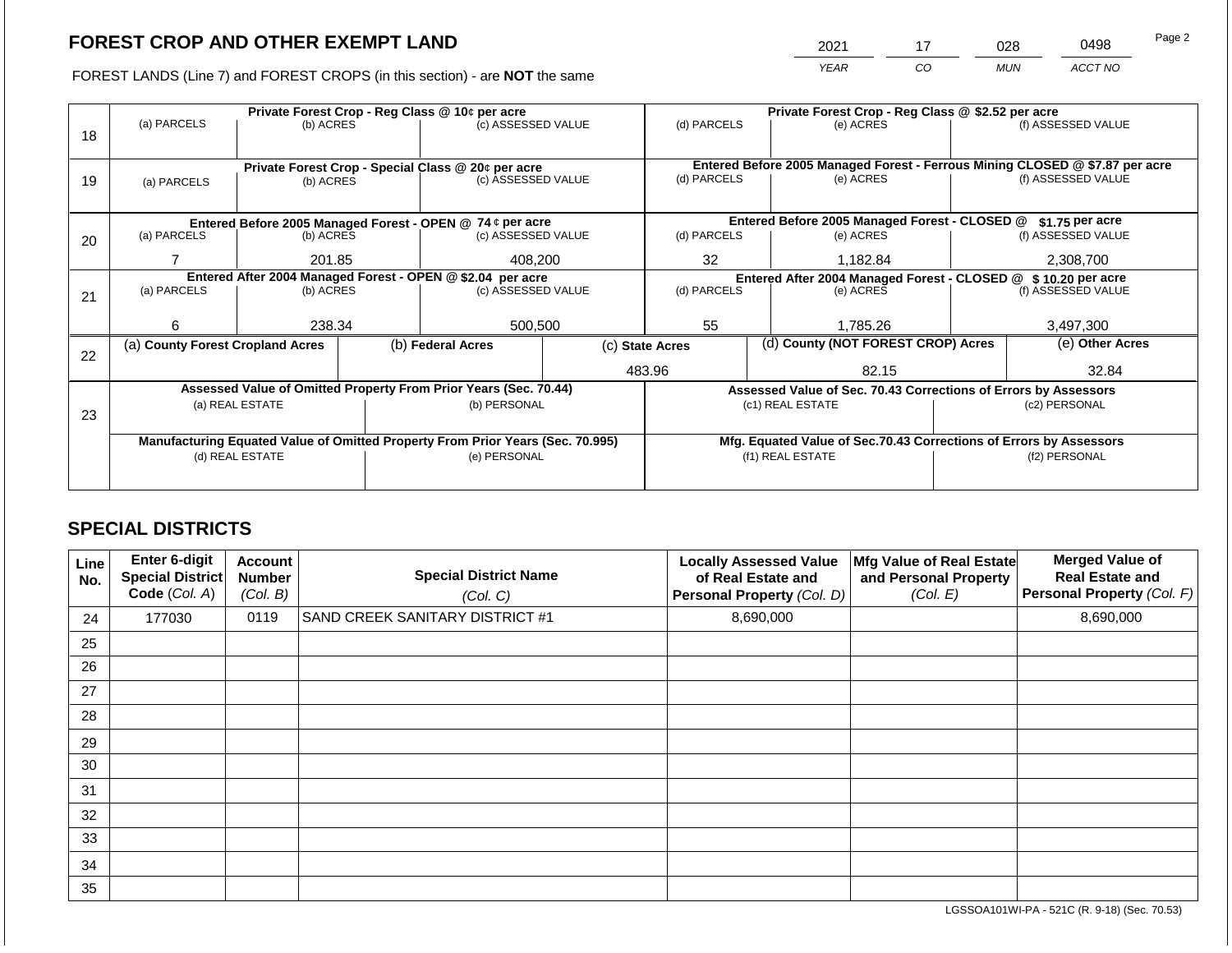|                 |                                                          |                                             |                                                         | <b>YEAR</b>                                                                       | CO<br><b>MUN</b>                                                     | ACCT NO                                                                        |
|-----------------|----------------------------------------------------------|---------------------------------------------|---------------------------------------------------------|-----------------------------------------------------------------------------------|----------------------------------------------------------------------|--------------------------------------------------------------------------------|
| Line<br>No.     | Enter 6-digit<br><b>School District</b><br>Code (Col. A) | <b>Account</b><br><b>Number</b><br>(Col. B) | <b>School District Name</b><br>(Col. C)                 | <b>Locally Assessed Value</b><br>of Real Estate and<br>Personal Property (Col. D) | <b>Mfg Value of Real Estate</b><br>and Personal Property<br>(Col. E) | <b>Merged Value of</b><br><b>Real Estate and</b><br>Personal Property (Col. F) |
|                 | A.                                                       |                                             | <b>SCHOOL DISTRICTS (K-8 and K-12)</b>                  |                                                                                   |                                                                      |                                                                                |
| 36              | 030308                                                   | 0022                                        | SCH D OF BARRON AREA                                    | 207,700                                                                           |                                                                      | 207,700                                                                        |
| 37              | 031080                                                   | 0024                                        | SCH D OF CHETEK-WEYERHAEUSER AREA                       | 28,951,300                                                                        |                                                                      | 28,951,300                                                                     |
| 38              | 090497                                                   | 0053                                        | SCH D OF BLOOMER                                        | 349,800                                                                           |                                                                      | 349,800                                                                        |
| 39              | 171176                                                   | 0115                                        | SCH D OF COLFAX                                         | 12,312,400                                                                        |                                                                      | 12,312,400                                                                     |
| 40              |                                                          |                                             |                                                         |                                                                                   |                                                                      |                                                                                |
| 41              |                                                          |                                             |                                                         |                                                                                   |                                                                      |                                                                                |
| 42              |                                                          |                                             |                                                         |                                                                                   |                                                                      |                                                                                |
| 43              |                                                          |                                             |                                                         |                                                                                   |                                                                      |                                                                                |
| 44              |                                                          |                                             |                                                         |                                                                                   |                                                                      |                                                                                |
| 45              |                                                          |                                             |                                                         |                                                                                   |                                                                      |                                                                                |
| $\overline{46}$ |                                                          |                                             |                                                         |                                                                                   |                                                                      |                                                                                |
| 47              |                                                          |                                             |                                                         |                                                                                   |                                                                      |                                                                                |
| 48              |                                                          |                                             |                                                         |                                                                                   |                                                                      |                                                                                |
| 49              |                                                          |                                             |                                                         |                                                                                   |                                                                      |                                                                                |
| 50              |                                                          |                                             | TOTAL ASSESSED VALUE OF SCHOOL DISTRICTS (K-8 and K-12) | 41,821,200                                                                        |                                                                      | 41,821,200                                                                     |
|                 | <b>B.</b><br><b>UNION HIGH SCHOOL DISTRICTS</b>          |                                             |                                                         |                                                                                   |                                                                      |                                                                                |
| 51              |                                                          |                                             |                                                         |                                                                                   |                                                                      |                                                                                |
| 52              |                                                          |                                             |                                                         |                                                                                   |                                                                      |                                                                                |
| 53              |                                                          |                                             |                                                         |                                                                                   |                                                                      |                                                                                |
| 54              |                                                          |                                             | TOTAL ASSESSED VALUE OF UNION HIGH SCHOOLS              |                                                                                   |                                                                      |                                                                                |
| 55              |                                                          |                                             |                                                         |                                                                                   |                                                                      |                                                                                |
|                 | C.<br><b>TECHNICAL COLLEGE DISTRICTS</b>                 |                                             |                                                         |                                                                                   |                                                                      |                                                                                |
| 56              | 000100                                                   | 0001                                        | CHIPPEWA VALLEY TECHNICAL COLLEGE EAUC                  | 41,821,200                                                                        |                                                                      | 41,821,200                                                                     |
| 57<br>58        |                                                          |                                             |                                                         |                                                                                   |                                                                      |                                                                                |
| 59              |                                                          |                                             | TOTAL ASSESSED VALUE OF TECHNICAL COLLEGES              |                                                                                   |                                                                      | 41,821,200                                                                     |
|                 |                                                          |                                             |                                                         | 41,821,200                                                                        |                                                                      |                                                                                |

2021

17

028

 *I hereby certify, to the best of my knowledge and belief, this form is complete and correct.*

**SCHOOL DISTRICTS**

| Name                                          |               | Title                | Submission date  |
|-----------------------------------------------|---------------|----------------------|------------------|
| SARAH EDWARDS                                 |               | REAL PROPERTY LISTER | 26<br>2021<br>05 |
| Phone                                         | Email address |                      |                  |
| SJEDWARDS@CO.DUNN.WI.US<br>715<br>231<br>6545 |               |                      |                  |

0498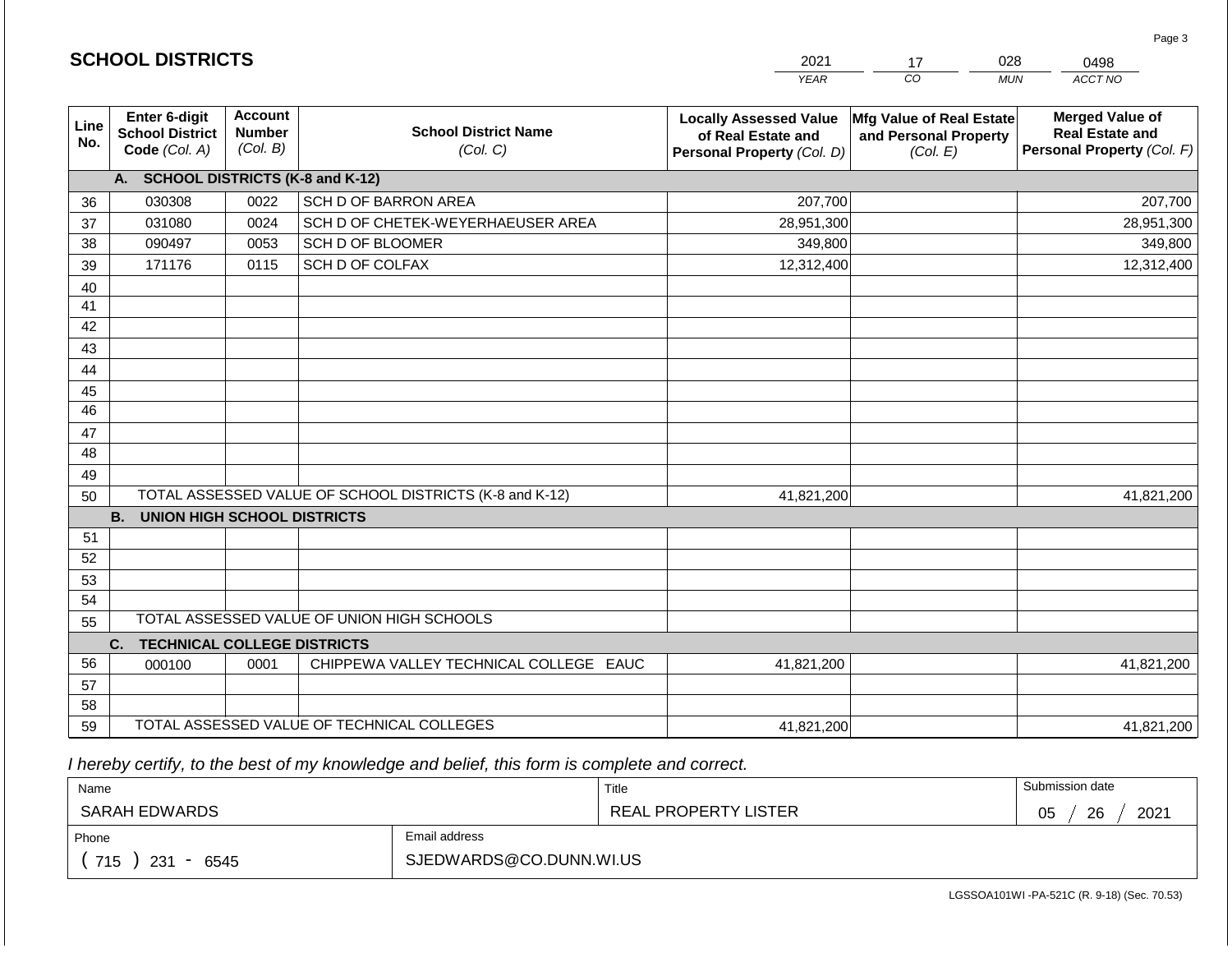- Each municipality's SOA is completed after the Board of Review and includes any changes made to the locally assessed values, under state law (sec. 70.53, Wis. Stats.)
- The Wisconsin Department of Revenue (DOR) merges the locally assessed values with the state assessed manufacturing values
- DOR provides the information regarding district names and codes. If a district is not listed, contact DOR.

Note: If you submit an amended SOA to DOR after your municipality's SOA is equated and posted to our website, we will process the SOA. However, DOR will not recalculate the *aggregate ratio or update the final SOA posted on our website. You should use the corrected values to calculate your tax rates.*

## **Page 1: Real Estate and Personal Property**

- Lines 1-9 assessed real estate values, parcel counts and acres by classification
- Lines 10-15 assessed personal property values and number of accounts by class
- Line 16 aggregate assessed value of all property subject to general property; use to calculate tax rates. Note: This line equals the total assessed value of K-8 and K-12 school districts (Line 50) and total assessed value of technical colleges (Line 59).
- Remarks assessment ratio used to calculate estimated fair market value on property tax bills

### **Page 2: Forest Crop, Other Exempt Land and Special Districts**

- Lines 18-21 private forest crop and managed forest lands assessed values
- Line  $22 -$  tax exempt land acres
- Line 23 prior years assessed value of omitted property under sec. 70.44 and correction of errors under sec. 70.43 shown by locally assessed or manufacturing real estate and personal property. Note: If there is an amount on this line, report the corresponding tax in the Statement of Taxes, Sections J or K.
- Lines 24-35 special district assessed values. These values are used to calculate tax rates for the special districts.

### **Page 3: School Districts**

- Lines 36-50 school districts (K-8 and K-12) assessed values. These values are used to calculate tax rates for school districts.
- Lines 51-55 union high school district assessed values. These values are used to calculate tax rates for union high school districts.
- Lines 56-59 technical college assessed values. These values are used to calculate tax rates for technical colleges.

If you have questions: Email: lgs@wisconsin.gov

 Phone: (608) 266-2569 or (608) 264-6892 Fax: (608) 264-6887

DOUG WESTHOLM<br>TOWN OF SAND CREEK<br>E8391 1330TH AVENUE TOWN OF SAND CREEK **NEW AUBURN, WI 54757** NEW AUBURN, WI 54757E8391 1330TH AVENUE DOUG WESTHOLM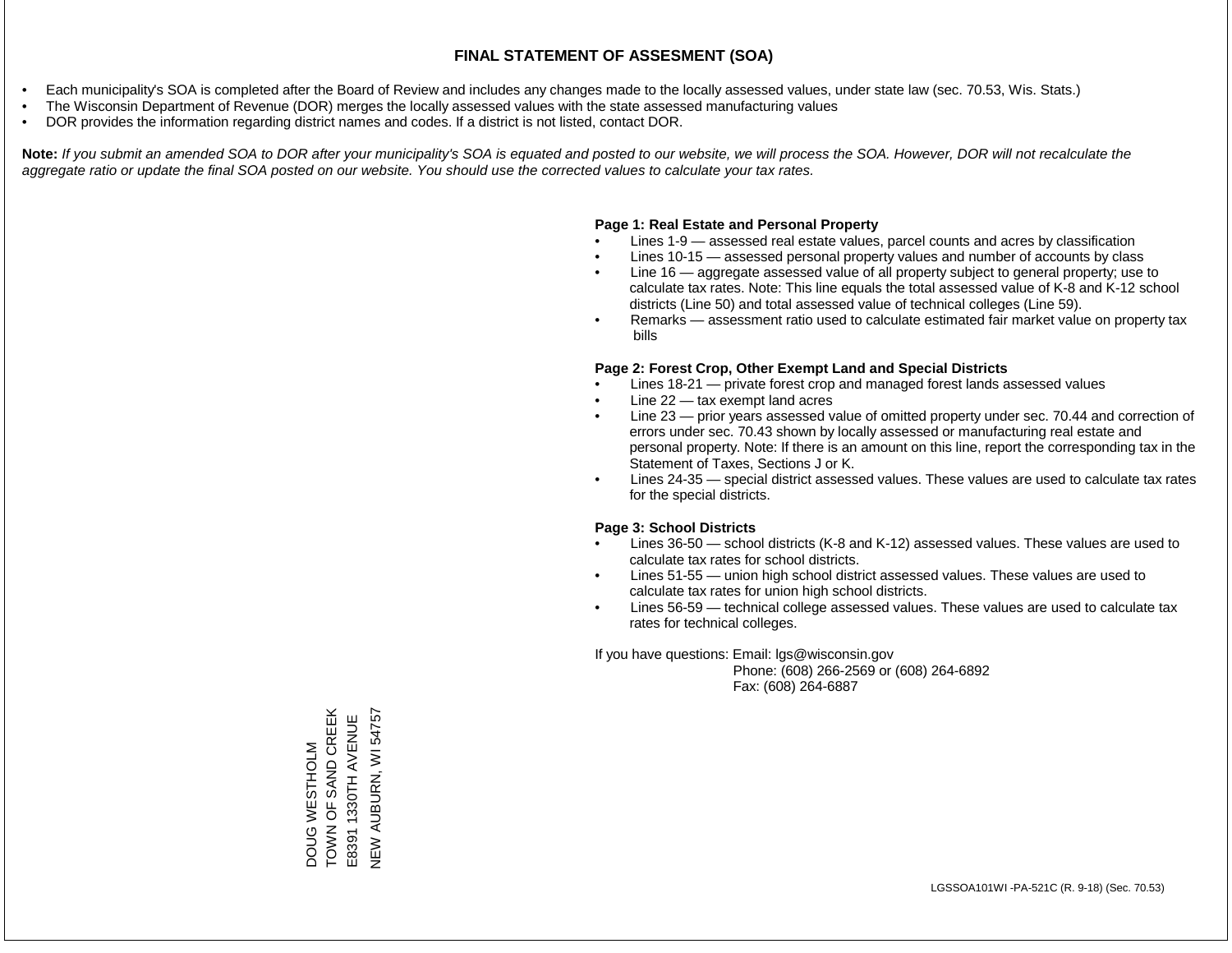|                |                                                           | <b>FINAL - EQUATED</b><br><b>STATEMENT OF ASSESSMENT FOR 2021</b>                                                                                                                            |                                  |              | 17          | 030                          | 0499                    |                      |             | Page 1<br>This is an Amended Return |  |
|----------------|-----------------------------------------------------------|----------------------------------------------------------------------------------------------------------------------------------------------------------------------------------------------|----------------------------------|--------------|-------------|------------------------------|-------------------------|----------------------|-------------|-------------------------------------|--|
|                |                                                           |                                                                                                                                                                                              |                                  |              | CO          | <b>MUN</b>                   | ACCT NO                 |                      |             |                                     |  |
|                |                                                           |                                                                                                                                                                                              |                                  |              |             |                              |                         |                      |             |                                     |  |
|                | <b>FOR</b>                                                | <b>TOWN OF</b><br>OF                                                                                                                                                                         | <b>SHERIDAN</b>                  |              |             | <b>DUNN COUNTY</b>           |                         |                      |             |                                     |  |
|                |                                                           | Town - Village - City                                                                                                                                                                        | <b>Municipality Name</b>         |              |             | <b>County Name</b>           |                         |                      |             |                                     |  |
|                |                                                           | <b>REAL ESTATE</b>                                                                                                                                                                           |                                  | PARCEL COUNT |             | NO. OF ACRES                 | <b>VALUE OF</b>         | <b>VALUE OF</b>      |             | TOTAL VALUE OF LAND                 |  |
| Line<br>No.    | (See Lines 18 - 22 for<br>other Real Estate)              |                                                                                                                                                                                              | <b>TOTAL LAND   IMPROVEMENTS</b> |              |             | <b>WHOLE</b><br>NUMBERS ONLY | LAND                    | <b>IMPROVEMENTS</b>  |             | AND IMPROVEMENTS                    |  |
|                |                                                           |                                                                                                                                                                                              | (Col. A)                         | (Col. B)     |             | (Col, C)                     | (Col, D)                | (Col. E)             |             | (Col. F)                            |  |
| $\overline{1}$ |                                                           | <b>RESIDENTIAL - Class 1</b>                                                                                                                                                                 | 221                              |              | 217         | 549                          | 2,593,700               |                      | 27,683,400  | 30,277,100                          |  |
| 2              |                                                           | COMMERCIAL - Class 2                                                                                                                                                                         | $\Omega$                         |              | $\Omega$    | 0                            | 0                       |                      | 0           |                                     |  |
| 3              |                                                           | <b>MANUFACTURING - Class 3</b>                                                                                                                                                               | $\overline{0}$                   |              | $\mathbf 0$ | $\Omega$                     | 0                       |                      | $\mathbf 0$ | $\Omega$                            |  |
| 4              |                                                           | <b>AGRICULTURAL - Class 4</b>                                                                                                                                                                | 582                              |              |             | 10,901                       | 1,575,300               |                      |             | 1,575,300                           |  |
| 5              |                                                           | <b>UNDEVELOPED - Class 5</b>                                                                                                                                                                 | 317                              |              |             | 2,713                        | 1,487,900               |                      |             | 1,487,900                           |  |
| 6              |                                                           | AGRICULTURAL FOREST - Class 5m                                                                                                                                                               | 334                              |              |             | 5,199                        | 6,499,000               |                      |             | 6,499,000                           |  |
| 7              |                                                           | FOREST LANDS - Class 6                                                                                                                                                                       | 84                               |              |             | 1,357                        | 3,334,600               |                      |             | 3,334,600                           |  |
| 8              |                                                           | OTHER - Class 7                                                                                                                                                                              | 62                               |              | 62          | 184                          | 752,600                 |                      | 7,590,100   | 8,342,700                           |  |
| 9              |                                                           | TOTAL - ALL COLUMNS                                                                                                                                                                          | 1.600                            |              | 279         | 20,903                       | 16,243,100              |                      | 35,273,500  | 51,516,600                          |  |
| 10             |                                                           | NUMBER OF PERSONAL PROPERTY ACCOUNTS IN ROLL                                                                                                                                                 |                                  |              |             | 5                            | <b>LOCALLY ASSESSED</b> | <b>MANUFACTURING</b> |             | <b>MERGED</b>                       |  |
| 11             |                                                           | BOATS AND OTHER WATERCRAFT NOT EXEMPT - Code 1                                                                                                                                               |                                  |              |             |                              | 0                       |                      | $\Omega$    | $\Omega$                            |  |
| 12             |                                                           | MACHINERY, TOOLS AND PATTERNS - Code 2                                                                                                                                                       |                                  |              |             |                              |                         |                      | 0           | 0                                   |  |
| 13             |                                                           | FURNITURE, FIXTURES AND EQUIPMENT - Code 3                                                                                                                                                   |                                  |              |             |                              | 0                       |                      | 0           | $\Omega$                            |  |
| 14             | ALL OTHER PERSONAL PROPERTY NOT EXEMPT - Codes 4A, 4B, 4C |                                                                                                                                                                                              |                                  |              |             |                              | 33,700                  |                      | 0           | 33,700                              |  |
| 15             |                                                           | TOTAL OF PERSONAL PROPERTY NOT EXEMPT (Total of Lines 11-14)                                                                                                                                 |                                  |              |             |                              | 33,700                  |                      | 0           | 33,700                              |  |
| 16             |                                                           | AGGREGATE ASSESSED VALUE OF ALL PROPERTY SUBJECT TO THE GENERAL PROPERTY TAX (Total of Lines 9F and 15F)<br>MUST EQUAL TOTAL VALUE OF THE SCHOOL DISTRICTS (K-12 PLUS K-8) - Line 50, Col. F |                                  |              |             |                              |                         |                      |             | 51,550,300                          |  |
| 17             |                                                           | <b>BOARD OF REVIEW</b>                                                                                                                                                                       |                                  |              |             | Name of Assessor             |                         |                      | Telephone # |                                     |  |
|                |                                                           | DATE OF FINAL ADJOURNMENT                                                                                                                                                                    | 05/11/2021                       |              |             | <b>RANDY PROCHNOW</b>        |                         |                      |             | (715) 309-2863                      |  |

The Assessment Ratio to be used in calculating the estimated Fair Market Value on tax bills for this tax district is 1.024973009

This ratio should be used to convert assessed values to "Calculate Equalized Values" in Step 1 of the Lottery and Gaming Credit Calculations.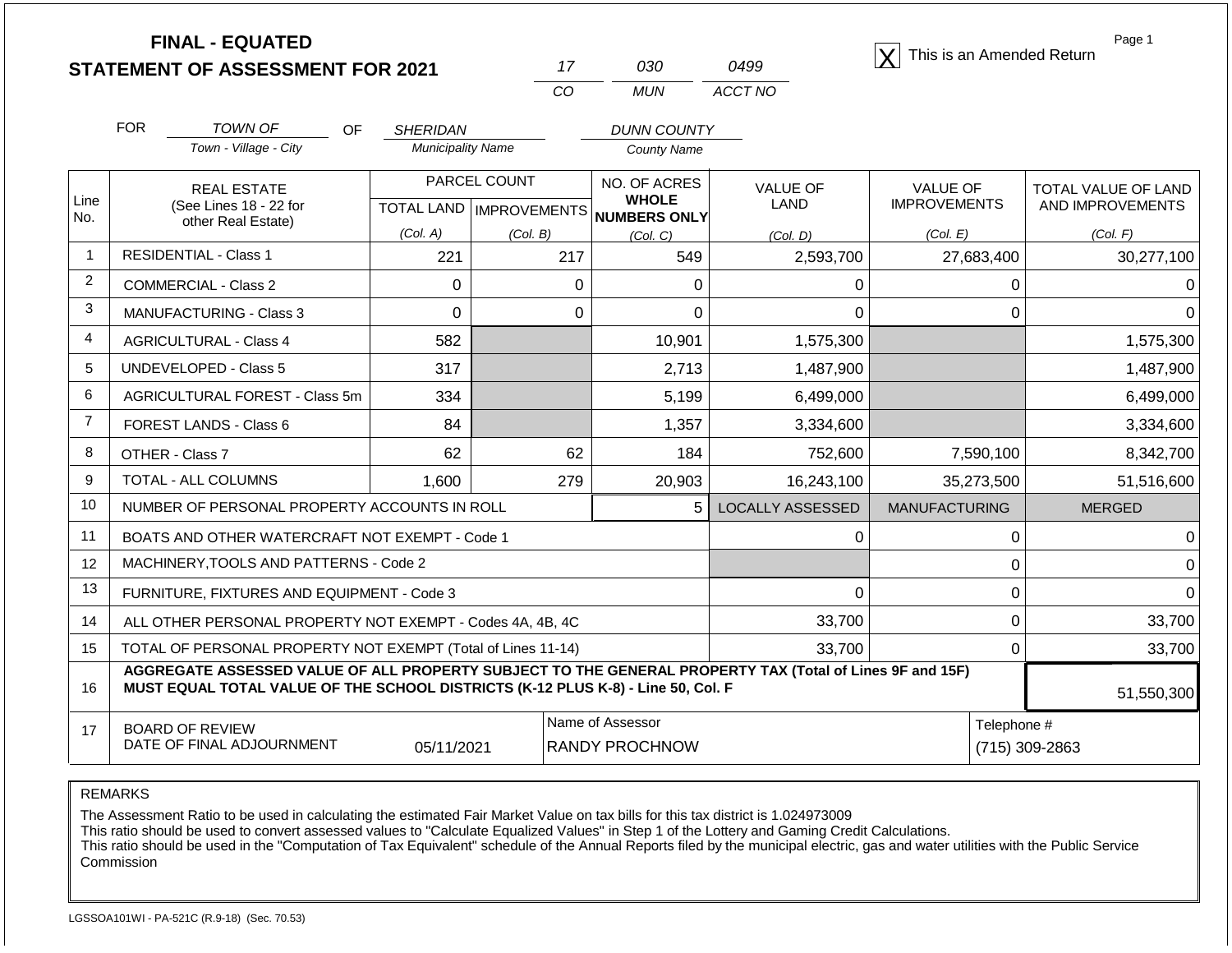2021 17 030 0499 Page 2

FOREST LANDS (Line 7) and FOREST CROPS (in this section) - are **NOT** the same *YEAR CO MUN ACCT NO*

|    |                                  |                                                           |  | Private Forest Crop - Reg Class @ 10¢ per acre                                 |  | Private Forest Crop - Reg Class @ \$2.52 per acre     |  |                                                                    |               |                                                                                                    |
|----|----------------------------------|-----------------------------------------------------------|--|--------------------------------------------------------------------------------|--|-------------------------------------------------------|--|--------------------------------------------------------------------|---------------|----------------------------------------------------------------------------------------------------|
|    | (a) PARCELS                      | (b) ACRES                                                 |  | (c) ASSESSED VALUE                                                             |  | (d) PARCELS                                           |  | (e) ACRES                                                          |               | (f) ASSESSED VALUE                                                                                 |
| 18 |                                  |                                                           |  |                                                                                |  |                                                       |  |                                                                    |               |                                                                                                    |
|    |                                  |                                                           |  |                                                                                |  |                                                       |  |                                                                    |               |                                                                                                    |
|    |                                  |                                                           |  | Private Forest Crop - Special Class @ 20¢ per acre<br>(c) ASSESSED VALUE       |  | (d) PARCELS                                           |  | (e) ACRES                                                          |               | Entered Before 2005 Managed Forest - Ferrous Mining CLOSED @ \$7.87 per acre<br>(f) ASSESSED VALUE |
| 19 | (a) PARCELS                      | (b) ACRES                                                 |  |                                                                                |  |                                                       |  |                                                                    |               |                                                                                                    |
|    |                                  |                                                           |  |                                                                                |  |                                                       |  |                                                                    |               |                                                                                                    |
|    |                                  | Entered Before 2005 Managed Forest - OPEN @ 74 ¢ per acre |  |                                                                                |  | Entered Before 2005 Managed Forest - CLOSED @         |  | \$1.75 per acre                                                    |               |                                                                                                    |
| 20 | (a) PARCELS                      | (b) ACRES                                                 |  | (c) ASSESSED VALUE                                                             |  | (d) PARCELS                                           |  | (e) ACRES                                                          |               | (f) ASSESSED VALUE                                                                                 |
|    |                                  |                                                           |  |                                                                                |  |                                                       |  |                                                                    |               |                                                                                                    |
|    | 4                                | 97.2                                                      |  | 174,300                                                                        |  | 24                                                    |  | 689.94                                                             |               | 1,580,000                                                                                          |
|    |                                  |                                                           |  | Entered After 2004 Managed Forest - OPEN @ \$2.04 per acre                     |  |                                                       |  | Entered After 2004 Managed Forest - CLOSED @ \$10.20 per acre      |               |                                                                                                    |
| 21 | (a) PARCELS                      | (b) ACRES                                                 |  | (c) ASSESSED VALUE                                                             |  | (d) PARCELS                                           |  | (e) ACRES                                                          |               | (f) ASSESSED VALUE                                                                                 |
|    |                                  |                                                           |  |                                                                                |  |                                                       |  |                                                                    |               |                                                                                                    |
|    |                                  |                                                           |  |                                                                                |  | 52                                                    |  | 1,363.43                                                           |               | 2,716,200                                                                                          |
|    | (a) County Forest Cropland Acres |                                                           |  | (b) Federal Acres                                                              |  | (d) County (NOT FOREST CROP) Acres<br>(c) State Acres |  |                                                                    |               | (e) Other Acres                                                                                    |
| 22 |                                  |                                                           |  |                                                                                |  |                                                       |  |                                                                    |               |                                                                                                    |
|    |                                  |                                                           |  |                                                                                |  | 16.67                                                 |  | 71.77                                                              |               | 44.28                                                                                              |
|    |                                  |                                                           |  | Assessed Value of Omitted Property From Prior Years (Sec. 70.44)               |  |                                                       |  | Assessed Value of Sec. 70.43 Corrections of Errors by Assessors    |               |                                                                                                    |
|    |                                  | (a) REAL ESTATE                                           |  | (b) PERSONAL                                                                   |  |                                                       |  | (c1) REAL ESTATE                                                   |               | (c2) PERSONAL                                                                                      |
| 23 |                                  |                                                           |  |                                                                                |  |                                                       |  |                                                                    |               |                                                                                                    |
|    |                                  |                                                           |  | Manufacturing Equated Value of Omitted Property From Prior Years (Sec. 70.995) |  |                                                       |  | Mfg. Equated Value of Sec.70.43 Corrections of Errors by Assessors |               |                                                                                                    |
|    | (d) REAL ESTATE                  |                                                           |  | (e) PERSONAL                                                                   |  |                                                       |  | (f1) REAL ESTATE                                                   | (f2) PERSONAL |                                                                                                    |
|    |                                  |                                                           |  |                                                                                |  |                                                       |  |                                                                    |               |                                                                                                    |
|    |                                  |                                                           |  |                                                                                |  |                                                       |  |                                                                    |               |                                                                                                    |

# **SPECIAL DISTRICTS**

| Line<br>No. | Enter 6-digit<br>Special District | <b>Account</b><br><b>Number</b> | <b>Special District Name</b> | <b>Locally Assessed Value</b><br>of Real Estate and | Mfg Value of Real Estate<br>and Personal Property | <b>Merged Value of</b><br><b>Real Estate and</b> |
|-------------|-----------------------------------|---------------------------------|------------------------------|-----------------------------------------------------|---------------------------------------------------|--------------------------------------------------|
|             | Code (Col. A)                     | (Col. B)                        | (Col. C)                     | Personal Property (Col. D)                          | (Col. E)                                          | Personal Property (Col. F)                       |
| 24          |                                   |                                 |                              |                                                     |                                                   |                                                  |
| 25          |                                   |                                 |                              |                                                     |                                                   |                                                  |
| 26          |                                   |                                 |                              |                                                     |                                                   |                                                  |
| 27          |                                   |                                 |                              |                                                     |                                                   |                                                  |
| 28          |                                   |                                 |                              |                                                     |                                                   |                                                  |
| 29          |                                   |                                 |                              |                                                     |                                                   |                                                  |
| 30          |                                   |                                 |                              |                                                     |                                                   |                                                  |
| 31          |                                   |                                 |                              |                                                     |                                                   |                                                  |
| 32          |                                   |                                 |                              |                                                     |                                                   |                                                  |
| 33          |                                   |                                 |                              |                                                     |                                                   |                                                  |
| 34          |                                   |                                 |                              |                                                     |                                                   |                                                  |
| 35          |                                   |                                 |                              |                                                     |                                                   |                                                  |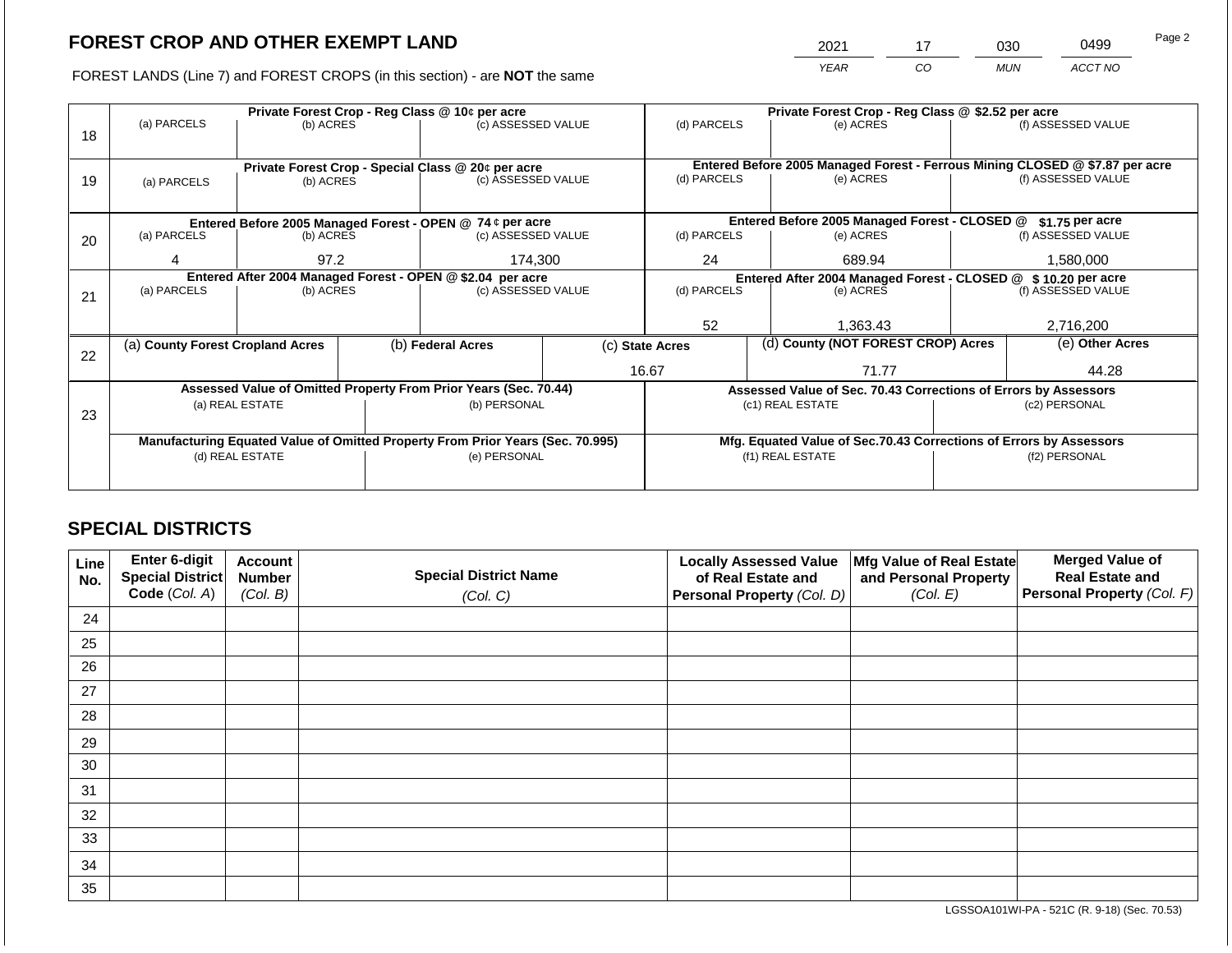|             | <b>SCHOOL DISTRICTS</b>                                  |                                             |                                                         | 2021                                                                              | 17                                                            | 030<br>0499                                                                    |
|-------------|----------------------------------------------------------|---------------------------------------------|---------------------------------------------------------|-----------------------------------------------------------------------------------|---------------------------------------------------------------|--------------------------------------------------------------------------------|
|             |                                                          |                                             |                                                         | <b>YEAR</b>                                                                       | $\overline{co}$                                               | <b>MUN</b><br>ACCT NO                                                          |
| Line<br>No. | Enter 6-digit<br><b>School District</b><br>Code (Col. A) | <b>Account</b><br><b>Number</b><br>(Col. B) | <b>School District Name</b><br>(Col. C)                 | <b>Locally Assessed Value</b><br>of Real Estate and<br>Personal Property (Col. D) | Mfg Value of Real Estate<br>and Personal Property<br>(Col. E) | <b>Merged Value of</b><br><b>Real Estate and</b><br>Personal Property (Col. F) |
|             | A. SCHOOL DISTRICTS (K-8 and K-12)                       |                                             |                                                         |                                                                                   |                                                               |                                                                                |
| 36          | 030308                                                   | 0022                                        | SCH D OF BARRON AREA                                    | 161,700                                                                           |                                                               | 161,700                                                                        |
| 37          | 034557                                                   | 0026                                        | SCH D OF PRAIRIE FARM                                   | 27,432,400                                                                        |                                                               | 27,432,400                                                                     |
| 38          | 170637                                                   | 0114                                        | SCH D OF BOYCEVILLE COMMUNITY                           | 23,956,200                                                                        |                                                               | 23,956,200                                                                     |
| 39          |                                                          |                                             |                                                         |                                                                                   |                                                               |                                                                                |
| 40          |                                                          |                                             |                                                         |                                                                                   |                                                               |                                                                                |
| 41          |                                                          |                                             |                                                         |                                                                                   |                                                               |                                                                                |
| 42          |                                                          |                                             |                                                         |                                                                                   |                                                               |                                                                                |
| 43          |                                                          |                                             |                                                         |                                                                                   |                                                               |                                                                                |
| 44          |                                                          |                                             |                                                         |                                                                                   |                                                               |                                                                                |
| 45          |                                                          |                                             |                                                         |                                                                                   |                                                               |                                                                                |
| 46          |                                                          |                                             |                                                         |                                                                                   |                                                               |                                                                                |
| 47          |                                                          |                                             |                                                         |                                                                                   |                                                               |                                                                                |
| 48          |                                                          |                                             |                                                         |                                                                                   |                                                               |                                                                                |
| 49          |                                                          |                                             |                                                         |                                                                                   |                                                               |                                                                                |
| 50          |                                                          |                                             | TOTAL ASSESSED VALUE OF SCHOOL DISTRICTS (K-8 and K-12) | 51,550,300                                                                        |                                                               | 51,550,300                                                                     |
|             | <b>B.</b><br><b>UNION HIGH SCHOOL DISTRICTS</b>          |                                             |                                                         |                                                                                   |                                                               |                                                                                |
| 51<br>52    |                                                          |                                             |                                                         |                                                                                   |                                                               |                                                                                |
| 53          |                                                          |                                             |                                                         |                                                                                   |                                                               |                                                                                |
| 54          |                                                          |                                             |                                                         |                                                                                   |                                                               |                                                                                |
| 55          |                                                          |                                             | TOTAL ASSESSED VALUE OF UNION HIGH SCHOOLS              |                                                                                   |                                                               |                                                                                |
|             | <b>TECHNICAL COLLEGE DISTRICTS</b><br>C.                 |                                             |                                                         |                                                                                   |                                                               |                                                                                |
| 56          | 000100                                                   | 0001                                        | CHIPPEWA VALLEY TECHNICAL COLLEGE EAUC                  | 51,550,300                                                                        |                                                               | 51,550,300                                                                     |
| 57          |                                                          |                                             |                                                         |                                                                                   |                                                               |                                                                                |
| 58          |                                                          |                                             |                                                         |                                                                                   |                                                               |                                                                                |
| 59          |                                                          |                                             | TOTAL ASSESSED VALUE OF TECHNICAL COLLEGES              | 51,550,300                                                                        |                                                               | 51,550,300                                                                     |

2021

 *I hereby certify, to the best of my knowledge and belief, this form is complete and correct.*

**SCHOOL DISTRICTS**

| Name                                            |  | Title        | Submission date  |
|-------------------------------------------------|--|--------------|------------------|
| <b>JOE J BOESL</b>                              |  | <b>CLERK</b> | 2021<br>16<br>06 |
| Email address<br>Phone                          |  |              |                  |
| CLERKOFSHERIDAN@GMAIL.COM<br>715<br>205<br>6193 |  |              |                  |

030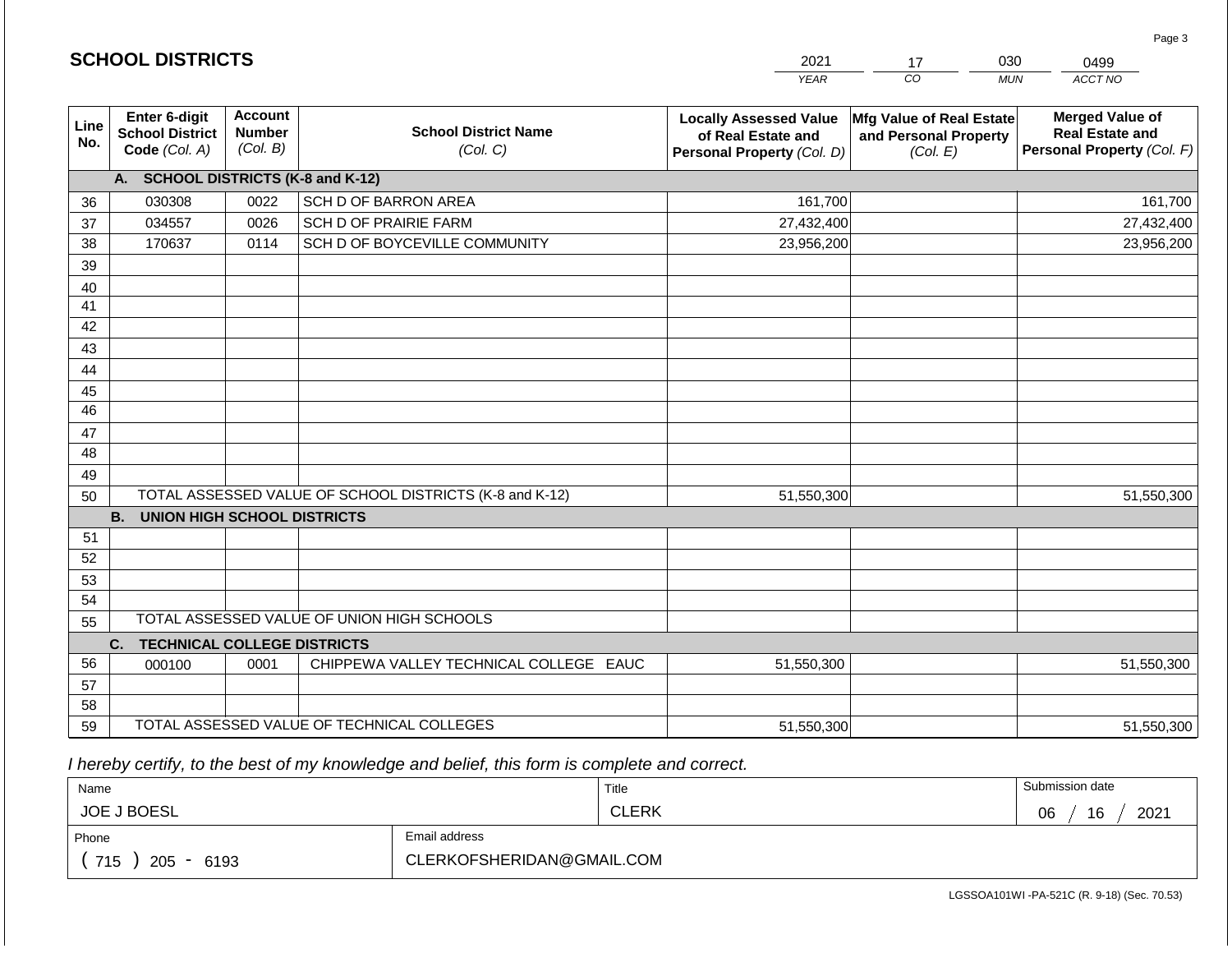- Each municipality's SOA is completed after the Board of Review and includes any changes made to the locally assessed values, under state law (sec. 70.53, Wis. Stats.)
- The Wisconsin Department of Revenue (DOR) merges the locally assessed values with the state assessed manufacturing values
- DOR provides the information regarding district names and codes. If a district is not listed, contact DOR.

Note: If you submit an amended SOA to DOR after your municipality's SOA is equated and posted to our website, we will process the SOA. However, DOR will not recalculate the *aggregate ratio or update the final SOA posted on our website. You should use the corrected values to calculate your tax rates.*

#### **Page 1: Real Estate and Personal Property**

- Lines 1-9 assessed real estate values, parcel counts and acres by classification
- Lines 10-15 assessed personal property values and number of accounts by class
- Line 16 aggregate assessed value of all property subject to general property; use to calculate tax rates. Note: This line equals the total assessed value of K-8 and K-12 school districts (Line 50) and total assessed value of technical colleges (Line 59).
- Remarks assessment ratio used to calculate estimated fair market value on property tax bills

#### **Page 2: Forest Crop, Other Exempt Land and Special Districts**

- Lines 18-21 private forest crop and managed forest lands assessed values
- Line  $22 -$  tax exempt land acres
- Line 23 prior years assessed value of omitted property under sec. 70.44 and correction of errors under sec. 70.43 shown by locally assessed or manufacturing real estate and personal property. Note: If there is an amount on this line, report the corresponding tax in the Statement of Taxes, Sections J or K.
- Lines 24-35 special district assessed values. These values are used to calculate tax rates for the special districts.

#### **Page 3: School Districts**

- Lines 36-50 school districts (K-8 and K-12) assessed values. These values are used to calculate tax rates for school districts.
- Lines 51-55 union high school district assessed values. These values are used to calculate tax rates for union high school districts.
- Lines 56-59 technical college assessed values. These values are used to calculate tax rates for technical colleges.

If you have questions: Email: lgs@wisconsin.gov

 Phone: (608) 266-2569 or (608) 264-6892 Fax: (608) 264-6887

N12282 430TH STREET N12282 430TH STREET BOYCEVILLE, WI 54725 BOYCEVILLE, WI 54725TOWN OF SHERIDAN JOE BOESL<br>TOWN OF SHERIDAN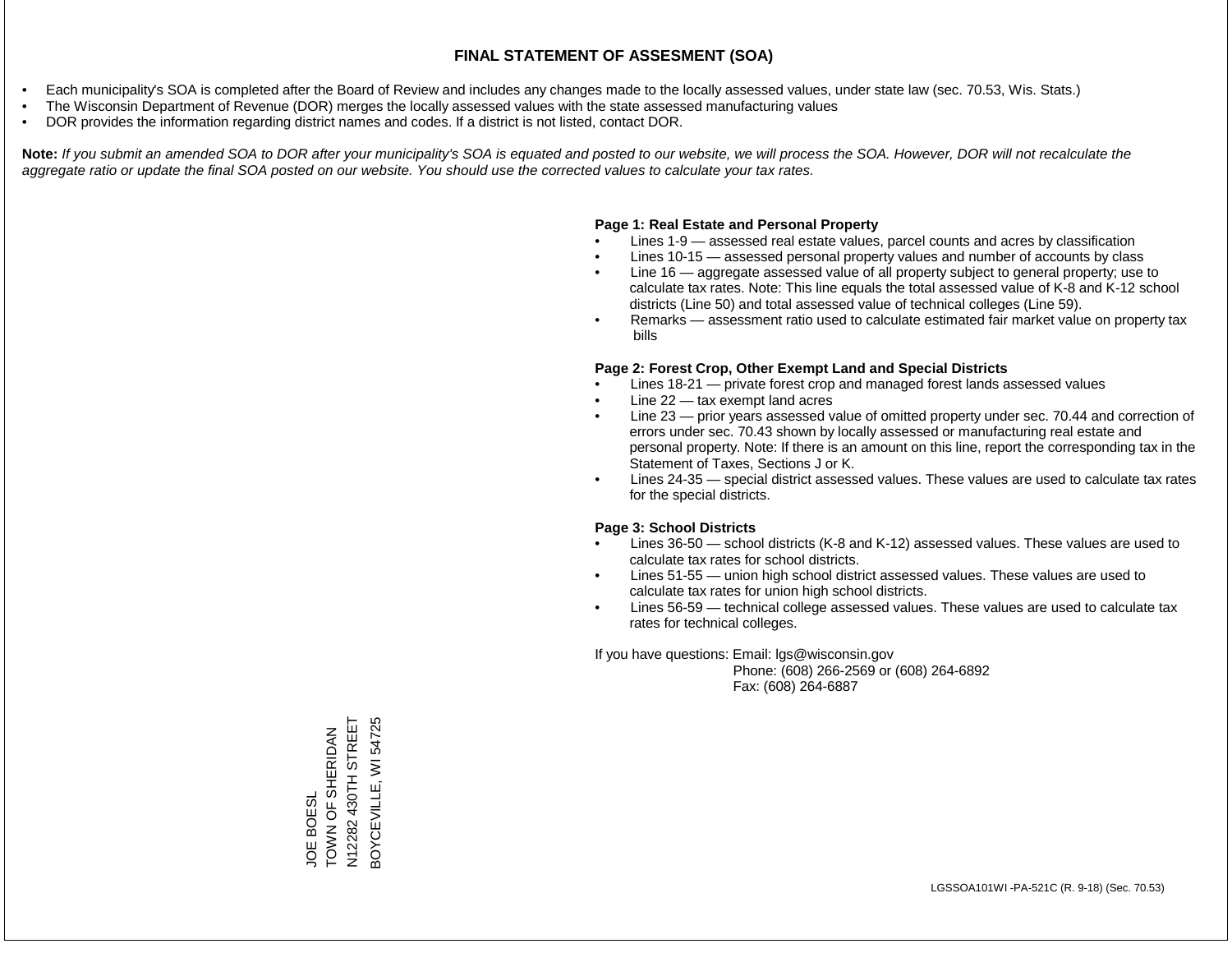|                |                                                                                                                                                                                              | <b>FINAL - EQUATED</b><br><b>STATEMENT OF ASSESSMENT FOR 2021</b> |                          |              | 17                                        | 032                                                      | 0500                    | This is an Amended Return | Page 1                        |  |
|----------------|----------------------------------------------------------------------------------------------------------------------------------------------------------------------------------------------|-------------------------------------------------------------------|--------------------------|--------------|-------------------------------------------|----------------------------------------------------------|-------------------------|---------------------------|-------------------------------|--|
|                |                                                                                                                                                                                              |                                                                   |                          | CO           |                                           | <b>MUN</b>                                               | ACCT NO                 |                           |                               |  |
|                | <b>FOR</b>                                                                                                                                                                                   | <b>TOWN OF</b><br>OF.                                             | SHERMAN                  |              |                                           | <b>DUNN COUNTY</b>                                       |                         |                           |                               |  |
|                |                                                                                                                                                                                              | Town - Village - City                                             | <b>Municipality Name</b> |              |                                           | <b>County Name</b>                                       |                         |                           |                               |  |
|                |                                                                                                                                                                                              | <b>REAL ESTATE</b>                                                |                          | PARCEL COUNT |                                           | NO. OF ACRES                                             | <b>VALUE OF</b>         | <b>VALUE OF</b>           | TOTAL VALUE OF LAND           |  |
| Line<br>No.    |                                                                                                                                                                                              | (See Lines 18 - 22 for                                            |                          |              |                                           | <b>WHOLE</b><br>TOTAL LAND   IMPROVEMENTS   NUMBERS ONLY | LAND                    | <b>IMPROVEMENTS</b>       | AND IMPROVEMENTS              |  |
|                | other Real Estate)                                                                                                                                                                           |                                                                   | (Col. A)                 | (Col. B)     |                                           | (Col, C)                                                 | (Col. D)                | (Col. E)                  | (Col. F)                      |  |
| 1              |                                                                                                                                                                                              | <b>RESIDENTIAL - Class 1</b>                                      | 382                      |              | 356                                       | 898                                                      | 8,779,300               | 44,633,200                | 53,412,500                    |  |
| $\overline{2}$ |                                                                                                                                                                                              | <b>COMMERCIAL - Class 2</b>                                       | $\overline{2}$           |              | 1                                         | 10                                                       | 54,700                  | 421,800                   | 476,500                       |  |
| 3              |                                                                                                                                                                                              | <b>MANUFACTURING - Class 3</b>                                    | $\overline{0}$           |              | $\Omega$                                  | $\Omega$                                                 | 0                       | 0                         | 0                             |  |
| 4              |                                                                                                                                                                                              | <b>AGRICULTURAL - Class 4</b>                                     | 687                      |              |                                           | 11,574                                                   | 1,417,300               |                           | 1,417,300                     |  |
| 5              |                                                                                                                                                                                              | UNDEVELOPED - Class 5                                             | 264                      |              |                                           | 1,291                                                    | 416,700                 |                           | 416,700                       |  |
| 6              |                                                                                                                                                                                              | AGRICULTURAL FOREST - Class 5m                                    | 340                      |              |                                           | 3,818                                                    | 4,399,300               |                           | 4,399,300                     |  |
| $\overline{7}$ |                                                                                                                                                                                              | <b>FOREST LANDS - Class 6</b>                                     | 89                       |              |                                           | 1,207                                                    | 2,771,400               |                           | 2,771,400                     |  |
| 8              |                                                                                                                                                                                              | OTHER - Class 7                                                   | 56                       |              | 56                                        | 123                                                      | 510,100                 | 4,871,300                 | 5,381,400                     |  |
| 9              |                                                                                                                                                                                              | <b>TOTAL - ALL COLUMNS</b>                                        | 1,820                    |              | 413                                       | 18,921                                                   | 18,348,800              | 49,926,300                | 68,275,100                    |  |
| 10             |                                                                                                                                                                                              | NUMBER OF PERSONAL PROPERTY ACCOUNTS IN ROLL                      |                          |              |                                           | 10                                                       | <b>LOCALLY ASSESSED</b> | <b>MANUFACTURING</b>      | <b>MERGED</b>                 |  |
| 11             |                                                                                                                                                                                              | BOATS AND OTHER WATERCRAFT NOT EXEMPT - Code 1                    |                          |              |                                           |                                                          | 0                       | 0                         | $\Omega$                      |  |
| 12             |                                                                                                                                                                                              | MACHINERY, TOOLS AND PATTERNS - Code 2                            |                          |              |                                           |                                                          |                         | $\mathbf 0$               | $\Omega$                      |  |
| 13             |                                                                                                                                                                                              | FURNITURE, FIXTURES AND EQUIPMENT - Code 3                        |                          |              |                                           |                                                          | 14,200                  | $\mathbf 0$               | 14,200                        |  |
| 14             |                                                                                                                                                                                              | ALL OTHER PERSONAL PROPERTY NOT EXEMPT - Codes 4A, 4B, 4C         |                          |              |                                           |                                                          | 88,300                  | $\pmb{0}$                 | 88,300                        |  |
| 15             | TOTAL OF PERSONAL PROPERTY NOT EXEMPT (Total of Lines 11-14)                                                                                                                                 |                                                                   |                          |              |                                           |                                                          | 102,500                 | 0                         | 102,500                       |  |
| 16             | AGGREGATE ASSESSED VALUE OF ALL PROPERTY SUBJECT TO THE GENERAL PROPERTY TAX (Total of Lines 9F and 15F)<br>MUST EQUAL TOTAL VALUE OF THE SCHOOL DISTRICTS (K-12 PLUS K-8) - Line 50, Col. F |                                                                   |                          |              |                                           |                                                          |                         |                           | 68,377,600                    |  |
| 17             | <b>BOARD OF REVIEW</b><br>DATE OF FINAL ADJOURNMENT<br>06/10/2021                                                                                                                            |                                                                   |                          |              | Name of Assessor<br><b>RANDY PROCHNOW</b> |                                                          |                         |                           | Telephone #<br>(715) 309-2863 |  |

The Assessment Ratio to be used in calculating the estimated Fair Market Value on tax bills for this tax district is .723267107

This ratio should be used to convert assessed values to "Calculate Equalized Values" in Step 1 of the Lottery and Gaming Credit Calculations.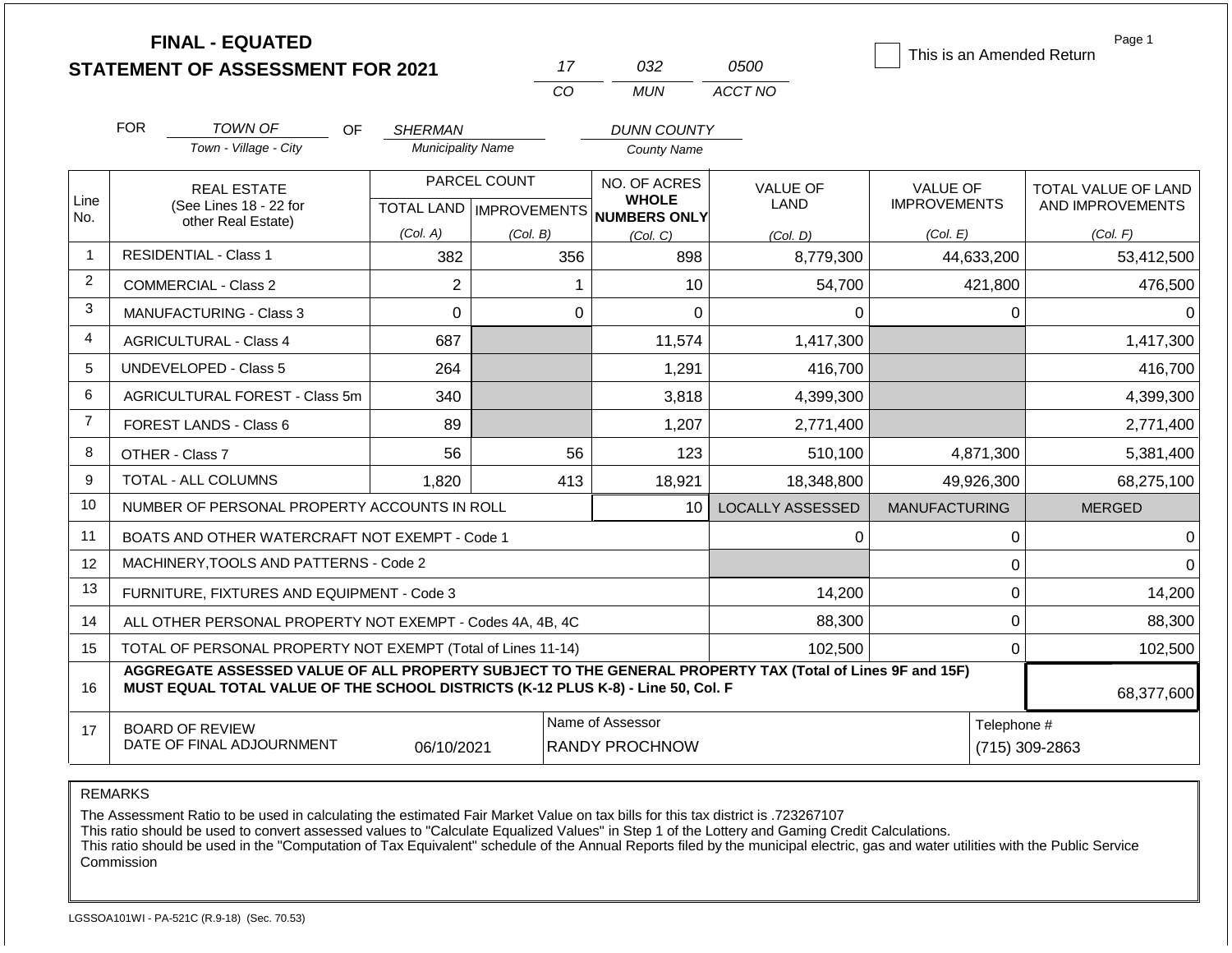FOREST LANDS (Line 7) and FOREST CROPS (in this section) - are **NOT** the same

| 2021 | 17 | 032 | 0500    | Page 2 |
|------|----|-----|---------|--------|
| YFAR | CО | MUN | ACCT NO |        |

|    |                                                            |                 |  | Private Forest Crop - Reg Class @ 10¢ per acre                                 |  |                                                       | Private Forest Crop - Reg Class @ \$2.52 per acre                            |                 |                    |  |
|----|------------------------------------------------------------|-----------------|--|--------------------------------------------------------------------------------|--|-------------------------------------------------------|------------------------------------------------------------------------------|-----------------|--------------------|--|
|    | (a) PARCELS                                                | (b) ACRES       |  | (c) ASSESSED VALUE                                                             |  | (d) PARCELS                                           | (e) ACRES                                                                    |                 | (f) ASSESSED VALUE |  |
| 18 |                                                            |                 |  |                                                                                |  | 6                                                     | 240                                                                          |                 | 552,000            |  |
|    |                                                            |                 |  | Private Forest Crop - Special Class @ 20¢ per acre                             |  |                                                       | Entered Before 2005 Managed Forest - Ferrous Mining CLOSED @ \$7.87 per acre |                 |                    |  |
| 19 | (a) PARCELS                                                | (b) ACRES       |  | (c) ASSESSED VALUE                                                             |  | (d) PARCELS                                           | (e) ACRES                                                                    |                 | (f) ASSESSED VALUE |  |
|    |                                                            |                 |  |                                                                                |  |                                                       |                                                                              |                 |                    |  |
|    |                                                            |                 |  | Entered Before 2005 Managed Forest - OPEN @ 74 ¢ per acre                      |  |                                                       | Entered Before 2005 Managed Forest - CLOSED @                                |                 | \$1.75 per acre    |  |
| 20 | (a) PARCELS                                                | (b) ACRES       |  | (c) ASSESSED VALUE                                                             |  | (d) PARCELS                                           | (e) ACRES                                                                    |                 | (f) ASSESSED VALUE |  |
|    |                                                            |                 |  |                                                                                |  |                                                       |                                                                              |                 |                    |  |
|    | 19                                                         | 607             |  | 1,396,100                                                                      |  | 32<br>684                                             |                                                                              |                 | 1,492,700          |  |
|    | Entered After 2004 Managed Forest - OPEN @ \$2.04 per acre |                 |  |                                                                                |  |                                                       | Entered After 2004 Managed Forest - CLOSED @ \$10.20 per acre                |                 |                    |  |
| 21 | (a) PARCELS                                                | (b) ACRES       |  | (c) ASSESSED VALUE                                                             |  | (d) PARCELS                                           | (e) ACRES                                                                    |                 | (f) ASSESSED VALUE |  |
|    |                                                            |                 |  |                                                                                |  |                                                       |                                                                              |                 |                    |  |
|    | 10                                                         | 258.03          |  | 593,500                                                                        |  | 38<br>999.38                                          |                                                                              |                 | 2,260,500          |  |
| 22 | (a) County Forest Cropland Acres                           |                 |  | (b) Federal Acres                                                              |  | (d) County (NOT FOREST CROP) Acres<br>(c) State Acres |                                                                              | (e) Other Acres |                    |  |
|    |                                                            |                 |  |                                                                                |  | 770.49                                                | 77.8                                                                         |                 | 70.23              |  |
|    |                                                            |                 |  | Assessed Value of Omitted Property From Prior Years (Sec. 70.44)               |  |                                                       | Assessed Value of Sec. 70.43 Corrections of Errors by Assessors              |                 |                    |  |
|    |                                                            | (a) REAL ESTATE |  | (b) PERSONAL                                                                   |  |                                                       | (c1) REAL ESTATE                                                             |                 | (c2) PERSONAL      |  |
| 23 |                                                            |                 |  |                                                                                |  |                                                       |                                                                              |                 |                    |  |
|    |                                                            |                 |  | Manufacturing Equated Value of Omitted Property From Prior Years (Sec. 70.995) |  |                                                       | Mfg. Equated Value of Sec.70.43 Corrections of Errors by Assessors           |                 |                    |  |
|    |                                                            | (d) REAL ESTATE |  | (e) PERSONAL                                                                   |  |                                                       | (f1) REAL ESTATE                                                             | (f2) PERSONAL   |                    |  |
|    |                                                            |                 |  |                                                                                |  |                                                       |                                                                              |                 |                    |  |
|    |                                                            |                 |  |                                                                                |  |                                                       |                                                                              |                 |                    |  |

# **SPECIAL DISTRICTS**

| Line<br>No. | Enter 6-digit<br>Special District<br>Code (Col. A) | <b>Account</b><br><b>Number</b><br>(Col. B) | <b>Special District Name</b><br>(Col. C) | <b>Locally Assessed Value</b><br>of Real Estate and<br>Personal Property (Col. D) | Mfg Value of Real Estate<br>and Personal Property<br>(Col. E) | <b>Merged Value of</b><br><b>Real Estate and</b><br>Personal Property (Col. F) |
|-------------|----------------------------------------------------|---------------------------------------------|------------------------------------------|-----------------------------------------------------------------------------------|---------------------------------------------------------------|--------------------------------------------------------------------------------|
| 24          |                                                    |                                             |                                          |                                                                                   |                                                               |                                                                                |
| 25          |                                                    |                                             |                                          |                                                                                   |                                                               |                                                                                |
| 26          |                                                    |                                             |                                          |                                                                                   |                                                               |                                                                                |
| 27          |                                                    |                                             |                                          |                                                                                   |                                                               |                                                                                |
| 28          |                                                    |                                             |                                          |                                                                                   |                                                               |                                                                                |
| 29          |                                                    |                                             |                                          |                                                                                   |                                                               |                                                                                |
| 30          |                                                    |                                             |                                          |                                                                                   |                                                               |                                                                                |
| 31          |                                                    |                                             |                                          |                                                                                   |                                                               |                                                                                |
| 32          |                                                    |                                             |                                          |                                                                                   |                                                               |                                                                                |
| 33          |                                                    |                                             |                                          |                                                                                   |                                                               |                                                                                |
| 34          |                                                    |                                             |                                          |                                                                                   |                                                               |                                                                                |
| 35          |                                                    |                                             |                                          |                                                                                   |                                                               |                                                                                |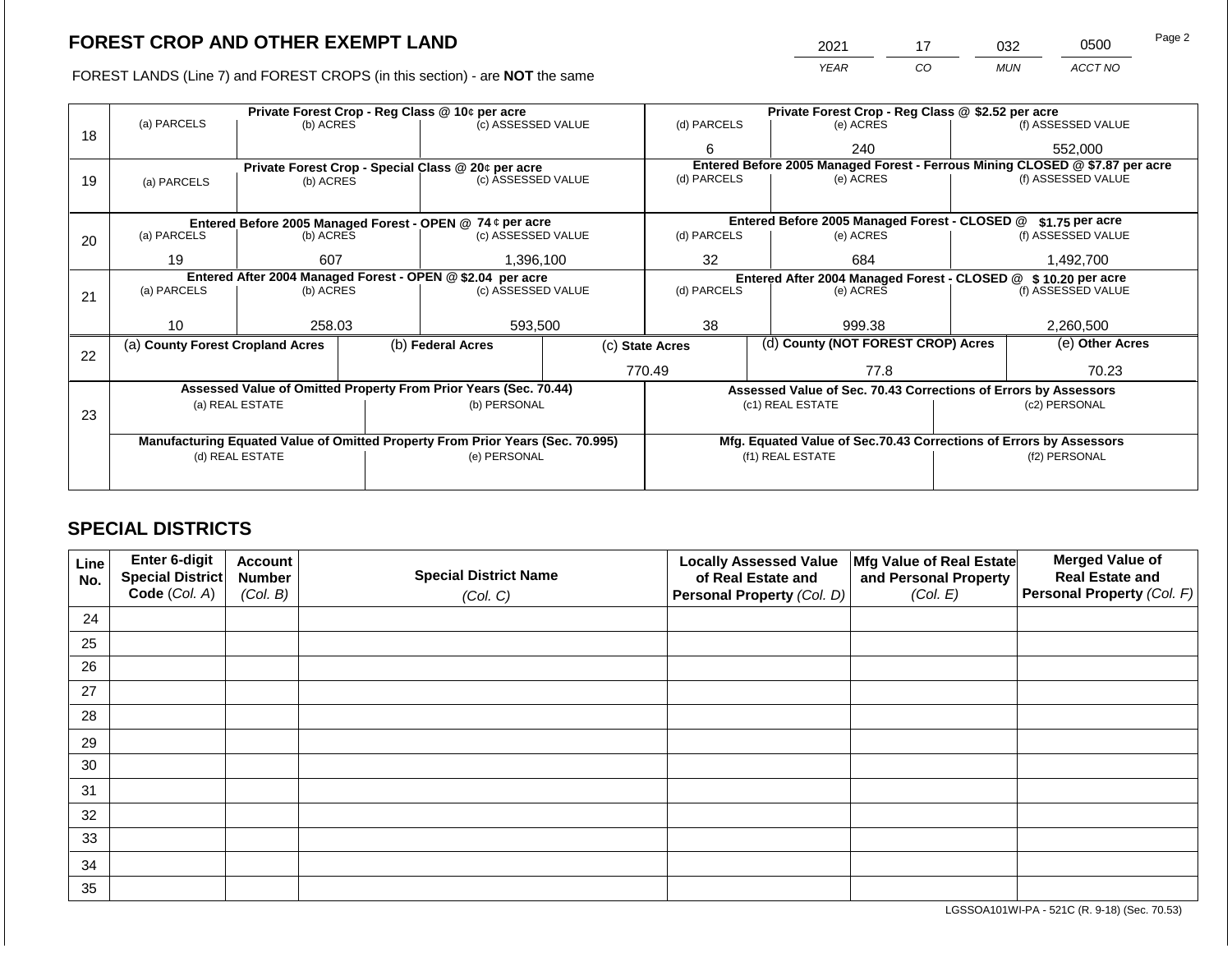| <b>SCHOOL DISTRICTS</b> |                                                          |                                             |                                                         | 2021                                                                              | 17                                                            | 032<br>0500                                                                    |
|-------------------------|----------------------------------------------------------|---------------------------------------------|---------------------------------------------------------|-----------------------------------------------------------------------------------|---------------------------------------------------------------|--------------------------------------------------------------------------------|
|                         |                                                          |                                             |                                                         | <b>YEAR</b>                                                                       | CO                                                            | ACCT NO<br><b>MUN</b>                                                          |
| Line<br>No.             | Enter 6-digit<br><b>School District</b><br>Code (Col. A) | <b>Account</b><br><b>Number</b><br>(Col. B) | <b>School District Name</b><br>(Col. C)                 | <b>Locally Assessed Value</b><br>of Real Estate and<br>Personal Property (Col. D) | Mfg Value of Real Estate<br>and Personal Property<br>(Col. E) | <b>Merged Value of</b><br><b>Real Estate and</b><br>Personal Property (Col. F) |
|                         | A. SCHOOL DISTRICTS (K-8 and K-12)                       |                                             |                                                         |                                                                                   |                                                               |                                                                                |
| 36                      | 170637                                                   | 0114                                        | SCH D OF BOYCEVILLE COMMUNITY                           | 36,749,700                                                                        |                                                               | 36,749,700                                                                     |
| 37                      | 173444                                                   | 0117                                        | SCH D OF MENOMONIE AREA                                 | 31,627,900                                                                        |                                                               | 31,627,900                                                                     |
| 38                      |                                                          |                                             |                                                         |                                                                                   |                                                               |                                                                                |
| 39                      |                                                          |                                             |                                                         |                                                                                   |                                                               |                                                                                |
| 40                      |                                                          |                                             |                                                         |                                                                                   |                                                               |                                                                                |
| 41                      |                                                          |                                             |                                                         |                                                                                   |                                                               |                                                                                |
| 42                      |                                                          |                                             |                                                         |                                                                                   |                                                               |                                                                                |
| 43                      |                                                          |                                             |                                                         |                                                                                   |                                                               |                                                                                |
| 44                      |                                                          |                                             |                                                         |                                                                                   |                                                               |                                                                                |
| 45<br>$\overline{46}$   |                                                          |                                             |                                                         |                                                                                   |                                                               |                                                                                |
| 47                      |                                                          |                                             |                                                         |                                                                                   |                                                               |                                                                                |
| 48                      |                                                          |                                             |                                                         |                                                                                   |                                                               |                                                                                |
| 49                      |                                                          |                                             |                                                         |                                                                                   |                                                               |                                                                                |
| 50                      |                                                          |                                             | TOTAL ASSESSED VALUE OF SCHOOL DISTRICTS (K-8 and K-12) | 68,377,600                                                                        |                                                               | 68,377,600                                                                     |
|                         | <b>B. UNION HIGH SCHOOL DISTRICTS</b>                    |                                             |                                                         |                                                                                   |                                                               |                                                                                |
| 51                      |                                                          |                                             |                                                         |                                                                                   |                                                               |                                                                                |
| 52                      |                                                          |                                             |                                                         |                                                                                   |                                                               |                                                                                |
| 53                      |                                                          |                                             |                                                         |                                                                                   |                                                               |                                                                                |
| 54                      |                                                          |                                             |                                                         |                                                                                   |                                                               |                                                                                |
| 55                      |                                                          |                                             | TOTAL ASSESSED VALUE OF UNION HIGH SCHOOLS              |                                                                                   |                                                               |                                                                                |
|                         | <b>TECHNICAL COLLEGE DISTRICTS</b><br>C.                 |                                             |                                                         |                                                                                   |                                                               |                                                                                |
| 56                      | 000100                                                   | 0001                                        | CHIPPEWA VALLEY TECHNICAL COLLEGE EAUC                  | 68,377,600                                                                        |                                                               | 68,377,600                                                                     |
| 57                      |                                                          |                                             |                                                         |                                                                                   |                                                               |                                                                                |
| 58                      |                                                          |                                             |                                                         |                                                                                   |                                                               |                                                                                |
| 59                      |                                                          |                                             | TOTAL ASSESSED VALUE OF TECHNICAL COLLEGES              | 68,377,600                                                                        |                                                               | 68,377,600                                                                     |

 *I hereby certify, to the best of my knowledge and belief, this form is complete and correct.*

**SCHOOL DISTRICTS**

| Name                |                         | Title                | Submission date        |  |  |
|---------------------|-------------------------|----------------------|------------------------|--|--|
| SARAH EDWARDS       |                         | REAL PROPERTY LISTER | 2021<br>02<br>^7<br>UΙ |  |  |
| Phone               | Email address           |                      |                        |  |  |
| 715<br>-231<br>6545 | SJEDWARDS@CO.DUNN.WI.US |                      |                        |  |  |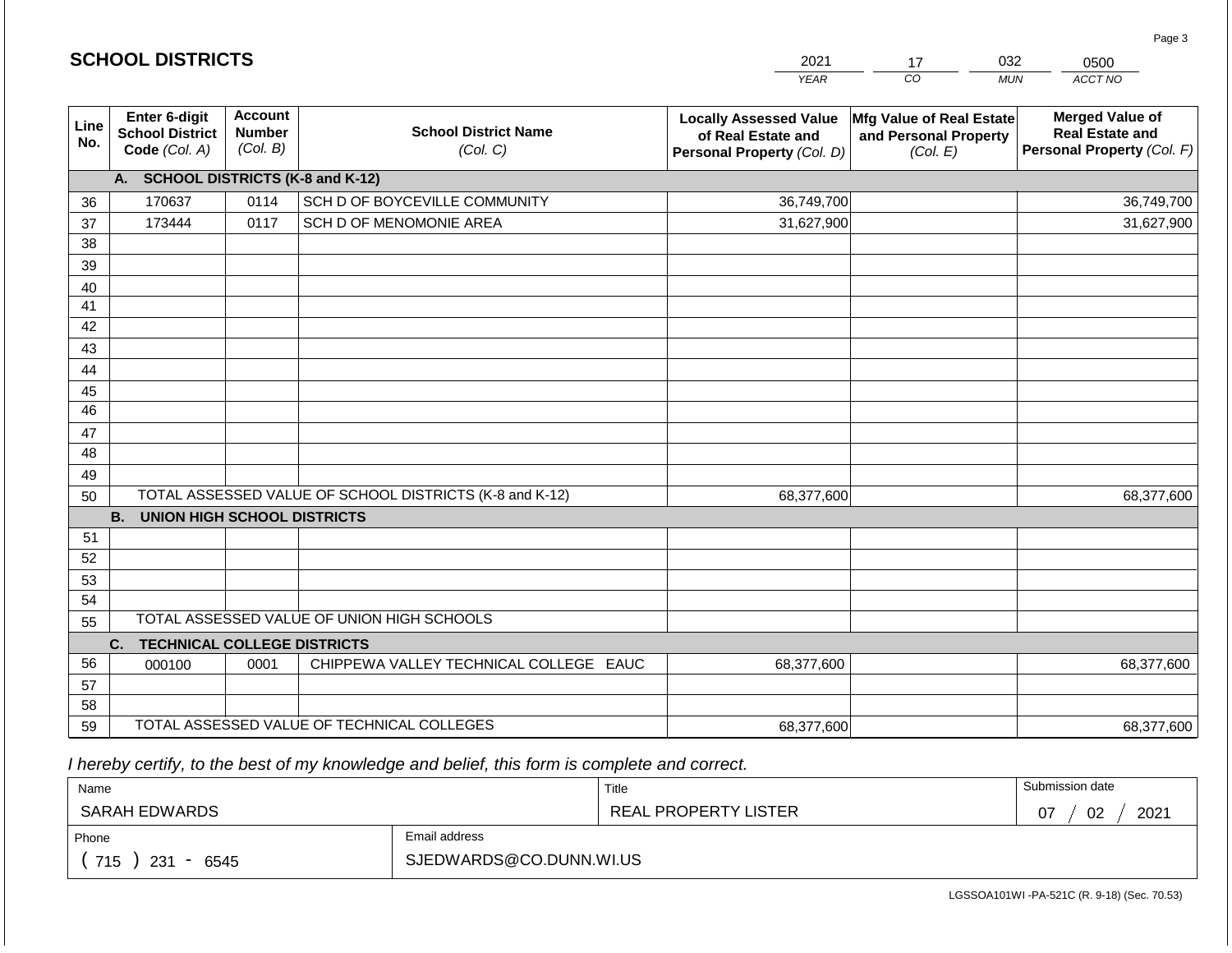- Each municipality's SOA is completed after the Board of Review and includes any changes made to the locally assessed values, under state law (sec. 70.53, Wis. Stats.)
- The Wisconsin Department of Revenue (DOR) merges the locally assessed values with the state assessed manufacturing values
- DOR provides the information regarding district names and codes. If a district is not listed, contact DOR.

Note: If you submit an amended SOA to DOR after your municipality's SOA is equated and posted to our website, we will process the SOA. However, DOR will not recalculate the *aggregate ratio or update the final SOA posted on our website. You should use the corrected values to calculate your tax rates.*

#### **Page 1: Real Estate and Personal Property**

- Lines 1-9 assessed real estate values, parcel counts and acres by classification
- Lines 10-15 assessed personal property values and number of accounts by class
- Line 16 aggregate assessed value of all property subject to general property; use to calculate tax rates. Note: This line equals the total assessed value of K-8 and K-12 school districts (Line 50) and total assessed value of technical colleges (Line 59).
- Remarks assessment ratio used to calculate estimated fair market value on property tax bills

#### **Page 2: Forest Crop, Other Exempt Land and Special Districts**

- Lines 18-21 private forest crop and managed forest lands assessed values
- Line  $22 -$  tax exempt land acres
- Line 23 prior years assessed value of omitted property under sec. 70.44 and correction of errors under sec. 70.43 shown by locally assessed or manufacturing real estate and personal property. Note: If there is an amount on this line, report the corresponding tax in the Statement of Taxes, Sections J or K.
- Lines 24-35 special district assessed values. These values are used to calculate tax rates for the special districts.

#### **Page 3: School Districts**

- Lines 36-50 school districts (K-8 and K-12) assessed values. These values are used to calculate tax rates for school districts.
- Lines 51-55 union high school district assessed values. These values are used to calculate tax rates for union high school districts.
- Lines 56-59 technical college assessed values. These values are used to calculate tax rates for technical colleges.

If you have questions: Email: lgs@wisconsin.gov

 Phone: (608) 266-2569 or (608) 264-6892 Fax: (608) 264-6887

N12457 COUNTY ROAD F N12457 COUNTY ROAD 3OYCEVILLE, WI 54725 BOYCEVILLE, WI 54725TOWN OF SHERMAN ASHLEY SCORE<br>TOWN OF SHERMAN ASHLEY SCORE

 $\mathbf{L}$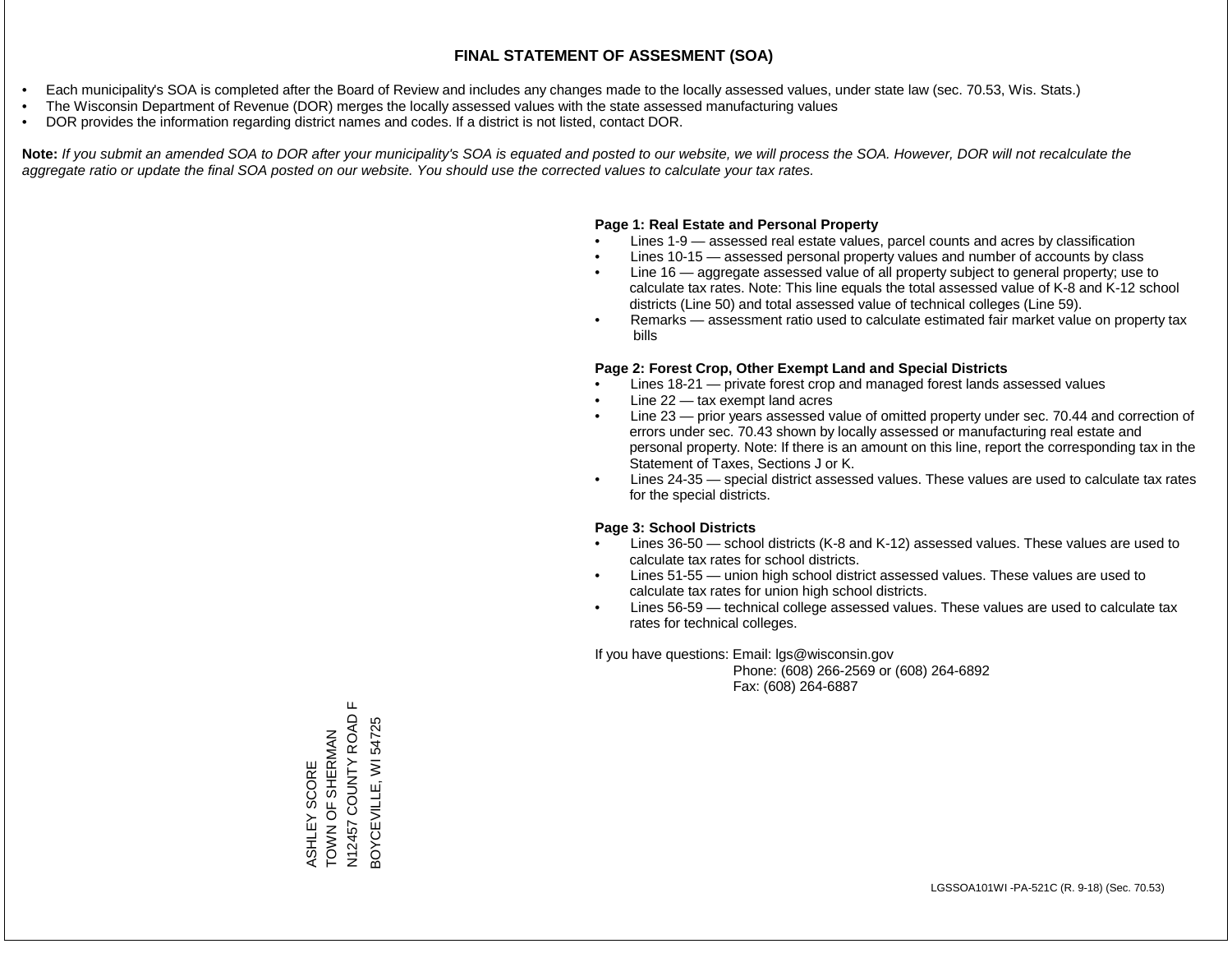|                |                               | <b>FINAL - EQUATED</b><br><b>STATEMENT OF ASSESSMENT FOR 2021</b>                                                                                                                            |                          |              | 17                           | 034                                             | 0501                    | This is an Amended Return              | Page 1                                  |
|----------------|-------------------------------|----------------------------------------------------------------------------------------------------------------------------------------------------------------------------------------------|--------------------------|--------------|------------------------------|-------------------------------------------------|-------------------------|----------------------------------------|-----------------------------------------|
|                |                               |                                                                                                                                                                                              |                          | CO           |                              | <b>MUN</b>                                      | ACCT NO                 |                                        |                                         |
|                | <b>FOR</b>                    | <b>TOWN OF</b><br>OF.                                                                                                                                                                        | <b>SPRING BROOK</b>      |              |                              | <b>DUNN COUNTY</b>                              |                         |                                        |                                         |
|                |                               | Town - Village - City                                                                                                                                                                        | <b>Municipality Name</b> |              |                              | <b>County Name</b>                              |                         |                                        |                                         |
| Line           |                               | <b>REAL ESTATE</b><br>(See Lines 18 - 22 for                                                                                                                                                 |                          | PARCEL COUNT | NO. OF ACRES<br><b>WHOLE</b> |                                                 | <b>VALUE OF</b><br>LAND | <b>VALUE OF</b><br><b>IMPROVEMENTS</b> | TOTAL VALUE OF LAND<br>AND IMPROVEMENTS |
| No.            |                               | other Real Estate)                                                                                                                                                                           | (Col. A)                 | (Col. B)     |                              | TOTAL LAND MPROVEMENTS NUMBERS ONLY<br>(Col. C) |                         | (Col. E)                               | (Col. F)                                |
| $\mathbf{1}$   |                               | <b>RESIDENTIAL - Class 1</b>                                                                                                                                                                 | 771                      |              | 612                          | 1,866                                           | (Col. D)<br>14,583,800  | 91,878,500                             | 106,462,300                             |
| $\overline{2}$ |                               | <b>COMMERCIAL - Class 2</b>                                                                                                                                                                  | 9                        |              | 9                            | 32                                              | 147,300                 | 1,009,700                              | 1,157,000                               |
| 3              |                               | <b>MANUFACTURING - Class 3</b>                                                                                                                                                               | $\overline{0}$           |              | $\Omega$                     | $\Omega$                                        | $\Omega$                | $\Omega$                               | 0                                       |
| 4              | <b>AGRICULTURAL - Class 4</b> |                                                                                                                                                                                              | 990                      |              |                              | 26,424                                          | 4,146,900               |                                        | 4,146,900                               |
| 5              | UNDEVELOPED - Class 5         |                                                                                                                                                                                              | 539                      |              |                              | 2,060                                           | 834,100                 |                                        | 834,100                                 |
| 6              |                               | AGRICULTURAL FOREST - Class 5m                                                                                                                                                               | 262                      |              |                              | 3,297                                           | 3,793,600               |                                        | 3,793,600                               |
| $\overline{7}$ |                               | <b>FOREST LANDS - Class 6</b>                                                                                                                                                                | 82                       |              |                              | 1,223                                           | 2,429,400               |                                        | 2,429,400                               |
| 8              |                               | OTHER - Class 7                                                                                                                                                                              | 73                       |              | 114                          | 135                                             | 1,114,600               | 13,453,100                             | 14,567,700                              |
| 9              |                               | TOTAL - ALL COLUMNS                                                                                                                                                                          | 2.726                    |              | 735                          | 35,037                                          | 27,049,700              | 106,341,300                            | 133,391,000                             |
| 10             |                               | NUMBER OF PERSONAL PROPERTY ACCOUNTS IN ROLL                                                                                                                                                 |                          |              |                              | 15                                              | <b>LOCALLY ASSESSED</b> | <b>MANUFACTURING</b>                   | <b>MERGED</b>                           |
| 11             |                               | BOATS AND OTHER WATERCRAFT NOT EXEMPT - Code 1                                                                                                                                               |                          |              |                              |                                                 | 0                       | $\mathbf 0$                            | $\Omega$                                |
| 12             |                               | MACHINERY, TOOLS AND PATTERNS - Code 2                                                                                                                                                       |                          |              |                              |                                                 |                         | 1,220,100                              | 1,220,100                               |
| 13             |                               | FURNITURE, FIXTURES AND EQUIPMENT - Code 3                                                                                                                                                   |                          |              |                              |                                                 | 13,600                  | 18,000                                 | 31,600                                  |
| 14             |                               | ALL OTHER PERSONAL PROPERTY NOT EXEMPT - Codes 4A, 4B, 4C                                                                                                                                    |                          |              |                              |                                                 | 88,600                  | 200                                    | 88,800                                  |
| 15             |                               | TOTAL OF PERSONAL PROPERTY NOT EXEMPT (Total of Lines 11-14)                                                                                                                                 |                          |              |                              |                                                 | 102,200                 | 1,238,300                              | 1,340,500                               |
| 16             |                               | AGGREGATE ASSESSED VALUE OF ALL PROPERTY SUBJECT TO THE GENERAL PROPERTY TAX (Total of Lines 9F and 15F)<br>MUST EQUAL TOTAL VALUE OF THE SCHOOL DISTRICTS (K-12 PLUS K-8) - Line 50, Col. F |                          |              |                              |                                                 |                         |                                        | 134,731,500                             |
| 17             |                               | <b>BOARD OF REVIEW</b><br>DATE OF FINAL ADJOURNMENT                                                                                                                                          | 05/20/2021               |              | Telephone #                  | (715) 235-6941                                  |                         |                                        |                                         |

The Assessment Ratio to be used in calculating the estimated Fair Market Value on tax bills for this tax district is .814483039

This ratio should be used to convert assessed values to "Calculate Equalized Values" in Step 1 of the Lottery and Gaming Credit Calculations.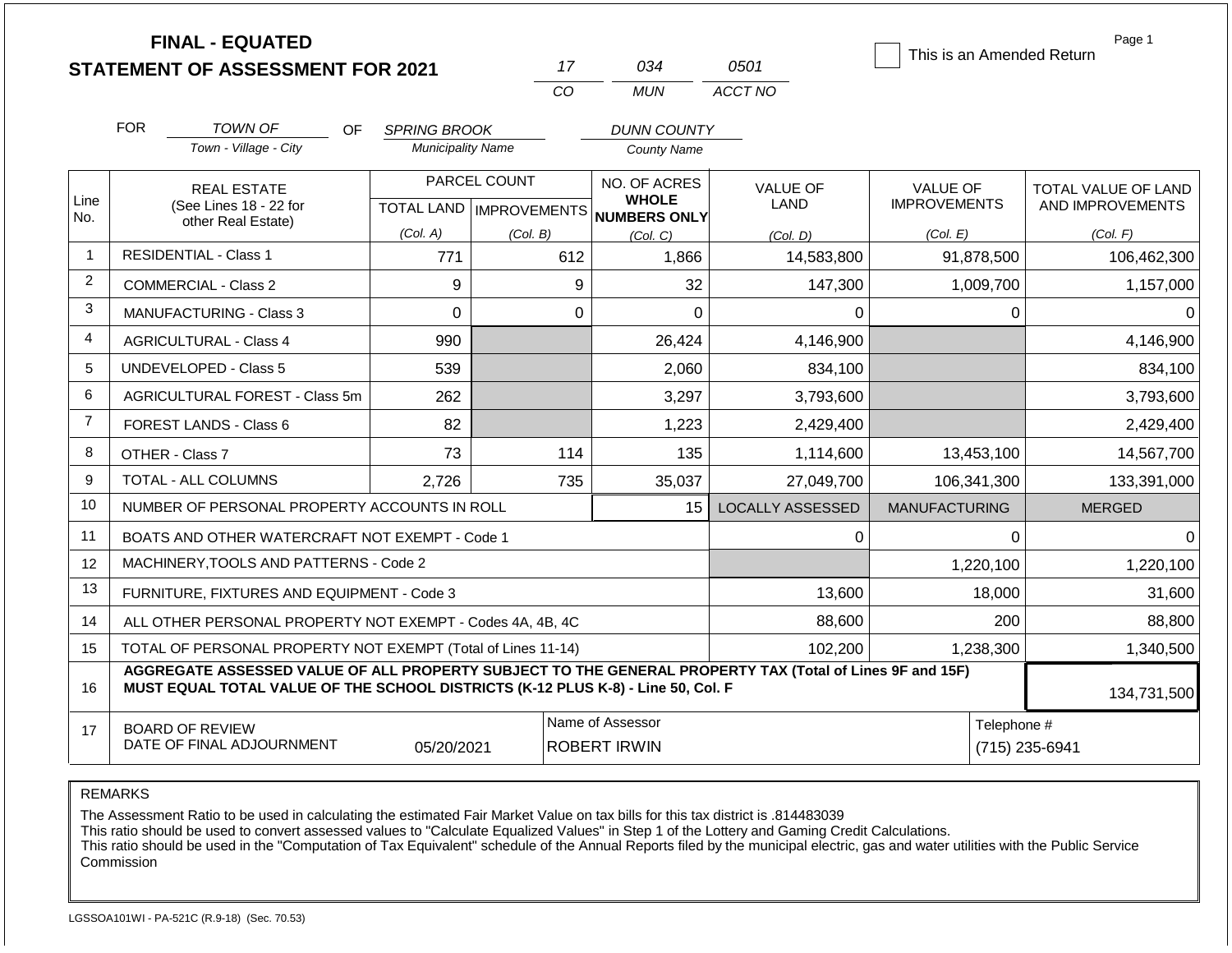FOREST LANDS (Line 7) and FOREST CROPS (in this section) - are **NOT** the same

| 2021        | 17 | 034        | 0501    | Page 2 |
|-------------|----|------------|---------|--------|
| <b>YFAR</b> | CO | <b>MUN</b> | ACCT NO |        |

|    |                                                            |                 |                 | Private Forest Crop - Reg Class @ 10¢ per acre                                 |                 |                    | Private Forest Crop - Reg Class @ \$2.52 per acre                  |  |                                                                              |  |
|----|------------------------------------------------------------|-----------------|-----------------|--------------------------------------------------------------------------------|-----------------|--------------------|--------------------------------------------------------------------|--|------------------------------------------------------------------------------|--|
|    | (a) PARCELS                                                | (b) ACRES       |                 | (c) ASSESSED VALUE                                                             |                 | (d) PARCELS        | (e) ACRES                                                          |  | (f) ASSESSED VALUE                                                           |  |
| 18 |                                                            |                 |                 |                                                                                |                 |                    | 47                                                                 |  | 51,700                                                                       |  |
|    |                                                            |                 |                 | Private Forest Crop - Special Class @ 20¢ per acre                             |                 |                    |                                                                    |  | Entered Before 2005 Managed Forest - Ferrous Mining CLOSED @ \$7.87 per acre |  |
| 19 | (a) PARCELS                                                | (b) ACRES       |                 | (c) ASSESSED VALUE                                                             |                 | (d) PARCELS        | (e) ACRES                                                          |  | (f) ASSESSED VALUE                                                           |  |
|    |                                                            |                 |                 |                                                                                |                 |                    |                                                                    |  |                                                                              |  |
|    |                                                            |                 |                 | Entered Before 2005 Managed Forest - OPEN @ 74 ¢ per acre                      |                 |                    | Entered Before 2005 Managed Forest - CLOSED @                      |  | \$1.75 per acre                                                              |  |
| 20 | (a) PARCELS<br>(c) ASSESSED VALUE<br>(b) ACRES             |                 | (d) PARCELS     | (e) ACRES                                                                      |                 | (f) ASSESSED VALUE |                                                                    |  |                                                                              |  |
|    |                                                            |                 |                 |                                                                                |                 |                    |                                                                    |  |                                                                              |  |
|    | 5                                                          |                 | 188,800<br>93.5 |                                                                                |                 | 665.98<br>29       |                                                                    |  | 1,490,500                                                                    |  |
|    | Entered After 2004 Managed Forest - OPEN @ \$2.04 per acre |                 |                 |                                                                                |                 |                    | Entered After 2004 Managed Forest - CLOSED @ \$10.20 per acre      |  |                                                                              |  |
| 21 | (a) PARCELS                                                | (b) ACRES       |                 | (c) ASSESSED VALUE                                                             |                 | (d) PARCELS        | (e) ACRES                                                          |  | (f) ASSESSED VALUE                                                           |  |
|    |                                                            |                 |                 |                                                                                |                 |                    |                                                                    |  |                                                                              |  |
|    | 12                                                         | 243.51          |                 | 534,000                                                                        |                 | 32                 | 631.91                                                             |  | 1,153,100                                                                    |  |
| 22 | (a) County Forest Cropland Acres                           |                 |                 | (b) Federal Acres                                                              | (c) State Acres |                    | (d) County (NOT FOREST CROP) Acres                                 |  | (e) Other Acres                                                              |  |
|    |                                                            |                 |                 |                                                                                |                 |                    |                                                                    |  |                                                                              |  |
|    |                                                            |                 |                 |                                                                                |                 | 785.92             | 263.37                                                             |  | 87.32                                                                        |  |
|    |                                                            |                 |                 | Assessed Value of Omitted Property From Prior Years (Sec. 70.44)               |                 |                    | Assessed Value of Sec. 70.43 Corrections of Errors by Assessors    |  |                                                                              |  |
|    |                                                            | (a) REAL ESTATE |                 | (b) PERSONAL                                                                   |                 |                    | (c1) REAL ESTATE                                                   |  | (c2) PERSONAL                                                                |  |
| 23 |                                                            |                 |                 |                                                                                |                 |                    |                                                                    |  |                                                                              |  |
|    |                                                            |                 |                 | Manufacturing Equated Value of Omitted Property From Prior Years (Sec. 70.995) |                 |                    | Mfg. Equated Value of Sec.70.43 Corrections of Errors by Assessors |  |                                                                              |  |
|    |                                                            | (d) REAL ESTATE |                 | (e) PERSONAL                                                                   |                 |                    | (f1) REAL ESTATE                                                   |  | (f2) PERSONAL                                                                |  |
|    |                                                            |                 |                 |                                                                                |                 |                    |                                                                    |  |                                                                              |  |
|    |                                                            |                 |                 |                                                                                |                 |                    |                                                                    |  |                                                                              |  |

# **SPECIAL DISTRICTS**

| Line<br>No. | <b>Enter 6-digit</b><br>Special District<br>Code (Col. A) | <b>Account</b><br><b>Number</b><br>(Col. B) | <b>Special District Name</b><br>(Col. C)       | <b>Locally Assessed Value</b><br>of Real Estate and<br><b>Personal Property (Col. D)</b> | Mfg Value of Real Estate<br>and Personal Property<br>(Col. E) | <b>Merged Value of</b><br><b>Real Estate and</b><br>Personal Property (Col. F) |
|-------------|-----------------------------------------------------------|---------------------------------------------|------------------------------------------------|------------------------------------------------------------------------------------------|---------------------------------------------------------------|--------------------------------------------------------------------------------|
| 24          | 178020                                                    | 0124                                        | <b>ELK CREEK LAKE PRO &amp; REHAB DISTRICT</b> | 15,420,700                                                                               |                                                               | 15,420,700                                                                     |
| 25          |                                                           |                                             |                                                |                                                                                          |                                                               |                                                                                |
| 26          |                                                           |                                             |                                                |                                                                                          |                                                               |                                                                                |
| 27          |                                                           |                                             |                                                |                                                                                          |                                                               |                                                                                |
| 28          |                                                           |                                             |                                                |                                                                                          |                                                               |                                                                                |
| 29          |                                                           |                                             |                                                |                                                                                          |                                                               |                                                                                |
| 30          |                                                           |                                             |                                                |                                                                                          |                                                               |                                                                                |
| 31          |                                                           |                                             |                                                |                                                                                          |                                                               |                                                                                |
| 32          |                                                           |                                             |                                                |                                                                                          |                                                               |                                                                                |
| 33          |                                                           |                                             |                                                |                                                                                          |                                                               |                                                                                |
| 34          |                                                           |                                             |                                                |                                                                                          |                                                               |                                                                                |
| 35          |                                                           |                                             |                                                |                                                                                          |                                                               |                                                                                |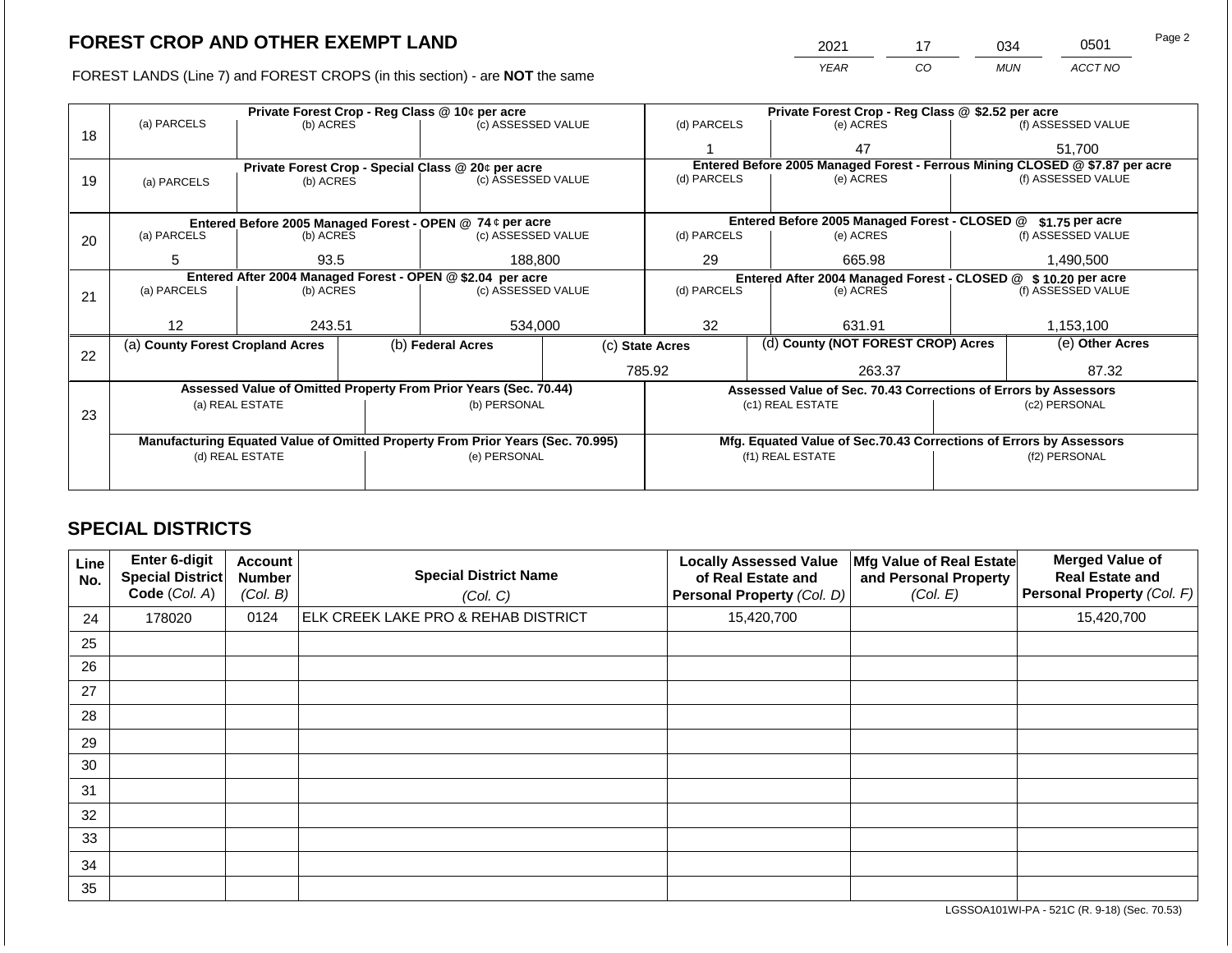|             |                                                          |                                             |                                                         | <b>YEAR</b>                                                                       | $\overline{co}$<br><b>MUN</b>                                 | ACCT NO                                                                        |
|-------------|----------------------------------------------------------|---------------------------------------------|---------------------------------------------------------|-----------------------------------------------------------------------------------|---------------------------------------------------------------|--------------------------------------------------------------------------------|
| Line<br>No. | Enter 6-digit<br><b>School District</b><br>Code (Col. A) | <b>Account</b><br><b>Number</b><br>(Col. B) | <b>School District Name</b><br>(Col. C)                 | <b>Locally Assessed Value</b><br>of Real Estate and<br>Personal Property (Col. D) | Mfg Value of Real Estate<br>and Personal Property<br>(Col. E) | <b>Merged Value of</b><br><b>Real Estate and</b><br>Personal Property (Col. F) |
|             | A.                                                       |                                             | <b>SCHOOL DISTRICTS (K-8 and K-12)</b>                  |                                                                                   |                                                               |                                                                                |
| 36          | 171645                                                   | 0116                                        | SCH D OF ELK MOUND AREA                                 | 100,461,700                                                                       |                                                               | 100,461,700                                                                    |
| 37          | 173444                                                   | 0117                                        | SCH D OF MENOMONIE AREA                                 | 32,746,800                                                                        | 1,238,300                                                     | 33,985,100                                                                     |
| 38          | 181554                                                   | 0120                                        | SCH D OF EAU CLAIRE AREA                                | 284,700                                                                           |                                                               | 284,700                                                                        |
| 39          |                                                          |                                             |                                                         |                                                                                   |                                                               |                                                                                |
| 40          |                                                          |                                             |                                                         |                                                                                   |                                                               |                                                                                |
| 41          |                                                          |                                             |                                                         |                                                                                   |                                                               |                                                                                |
| 42          |                                                          |                                             |                                                         |                                                                                   |                                                               |                                                                                |
| 43          |                                                          |                                             |                                                         |                                                                                   |                                                               |                                                                                |
| 44          |                                                          |                                             |                                                         |                                                                                   |                                                               |                                                                                |
| 45          |                                                          |                                             |                                                         |                                                                                   |                                                               |                                                                                |
| 46          |                                                          |                                             |                                                         |                                                                                   |                                                               |                                                                                |
| 47          |                                                          |                                             |                                                         |                                                                                   |                                                               |                                                                                |
| 48          |                                                          |                                             |                                                         |                                                                                   |                                                               |                                                                                |
| 49          |                                                          |                                             | TOTAL ASSESSED VALUE OF SCHOOL DISTRICTS (K-8 and K-12) | 133,493,200                                                                       | 1,238,300                                                     | 134,731,500                                                                    |
| 50          | <b>B.</b><br>UNION HIGH SCHOOL DISTRICTS                 |                                             |                                                         |                                                                                   |                                                               |                                                                                |
| 51          |                                                          |                                             |                                                         |                                                                                   |                                                               |                                                                                |
| 52          |                                                          |                                             |                                                         |                                                                                   |                                                               |                                                                                |
| 53          |                                                          |                                             |                                                         |                                                                                   |                                                               |                                                                                |
| 54          |                                                          |                                             |                                                         |                                                                                   |                                                               |                                                                                |
| 55          |                                                          |                                             | TOTAL ASSESSED VALUE OF UNION HIGH SCHOOLS              |                                                                                   |                                                               |                                                                                |
|             | <b>TECHNICAL COLLEGE DISTRICTS</b><br>C.                 |                                             |                                                         |                                                                                   |                                                               |                                                                                |
| 56          | 000100                                                   | 0001                                        | CHIPPEWA VALLEY TECHNICAL COLLEGE EAUC                  | 133,493,200                                                                       | 1,238,300                                                     | 134,731,500                                                                    |
| 57          |                                                          |                                             |                                                         |                                                                                   |                                                               |                                                                                |
| 58          |                                                          |                                             |                                                         |                                                                                   |                                                               |                                                                                |
| 59          |                                                          |                                             | TOTAL ASSESSED VALUE OF TECHNICAL COLLEGES              | 133,493,200                                                                       | 1,238,300                                                     | 134,731,500                                                                    |

2021

17

034

 *I hereby certify, to the best of my knowledge and belief, this form is complete and correct.*

**SCHOOL DISTRICTS**

| Name               |                         | Title                       | Submission date  |  |  |
|--------------------|-------------------------|-----------------------------|------------------|--|--|
| SARAH EDWARDS      |                         | <b>REAL PROPERTY LISTER</b> | 2021<br>06<br>14 |  |  |
| Phone              | Email address           |                             |                  |  |  |
| 715<br>231<br>6545 | SJEDWARDS@CO.DUNN.WI.US |                             |                  |  |  |

Page 3

0501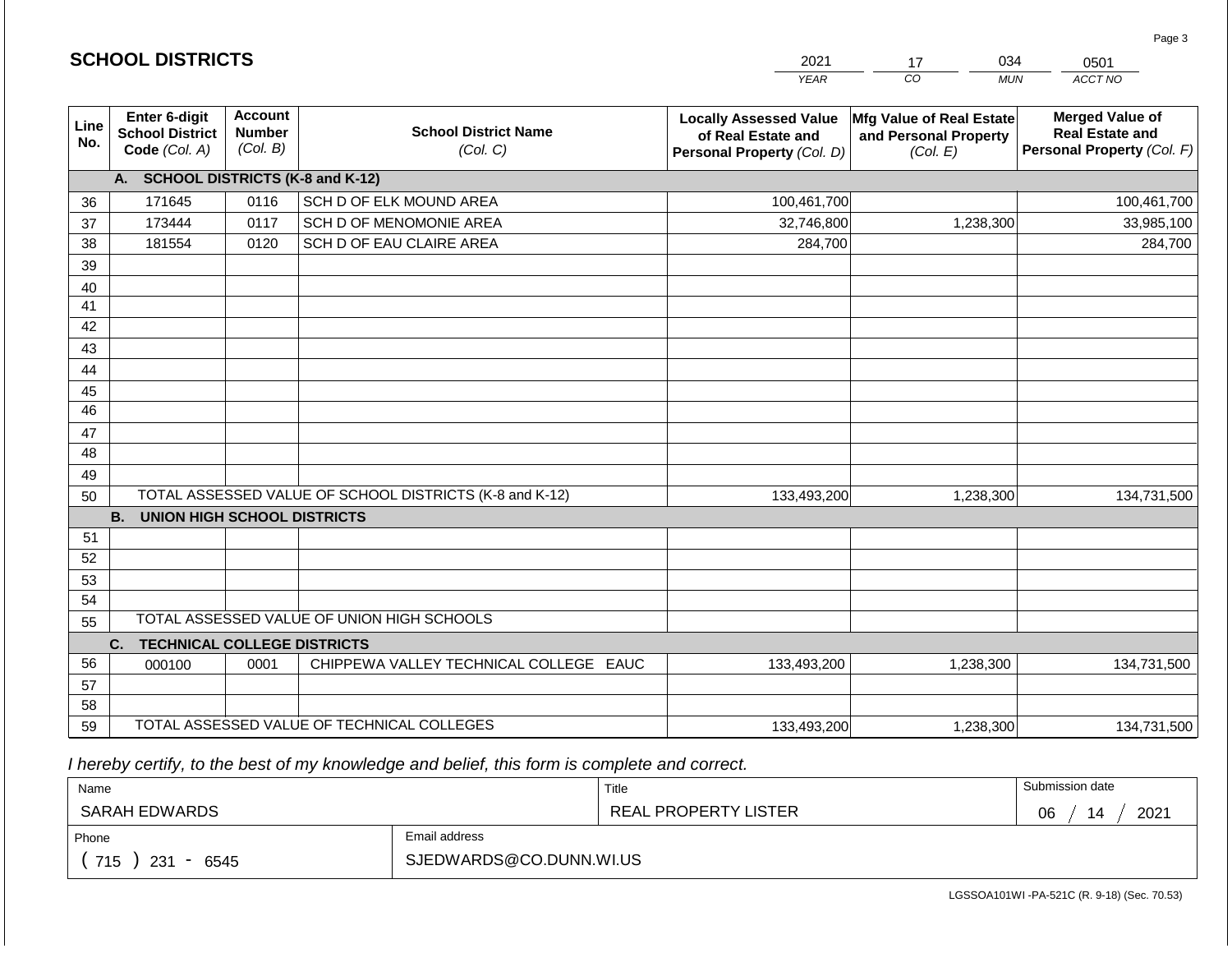- Each municipality's SOA is completed after the Board of Review and includes any changes made to the locally assessed values, under state law (sec. 70.53, Wis. Stats.)
- The Wisconsin Department of Revenue (DOR) merges the locally assessed values with the state assessed manufacturing values
- DOR provides the information regarding district names and codes. If a district is not listed, contact DOR.

Note: If you submit an amended SOA to DOR after your municipality's SOA is equated and posted to our website, we will process the SOA. However, DOR will not recalculate the *aggregate ratio or update the final SOA posted on our website. You should use the corrected values to calculate your tax rates.*

### **Page 1: Real Estate and Personal Property**

- Lines 1-9 assessed real estate values, parcel counts and acres by classification
- Lines 10-15 assessed personal property values and number of accounts by class
- Line 16 aggregate assessed value of all property subject to general property; use to calculate tax rates. Note: This line equals the total assessed value of K-8 and K-12 school districts (Line 50) and total assessed value of technical colleges (Line 59).
- Remarks assessment ratio used to calculate estimated fair market value on property tax bills

### **Page 2: Forest Crop, Other Exempt Land and Special Districts**

- Lines 18-21 private forest crop and managed forest lands assessed values
- Line  $22 -$  tax exempt land acres
- Line 23 prior years assessed value of omitted property under sec. 70.44 and correction of errors under sec. 70.43 shown by locally assessed or manufacturing real estate and personal property. Note: If there is an amount on this line, report the corresponding tax in the Statement of Taxes, Sections J or K.
- Lines 24-35 special district assessed values. These values are used to calculate tax rates for the special districts.

### **Page 3: School Districts**

- Lines 36-50 school districts (K-8 and K-12) assessed values. These values are used to calculate tax rates for school districts.
- Lines 51-55 union high school district assessed values. These values are used to calculate tax rates for union high school districts.
- Lines 56-59 technical college assessed values. These values are used to calculate tax rates for technical colleges.

If you have questions: Email: lgs@wisconsin.gov

 Phone: (608) 266-2569 or (608) 264-6892 Fax: (608) 264-6887

ELK MOUND, WI 54739 - 9402 ELK MOUND, WI 54739 - 9402MARY STRAND<br>TOWN OF SPRING BROOK<br>N2616 COUNTY RD H TOWN OF SPRING BROOK N2616 COUNTY RD H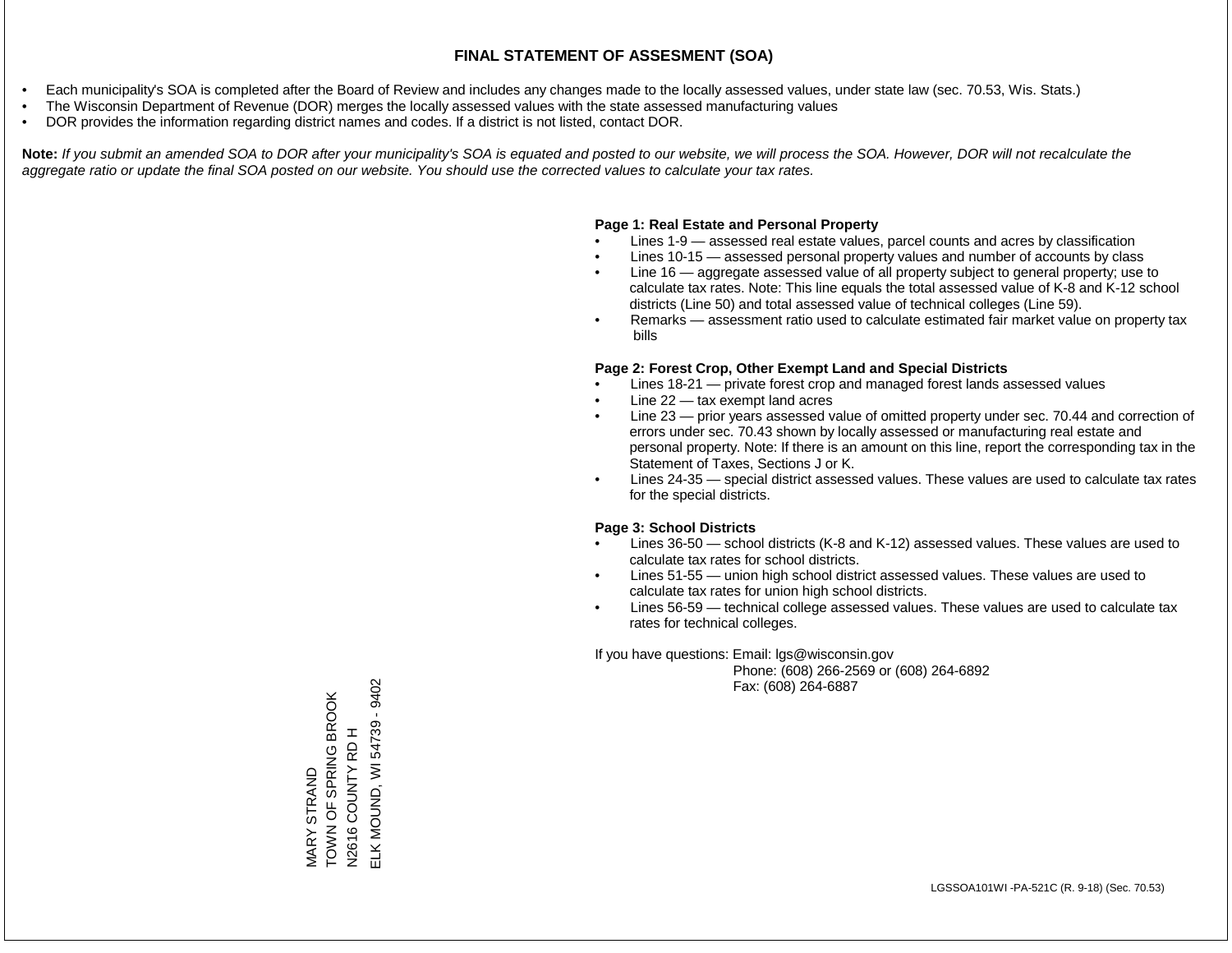|                |                                                                                                                               | <b>FINAL - EQUATED</b><br><b>STATEMENT OF ASSESSMENT FOR 2021</b>                                                                                                                            |                          | 17           | 036                                                 | 0502                    | This is an Amended Return | Page 1              |
|----------------|-------------------------------------------------------------------------------------------------------------------------------|----------------------------------------------------------------------------------------------------------------------------------------------------------------------------------------------|--------------------------|--------------|-----------------------------------------------------|-------------------------|---------------------------|---------------------|
|                |                                                                                                                               |                                                                                                                                                                                              |                          | CO           | <b>MUN</b>                                          | ACCT NO                 |                           |                     |
|                | <b>FOR</b>                                                                                                                    | TOWN OF<br>OF.                                                                                                                                                                               | <b>STANTON</b>           |              | <b>DUNN COUNTY</b>                                  |                         |                           |                     |
|                |                                                                                                                               | Town - Village - City                                                                                                                                                                        | <b>Municipality Name</b> |              | <b>County Name</b>                                  |                         |                           |                     |
|                |                                                                                                                               | <b>REAL ESTATE</b>                                                                                                                                                                           |                          | PARCEL COUNT | NO. OF ACRES                                        | <b>VALUE OF</b>         | <b>VALUE OF</b>           | TOTAL VALUE OF LAND |
| Line<br>No.    |                                                                                                                               | (See Lines 18 - 22 for                                                                                                                                                                       |                          |              | <b>WHOLE</b><br>TOTAL LAND MPROVEMENTS NUMBERS ONLY | LAND                    | <b>IMPROVEMENTS</b>       | AND IMPROVEMENTS    |
|                |                                                                                                                               | other Real Estate)                                                                                                                                                                           | (Col. A)                 | (Col. B)     | (Col, C)                                            | (Col. D)                | (Col. E)                  | (Col. F)            |
| $\mathbf{1}$   |                                                                                                                               | <b>RESIDENTIAL - Class 1</b><br>255<br>261<br>690<br>3,515,500                                                                                                                               |                          | 34,281,200   | 37,796,700                                          |                         |                           |                     |
| $\overline{2}$ | <b>COMMERCIAL - Class 2</b>                                                                                                   |                                                                                                                                                                                              | 5                        |              | 3<br>23                                             | 80,600                  | 151,500                   | 232,100             |
| 3              | MANUFACTURING - Class 3                                                                                                       |                                                                                                                                                                                              | 1                        |              | $\overline{0}$<br>32                                | 129,600                 | 0                         | 129,600             |
| 4              | <b>AGRICULTURAL - Class 4</b>                                                                                                 |                                                                                                                                                                                              | 581                      |              | 11,418                                              | 1,274,900               |                           | 1,274,900           |
| 5              | UNDEVELOPED - Class 5                                                                                                         |                                                                                                                                                                                              | 304                      |              | 1,797                                               | 1,493,500               |                           | 1,493,500           |
| 6              |                                                                                                                               | AGRICULTURAL FOREST - Class 5m                                                                                                                                                               | 276                      |              | 3,963                                               | 3,937,300               |                           | 3,937,300           |
| $\overline{7}$ |                                                                                                                               | FOREST LANDS - Class 6                                                                                                                                                                       | 63                       |              | 804                                                 | 1,592,800               |                           | 1,592,800           |
| 8              |                                                                                                                               | OTHER - Class 7                                                                                                                                                                              | 104                      | 104          | 200                                                 | 1,131,200               | 9,963,800                 | 11,095,000          |
| 9              |                                                                                                                               | <b>TOTAL - ALL COLUMNS</b>                                                                                                                                                                   | 1,595                    | 362          | 18,927                                              | 13,155,400              | 44,396,500                | 57,551,900          |
| 10             |                                                                                                                               | NUMBER OF PERSONAL PROPERTY ACCOUNTS IN ROLL                                                                                                                                                 |                          |              | $\overline{7}$                                      | <b>LOCALLY ASSESSED</b> | <b>MANUFACTURING</b>      | <b>MERGED</b>       |
| 11             |                                                                                                                               | BOATS AND OTHER WATERCRAFT NOT EXEMPT - Code 1                                                                                                                                               |                          |              |                                                     | 0                       | 0                         | 0                   |
| 12             |                                                                                                                               | MACHINERY, TOOLS AND PATTERNS - Code 2                                                                                                                                                       |                          |              |                                                     |                         | $\mathbf 0$               | $\Omega$            |
| 13             |                                                                                                                               | FURNITURE, FIXTURES AND EQUIPMENT - Code 3                                                                                                                                                   |                          |              |                                                     | $\mathbf 0$             | $\pmb{0}$                 | $\Omega$            |
| 14             |                                                                                                                               | ALL OTHER PERSONAL PROPERTY NOT EXEMPT - Codes 4A, 4B, 4C                                                                                                                                    |                          |              |                                                     | 85,700                  | $\overline{0}$            | 85,700              |
| 15             |                                                                                                                               | TOTAL OF PERSONAL PROPERTY NOT EXEMPT (Total of Lines 11-14)                                                                                                                                 |                          |              |                                                     | 85,700                  | $\mathbf 0$               | 85,700              |
| 16             |                                                                                                                               | AGGREGATE ASSESSED VALUE OF ALL PROPERTY SUBJECT TO THE GENERAL PROPERTY TAX (Total of Lines 9F and 15F)<br>MUST EQUAL TOTAL VALUE OF THE SCHOOL DISTRICTS (K-12 PLUS K-8) - Line 50, Col. F |                          |              |                                                     |                         |                           | 57,637,600          |
| 17             | Name of Assessor<br>Telephone #<br><b>BOARD OF REVIEW</b><br>DATE OF FINAL ADJOURNMENT<br>05/13/2021<br><b>RANDY PROCHNOW</b> |                                                                                                                                                                                              |                          |              |                                                     |                         |                           | (715) 309-2863      |

The Assessment Ratio to be used in calculating the estimated Fair Market Value on tax bills for this tax district is .802759433

This ratio should be used to convert assessed values to "Calculate Equalized Values" in Step 1 of the Lottery and Gaming Credit Calculations.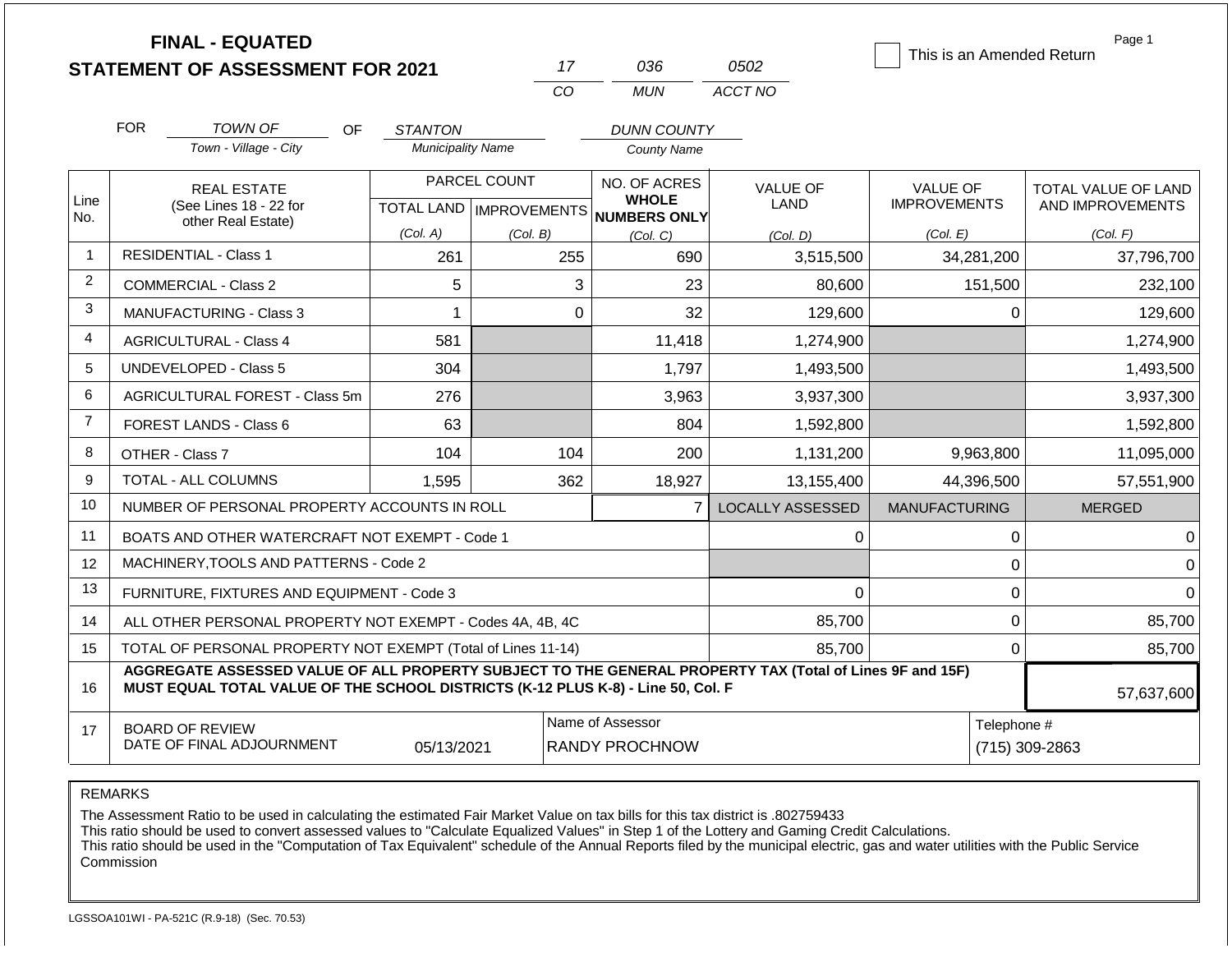2021 17 036 0502

FOREST LANDS (Line 7) and FOREST CROPS (in this section) - are **NOT** the same *YEAR CO MUN ACCT NO*

|    |                                                            | Private Forest Crop - Reg Class @ 10¢ per acre |                                                           |                                                                                |                 |                                                                              |                                               | Private Forest Crop - Reg Class @ \$2.52 per acre                  |                    |                    |  |  |
|----|------------------------------------------------------------|------------------------------------------------|-----------------------------------------------------------|--------------------------------------------------------------------------------|-----------------|------------------------------------------------------------------------------|-----------------------------------------------|--------------------------------------------------------------------|--------------------|--------------------|--|--|
|    | (a) PARCELS                                                | (b) ACRES                                      |                                                           | (c) ASSESSED VALUE                                                             |                 | (d) PARCELS                                                                  |                                               | (e) ACRES                                                          |                    | (f) ASSESSED VALUE |  |  |
| 18 |                                                            |                                                |                                                           |                                                                                |                 |                                                                              |                                               |                                                                    |                    |                    |  |  |
|    |                                                            |                                                |                                                           |                                                                                |                 |                                                                              |                                               |                                                                    |                    |                    |  |  |
|    |                                                            |                                                |                                                           | Private Forest Crop - Special Class @ 20¢ per acre                             |                 | Entered Before 2005 Managed Forest - Ferrous Mining CLOSED @ \$7.87 per acre |                                               |                                                                    |                    |                    |  |  |
| 19 | (b) ACRES<br>(a) PARCELS                                   |                                                | (c) ASSESSED VALUE                                        |                                                                                | (d) PARCELS     |                                                                              | (e) ACRES                                     |                                                                    | (f) ASSESSED VALUE |                    |  |  |
|    |                                                            |                                                |                                                           |                                                                                |                 |                                                                              |                                               |                                                                    |                    |                    |  |  |
|    |                                                            |                                                | Entered Before 2005 Managed Forest - OPEN @ 74 ¢ per acre |                                                                                |                 |                                                                              | Entered Before 2005 Managed Forest - CLOSED @ |                                                                    | \$1.75 per acre    |                    |  |  |
| 20 | (a) PARCELS<br>(b) ACRES                                   |                                                |                                                           | (c) ASSESSED VALUE                                                             |                 | (d) PARCELS                                                                  |                                               | (e) ACRES                                                          |                    | (f) ASSESSED VALUE |  |  |
|    |                                                            |                                                |                                                           |                                                                                |                 |                                                                              |                                               |                                                                    |                    |                    |  |  |
|    | $\overline{2}$                                             | 48                                             |                                                           | 33,200                                                                         |                 | 18                                                                           |                                               | 401.55                                                             | 769,100            |                    |  |  |
|    | Entered After 2004 Managed Forest - OPEN @ \$2.04 per acre |                                                |                                                           |                                                                                |                 |                                                                              |                                               | Entered After 2004 Managed Forest - CLOSED @ \$10.20 per acre      |                    |                    |  |  |
| 21 | (a) PARCELS                                                | (b) ACRES                                      |                                                           | (c) ASSESSED VALUE                                                             |                 | (d) PARCELS                                                                  |                                               | (e) ACRES                                                          | (f) ASSESSED VALUE |                    |  |  |
|    |                                                            |                                                |                                                           |                                                                                |                 |                                                                              |                                               |                                                                    |                    |                    |  |  |
|    |                                                            | 228.5                                          |                                                           | 468,400                                                                        |                 | 63                                                                           |                                               | 1,783.46                                                           |                    | 2,888,900          |  |  |
|    | (a) County Forest Cropland Acres                           |                                                |                                                           | (b) Federal Acres                                                              | (c) State Acres |                                                                              |                                               | (d) County (NOT FOREST CROP) Acres                                 |                    | (e) Other Acres    |  |  |
| 22 |                                                            |                                                |                                                           |                                                                                |                 |                                                                              |                                               |                                                                    |                    |                    |  |  |
|    |                                                            |                                                |                                                           |                                                                                |                 | 112.98                                                                       |                                               | 160.92                                                             |                    | 178.43             |  |  |
|    |                                                            |                                                |                                                           | Assessed Value of Omitted Property From Prior Years (Sec. 70.44)               |                 |                                                                              |                                               | Assessed Value of Sec. 70.43 Corrections of Errors by Assessors    |                    |                    |  |  |
|    |                                                            | (a) REAL ESTATE                                |                                                           | (b) PERSONAL                                                                   |                 |                                                                              |                                               | (c1) REAL ESTATE                                                   |                    | (c2) PERSONAL      |  |  |
| 23 |                                                            |                                                |                                                           |                                                                                |                 |                                                                              |                                               |                                                                    |                    |                    |  |  |
|    |                                                            |                                                |                                                           | Manufacturing Equated Value of Omitted Property From Prior Years (Sec. 70.995) |                 |                                                                              |                                               | Mfg. Equated Value of Sec.70.43 Corrections of Errors by Assessors |                    |                    |  |  |
|    |                                                            | (d) REAL ESTATE                                |                                                           | (e) PERSONAL                                                                   |                 |                                                                              |                                               | (f1) REAL ESTATE                                                   | (f2) PERSONAL      |                    |  |  |
|    |                                                            |                                                |                                                           |                                                                                |                 |                                                                              |                                               |                                                                    |                    |                    |  |  |
|    |                                                            |                                                |                                                           |                                                                                |                 |                                                                              |                                               |                                                                    |                    |                    |  |  |

# **SPECIAL DISTRICTS**

| Line<br>No. | Enter 6-digit<br><b>Special District</b><br>Code (Col. A) | <b>Account</b><br><b>Number</b><br>(Col. B) | <b>Special District Name</b><br>(Col. C) | <b>Locally Assessed Value</b><br>of Real Estate and<br>Personal Property (Col. D) | Mfg Value of Real Estate<br>and Personal Property<br>(Col. E) | <b>Merged Value of</b><br><b>Real Estate and</b><br>Personal Property (Col. F) |
|-------------|-----------------------------------------------------------|---------------------------------------------|------------------------------------------|-----------------------------------------------------------------------------------|---------------------------------------------------------------|--------------------------------------------------------------------------------|
| 24          |                                                           |                                             |                                          |                                                                                   |                                                               |                                                                                |
|             |                                                           |                                             |                                          |                                                                                   |                                                               |                                                                                |
| 25          |                                                           |                                             |                                          |                                                                                   |                                                               |                                                                                |
| 26          |                                                           |                                             |                                          |                                                                                   |                                                               |                                                                                |
| 27          |                                                           |                                             |                                          |                                                                                   |                                                               |                                                                                |
| 28          |                                                           |                                             |                                          |                                                                                   |                                                               |                                                                                |
| 29          |                                                           |                                             |                                          |                                                                                   |                                                               |                                                                                |
| 30          |                                                           |                                             |                                          |                                                                                   |                                                               |                                                                                |
| 31          |                                                           |                                             |                                          |                                                                                   |                                                               |                                                                                |
| 32          |                                                           |                                             |                                          |                                                                                   |                                                               |                                                                                |
| 33          |                                                           |                                             |                                          |                                                                                   |                                                               |                                                                                |
| 34          |                                                           |                                             |                                          |                                                                                   |                                                               |                                                                                |
| 35          |                                                           |                                             |                                          |                                                                                   |                                                               |                                                                                |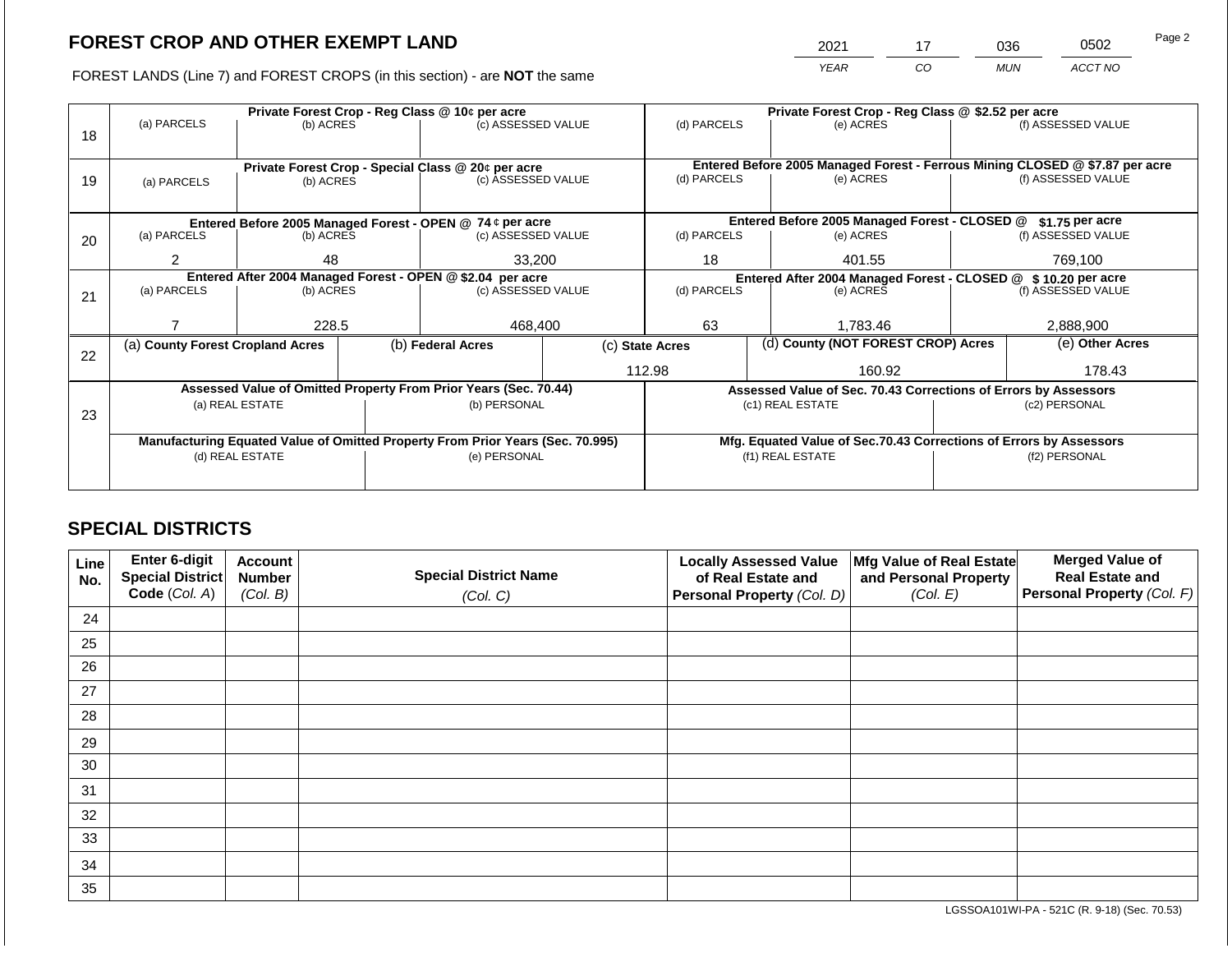|             |                                                          |                                             |                                                         | <b>YEAR</b>                                                                       | $\overline{co}$<br><b>MUN</b>                                 | ACCT NO                                                                        |
|-------------|----------------------------------------------------------|---------------------------------------------|---------------------------------------------------------|-----------------------------------------------------------------------------------|---------------------------------------------------------------|--------------------------------------------------------------------------------|
| Line<br>No. | Enter 6-digit<br><b>School District</b><br>Code (Col. A) | <b>Account</b><br><b>Number</b><br>(Col. B) | <b>School District Name</b><br>(Col. C)                 | <b>Locally Assessed Value</b><br>of Real Estate and<br>Personal Property (Col. D) | Mfg Value of Real Estate<br>and Personal Property<br>(Col. E) | <b>Merged Value of</b><br><b>Real Estate and</b><br>Personal Property (Col. F) |
|             | A. SCHOOL DISTRICTS (K-8 and K-12)                       |                                             |                                                         |                                                                                   |                                                               |                                                                                |
| 36          | 170637                                                   | 0114                                        | SCH D OF BOYCEVILLE COMMUNITY                           | 35,677,800                                                                        |                                                               | 35,677,800                                                                     |
| 37          | 173444                                                   | 0117                                        | SCH D OF MENOMONIE AREA                                 | 7,162,800                                                                         |                                                               | 7,162,800                                                                      |
| 38          | 552198                                                   | 0328                                        | SCH D OF GLENWOOD CITY                                  | 14,667,400                                                                        | 129,600                                                       | 14,797,000                                                                     |
| 39          |                                                          |                                             |                                                         |                                                                                   |                                                               |                                                                                |
| 40          |                                                          |                                             |                                                         |                                                                                   |                                                               |                                                                                |
| 41          |                                                          |                                             |                                                         |                                                                                   |                                                               |                                                                                |
| 42          |                                                          |                                             |                                                         |                                                                                   |                                                               |                                                                                |
| 43          |                                                          |                                             |                                                         |                                                                                   |                                                               |                                                                                |
| 44          |                                                          |                                             |                                                         |                                                                                   |                                                               |                                                                                |
| 45          |                                                          |                                             |                                                         |                                                                                   |                                                               |                                                                                |
| 46          |                                                          |                                             |                                                         |                                                                                   |                                                               |                                                                                |
| 47          |                                                          |                                             |                                                         |                                                                                   |                                                               |                                                                                |
| 48          |                                                          |                                             |                                                         |                                                                                   |                                                               |                                                                                |
| 49          |                                                          |                                             |                                                         |                                                                                   |                                                               |                                                                                |
| 50          |                                                          |                                             | TOTAL ASSESSED VALUE OF SCHOOL DISTRICTS (K-8 and K-12) | 57,508,000                                                                        | 129,600                                                       | 57,637,600                                                                     |
|             | <b>B.</b><br><b>UNION HIGH SCHOOL DISTRICTS</b>          |                                             |                                                         |                                                                                   |                                                               |                                                                                |
| 51          |                                                          |                                             |                                                         |                                                                                   |                                                               |                                                                                |
| 52          |                                                          |                                             |                                                         |                                                                                   |                                                               |                                                                                |
| 53          |                                                          |                                             |                                                         |                                                                                   |                                                               |                                                                                |
| 54          |                                                          |                                             |                                                         |                                                                                   |                                                               |                                                                                |
| 55          |                                                          |                                             | TOTAL ASSESSED VALUE OF UNION HIGH SCHOOLS              |                                                                                   |                                                               |                                                                                |
|             | <b>TECHNICAL COLLEGE DISTRICTS</b><br>C.                 |                                             |                                                         |                                                                                   |                                                               |                                                                                |
| 56          | 000100                                                   | 0001                                        | CHIPPEWA VALLEY TECHNICAL COLLEGE EAUC                  | 57,508,000                                                                        | 129,600                                                       | 57,637,600                                                                     |
| 57          |                                                          |                                             |                                                         |                                                                                   |                                                               |                                                                                |
| 58          |                                                          |                                             |                                                         |                                                                                   |                                                               |                                                                                |
| 59          |                                                          |                                             | TOTAL ASSESSED VALUE OF TECHNICAL COLLEGES              | 57,508,000                                                                        | 129,600                                                       | 57,637,600                                                                     |

2021

17

036

 *I hereby certify, to the best of my knowledge and belief, this form is complete and correct.*

**SCHOOL DISTRICTS**

| Name               |                         | Title                | Submission date        |  |  |
|--------------------|-------------------------|----------------------|------------------------|--|--|
| SARAH EDWARDS      |                         | REAL PROPERTY LISTER | 2021<br>26<br>∩ҕ<br>◡◡ |  |  |
| Phone              | Email address           |                      |                        |  |  |
| 715<br>231<br>6545 | SJEDWARDS@CO.DUNN.WI.US |                      |                        |  |  |

Page 3

0502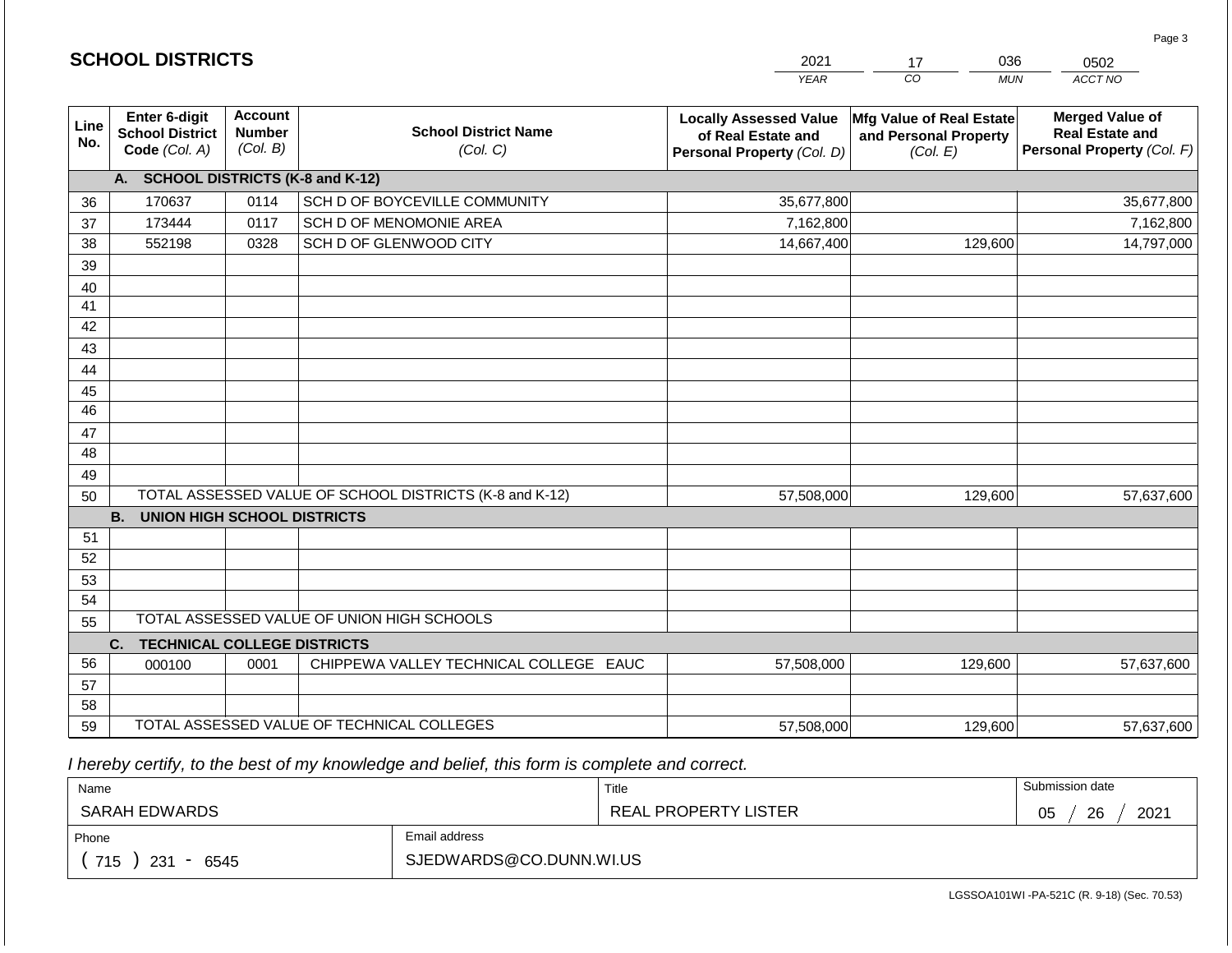- Each municipality's SOA is completed after the Board of Review and includes any changes made to the locally assessed values, under state law (sec. 70.53, Wis. Stats.)
- The Wisconsin Department of Revenue (DOR) merges the locally assessed values with the state assessed manufacturing values
- DOR provides the information regarding district names and codes. If a district is not listed, contact DOR.

Note: If you submit an amended SOA to DOR after your municipality's SOA is equated and posted to our website, we will process the SOA. However, DOR will not recalculate the *aggregate ratio or update the final SOA posted on our website. You should use the corrected values to calculate your tax rates.*

#### **Page 1: Real Estate and Personal Property**

- Lines 1-9 assessed real estate values, parcel counts and acres by classification
- Lines 10-15 assessed personal property values and number of accounts by class
- Line 16 aggregate assessed value of all property subject to general property; use to calculate tax rates. Note: This line equals the total assessed value of K-8 and K-12 school districts (Line 50) and total assessed value of technical colleges (Line 59).
- Remarks assessment ratio used to calculate estimated fair market value on property tax bills

#### **Page 2: Forest Crop, Other Exempt Land and Special Districts**

- Lines 18-21 private forest crop and managed forest lands assessed values
- Line  $22 -$  tax exempt land acres
- Line 23 prior years assessed value of omitted property under sec. 70.44 and correction of errors under sec. 70.43 shown by locally assessed or manufacturing real estate and personal property. Note: If there is an amount on this line, report the corresponding tax in the Statement of Taxes, Sections J or K.
- Lines 24-35 special district assessed values. These values are used to calculate tax rates for the special districts.

#### **Page 3: School Districts**

- Lines 36-50 school districts (K-8 and K-12) assessed values. These values are used to calculate tax rates for school districts.
- Lines 51-55 union high school district assessed values. These values are used to calculate tax rates for union high school districts.
- Lines 56-59 technical college assessed values. These values are used to calculate tax rates for technical colleges.

If you have questions: Email: lgs@wisconsin.gov

 Phone: (608) 266-2569 or (608) 264-6892 Fax: (608) 264-6887

<NAPP, WI54749 - 8414 KNAPP, WI 54749 - 8414N8414 COUNTY RD O VALERIE WINDSOR<br>TOWN OF STANTON N8414 COUNTY RD O ZOLNYLS LO NNOL VALERIE WINDSOR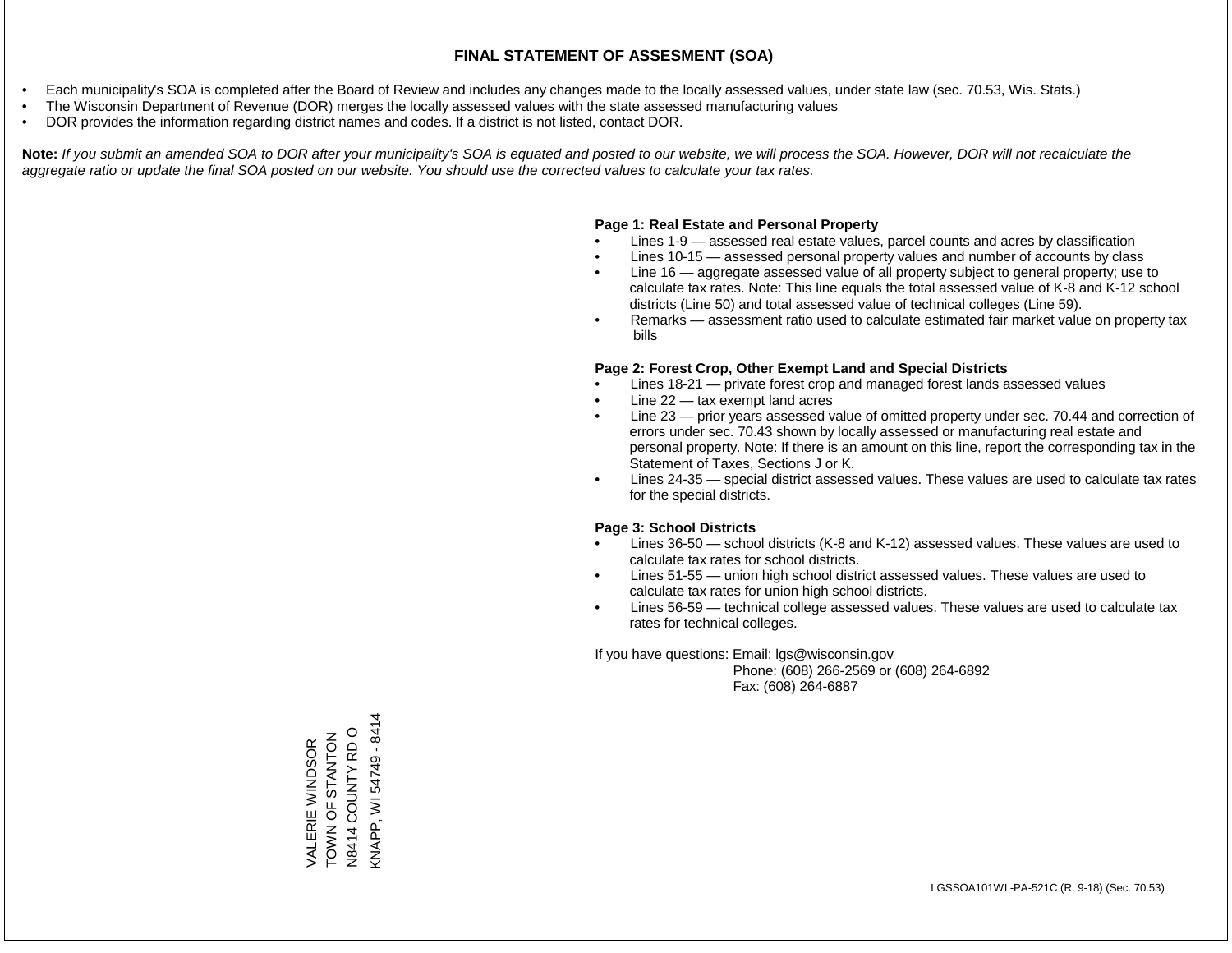|                |            | <b>FINAL - EQUATED</b><br><b>STATEMENT OF ASSESSMENT FOR 2021</b>                                                                                                                            |                          | 17           | 038                                                  | 0503                    | This is an Amended Return | Page 1              |
|----------------|------------|----------------------------------------------------------------------------------------------------------------------------------------------------------------------------------------------|--------------------------|--------------|------------------------------------------------------|-------------------------|---------------------------|---------------------|
|                |            |                                                                                                                                                                                              |                          | CO           | <b>MUN</b>                                           | ACCT NO                 |                           |                     |
|                | <b>FOR</b> | <b>TOWN OF</b><br>OF.                                                                                                                                                                        | <b>TAINTER</b>           |              | <b>DUNN COUNTY</b>                                   |                         |                           |                     |
|                |            | Town - Village - City                                                                                                                                                                        | <b>Municipality Name</b> |              | <b>County Name</b>                                   |                         |                           |                     |
|                |            | <b>REAL ESTATE</b>                                                                                                                                                                           |                          | PARCEL COUNT | NO. OF ACRES                                         | <b>VALUE OF</b>         | <b>VALUE OF</b>           | TOTAL VALUE OF LAND |
| Line<br>No.    |            | (See Lines 18 - 22 for                                                                                                                                                                       |                          |              | <b>WHOLE</b><br>TOTAL LAND IMPROVEMENTS NUMBERS ONLY | LAND                    | <b>IMPROVEMENTS</b>       | AND IMPROVEMENTS    |
|                |            | other Real Estate)                                                                                                                                                                           | (Col. A)                 | (Col. B)     | (Col, C)                                             | (Col. D)                | (Col. E)                  | (Col. F)            |
| $\mathbf{1}$   |            | <b>RESIDENTIAL - Class 1</b>                                                                                                                                                                 | 1,486                    | 1,183        | 1,712                                                | 70,924,000              | 189,691,000               | 260,615,000         |
| 2              |            | <b>COMMERCIAL - Class 2</b>                                                                                                                                                                  | 30                       | 18           | 167                                                  | 1,488,600               | 3,022,200                 | 4,510,800           |
| 3              |            | <b>MANUFACTURING - Class 3</b>                                                                                                                                                               | $\Omega$                 | $\Omega$     | $\Omega$                                             | $\Omega$                | 0                         | 0                   |
| $\overline{4}$ |            | <b>AGRICULTURAL - Class 4</b>                                                                                                                                                                | 411                      |              | 10,362                                               | 1,728,800               |                           | 1,728,800           |
| 5              |            | <b>UNDEVELOPED - Class 5</b>                                                                                                                                                                 | 208                      |              | 1,345                                                | 889,800                 |                           | 889,800             |
| 6              |            | <b>AGRICULTURAL FOREST - Class 5m</b>                                                                                                                                                        | 131                      |              | 1,464                                                | 1,983,200               |                           | 1,983,200           |
| $\overline{7}$ |            | <b>FOREST LANDS - Class 6</b>                                                                                                                                                                | 136                      |              | 1,832                                                | 4,752,800               |                           | 4,752,800           |
| 8              |            | OTHER - Class 7                                                                                                                                                                              | 57                       | 66           | 151                                                  | 783,100                 | 7,302,200                 | 8,085,300           |
| 9              |            | TOTAL - ALL COLUMNS                                                                                                                                                                          | 2,459                    | 1,267        | 17,033                                               | 82,550,300              | 200,015,400               | 282,565,700         |
| 10             |            | NUMBER OF PERSONAL PROPERTY ACCOUNTS IN ROLL                                                                                                                                                 |                          |              | 12                                                   | <b>LOCALLY ASSESSED</b> | <b>MANUFACTURING</b>      | <b>MERGED</b>       |
| 11             |            | BOATS AND OTHER WATERCRAFT NOT EXEMPT - Code 1                                                                                                                                               |                          |              |                                                      | 500                     | 0                         | 500                 |
| 12             |            | MACHINERY, TOOLS AND PATTERNS - Code 2                                                                                                                                                       |                          |              |                                                      |                         | $\mathbf 0$               | $\Omega$            |
| 13             |            | FURNITURE, FIXTURES AND EQUIPMENT - Code 3                                                                                                                                                   |                          |              |                                                      | 42,300                  | $\pmb{0}$                 | 42,300              |
| 14             |            | ALL OTHER PERSONAL PROPERTY NOT EXEMPT - Codes 4A, 4B, 4C                                                                                                                                    |                          |              |                                                      | 35,800                  | $\mathbf 0$               | 35,800              |
| 15             |            | TOTAL OF PERSONAL PROPERTY NOT EXEMPT (Total of Lines 11-14)                                                                                                                                 |                          |              |                                                      | 78,600                  | $\mathbf 0$               | 78,600              |
| 16             |            | AGGREGATE ASSESSED VALUE OF ALL PROPERTY SUBJECT TO THE GENERAL PROPERTY TAX (Total of Lines 9F and 15F)<br>MUST EQUAL TOTAL VALUE OF THE SCHOOL DISTRICTS (K-12 PLUS K-8) - Line 50, Col. F |                          |              |                                                      |                         |                           | 282,644,300         |
| 17             |            | <b>BOARD OF REVIEW</b>                                                                                                                                                                       |                          |              | Name of Assessor                                     |                         | Telephone #               |                     |
|                |            | DATE OF FINAL ADJOURNMENT                                                                                                                                                                    | 10/26/2021               |              | <b>RONALD MEYER</b>                                  |                         |                           | (715) 232-9068      |

The Assessment Ratio to be used in calculating the estimated Fair Market Value on tax bills for this tax district is .996771053

This ratio should be used to convert assessed values to "Calculate Equalized Values" in Step 1 of the Lottery and Gaming Credit Calculations.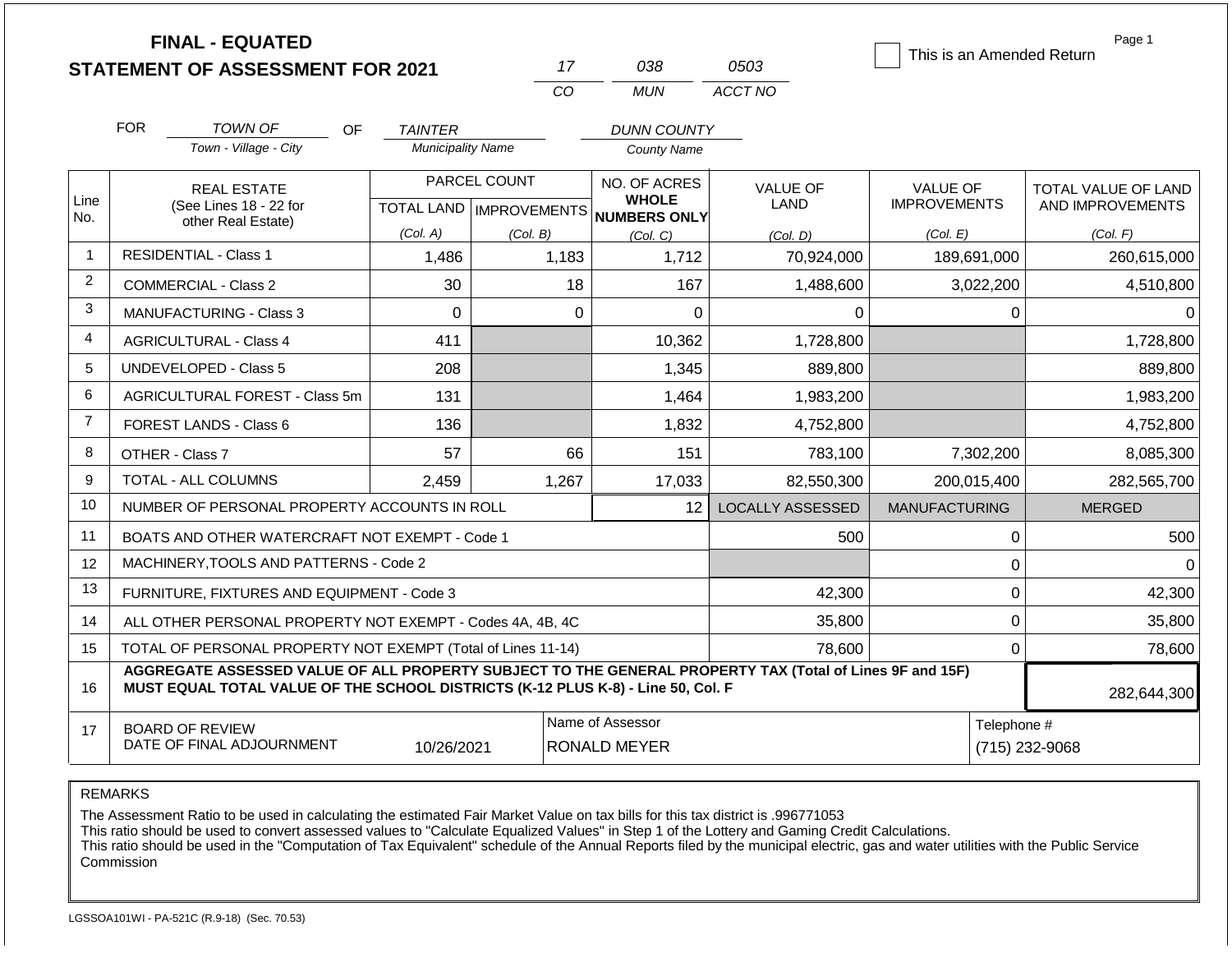2021 17 038 0503

FOREST LANDS (Line 7) and FOREST CROPS (in this section) - are **NOT** the same *YEAR CO MUN ACCT NO*

|    |                                                                                |           |  | Private Forest Crop - Reg Class @ 10¢ per acre                   |  |                                                               | Private Forest Crop - Reg Class @ \$2.52 per acre |                                                                    |                                                                                                    |                    |
|----|--------------------------------------------------------------------------------|-----------|--|------------------------------------------------------------------|--|---------------------------------------------------------------|---------------------------------------------------|--------------------------------------------------------------------|----------------------------------------------------------------------------------------------------|--------------------|
|    | (a) PARCELS                                                                    | (b) ACRES |  | (c) ASSESSED VALUE                                               |  | (d) PARCELS                                                   |                                                   | (e) ACRES                                                          |                                                                                                    | (f) ASSESSED VALUE |
| 18 |                                                                                |           |  |                                                                  |  |                                                               |                                                   |                                                                    |                                                                                                    |                    |
|    |                                                                                |           |  |                                                                  |  |                                                               |                                                   |                                                                    |                                                                                                    |                    |
|    |                                                                                |           |  | Private Forest Crop - Special Class @ 20¢ per acre               |  | (d) PARCELS                                                   |                                                   |                                                                    | Entered Before 2005 Managed Forest - Ferrous Mining CLOSED @ \$7.87 per acre<br>(f) ASSESSED VALUE |                    |
| 19 | (a) PARCELS                                                                    | (b) ACRES |  | (c) ASSESSED VALUE                                               |  |                                                               |                                                   | (e) ACRES                                                          |                                                                                                    |                    |
|    |                                                                                |           |  |                                                                  |  |                                                               |                                                   |                                                                    |                                                                                                    |                    |
|    |                                                                                |           |  | Entered Before 2005 Managed Forest - OPEN @ 74 ¢ per acre        |  |                                                               |                                                   | Entered Before 2005 Managed Forest - CLOSED @                      |                                                                                                    | \$1.75 per acre    |
| 20 | (a) PARCELS                                                                    | (b) ACRES |  | (c) ASSESSED VALUE                                               |  | (d) PARCELS                                                   |                                                   | (e) ACRES                                                          |                                                                                                    | (f) ASSESSED VALUE |
|    |                                                                                |           |  |                                                                  |  |                                                               |                                                   |                                                                    |                                                                                                    |                    |
|    | 5                                                                              | 181.57    |  | 392,800                                                          |  | 30                                                            |                                                   | 764.98                                                             |                                                                                                    | 2,097,900          |
|    | Entered After 2004 Managed Forest - OPEN @ \$2.04 per acre                     |           |  |                                                                  |  | Entered After 2004 Managed Forest - CLOSED @ \$10.20 per acre |                                                   |                                                                    |                                                                                                    |                    |
| 21 | (a) PARCELS                                                                    | (b) ACRES |  | (c) ASSESSED VALUE                                               |  | (d) PARCELS                                                   |                                                   | (e) ACRES                                                          |                                                                                                    | (f) ASSESSED VALUE |
|    |                                                                                |           |  |                                                                  |  |                                                               |                                                   |                                                                    |                                                                                                    |                    |
|    | 10                                                                             | 180.35    |  | 372,700                                                          |  | 43                                                            |                                                   | 1,015.91                                                           |                                                                                                    | 2,655,100          |
|    | (a) County Forest Cropland Acres                                               |           |  | (b) Federal Acres                                                |  | (c) State Acres                                               |                                                   | (d) County (NOT FOREST CROP) Acres                                 |                                                                                                    | (e) Other Acres    |
| 22 |                                                                                |           |  |                                                                  |  |                                                               |                                                   |                                                                    |                                                                                                    |                    |
|    |                                                                                |           |  |                                                                  |  | 771.84                                                        |                                                   | 230.62                                                             |                                                                                                    | 800.23             |
|    |                                                                                |           |  | Assessed Value of Omitted Property From Prior Years (Sec. 70.44) |  |                                                               |                                                   |                                                                    | Assessed Value of Sec. 70.43 Corrections of Errors by Assessors                                    |                    |
|    | (a) REAL ESTATE                                                                |           |  | (b) PERSONAL                                                     |  |                                                               |                                                   | (c1) REAL ESTATE                                                   |                                                                                                    | (c2) PERSONAL      |
| 23 |                                                                                |           |  |                                                                  |  |                                                               |                                                   |                                                                    |                                                                                                    |                    |
|    | Manufacturing Equated Value of Omitted Property From Prior Years (Sec. 70.995) |           |  |                                                                  |  |                                                               |                                                   | Mfg. Equated Value of Sec.70.43 Corrections of Errors by Assessors |                                                                                                    |                    |
|    | (d) REAL ESTATE                                                                |           |  | (e) PERSONAL                                                     |  |                                                               |                                                   | (f1) REAL ESTATE                                                   |                                                                                                    | (f2) PERSONAL      |
|    |                                                                                |           |  |                                                                  |  |                                                               |                                                   |                                                                    |                                                                                                    |                    |
|    |                                                                                |           |  |                                                                  |  |                                                               |                                                   |                                                                    |                                                                                                    |                    |

# **SPECIAL DISTRICTS**

| Line<br>No. | <b>Enter 6-digit</b><br>Special District | <b>Account</b><br><b>Number</b> | <b>Special District Name</b> | <b>Locally Assessed Value</b><br>of Real Estate and | Mfg Value of Real Estate<br>and Personal Property | <b>Merged Value of</b><br><b>Real Estate and</b> |
|-------------|------------------------------------------|---------------------------------|------------------------------|-----------------------------------------------------|---------------------------------------------------|--------------------------------------------------|
|             | Code (Col. A)                            | (Col. B)                        | (Col. C)                     | Personal Property (Col. D)                          | (Col. E)                                          | Personal Property (Col. F)                       |
| 24          |                                          |                                 |                              |                                                     |                                                   |                                                  |
| 25          |                                          |                                 |                              |                                                     |                                                   |                                                  |
| 26          |                                          |                                 |                              |                                                     |                                                   |                                                  |
| 27          |                                          |                                 |                              |                                                     |                                                   |                                                  |
| 28          |                                          |                                 |                              |                                                     |                                                   |                                                  |
| 29          |                                          |                                 |                              |                                                     |                                                   |                                                  |
| 30          |                                          |                                 |                              |                                                     |                                                   |                                                  |
| 31          |                                          |                                 |                              |                                                     |                                                   |                                                  |
| 32          |                                          |                                 |                              |                                                     |                                                   |                                                  |
| 33          |                                          |                                 |                              |                                                     |                                                   |                                                  |
| 34          |                                          |                                 |                              |                                                     |                                                   |                                                  |
| 35          |                                          |                                 |                              |                                                     |                                                   |                                                  |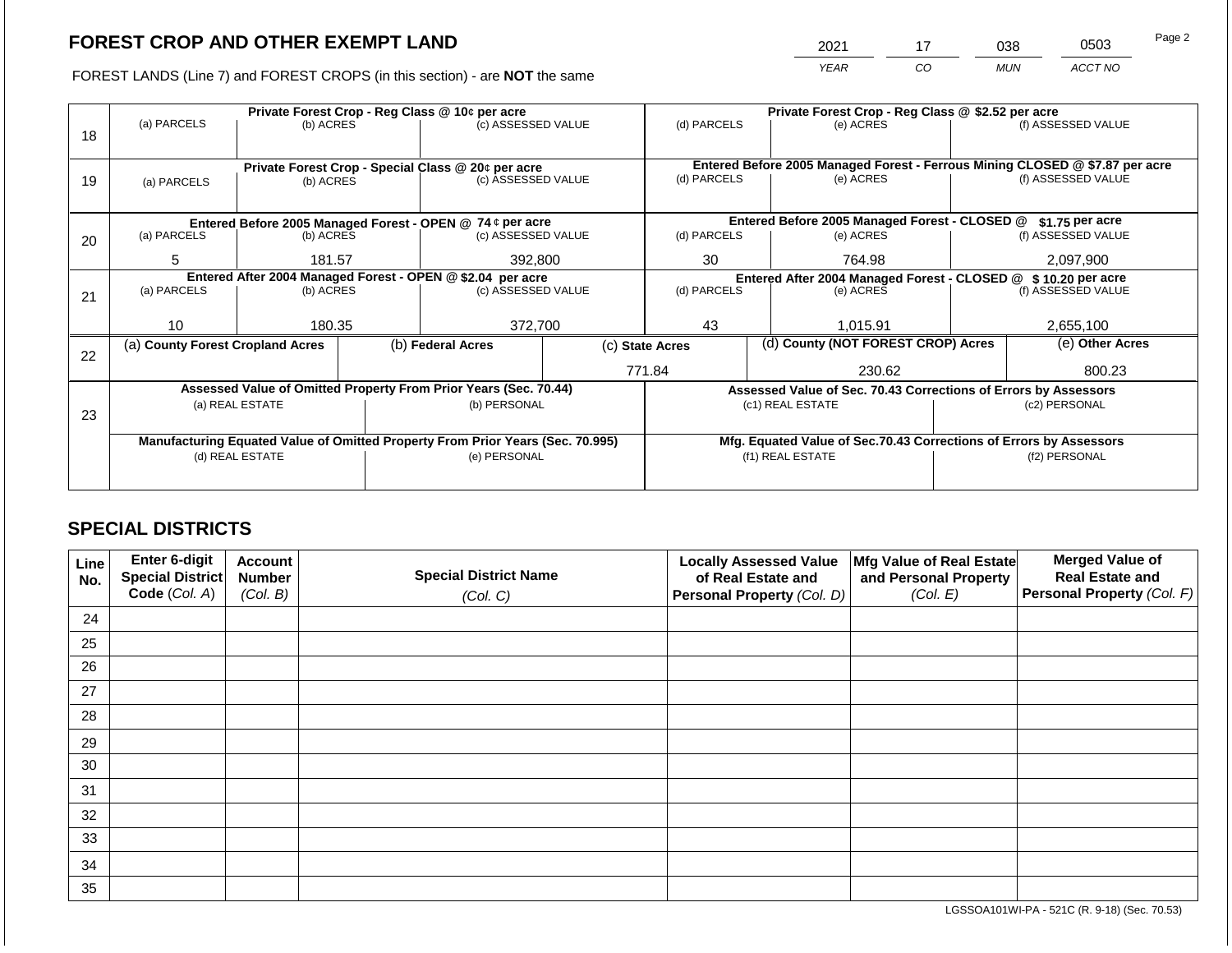|                 |                                                          |                                             |                                                         | <b>YEAR</b>                                                                       | $\overline{co}$<br><b>MUN</b>                                        | ACCT NO                                                                        |
|-----------------|----------------------------------------------------------|---------------------------------------------|---------------------------------------------------------|-----------------------------------------------------------------------------------|----------------------------------------------------------------------|--------------------------------------------------------------------------------|
| Line<br>No.     | Enter 6-digit<br><b>School District</b><br>Code (Col. A) | <b>Account</b><br><b>Number</b><br>(Col. B) | <b>School District Name</b><br>(Col. C)                 | <b>Locally Assessed Value</b><br>of Real Estate and<br>Personal Property (Col. D) | <b>Mfg Value of Real Estate</b><br>and Personal Property<br>(Col. E) | <b>Merged Value of</b><br><b>Real Estate and</b><br>Personal Property (Col. F) |
|                 | A. SCHOOL DISTRICTS (K-8 and K-12)                       |                                             |                                                         |                                                                                   |                                                                      |                                                                                |
| 36              | 170637                                                   | 0114                                        | SCH D OF BOYCEVILLE COMMUNITY                           | 37,305,400                                                                        |                                                                      | 37,305,400                                                                     |
| 37              | 171176                                                   | 0115                                        | SCH D OF COLFAX                                         | 59,494,400                                                                        |                                                                      | 59,494,400                                                                     |
| 38              | 173444                                                   | 0117                                        | SCH D OF MENOMONIE AREA                                 | 185,844,500                                                                       |                                                                      | 185,844,500                                                                    |
| 39              |                                                          |                                             |                                                         |                                                                                   |                                                                      |                                                                                |
| 40              |                                                          |                                             |                                                         |                                                                                   |                                                                      |                                                                                |
| 41              |                                                          |                                             |                                                         |                                                                                   |                                                                      |                                                                                |
| 42              |                                                          |                                             |                                                         |                                                                                   |                                                                      |                                                                                |
| 43              |                                                          |                                             |                                                         |                                                                                   |                                                                      |                                                                                |
| 44              |                                                          |                                             |                                                         |                                                                                   |                                                                      |                                                                                |
| 45              |                                                          |                                             |                                                         |                                                                                   |                                                                      |                                                                                |
| $\overline{46}$ |                                                          |                                             |                                                         |                                                                                   |                                                                      |                                                                                |
| 47<br>48        |                                                          |                                             |                                                         |                                                                                   |                                                                      |                                                                                |
|                 |                                                          |                                             |                                                         |                                                                                   |                                                                      |                                                                                |
| 49<br>50        |                                                          |                                             | TOTAL ASSESSED VALUE OF SCHOOL DISTRICTS (K-8 and K-12) | 282,644,300                                                                       |                                                                      | 282,644,300                                                                    |
|                 | <b>B.</b><br><b>UNION HIGH SCHOOL DISTRICTS</b>          |                                             |                                                         |                                                                                   |                                                                      |                                                                                |
| 51              |                                                          |                                             |                                                         |                                                                                   |                                                                      |                                                                                |
| 52              |                                                          |                                             |                                                         |                                                                                   |                                                                      |                                                                                |
| 53              |                                                          |                                             |                                                         |                                                                                   |                                                                      |                                                                                |
| 54              |                                                          |                                             |                                                         |                                                                                   |                                                                      |                                                                                |
| 55              |                                                          |                                             | TOTAL ASSESSED VALUE OF UNION HIGH SCHOOLS              |                                                                                   |                                                                      |                                                                                |
|                 | C.<br><b>TECHNICAL COLLEGE DISTRICTS</b>                 |                                             |                                                         |                                                                                   |                                                                      |                                                                                |
| 56              | 000100                                                   | 0001                                        | CHIPPEWA VALLEY TECHNICAL COLLEGE EAUC                  | 282,644,300                                                                       |                                                                      | 282,644,300                                                                    |
| 57              |                                                          |                                             |                                                         |                                                                                   |                                                                      |                                                                                |
| 58              |                                                          |                                             |                                                         |                                                                                   |                                                                      |                                                                                |
| 59              |                                                          |                                             | TOTAL ASSESSED VALUE OF TECHNICAL COLLEGES              | 282,644,300                                                                       |                                                                      | 282,644,300                                                                    |

2021

17

038

 *I hereby certify, to the best of my knowledge and belief, this form is complete and correct.*

**SCHOOL DISTRICTS**

| Name               |                         | Title                | Submission date  |
|--------------------|-------------------------|----------------------|------------------|
| SARAH EDWARDS      |                         | REAL PROPERTY LISTER | 28<br>2021<br>10 |
| Phone              | Email address           |                      |                  |
| 715<br>231<br>6545 | SJEDWARDS@CO.DUNN.WI.US |                      |                  |

0503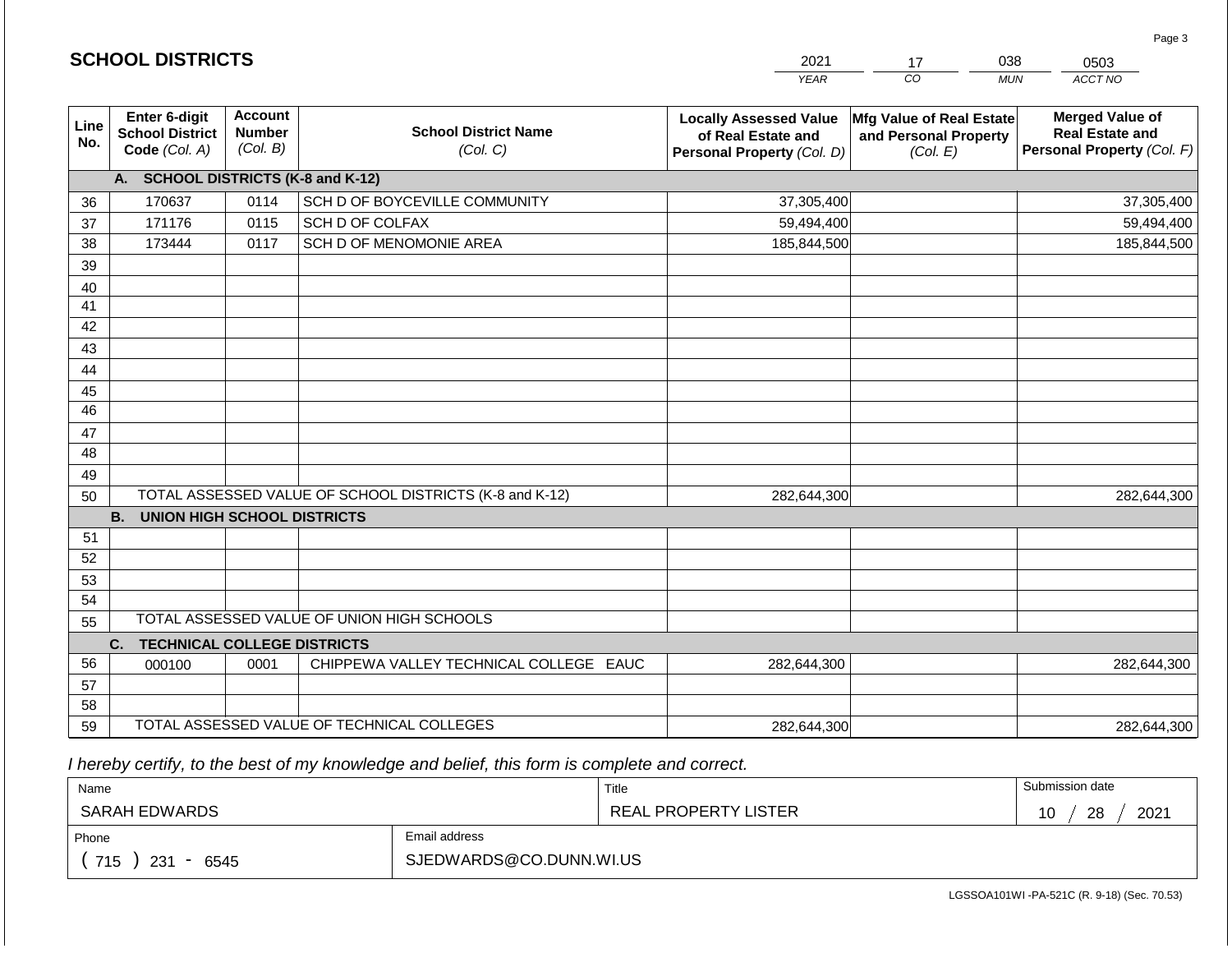- Each municipality's SOA is completed after the Board of Review and includes any changes made to the locally assessed values, under state law (sec. 70.53, Wis. Stats.)
- The Wisconsin Department of Revenue (DOR) merges the locally assessed values with the state assessed manufacturing values
- DOR provides the information regarding district names and codes. If a district is not listed, contact DOR.

Note: If you submit an amended SOA to DOR after your municipality's SOA is equated and posted to our website, we will process the SOA. However, DOR will not recalculate the *aggregate ratio or update the final SOA posted on our website. You should use the corrected values to calculate your tax rates.*

#### **Page 1: Real Estate and Personal Property**

- Lines 1-9 assessed real estate values, parcel counts and acres by classification
- Lines 10-15 assessed personal property values and number of accounts by class
- Line 16 aggregate assessed value of all property subject to general property; use to calculate tax rates. Note: This line equals the total assessed value of K-8 and K-12 school districts (Line 50) and total assessed value of technical colleges (Line 59).
- Remarks assessment ratio used to calculate estimated fair market value on property tax bills

#### **Page 2: Forest Crop, Other Exempt Land and Special Districts**

- Lines 18-21 private forest crop and managed forest lands assessed values
- Line  $22 -$  tax exempt land acres
- Line 23 prior years assessed value of omitted property under sec. 70.44 and correction of errors under sec. 70.43 shown by locally assessed or manufacturing real estate and personal property. Note: If there is an amount on this line, report the corresponding tax in the Statement of Taxes, Sections J or K.
- Lines 24-35 special district assessed values. These values are used to calculate tax rates for the special districts.

#### **Page 3: School Districts**

- Lines 36-50 school districts (K-8 and K-12) assessed values. These values are used to calculate tax rates for school districts.
- Lines 51-55 union high school district assessed values. These values are used to calculate tax rates for union high school districts.
- Lines 56-59 technical college assessed values. These values are used to calculate tax rates for technical colleges.

If you have questions: Email: lgs@wisconsin.gov

 Phone: (608) 266-2569 or (608) 264-6892 Fax: (608) 264-6887

COLFAX, WI 54730 - 4526 DORIS MEYER<br>TOWN OF TAINTER<br>N8150 COUNTY RD DG COLFAX, WI 54730 - 4526N8150 COUNTY RD DG TOWN OF TAINTER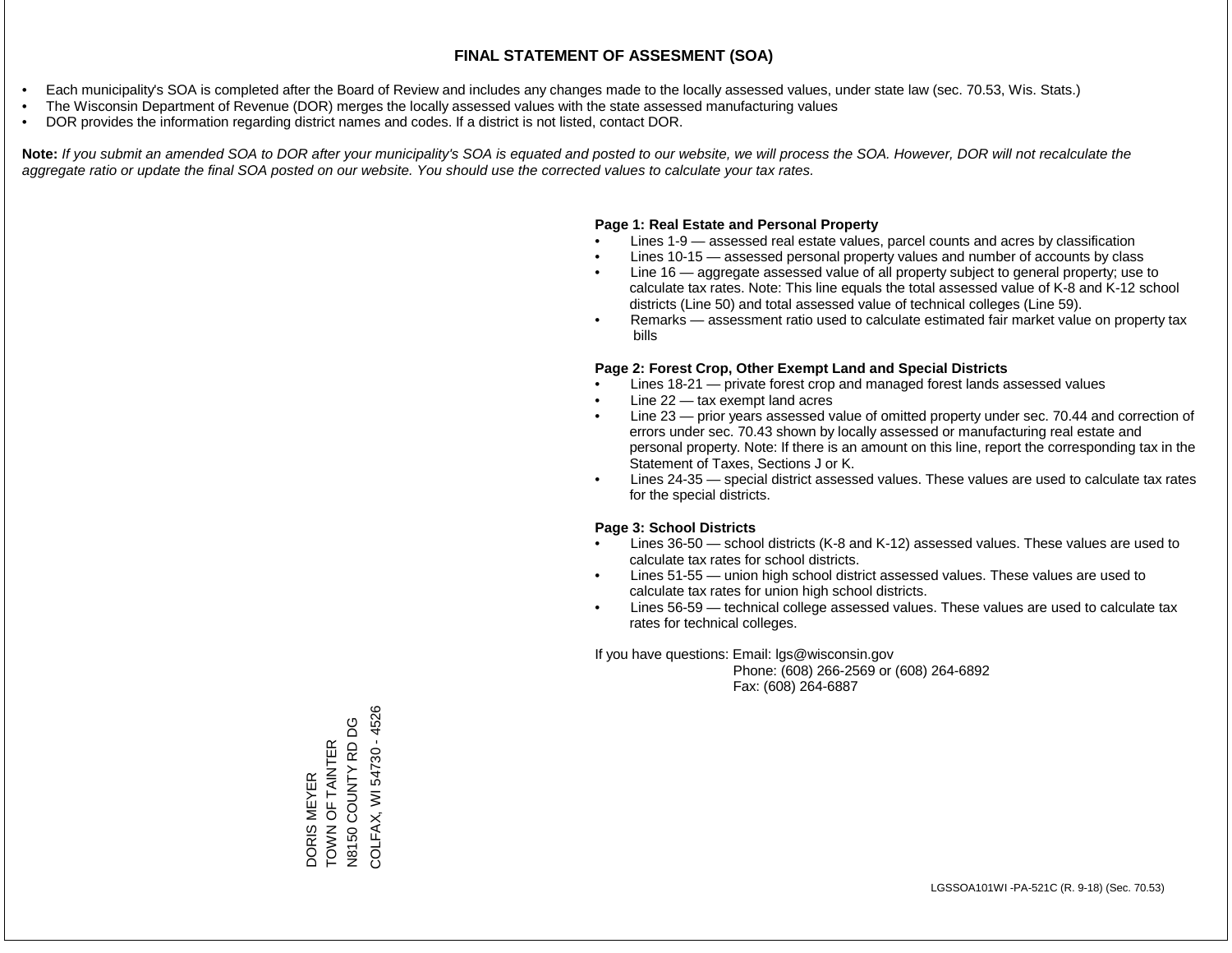|                |            | <b>FINAL - EQUATED</b><br><b>STATEMENT OF ASSESSMENT FOR 2021</b>                                                                                                                            |                          |              | 17          | 040                                                 | 0504                    | This is an Amended Return | Page 1              |
|----------------|------------|----------------------------------------------------------------------------------------------------------------------------------------------------------------------------------------------|--------------------------|--------------|-------------|-----------------------------------------------------|-------------------------|---------------------------|---------------------|
|                |            |                                                                                                                                                                                              |                          | CO           |             | <b>MUN</b>                                          | ACCT NO                 |                           |                     |
|                | <b>FOR</b> | <b>TOWN OF</b><br>OF.                                                                                                                                                                        | <b>TIFFANY</b>           |              |             | <b>DUNN COUNTY</b>                                  |                         |                           |                     |
|                |            | Town - Village - City                                                                                                                                                                        | <b>Municipality Name</b> |              |             | County Name                                         |                         |                           |                     |
|                |            | <b>REAL ESTATE</b>                                                                                                                                                                           |                          | PARCEL COUNT |             | NO. OF ACRES                                        | <b>VALUE OF</b>         | <b>VALUE OF</b>           | TOTAL VALUE OF LAND |
| Line<br>No.    |            | (See Lines 18 - 22 for<br>other Real Estate)                                                                                                                                                 |                          |              |             | <b>WHOLE</b><br>TOTAL LAND MPROVEMENTS NUMBERS ONLY | <b>LAND</b>             | <b>IMPROVEMENTS</b>       | AND IMPROVEMENTS    |
|                |            |                                                                                                                                                                                              | (Col. A)                 | (Col. B)     |             | (Col, C)                                            | (Col. D)                | (Col. E)                  | (Col. F)            |
| -1             |            | <b>RESIDENTIAL - Class 1</b>                                                                                                                                                                 | 222                      |              | 208         | 500                                                 | 1,926,800               | 22,009,600                | 23,936,400          |
| 2              |            | <b>COMMERCIAL - Class 2</b>                                                                                                                                                                  | 10                       |              | 5           | 126                                                 | 221,000                 | 896,400                   | 1,117,400           |
| 3              |            | <b>MANUFACTURING - Class 3</b>                                                                                                                                                               | $\Omega$                 |              | $\mathbf 0$ | $\overline{0}$                                      | $\Omega$                | 0                         | $\Omega$            |
| 4              |            | <b>AGRICULTURAL - Class 4</b>                                                                                                                                                                | 548                      |              |             | 11,145                                              | 1,313,350               |                           | 1,313,350           |
| 5              |            | UNDEVELOPED - Class 5                                                                                                                                                                        | 352                      |              |             | 1,692                                               | 969,500                 |                           | 969,500             |
| 6              |            | AGRICULTURAL FOREST - Class 5m                                                                                                                                                               | 265                      |              |             | 2,690                                               | 2,506,900               |                           | 2,506,900           |
| $\overline{7}$ |            | FOREST LANDS - Class 6                                                                                                                                                                       | 87                       |              |             | 918                                                 | 1,824,850               |                           | 1,824,850           |
| 8              |            | OTHER - Class 7                                                                                                                                                                              | 72                       |              | 76          | 148                                                 | 559,200                 | 5,432,100                 | 5,991,300           |
| 9              |            | <b>TOTAL - ALL COLUMNS</b>                                                                                                                                                                   | 1,556                    |              | 289         | 17,219                                              | 9,321,600               | 28,338,100                | 37,659,700          |
| 10             |            | NUMBER OF PERSONAL PROPERTY ACCOUNTS IN ROLL                                                                                                                                                 |                          |              |             | 13                                                  | <b>LOCALLY ASSESSED</b> | <b>MANUFACTURING</b>      | <b>MERGED</b>       |
| 11             |            | BOATS AND OTHER WATERCRAFT NOT EXEMPT - Code 1                                                                                                                                               |                          |              |             |                                                     | 0                       | $\Omega$                  | $\Omega$            |
| 12             |            | MACHINERY, TOOLS AND PATTERNS - Code 2                                                                                                                                                       |                          |              |             |                                                     |                         | 31,000                    | 31,000              |
| 13             |            | FURNITURE, FIXTURES AND EQUIPMENT - Code 3                                                                                                                                                   |                          |              |             |                                                     | 14,860                  | $\mathbf 0$               | 14,860              |
| 14             |            | ALL OTHER PERSONAL PROPERTY NOT EXEMPT - Codes 4A, 4B, 4C                                                                                                                                    |                          |              |             |                                                     | 62,980                  | 100                       | 63,080              |
| 15             |            | TOTAL OF PERSONAL PROPERTY NOT EXEMPT (Total of Lines 11-14)                                                                                                                                 |                          |              |             |                                                     | 77,840                  | 31,100                    | 108,940             |
| 16             |            | AGGREGATE ASSESSED VALUE OF ALL PROPERTY SUBJECT TO THE GENERAL PROPERTY TAX (Total of Lines 9F and 15F)<br>MUST EQUAL TOTAL VALUE OF THE SCHOOL DISTRICTS (K-12 PLUS K-8) - Line 50, Col. F |                          |              |             |                                                     |                         |                           | 37,768,640          |
| 17             |            | <b>BOARD OF REVIEW</b>                                                                                                                                                                       |                          |              |             | Name of Assessor                                    |                         | Telephone #               |                     |
|                |            | DATE OF FINAL ADJOURNMENT                                                                                                                                                                    | 05/18/2021               |              |             | <b>DARRELL KLEVEN</b>                               |                         |                           | (715) 287-4737      |

The Assessment Ratio to be used in calculating the estimated Fair Market Value on tax bills for this tax district is .721004887

This ratio should be used to convert assessed values to "Calculate Equalized Values" in Step 1 of the Lottery and Gaming Credit Calculations.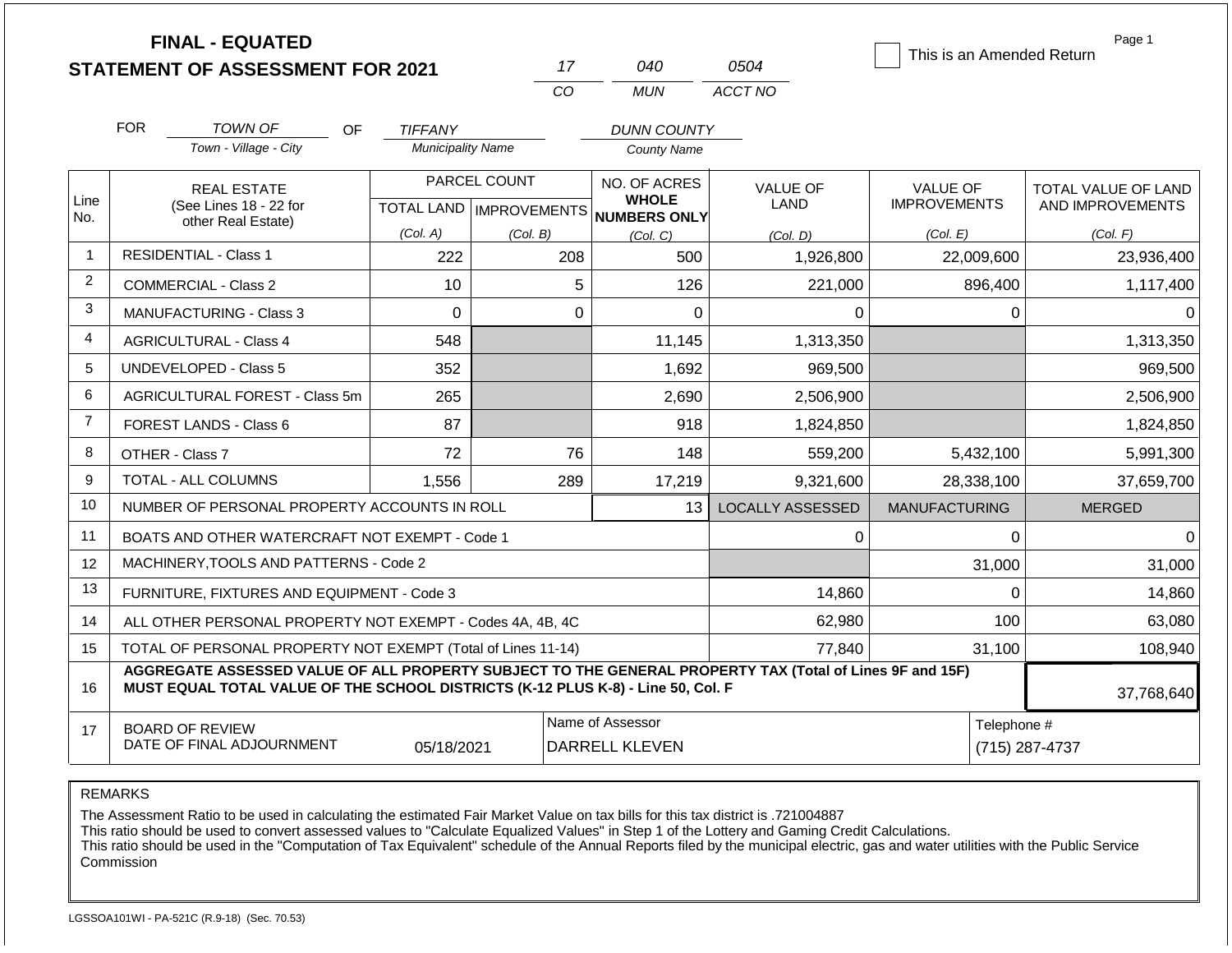2021 17 040 0504

FOREST LANDS (Line 7) and FOREST CROPS (in this section) - are **NOT** the same *YEAR CO MUN ACCT NO*

|    |                                  |           |  | Private Forest Crop - Reg Class @ 10¢ per acre                                 |                                                                | Private Forest Crop - Reg Class @ \$2.52 per acre |  |                                                                              |                                                                    |                    |
|----|----------------------------------|-----------|--|--------------------------------------------------------------------------------|----------------------------------------------------------------|---------------------------------------------------|--|------------------------------------------------------------------------------|--------------------------------------------------------------------|--------------------|
|    | (a) PARCELS                      | (b) ACRES |  | (c) ASSESSED VALUE                                                             |                                                                | (d) PARCELS                                       |  | (e) ACRES                                                                    |                                                                    | (f) ASSESSED VALUE |
| 18 |                                  |           |  |                                                                                |                                                                |                                                   |  |                                                                              |                                                                    |                    |
|    |                                  |           |  |                                                                                |                                                                |                                                   |  |                                                                              |                                                                    |                    |
|    |                                  |           |  | Private Forest Crop - Special Class @ 20¢ per acre                             |                                                                |                                                   |  | Entered Before 2005 Managed Forest - Ferrous Mining CLOSED @ \$7.87 per acre |                                                                    |                    |
| 19 | (a) PARCELS                      | (b) ACRES |  | (c) ASSESSED VALUE                                                             |                                                                | (d) PARCELS                                       |  | (e) ACRES                                                                    |                                                                    | (f) ASSESSED VALUE |
|    |                                  |           |  |                                                                                |                                                                |                                                   |  |                                                                              |                                                                    |                    |
|    |                                  |           |  | Entered Before 2005 Managed Forest - OPEN @ 74 ¢ per acre                      |                                                                |                                                   |  | Entered Before 2005 Managed Forest - CLOSED @                                |                                                                    | $$1.75$ per acre   |
| 20 | (a) PARCELS                      | (b) ACRES |  | (c) ASSESSED VALUE                                                             |                                                                | (d) PARCELS                                       |  | (e) ACRES                                                                    |                                                                    | (f) ASSESSED VALUE |
|    |                                  |           |  |                                                                                |                                                                |                                                   |  |                                                                              |                                                                    |                    |
|    | 2                                | 31        |  | 66,500                                                                         |                                                                | 38                                                |  | 1,060.64                                                                     |                                                                    | 1,839,800          |
|    |                                  |           |  | Entered After 2004 Managed Forest - OPEN @ \$2.04 per acre                     | Entered After 2004 Managed Forest - CLOSED @ \$ 10.20 per acre |                                                   |  |                                                                              |                                                                    |                    |
| 21 | (a) PARCELS                      | (b) ACRES |  | (c) ASSESSED VALUE                                                             |                                                                | (d) PARCELS                                       |  | (e) ACRES                                                                    |                                                                    | (f) ASSESSED VALUE |
|    |                                  |           |  |                                                                                |                                                                |                                                   |  |                                                                              |                                                                    |                    |
|    |                                  |           |  |                                                                                |                                                                | 39                                                |  | 923.26                                                                       |                                                                    | 1,529,800          |
|    | (a) County Forest Cropland Acres |           |  | (b) Federal Acres                                                              |                                                                | (c) State Acres                                   |  | (d) County (NOT FOREST CROP) Acres                                           |                                                                    | (e) Other Acres    |
| 22 |                                  |           |  |                                                                                |                                                                |                                                   |  |                                                                              |                                                                    |                    |
|    |                                  |           |  |                                                                                |                                                                | 51.33                                             |  | 112.92                                                                       |                                                                    | 40.17              |
|    |                                  |           |  | Assessed Value of Omitted Property From Prior Years (Sec. 70.44)               |                                                                |                                                   |  | Assessed Value of Sec. 70.43 Corrections of Errors by Assessors              |                                                                    |                    |
|    | (a) REAL ESTATE                  |           |  | (b) PERSONAL                                                                   |                                                                |                                                   |  | (c1) REAL ESTATE                                                             |                                                                    | (c2) PERSONAL      |
| 23 |                                  |           |  |                                                                                |                                                                |                                                   |  |                                                                              |                                                                    |                    |
|    |                                  |           |  | Manufacturing Equated Value of Omitted Property From Prior Years (Sec. 70.995) |                                                                |                                                   |  |                                                                              | Mfg. Equated Value of Sec.70.43 Corrections of Errors by Assessors |                    |
|    | (d) REAL ESTATE                  |           |  | (e) PERSONAL                                                                   |                                                                | (f1) REAL ESTATE                                  |  |                                                                              | (f2) PERSONAL                                                      |                    |
|    |                                  |           |  |                                                                                |                                                                |                                                   |  |                                                                              |                                                                    |                    |
|    |                                  |           |  |                                                                                |                                                                |                                                   |  |                                                                              |                                                                    |                    |

# **SPECIAL DISTRICTS**

| Line<br>No. | Enter 6-digit<br>Special District<br>Code (Col. A) | <b>Account</b><br><b>Number</b><br>(Col. B) | <b>Special District Name</b><br>(Col. C) | <b>Locally Assessed Value</b><br>of Real Estate and<br><b>Personal Property (Col. D)</b> | Mfg Value of Real Estate<br>and Personal Property<br>(Col. E) | <b>Merged Value of</b><br><b>Real Estate and</b><br>Personal Property (Col. F) |
|-------------|----------------------------------------------------|---------------------------------------------|------------------------------------------|------------------------------------------------------------------------------------------|---------------------------------------------------------------|--------------------------------------------------------------------------------|
| 24          |                                                    |                                             |                                          |                                                                                          |                                                               |                                                                                |
| 25          |                                                    |                                             |                                          |                                                                                          |                                                               |                                                                                |
| 26          |                                                    |                                             |                                          |                                                                                          |                                                               |                                                                                |
| 27          |                                                    |                                             |                                          |                                                                                          |                                                               |                                                                                |
| 28          |                                                    |                                             |                                          |                                                                                          |                                                               |                                                                                |
| 29          |                                                    |                                             |                                          |                                                                                          |                                                               |                                                                                |
| 30          |                                                    |                                             |                                          |                                                                                          |                                                               |                                                                                |
| 31          |                                                    |                                             |                                          |                                                                                          |                                                               |                                                                                |
| 32          |                                                    |                                             |                                          |                                                                                          |                                                               |                                                                                |
| 33          |                                                    |                                             |                                          |                                                                                          |                                                               |                                                                                |
| 34          |                                                    |                                             |                                          |                                                                                          |                                                               |                                                                                |
| 35          |                                                    |                                             |                                          |                                                                                          |                                                               |                                                                                |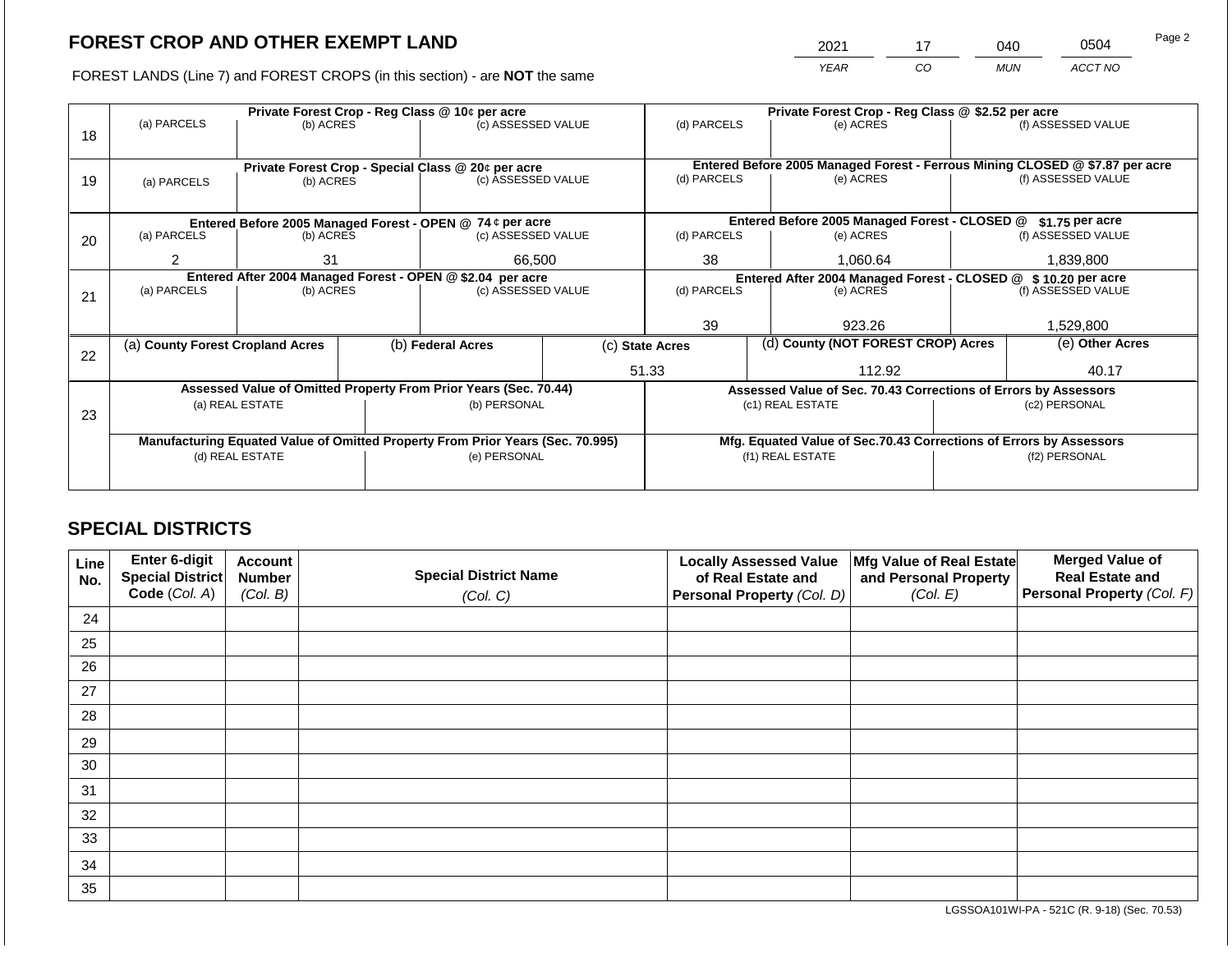|             |                                                          |                                             |                                                         | <b>YEAR</b>                                                                       | $\overline{co}$<br><b>MUN</b>                                 | ACCT NO                                                                        |
|-------------|----------------------------------------------------------|---------------------------------------------|---------------------------------------------------------|-----------------------------------------------------------------------------------|---------------------------------------------------------------|--------------------------------------------------------------------------------|
| Line<br>No. | Enter 6-digit<br><b>School District</b><br>Code (Col. A) | <b>Account</b><br><b>Number</b><br>(Col. B) | <b>School District Name</b><br>(Col. C)                 | <b>Locally Assessed Value</b><br>of Real Estate and<br>Personal Property (Col. D) | Mfg Value of Real Estate<br>and Personal Property<br>(Col. E) | <b>Merged Value of</b><br><b>Real Estate and</b><br>Personal Property (Col. F) |
|             | A. SCHOOL DISTRICTS (K-8 and K-12)                       |                                             |                                                         |                                                                                   |                                                               |                                                                                |
| 36          | 170637                                                   | 0114                                        | SCH D OF BOYCEVILLE COMMUNITY                           | 28,130,720                                                                        |                                                               | 28,130,720                                                                     |
| 37          | 552198                                                   | 0328                                        | SCH D OF GLENWOOD CITY                                  | 9,606,820                                                                         | 31,100                                                        | 9,637,920                                                                      |
| 38          |                                                          |                                             |                                                         |                                                                                   |                                                               |                                                                                |
| 39          |                                                          |                                             |                                                         |                                                                                   |                                                               |                                                                                |
| 40          |                                                          |                                             |                                                         |                                                                                   |                                                               |                                                                                |
| 41          |                                                          |                                             |                                                         |                                                                                   |                                                               |                                                                                |
| 42          |                                                          |                                             |                                                         |                                                                                   |                                                               |                                                                                |
| 43          |                                                          |                                             |                                                         |                                                                                   |                                                               |                                                                                |
| 44          |                                                          |                                             |                                                         |                                                                                   |                                                               |                                                                                |
| 45          |                                                          |                                             |                                                         |                                                                                   |                                                               |                                                                                |
| 46          |                                                          |                                             |                                                         |                                                                                   |                                                               |                                                                                |
| 47<br>48    |                                                          |                                             |                                                         |                                                                                   |                                                               |                                                                                |
| 49          |                                                          |                                             |                                                         |                                                                                   |                                                               |                                                                                |
| 50          |                                                          |                                             | TOTAL ASSESSED VALUE OF SCHOOL DISTRICTS (K-8 and K-12) | 37,737,540                                                                        | 31,100                                                        | 37,768,640                                                                     |
|             | <b>B.</b><br><b>UNION HIGH SCHOOL DISTRICTS</b>          |                                             |                                                         |                                                                                   |                                                               |                                                                                |
| 51          |                                                          |                                             |                                                         |                                                                                   |                                                               |                                                                                |
| 52          |                                                          |                                             |                                                         |                                                                                   |                                                               |                                                                                |
| 53          |                                                          |                                             |                                                         |                                                                                   |                                                               |                                                                                |
| 54          |                                                          |                                             |                                                         |                                                                                   |                                                               |                                                                                |
| 55          |                                                          |                                             | TOTAL ASSESSED VALUE OF UNION HIGH SCHOOLS              |                                                                                   |                                                               |                                                                                |
|             | <b>TECHNICAL COLLEGE DISTRICTS</b><br>C.                 |                                             |                                                         |                                                                                   |                                                               |                                                                                |
| 56          | 000100                                                   | 0001                                        | CHIPPEWA VALLEY TECHNICAL COLLEGE EAUC                  | 37,737,540                                                                        | 31,100                                                        | 37,768,640                                                                     |
| 57          |                                                          |                                             |                                                         |                                                                                   |                                                               |                                                                                |
| 58          |                                                          |                                             |                                                         |                                                                                   |                                                               |                                                                                |
| 59          |                                                          |                                             | TOTAL ASSESSED VALUE OF TECHNICAL COLLEGES              | 37,737,540                                                                        | 31,100                                                        | 37,768,640                                                                     |

2021

17

040

 *I hereby certify, to the best of my knowledge and belief, this form is complete and correct.*

**SCHOOL DISTRICTS**

| Name               |                         | Title                | Submission date  |
|--------------------|-------------------------|----------------------|------------------|
| SARAH EDWARDS      |                         | REAL PROPERTY LISTER | 2021<br>06<br>14 |
| Phone              | Email address           |                      |                  |
| 715<br>231<br>6545 | SJEDWARDS@CO.DUNN.WI.US |                      |                  |

Page 3

0504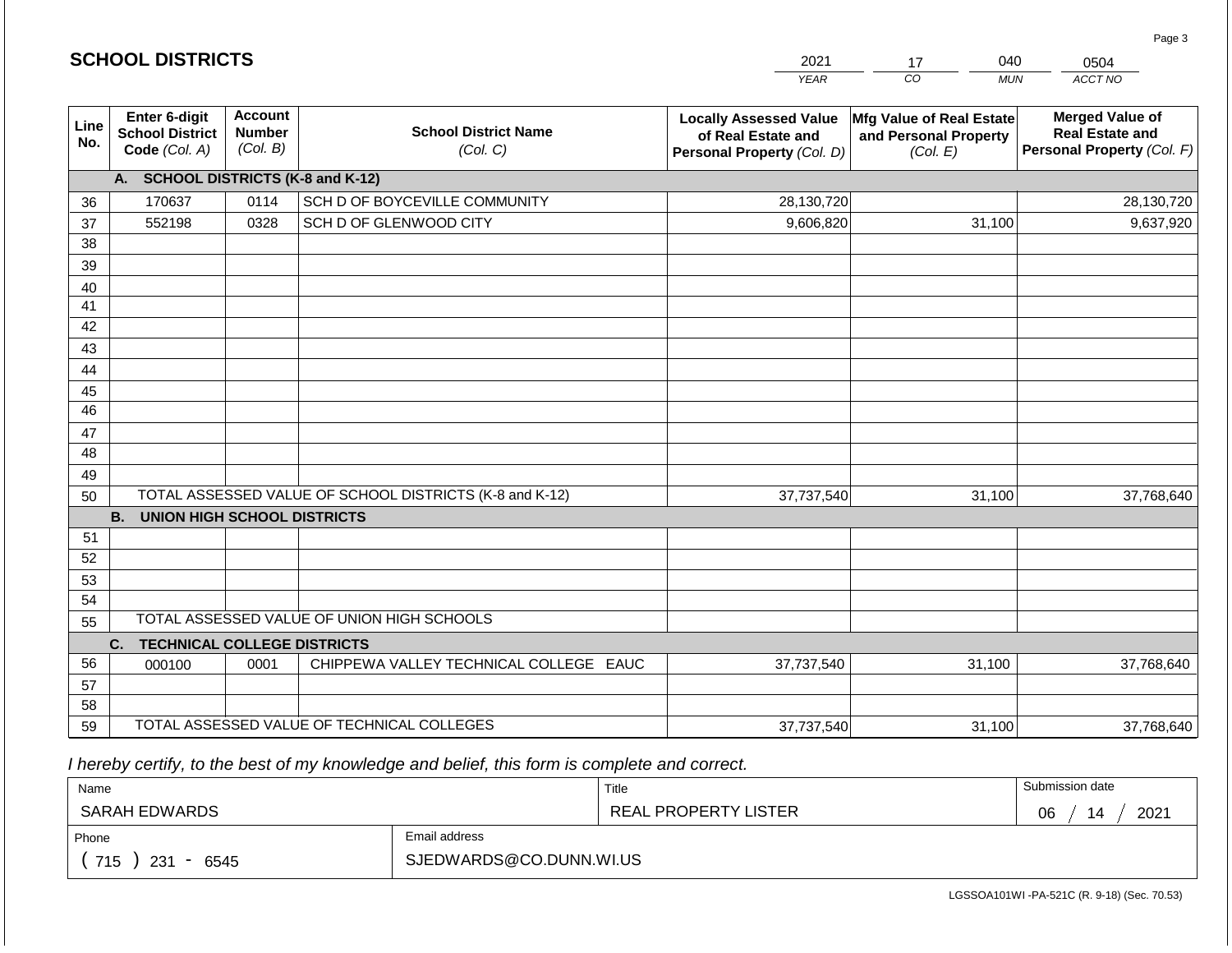- Each municipality's SOA is completed after the Board of Review and includes any changes made to the locally assessed values, under state law (sec. 70.53, Wis. Stats.)
- The Wisconsin Department of Revenue (DOR) merges the locally assessed values with the state assessed manufacturing values
- DOR provides the information regarding district names and codes. If a district is not listed, contact DOR.

Note: If you submit an amended SOA to DOR after your municipality's SOA is equated and posted to our website, we will process the SOA. However, DOR will not recalculate the *aggregate ratio or update the final SOA posted on our website. You should use the corrected values to calculate your tax rates.*

# **Page 1: Real Estate and Personal Property**

- Lines 1-9 assessed real estate values, parcel counts and acres by classification
- Lines 10-15 assessed personal property values and number of accounts by class
- Line 16 aggregate assessed value of all property subject to general property; use to calculate tax rates. Note: This line equals the total assessed value of K-8 and K-12 school districts (Line 50) and total assessed value of technical colleges (Line 59).
- Remarks assessment ratio used to calculate estimated fair market value on property tax bills

# **Page 2: Forest Crop, Other Exempt Land and Special Districts**

- Lines 18-21 private forest crop and managed forest lands assessed values
- Line  $22 -$  tax exempt land acres
- Line 23 prior years assessed value of omitted property under sec. 70.44 and correction of errors under sec. 70.43 shown by locally assessed or manufacturing real estate and personal property. Note: If there is an amount on this line, report the corresponding tax in the Statement of Taxes, Sections J or K.
- Lines 24-35 special district assessed values. These values are used to calculate tax rates for the special districts.

# **Page 3: School Districts**

- Lines 36-50 school districts (K-8 and K-12) assessed values. These values are used to calculate tax rates for school districts.
- Lines 51-55 union high school district assessed values. These values are used to calculate tax rates for union high school districts.
- Lines 56-59 technical college assessed values. These values are used to calculate tax rates for technical colleges.

If you have questions: Email: lgs@wisconsin.gov

 Phone: (608) 266-2569 or (608) 264-6892 Fax: (608) 264-6887

 $\circlearrowleft$ N12045 COUNTY ROAD Q N12045 COUNTY ROAD **DOWNING, WI54734** 46249 ING, WINDO **NUMBER AND ANY** KATIE MOLL<br>TOWN OF TIFFANY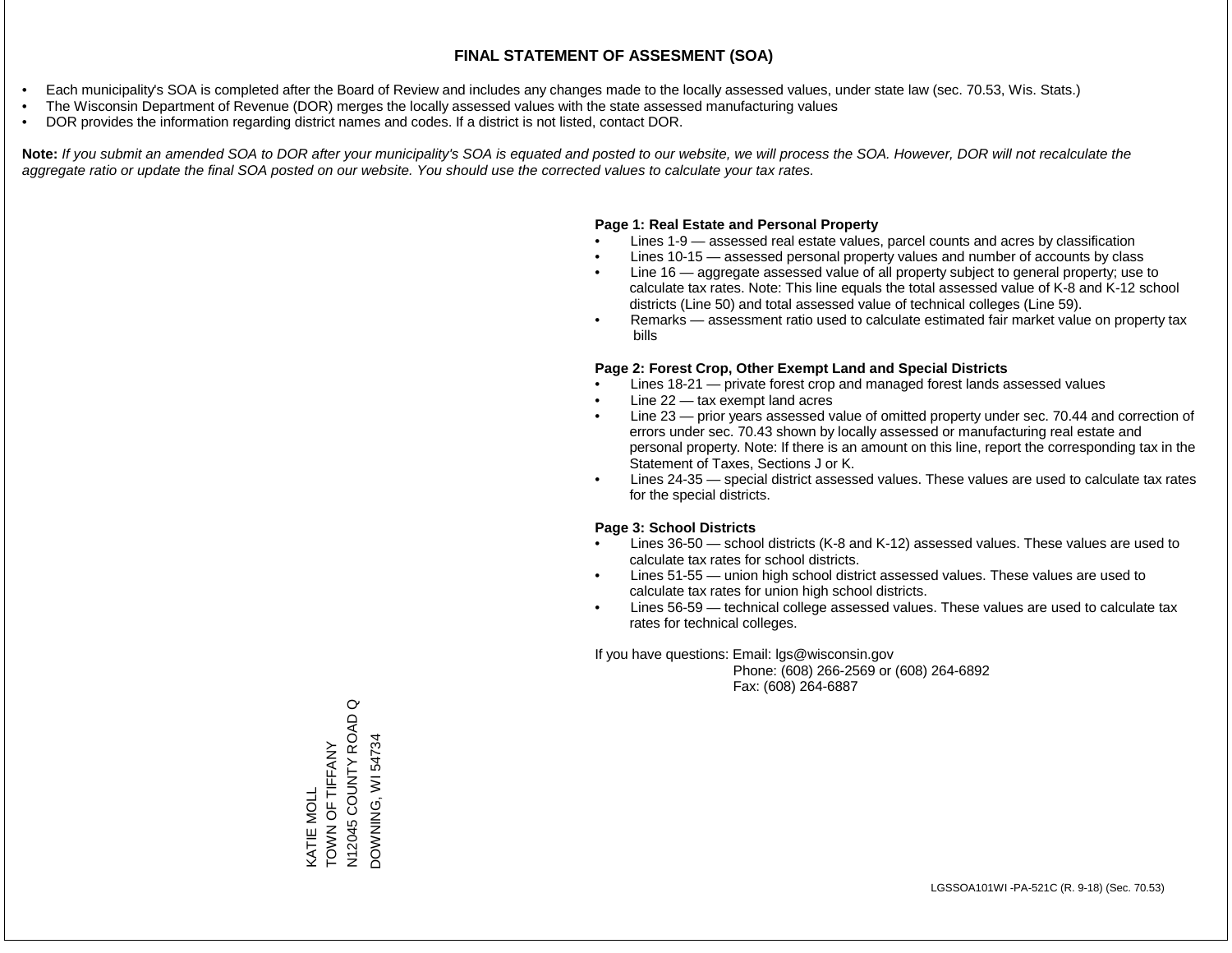|                |            | <b>FINAL - EQUATED</b><br><b>STATEMENT OF ASSESSMENT FOR 2021</b>                                                                                                                            |                          | 17                                        | 042                                                 | 0505                    | This is an Amended Return              | Page 1                                  |  |
|----------------|------------|----------------------------------------------------------------------------------------------------------------------------------------------------------------------------------------------|--------------------------|-------------------------------------------|-----------------------------------------------------|-------------------------|----------------------------------------|-----------------------------------------|--|
|                |            |                                                                                                                                                                                              |                          | CO.                                       | <b>MUN</b>                                          | ACCT NO                 |                                        |                                         |  |
|                | <b>FOR</b> | <b>TOWN OF</b><br><b>OF</b>                                                                                                                                                                  | <b>WESTON</b>            |                                           | <b>DUNN COUNTY</b>                                  |                         |                                        |                                         |  |
|                |            | Town - Village - City                                                                                                                                                                        | <b>Municipality Name</b> |                                           | <b>County Name</b>                                  |                         |                                        |                                         |  |
| Line<br>No.    |            | <b>REAL ESTATE</b><br>(See Lines 18 - 22 for                                                                                                                                                 |                          | PARCEL COUNT<br>TOTAL LAND   IMPROVEMENTS | NO. OF ACRES<br><b>WHOLE</b><br><b>NUMBERS ONLY</b> | <b>VALUE OF</b><br>LAND | <b>VALUE OF</b><br><b>IMPROVEMENTS</b> | TOTAL VALUE OF LAND<br>AND IMPROVEMENTS |  |
|                |            | other Real Estate)                                                                                                                                                                           | (Col. A)                 | (Col. B)                                  | (Col, C)                                            | (Col, D)                | (Col. E)                               | (Col. F)                                |  |
| $\mathbf{1}$   |            | <b>RESIDENTIAL - Class 1</b>                                                                                                                                                                 | 263                      | 196                                       | 419                                                 | 1,875,800               | 22,803,200                             | 24,679,000                              |  |
| $\overline{2}$ |            | COMMERCIAL - Class 2                                                                                                                                                                         | 9                        |                                           | 3<br>6                                              | 30,800                  | 312,100                                | 342,900                                 |  |
| 3              |            | <b>MANUFACTURING - Class 3</b>                                                                                                                                                               | $\Omega$                 |                                           | $\mathbf 0$<br>$\Omega$                             | 0                       | $\mathbf 0$                            | $\Omega$                                |  |
| 4              |            | <b>AGRICULTURAL - Class 4</b>                                                                                                                                                                | 742                      |                                           | 16,499                                              | 2,412,400               |                                        | 2,412,400                               |  |
| 5              |            | <b>UNDEVELOPED - Class 5</b>                                                                                                                                                                 | 366                      |                                           | 1,030                                               | 547,200                 |                                        | 547,200                                 |  |
| 6              |            | AGRICULTURAL FOREST - Class 5m                                                                                                                                                               | 229                      |                                           | 2,946                                               | 3,557,000               |                                        | 3,557,000                               |  |
| $\overline{7}$ |            | <b>FOREST LANDS - Class 6</b>                                                                                                                                                                | 38                       |                                           | 474                                                 | 1,108,000               |                                        | 1,108,000                               |  |
| 8              |            | OTHER - Class 7                                                                                                                                                                              | 112                      | 112                                       | 207                                                 | 716,400                 | 14,546,000                             | 15,262,400                              |  |
| 9              |            | <b>TOTAL - ALL COLUMNS</b>                                                                                                                                                                   | 1.759                    | 311                                       | 21,581                                              | 10,247,600              | 37,661,300                             | 47,908,900                              |  |
| 10             |            | NUMBER OF PERSONAL PROPERTY ACCOUNTS IN ROLL                                                                                                                                                 |                          |                                           | $\overline{7}$                                      | <b>LOCALLY ASSESSED</b> | <b>MANUFACTURING</b>                   | <b>MERGED</b>                           |  |
| 11             |            | BOATS AND OTHER WATERCRAFT NOT EXEMPT - Code 1                                                                                                                                               |                          |                                           |                                                     | $\Omega$                | $\mathbf 0$                            | $\Omega$                                |  |
| 12             |            | MACHINERY.TOOLS AND PATTERNS - Code 2                                                                                                                                                        |                          |                                           |                                                     |                         | $\mathbf 0$                            | $\Omega$                                |  |
| 13             |            | FURNITURE, FIXTURES AND EQUIPMENT - Code 3                                                                                                                                                   |                          |                                           |                                                     | 21,500                  | $\pmb{0}$                              | 21,500                                  |  |
| 14             |            | ALL OTHER PERSONAL PROPERTY NOT EXEMPT - Codes 4A, 4B, 4C                                                                                                                                    |                          |                                           |                                                     | 236,500                 | $\mathbf 0$                            | 236,500                                 |  |
| 15             |            | TOTAL OF PERSONAL PROPERTY NOT EXEMPT (Total of Lines 11-14)                                                                                                                                 |                          |                                           |                                                     | 258,000                 | $\Omega$                               | 258,000                                 |  |
| 16             |            | AGGREGATE ASSESSED VALUE OF ALL PROPERTY SUBJECT TO THE GENERAL PROPERTY TAX (Total of Lines 9F and 15F)<br>MUST EQUAL TOTAL VALUE OF THE SCHOOL DISTRICTS (K-12 PLUS K-8) - Line 50, Col. F |                          |                                           |                                                     |                         |                                        | 48,166,900                              |  |
| 17             |            | <b>BOARD OF REVIEW</b><br>DATE OF FINAL ADJOURNMENT                                                                                                                                          | 05/19/2021               |                                           | Name of Assessor<br><b>BARRETT BRENNER</b>          |                         |                                        | Telephone #<br>(715) 926-3199           |  |

The Assessment Ratio to be used in calculating the estimated Fair Market Value on tax bills for this tax district is .808887419

This ratio should be used to convert assessed values to "Calculate Equalized Values" in Step 1 of the Lottery and Gaming Credit Calculations.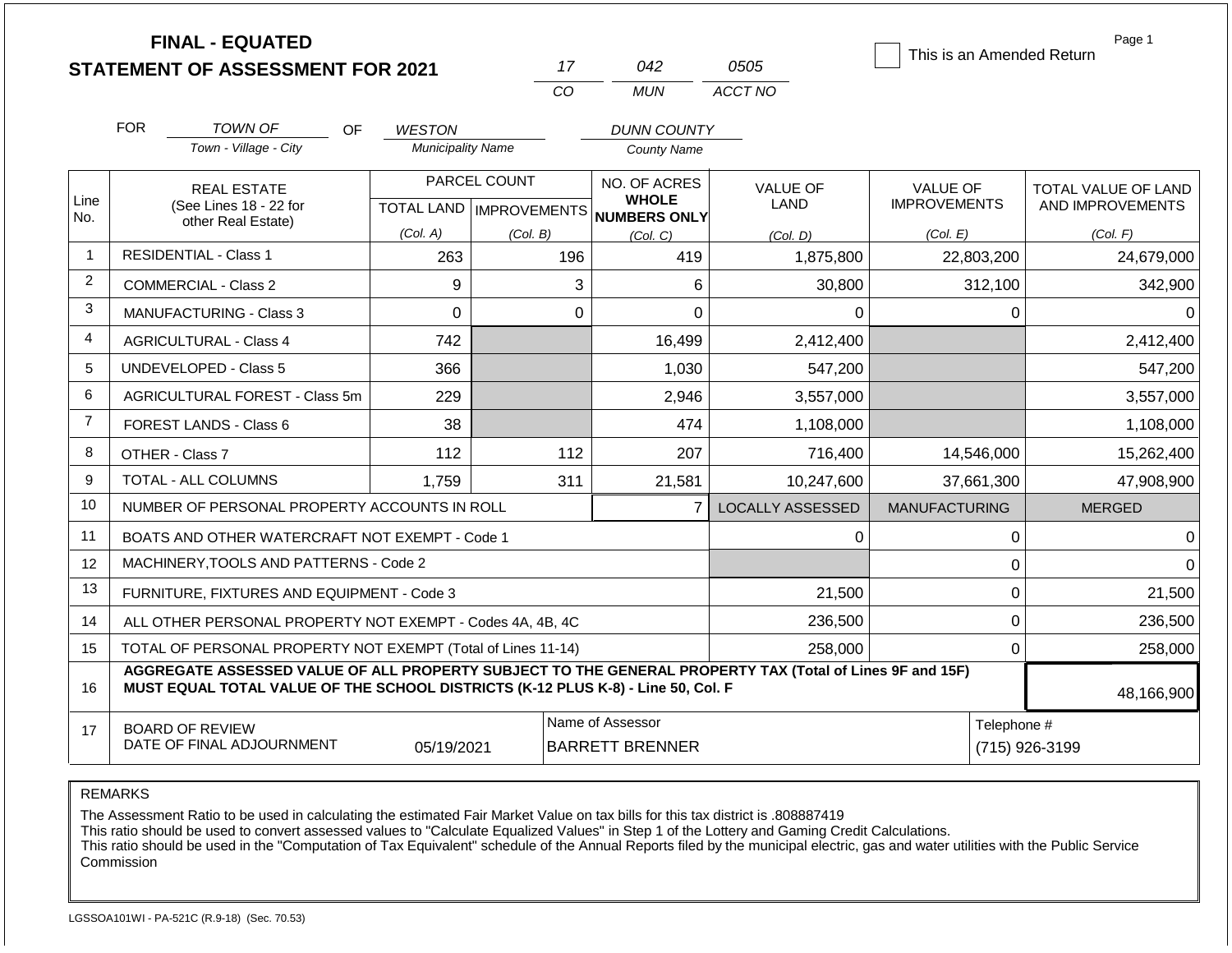2021 17 042 0505

FOREST LANDS (Line 7) and FOREST CROPS (in this section) - are **NOT** the same *YEAR CO MUN ACCT NO*

|    |                                                                                |           |                                                           | Private Forest Crop - Reg Class @ 10¢ per acre                   |                                                               | Private Forest Crop - Reg Class @ \$2.52 per acre |                                               |                                                                 |                                                                    |                                                                              |
|----|--------------------------------------------------------------------------------|-----------|-----------------------------------------------------------|------------------------------------------------------------------|---------------------------------------------------------------|---------------------------------------------------|-----------------------------------------------|-----------------------------------------------------------------|--------------------------------------------------------------------|------------------------------------------------------------------------------|
| 18 | (a) PARCELS                                                                    | (b) ACRES |                                                           | (c) ASSESSED VALUE                                               |                                                               | (d) PARCELS                                       |                                               | (e) ACRES                                                       |                                                                    | (f) ASSESSED VALUE                                                           |
|    |                                                                                |           |                                                           |                                                                  |                                                               |                                                   |                                               |                                                                 |                                                                    |                                                                              |
|    |                                                                                |           |                                                           | Private Forest Crop - Special Class @ 20¢ per acre               |                                                               |                                                   |                                               |                                                                 |                                                                    | Entered Before 2005 Managed Forest - Ferrous Mining CLOSED @ \$7.87 per acre |
| 19 | (a) PARCELS                                                                    | (b) ACRES |                                                           | (c) ASSESSED VALUE                                               |                                                               | (d) PARCELS                                       |                                               | (e) ACRES                                                       |                                                                    | (f) ASSESSED VALUE                                                           |
|    |                                                                                |           |                                                           |                                                                  |                                                               |                                                   |                                               |                                                                 |                                                                    |                                                                              |
|    |                                                                                |           | Entered Before 2005 Managed Forest - OPEN @ 74 ¢ per acre |                                                                  |                                                               |                                                   | Entered Before 2005 Managed Forest - CLOSED @ |                                                                 | $$1.75$ per acre                                                   |                                                                              |
| 20 | (a) PARCELS<br>(b) ACRES                                                       |           |                                                           | (c) ASSESSED VALUE                                               |                                                               | (d) PARCELS                                       |                                               | (e) ACRES                                                       |                                                                    | (f) ASSESSED VALUE                                                           |
|    |                                                                                |           |                                                           |                                                                  |                                                               | 99                                                |                                               | 2,911.25                                                        |                                                                    | 5,686,100                                                                    |
|    | Entered After 2004 Managed Forest - OPEN @ \$2.04 per acre                     |           |                                                           |                                                                  | Entered After 2004 Managed Forest - CLOSED @ \$10.20 per acre |                                                   |                                               |                                                                 |                                                                    |                                                                              |
| 21 | (a) PARCELS                                                                    | (b) ACRES |                                                           | (c) ASSESSED VALUE                                               |                                                               | (d) PARCELS                                       |                                               | (e) ACRES                                                       |                                                                    | (f) ASSESSED VALUE                                                           |
|    |                                                                                |           |                                                           |                                                                  |                                                               |                                                   |                                               |                                                                 |                                                                    |                                                                              |
|    |                                                                                | 38        |                                                           | 45,600                                                           |                                                               | 76                                                |                                               | 1.919                                                           |                                                                    | 3,336,200                                                                    |
|    | (a) County Forest Cropland Acres                                               |           |                                                           | (b) Federal Acres                                                |                                                               | (c) State Acres                                   |                                               | (d) County (NOT FOREST CROP) Acres                              |                                                                    | (e) Other Acres                                                              |
| 22 |                                                                                |           |                                                           | 37.44                                                            |                                                               | 77.46                                             |                                               | 31                                                              |                                                                    | 13.23                                                                        |
|    |                                                                                |           |                                                           |                                                                  |                                                               |                                                   |                                               |                                                                 |                                                                    |                                                                              |
|    |                                                                                |           |                                                           | Assessed Value of Omitted Property From Prior Years (Sec. 70.44) |                                                               |                                                   |                                               | Assessed Value of Sec. 70.43 Corrections of Errors by Assessors |                                                                    |                                                                              |
| 23 | (a) REAL ESTATE                                                                |           |                                                           | (b) PERSONAL                                                     |                                                               |                                                   |                                               | (c1) REAL ESTATE                                                |                                                                    | (c2) PERSONAL                                                                |
|    |                                                                                |           |                                                           |                                                                  |                                                               |                                                   |                                               |                                                                 |                                                                    |                                                                              |
|    | Manufacturing Equated Value of Omitted Property From Prior Years (Sec. 70.995) |           |                                                           |                                                                  |                                                               |                                                   |                                               |                                                                 | Mfg. Equated Value of Sec.70.43 Corrections of Errors by Assessors |                                                                              |
|    | (d) REAL ESTATE                                                                |           |                                                           | (e) PERSONAL                                                     | (f1) REAL ESTATE                                              |                                                   |                                               |                                                                 | (f2) PERSONAL                                                      |                                                                              |
|    |                                                                                |           |                                                           |                                                                  |                                                               |                                                   |                                               |                                                                 |                                                                    |                                                                              |
|    |                                                                                |           |                                                           |                                                                  |                                                               |                                                   |                                               |                                                                 |                                                                    |                                                                              |

# **SPECIAL DISTRICTS**

| Line<br>No. | Enter 6-digit<br>Special District<br>Code (Col. A) | <b>Account</b><br><b>Number</b><br>(Col. B) | <b>Special District Name</b><br>(Col. C) | <b>Locally Assessed Value</b><br>of Real Estate and<br><b>Personal Property (Col. D)</b> | Mfg Value of Real Estate<br>and Personal Property<br>(Col. E) | <b>Merged Value of</b><br><b>Real Estate and</b><br>Personal Property (Col. F) |
|-------------|----------------------------------------------------|---------------------------------------------|------------------------------------------|------------------------------------------------------------------------------------------|---------------------------------------------------------------|--------------------------------------------------------------------------------|
| 24          |                                                    |                                             |                                          |                                                                                          |                                                               |                                                                                |
| 25          |                                                    |                                             |                                          |                                                                                          |                                                               |                                                                                |
| 26          |                                                    |                                             |                                          |                                                                                          |                                                               |                                                                                |
| 27          |                                                    |                                             |                                          |                                                                                          |                                                               |                                                                                |
| 28          |                                                    |                                             |                                          |                                                                                          |                                                               |                                                                                |
| 29          |                                                    |                                             |                                          |                                                                                          |                                                               |                                                                                |
| 30          |                                                    |                                             |                                          |                                                                                          |                                                               |                                                                                |
| 31          |                                                    |                                             |                                          |                                                                                          |                                                               |                                                                                |
| 32          |                                                    |                                             |                                          |                                                                                          |                                                               |                                                                                |
| 33          |                                                    |                                             |                                          |                                                                                          |                                                               |                                                                                |
| 34          |                                                    |                                             |                                          |                                                                                          |                                                               |                                                                                |
| 35          |                                                    |                                             |                                          |                                                                                          |                                                               |                                                                                |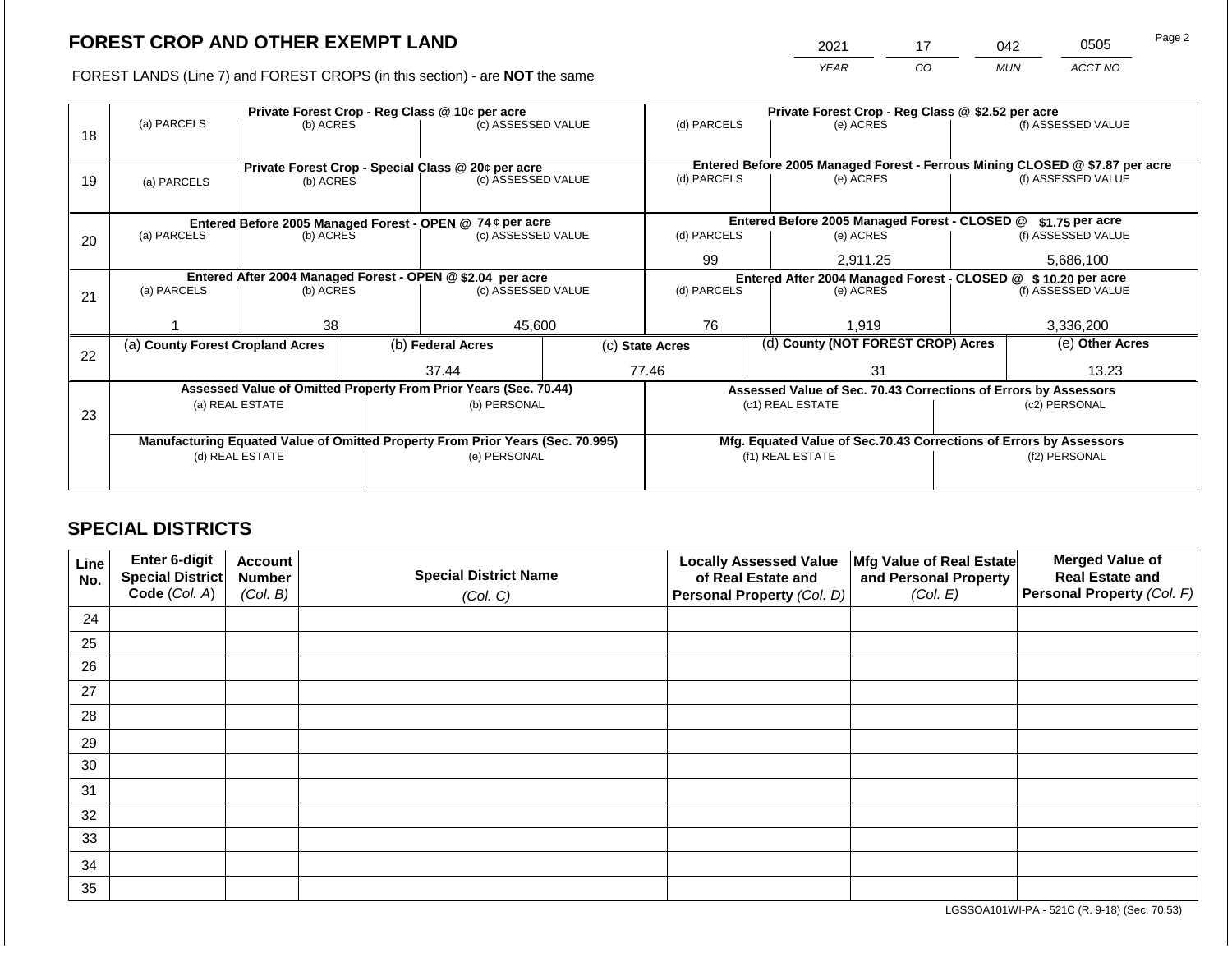| <b>SCHOOL DISTRICTS</b><br>2021<br>042<br>17 |                                                          |                                             |                                                         |                                                                                   |                                                               | 0505                                                                           |
|----------------------------------------------|----------------------------------------------------------|---------------------------------------------|---------------------------------------------------------|-----------------------------------------------------------------------------------|---------------------------------------------------------------|--------------------------------------------------------------------------------|
|                                              |                                                          |                                             |                                                         | <b>YEAR</b>                                                                       | CO                                                            | ACCT NO<br><b>MUN</b>                                                          |
| Line<br>No.                                  | Enter 6-digit<br><b>School District</b><br>Code (Col. A) | <b>Account</b><br><b>Number</b><br>(Col. B) | <b>School District Name</b><br>(Col. C)                 | <b>Locally Assessed Value</b><br>of Real Estate and<br>Personal Property (Col. D) | Mfg Value of Real Estate<br>and Personal Property<br>(Col. E) | <b>Merged Value of</b><br><b>Real Estate and</b><br>Personal Property (Col. F) |
|                                              | A. SCHOOL DISTRICTS (K-8 and K-12)                       |                                             |                                                         |                                                                                   |                                                               |                                                                                |
| 36                                           | 173444                                                   | 0117                                        | SCH D OF MENOMONIE AREA                                 | 25,255,200                                                                        |                                                               | 25,255,200                                                                     |
| 37                                           | 471666                                                   | 0281                                        | SCH D OF ELMWOOD                                        | 22,911,700                                                                        |                                                               | 22,911,700                                                                     |
| 38                                           |                                                          |                                             |                                                         |                                                                                   |                                                               |                                                                                |
| 39                                           |                                                          |                                             |                                                         |                                                                                   |                                                               |                                                                                |
| 40                                           |                                                          |                                             |                                                         |                                                                                   |                                                               |                                                                                |
| 41                                           |                                                          |                                             |                                                         |                                                                                   |                                                               |                                                                                |
| 42                                           |                                                          |                                             |                                                         |                                                                                   |                                                               |                                                                                |
| 43                                           |                                                          |                                             |                                                         |                                                                                   |                                                               |                                                                                |
| 44<br>45                                     |                                                          |                                             |                                                         |                                                                                   |                                                               |                                                                                |
| 46                                           |                                                          |                                             |                                                         |                                                                                   |                                                               |                                                                                |
| 47                                           |                                                          |                                             |                                                         |                                                                                   |                                                               |                                                                                |
| 48                                           |                                                          |                                             |                                                         |                                                                                   |                                                               |                                                                                |
| 49                                           |                                                          |                                             |                                                         |                                                                                   |                                                               |                                                                                |
| 50                                           |                                                          |                                             | TOTAL ASSESSED VALUE OF SCHOOL DISTRICTS (K-8 and K-12) | 48,166,900                                                                        |                                                               | 48,166,900                                                                     |
|                                              | <b>B. UNION HIGH SCHOOL DISTRICTS</b>                    |                                             |                                                         |                                                                                   |                                                               |                                                                                |
| 51                                           |                                                          |                                             |                                                         |                                                                                   |                                                               |                                                                                |
| 52                                           |                                                          |                                             |                                                         |                                                                                   |                                                               |                                                                                |
| 53                                           |                                                          |                                             |                                                         |                                                                                   |                                                               |                                                                                |
| 54                                           |                                                          |                                             |                                                         |                                                                                   |                                                               |                                                                                |
| 55                                           |                                                          |                                             | TOTAL ASSESSED VALUE OF UNION HIGH SCHOOLS              |                                                                                   |                                                               |                                                                                |
|                                              | C.<br><b>TECHNICAL COLLEGE DISTRICTS</b>                 |                                             |                                                         |                                                                                   |                                                               |                                                                                |
| 56                                           | 000100                                                   | 0001                                        | CHIPPEWA VALLEY TECHNICAL COLLEGE EAUC                  | 48,166,900                                                                        |                                                               | 48,166,900                                                                     |
| 57<br>58                                     |                                                          |                                             |                                                         |                                                                                   |                                                               |                                                                                |
| 59                                           |                                                          |                                             | TOTAL ASSESSED VALUE OF TECHNICAL COLLEGES              | 48,166,900                                                                        |                                                               | 48,166,900                                                                     |

 *I hereby certify, to the best of my knowledge and belief, this form is complete and correct.*

| Name               |                         | Title                | Submission date  |
|--------------------|-------------------------|----------------------|------------------|
| SARAH EDWARDS      |                         | REAL PROPERTY LISTER | 26<br>2021<br>05 |
| Phone              | Email address           |                      |                  |
| 715<br>231<br>6545 | SJEDWARDS@CO.DUNN.WI.US |                      |                  |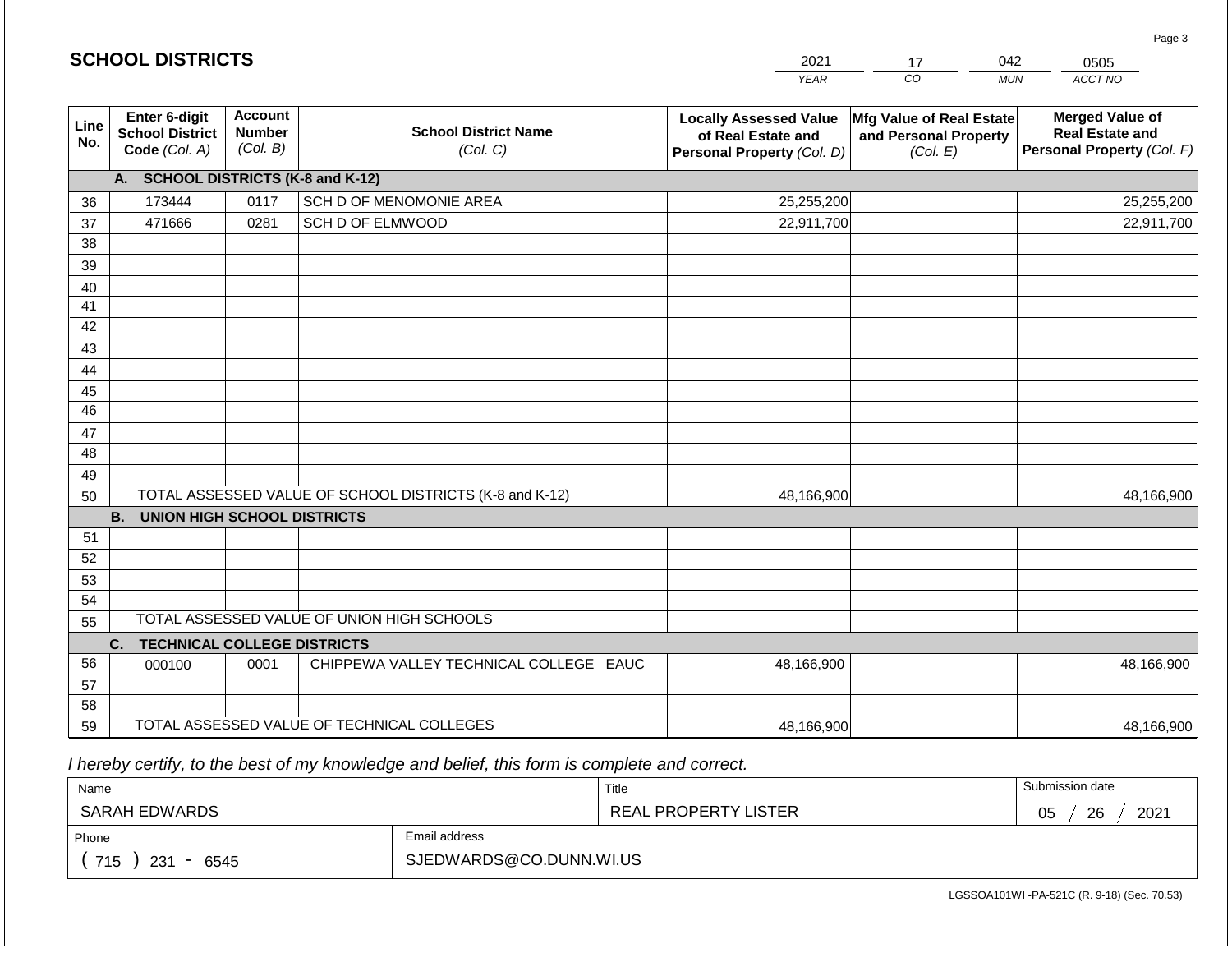- Each municipality's SOA is completed after the Board of Review and includes any changes made to the locally assessed values, under state law (sec. 70.53, Wis. Stats.)
- The Wisconsin Department of Revenue (DOR) merges the locally assessed values with the state assessed manufacturing values
- DOR provides the information regarding district names and codes. If a district is not listed, contact DOR.

Note: If you submit an amended SOA to DOR after your municipality's SOA is equated and posted to our website, we will process the SOA. However, DOR will not recalculate the *aggregate ratio or update the final SOA posted on our website. You should use the corrected values to calculate your tax rates.*

# **Page 1: Real Estate and Personal Property**

- Lines 1-9 assessed real estate values, parcel counts and acres by classification
- Lines 10-15 assessed personal property values and number of accounts by class
- Line 16 aggregate assessed value of all property subject to general property; use to calculate tax rates. Note: This line equals the total assessed value of K-8 and K-12 school districts (Line 50) and total assessed value of technical colleges (Line 59).
- Remarks assessment ratio used to calculate estimated fair market value on property tax bills

# **Page 2: Forest Crop, Other Exempt Land and Special Districts**

- Lines 18-21 private forest crop and managed forest lands assessed values
- Line  $22 -$  tax exempt land acres
- Line 23 prior years assessed value of omitted property under sec. 70.44 and correction of errors under sec. 70.43 shown by locally assessed or manufacturing real estate and personal property. Note: If there is an amount on this line, report the corresponding tax in the Statement of Taxes, Sections J or K.
- Lines 24-35 special district assessed values. These values are used to calculate tax rates for the special districts.

# **Page 3: School Districts**

- Lines 36-50 school districts (K-8 and K-12) assessed values. These values are used to calculate tax rates for school districts.
- Lines 51-55 union high school district assessed values. These values are used to calculate tax rates for union high school districts.
- Lines 56-59 technical college assessed values. These values are used to calculate tax rates for technical colleges.

If you have questions: Email: lgs@wisconsin.gov

 Phone: (608) 266-2569 or (608) 264-6892 Fax: (608) 264-6887

 $-6200$ MENOMONIE, WI 54751 - 6200VIENOMONIE, WI 54751 PATRICIA PICKERIGN PATRICIA PICKERIGN TOWN OF WESTON<br>E3359 STATE RD 72 **ZOLSHSWESTON** E3359 STATE RD 72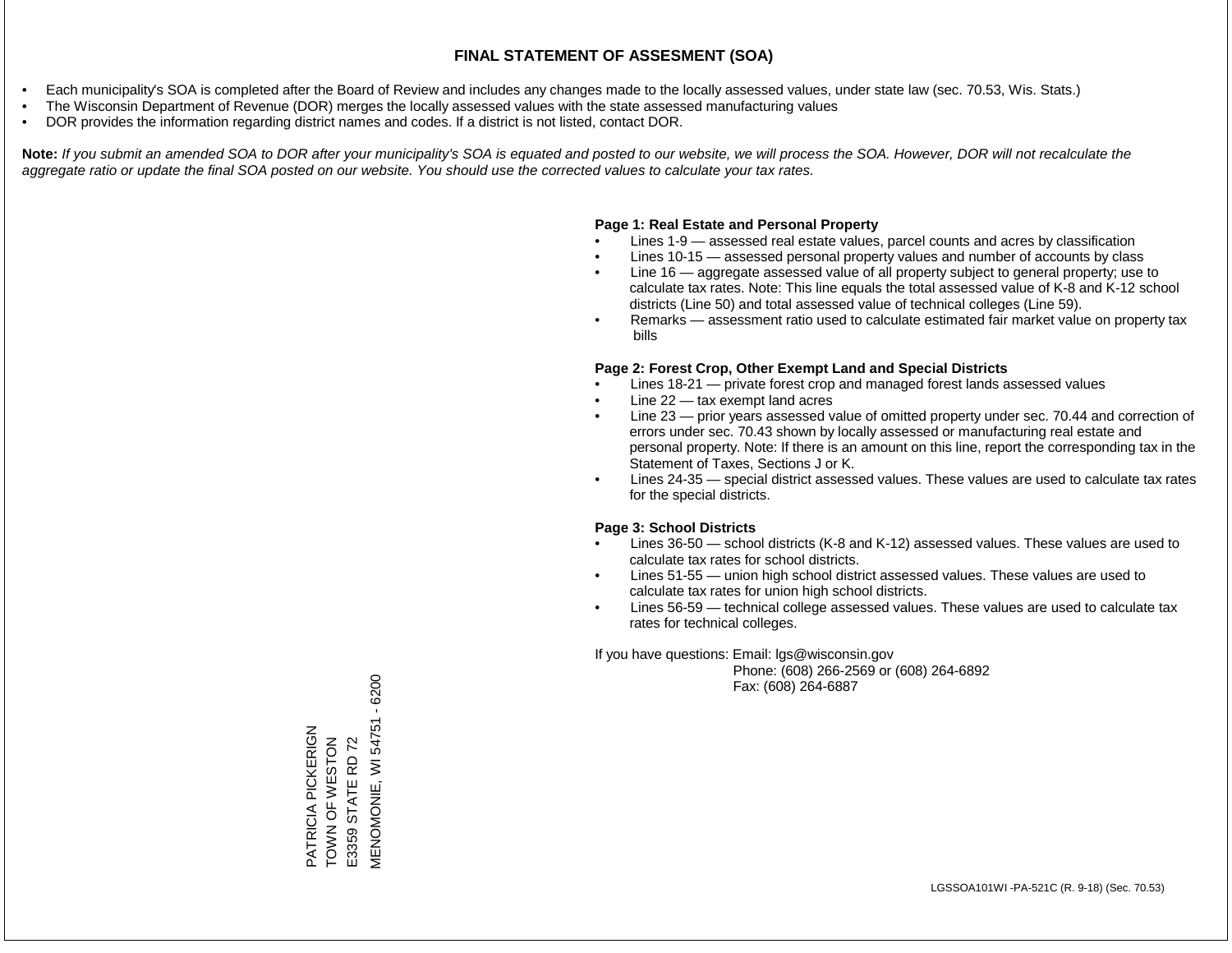|                |                               | <b>FINAL - EQUATED</b><br><b>STATEMENT OF ASSESSMENT FOR 2021</b>                                                                                                                            |                          | 17                                        | 044                                                 | 0506                           | This is an Amended Return              | Page 1                                         |
|----------------|-------------------------------|----------------------------------------------------------------------------------------------------------------------------------------------------------------------------------------------|--------------------------|-------------------------------------------|-----------------------------------------------------|--------------------------------|----------------------------------------|------------------------------------------------|
|                |                               |                                                                                                                                                                                              |                          | CO.                                       | <b>MUN</b>                                          | ACCT NO                        |                                        |                                                |
|                | <b>FOR</b>                    | <b>TOWN OF</b><br><b>OF</b>                                                                                                                                                                  | <b>WILSON</b>            |                                           | <b>DUNN COUNTY</b>                                  |                                |                                        |                                                |
|                |                               | Town - Village - City                                                                                                                                                                        | <b>Municipality Name</b> |                                           | <b>County Name</b>                                  |                                |                                        |                                                |
| Line<br>No.    |                               | <b>REAL ESTATE</b><br>(See Lines 18 - 22 for                                                                                                                                                 |                          | PARCEL COUNT<br>TOTAL LAND   IMPROVEMENTS | NO. OF ACRES<br><b>WHOLE</b><br><b>NUMBERS ONLY</b> | <b>VALUE OF</b><br><b>LAND</b> | <b>VALUE OF</b><br><b>IMPROVEMENTS</b> | <b>TOTAL VALUE OF LAND</b><br>AND IMPROVEMENTS |
|                |                               | other Real Estate)                                                                                                                                                                           | (Col. A)                 | (Col. B)                                  | (Col, C)                                            | (Col, D)                       | (Col. E)                               | (Col. F)                                       |
| $\mathbf{1}$   |                               | <b>RESIDENTIAL - Class 1</b>                                                                                                                                                                 | 235                      | 218                                       | 494                                                 | 2,462,400                      | 17,558,700                             | 20,021,100                                     |
| $\overline{2}$ |                               | <b>COMMERCIAL - Class 2</b>                                                                                                                                                                  | 3                        |                                           | $\overline{2}$<br>16                                | 47,600                         | 141,000                                | 188,600                                        |
| 3              |                               | MANUFACTURING - Class 3                                                                                                                                                                      | $\Omega$                 |                                           | $\mathbf 0$<br>$\overline{0}$                       | 0                              | $\mathbf 0$                            | $\Omega$                                       |
| 4              | <b>AGRICULTURAL - Class 4</b> |                                                                                                                                                                                              | 501                      |                                           | 9,086                                               | 1,397,500                      |                                        | 1,397,500                                      |
| 5              |                               | UNDEVELOPED - Class 5                                                                                                                                                                        | 245                      |                                           | 1,539                                               | 1,149,900                      |                                        | 1,149,900                                      |
| 6              |                               | AGRICULTURAL FOREST - Class 5m                                                                                                                                                               | 282                      |                                           | 4,179                                               | 4,323,000                      |                                        | 4,323,000                                      |
| $\overline{7}$ |                               | <b>FOREST LANDS - Class 6</b>                                                                                                                                                                | 143                      |                                           | 2,456                                               | 5,210,700                      |                                        | 5,210,700                                      |
| 8              |                               | OTHER - Class 7                                                                                                                                                                              | 47                       | 47                                        | 112                                                 | 501,500                        | 5,150,500                              | 5,652,000                                      |
| 9              |                               | <b>TOTAL - ALL COLUMNS</b>                                                                                                                                                                   | 1.456                    | 267                                       | 17,882                                              | 15,092,600                     | 22,850,200                             | 37,942,800                                     |
| 10             |                               | NUMBER OF PERSONAL PROPERTY ACCOUNTS IN ROLL                                                                                                                                                 |                          |                                           | $\overline{7}$                                      | <b>LOCALLY ASSESSED</b>        | <b>MANUFACTURING</b>                   | <b>MERGED</b>                                  |
| 11             |                               | BOATS AND OTHER WATERCRAFT NOT EXEMPT - Code 1                                                                                                                                               |                          |                                           |                                                     | $\Omega$                       | $\pmb{0}$                              | $\Omega$                                       |
| 12             |                               | MACHINERY.TOOLS AND PATTERNS - Code 2                                                                                                                                                        |                          |                                           |                                                     |                                | $\pmb{0}$                              | $\Omega$                                       |
| 13             |                               | FURNITURE, FIXTURES AND EQUIPMENT - Code 3                                                                                                                                                   |                          |                                           |                                                     | 1,600                          | $\pmb{0}$                              | 1,600                                          |
| 14             |                               | ALL OTHER PERSONAL PROPERTY NOT EXEMPT - Codes 4A, 4B, 4C                                                                                                                                    |                          |                                           |                                                     | 49,300                         | $\mathbf 0$                            | 49,300                                         |
| 15             |                               | TOTAL OF PERSONAL PROPERTY NOT EXEMPT (Total of Lines 11-14)                                                                                                                                 |                          |                                           |                                                     | 50.900                         | $\Omega$                               | 50,900                                         |
| 16             |                               | AGGREGATE ASSESSED VALUE OF ALL PROPERTY SUBJECT TO THE GENERAL PROPERTY TAX (Total of Lines 9F and 15F)<br>MUST EQUAL TOTAL VALUE OF THE SCHOOL DISTRICTS (K-12 PLUS K-8) - Line 50, Col. F |                          |                                           |                                                     |                                |                                        | 37,993,700                                     |
| 17             |                               | <b>BOARD OF REVIEW</b><br>DATE OF FINAL ADJOURNMENT                                                                                                                                          | 05/13/2021               |                                           | Name of Assessor<br><b>ROBERT IRWIN</b>             |                                | Telephone #                            | (715) 235-6941                                 |

The Assessment Ratio to be used in calculating the estimated Fair Market Value on tax bills for this tax district is .791997415

This ratio should be used to convert assessed values to "Calculate Equalized Values" in Step 1 of the Lottery and Gaming Credit Calculations.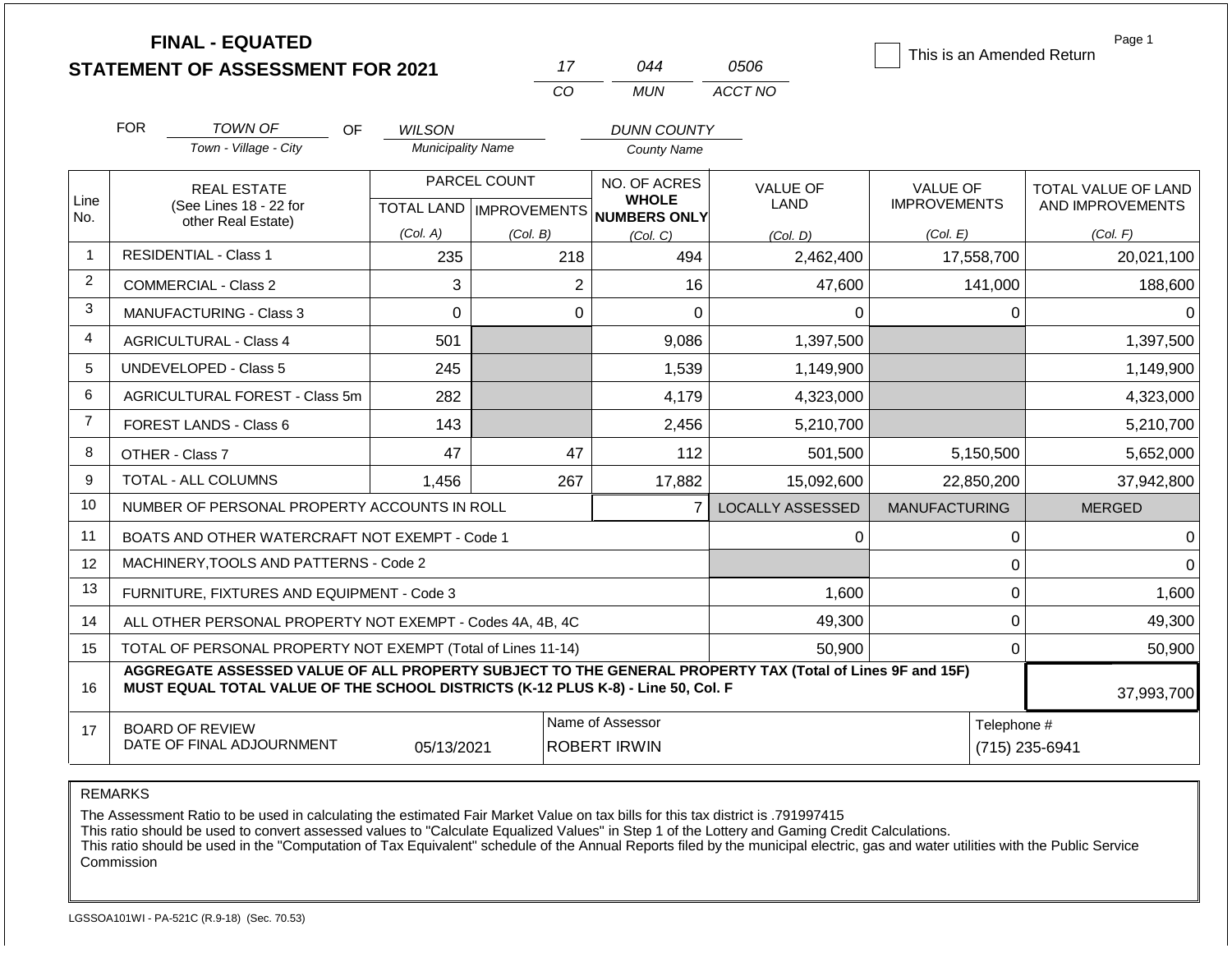2021 17 044 0506

FOREST LANDS (Line 7) and FOREST CROPS (in this section) - are **NOT** the same *YEAR CO MUN ACCT NO*

|    |                                                                                       |                 | Private Forest Crop - Reg Class @ 10¢ per acre |                                                                                | Private Forest Crop - Reg Class @ \$2.52 per acre |             |                                    |                                                                    |               |                                                                                                    |  |
|----|---------------------------------------------------------------------------------------|-----------------|------------------------------------------------|--------------------------------------------------------------------------------|---------------------------------------------------|-------------|------------------------------------|--------------------------------------------------------------------|---------------|----------------------------------------------------------------------------------------------------|--|
|    | (a) PARCELS                                                                           | (b) ACRES       |                                                | (c) ASSESSED VALUE                                                             |                                                   | (d) PARCELS |                                    | (e) ACRES                                                          |               | (f) ASSESSED VALUE                                                                                 |  |
| 18 |                                                                                       |                 |                                                |                                                                                |                                                   |             |                                    |                                                                    |               |                                                                                                    |  |
|    |                                                                                       |                 |                                                |                                                                                |                                                   |             |                                    |                                                                    |               |                                                                                                    |  |
|    |                                                                                       |                 |                                                | Private Forest Crop - Special Class @ 20¢ per acre                             |                                                   | (d) PARCELS |                                    | (e) ACRES                                                          |               | Entered Before 2005 Managed Forest - Ferrous Mining CLOSED @ \$7.87 per acre<br>(f) ASSESSED VALUE |  |
| 19 | (b) ACRES<br>(a) PARCELS                                                              |                 |                                                | (c) ASSESSED VALUE                                                             |                                                   |             |                                    |                                                                    |               |                                                                                                    |  |
|    |                                                                                       |                 |                                                |                                                                                |                                                   |             |                                    |                                                                    |               |                                                                                                    |  |
|    |                                                                                       |                 |                                                |                                                                                | Entered Before 2005 Managed Forest - CLOSED @     |             | $$1.75$ per acre                   |                                                                    |               |                                                                                                    |  |
| 20 | Entered Before 2005 Managed Forest - OPEN @ 74 ¢ per acre<br>(a) PARCELS<br>(b) ACRES |                 |                                                | (c) ASSESSED VALUE                                                             |                                                   | (d) PARCELS |                                    | (e) ACRES                                                          |               | (f) ASSESSED VALUE                                                                                 |  |
|    |                                                                                       |                 |                                                |                                                                                |                                                   |             |                                    |                                                                    |               |                                                                                                    |  |
|    | 13                                                                                    | 208.22          |                                                | 422,700                                                                        |                                                   |             | 89<br>2,320.42                     |                                                                    |               | 3,989,500                                                                                          |  |
|    | Entered After 2004 Managed Forest - OPEN @ \$2.04 per acre                            |                 |                                                |                                                                                |                                                   |             |                                    | Entered After 2004 Managed Forest - CLOSED @ \$ 10.20 per acre     |               |                                                                                                    |  |
| 21 | (a) PARCELS                                                                           | (b) ACRES       |                                                | (c) ASSESSED VALUE                                                             |                                                   | (d) PARCELS |                                    | (e) ACRES                                                          |               | (f) ASSESSED VALUE                                                                                 |  |
|    |                                                                                       |                 |                                                |                                                                                |                                                   |             |                                    |                                                                    |               |                                                                                                    |  |
|    | 5.                                                                                    | 202             |                                                | 420,000                                                                        |                                                   | 84          |                                    | 2,185.67                                                           |               | 3,585,100                                                                                          |  |
|    | (a) County Forest Cropland Acres                                                      |                 |                                                | (b) Federal Acres                                                              | (c) State Acres                                   |             | (d) County (NOT FOREST CROP) Acres |                                                                    |               | (e) Other Acres                                                                                    |  |
| 22 |                                                                                       |                 |                                                |                                                                                |                                                   |             |                                    |                                                                    |               |                                                                                                    |  |
|    |                                                                                       |                 |                                                |                                                                                |                                                   | 121         |                                    | 6.56                                                               |               | 24.89                                                                                              |  |
|    |                                                                                       |                 |                                                | Assessed Value of Omitted Property From Prior Years (Sec. 70.44)               |                                                   |             |                                    | Assessed Value of Sec. 70.43 Corrections of Errors by Assessors    |               |                                                                                                    |  |
|    |                                                                                       | (a) REAL ESTATE |                                                | (b) PERSONAL                                                                   |                                                   |             |                                    | (c1) REAL ESTATE                                                   |               | (c2) PERSONAL                                                                                      |  |
| 23 |                                                                                       |                 |                                                |                                                                                |                                                   |             |                                    |                                                                    |               |                                                                                                    |  |
|    |                                                                                       |                 |                                                | Manufacturing Equated Value of Omitted Property From Prior Years (Sec. 70.995) |                                                   |             |                                    | Mfg. Equated Value of Sec.70.43 Corrections of Errors by Assessors |               |                                                                                                    |  |
|    |                                                                                       | (d) REAL ESTATE |                                                | (e) PERSONAL                                                                   |                                                   |             |                                    | (f1) REAL ESTATE                                                   | (f2) PERSONAL |                                                                                                    |  |
|    |                                                                                       |                 |                                                |                                                                                |                                                   |             |                                    |                                                                    |               |                                                                                                    |  |
|    |                                                                                       |                 |                                                |                                                                                |                                                   |             |                                    |                                                                    |               |                                                                                                    |  |

# **SPECIAL DISTRICTS**

| Line<br>No. | Enter 6-digit<br>Special District | <b>Account</b><br><b>Number</b> | <b>Special District Name</b> | <b>Locally Assessed Value</b><br>of Real Estate and | Mfg Value of Real Estate<br>and Personal Property | <b>Merged Value of</b><br><b>Real Estate and</b> |
|-------------|-----------------------------------|---------------------------------|------------------------------|-----------------------------------------------------|---------------------------------------------------|--------------------------------------------------|
|             | Code (Col. A)                     | (Col. B)                        | (Col. C)                     | Personal Property (Col. D)                          | (Col. E)                                          | Personal Property (Col. F)                       |
| 24          |                                   |                                 |                              |                                                     |                                                   |                                                  |
| 25          |                                   |                                 |                              |                                                     |                                                   |                                                  |
| 26          |                                   |                                 |                              |                                                     |                                                   |                                                  |
| 27          |                                   |                                 |                              |                                                     |                                                   |                                                  |
| 28          |                                   |                                 |                              |                                                     |                                                   |                                                  |
| 29          |                                   |                                 |                              |                                                     |                                                   |                                                  |
| 30          |                                   |                                 |                              |                                                     |                                                   |                                                  |
| 31          |                                   |                                 |                              |                                                     |                                                   |                                                  |
| 32          |                                   |                                 |                              |                                                     |                                                   |                                                  |
| 33          |                                   |                                 |                              |                                                     |                                                   |                                                  |
| 34          |                                   |                                 |                              |                                                     |                                                   |                                                  |
| 35          |                                   |                                 |                              |                                                     |                                                   |                                                  |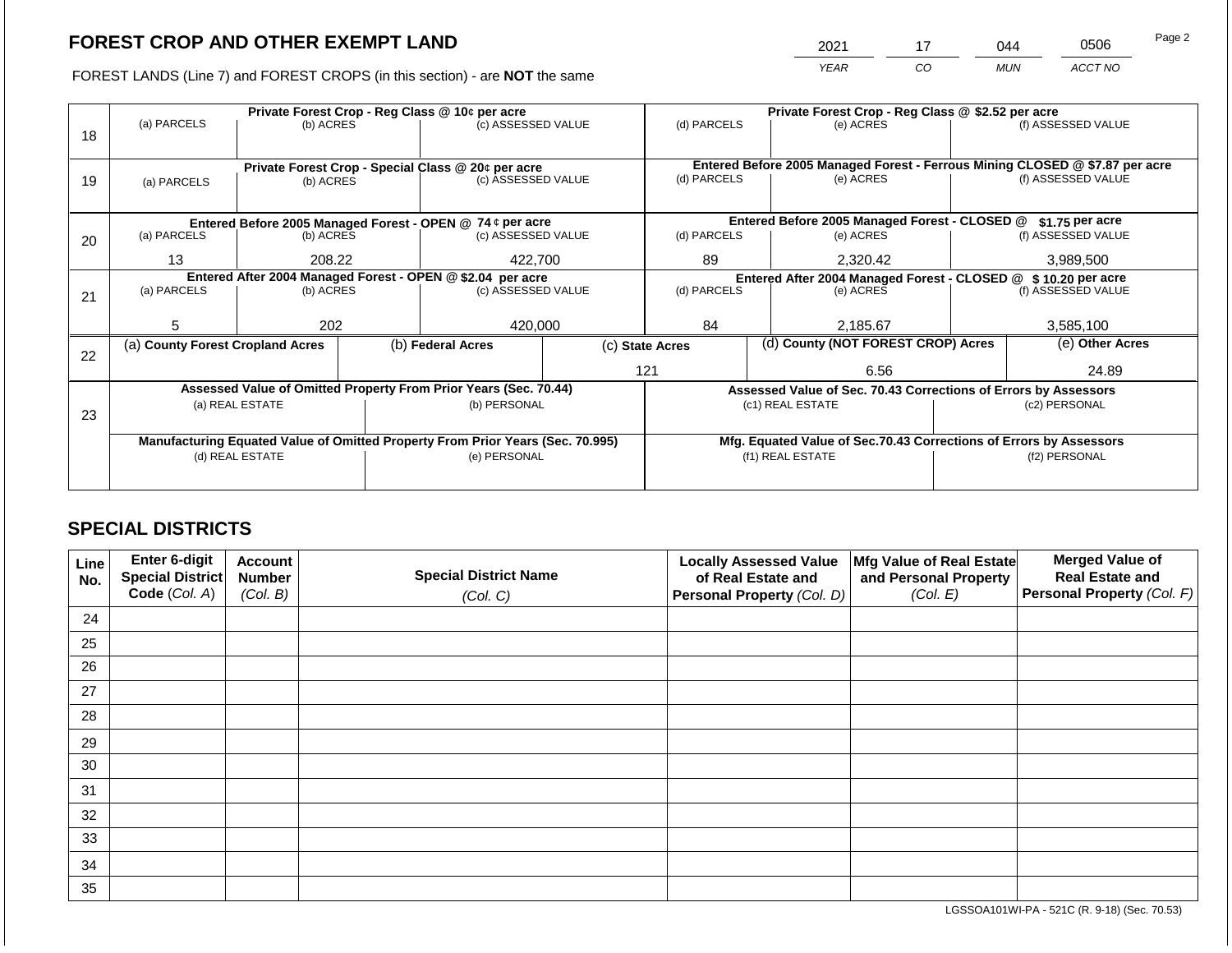|             |                                                          |                                             |                                                         | <b>YEAR</b>                                                                       | CO<br><b>MUN</b>                                                     | ACCT NO                                                                        |
|-------------|----------------------------------------------------------|---------------------------------------------|---------------------------------------------------------|-----------------------------------------------------------------------------------|----------------------------------------------------------------------|--------------------------------------------------------------------------------|
| Line<br>No. | Enter 6-digit<br><b>School District</b><br>Code (Col. A) | <b>Account</b><br><b>Number</b><br>(Col. B) | <b>School District Name</b><br>(Col. C)                 | <b>Locally Assessed Value</b><br>of Real Estate and<br>Personal Property (Col. D) | <b>Mfg Value of Real Estate</b><br>and Personal Property<br>(Col. E) | <b>Merged Value of</b><br><b>Real Estate and</b><br>Personal Property (Col. F) |
|             | A. SCHOOL DISTRICTS (K-8 and K-12)                       |                                             |                                                         |                                                                                   |                                                                      |                                                                                |
| 36          | 030308                                                   | 0022                                        | SCH D OF BARRON AREA                                    | 15,477,900                                                                        |                                                                      | 15,477,900                                                                     |
| 37          | 034557                                                   | 0026                                        | SCH D OF PRAIRIE FARM                                   | 3,514,200                                                                         |                                                                      | 3,514,200                                                                      |
| 38          | 170637                                                   | 0114                                        | SCH D OF BOYCEVILLE COMMUNITY                           | 162,900                                                                           |                                                                      | 162,900                                                                        |
| 39          | 171176                                                   | 0115                                        | SCH D OF COLFAX                                         | 18,838,700                                                                        |                                                                      | 18,838,700                                                                     |
| 40          |                                                          |                                             |                                                         |                                                                                   |                                                                      |                                                                                |
| 41          |                                                          |                                             |                                                         |                                                                                   |                                                                      |                                                                                |
| 42          |                                                          |                                             |                                                         |                                                                                   |                                                                      |                                                                                |
| 43          |                                                          |                                             |                                                         |                                                                                   |                                                                      |                                                                                |
| 44          |                                                          |                                             |                                                         |                                                                                   |                                                                      |                                                                                |
| 45          |                                                          |                                             |                                                         |                                                                                   |                                                                      |                                                                                |
| 46          |                                                          |                                             |                                                         |                                                                                   |                                                                      |                                                                                |
| 47          |                                                          |                                             |                                                         |                                                                                   |                                                                      |                                                                                |
| 48          |                                                          |                                             |                                                         |                                                                                   |                                                                      |                                                                                |
| 49          |                                                          |                                             |                                                         |                                                                                   |                                                                      |                                                                                |
| 50          |                                                          |                                             | TOTAL ASSESSED VALUE OF SCHOOL DISTRICTS (K-8 and K-12) | 37,993,700                                                                        |                                                                      | 37,993,700                                                                     |
|             | <b>B.</b><br><b>UNION HIGH SCHOOL DISTRICTS</b>          |                                             |                                                         |                                                                                   |                                                                      |                                                                                |
| 51          |                                                          |                                             |                                                         |                                                                                   |                                                                      |                                                                                |
| 52          |                                                          |                                             |                                                         |                                                                                   |                                                                      |                                                                                |
| 53          |                                                          |                                             |                                                         |                                                                                   |                                                                      |                                                                                |
| 54          |                                                          |                                             |                                                         |                                                                                   |                                                                      |                                                                                |
| 55          |                                                          |                                             | TOTAL ASSESSED VALUE OF UNION HIGH SCHOOLS              |                                                                                   |                                                                      |                                                                                |
|             | C.<br><b>TECHNICAL COLLEGE DISTRICTS</b>                 |                                             |                                                         |                                                                                   |                                                                      |                                                                                |
| 56          | 000100                                                   | 0001                                        | CHIPPEWA VALLEY TECHNICAL COLLEGE EAUC                  | 37,993,700                                                                        |                                                                      | 37,993,700                                                                     |
| 57          |                                                          |                                             |                                                         |                                                                                   |                                                                      |                                                                                |
| 58          |                                                          |                                             |                                                         |                                                                                   |                                                                      |                                                                                |
| 59          |                                                          |                                             | TOTAL ASSESSED VALUE OF TECHNICAL COLLEGES              | 37,993,700                                                                        |                                                                      | 37,993,700                                                                     |

2021

17

044

 *I hereby certify, to the best of my knowledge and belief, this form is complete and correct.*

**SCHOOL DISTRICTS**

| Name                                           |                         | Title                | Submission date  |
|------------------------------------------------|-------------------------|----------------------|------------------|
| SARAH EDWARDS                                  |                         | REAL PROPERTY LISTER | 2021<br>08<br>06 |
| Phone                                          | Email address           |                      |                  |
| 715<br>23'<br>6545<br>$\overline{\phantom{a}}$ | SJEDWARDS@CO.DUNN.WI.US |                      |                  |

0506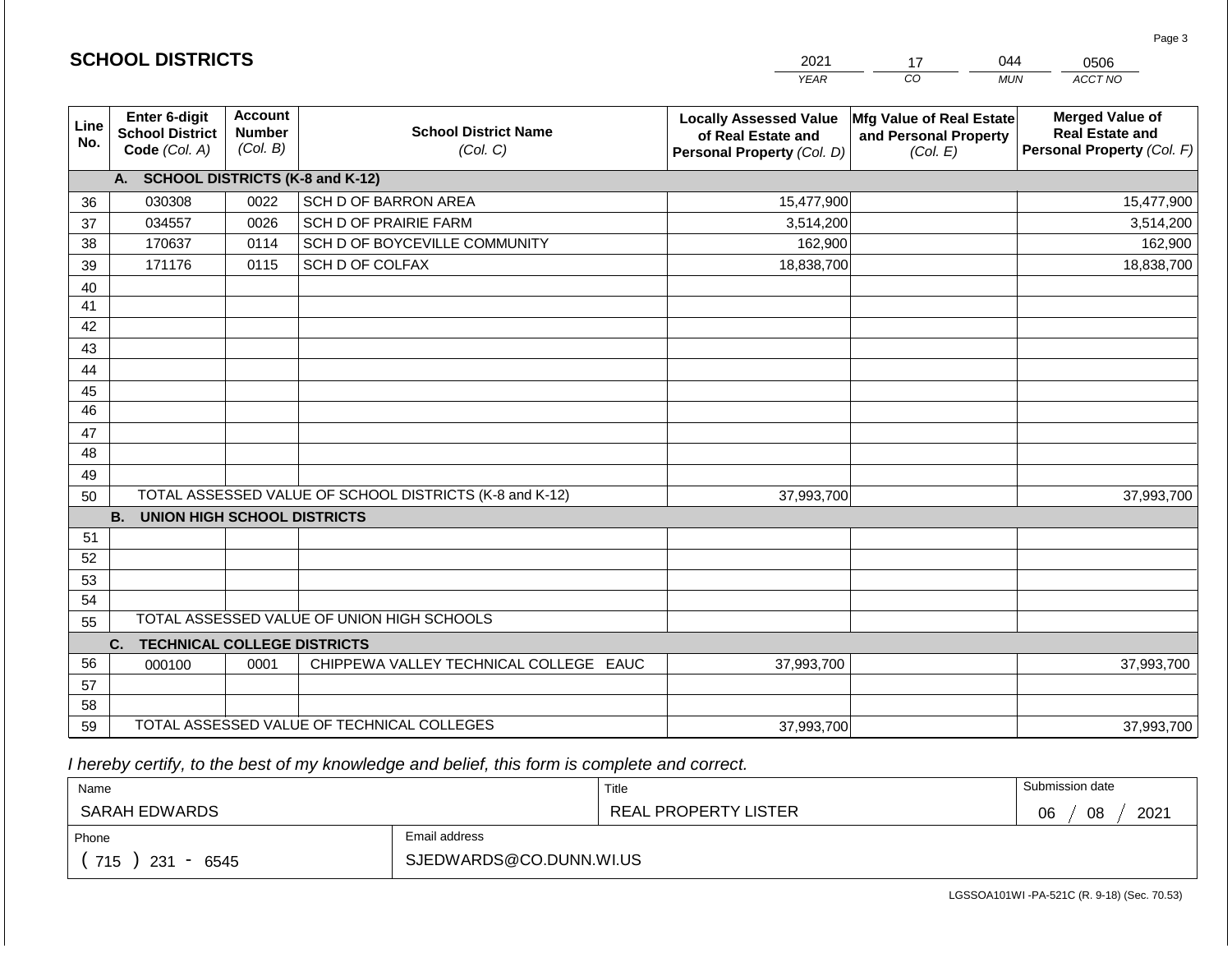- Each municipality's SOA is completed after the Board of Review and includes any changes made to the locally assessed values, under state law (sec. 70.53, Wis. Stats.)
- The Wisconsin Department of Revenue (DOR) merges the locally assessed values with the state assessed manufacturing values
- DOR provides the information regarding district names and codes. If a district is not listed, contact DOR.

Note: If you submit an amended SOA to DOR after your municipality's SOA is equated and posted to our website, we will process the SOA. However, DOR will not recalculate the *aggregate ratio or update the final SOA posted on our website. You should use the corrected values to calculate your tax rates.*

# **Page 1: Real Estate and Personal Property**

- Lines 1-9 assessed real estate values, parcel counts and acres by classification
- Lines 10-15 assessed personal property values and number of accounts by class
- Line 16 aggregate assessed value of all property subject to general property; use to calculate tax rates. Note: This line equals the total assessed value of K-8 and K-12 school districts (Line 50) and total assessed value of technical colleges (Line 59).
- Remarks assessment ratio used to calculate estimated fair market value on property tax bills

# **Page 2: Forest Crop, Other Exempt Land and Special Districts**

- Lines 18-21 private forest crop and managed forest lands assessed values
- Line  $22 -$  tax exempt land acres
- Line 23 prior years assessed value of omitted property under sec. 70.44 and correction of errors under sec. 70.43 shown by locally assessed or manufacturing real estate and personal property. Note: If there is an amount on this line, report the corresponding tax in the Statement of Taxes, Sections J or K.
- Lines 24-35 special district assessed values. These values are used to calculate tax rates for the special districts.

# **Page 3: School Districts**

- Lines 36-50 school districts (K-8 and K-12) assessed values. These values are used to calculate tax rates for school districts.
- Lines 51-55 union high school district assessed values. These values are used to calculate tax rates for union high school districts.
- Lines 56-59 technical college assessed values. These values are used to calculate tax rates for technical colleges.

If you have questions: Email: lgs@wisconsin.gov

 Phone: (608) 266-2569 or (608) 264-6892 Fax: (608) 264-6887

RIDGELAND, WI 54763 - 9578 RIDGELAND, WI 54763 - 9578ZOSTS FOR AND SUSAN VARNES<br>TOWN OF WILSON N13202 530TH ST N13202 530TH ST SUSAN VARNES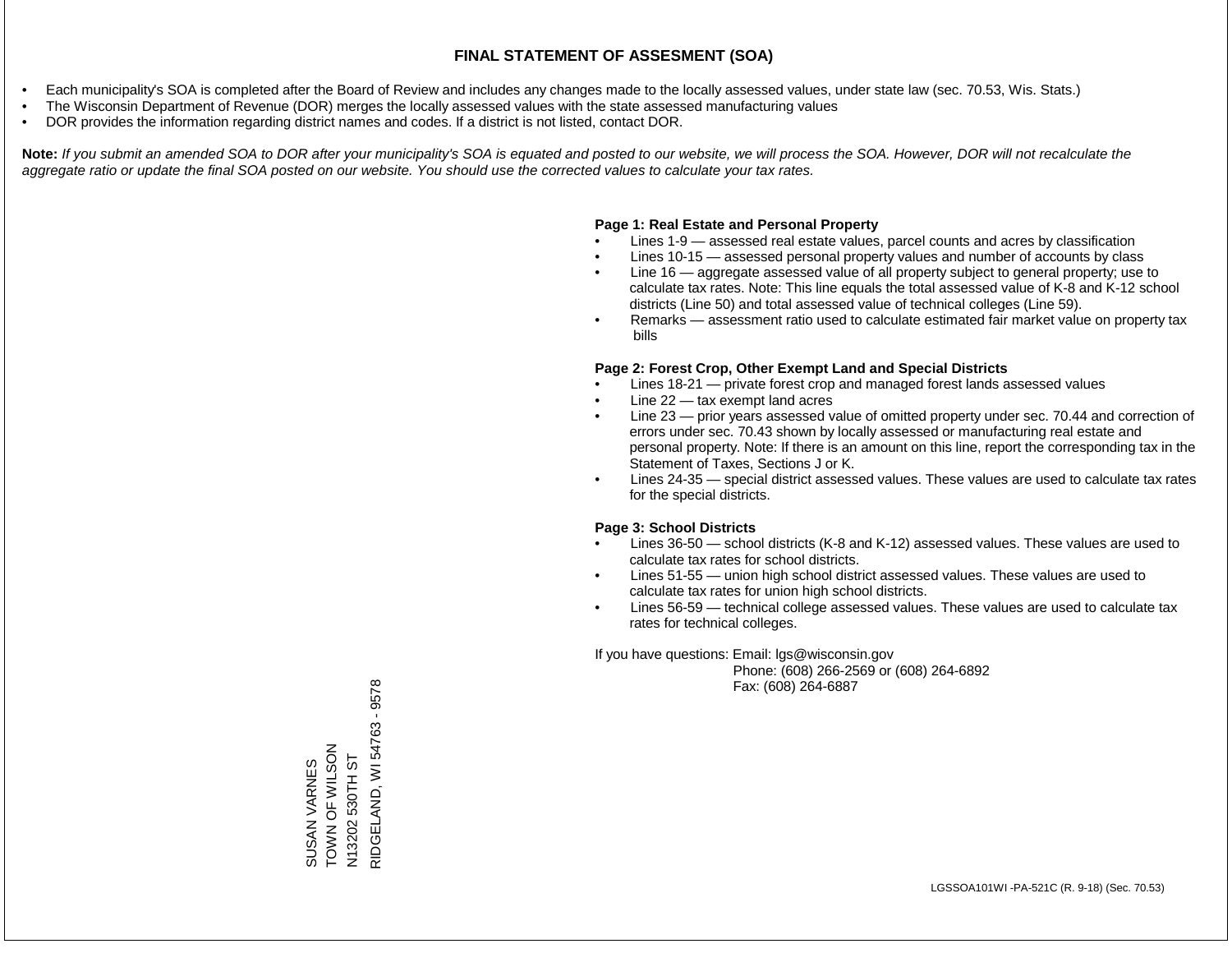|                |                                              | <b>FINAL - EQUATED</b>                                                                                                                                                                       |                          |              |                                                     |                         | This is an Amended Return | Page 1              |
|----------------|----------------------------------------------|----------------------------------------------------------------------------------------------------------------------------------------------------------------------------------------------|--------------------------|--------------|-----------------------------------------------------|-------------------------|---------------------------|---------------------|
|                |                                              | <b>STATEMENT OF ASSESSMENT FOR 2021</b>                                                                                                                                                      |                          | 17<br>CO     | 106<br><b>MUN</b>                                   | 0507<br>ACCT NO         |                           |                     |
|                |                                              |                                                                                                                                                                                              |                          |              |                                                     |                         |                           |                     |
|                | <b>FOR</b>                                   | <b>VILLAGE OF</b><br>OF.                                                                                                                                                                     | <b>BOYCEVILLE</b>        |              | <b>DUNN COUNTY</b>                                  |                         |                           |                     |
|                |                                              | Town - Village - City                                                                                                                                                                        | <b>Municipality Name</b> |              | <b>County Name</b>                                  |                         |                           |                     |
|                |                                              | <b>REAL ESTATE</b>                                                                                                                                                                           |                          | PARCEL COUNT | NO. OF ACRES                                        | <b>VALUE OF</b>         | <b>VALUE OF</b>           | TOTAL VALUE OF LAND |
| Line<br>No.    | (See Lines 18 - 22 for<br>other Real Estate) |                                                                                                                                                                                              |                          |              | <b>WHOLE</b><br>TOTAL LAND MPROVEMENTS NUMBERS ONLY | LAND                    | <b>IMPROVEMENTS</b>       | AND IMPROVEMENTS    |
|                |                                              |                                                                                                                                                                                              | (Col. A)                 | (Col. B)     | (Col. C)                                            | (Col. D)                | (Col. E)                  | (Col. F)            |
| $\overline{1}$ |                                              | <b>RESIDENTIAL - Class 1</b>                                                                                                                                                                 | 481                      | 355          | 233                                                 | 4,237,200               | 39,016,200                | 43,253,400          |
| $\overline{2}$ |                                              | <b>COMMERCIAL - Class 2</b>                                                                                                                                                                  | 54                       | 40           | 59                                                  | 712,100                 | 5,766,300                 | 6,478,400           |
| 3              |                                              | <b>MANUFACTURING - Class 3</b>                                                                                                                                                               | 5                        |              | 4<br>14                                             | 152,400                 | 3,891,600                 | 4,044,000           |
| 4              |                                              | <b>AGRICULTURAL - Class 4</b>                                                                                                                                                                | 100                      |              | 852                                                 | 144,300                 |                           | 144,300             |
| 5              |                                              | UNDEVELOPED - Class 5                                                                                                                                                                        | 14                       |              | 110                                                 | 58,200                  |                           | 58,200              |
| 6              |                                              | AGRICULTURAL FOREST - Class 5m                                                                                                                                                               | 16                       |              | 176                                                 | 230,900                 |                           | 230,900             |
| $\overline{7}$ |                                              | <b>FOREST LANDS - Class 6</b>                                                                                                                                                                | 9                        |              | 88                                                  | 226,200                 |                           | 226,200             |
| 8              |                                              | OTHER - Class 7                                                                                                                                                                              | 16                       | 16           | 29                                                  | 223,800                 | 1,106,500                 | 1,330,300           |
| 9              |                                              | TOTAL - ALL COLUMNS                                                                                                                                                                          | 695                      | 415          | 1,561                                               | 5,985,100               | 49,780,600                | 55,765,700          |
| 10             |                                              | NUMBER OF PERSONAL PROPERTY ACCOUNTS IN ROLL                                                                                                                                                 |                          |              | 43                                                  | <b>LOCALLY ASSESSED</b> | <b>MANUFACTURING</b>      | <b>MERGED</b>       |
| 11             |                                              | BOATS AND OTHER WATERCRAFT NOT EXEMPT - Code 1                                                                                                                                               |                          |              |                                                     | $\mathbf 0$             | 0                         | $\mathbf 0$         |
| 12             |                                              | MACHINERY, TOOLS AND PATTERNS - Code 2                                                                                                                                                       |                          |              |                                                     |                         | 3,508,600                 | 3,508,600           |
| 13             |                                              | FURNITURE, FIXTURES AND EQUIPMENT - Code 3                                                                                                                                                   |                          |              |                                                     | 180,800                 | 135,400                   | 316,200             |
| 14             |                                              | ALL OTHER PERSONAL PROPERTY NOT EXEMPT - Codes 4A, 4B, 4C                                                                                                                                    |                          |              |                                                     | 470,900                 | 37,300                    | 508,200             |
| 15             |                                              | TOTAL OF PERSONAL PROPERTY NOT EXEMPT (Total of Lines 11-14)                                                                                                                                 |                          |              |                                                     | 651,700                 | 3,681,300                 | 4,333,000           |
| 16             |                                              | AGGREGATE ASSESSED VALUE OF ALL PROPERTY SUBJECT TO THE GENERAL PROPERTY TAX (Total of Lines 9F and 15F)<br>MUST EQUAL TOTAL VALUE OF THE SCHOOL DISTRICTS (K-12 PLUS K-8) - Line 50, Col. F |                          |              |                                                     |                         |                           | 60,098,700          |
| 17             |                                              | <b>BOARD OF REVIEW</b><br>DATE OF FINAL ADJOURNMENT                                                                                                                                          | 11/08/2021               |              | Name of Assessor<br><b>ERIC KLEVEN</b>              |                         | Telephone #               | (715) 529-1032      |

The Assessment Ratio to be used in calculating the estimated Fair Market Value on tax bills for this tax district is 1.039623005

This ratio should be used to convert assessed values to "Calculate Equalized Values" in Step 1 of the Lottery and Gaming Credit Calculations.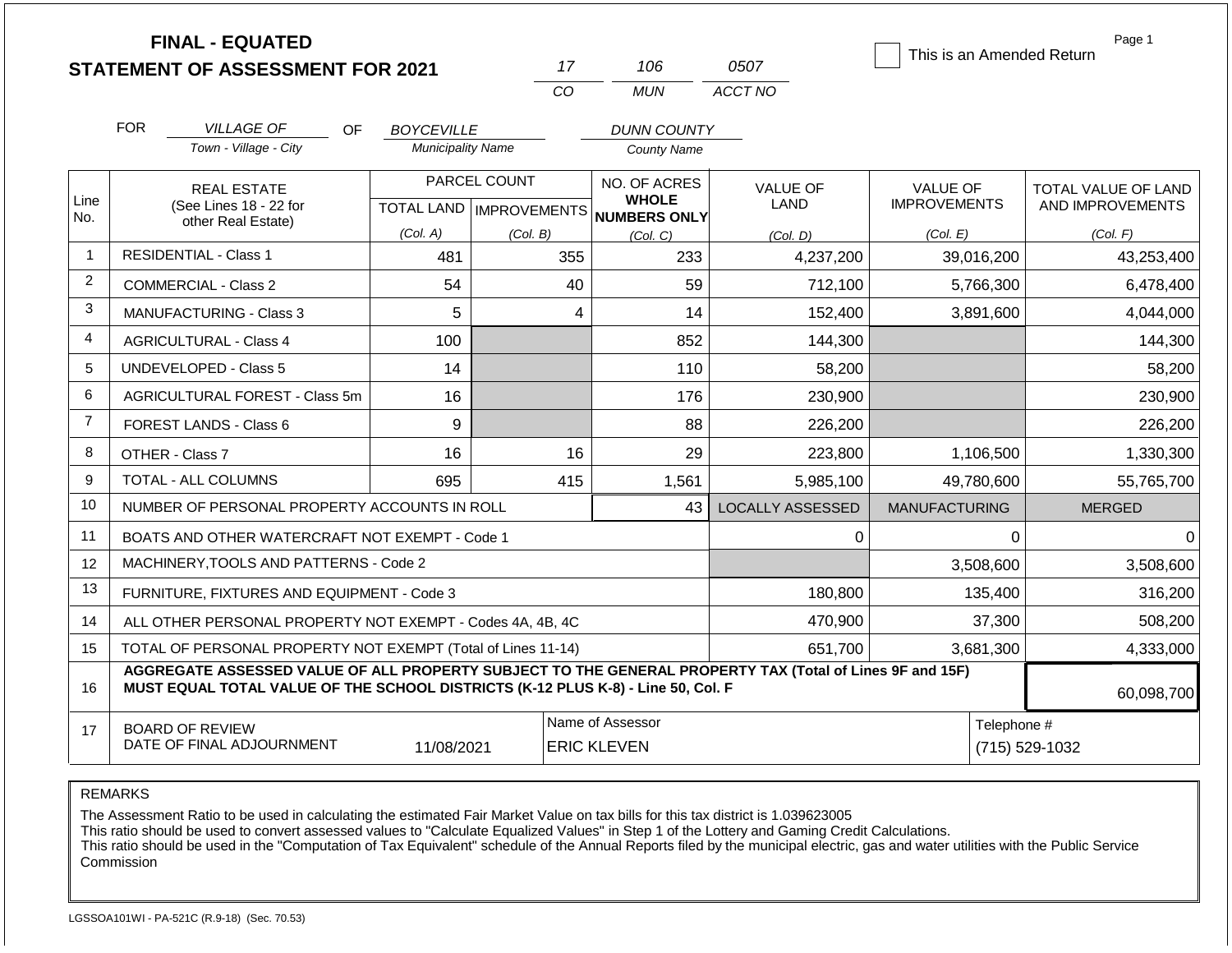2021 17 106 0507

FOREST LANDS (Line 7) and FOREST CROPS (in this section) - are **NOT** the same *YEAR CO MUN ACCT NO*

| 18 | (a) PARCELS                                                | Private Forest Crop - Reg Class @ 10¢ per acre<br>(b) ACRES     |  | (c) ASSESSED VALUE                                                             | (d) PARCELS                                                   |                 |                  | Private Forest Crop - Reg Class @ \$2.52 per acre<br>(e) ACRES               |                 | (f) ASSESSED VALUE |
|----|------------------------------------------------------------|-----------------------------------------------------------------|--|--------------------------------------------------------------------------------|---------------------------------------------------------------|-----------------|------------------|------------------------------------------------------------------------------|-----------------|--------------------|
| 19 | (a) PARCELS                                                | Private Forest Crop - Special Class @ 20¢ per acre<br>(b) ACRES |  |                                                                                | (d) PARCELS<br>(c) ASSESSED VALUE                             |                 | (e) ACRES        | Entered Before 2005 Managed Forest - Ferrous Mining CLOSED @ \$7.87 per acre |                 |                    |
|    |                                                            |                                                                 |  | Entered Before 2005 Managed Forest - OPEN @ 74 ¢ per acre                      |                                                               |                 |                  | Entered Before 2005 Managed Forest - CLOSED @                                |                 | $$1.75$ per acre   |
| 20 | (a) PARCELS                                                | (b) ACRES                                                       |  | (c) ASSESSED VALUE                                                             |                                                               | (d) PARCELS     |                  | (e) ACRES                                                                    |                 | (f) ASSESSED VALUE |
|    | Entered After 2004 Managed Forest - OPEN @ \$2.04 per acre |                                                                 |  |                                                                                | Entered After 2004 Managed Forest - CLOSED @ \$10.20 per acre |                 |                  |                                                                              |                 |                    |
| 21 | (a) PARCELS                                                | (b) ACRES                                                       |  | (c) ASSESSED VALUE                                                             |                                                               | (d) PARCELS     |                  | (e) ACRES                                                                    |                 | (f) ASSESSED VALUE |
|    |                                                            |                                                                 |  |                                                                                |                                                               |                 | 66               |                                                                              | 174,900         |                    |
| 22 | (a) County Forest Cropland Acres                           |                                                                 |  | (b) Federal Acres                                                              |                                                               | (c) State Acres |                  | (d) County (NOT FOREST CROP) Acres                                           | (e) Other Acres |                    |
|    |                                                            |                                                                 |  |                                                                                |                                                               | 9.1             | 47.83            |                                                                              |                 | 655.37             |
|    |                                                            |                                                                 |  | Assessed Value of Omitted Property From Prior Years (Sec. 70.44)               |                                                               |                 |                  | Assessed Value of Sec. 70.43 Corrections of Errors by Assessors              |                 |                    |
| 23 |                                                            | (a) REAL ESTATE                                                 |  | (b) PERSONAL                                                                   |                                                               |                 |                  | (c1) REAL ESTATE                                                             |                 | (c2) PERSONAL      |
|    |                                                            | 138,500                                                         |  |                                                                                |                                                               |                 |                  |                                                                              |                 |                    |
|    |                                                            |                                                                 |  | Manufacturing Equated Value of Omitted Property From Prior Years (Sec. 70.995) |                                                               |                 |                  | Mfg. Equated Value of Sec.70.43 Corrections of Errors by Assessors           |                 |                    |
|    |                                                            | (d) REAL ESTATE                                                 |  | (e) PERSONAL                                                                   |                                                               |                 | (f1) REAL ESTATE |                                                                              | (f2) PERSONAL   |                    |
|    |                                                            |                                                                 |  |                                                                                |                                                               |                 |                  |                                                                              |                 |                    |

# **SPECIAL DISTRICTS**

| Line<br>No. | <b>Enter 6-digit</b><br>Special District | <b>Account</b><br><b>Number</b> | <b>Special District Name</b> | <b>Locally Assessed Value</b><br>of Real Estate and | Mfg Value of Real Estate<br>and Personal Property | <b>Merged Value of</b><br><b>Real Estate and</b> |
|-------------|------------------------------------------|---------------------------------|------------------------------|-----------------------------------------------------|---------------------------------------------------|--------------------------------------------------|
|             | Code (Col. A)                            | (Col. B)                        | (Col. C)                     | Personal Property (Col. D)                          | (Col. E)                                          | <b>Personal Property (Col. F)</b>                |
| 24          |                                          |                                 |                              |                                                     |                                                   |                                                  |
| 25          |                                          |                                 |                              |                                                     |                                                   |                                                  |
| 26          |                                          |                                 |                              |                                                     |                                                   |                                                  |
| 27          |                                          |                                 |                              |                                                     |                                                   |                                                  |
| 28          |                                          |                                 |                              |                                                     |                                                   |                                                  |
| 29          |                                          |                                 |                              |                                                     |                                                   |                                                  |
| 30          |                                          |                                 |                              |                                                     |                                                   |                                                  |
| 31          |                                          |                                 |                              |                                                     |                                                   |                                                  |
| 32          |                                          |                                 |                              |                                                     |                                                   |                                                  |
| 33          |                                          |                                 |                              |                                                     |                                                   |                                                  |
| 34          |                                          |                                 |                              |                                                     |                                                   |                                                  |
| 35          |                                          |                                 |                              |                                                     |                                                   |                                                  |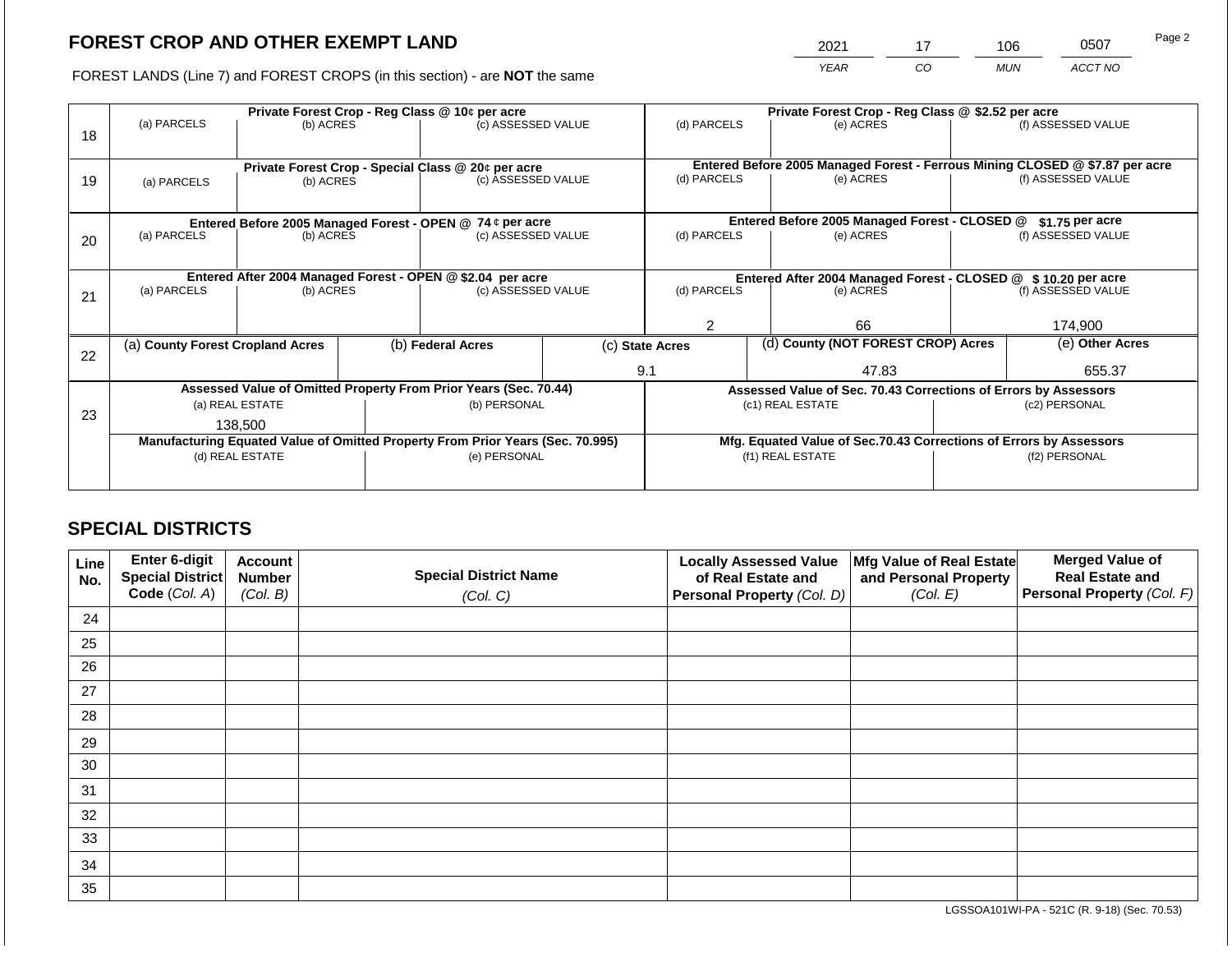#### *YEAR*  2021  $\overline{co}$ 17 *MUN*  106 *ACCT NO*  0507 **SCHOOL DISTRICTS Line No. Enter 6-digit School District Code** *(Col. A)* **Account Number** *(Col. B)* **School District Name** *(Col. C)* **Locally Assessed Value of Real Estate and Personal Property** *(Col. D)* **Mfg Value of Real Estate and Personal Property** *(Col. E)* **Merged Value of Real Estate and Personal Property** *(Col. F)* **A. SCHOOL DISTRICTS (K-8 and K-12)** 36 37 38 39 40 41 42 43 44 45 46 47 48 49 50 TOTAL ASSESSED VALUE OF SCHOOL DISTRICTS (K-8 and K-12) **B. UNION HIGH SCHOOL DISTRICTS** 51 52 53 54 55 **C. TECHNICAL COLLEGE DISTRICTS** 56 57 58 59 TOTAL ASSESSED VALUE OF TECHNICAL COLLEGES TOTAL ASSESSED VALUE OF UNION HIGH SCHOOLS 170637 0114 SCH D OF BOYCEVILLE COMMUNITY **170637** 52,373,400 52,373,400 000100 | 0001 | CHIPPEWA VALLEY TECHNICAL COLLEGE EAUC 52,373,400 7,725,300 60,098,700 7,725,300 60,098,700 7,725,300 60,098,700 52,373,400 7,725,300 60,098,700

 *I hereby certify, to the best of my knowledge and belief, this form is complete and correct.*

| Name                                           |                         | Title                | Submission date |
|------------------------------------------------|-------------------------|----------------------|-----------------|
| SARAH EDWARDS                                  |                         | REAL PROPERTY LISTER | 2021<br>16      |
| Phone                                          | Email address           |                      |                 |
| 715<br>231<br>6545<br>$\overline{\phantom{0}}$ | SJEDWARDS@CO.DUNN.WI.US |                      |                 |

Page 3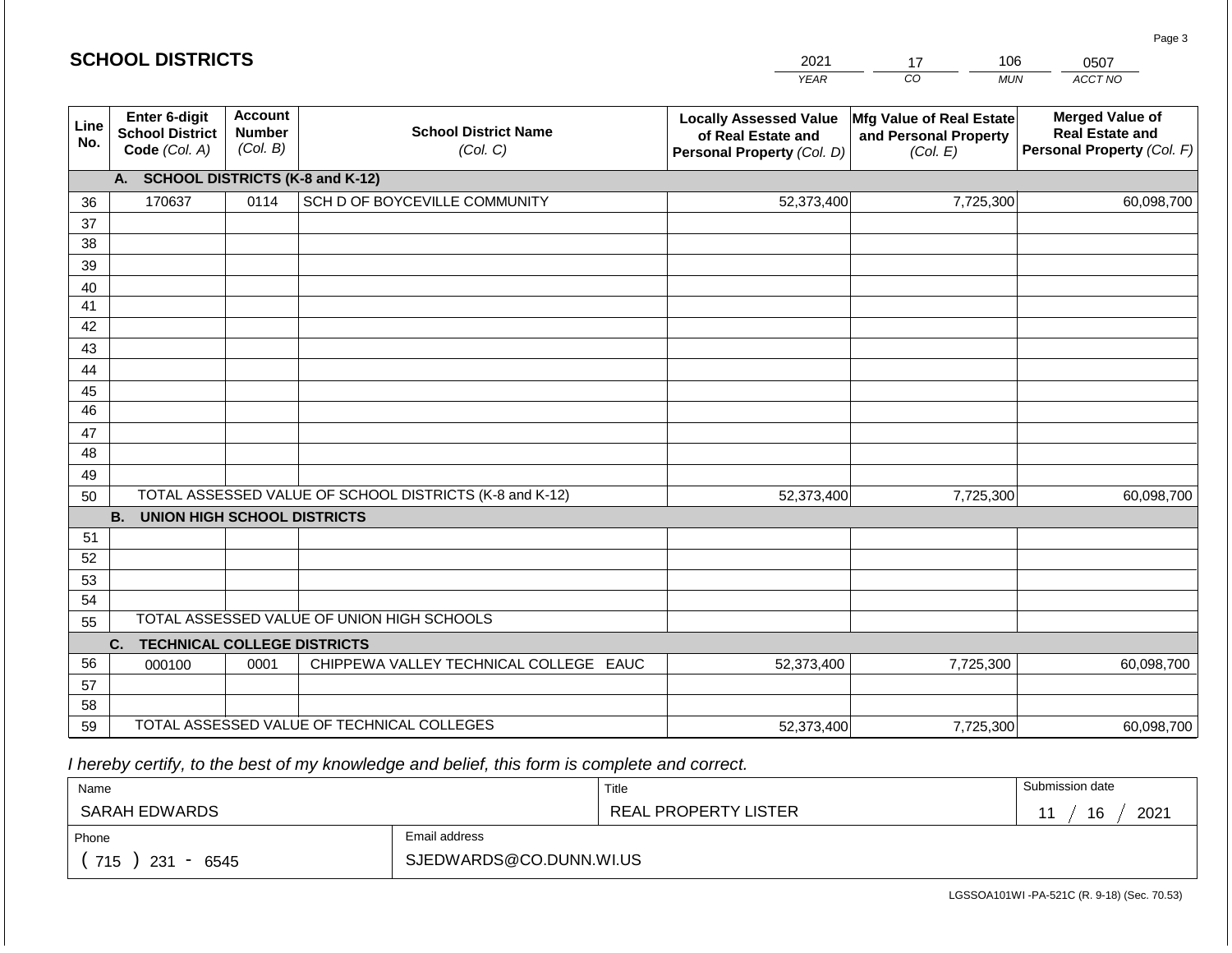- Each municipality's SOA is completed after the Board of Review and includes any changes made to the locally assessed values, under state law (sec. 70.53, Wis. Stats.)
- The Wisconsin Department of Revenue (DOR) merges the locally assessed values with the state assessed manufacturing values
- DOR provides the information regarding district names and codes. If a district is not listed, contact DOR.

Note: If you submit an amended SOA to DOR after your municipality's SOA is equated and posted to our website, we will process the SOA. However, DOR will not recalculate the *aggregate ratio or update the final SOA posted on our website. You should use the corrected values to calculate your tax rates.*

#### **Page 1: Real Estate and Personal Property**

- Lines 1-9 assessed real estate values, parcel counts and acres by classification
- Lines 10-15 assessed personal property values and number of accounts by class
- Line 16 aggregate assessed value of all property subject to general property; use to calculate tax rates. Note: This line equals the total assessed value of K-8 and K-12 school districts (Line 50) and total assessed value of technical colleges (Line 59).
- Remarks assessment ratio used to calculate estimated fair market value on property tax bills

#### **Page 2: Forest Crop, Other Exempt Land and Special Districts**

- Lines 18-21 private forest crop and managed forest lands assessed values
- Line  $22 -$  tax exempt land acres
- Line 23 prior years assessed value of omitted property under sec. 70.44 and correction of errors under sec. 70.43 shown by locally assessed or manufacturing real estate and personal property. Note: If there is an amount on this line, report the corresponding tax in the Statement of Taxes, Sections J or K.
- Lines 24-35 special district assessed values. These values are used to calculate tax rates for the special districts.

#### **Page 3: School Districts**

- Lines 36-50 school districts (K-8 and K-12) assessed values. These values are used to calculate tax rates for school districts.
- Lines 51-55 union high school district assessed values. These values are used to calculate tax rates for union high school districts.
- Lines 56-59 technical college assessed values. These values are used to calculate tax rates for technical colleges.

If you have questions: Email: lgs@wisconsin.gov

 Phone: (608) 266-2569 or (608) 264-6892 Fax: (608) 264-6887

3OYCEVILLE, WI 54725 - 0368 BOYCEVILLE, WI 54725 - 0368VILLAGE OF BOYCEVILLE DARLENE LEE<br>VILLAGE OF BOYCEVILLE PO BOX 368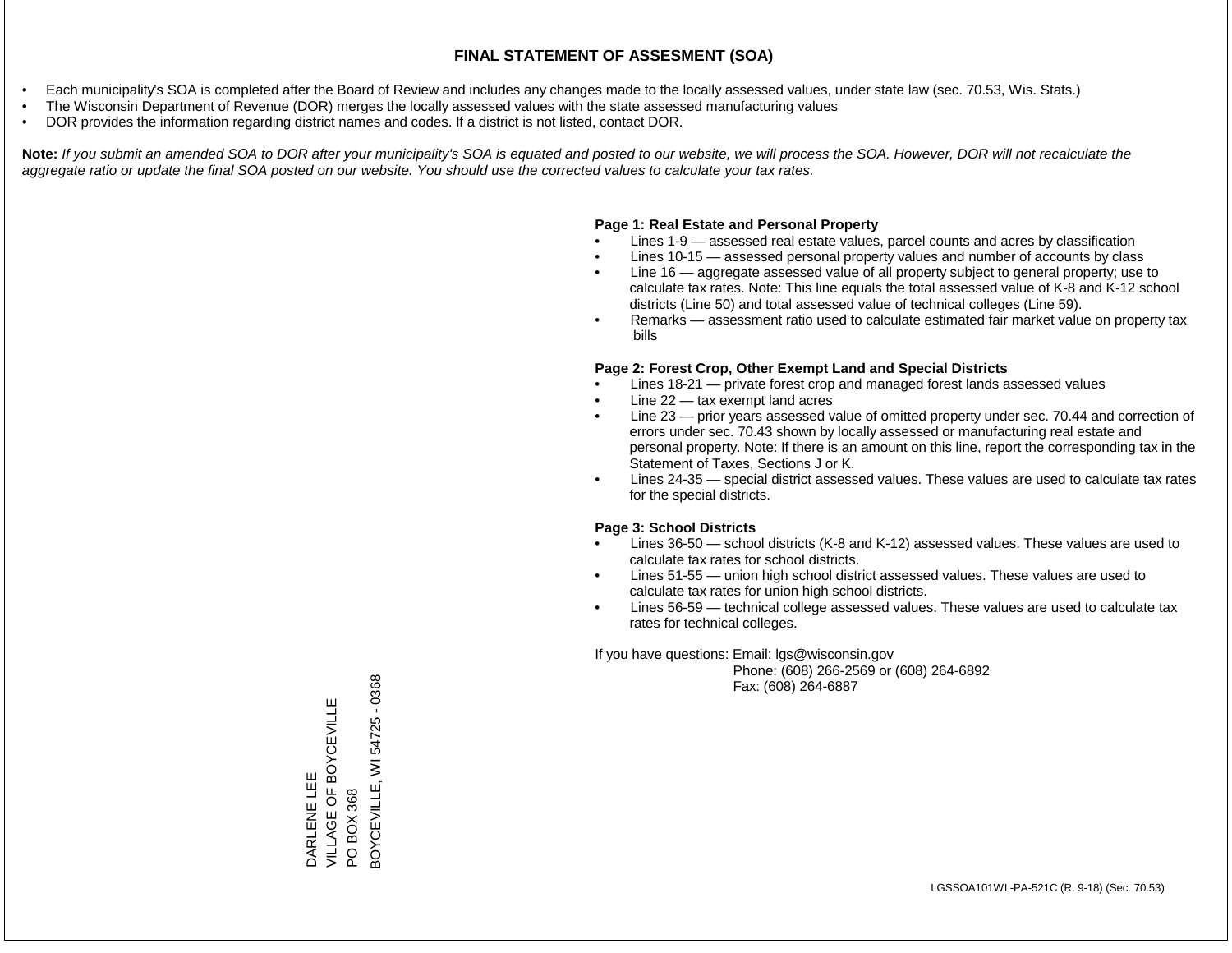|                | <b>FINAL - EQUATED</b>                                                                                                                                                                       |                          |                           |                                     | 0508                    | This is an Amended Return | Page 1                     |
|----------------|----------------------------------------------------------------------------------------------------------------------------------------------------------------------------------------------|--------------------------|---------------------------|-------------------------------------|-------------------------|---------------------------|----------------------------|
|                | <b>STATEMENT OF ASSESSMENT FOR 2021</b>                                                                                                                                                      |                          | 17<br>CO                  | 111<br><b>MUN</b>                   | ACCT NO                 |                           |                            |
|                |                                                                                                                                                                                              |                          |                           |                                     |                         |                           |                            |
|                | <b>FOR</b><br><b>VILLAGE OF</b><br>OF.                                                                                                                                                       | <b>COLFAX</b>            |                           | <b>DUNN COUNTY</b>                  |                         |                           |                            |
|                | Town - Village - City                                                                                                                                                                        | <b>Municipality Name</b> |                           | <b>County Name</b>                  |                         |                           |                            |
|                | <b>REAL ESTATE</b>                                                                                                                                                                           |                          | PARCEL COUNT              | NO. OF ACRES                        | <b>VALUE OF</b>         | <b>VALUE OF</b>           | <b>TOTAL VALUE OF LAND</b> |
| Line<br>No.    | (See Lines 18 - 22 for<br>other Real Estate)                                                                                                                                                 |                          | TOTAL LAND   IMPROVEMENTS | <b>WHOLE</b><br><b>NUMBERS ONLY</b> | <b>LAND</b>             | <b>IMPROVEMENTS</b>       | AND IMPROVEMENTS           |
|                |                                                                                                                                                                                              | (Col. A)                 | (Col. B)                  | (Col, C)                            | (Col. D)                | (Col. E)                  | (Col. F)                   |
| $\mathbf{1}$   | <b>RESIDENTIAL - Class 1</b>                                                                                                                                                                 | 430                      | 363                       | 66                                  | 5,339,000               | 43,278,300                | 48,617,300                 |
| $\overline{2}$ | COMMERCIAL - Class 2                                                                                                                                                                         | 85                       | 57                        | 56                                  | 2,531,500               | 8,576,400                 | 11,107,900                 |
| 3              | <b>MANUFACTURING - Class 3</b>                                                                                                                                                               | 10                       |                           | 9<br>33                             | 257,600                 | 3,017,300                 | 3,274,900                  |
| $\overline{4}$ | <b>AGRICULTURAL - Class 4</b>                                                                                                                                                                | 17                       |                           | 370                                 | 76,900                  |                           | 76,900                     |
| 5              | UNDEVELOPED - Class 5                                                                                                                                                                        | 5                        |                           | 4                                   | 500                     |                           | 500                        |
| 6              | AGRICULTURAL FOREST - Class 5m                                                                                                                                                               | 0                        |                           | 0                                   | 0                       |                           | $\Omega$                   |
| $\overline{7}$ | <b>FOREST LANDS - Class 6</b>                                                                                                                                                                | $\Omega$                 |                           | 0                                   | $\Omega$                |                           | $\Omega$                   |
| 8              | OTHER - Class 7                                                                                                                                                                              | $\overline{2}$           |                           | 2<br>4                              | 35,000                  | 539,600                   | 574,600                    |
| 9              | <b>TOTAL - ALL COLUMNS</b>                                                                                                                                                                   | 549                      | 431                       | 533                                 | 8.240.500               | 55,411,600                | 63,652,100                 |
| 10             | NUMBER OF PERSONAL PROPERTY ACCOUNTS IN ROLL                                                                                                                                                 |                          |                           | 71                                  | <b>LOCALLY ASSESSED</b> | <b>MANUFACTURING</b>      | <b>MERGED</b>              |
| 11             | BOATS AND OTHER WATERCRAFT NOT EXEMPT - Code 1                                                                                                                                               |                          |                           |                                     | 0                       | 0                         | $\Omega$                   |
| 12             | MACHINERY, TOOLS AND PATTERNS - Code 2                                                                                                                                                       |                          |                           |                                     |                         | 361,500                   | 361,500                    |
| 13             | FURNITURE, FIXTURES AND EQUIPMENT - Code 3                                                                                                                                                   |                          |                           |                                     | 555,700                 | 4,400                     | 560,100                    |
| 14             | ALL OTHER PERSONAL PROPERTY NOT EXEMPT - Codes 4A, 4B, 4C                                                                                                                                    |                          |                           |                                     | 124,900                 | 71,700                    | 196,600                    |
| 15             | TOTAL OF PERSONAL PROPERTY NOT EXEMPT (Total of Lines 11-14)                                                                                                                                 |                          |                           |                                     | 680,600                 | 437.600                   | 1,118,200                  |
| 16             | AGGREGATE ASSESSED VALUE OF ALL PROPERTY SUBJECT TO THE GENERAL PROPERTY TAX (Total of Lines 9F and 15F)<br>MUST EQUAL TOTAL VALUE OF THE SCHOOL DISTRICTS (K-12 PLUS K-8) - Line 50, Col. F |                          |                           |                                     |                         |                           | 64,770,300                 |
| 17             | <b>BOARD OF REVIEW</b>                                                                                                                                                                       |                          |                           | Name of Assessor                    |                         | Telephone #               |                            |
|                | DATE OF FINAL ADJOURNMENT                                                                                                                                                                    | 10/26/2021               |                           | <b>BARBARA ZEMPEL</b>               |                         |                           | (715) 839-8618             |

The Assessment Ratio to be used in calculating the estimated Fair Market Value on tax bills for this tax district is 1.025016956

This ratio should be used to convert assessed values to "Calculate Equalized Values" in Step 1 of the Lottery and Gaming Credit Calculations.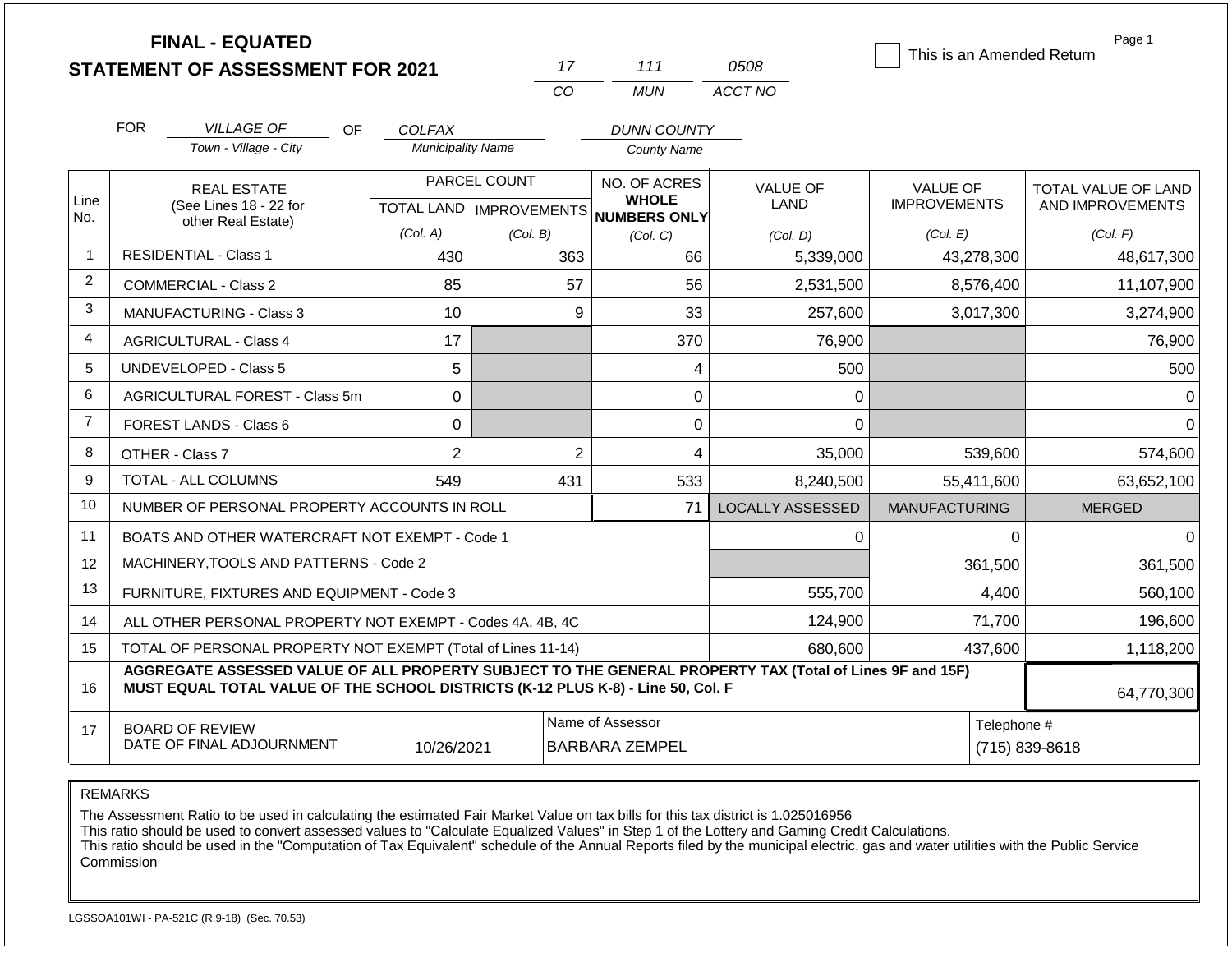2021 17 111 0508

FOREST LANDS (Line 7) and FOREST CROPS (in this section) - are **NOT** the same *YEAR CO MUN ACCT NO*

|    |                                                                                |                 |  | Private Forest Crop - Reg Class @ 10¢ per acre                   |                                                                    | Private Forest Crop - Reg Class @ \$2.52 per acre                            |  |                                                                 |       |                    |  |
|----|--------------------------------------------------------------------------------|-----------------|--|------------------------------------------------------------------|--------------------------------------------------------------------|------------------------------------------------------------------------------|--|-----------------------------------------------------------------|-------|--------------------|--|
| 18 | (a) PARCELS                                                                    | (b) ACRES       |  | (c) ASSESSED VALUE                                               |                                                                    | (d) PARCELS                                                                  |  | (e) ACRES                                                       |       | (f) ASSESSED VALUE |  |
|    |                                                                                |                 |  | Private Forest Crop - Special Class @ 20¢ per acre               |                                                                    | Entered Before 2005 Managed Forest - Ferrous Mining CLOSED @ \$7.87 per acre |  |                                                                 |       |                    |  |
| 19 | (a) PARCELS                                                                    | (b) ACRES       |  |                                                                  | (c) ASSESSED VALUE                                                 |                                                                              |  | (e) ACRES                                                       |       | (f) ASSESSED VALUE |  |
|    |                                                                                |                 |  | Entered Before 2005 Managed Forest - OPEN @ 74 ¢ per acre        |                                                                    |                                                                              |  | Entered Before 2005 Managed Forest - CLOSED @                   |       | \$1.75 per acre    |  |
| 20 | (a) PARCELS<br>(b) ACRES                                                       |                 |  | (c) ASSESSED VALUE                                               |                                                                    | (d) PARCELS<br>(e) ACRES                                                     |  |                                                                 |       | (f) ASSESSED VALUE |  |
|    |                                                                                |                 |  | Entered After 2004 Managed Forest - OPEN @ \$2.04 per acre       |                                                                    | Entered After 2004 Managed Forest - CLOSED @ \$10.20 per acre                |  |                                                                 |       |                    |  |
| 21 | (a) PARCELS                                                                    | (b) ACRES       |  | (c) ASSESSED VALUE                                               |                                                                    | (d) PARCELS                                                                  |  | (e) ACRES                                                       |       | (f) ASSESSED VALUE |  |
|    |                                                                                |                 |  |                                                                  |                                                                    |                                                                              |  |                                                                 |       |                    |  |
| 22 | (a) County Forest Cropland Acres                                               |                 |  | (b) Federal Acres                                                |                                                                    | (c) State Acres                                                              |  | (d) County (NOT FOREST CROP) Acres                              |       | (e) Other Acres    |  |
|    |                                                                                |                 |  |                                                                  |                                                                    | .22<br>.12                                                                   |  |                                                                 | 138.7 |                    |  |
|    |                                                                                |                 |  | Assessed Value of Omitted Property From Prior Years (Sec. 70.44) |                                                                    |                                                                              |  | Assessed Value of Sec. 70.43 Corrections of Errors by Assessors |       |                    |  |
| 23 | (a) REAL ESTATE                                                                |                 |  | (b) PERSONAL                                                     | (c1) REAL ESTATE                                                   |                                                                              |  | (c2) PERSONAL                                                   |       |                    |  |
|    | Manufacturing Equated Value of Omitted Property From Prior Years (Sec. 70.995) |                 |  |                                                                  | Mfg. Equated Value of Sec.70.43 Corrections of Errors by Assessors |                                                                              |  |                                                                 |       |                    |  |
|    |                                                                                | (d) REAL ESTATE |  | (e) PERSONAL                                                     | (f1) REAL ESTATE                                                   |                                                                              |  | (f2) PERSONAL                                                   |       |                    |  |
|    |                                                                                |                 |  |                                                                  |                                                                    |                                                                              |  |                                                                 |       |                    |  |

# **SPECIAL DISTRICTS**

| Line<br>No. | <b>Enter 6-digit</b><br>Special District | <b>Account</b><br><b>Number</b> | <b>Special District Name</b> | <b>Locally Assessed Value</b><br>of Real Estate and | Mfg Value of Real Estate<br>and Personal Property | <b>Merged Value of</b><br><b>Real Estate and</b> |
|-------------|------------------------------------------|---------------------------------|------------------------------|-----------------------------------------------------|---------------------------------------------------|--------------------------------------------------|
|             | Code (Col. A)                            | (Col. B)                        | (Col. C)                     | Personal Property (Col. D)                          | (Col. E)                                          | Personal Property (Col. F)                       |
| 24          |                                          |                                 |                              |                                                     |                                                   |                                                  |
| 25          |                                          |                                 |                              |                                                     |                                                   |                                                  |
| 26          |                                          |                                 |                              |                                                     |                                                   |                                                  |
| 27          |                                          |                                 |                              |                                                     |                                                   |                                                  |
| 28          |                                          |                                 |                              |                                                     |                                                   |                                                  |
| 29          |                                          |                                 |                              |                                                     |                                                   |                                                  |
| 30          |                                          |                                 |                              |                                                     |                                                   |                                                  |
| 31          |                                          |                                 |                              |                                                     |                                                   |                                                  |
| 32          |                                          |                                 |                              |                                                     |                                                   |                                                  |
| 33          |                                          |                                 |                              |                                                     |                                                   |                                                  |
| 34          |                                          |                                 |                              |                                                     |                                                   |                                                  |
| 35          |                                          |                                 |                              |                                                     |                                                   |                                                  |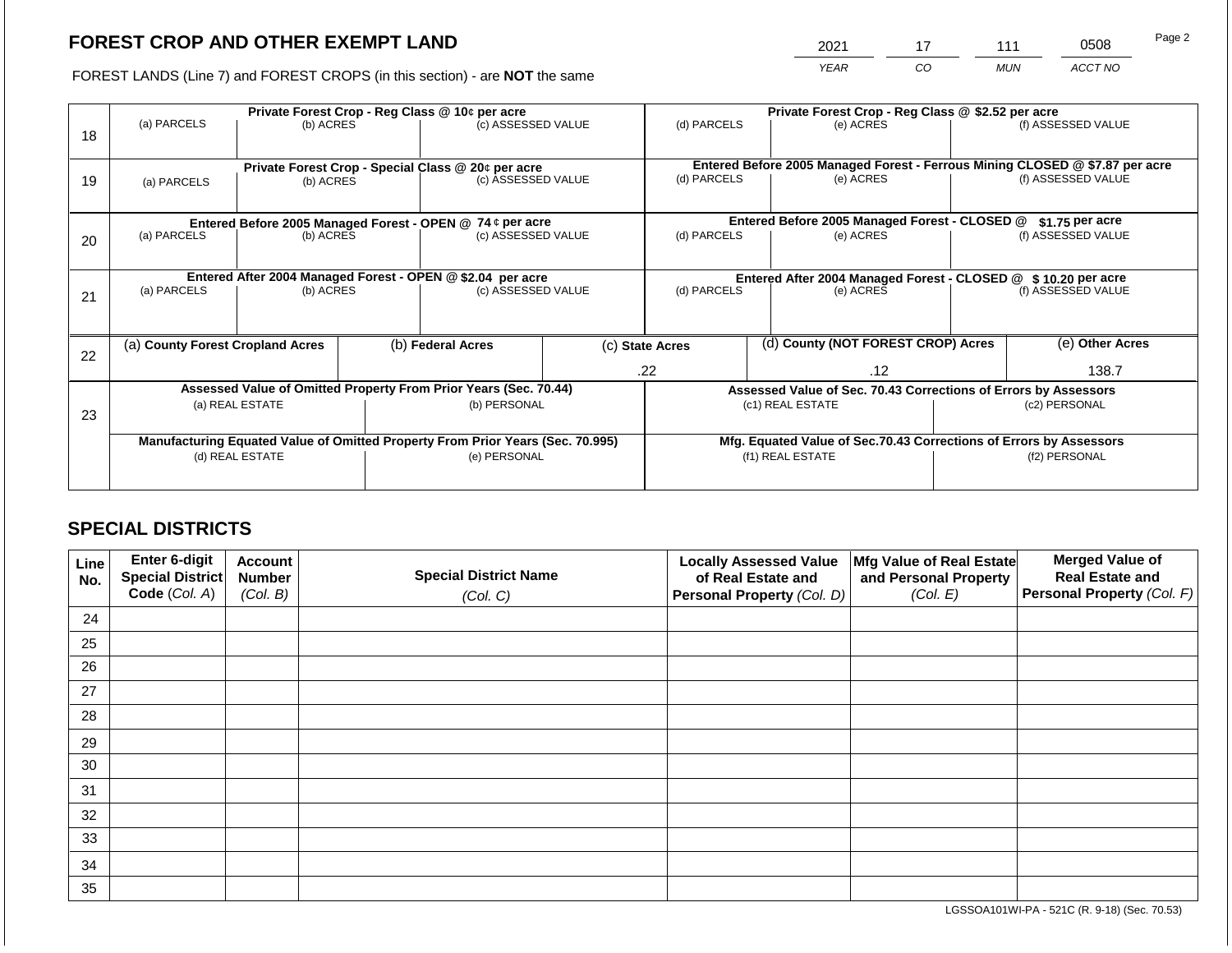#### *YEAR*  2021  $\overline{co}$ 17 *MUN*  111 *ACCT NO*  0508 **SCHOOL DISTRICTS Line No. Enter 6-digit School District Code** *(Col. A)* **Account Number** *(Col. B)* **School District Name** *(Col. C)* **Locally Assessed Value of Real Estate and Personal Property** *(Col. D)* **Mfg Value of Real Estate and Personal Property** *(Col. E)* **Merged Value of Real Estate and Personal Property** *(Col. F)* **A. SCHOOL DISTRICTS (K-8 and K-12)** 36 37 38 39 40 41 42 43 44 45 46 47 48 49 50 TOTAL ASSESSED VALUE OF SCHOOL DISTRICTS (K-8 and K-12) **B. UNION HIGH SCHOOL DISTRICTS** 51 52 53 54 55 **C. TECHNICAL COLLEGE DISTRICTS** 56 57 58 59 TOTAL ASSESSED VALUE OF TECHNICAL COLLEGES TOTAL ASSESSED VALUE OF UNION HIGH SCHOOLS 171176 0115 SCH D OF COLFAX 61,057,800 61,057,800 000100 | 0001 | CHIPPEWA VALLEY TECHNICAL COLLEGE EAUC 61,057,800 3,712,500 64,770,300 3,712,500 64,770,300 3,712,500 64,770,300 61,057,800 3,712,500 64,770,300

 *I hereby certify, to the best of my knowledge and belief, this form is complete and correct.*

| Name               |                         | Title                | Submission date   |
|--------------------|-------------------------|----------------------|-------------------|
| SARAH EDWARDS      |                         | REAL PROPERTY LISTER | 2021<br>29<br>-10 |
| Phone              | Email address           |                      |                   |
| 715<br>231<br>6545 | SJEDWARDS@CO.DUNN.WI.US |                      |                   |

Page 3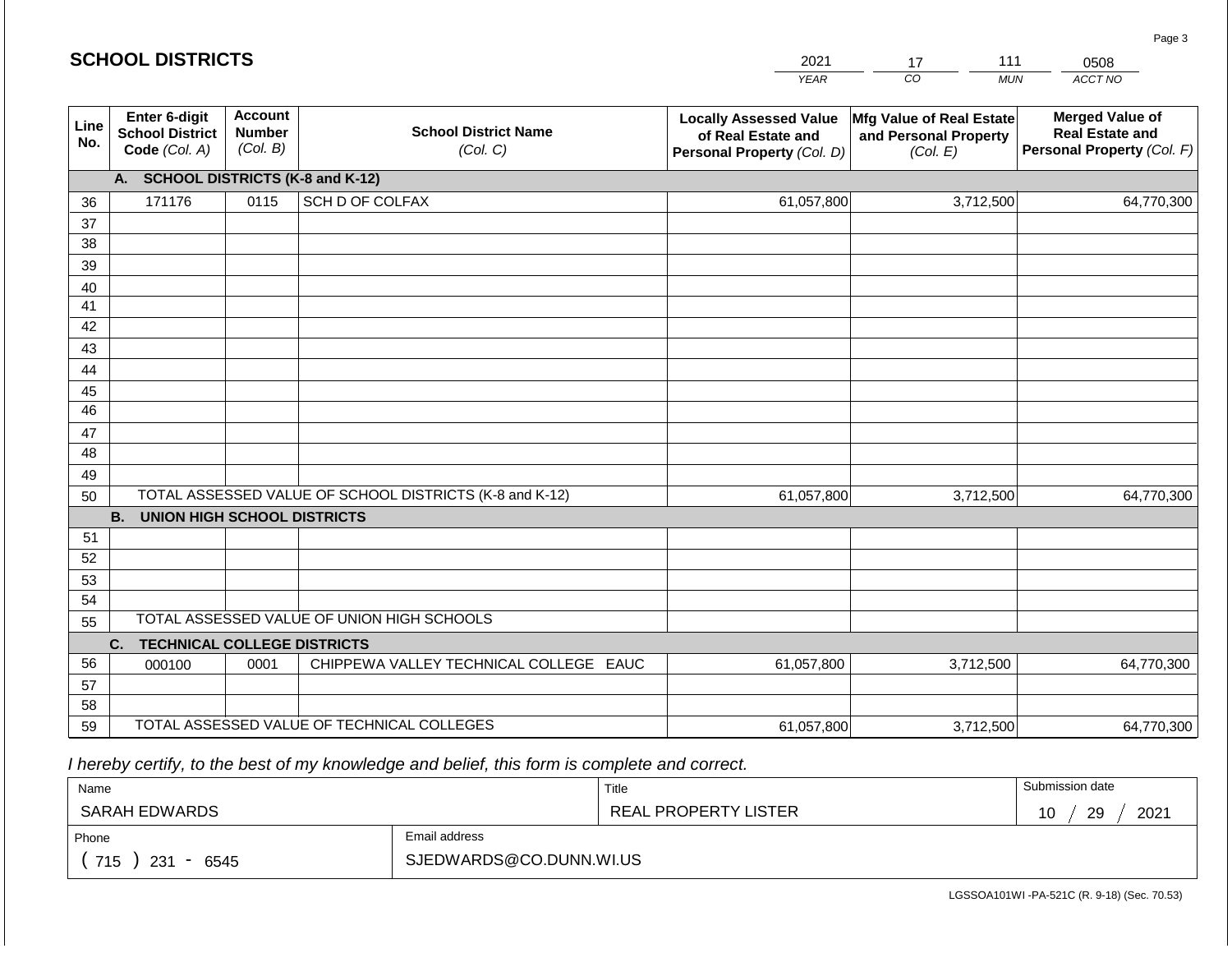- Each municipality's SOA is completed after the Board of Review and includes any changes made to the locally assessed values, under state law (sec. 70.53, Wis. Stats.)
- The Wisconsin Department of Revenue (DOR) merges the locally assessed values with the state assessed manufacturing values
- DOR provides the information regarding district names and codes. If a district is not listed, contact DOR.

Note: If you submit an amended SOA to DOR after your municipality's SOA is equated and posted to our website, we will process the SOA. However, DOR will not recalculate the *aggregate ratio or update the final SOA posted on our website. You should use the corrected values to calculate your tax rates.*

#### **Page 1: Real Estate and Personal Property**

- Lines 1-9 assessed real estate values, parcel counts and acres by classification
- Lines 10-15 assessed personal property values and number of accounts by class
- Line 16 aggregate assessed value of all property subject to general property; use to calculate tax rates. Note: This line equals the total assessed value of K-8 and K-12 school districts (Line 50) and total assessed value of technical colleges (Line 59).
- Remarks assessment ratio used to calculate estimated fair market value on property tax bills

#### **Page 2: Forest Crop, Other Exempt Land and Special Districts**

- Lines 18-21 private forest crop and managed forest lands assessed values
- Line  $22 -$  tax exempt land acres
- Line 23 prior years assessed value of omitted property under sec. 70.44 and correction of errors under sec. 70.43 shown by locally assessed or manufacturing real estate and personal property. Note: If there is an amount on this line, report the corresponding tax in the Statement of Taxes, Sections J or K.
- Lines 24-35 special district assessed values. These values are used to calculate tax rates for the special districts.

#### **Page 3: School Districts**

- Lines 36-50 school districts (K-8 and K-12) assessed values. These values are used to calculate tax rates for school districts.
- Lines 51-55 union high school district assessed values. These values are used to calculate tax rates for union high school districts.
- Lines 56-59 technical college assessed values. These values are used to calculate tax rates for technical colleges.

If you have questions: Email: lgs@wisconsin.gov

 Phone: (608) 266-2569 or (608) 264-6892 Fax: (608) 264-6887

PO BOX 417<br>COLFAX, WI 54730 - 0417 COLFAX, WI 54730 - 0417VILLAGE OF COLFAX LYNN NIGGEMANN<br>VILLAGE OF COLFAX LYNN NIGGEMANN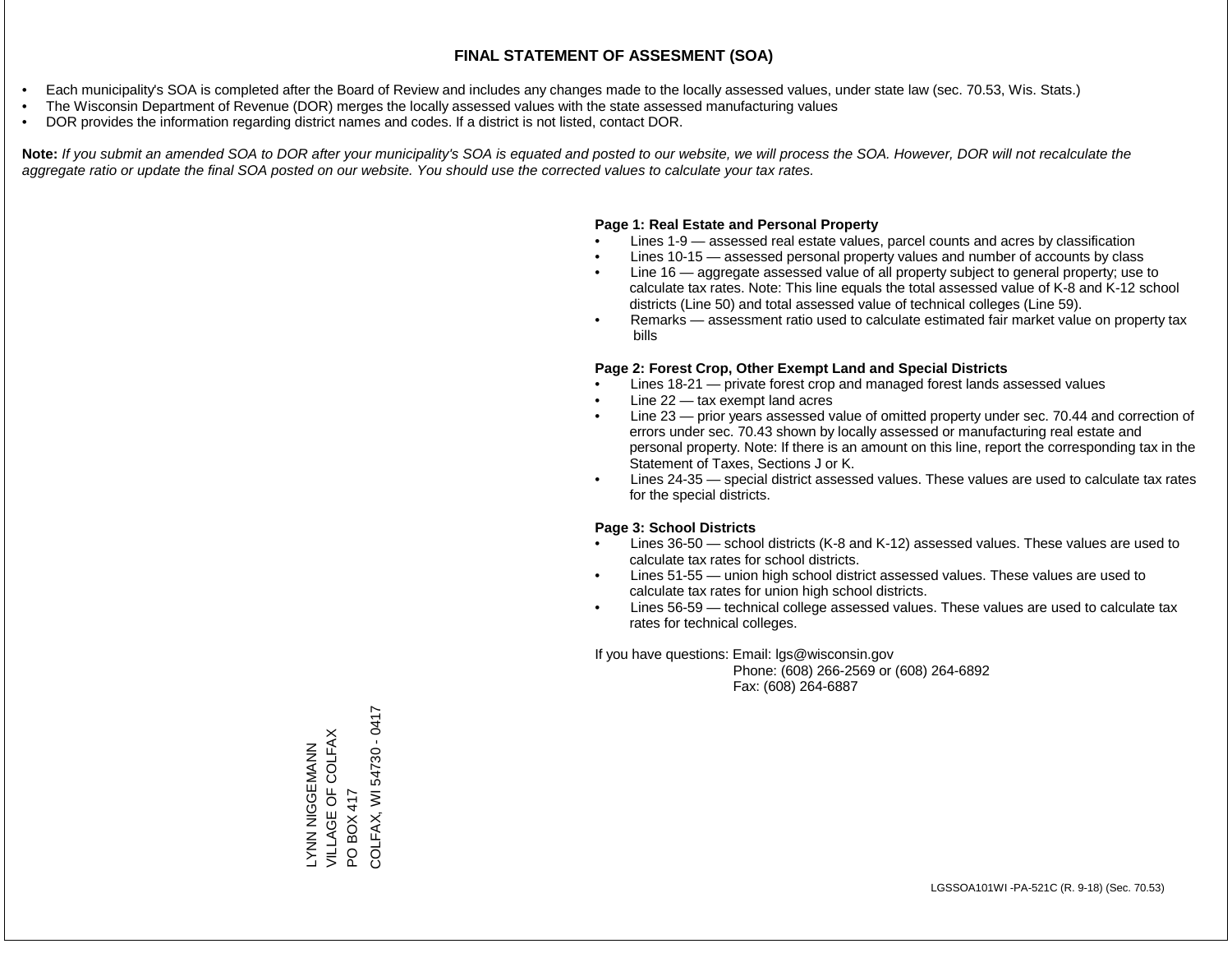|                |            | <b>FINAL - EQUATED</b><br><b>STATEMENT OF ASSESSMENT FOR 2021</b>                                                                                                                            |                                           |          | 17                                        | 116                                  | 0509                          | This is an Amended Return              | Page 1                                  |
|----------------|------------|----------------------------------------------------------------------------------------------------------------------------------------------------------------------------------------------|-------------------------------------------|----------|-------------------------------------------|--------------------------------------|-------------------------------|----------------------------------------|-----------------------------------------|
|                |            |                                                                                                                                                                                              |                                           |          | <b>CO</b>                                 | <b>MUN</b>                           | ACCT NO                       |                                        |                                         |
|                | <b>FOR</b> | <b>VILLAGE OF</b><br>OF.                                                                                                                                                                     | <b>DOWNING</b>                            |          |                                           | <b>DUNN COUNTY</b>                   |                               |                                        |                                         |
|                |            | Town - Village - City                                                                                                                                                                        | <b>Municipality Name</b>                  |          |                                           | <b>County Name</b>                   |                               |                                        |                                         |
| Line           |            | <b>REAL ESTATE</b><br>(See Lines 18 - 22 for                                                                                                                                                 | PARCEL COUNT<br>TOTAL LAND   IMPROVEMENTS |          |                                           | NO. OF ACRES<br><b>WHOLE</b>         | VALUE OF<br>LAND              | <b>VALUE OF</b><br><b>IMPROVEMENTS</b> | TOTAL VALUE OF LAND<br>AND IMPROVEMENTS |
| No.            |            | other Real Estate)                                                                                                                                                                           | (Col. A)                                  | (Col. B) |                                           | NUMBERS ONLY<br>(Col, C)<br>(Col, D) |                               | (Col. E)                               | (Col. F)                                |
| $\mathbf{1}$   |            | <b>RESIDENTIAL - Class 1</b>                                                                                                                                                                 | 160                                       |          | 99                                        | 91                                   | 563,600                       | 7,071,500                              | 7,635,100                               |
| $\overline{2}$ |            | <b>COMMERCIAL - Class 2</b>                                                                                                                                                                  | 18                                        |          | 9                                         | 3                                    | 65,100                        | 625,800                                | 690,900                                 |
| 3              |            | <b>MANUFACTURING - Class 3</b>                                                                                                                                                               | 0                                         |          | $\mathbf 0$                               | 0                                    | $\Omega$                      | 0                                      | $\Omega$                                |
| 4              |            | <b>AGRICULTURAL - Class 4</b>                                                                                                                                                                | 64                                        |          |                                           | 1,317                                | 179,700                       |                                        | 179,700                                 |
| 5              |            | UNDEVELOPED - Class 5                                                                                                                                                                        | 17                                        |          |                                           | 170                                  | 92,000                        |                                        | 92,000                                  |
| 6              |            | AGRICULTURAL FOREST - Class 5m                                                                                                                                                               | 17                                        |          |                                           | 134                                  | 133,900                       |                                        | 133,900                                 |
| $\overline{7}$ |            | <b>FOREST LANDS - Class 6</b>                                                                                                                                                                | $\overline{7}$                            |          |                                           | 80                                   | 154,900                       |                                        | 154,900                                 |
| 8              |            | OTHER - Class 7                                                                                                                                                                              | 8                                         |          | 9                                         | 16                                   | 48,000                        | 608,800                                | 656,800                                 |
| 9              |            | <b>TOTAL - ALL COLUMNS</b>                                                                                                                                                                   | 291                                       |          | 117                                       | 1,811                                | 1,237,200                     | 8,306,100                              | 9,543,300                               |
| 10             |            | NUMBER OF PERSONAL PROPERTY ACCOUNTS IN ROLL                                                                                                                                                 |                                           |          |                                           | 6                                    | <b>LOCALLY ASSESSED</b>       | <b>MANUFACTURING</b>                   | <b>MERGED</b>                           |
| 11             |            | BOATS AND OTHER WATERCRAFT NOT EXEMPT - Code 1                                                                                                                                               |                                           |          |                                           |                                      | 0                             | $\pmb{0}$                              | $\Omega$                                |
| 12             |            | MACHINERY, TOOLS AND PATTERNS - Code 2                                                                                                                                                       |                                           |          |                                           |                                      |                               | $\mathbf 0$                            | $\Omega$                                |
| 13             |            | FURNITURE, FIXTURES AND EQUIPMENT - Code 3                                                                                                                                                   |                                           |          |                                           |                                      | 23,500                        | $\pmb{0}$                              | 23,500                                  |
| 14             |            | ALL OTHER PERSONAL PROPERTY NOT EXEMPT - Codes 4A, 4B, 4C                                                                                                                                    |                                           |          |                                           |                                      | 1,000                         | $\mathbf 0$                            | 1,000                                   |
| 15             |            | TOTAL OF PERSONAL PROPERTY NOT EXEMPT (Total of Lines 11-14)                                                                                                                                 |                                           |          |                                           | 24,500                               | $\mathbf 0$                   | 24,500                                 |                                         |
| 16             |            | AGGREGATE ASSESSED VALUE OF ALL PROPERTY SUBJECT TO THE GENERAL PROPERTY TAX (Total of Lines 9F and 15F)<br>MUST EQUAL TOTAL VALUE OF THE SCHOOL DISTRICTS (K-12 PLUS K-8) - Line 50, Col. F |                                           |          |                                           |                                      |                               |                                        | 9,567,800                               |
| 17             |            | <b>BOARD OF REVIEW</b><br>DATE OF FINAL ADJOURNMENT                                                                                                                                          | 08/13/2021                                |          | Name of Assessor<br><b>ROBERT J IRWIN</b> |                                      | Telephone #<br>(715) 235-6941 |                                        |                                         |

The Assessment Ratio to be used in calculating the estimated Fair Market Value on tax bills for this tax district is .780236

This ratio should be used to convert assessed values to "Calculate Equalized Values" in Step 1 of the Lottery and Gaming Credit Calculations.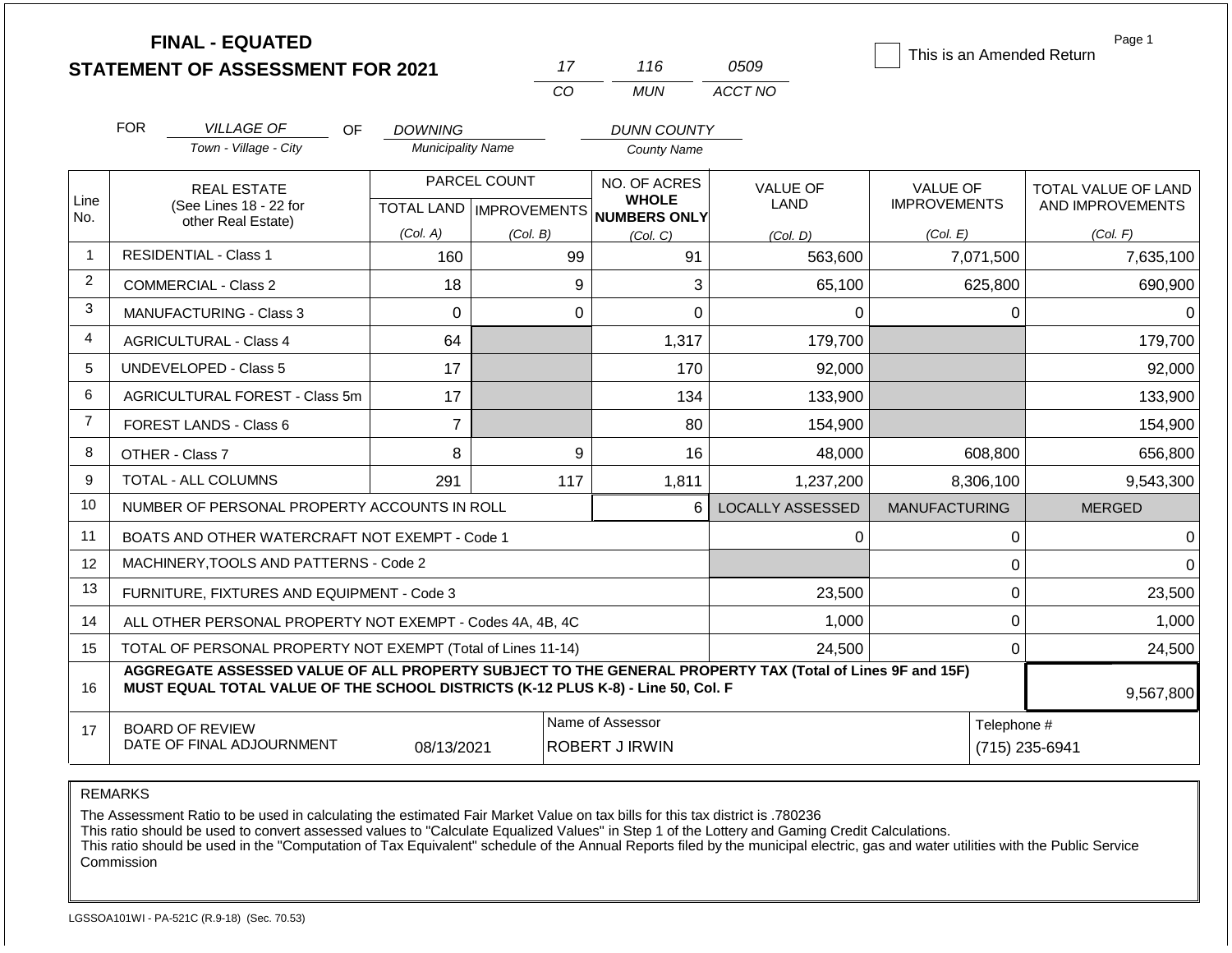2021 17 116 0509

FOREST LANDS (Line 7) and FOREST CROPS (in this section) - are **NOT** the same *YEAR CO MUN ACCT NO*

|    |                                                                                |                 |  | Private Forest Crop - Reg Class @ 10¢ per acre                   |                                   | Private Forest Crop - Reg Class @ \$2.52 per acre                            |  |                                                                    |                    |                    |  |
|----|--------------------------------------------------------------------------------|-----------------|--|------------------------------------------------------------------|-----------------------------------|------------------------------------------------------------------------------|--|--------------------------------------------------------------------|--------------------|--------------------|--|
| 18 | (a) PARCELS                                                                    | (b) ACRES       |  | (c) ASSESSED VALUE                                               |                                   | (d) PARCELS                                                                  |  | (e) ACRES                                                          |                    | (f) ASSESSED VALUE |  |
|    |                                                                                |                 |  | Private Forest Crop - Special Class @ 20¢ per acre               |                                   | Entered Before 2005 Managed Forest - Ferrous Mining CLOSED @ \$7.87 per acre |  |                                                                    |                    |                    |  |
| 19 | (a) PARCELS                                                                    | (b) ACRES       |  | (c) ASSESSED VALUE                                               |                                   | (d) PARCELS<br>(e) ACRES                                                     |  |                                                                    | (f) ASSESSED VALUE |                    |  |
|    |                                                                                |                 |  |                                                                  |                                   |                                                                              |  |                                                                    |                    |                    |  |
|    |                                                                                |                 |  | Entered Before 2005 Managed Forest - OPEN @ 74 ¢ per acre        |                                   |                                                                              |  | Entered Before 2005 Managed Forest - CLOSED @                      |                    | $$1.75$ per acre   |  |
| 20 | (a) PARCELS                                                                    | (b) ACRES       |  | (c) ASSESSED VALUE                                               |                                   | (d) PARCELS                                                                  |  | (e) ACRES                                                          |                    | (f) ASSESSED VALUE |  |
|    |                                                                                |                 |  |                                                                  |                                   | $\overline{2}$                                                               |  | 23                                                                 |                    | 23,000             |  |
|    |                                                                                |                 |  | Entered After 2004 Managed Forest - OPEN @ \$2.04 per acre       |                                   |                                                                              |  | Entered After 2004 Managed Forest - CLOSED @ \$10.20 per acre      |                    |                    |  |
| 21 | (a) PARCELS                                                                    | (b) ACRES       |  |                                                                  | (c) ASSESSED VALUE<br>(d) PARCELS |                                                                              |  | (e) ACRES                                                          |                    | (f) ASSESSED VALUE |  |
|    |                                                                                |                 |  |                                                                  |                                   |                                                                              |  |                                                                    |                    |                    |  |
| 22 | (a) County Forest Cropland Acres                                               |                 |  | (b) Federal Acres                                                |                                   | (c) State Acres                                                              |  | (d) County (NOT FOREST CROP) Acres                                 | (e) Other Acres    |                    |  |
|    |                                                                                |                 |  |                                                                  |                                   | 10                                                                           |  | 3.62                                                               |                    | 24.88              |  |
|    |                                                                                |                 |  | Assessed Value of Omitted Property From Prior Years (Sec. 70.44) |                                   |                                                                              |  | Assessed Value of Sec. 70.43 Corrections of Errors by Assessors    |                    |                    |  |
| 23 |                                                                                | (a) REAL ESTATE |  | (b) PERSONAL                                                     |                                   |                                                                              |  | (c1) REAL ESTATE                                                   | (c2) PERSONAL      |                    |  |
|    |                                                                                |                 |  |                                                                  |                                   |                                                                              |  |                                                                    |                    |                    |  |
|    | Manufacturing Equated Value of Omitted Property From Prior Years (Sec. 70.995) |                 |  |                                                                  |                                   |                                                                              |  | Mfg. Equated Value of Sec.70.43 Corrections of Errors by Assessors |                    |                    |  |
|    |                                                                                | (d) REAL ESTATE |  | (e) PERSONAL                                                     | (f1) REAL ESTATE                  |                                                                              |  | (f2) PERSONAL                                                      |                    |                    |  |
|    |                                                                                |                 |  |                                                                  |                                   |                                                                              |  |                                                                    |                    |                    |  |

# **SPECIAL DISTRICTS**

| Line<br>No. | Enter 6-digit<br>Special District | <b>Account</b><br><b>Number</b> | <b>Special District Name</b> | <b>Locally Assessed Value</b><br>of Real Estate and | Mfg Value of Real Estate<br>and Personal Property | <b>Merged Value of</b><br><b>Real Estate and</b> |
|-------------|-----------------------------------|---------------------------------|------------------------------|-----------------------------------------------------|---------------------------------------------------|--------------------------------------------------|
|             | Code (Col. A)                     | (Col. B)                        | (Col. C)                     | Personal Property (Col. D)                          | (Col. E)                                          | Personal Property (Col. F)                       |
| 24          |                                   |                                 |                              |                                                     |                                                   |                                                  |
| 25          |                                   |                                 |                              |                                                     |                                                   |                                                  |
| 26          |                                   |                                 |                              |                                                     |                                                   |                                                  |
| 27          |                                   |                                 |                              |                                                     |                                                   |                                                  |
| 28          |                                   |                                 |                              |                                                     |                                                   |                                                  |
| 29          |                                   |                                 |                              |                                                     |                                                   |                                                  |
| 30          |                                   |                                 |                              |                                                     |                                                   |                                                  |
| 31          |                                   |                                 |                              |                                                     |                                                   |                                                  |
| 32          |                                   |                                 |                              |                                                     |                                                   |                                                  |
| 33          |                                   |                                 |                              |                                                     |                                                   |                                                  |
| 34          |                                   |                                 |                              |                                                     |                                                   |                                                  |
| 35          |                                   |                                 |                              |                                                     |                                                   |                                                  |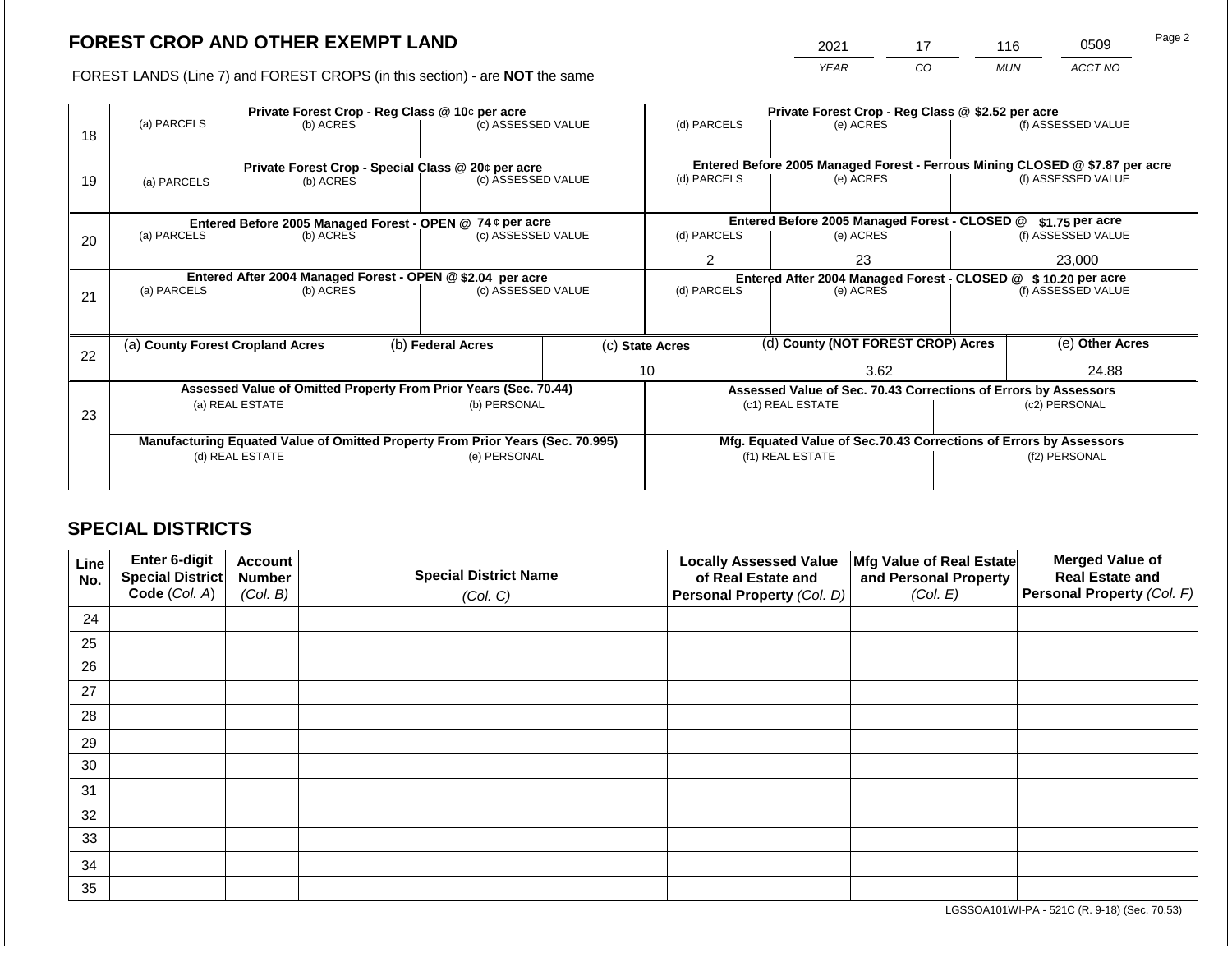#### *YEAR CO MUN ACCT NO*  0509 **Line No. Enter 6-digit School District Code** *(Col. A)* **Account Number** *(Col. B)* **School District Name** *(Col. C)* **Locally Assessed Value of Real Estate and Personal Property** *(Col. D)* **Mfg Value of Real Estate and Personal Property** *(Col. E)* **Merged Value of Real Estate and Personal Property** *(Col. F)* **A. SCHOOL DISTRICTS (K-8 and K-12)** 36 37 38 39 40 41 42 43 44 45 46 47 48 49 50 TOTAL ASSESSED VALUE OF SCHOOL DISTRICTS (K-8 and K-12) **B. UNION HIGH SCHOOL DISTRICTS** 51 52 53 54 55 **C. TECHNICAL COLLEGE DISTRICTS** 56 57 58 59 TOTAL ASSESSED VALUE OF TECHNICAL COLLEGES TOTAL ASSESSED VALUE OF UNION HIGH SCHOOLS 552198 0328 SCH D OF GLENWOOD CITY 9,567,800 9,567,800 000100 | 0001 | CHIPPEWA VALLEY TECHNICAL COLLEGE EAUC 9,567,800 9,567,800 9,567,800 9,567,800 9.567.800 9.567.800

 *I hereby certify, to the best of my knowledge and belief, this form is complete and correct.*

| Name                       |                            | Title | Submission date  |
|----------------------------|----------------------------|-------|------------------|
| <b>JENNIFER LAGERSTROM</b> |                            | JLERK | 16<br>2021<br>08 |
| Phone                      | Email address              |       |                  |
| 715<br>688<br>9494         | VILLAGEOFDOWNING@GMAIL.COM |       |                  |

LGSSOA101WI -PA-521C (R. 9-18) (Sec. 70.53)

Page 3

| 2021 |       | ٦۴  |
|------|-------|-----|
| VEAD | MI IN | ACC |

**SCHOOL DISTRICTS**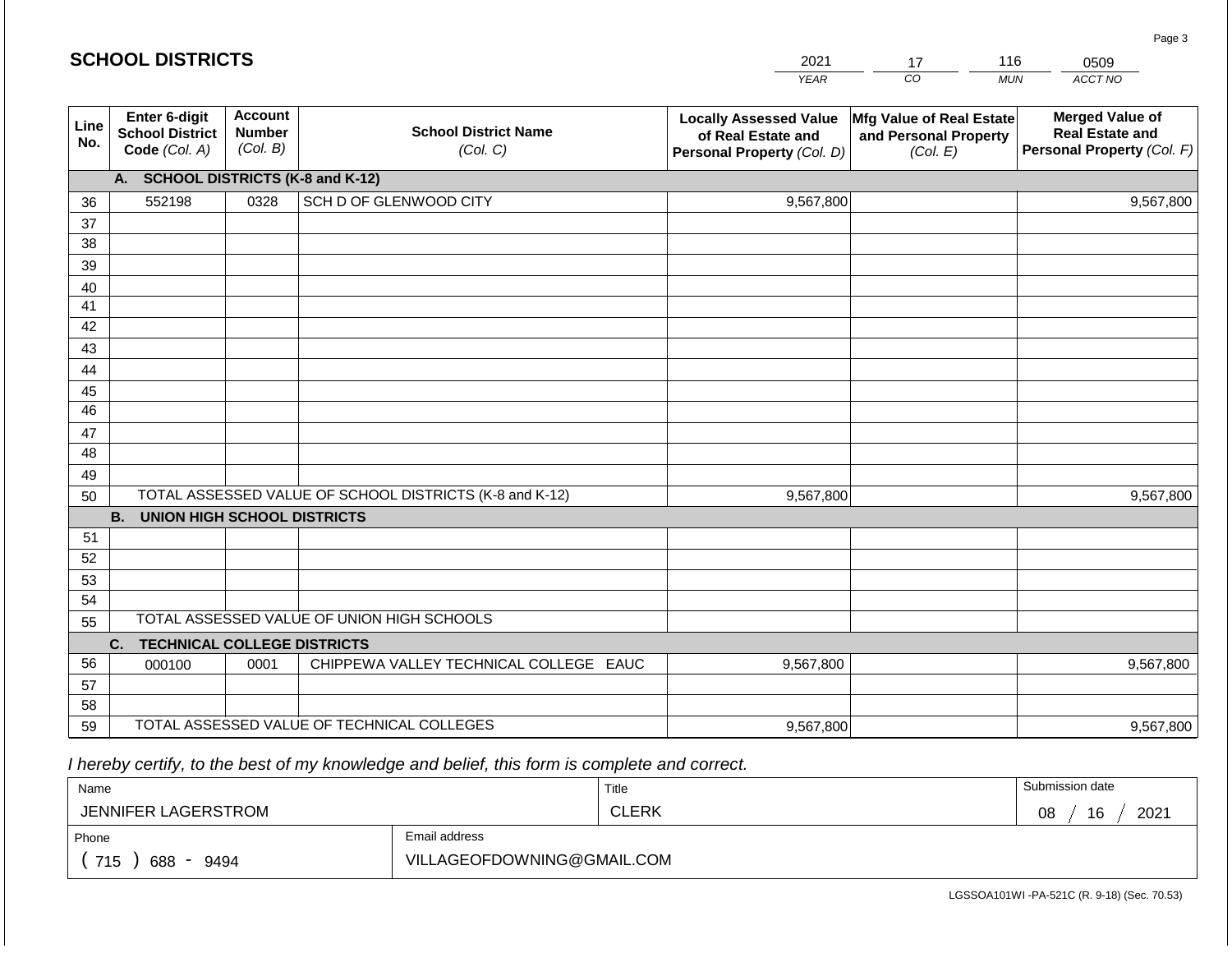- Each municipality's SOA is completed after the Board of Review and includes any changes made to the locally assessed values, under state law (sec. 70.53, Wis. Stats.)
- The Wisconsin Department of Revenue (DOR) merges the locally assessed values with the state assessed manufacturing values
- DOR provides the information regarding district names and codes. If a district is not listed, contact DOR.

Note: If you submit an amended SOA to DOR after your municipality's SOA is equated and posted to our website, we will process the SOA. However, DOR will not recalculate the *aggregate ratio or update the final SOA posted on our website. You should use the corrected values to calculate your tax rates.*

# **Page 1: Real Estate and Personal Property**

- Lines 1-9 assessed real estate values, parcel counts and acres by classification
- Lines 10-15 assessed personal property values and number of accounts by class
- Line 16 aggregate assessed value of all property subject to general property; use to calculate tax rates. Note: This line equals the total assessed value of K-8 and K-12 school districts (Line 50) and total assessed value of technical colleges (Line 59).
- Remarks assessment ratio used to calculate estimated fair market value on property tax bills

# **Page 2: Forest Crop, Other Exempt Land and Special Districts**

- Lines 18-21 private forest crop and managed forest lands assessed values
- Line  $22 -$  tax exempt land acres
- Line 23 prior years assessed value of omitted property under sec. 70.44 and correction of errors under sec. 70.43 shown by locally assessed or manufacturing real estate and personal property. Note: If there is an amount on this line, report the corresponding tax in the Statement of Taxes, Sections J or K.
- Lines 24-35 special district assessed values. These values are used to calculate tax rates for the special districts.

# **Page 3: School Districts**

- Lines 36-50 school districts (K-8 and K-12) assessed values. These values are used to calculate tax rates for school districts.
- Lines 51-55 union high school district assessed values. These values are used to calculate tax rates for union high school districts.
- Lines 56-59 technical college assessed values. These values are used to calculate tax rates for technical colleges.

If you have questions: Email: lgs@wisconsin.gov

 Phone: (608) 266-2569 or (608) 264-6892 Fax: (608) 264-6887

JENNIFER LAGERSTROM<br>VILLAGE OF DOWNING<br>402 MAIN STREET JENNIFER LAGERSTROM VILLAGE OF DOWNING DOWNING, WI54734 46249 ING, WINDO 402 MAIN STREET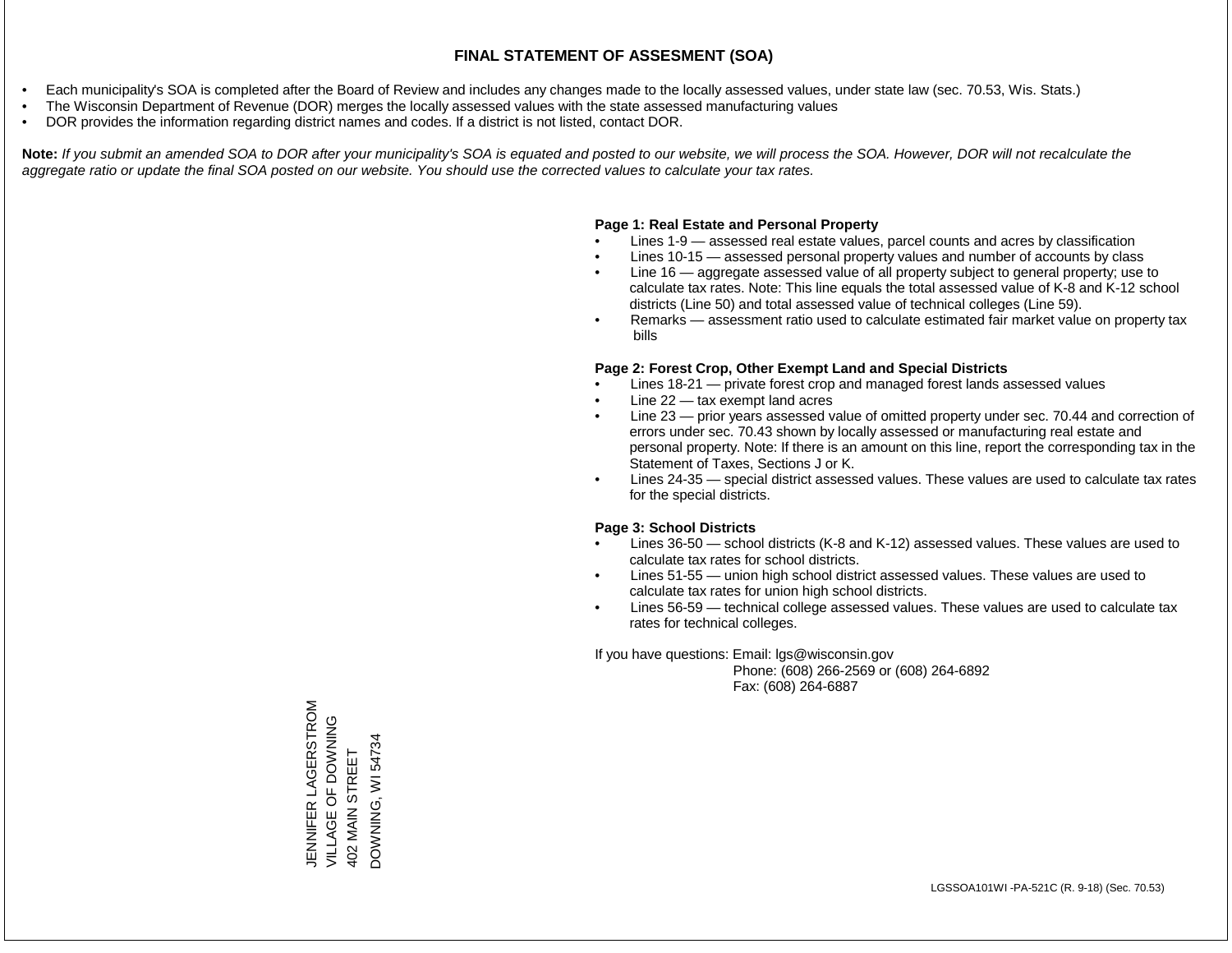|                | <b>FINAL - EQUATED</b>                                                                                                                                                                       |                          |              |                                           |                         | This is an Amended Return | Page 1                        |  |
|----------------|----------------------------------------------------------------------------------------------------------------------------------------------------------------------------------------------|--------------------------|--------------|-------------------------------------------|-------------------------|---------------------------|-------------------------------|--|
|                | <b>STATEMENT OF ASSESSMENT FOR 2021</b>                                                                                                                                                      |                          | 17           | 121                                       | 0510                    |                           |                               |  |
|                |                                                                                                                                                                                              |                          | CO           | <b>MUN</b>                                | ACCT NO                 |                           |                               |  |
|                | <b>FOR</b><br><b>VILLAGE OF</b><br>OF.                                                                                                                                                       | <b>ELK MOUND</b>         |              | <b>DUNN COUNTY</b>                        |                         |                           |                               |  |
|                | Town - Village - City                                                                                                                                                                        | <b>Municipality Name</b> |              | <b>County Name</b>                        |                         |                           |                               |  |
| Line           | <b>REAL ESTATE</b>                                                                                                                                                                           |                          | PARCEL COUNT | NO. OF ACRES<br><b>WHOLE</b>              | <b>VALUE OF</b>         | <b>VALUE OF</b>           | <b>TOTAL VALUE OF LAND</b>    |  |
| No.            | (See Lines 18 - 22 for<br>other Real Estate)                                                                                                                                                 |                          |              | TOTAL LAND MPROVEMENTS NUMBERS ONLY       | LAND                    | <b>IMPROVEMENTS</b>       | AND IMPROVEMENTS              |  |
|                |                                                                                                                                                                                              | (Col. A)                 | (Col. B)     | (Col. C)                                  | (Col, D)                | (Col. E)                  | (Col. F)                      |  |
| $\overline{1}$ | <b>RESIDENTIAL - Class 1</b>                                                                                                                                                                 | 264                      | 231          | 94                                        | 3,934,000               | 23,956,500                | 27,890,500                    |  |
| $\overline{2}$ | COMMERCIAL - Class 2                                                                                                                                                                         | 32                       |              | 26<br>31                                  | 656,000                 | 5,355,700                 | 6,011,700                     |  |
| 3              | <b>MANUFACTURING - Class 3</b>                                                                                                                                                               | $\Omega$                 |              | $\mathbf 0$<br>$\overline{0}$             | $\Omega$                | 0                         | $\Omega$                      |  |
| 4              | <b>AGRICULTURAL - Class 4</b>                                                                                                                                                                | 33                       |              | 715                                       | 97,600                  |                           | 97,600                        |  |
| 5              | <b>UNDEVELOPED - Class 5</b>                                                                                                                                                                 | 14                       |              | 97                                        | 29,000                  |                           | 29,000                        |  |
| 6              | AGRICULTURAL FOREST - Class 5m                                                                                                                                                               | 12                       |              | 107                                       | 100,900                 |                           | 100,900                       |  |
| $\overline{7}$ | FOREST LANDS - Class 6                                                                                                                                                                       | 6                        |              | 84                                        | 240,100                 |                           | 240,100                       |  |
| 8              | OTHER - Class 7                                                                                                                                                                              | 3                        |              | 3<br>5                                    | 27,300                  | 668,200                   | 695,500                       |  |
| 9              | <b>TOTAL - ALL COLUMNS</b>                                                                                                                                                                   | 364                      | 265          | 1,128                                     | 5,084,900               | 29,980,400                | 35,065,300                    |  |
| 10             | NUMBER OF PERSONAL PROPERTY ACCOUNTS IN ROLL                                                                                                                                                 |                          |              | 24                                        | <b>LOCALLY ASSESSED</b> | <b>MANUFACTURING</b>      | <b>MERGED</b>                 |  |
| 11             | BOATS AND OTHER WATERCRAFT NOT EXEMPT - Code 1                                                                                                                                               |                          |              |                                           | 0                       | $\mathbf 0$               | $\Omega$                      |  |
| 12             | MACHINERY, TOOLS AND PATTERNS - Code 2                                                                                                                                                       |                          |              |                                           |                         | $\mathbf 0$               | $\Omega$                      |  |
| 13             | FURNITURE, FIXTURES AND EQUIPMENT - Code 3                                                                                                                                                   |                          |              |                                           | 73,100                  | $\mathbf 0$               | 73,100                        |  |
| 14             | ALL OTHER PERSONAL PROPERTY NOT EXEMPT - Codes 4A, 4B, 4C                                                                                                                                    |                          |              |                                           | 2,100                   | $\mathbf 0$               | 2,100                         |  |
| 15             | TOTAL OF PERSONAL PROPERTY NOT EXEMPT (Total of Lines 11-14)                                                                                                                                 |                          |              |                                           | 75,200                  | $\mathbf 0$               | 75,200                        |  |
| 16             | AGGREGATE ASSESSED VALUE OF ALL PROPERTY SUBJECT TO THE GENERAL PROPERTY TAX (Total of Lines 9F and 15F)<br>MUST EQUAL TOTAL VALUE OF THE SCHOOL DISTRICTS (K-12 PLUS K-8) - Line 50, Col. F |                          |              |                                           |                         |                           | 35,140,500                    |  |
| 17             | <b>BOARD OF REVIEW</b><br>DATE OF FINAL ADJOURNMENT                                                                                                                                          | 05/05/2021               |              | Name of Assessor<br><b>IMIKE KOCHAVER</b> |                         |                           | Telephone #<br>(715) 835-1141 |  |

The Assessment Ratio to be used in calculating the estimated Fair Market Value on tax bills for this tax district is .80533752

This ratio should be used to convert assessed values to "Calculate Equalized Values" in Step 1 of the Lottery and Gaming Credit Calculations.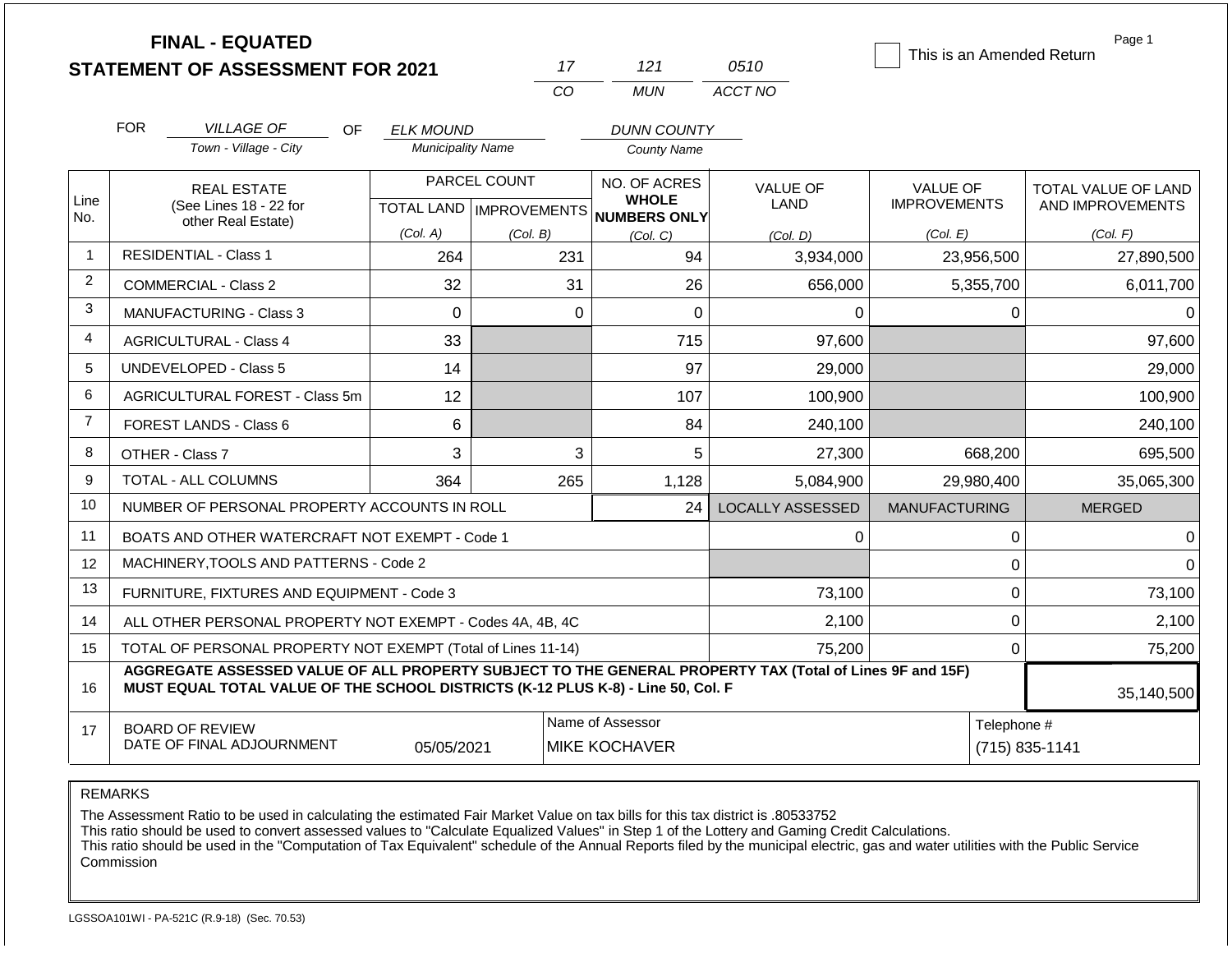2021 17 121 0510

FOREST LANDS (Line 7) and FOREST CROPS (in this section) - are **NOT** the same *YEAR CO MUN ACCT NO*

| 18 | (a) PARCELS                                               | (b) ACRES       | Private Forest Crop - Reg Class @ 10¢ per acre<br>(c) ASSESSED VALUE           |                                                                    |                                                                 | Private Forest Crop - Reg Class @ \$2.52 per acre<br>(d) PARCELS<br>(e) ACRES |                                                                                           | (f) ASSESSED VALUE |                    |  |
|----|-----------------------------------------------------------|-----------------|--------------------------------------------------------------------------------|--------------------------------------------------------------------|-----------------------------------------------------------------|-------------------------------------------------------------------------------|-------------------------------------------------------------------------------------------|--------------------|--------------------|--|
| 19 | (a) PARCELS                                               | (b) ACRES       | Private Forest Crop - Special Class @ 20¢ per acre<br>(c) ASSESSED VALUE       |                                                                    | (d) PARCELS                                                     |                                                                               | Entered Before 2005 Managed Forest - Ferrous Mining CLOSED @ \$7.87 per acre<br>(e) ACRES |                    | (f) ASSESSED VALUE |  |
|    | Entered Before 2005 Managed Forest - OPEN @ 74 ¢ per acre |                 |                                                                                |                                                                    | Entered Before 2005 Managed Forest - CLOSED @                   |                                                                               | $$1.75$ per acre                                                                          |                    |                    |  |
| 20 | (a) PARCELS<br>(b) ACRES                                  |                 | (c) ASSESSED VALUE                                                             |                                                                    | (d) PARCELS                                                     |                                                                               | (e) ACRES                                                                                 |                    | (f) ASSESSED VALUE |  |
|    |                                                           |                 | Entered After 2004 Managed Forest - OPEN @ \$2.04 per acre                     |                                                                    |                                                                 | Entered After 2004 Managed Forest - CLOSED @ \$10.20 per acre                 |                                                                                           |                    |                    |  |
| 21 | (a) PARCELS                                               | (b) ACRES       | (c) ASSESSED VALUE                                                             |                                                                    | (d) PARCELS                                                     |                                                                               | (e) ACRES                                                                                 |                    | (f) ASSESSED VALUE |  |
|    |                                                           |                 |                                                                                |                                                                    |                                                                 |                                                                               |                                                                                           |                    |                    |  |
| 22 | (a) County Forest Cropland Acres                          |                 | (b) Federal Acres                                                              |                                                                    | (c) State Acres                                                 |                                                                               | (d) County (NOT FOREST CROP) Acres                                                        |                    | (e) Other Acres    |  |
|    |                                                           |                 |                                                                                |                                                                    | 48.57                                                           |                                                                               |                                                                                           | 175.99             |                    |  |
|    |                                                           |                 | Assessed Value of Omitted Property From Prior Years (Sec. 70.44)               |                                                                    | Assessed Value of Sec. 70.43 Corrections of Errors by Assessors |                                                                               |                                                                                           |                    |                    |  |
| 23 |                                                           | (a) REAL ESTATE | (b) PERSONAL                                                                   |                                                                    | (c1) REAL ESTATE                                                |                                                                               |                                                                                           | (c2) PERSONAL      |                    |  |
|    |                                                           |                 | Manufacturing Equated Value of Omitted Property From Prior Years (Sec. 70.995) | Mfg. Equated Value of Sec.70.43 Corrections of Errors by Assessors |                                                                 |                                                                               |                                                                                           |                    |                    |  |
|    |                                                           | (d) REAL ESTATE | (e) PERSONAL                                                                   |                                                                    |                                                                 | (f1) REAL ESTATE                                                              |                                                                                           |                    | (f2) PERSONAL      |  |
|    |                                                           |                 |                                                                                |                                                                    |                                                                 |                                                                               |                                                                                           |                    |                    |  |

# **SPECIAL DISTRICTS**

| Line<br>No. | <b>Enter 6-digit</b><br>Special District | <b>Account</b><br><b>Number</b> | <b>Special District Name</b> | <b>Locally Assessed Value</b><br>of Real Estate and | Mfg Value of Real Estate<br>and Personal Property | <b>Merged Value of</b><br><b>Real Estate and</b> |
|-------------|------------------------------------------|---------------------------------|------------------------------|-----------------------------------------------------|---------------------------------------------------|--------------------------------------------------|
|             | Code (Col. A)                            | (Col. B)                        | (Col. C)                     | Personal Property (Col. D)                          | (Col. E)                                          | <b>Personal Property (Col. F)</b>                |
| 24          |                                          |                                 |                              |                                                     |                                                   |                                                  |
| 25          |                                          |                                 |                              |                                                     |                                                   |                                                  |
| 26          |                                          |                                 |                              |                                                     |                                                   |                                                  |
| 27          |                                          |                                 |                              |                                                     |                                                   |                                                  |
| 28          |                                          |                                 |                              |                                                     |                                                   |                                                  |
| 29          |                                          |                                 |                              |                                                     |                                                   |                                                  |
| 30          |                                          |                                 |                              |                                                     |                                                   |                                                  |
| 31          |                                          |                                 |                              |                                                     |                                                   |                                                  |
| 32          |                                          |                                 |                              |                                                     |                                                   |                                                  |
| 33          |                                          |                                 |                              |                                                     |                                                   |                                                  |
| 34          |                                          |                                 |                              |                                                     |                                                   |                                                  |
| 35          |                                          |                                 |                              |                                                     |                                                   |                                                  |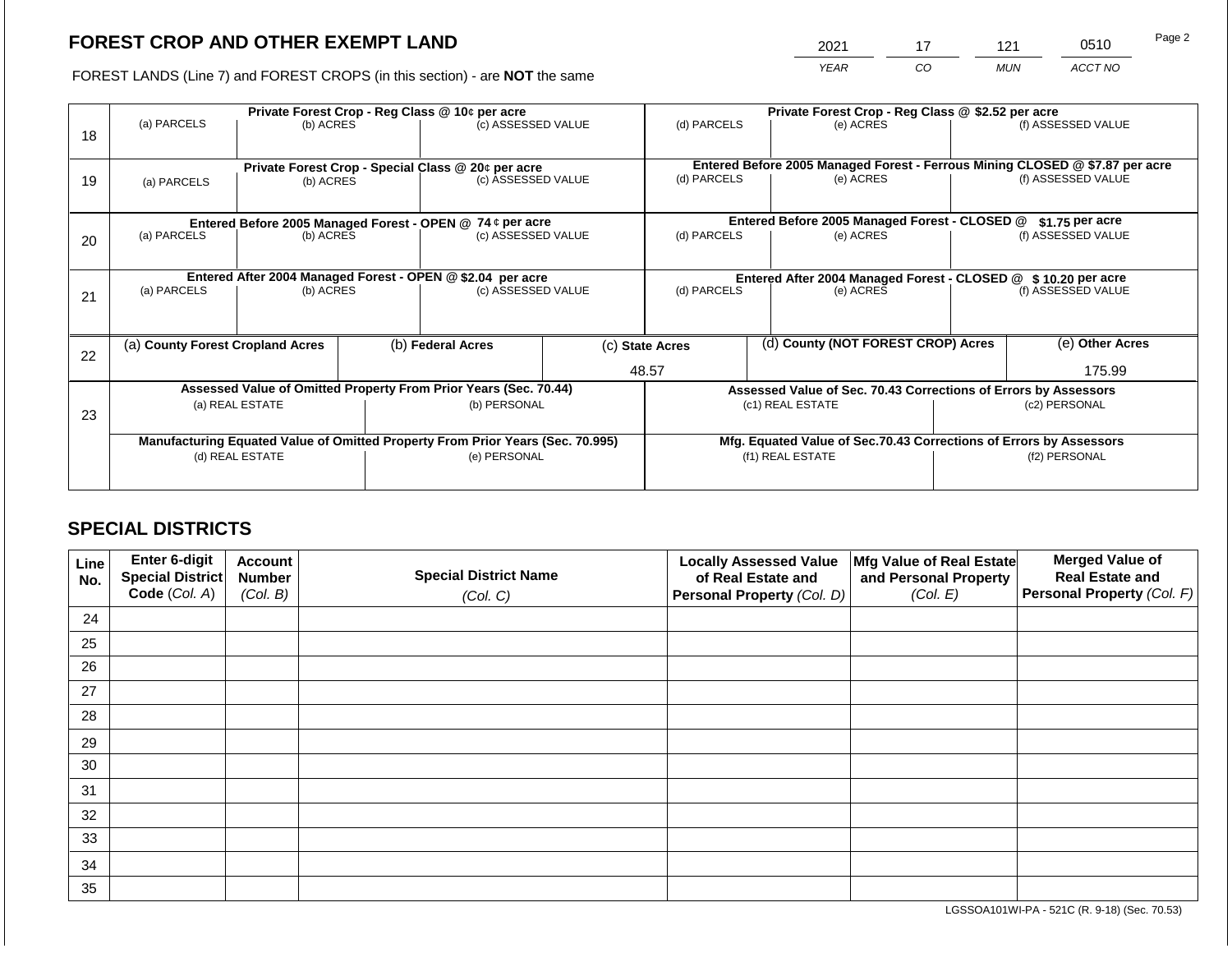#### *YEAR*  2021  $\overline{co}$ 17 *MUN*  121 *ACCT NO*  0510 **Line No. Enter 6-digit School District Code** *(Col. A)* **Account Number** *(Col. B)* **School District Name** *(Col. C)* **Locally Assessed Value of Real Estate and Personal Property** *(Col. D)* **Mfg Value of Real Estate and Personal Property** *(Col. E)* **Merged Value of Real Estate and Personal Property** *(Col. F)* **A. SCHOOL DISTRICTS (K-8 and K-12)** 36 37 38 39 40 41 42 43 44 45 46 47 48 49 50 TOTAL ASSESSED VALUE OF SCHOOL DISTRICTS (K-8 and K-12) **B. UNION HIGH SCHOOL DISTRICTS** 51 52 53 54 55 **C. TECHNICAL COLLEGE DISTRICTS** 56 57 58 TOTAL ASSESSED VALUE OF UNION HIGH SCHOOLS 171645 0116 SCH D OF ELK MOUND AREA 35,140,500 35,140,500 000100 | 0001 | CHIPPEWA VALLEY TECHNICAL COLLEGE EAUC 35,140,500 35,140,500 35,140,500 35,140,500

 *I hereby certify, to the best of my knowledge and belief, this form is complete and correct.*

59 TOTAL ASSESSED VALUE OF TECHNICAL COLLEGES

| Name                                           |                    | Title                  | Submission date                    |
|------------------------------------------------|--------------------|------------------------|------------------------------------|
| <b>KARIN WOLF</b>                              |                    | DEPUTY CLERK/TREASURER | 2021<br>$\overline{a}$<br>∩ҕ<br>◡◡ |
| Phone                                          | Email address      |                        |                                    |
| 715<br>5011<br>879<br>$\overline{\phantom{0}}$ | KARIN@ELKMOUND.ORG |                        |                                    |

35,140,500

LGSSOA101WI -PA-521C (R. 9-18) (Sec. 70.53)

35,140,500

Page 3

| <b>SCHOOL DISTRICTS</b> |  |
|-------------------------|--|
|-------------------------|--|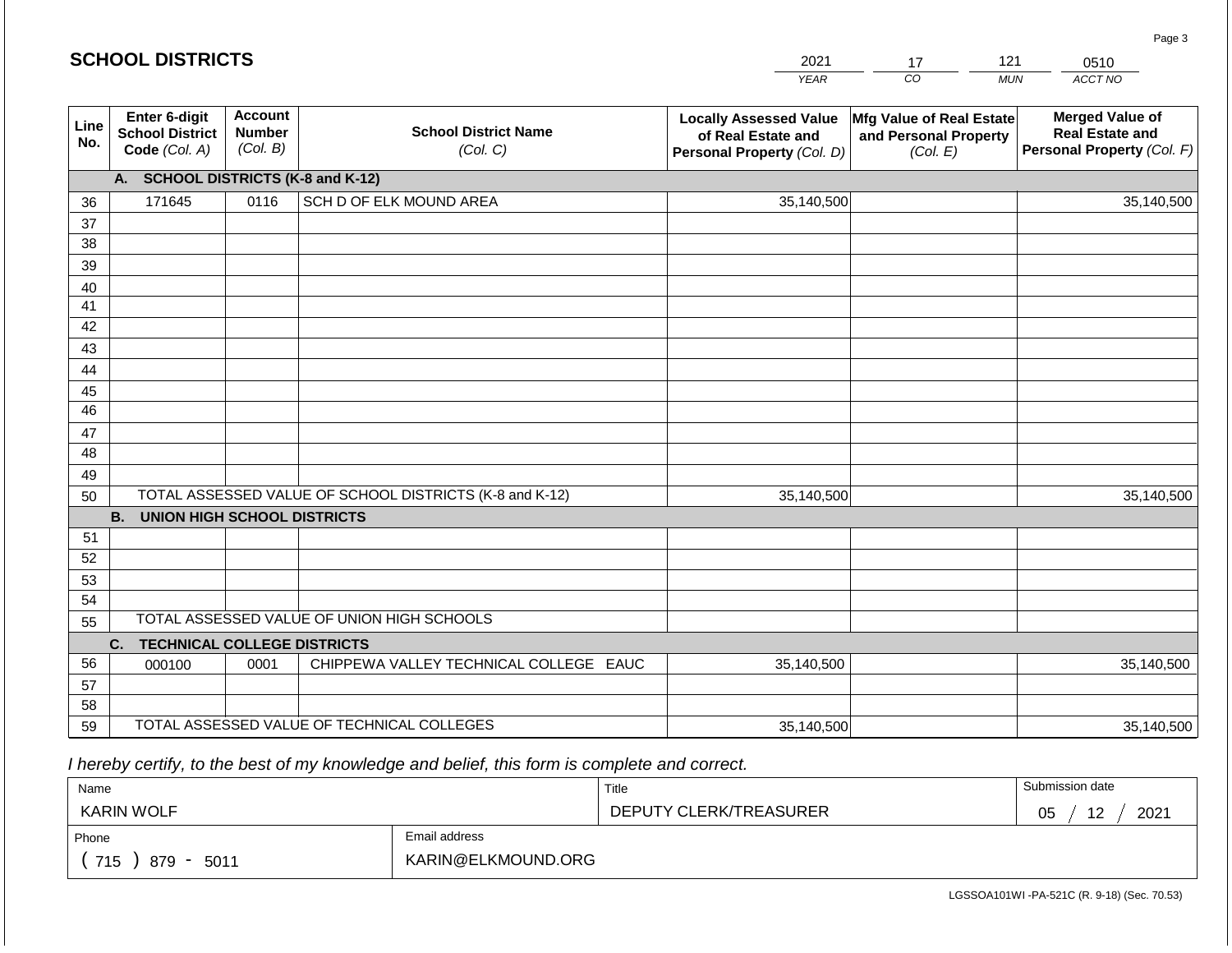- Each municipality's SOA is completed after the Board of Review and includes any changes made to the locally assessed values, under state law (sec. 70.53, Wis. Stats.)
- The Wisconsin Department of Revenue (DOR) merges the locally assessed values with the state assessed manufacturing values
- DOR provides the information regarding district names and codes. If a district is not listed, contact DOR.

Note: If you submit an amended SOA to DOR after your municipality's SOA is equated and posted to our website, we will process the SOA. However, DOR will not recalculate the *aggregate ratio or update the final SOA posted on our website. You should use the corrected values to calculate your tax rates.*

# **Page 1: Real Estate and Personal Property**

- Lines 1-9 assessed real estate values, parcel counts and acres by classification
- Lines 10-15 assessed personal property values and number of accounts by class
- Line 16 aggregate assessed value of all property subject to general property; use to calculate tax rates. Note: This line equals the total assessed value of K-8 and K-12 school districts (Line 50) and total assessed value of technical colleges (Line 59).
- Remarks assessment ratio used to calculate estimated fair market value on property tax bills

# **Page 2: Forest Crop, Other Exempt Land and Special Districts**

- Lines 18-21 private forest crop and managed forest lands assessed values
- Line  $22 -$  tax exempt land acres
- Line 23 prior years assessed value of omitted property under sec. 70.44 and correction of errors under sec. 70.43 shown by locally assessed or manufacturing real estate and personal property. Note: If there is an amount on this line, report the corresponding tax in the Statement of Taxes, Sections J or K.
- Lines 24-35 special district assessed values. These values are used to calculate tax rates for the special districts.

# **Page 3: School Districts**

- Lines 36-50 school districts (K-8 and K-12) assessed values. These values are used to calculate tax rates for school districts.
- Lines 51-55 union high school district assessed values. These values are used to calculate tax rates for union high school districts.
- Lines 56-59 technical college assessed values. These values are used to calculate tax rates for technical colleges.

If you have questions: Email: lgs@wisconsin.gov

 Phone: (608) 266-2569 or (608) 264-6892 Fax: (608) 264-6887

ELK MOUND, WI 54739 - 0188 ELK MOUND, WI 54739 - 0188VILLAGE OF ELK MOUND PATRICIA HAHN<br>VILLAGE OF ELK MOUND PATRICIA HAHN PO BOX 188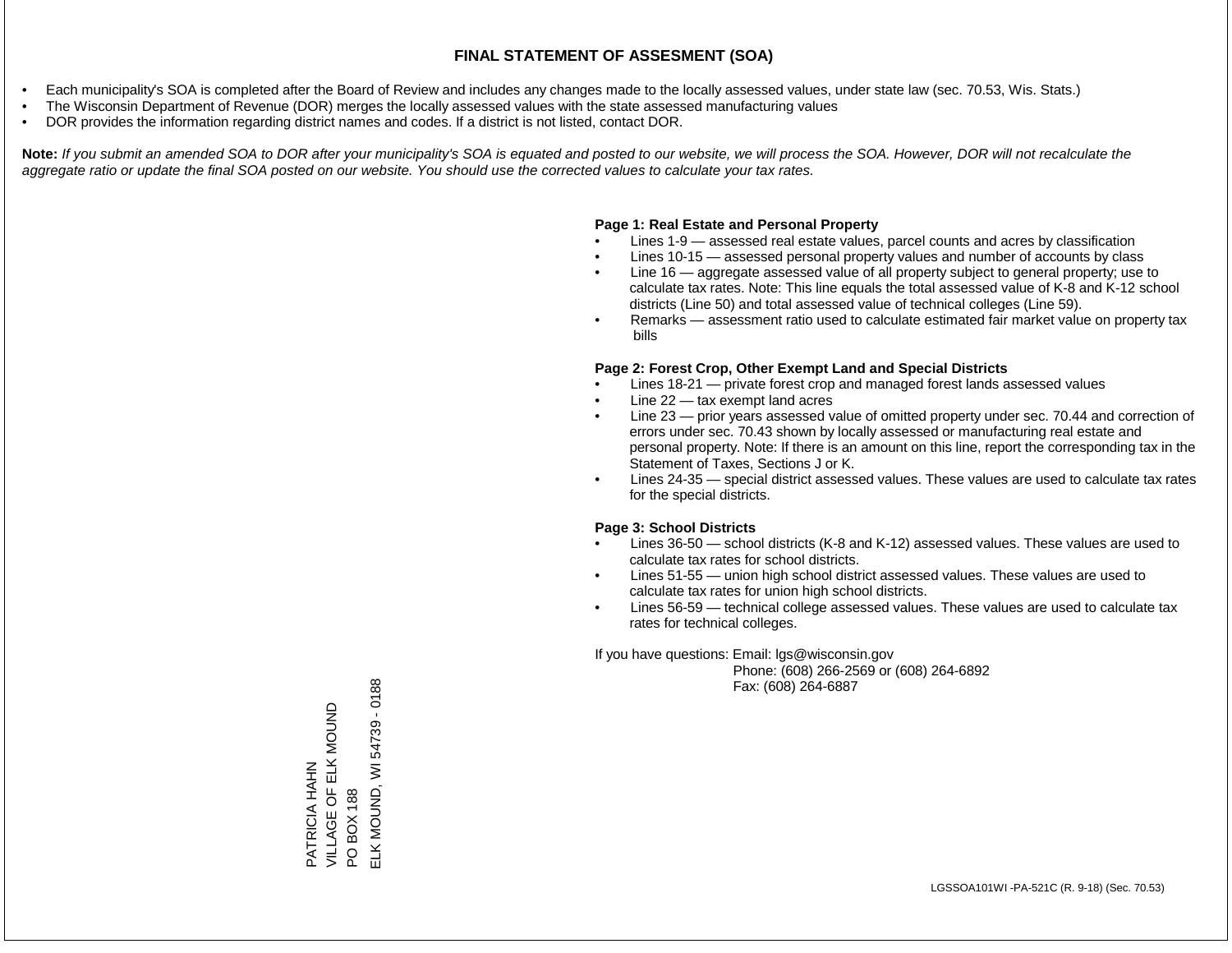|                |                                                           | <b>FINAL - EQUATED</b><br><b>STATEMENT OF ASSESSMENT FOR 2021</b>                                                                                                                            |                                  |          | 17             | 141                                 | 0511                    | This is an Amended Return | Page 1              |
|----------------|-----------------------------------------------------------|----------------------------------------------------------------------------------------------------------------------------------------------------------------------------------------------|----------------------------------|----------|----------------|-------------------------------------|-------------------------|---------------------------|---------------------|
|                |                                                           |                                                                                                                                                                                              |                                  |          | CO             | <b>MUN</b>                          | ACCT NO                 |                           |                     |
|                | <b>FOR</b>                                                | <b>VILLAGE OF</b><br>OF.                                                                                                                                                                     | <b>KNAPP</b>                     |          |                | <b>DUNN COUNTY</b>                  |                         |                           |                     |
|                |                                                           | Town - Village - City                                                                                                                                                                        | <b>Municipality Name</b>         |          |                | <b>County Name</b>                  |                         |                           |                     |
|                |                                                           | <b>REAL ESTATE</b>                                                                                                                                                                           | PARCEL COUNT                     |          | NO. OF ACRES   |                                     | <b>VALUE OF</b>         | <b>VALUE OF</b>           | TOTAL VALUE OF LAND |
| Line<br>No.    |                                                           | (See Lines 18 - 22 for                                                                                                                                                                       | <b>TOTAL LAND   IMPROVEMENTS</b> |          |                | <b>WHOLE</b><br><b>NUMBERS ONLY</b> | LAND                    | <b>IMPROVEMENTS</b>       | AND IMPROVEMENTS    |
|                |                                                           | other Real Estate)                                                                                                                                                                           | (Col. A)                         | (Col. B) |                | (Col. C)                            | (Col. D)                | (Col. E)                  | (Col. F)            |
| $\mathbf{1}$   |                                                           | <b>RESIDENTIAL - Class 1</b>                                                                                                                                                                 | 201                              |          | 163            | 34                                  | 1,713,300               | 15,240,200                | 16,953,500          |
| 2              |                                                           | <b>COMMERCIAL - Class 2</b>                                                                                                                                                                  | 35                               |          | 27             | 80                                  | 448,000                 | 3,854,700                 | 4,302,700           |
| 3              |                                                           | <b>MANUFACTURING - Class 3</b>                                                                                                                                                               | 3                                |          | 3              | $\overline{7}$                      | 88,200                  | 1,080,500                 | 1,168,700           |
| 4              |                                                           | <b>AGRICULTURAL - Class 4</b>                                                                                                                                                                | 14                               |          |                | 254                                 | 40,400                  |                           | 40,400              |
| 5              |                                                           | <b>UNDEVELOPED - Class 5</b>                                                                                                                                                                 | 20                               |          |                | 37                                  | 34,100                  |                           | 34,100              |
| 6              |                                                           | AGRICULTURAL FOREST - Class 5m                                                                                                                                                               | 8                                |          |                | 104                                 | 137,900                 |                           | 137,900             |
| $\overline{7}$ |                                                           | <b>FOREST LANDS - Class 6</b>                                                                                                                                                                | 12                               |          |                | 105                                 | 279,900                 |                           | 279,900             |
| 8              |                                                           | OTHER - Class 7                                                                                                                                                                              | $\overline{2}$                   |          | $\overline{2}$ | 5                                   | 17,500                  | 166,200                   | 183,700             |
| 9              |                                                           | TOTAL - ALL COLUMNS                                                                                                                                                                          | 295                              |          | 195            | 626                                 | 2,759,300               | 20,341,600                | 23,100,900          |
| 10             |                                                           | NUMBER OF PERSONAL PROPERTY ACCOUNTS IN ROLL                                                                                                                                                 |                                  |          |                | 19                                  | <b>LOCALLY ASSESSED</b> | <b>MANUFACTURING</b>      | <b>MERGED</b>       |
| 11             |                                                           | BOATS AND OTHER WATERCRAFT NOT EXEMPT - Code 1                                                                                                                                               |                                  |          |                |                                     | 2,500                   | $\Omega$                  | 2,500               |
| 12             | MACHINERY, TOOLS AND PATTERNS - Code 2                    |                                                                                                                                                                                              |                                  |          |                |                                     |                         | 59,300                    | 59,300              |
| 13             | FURNITURE, FIXTURES AND EQUIPMENT - Code 3                |                                                                                                                                                                                              |                                  |          |                |                                     | 44,300                  | 2,900                     | 47,200              |
| 14             | ALL OTHER PERSONAL PROPERTY NOT EXEMPT - Codes 4A, 4B, 4C |                                                                                                                                                                                              |                                  |          |                |                                     | 89,700                  | 8,500                     | 98,200              |
| 15             |                                                           | TOTAL OF PERSONAL PROPERTY NOT EXEMPT (Total of Lines 11-14)                                                                                                                                 |                                  |          |                |                                     | 136,500                 | 70,700                    | 207,200             |
| 16             |                                                           | AGGREGATE ASSESSED VALUE OF ALL PROPERTY SUBJECT TO THE GENERAL PROPERTY TAX (Total of Lines 9F and 15F)<br>MUST EQUAL TOTAL VALUE OF THE SCHOOL DISTRICTS (K-12 PLUS K-8) - Line 50, Col. F |                                  |          |                |                                     |                         |                           | 23,308,100          |
| 17             |                                                           | <b>BOARD OF REVIEW</b>                                                                                                                                                                       |                                  |          |                | Name of Assessor                    |                         | Telephone #               |                     |
|                | DATE OF FINAL ADJOURNMENT<br>06/30/2021                   |                                                                                                                                                                                              |                                  |          |                | <b>RANDY DULIN</b>                  |                         | (715) 235-0908            |                     |

The Assessment Ratio to be used in calculating the estimated Fair Market Value on tax bills for this tax district is 1.000689233

This ratio should be used to convert assessed values to "Calculate Equalized Values" in Step 1 of the Lottery and Gaming Credit Calculations.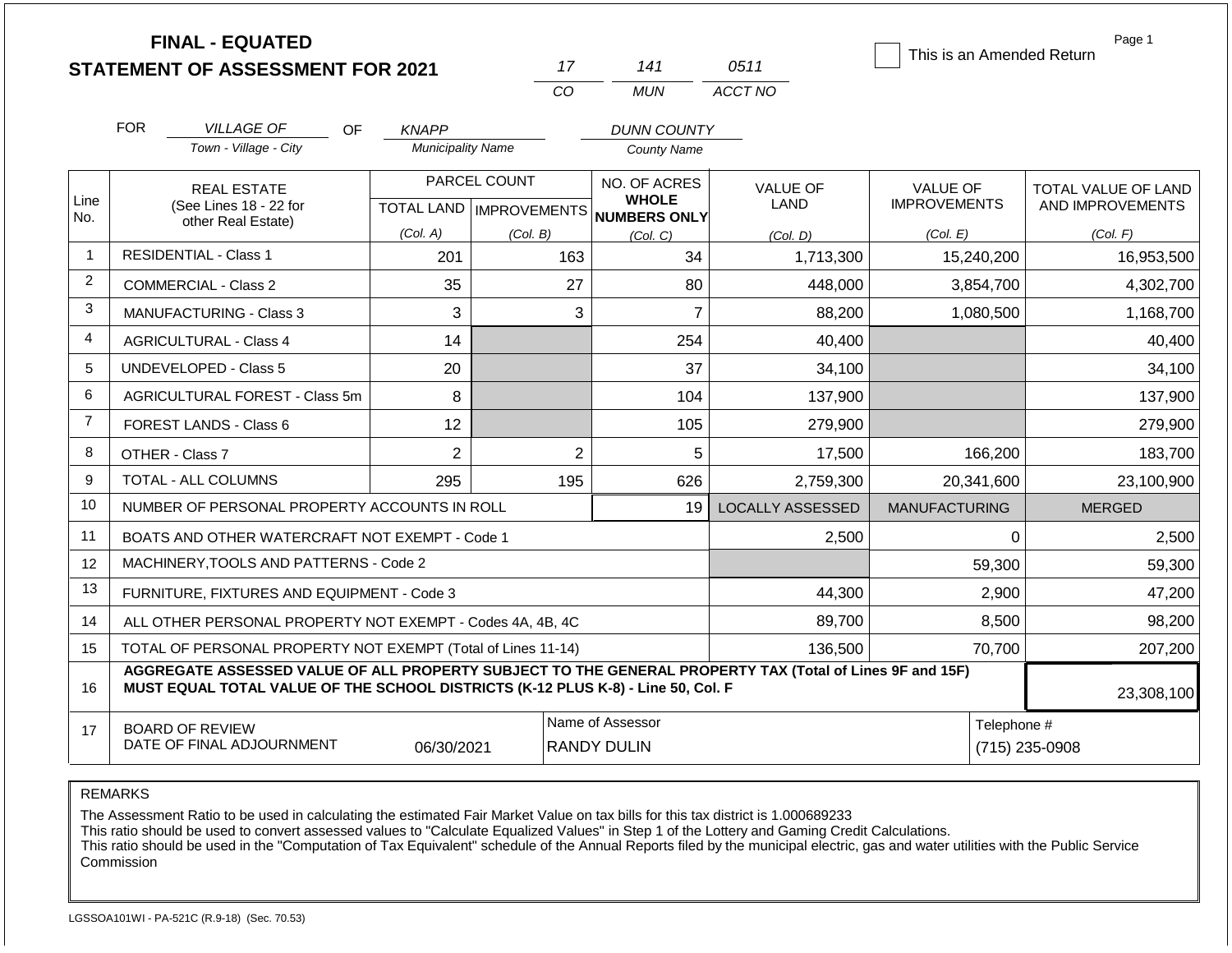2021 17 141 0511

FOREST LANDS (Line 7) and FOREST CROPS (in this section) - are **NOT** the same *YEAR CO MUN ACCT NO*

| 18 | (a) PARCELS                                                                    | Private Forest Crop - Reg Class @ 10¢ per acre<br>(c) ASSESSED VALUE<br>(b) ACRES |  |                                                                          |  | (d) PARCELS                                                        |  | Private Forest Crop - Reg Class @ \$2.52 per acre<br>(e) ACRES  |                                                                                                    | (f) ASSESSED VALUE |  |
|----|--------------------------------------------------------------------------------|-----------------------------------------------------------------------------------|--|--------------------------------------------------------------------------|--|--------------------------------------------------------------------|--|-----------------------------------------------------------------|----------------------------------------------------------------------------------------------------|--------------------|--|
| 19 | (a) PARCELS                                                                    | (b) ACRES                                                                         |  | Private Forest Crop - Special Class @ 20¢ per acre<br>(c) ASSESSED VALUE |  | (d) PARCELS                                                        |  | (e) ACRES                                                       | Entered Before 2005 Managed Forest - Ferrous Mining CLOSED @ \$7.87 per acre<br>(f) ASSESSED VALUE |                    |  |
|    |                                                                                |                                                                                   |  | Entered Before 2005 Managed Forest - OPEN @ 74 ¢ per acre                |  |                                                                    |  | Entered Before 2005 Managed Forest - CLOSED @                   |                                                                                                    | $$1.75$ per acre   |  |
| 20 | (a) PARCELS                                                                    | (b) ACRES                                                                         |  | (c) ASSESSED VALUE                                                       |  | (d) PARCELS<br>(e) ACRES                                           |  | (f) ASSESSED VALUE                                              |                                                                                                    |                    |  |
|    |                                                                                | Entered After 2004 Managed Forest - OPEN @ \$2.04 per acre                        |  |                                                                          |  |                                                                    |  | Entered After 2004 Managed Forest - CLOSED @ \$10.20 per acre   |                                                                                                    |                    |  |
| 21 | (a) PARCELS                                                                    | (b) ACRES                                                                         |  | (c) ASSESSED VALUE                                                       |  | (d) PARCELS                                                        |  | (e) ACRES                                                       | (f) ASSESSED VALUE                                                                                 |                    |  |
|    |                                                                                |                                                                                   |  |                                                                          |  |                                                                    |  |                                                                 |                                                                                                    |                    |  |
|    |                                                                                |                                                                                   |  |                                                                          |  | 5                                                                  |  | 113.82                                                          |                                                                                                    | 301.600            |  |
| 22 | (a) County Forest Cropland Acres                                               |                                                                                   |  | (b) Federal Acres                                                        |  | (d) County (NOT FOREST CROP) Acres<br>(c) State Acres              |  |                                                                 | (e) Other Acres                                                                                    |                    |  |
|    |                                                                                |                                                                                   |  |                                                                          |  | .95<br>.06                                                         |  | 119.43                                                          |                                                                                                    |                    |  |
|    |                                                                                | Assessed Value of Omitted Property From Prior Years (Sec. 70.44)                  |  |                                                                          |  |                                                                    |  | Assessed Value of Sec. 70.43 Corrections of Errors by Assessors |                                                                                                    |                    |  |
| 23 | (a) REAL ESTATE                                                                |                                                                                   |  | (b) PERSONAL                                                             |  | (c1) REAL ESTATE                                                   |  | (c2) PERSONAL                                                   |                                                                                                    |                    |  |
|    |                                                                                |                                                                                   |  |                                                                          |  |                                                                    |  |                                                                 |                                                                                                    |                    |  |
|    | Manufacturing Equated Value of Omitted Property From Prior Years (Sec. 70.995) |                                                                                   |  |                                                                          |  | Mfg. Equated Value of Sec.70.43 Corrections of Errors by Assessors |  |                                                                 |                                                                                                    |                    |  |
|    | (d) REAL ESTATE                                                                |                                                                                   |  | (e) PERSONAL                                                             |  | (f1) REAL ESTATE                                                   |  |                                                                 | (f2) PERSONAL                                                                                      |                    |  |
|    |                                                                                |                                                                                   |  |                                                                          |  |                                                                    |  |                                                                 |                                                                                                    |                    |  |

# **SPECIAL DISTRICTS**

| Line<br>No. | <b>Enter 6-digit</b><br>Special District | <b>Account</b><br><b>Number</b> | <b>Special District Name</b> | <b>Locally Assessed Value</b><br>of Real Estate and | Mfg Value of Real Estate<br>and Personal Property | <b>Merged Value of</b><br><b>Real Estate and</b> |
|-------------|------------------------------------------|---------------------------------|------------------------------|-----------------------------------------------------|---------------------------------------------------|--------------------------------------------------|
|             | Code (Col. A)                            | (Col. B)                        | (Col. C)                     | Personal Property (Col. D)                          | (Col. E)                                          | <b>Personal Property (Col. F)</b>                |
| 24          |                                          |                                 |                              |                                                     |                                                   |                                                  |
| 25          |                                          |                                 |                              |                                                     |                                                   |                                                  |
| 26          |                                          |                                 |                              |                                                     |                                                   |                                                  |
| 27          |                                          |                                 |                              |                                                     |                                                   |                                                  |
| 28          |                                          |                                 |                              |                                                     |                                                   |                                                  |
| 29          |                                          |                                 |                              |                                                     |                                                   |                                                  |
| 30          |                                          |                                 |                              |                                                     |                                                   |                                                  |
| 31          |                                          |                                 |                              |                                                     |                                                   |                                                  |
| 32          |                                          |                                 |                              |                                                     |                                                   |                                                  |
| 33          |                                          |                                 |                              |                                                     |                                                   |                                                  |
| 34          |                                          |                                 |                              |                                                     |                                                   |                                                  |
| 35          |                                          |                                 |                              |                                                     |                                                   |                                                  |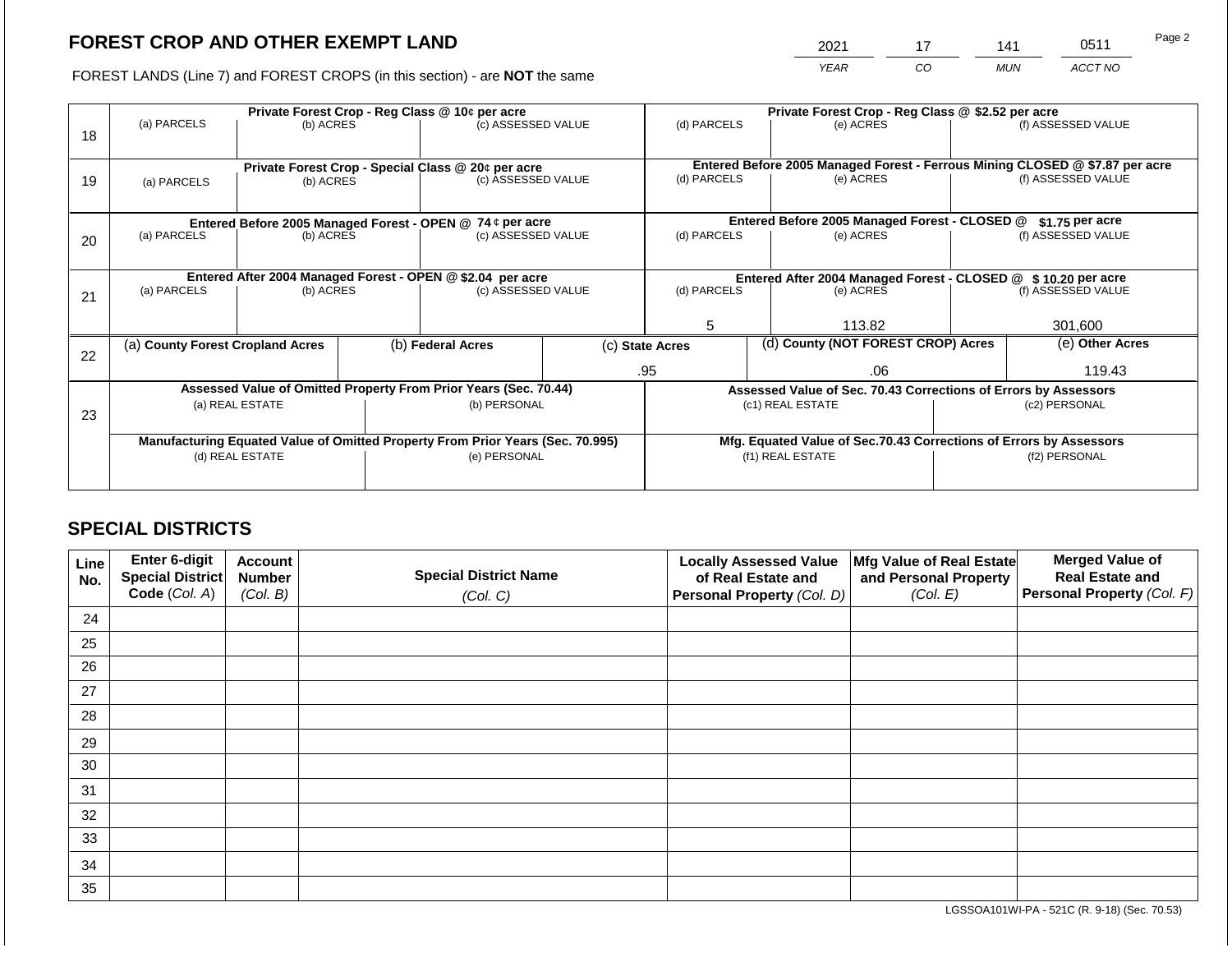|             | <b>SCHOOL DISTRICTS</b>                                  | 2021<br>141<br>17<br>0511                   |                                                         |                                                                                   |                                                               |                                                                                |
|-------------|----------------------------------------------------------|---------------------------------------------|---------------------------------------------------------|-----------------------------------------------------------------------------------|---------------------------------------------------------------|--------------------------------------------------------------------------------|
|             |                                                          |                                             |                                                         | <b>YEAR</b>                                                                       | CO<br><b>MUN</b>                                              | ACCT NO                                                                        |
| Line<br>No. | Enter 6-digit<br><b>School District</b><br>Code (Col. A) | <b>Account</b><br><b>Number</b><br>(Col. B) | <b>School District Name</b><br>(Col. C)                 | <b>Locally Assessed Value</b><br>of Real Estate and<br>Personal Property (Col. D) | Mfg Value of Real Estate<br>and Personal Property<br>(Col. E) | <b>Merged Value of</b><br><b>Real Estate and</b><br>Personal Property (Col. F) |
|             | A. SCHOOL DISTRICTS (K-8 and K-12)                       |                                             |                                                         |                                                                                   |                                                               |                                                                                |
| 36          | 170637                                                   | 0114                                        | SCH D OF BOYCEVILLE COMMUNITY                           | 110,500                                                                           |                                                               | 110,500                                                                        |
| 37          | 173444                                                   | 0117                                        | SCH D OF MENOMONIE AREA                                 | 21,958,200                                                                        | 1,239,400                                                     | 23,197,600                                                                     |
| 38          |                                                          |                                             |                                                         |                                                                                   |                                                               |                                                                                |
| 39          |                                                          |                                             |                                                         |                                                                                   |                                                               |                                                                                |
| 40          |                                                          |                                             |                                                         |                                                                                   |                                                               |                                                                                |
| 41          |                                                          |                                             |                                                         |                                                                                   |                                                               |                                                                                |
| 42          |                                                          |                                             |                                                         |                                                                                   |                                                               |                                                                                |
| 43          |                                                          |                                             |                                                         |                                                                                   |                                                               |                                                                                |
| 44          |                                                          |                                             |                                                         |                                                                                   |                                                               |                                                                                |
| 45<br>46    |                                                          |                                             |                                                         |                                                                                   |                                                               |                                                                                |
| 47          |                                                          |                                             |                                                         |                                                                                   |                                                               |                                                                                |
| 48          |                                                          |                                             |                                                         |                                                                                   |                                                               |                                                                                |
| 49          |                                                          |                                             |                                                         |                                                                                   |                                                               |                                                                                |
| 50          |                                                          |                                             | TOTAL ASSESSED VALUE OF SCHOOL DISTRICTS (K-8 and K-12) | 22,068,700                                                                        | 1,239,400                                                     | 23,308,100                                                                     |
|             | <b>B.</b><br><b>UNION HIGH SCHOOL DISTRICTS</b>          |                                             |                                                         |                                                                                   |                                                               |                                                                                |
| 51          |                                                          |                                             |                                                         |                                                                                   |                                                               |                                                                                |
| 52          |                                                          |                                             |                                                         |                                                                                   |                                                               |                                                                                |
| 53          |                                                          |                                             |                                                         |                                                                                   |                                                               |                                                                                |
| 54          |                                                          |                                             |                                                         |                                                                                   |                                                               |                                                                                |
| 55          |                                                          |                                             | TOTAL ASSESSED VALUE OF UNION HIGH SCHOOLS              |                                                                                   |                                                               |                                                                                |
|             | C.<br><b>TECHNICAL COLLEGE DISTRICTS</b>                 |                                             |                                                         |                                                                                   |                                                               |                                                                                |
| 56          | 000100                                                   | 0001                                        | CHIPPEWA VALLEY TECHNICAL COLLEGE EAUC                  | 22,068,700                                                                        | 1,239,400                                                     | 23,308,100                                                                     |
| 57          |                                                          |                                             |                                                         |                                                                                   |                                                               |                                                                                |
| 58          |                                                          |                                             |                                                         |                                                                                   |                                                               |                                                                                |
| 59          |                                                          |                                             | TOTAL ASSESSED VALUE OF TECHNICAL COLLEGES              | 22,068,700                                                                        | 1,239,400                                                     | 23,308,100                                                                     |

 *I hereby certify, to the best of my knowledge and belief, this form is complete and correct.*

**SCHOOL DISTRICTS**

| Name                   |                         | Title                | Submission date  |  |  |
|------------------------|-------------------------|----------------------|------------------|--|--|
| SARAH EDWARDS          |                         | REAL PROPERTY LISTER | 10<br>2021<br>08 |  |  |
| Email address<br>Phone |                         |                      |                  |  |  |
| 715<br>231<br>6545     | SJEDWARDS@CO.DUNN.WI.US |                      |                  |  |  |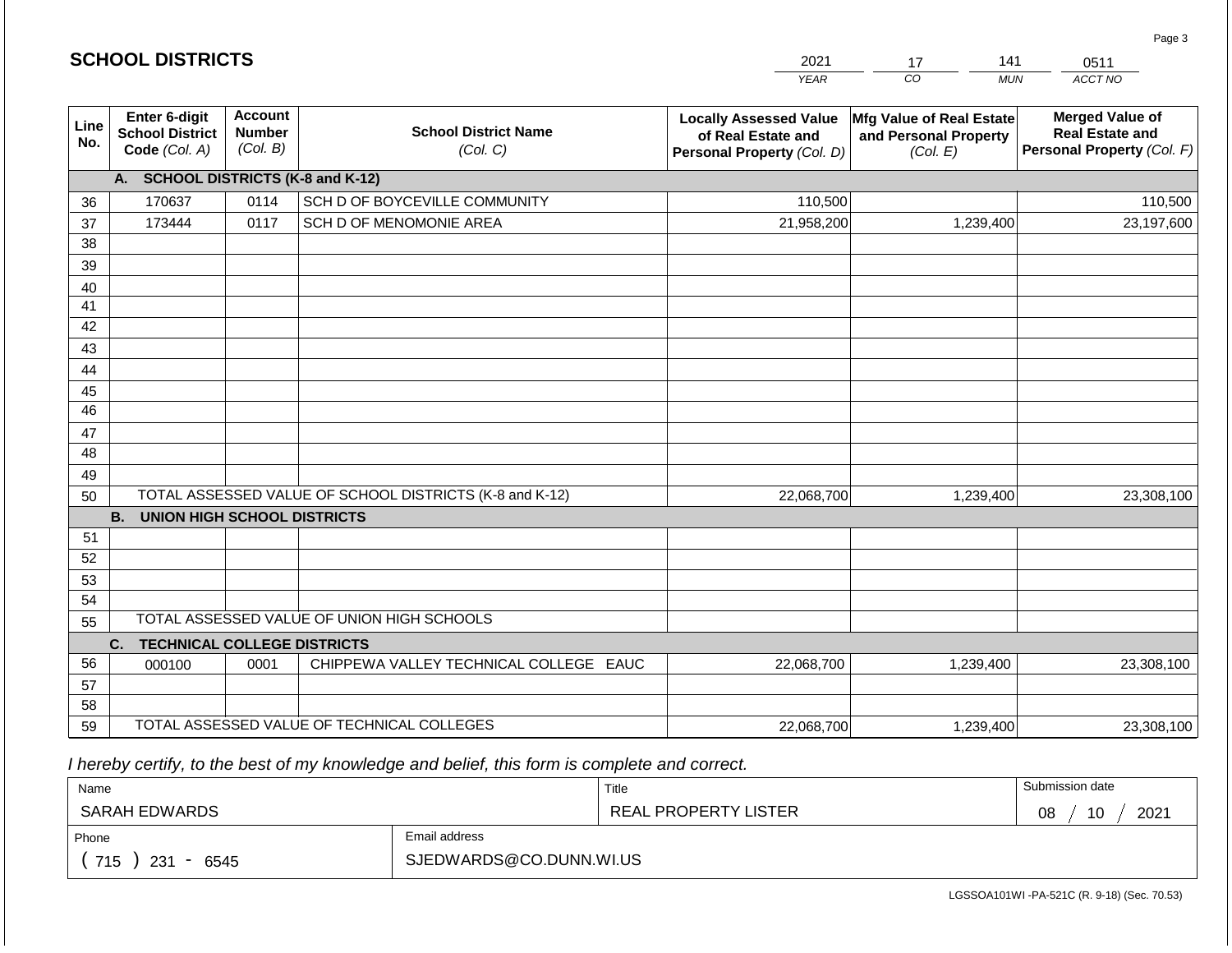- Each municipality's SOA is completed after the Board of Review and includes any changes made to the locally assessed values, under state law (sec. 70.53, Wis. Stats.)
- The Wisconsin Department of Revenue (DOR) merges the locally assessed values with the state assessed manufacturing values
- DOR provides the information regarding district names and codes. If a district is not listed, contact DOR.

Note: If you submit an amended SOA to DOR after your municipality's SOA is equated and posted to our website, we will process the SOA. However, DOR will not recalculate the *aggregate ratio or update the final SOA posted on our website. You should use the corrected values to calculate your tax rates.*

#### **Page 1: Real Estate and Personal Property**

- Lines 1-9 assessed real estate values, parcel counts and acres by classification
- Lines 10-15 assessed personal property values and number of accounts by class
- Line 16 aggregate assessed value of all property subject to general property; use to calculate tax rates. Note: This line equals the total assessed value of K-8 and K-12 school districts (Line 50) and total assessed value of technical colleges (Line 59).
- Remarks assessment ratio used to calculate estimated fair market value on property tax bills

#### **Page 2: Forest Crop, Other Exempt Land and Special Districts**

- Lines 18-21 private forest crop and managed forest lands assessed values
- Line  $22 -$  tax exempt land acres
- Line 23 prior years assessed value of omitted property under sec. 70.44 and correction of errors under sec. 70.43 shown by locally assessed or manufacturing real estate and personal property. Note: If there is an amount on this line, report the corresponding tax in the Statement of Taxes, Sections J or K.
- Lines 24-35 special district assessed values. These values are used to calculate tax rates for the special districts.

#### **Page 3: School Districts**

- Lines 36-50 school districts (K-8 and K-12) assessed values. These values are used to calculate tax rates for school districts.
- Lines 51-55 union high school district assessed values. These values are used to calculate tax rates for union high school districts.
- Lines 56-59 technical college assessed values. These values are used to calculate tax rates for technical colleges.

If you have questions: Email: lgs@wisconsin.gov

 Phone: (608) 266-2569 or (608) 264-6892 Fax: (608) 264-6887

VILLAGE OF KNAPP KATRINA JONES<br>VILLAGE OF KNAPP PO BOX 86<br>KNAPP, WI 54749 KNAPP, WI 54749KATRINA JONES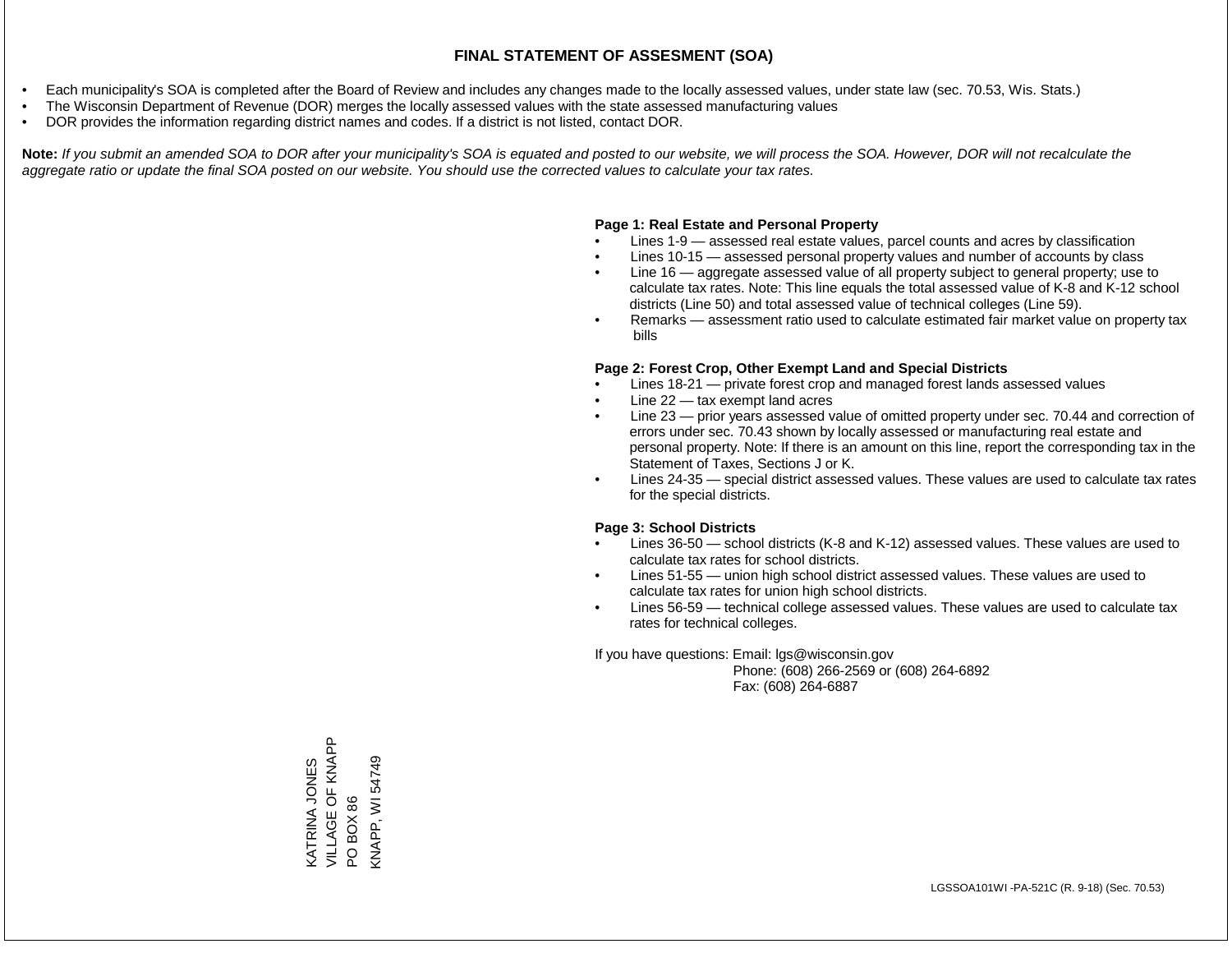|                | <b>FINAL - EQUATED</b>                                                                                                                                                                       |                                       | 17           | 176                                     | 0512                    | This is an Amended Return | Page 1                     |
|----------------|----------------------------------------------------------------------------------------------------------------------------------------------------------------------------------------------|---------------------------------------|--------------|-----------------------------------------|-------------------------|---------------------------|----------------------------|
|                | <b>STATEMENT OF ASSESSMENT FOR 2021</b>                                                                                                                                                      |                                       | CO           | <b>MUN</b>                              | ACCT NO                 |                           |                            |
|                |                                                                                                                                                                                              |                                       |              |                                         |                         |                           |                            |
|                | <b>FOR</b><br><b>VILLAGE OF</b><br>OF.<br>Town - Village - City                                                                                                                              | RIDGELAND<br><b>Municipality Name</b> |              | <b>DUNN COUNTY</b>                      |                         |                           |                            |
|                |                                                                                                                                                                                              |                                       |              | <b>County Name</b>                      |                         |                           |                            |
|                | <b>REAL ESTATE</b>                                                                                                                                                                           |                                       | PARCEL COUNT | NO. OF ACRES<br><b>WHOLE</b>            | <b>VALUE OF</b>         | <b>VALUE OF</b>           | <b>TOTAL VALUE OF LAND</b> |
| Line<br>No.    | (See Lines 18 - 22 for<br>other Real Estate)                                                                                                                                                 |                                       |              | TOTAL LAND MPROVEMENTS NUMBERS ONLY     | <b>LAND</b>             | <b>IMPROVEMENTS</b>       | AND IMPROVEMENTS           |
|                |                                                                                                                                                                                              | (Col. A)                              | (Col. B)     | (Col, C)                                | (Col. D)                | (Col. E)                  | (Col. F)                   |
| $\overline{1}$ | <b>RESIDENTIAL - Class 1</b>                                                                                                                                                                 | 132                                   | 110          | 30                                      | 492,400                 | 7,520,400                 | 8,012,800                  |
| $\overline{2}$ | COMMERCIAL - Class 2                                                                                                                                                                         | 43                                    | 30           | 14                                      | 180,400                 | 4,174,000                 | 4,354,400                  |
| 3              | <b>MANUFACTURING - Class 3</b>                                                                                                                                                               | 5                                     |              | 4<br>11                                 | 71,000                  | 829,900                   | 900,900                    |
| 4              | <b>AGRICULTURAL - Class 4</b>                                                                                                                                                                | 6                                     |              | 48                                      | 5,800                   |                           | 5,800                      |
| 5              | <b>UNDEVELOPED - Class 5</b>                                                                                                                                                                 | 10                                    |              | 61                                      | 37,100                  |                           | 37,100                     |
| 6              | AGRICULTURAL FOREST - Class 5m                                                                                                                                                               | $\mathbf 0$                           |              | 0                                       | 0                       |                           | 0                          |
| $\overline{7}$ | <b>FOREST LANDS - Class 6</b>                                                                                                                                                                | 0                                     |              | $\Omega$                                | $\Omega$                |                           | $\Omega$                   |
| 8              | OTHER - Class 7                                                                                                                                                                              | $\mathbf 0$                           |              | $\Omega$<br>0                           | 0                       | $\Omega$                  | $\Omega$                   |
| 9              | <b>TOTAL - ALL COLUMNS</b>                                                                                                                                                                   | 196                                   | 144          | 164                                     | 786,700                 | 12,524,300                | 13,311,000                 |
| 10             | NUMBER OF PERSONAL PROPERTY ACCOUNTS IN ROLL                                                                                                                                                 |                                       |              | 29                                      | <b>LOCALLY ASSESSED</b> | <b>MANUFACTURING</b>      | <b>MERGED</b>              |
| 11             | BOATS AND OTHER WATERCRAFT NOT EXEMPT - Code 1                                                                                                                                               |                                       |              |                                         | 0                       | 0                         | $\Omega$                   |
| 12             | MACHINERY, TOOLS AND PATTERNS - Code 2                                                                                                                                                       |                                       |              |                                         |                         | 123,900                   | 123,900                    |
| 13             | FURNITURE, FIXTURES AND EQUIPMENT - Code 3                                                                                                                                                   |                                       |              |                                         | 231,500                 | 38,100                    | 269,600                    |
| 14             | ALL OTHER PERSONAL PROPERTY NOT EXEMPT - Codes 4A, 4B, 4C                                                                                                                                    |                                       | 37,600       | 1,800                                   | 39,400                  |                           |                            |
| 15             | TOTAL OF PERSONAL PROPERTY NOT EXEMPT (Total of Lines 11-14)<br>269,100<br>163,800                                                                                                           |                                       |              |                                         |                         |                           |                            |
| 16             | AGGREGATE ASSESSED VALUE OF ALL PROPERTY SUBJECT TO THE GENERAL PROPERTY TAX (Total of Lines 9F and 15F)<br>MUST EQUAL TOTAL VALUE OF THE SCHOOL DISTRICTS (K-12 PLUS K-8) - Line 50, Col. F |                                       |              |                                         |                         |                           | 13,743,900                 |
| 17             | <b>BOARD OF REVIEW</b><br>DATE OF FINAL ADJOURNMENT                                                                                                                                          | 05/03/2021                            |              | Name of Assessor<br><b>ROBERT IRWIN</b> |                         | Telephone #               | (715) 235-6941             |

REMARKS

The Assessment Ratio to be used in calculating the estimated Fair Market Value on tax bills for this tax district is .819048603

This ratio should be used to convert assessed values to "Calculate Equalized Values" in Step 1 of the Lottery and Gaming Credit Calculations.

 This ratio should be used in the "Computation of Tax Equivalent" schedule of the Annual Reports filed by the municipal electric, gas and water utilities with the Public Service Commission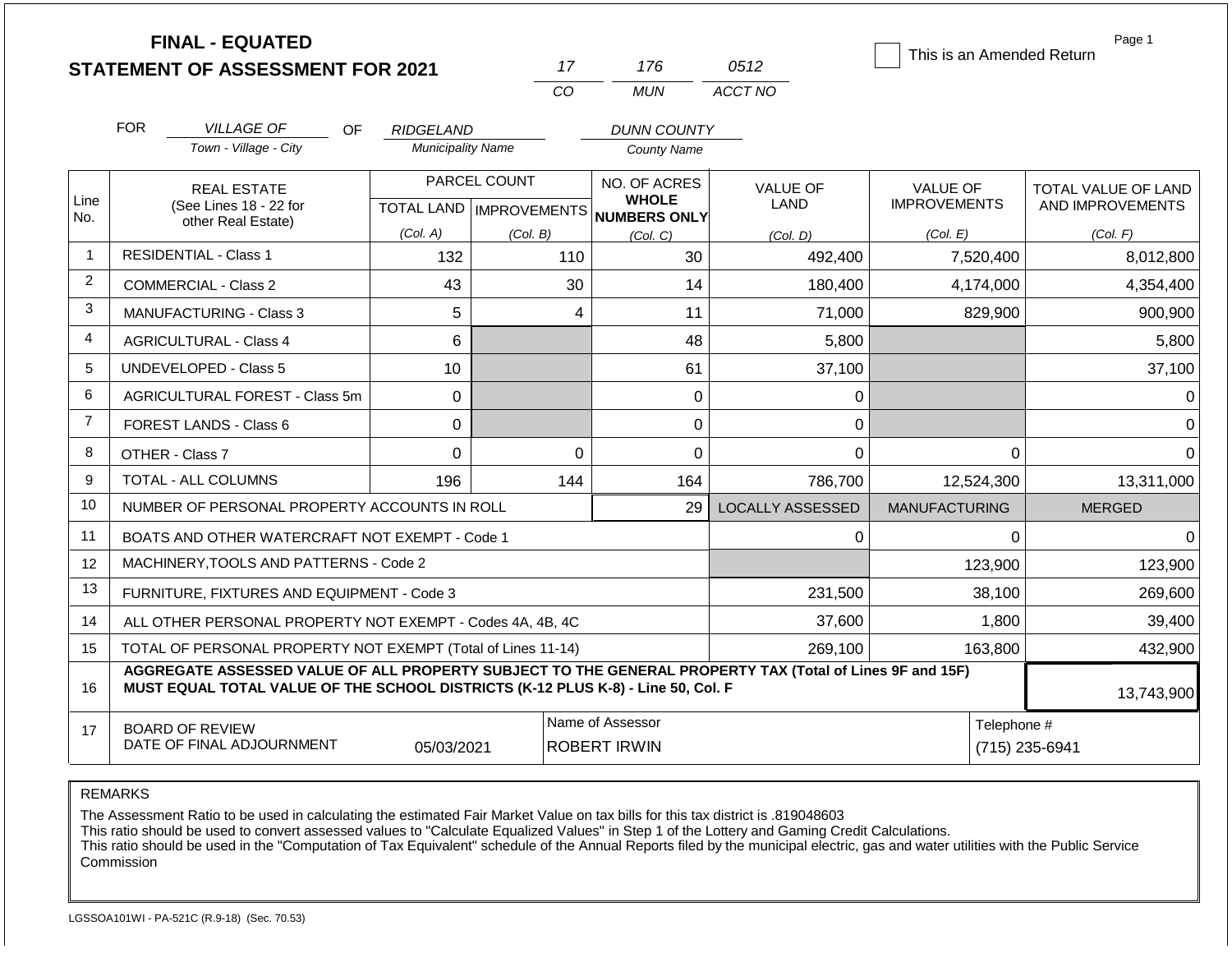# **FOREST CROP AND OTHER EXEMPT LAND**

2021 17 176 0512 Page 2

FOREST LANDS (Line 7) and FOREST CROPS (in this section) - are **NOT** the same *YEAR CO MUN ACCT NO*

| 18 | Private Forest Crop - Reg Class @ 10¢ per acre<br>(a) PARCELS<br>(b) ACRES                        |                                                                 |  | (c) ASSESSED VALUE |                        | (d) PARCELS                                                                            |                                                                                           | Private Forest Crop - Reg Class @ \$2.52 per acre<br>(f) ASSESSED VALUE<br>(e) ACRES |                                                                                     |                          |  |
|----|---------------------------------------------------------------------------------------------------|-----------------------------------------------------------------|--|--------------------|------------------------|----------------------------------------------------------------------------------------|-------------------------------------------------------------------------------------------|--------------------------------------------------------------------------------------|-------------------------------------------------------------------------------------|--------------------------|--|
| 19 | (a) PARCELS                                                                                       | Private Forest Crop - Special Class @ 20¢ per acre<br>(b) ACRES |  | (c) ASSESSED VALUE |                        | (d) PARCELS                                                                            | Entered Before 2005 Managed Forest - Ferrous Mining CLOSED @ \$7.87 per acre<br>(e) ACRES |                                                                                      | (f) ASSESSED VALUE                                                                  |                          |  |
| 20 | Entered Before 2005 Managed Forest - OPEN @ 74 ¢ per acre<br>(a) PARCELS<br>(b) ACRES             |                                                                 |  | (c) ASSESSED VALUE |                        | Entered Before 2005 Managed Forest - CLOSED @<br>(d) PARCELS<br>(e) ACRES              |                                                                                           |                                                                                      | $$1.75$ per acre<br>(f) ASSESSED VALUE                                              |                          |  |
| 21 | Entered After 2004 Managed Forest - OPEN @ \$2.04 per acre<br>(a) PARCELS<br>(b) ACRES            |                                                                 |  | (c) ASSESSED VALUE |                        | (d) PARCELS                                                                            |                                                                                           | (e) ACRES                                                                            | Entered After 2004 Managed Forest - CLOSED @ \$10.20 per acre<br>(f) ASSESSED VALUE |                          |  |
| 22 | (a) County Forest Cropland Acres                                                                  |                                                                 |  | (b) Federal Acres  | (c) State Acres<br>.01 |                                                                                        |                                                                                           | (d) County (NOT FOREST CROP) Acres                                                   |                                                                                     | (e) Other Acres<br>28.43 |  |
| 23 | Assessed Value of Omitted Property From Prior Years (Sec. 70.44)<br>(a) REAL ESTATE               |                                                                 |  | (b) PERSONAL       |                        |                                                                                        |                                                                                           | (c1) REAL ESTATE                                                                     | Assessed Value of Sec. 70.43 Corrections of Errors by Assessors<br>(c2) PERSONAL    |                          |  |
|    | Manufacturing Equated Value of Omitted Property From Prior Years (Sec. 70.995)<br>(d) REAL ESTATE |                                                                 |  | (e) PERSONAL       |                        | Mfg. Equated Value of Sec.70.43 Corrections of Errors by Assessors<br>(f1) REAL ESTATE |                                                                                           |                                                                                      | (f2) PERSONAL                                                                       |                          |  |

# **SPECIAL DISTRICTS**

| Line<br>No. | <b>Enter 6-digit</b><br>Special District | <b>Account</b><br><b>Number</b> | <b>Special District Name</b> | <b>Locally Assessed Value</b><br>of Real Estate and | Mfg Value of Real Estate<br>and Personal Property | <b>Merged Value of</b><br><b>Real Estate and</b> |
|-------------|------------------------------------------|---------------------------------|------------------------------|-----------------------------------------------------|---------------------------------------------------|--------------------------------------------------|
|             | Code (Col. A)                            | (Col. B)                        | (Col. C)                     | Personal Property (Col. D)                          | (Col. E)                                          | Personal Property (Col. F)                       |
| 24          |                                          |                                 |                              |                                                     |                                                   |                                                  |
| 25          |                                          |                                 |                              |                                                     |                                                   |                                                  |
| 26          |                                          |                                 |                              |                                                     |                                                   |                                                  |
| 27          |                                          |                                 |                              |                                                     |                                                   |                                                  |
| 28          |                                          |                                 |                              |                                                     |                                                   |                                                  |
| 29          |                                          |                                 |                              |                                                     |                                                   |                                                  |
| 30          |                                          |                                 |                              |                                                     |                                                   |                                                  |
| 31          |                                          |                                 |                              |                                                     |                                                   |                                                  |
| 32          |                                          |                                 |                              |                                                     |                                                   |                                                  |
| 33          |                                          |                                 |                              |                                                     |                                                   |                                                  |
| 34          |                                          |                                 |                              |                                                     |                                                   |                                                  |
| 35          |                                          |                                 |                              |                                                     |                                                   |                                                  |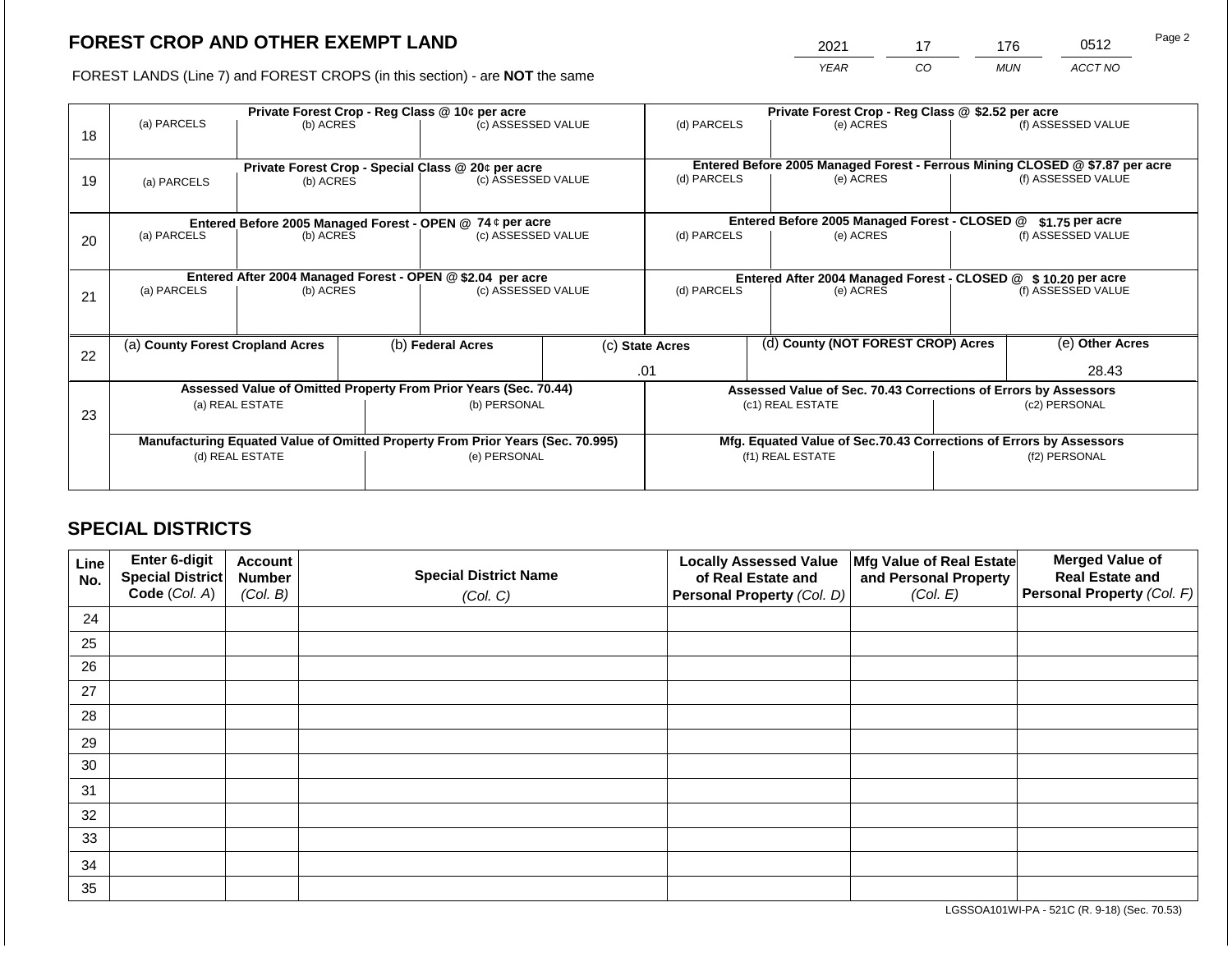#### **YEA**  $202'$ *CO MUN ACCT NO*  0512 **Line No. Enter 6-digit School District Code** *(Col. A)* **Account Number** *(Col. B)* **School District Name** *(Col. C)* **Locally Assessed Value of Real Estate and Personal Property** *(Col. D)* **Mfg Value of Real Estate and Personal Property** *(Col. E)* **Merged Value of Real Estate and Personal Property** *(Col. F)* **A. SCHOOL DISTRICTS (K-8 and K-12)** 36 37 38 39 40 41 42 43 44 45 46 47 48 49 50 TOTAL ASSESSED VALUE OF SCHOOL DISTRICTS (K-8 and K-12) **B. UNION HIGH SCHOOL DISTRICTS** 51 52 53 54 55 **C. TECHNICAL COLLEGE DISTRICTS** 56 57 58 59 TOTAL ASSESSED VALUE OF TECHNICAL COLLEGES TOTAL ASSESSED VALUE OF UNION HIGH SCHOOLS 030308 0022 SCH D OF BARRON AREA 12,679,200 12,679,200 000100 | 0001 | CHIPPEWA VALLEY TECHNICAL COLLEGE EAUC 12,679,200 1,064,700 13,743,900 1,064,700 13,743,900 1,064,700 13,743,900 12,679,200 1,064,700 13,743,900

 *I hereby certify, to the best of my knowledge and belief, this form is complete and correct.*

| Name               |                         | Title                | Submission date  |
|--------------------|-------------------------|----------------------|------------------|
| SARAH EDWARDS      |                         | REAL PROPERTY LISTER | 02<br>2021<br>07 |
| Phone              | Email address           |                      |                  |
| 715<br>231<br>6545 | SJEDWARDS@CO.DUNN.WI.US |                      |                  |

Page 3

| <b>SCHOOL DISTRICTS</b> |  |  |  |  |  |
|-------------------------|--|--|--|--|--|
|-------------------------|--|--|--|--|--|

| м<br>. . |           |             |  |
|----------|-----------|-------------|--|
| ∍<br>٦   | $\cdot$ r | <b>MLIN</b> |  |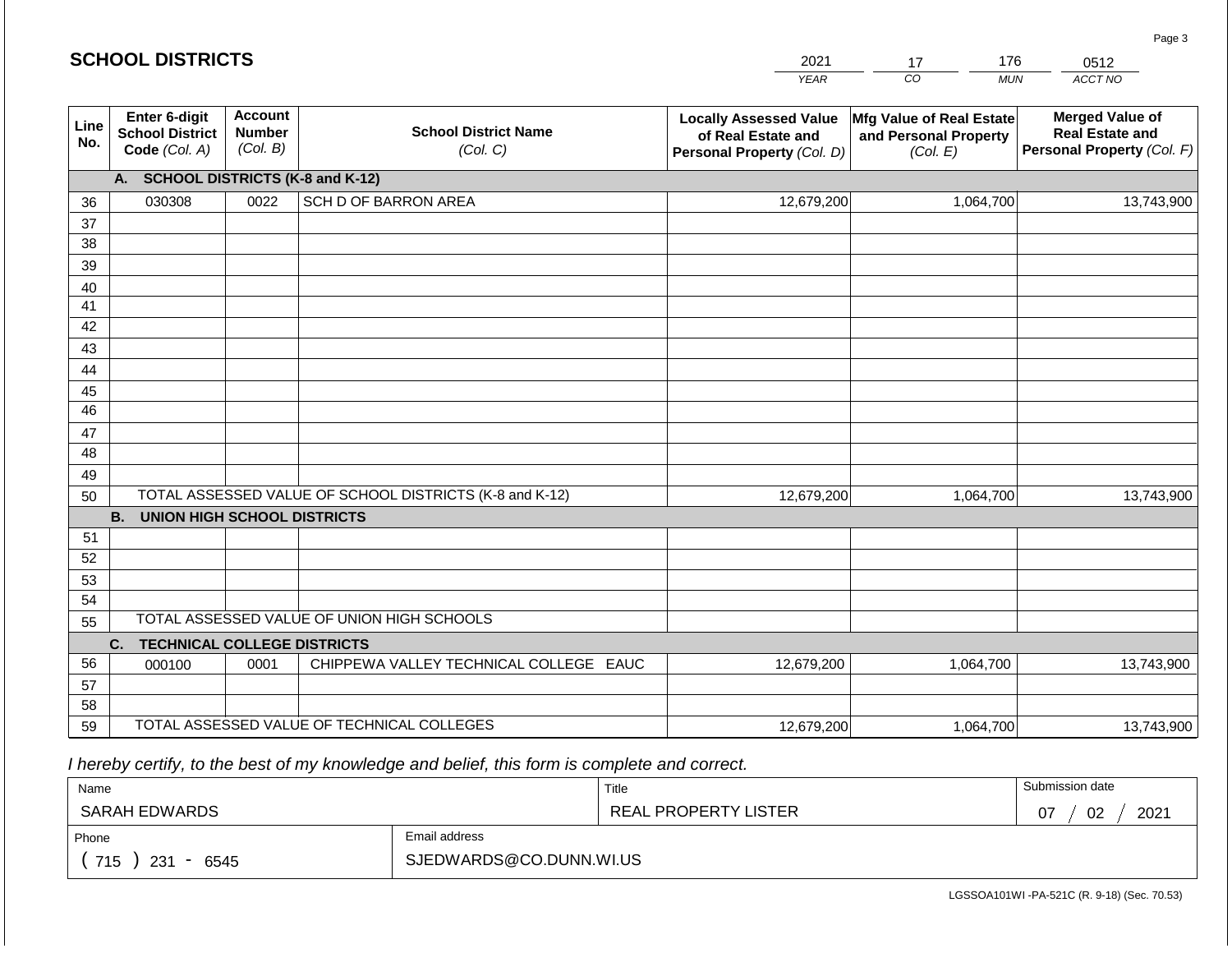### **FINAL STATEMENT OF ASSESMENT (SOA)**

- Each municipality's SOA is completed after the Board of Review and includes any changes made to the locally assessed values, under state law (sec. 70.53, Wis. Stats.)
- The Wisconsin Department of Revenue (DOR) merges the locally assessed values with the state assessed manufacturing values
- DOR provides the information regarding district names and codes. If a district is not listed, contact DOR.

Note: If you submit an amended SOA to DOR after your municipality's SOA is equated and posted to our website, we will process the SOA. However, DOR will not recalculate the *aggregate ratio or update the final SOA posted on our website. You should use the corrected values to calculate your tax rates.*

### **Page 1: Real Estate and Personal Property**

- Lines 1-9 assessed real estate values, parcel counts and acres by classification
- Lines 10-15 assessed personal property values and number of accounts by class
- Line 16 aggregate assessed value of all property subject to general property; use to calculate tax rates. Note: This line equals the total assessed value of K-8 and K-12 school districts (Line 50) and total assessed value of technical colleges (Line 59).
- Remarks assessment ratio used to calculate estimated fair market value on property tax bills

### **Page 2: Forest Crop, Other Exempt Land and Special Districts**

- Lines 18-21 private forest crop and managed forest lands assessed values
- Line  $22 -$  tax exempt land acres
- Line 23 prior years assessed value of omitted property under sec. 70.44 and correction of errors under sec. 70.43 shown by locally assessed or manufacturing real estate and personal property. Note: If there is an amount on this line, report the corresponding tax in the Statement of Taxes, Sections J or K.
- Lines 24-35 special district assessed values. These values are used to calculate tax rates for the special districts.

### **Page 3: School Districts**

- Lines 36-50 school districts (K-8 and K-12) assessed values. These values are used to calculate tax rates for school districts.
- Lines 51-55 union high school district assessed values. These values are used to calculate tax rates for union high school districts.
- Lines 56-59 technical college assessed values. These values are used to calculate tax rates for technical colleges.

If you have questions: Email: lgs@wisconsin.gov

 Phone: (608) 266-2569 or (608) 264-6892 Fax: (608) 264-6887

RIDGELAND, WI 54763 - 0216 RIDGELAND, WI 54763 - 0216VILLAGE OF RIDGELAND KRISTIN HUSET<br>VILLAGE OF RIDGELAND KRISTIN HUSET PO BOX 216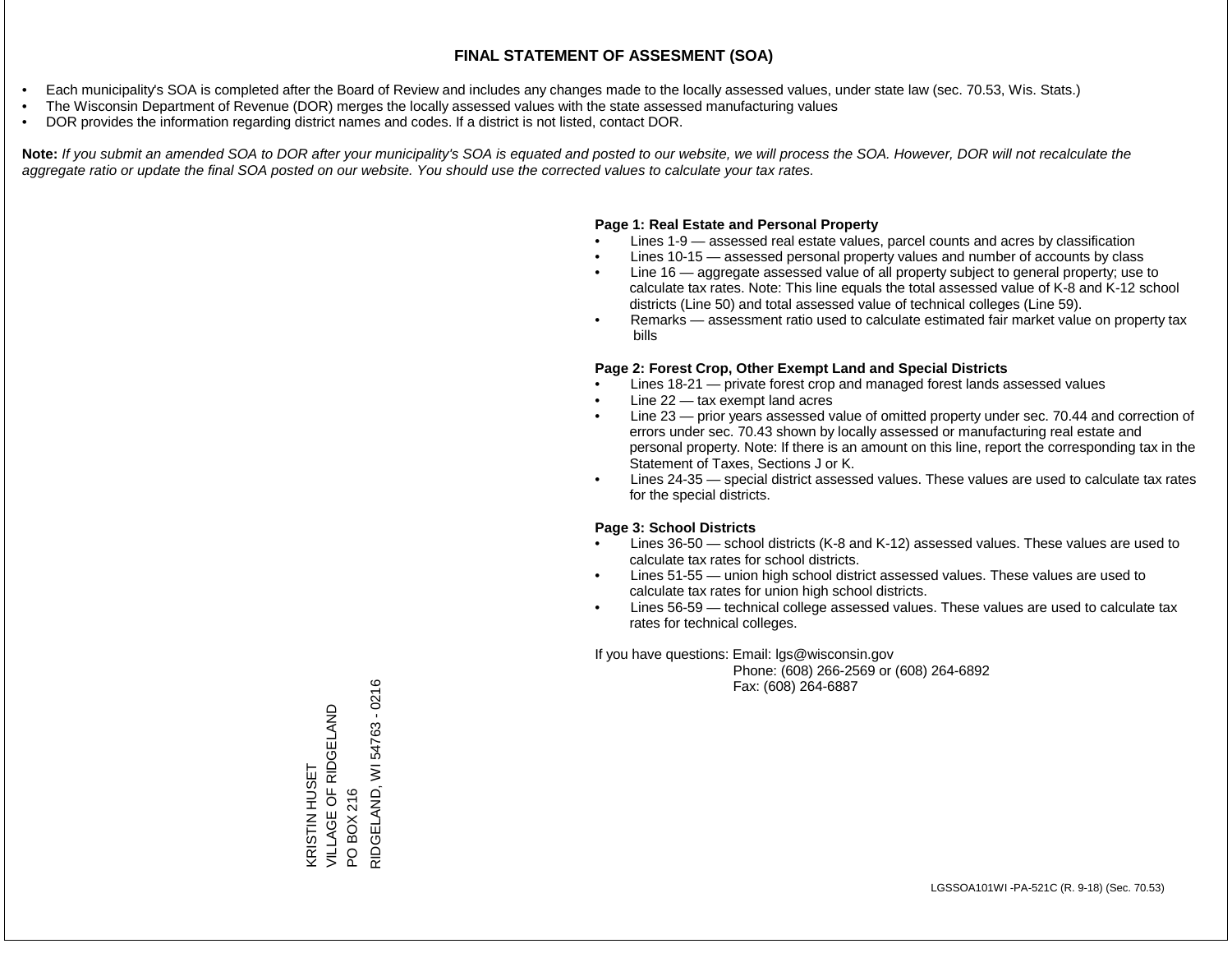|                | <b>FINAL - EQUATED</b>                                                                                                                                                                       |                          |              |                                     |                         | This is an Amended Return | Page 1              |  |
|----------------|----------------------------------------------------------------------------------------------------------------------------------------------------------------------------------------------|--------------------------|--------------|-------------------------------------|-------------------------|---------------------------|---------------------|--|
|                | <b>STATEMENT OF ASSESSMENT FOR 2021</b>                                                                                                                                                      |                          | 17           | 191                                 | 0513                    |                           |                     |  |
|                |                                                                                                                                                                                              |                          | CO           | <b>MUN</b>                          | ACCT NO                 |                           |                     |  |
|                | <b>FOR</b><br><b>VILLAGE OF</b><br>OF.                                                                                                                                                       | <b>WHEELER</b>           |              | <b>DUNN COUNTY</b>                  |                         |                           |                     |  |
|                | Town - Village - City                                                                                                                                                                        | <b>Municipality Name</b> |              | <b>County Name</b>                  |                         |                           |                     |  |
| Line           | <b>REAL ESTATE</b>                                                                                                                                                                           |                          | PARCEL COUNT | NO. OF ACRES<br><b>WHOLE</b>        | VALUE OF                | <b>VALUE OF</b>           | TOTAL VALUE OF LAND |  |
| No.            | (See Lines 18 - 22 for<br>other Real Estate)                                                                                                                                                 |                          |              | TOTAL LAND MPROVEMENTS NUMBERS ONLY | LAND                    | <b>IMPROVEMENTS</b>       | AND IMPROVEMENTS    |  |
|                |                                                                                                                                                                                              | (Col. A)                 | (Col. B)     | (Col, C)                            | (Col, D)                | (Col. E)                  | (Col. F)            |  |
| $\mathbf{1}$   | <b>RESIDENTIAL - Class 1</b>                                                                                                                                                                 | 127                      | 110          | 75                                  | 740,200                 | 6,324,000                 | 7,064,200           |  |
| $\overline{2}$ | <b>COMMERCIAL - Class 2</b>                                                                                                                                                                  | 19                       | 14           | 28                                  | 119,400                 | 905,000                   | 1,024,400           |  |
| 3              | <b>MANUFACTURING - Class 3</b>                                                                                                                                                               | $\Omega$                 |              | $\Omega$<br>$\Omega$                | $\Omega$                | $\Omega$                  | $\Omega$            |  |
| 4              | <b>AGRICULTURAL - Class 4</b>                                                                                                                                                                | 12                       |              | 89                                  | 16,000                  |                           | 16,000              |  |
| 5              | <b>UNDEVELOPED - Class 5</b>                                                                                                                                                                 | 10                       |              | 23                                  | 19,900                  |                           | 19,900              |  |
| 6              | AGRICULTURAL FOREST - Class 5m                                                                                                                                                               | 12                       |              | 208                                 | 213,200                 |                           | 213,200             |  |
| $\overline{7}$ | <b>FOREST LANDS - Class 6</b>                                                                                                                                                                | 5                        |              | 49                                  | 108,100                 |                           | 108,100             |  |
| 8              | OTHER - Class 7                                                                                                                                                                              | $\overline{2}$           |              | $\overline{2}$<br>4                 | 14,200                  | 122,300                   | 136,500             |  |
| 9              | <b>TOTAL - ALL COLUMNS</b>                                                                                                                                                                   | 187                      | 126          | 476                                 | 1,231,000               | 7,351,300                 | 8,582,300           |  |
| 10             | NUMBER OF PERSONAL PROPERTY ACCOUNTS IN ROLL                                                                                                                                                 |                          |              | 14                                  | <b>LOCALLY ASSESSED</b> | <b>MANUFACTURING</b>      | <b>MERGED</b>       |  |
| 11             | BOATS AND OTHER WATERCRAFT NOT EXEMPT - Code 1                                                                                                                                               |                          |              |                                     | 0                       | 0                         | $\Omega$            |  |
| 12             | MACHINERY, TOOLS AND PATTERNS - Code 2                                                                                                                                                       |                          |              |                                     |                         | $\mathbf 0$               | $\Omega$            |  |
| 13             | FURNITURE, FIXTURES AND EQUIPMENT - Code 3                                                                                                                                                   |                          |              |                                     | 67,600                  | $\mathbf 0$               | 67,600              |  |
| 14             | ALL OTHER PERSONAL PROPERTY NOT EXEMPT - Codes 4A, 4B, 4C                                                                                                                                    |                          |              |                                     | 20,000                  | 809,800                   | 829,800             |  |
| 15             | TOTAL OF PERSONAL PROPERTY NOT EXEMPT (Total of Lines 11-14)                                                                                                                                 |                          | 87,600       | 809,800                             | 897,400                 |                           |                     |  |
| 16             | AGGREGATE ASSESSED VALUE OF ALL PROPERTY SUBJECT TO THE GENERAL PROPERTY TAX (Total of Lines 9F and 15F)<br>MUST EQUAL TOTAL VALUE OF THE SCHOOL DISTRICTS (K-12 PLUS K-8) - Line 50, Col. F |                          |              |                                     |                         |                           | 9,479,700           |  |
| 17             | Name of Assessor<br>Telephone #<br><b>BOARD OF REVIEW</b><br>DATE OF FINAL ADJOURNMENT<br><b>RANDY DULIN</b><br>(715) 235-0908<br>07/26/2021                                                 |                          |              |                                     |                         |                           |                     |  |

REMARKS

The Assessment Ratio to be used in calculating the estimated Fair Market Value on tax bills for this tax district is .906713101

This ratio should be used to convert assessed values to "Calculate Equalized Values" in Step 1 of the Lottery and Gaming Credit Calculations.

 This ratio should be used in the "Computation of Tax Equivalent" schedule of the Annual Reports filed by the municipal electric, gas and water utilities with the Public Service Commission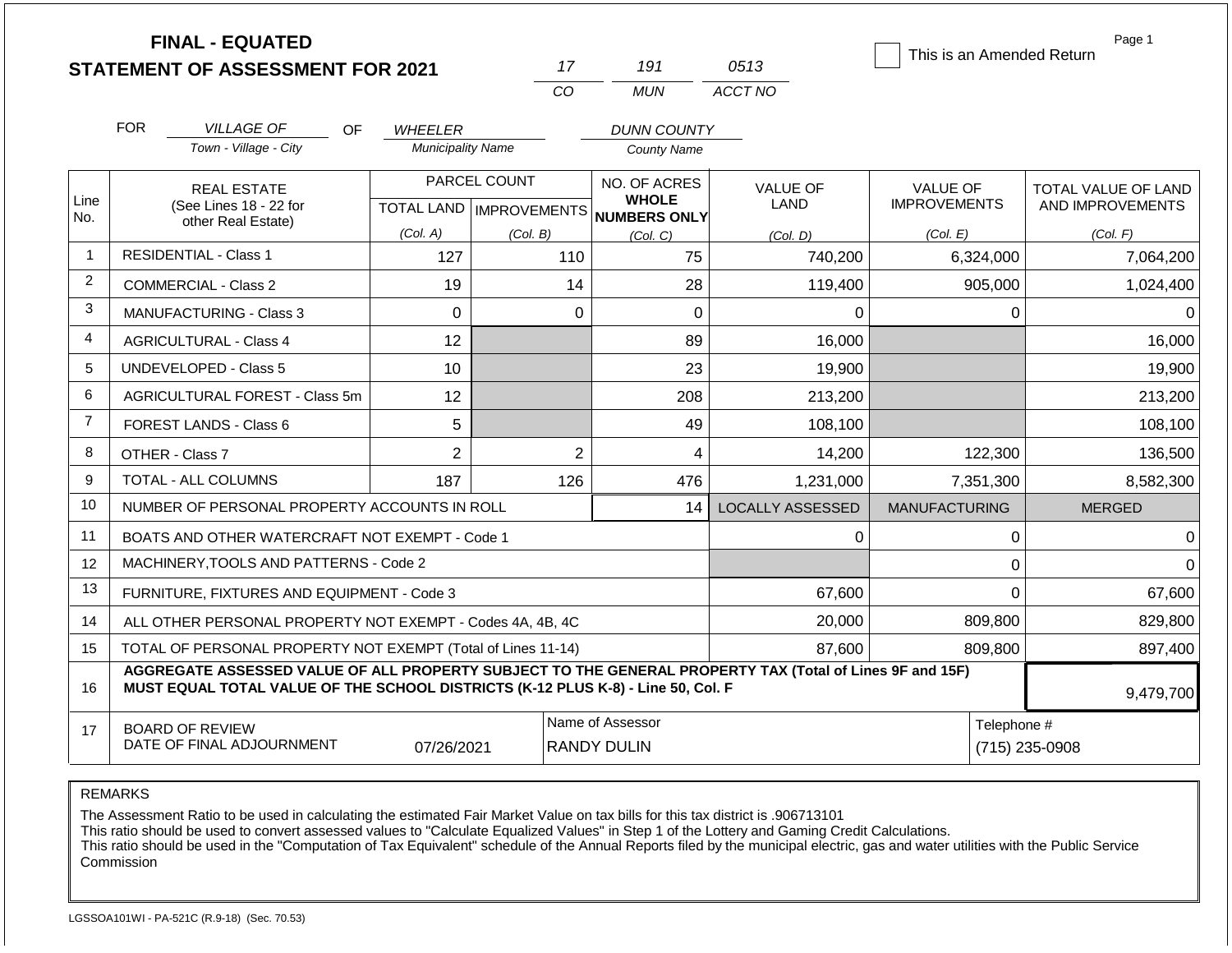# **FOREST CROP AND OTHER EXEMPT LAND**

2021 17 191 0513 Page 2

FOREST LANDS (Line 7) and FOREST CROPS (in this section) - are **NOT** the same *YEAR CO MUN ACCT NO*

|    | (a) PARCELS                      | Private Forest Crop - Reg Class @ 10¢ per acre<br>(b) ACRES |                    | (c) ASSESSED VALUE                                                             | Private Forest Crop - Reg Class @ \$2.52 per acre<br>(d) PARCELS<br>(f) ASSESSED VALUE<br>(e) ACRES |                                                               |                                                                              |                                                                    |                    |                 |  |
|----|----------------------------------|-------------------------------------------------------------|--------------------|--------------------------------------------------------------------------------|-----------------------------------------------------------------------------------------------------|---------------------------------------------------------------|------------------------------------------------------------------------------|--------------------------------------------------------------------|--------------------|-----------------|--|
| 18 |                                  |                                                             |                    |                                                                                |                                                                                                     |                                                               |                                                                              |                                                                    |                    |                 |  |
|    |                                  |                                                             |                    | Private Forest Crop - Special Class @ 20¢ per acre                             |                                                                                                     |                                                               | Entered Before 2005 Managed Forest - Ferrous Mining CLOSED @ \$7.87 per acre |                                                                    |                    |                 |  |
| 19 | (a) PARCELS                      | (b) ACRES                                                   | (c) ASSESSED VALUE |                                                                                |                                                                                                     | (d) PARCELS<br>(e) ACRES                                      |                                                                              |                                                                    | (f) ASSESSED VALUE |                 |  |
|    |                                  |                                                             |                    | Entered Before 2005 Managed Forest - OPEN @ 74 ¢ per acre                      |                                                                                                     |                                                               |                                                                              | Entered Before 2005 Managed Forest - CLOSED @                      |                    | \$1.75 per acre |  |
| 20 | (a) PARCELS                      | (b) ACRES                                                   |                    | (c) ASSESSED VALUE                                                             |                                                                                                     | (d) PARCELS                                                   | (e) ACRES                                                                    |                                                                    | (f) ASSESSED VALUE |                 |  |
|    |                                  |                                                             |                    | Entered After 2004 Managed Forest - OPEN @ \$2.04 per acre                     |                                                                                                     | Entered After 2004 Managed Forest - CLOSED @ \$10.20 per acre |                                                                              |                                                                    |                    |                 |  |
| 21 | (a) PARCELS                      | (b) ACRES                                                   |                    | (c) ASSESSED VALUE                                                             |                                                                                                     | (d) PARCELS<br>(e) ACRES                                      |                                                                              | (f) ASSESSED VALUE                                                 |                    |                 |  |
|    |                                  |                                                             |                    |                                                                                |                                                                                                     |                                                               |                                                                              |                                                                    |                    |                 |  |
| 22 | (a) County Forest Cropland Acres |                                                             |                    | (b) Federal Acres                                                              |                                                                                                     | (c) State Acres                                               |                                                                              | (d) County (NOT FOREST CROP) Acres                                 |                    | (e) Other Acres |  |
|    |                                  |                                                             |                    |                                                                                |                                                                                                     | .16                                                           |                                                                              | .73                                                                |                    | 46.97           |  |
|    |                                  |                                                             |                    | Assessed Value of Omitted Property From Prior Years (Sec. 70.44)               |                                                                                                     |                                                               |                                                                              | Assessed Value of Sec. 70.43 Corrections of Errors by Assessors    |                    |                 |  |
| 23 |                                  | (a) REAL ESTATE                                             |                    |                                                                                | (b) PERSONAL                                                                                        |                                                               |                                                                              | (c1) REAL ESTATE                                                   |                    | (c2) PERSONAL   |  |
|    |                                  |                                                             |                    |                                                                                |                                                                                                     |                                                               |                                                                              |                                                                    |                    |                 |  |
|    |                                  |                                                             |                    | Manufacturing Equated Value of Omitted Property From Prior Years (Sec. 70.995) |                                                                                                     |                                                               |                                                                              | Mfg. Equated Value of Sec.70.43 Corrections of Errors by Assessors |                    |                 |  |
|    |                                  | (d) REAL ESTATE                                             |                    | (e) PERSONAL                                                                   |                                                                                                     |                                                               |                                                                              | (f1) REAL ESTATE                                                   |                    | (f2) PERSONAL   |  |
|    |                                  |                                                             |                    |                                                                                |                                                                                                     |                                                               |                                                                              |                                                                    |                    |                 |  |

# **SPECIAL DISTRICTS**

| Line<br>No. | <b>Enter 6-digit</b><br>Special District | <b>Account</b><br><b>Number</b> | <b>Special District Name</b> | <b>Locally Assessed Value</b><br>of Real Estate and | Mfg Value of Real Estate<br>and Personal Property | <b>Merged Value of</b><br><b>Real Estate and</b> |
|-------------|------------------------------------------|---------------------------------|------------------------------|-----------------------------------------------------|---------------------------------------------------|--------------------------------------------------|
|             | Code (Col. A)                            | (Col. B)                        | (Col. C)                     | Personal Property (Col. D)                          | (Col. E)                                          | <b>Personal Property (Col. F)</b>                |
| 24          |                                          |                                 |                              |                                                     |                                                   |                                                  |
| 25          |                                          |                                 |                              |                                                     |                                                   |                                                  |
| 26          |                                          |                                 |                              |                                                     |                                                   |                                                  |
| 27          |                                          |                                 |                              |                                                     |                                                   |                                                  |
| 28          |                                          |                                 |                              |                                                     |                                                   |                                                  |
| 29          |                                          |                                 |                              |                                                     |                                                   |                                                  |
| 30          |                                          |                                 |                              |                                                     |                                                   |                                                  |
| 31          |                                          |                                 |                              |                                                     |                                                   |                                                  |
| 32          |                                          |                                 |                              |                                                     |                                                   |                                                  |
| 33          |                                          |                                 |                              |                                                     |                                                   |                                                  |
| 34          |                                          |                                 |                              |                                                     |                                                   |                                                  |
| 35          |                                          |                                 |                              |                                                     |                                                   |                                                  |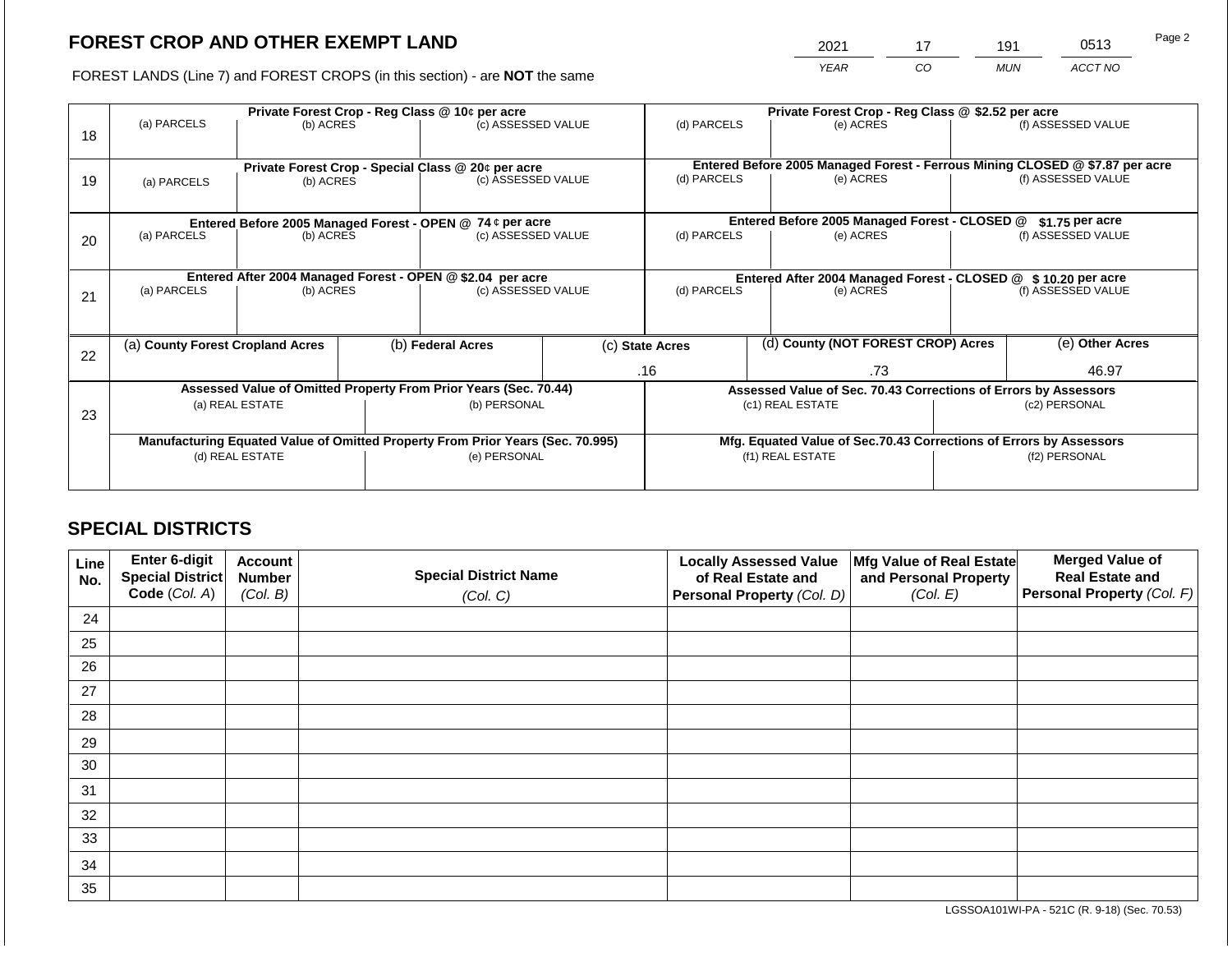#### *YEAR*  2021  $\overline{co}$ 17 *MUN*  191 *ACCT NO*  0513 **Line No. Enter 6-digit School District Code** *(Col. A)* **Account Number** *(Col. B)* **School District Name** *(Col. C)* **Locally Assessed Value of Real Estate and Personal Property** *(Col. D)* **Mfg Value of Real Estate and Personal Property** *(Col. E)* **Merged Value of Real Estate and Personal Property** *(Col. F)* **A. SCHOOL DISTRICTS (K-8 and K-12)** 36 37 38 39 40 41 42 43 44 45 46 47 48 49 50 TOTAL ASSESSED VALUE OF SCHOOL DISTRICTS (K-8 and K-12) **B. UNION HIGH SCHOOL DISTRICTS** 51 52 53 54 55 **C. TECHNICAL COLLEGE DISTRICTS** 56 57 58 59 TOTAL ASSESSED VALUE OF TECHNICAL COLLEGES TOTAL ASSESSED VALUE OF UNION HIGH SCHOOLS 170637 0114 SCH D OF BOYCEVILLE COMMUNITY 8,669,900 8,669,900 000100 | 0001 | CHIPPEWA VALLEY TECHNICAL COLLEGE EAUC 8,669,900 809,800 9,479,700 809,800 9,479,700 809,800 9,479,700 8,669,900 809,800 809,800 9,479,700

 *I hereby certify, to the best of my knowledge and belief, this form is complete and correct.*

| Name               |                         | Title                | Submission date |
|--------------------|-------------------------|----------------------|-----------------|
| SARAH EDWARDS      |                         | REAL PROPERTY LISTER | 2021<br>08      |
| Phone              | Email address           |                      |                 |
| 715<br>231<br>6545 | SJEDWARDS@CO.DUNN.WI.US |                      |                 |

Page 3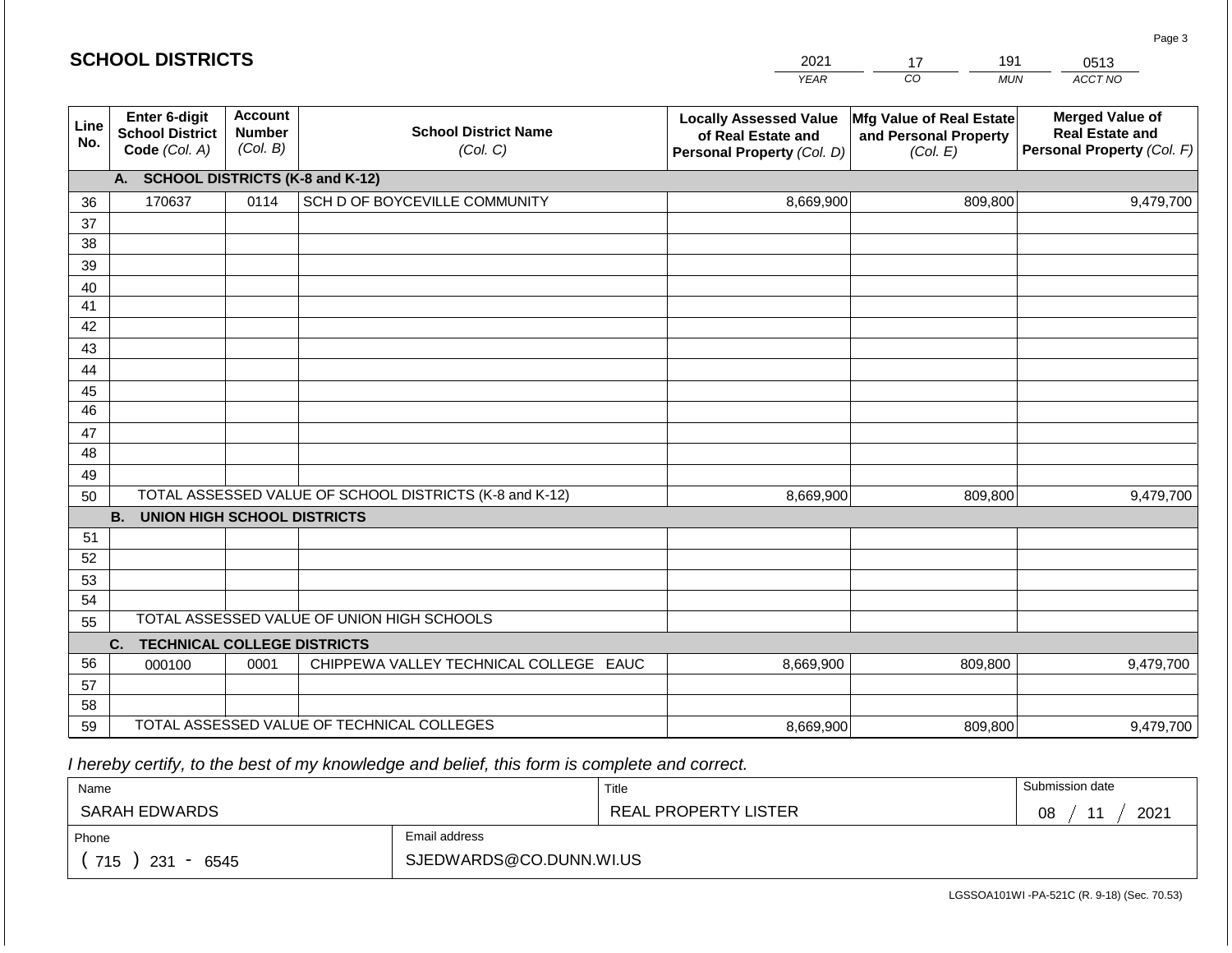### **FINAL STATEMENT OF ASSESMENT (SOA)**

- Each municipality's SOA is completed after the Board of Review and includes any changes made to the locally assessed values, under state law (sec. 70.53, Wis. Stats.)
- The Wisconsin Department of Revenue (DOR) merges the locally assessed values with the state assessed manufacturing values
- DOR provides the information regarding district names and codes. If a district is not listed, contact DOR.

Note: If you submit an amended SOA to DOR after your municipality's SOA is equated and posted to our website, we will process the SOA. However, DOR will not recalculate the *aggregate ratio or update the final SOA posted on our website. You should use the corrected values to calculate your tax rates.*

### **Page 1: Real Estate and Personal Property**

- Lines 1-9 assessed real estate values, parcel counts and acres by classification
- Lines 10-15 assessed personal property values and number of accounts by class
- Line 16 aggregate assessed value of all property subject to general property; use to calculate tax rates. Note: This line equals the total assessed value of K-8 and K-12 school districts (Line 50) and total assessed value of technical colleges (Line 59).
- Remarks assessment ratio used to calculate estimated fair market value on property tax bills

### **Page 2: Forest Crop, Other Exempt Land and Special Districts**

- Lines 18-21 private forest crop and managed forest lands assessed values
- Line  $22 -$  tax exempt land acres
- Line 23 prior years assessed value of omitted property under sec. 70.44 and correction of errors under sec. 70.43 shown by locally assessed or manufacturing real estate and personal property. Note: If there is an amount on this line, report the corresponding tax in the Statement of Taxes, Sections J or K.
- Lines 24-35 special district assessed values. These values are used to calculate tax rates for the special districts.

### **Page 3: School Districts**

- Lines 36-50 school districts (K-8 and K-12) assessed values. These values are used to calculate tax rates for school districts.
- Lines 51-55 union high school district assessed values. These values are used to calculate tax rates for union high school districts.
- Lines 56-59 technical college assessed values. These values are used to calculate tax rates for technical colleges.

If you have questions: Email: lgs@wisconsin.gov

 Phone: (608) 266-2569 or (608) 264-6892 Fax: (608) 264-6887

54772 - 0016 WHEELER, WI 54772 - 0016VILLAGE OF WHEELER ROBIN K. GOODELL<br>VILLAGE OF WHEELER ROBIN K. GOODELL WHEELER, WI PO BOX 16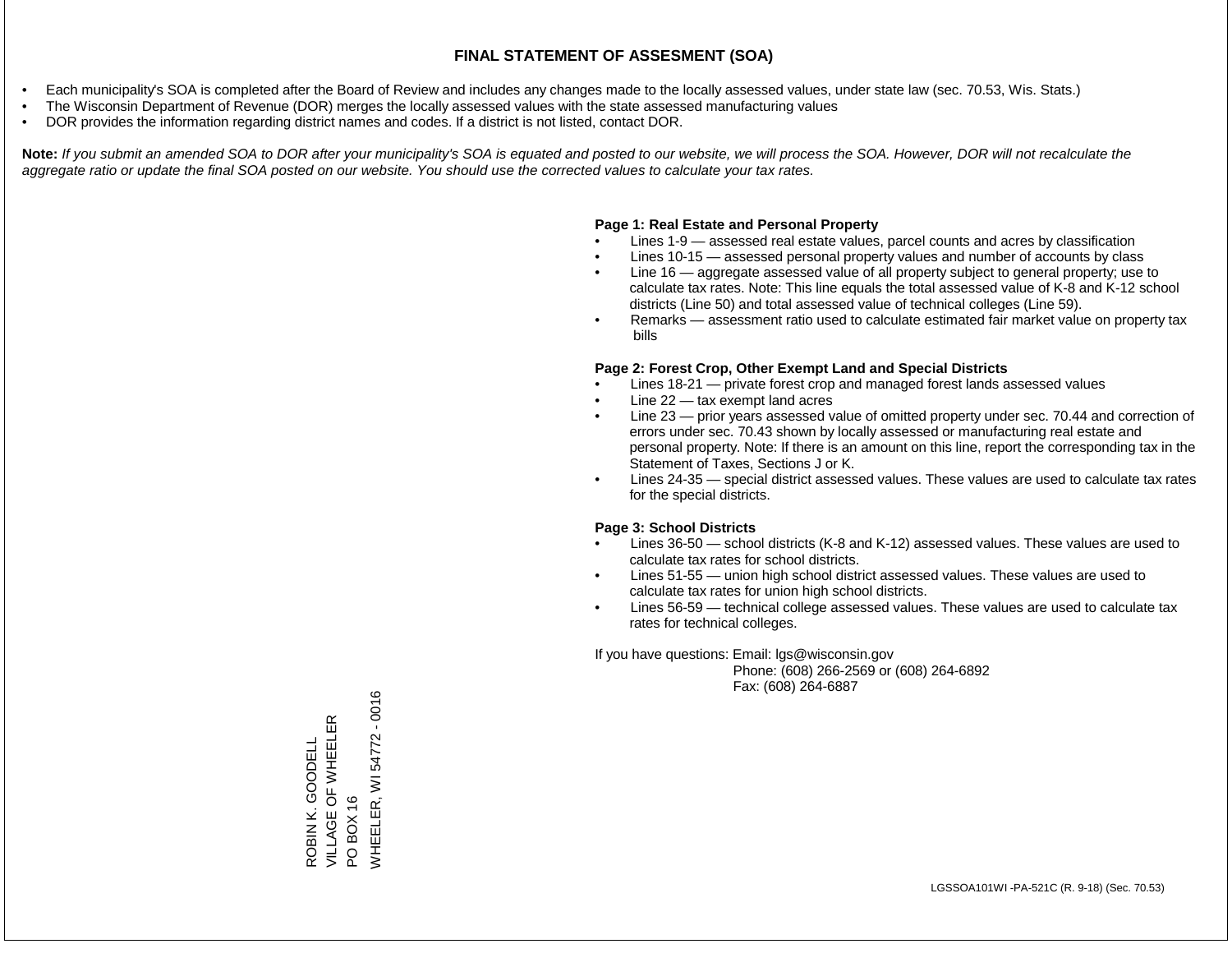|                |                                                              | <b>FINAL - EQUATED</b><br><b>STATEMENT OF ASSESSMENT FOR 2021</b>                                                                                                                            |                           |              | 17    | 251                                    | 0514                          | This is an Amended Return |            | Page 1              |
|----------------|--------------------------------------------------------------|----------------------------------------------------------------------------------------------------------------------------------------------------------------------------------------------|---------------------------|--------------|-------|----------------------------------------|-------------------------------|---------------------------|------------|---------------------|
|                |                                                              |                                                                                                                                                                                              |                           |              | CO    | <b>MUN</b>                             | ACCT NO                       |                           |            |                     |
|                | <b>FOR</b>                                                   | CITY OF<br>OF.                                                                                                                                                                               | <b>MENOMONIE</b>          |              |       | <b>DUNN COUNTY</b>                     |                               |                           |            |                     |
|                |                                                              | Town - Village - City                                                                                                                                                                        | <b>Municipality Name</b>  |              |       | <b>County Name</b>                     |                               |                           |            |                     |
|                |                                                              | <b>REAL ESTATE</b>                                                                                                                                                                           |                           | PARCEL COUNT |       | NO. OF ACRES                           | <b>VALUE OF</b>               | <b>VALUE OF</b>           |            | TOTAL VALUE OF LAND |
| Line<br>No.    |                                                              | (See Lines 18 - 22 for<br>other Real Estate)                                                                                                                                                 | TOTAL LAND   IMPROVEMENTS |              |       | <b>WHOLE</b><br><b>NUMBERS ONLY</b>    | LAND                          | <b>IMPROVEMENTS</b>       |            | AND IMPROVEMENTS    |
|                |                                                              |                                                                                                                                                                                              | (Col. A)                  | (Col. B)     |       | (Col, C)                               | (Col, D)                      | (Col. E)                  |            | (Col. F)            |
| 1              |                                                              | <b>RESIDENTIAL - Class 1</b>                                                                                                                                                                 | 3,453                     |              | 3,128 | 1,625                                  | 82,571,100                    | 499,208,500               |            | 581,779,600         |
| $\overline{2}$ |                                                              | <b>COMMERCIAL - Class 2</b>                                                                                                                                                                  | 779                       |              | 724   | 1,475                                  | 78,715,800                    | 449,174,300               |            | 527,890,100         |
| 3              |                                                              | MANUFACTURING - Class 3                                                                                                                                                                      | 39                        |              | 31    | 423                                    | 13,567,800                    | 114,585,100               |            | 128,152,900         |
| 4              |                                                              | <b>AGRICULTURAL - Class 4</b>                                                                                                                                                                | 85                        |              |       | 926                                    | 184,500                       |                           |            | 184,500             |
| 5              |                                                              | UNDEVELOPED - Class 5                                                                                                                                                                        | 38                        |              |       | 224                                    | 170,600                       |                           |            | 170,600             |
| 6              |                                                              | <b>AGRICULTURAL FOREST - Class 5m</b>                                                                                                                                                        | 28                        |              |       | 259                                    | 540,900                       |                           |            | 540,900             |
| $\overline{7}$ |                                                              | <b>FOREST LANDS - Class 6</b>                                                                                                                                                                | 13                        |              |       | 89                                     | 373,700                       |                           |            | 373,700             |
| 8              |                                                              | OTHER - Class 7                                                                                                                                                                              | $\mathbf{1}$              |              | 1     | 1                                      | 3,400                         |                           | 3,500      | 6,900               |
| 9              |                                                              | <b>TOTAL - ALL COLUMNS</b>                                                                                                                                                                   | 4,436                     |              | 3,884 | 5,022                                  | 176,127,800                   | 1,062,971,400             |            | 1,239,099,200       |
| 10             |                                                              | NUMBER OF PERSONAL PROPERTY ACCOUNTS IN ROLL                                                                                                                                                 |                           |              |       | 695                                    | <b>LOCALLY ASSESSED</b>       | <b>MANUFACTURING</b>      |            | <b>MERGED</b>       |
| 11             |                                                              | BOATS AND OTHER WATERCRAFT NOT EXEMPT - Code 1                                                                                                                                               |                           |              |       |                                        | 0                             |                           | 0          | $\Omega$            |
| 12             |                                                              | MACHINERY, TOOLS AND PATTERNS - Code 2                                                                                                                                                       |                           |              |       |                                        |                               |                           | 14,316,500 | 14,316,500          |
| 13             |                                                              | FURNITURE, FIXTURES AND EQUIPMENT - Code 3                                                                                                                                                   |                           |              |       |                                        | 19,456,400                    |                           | 5,662,700  | 25,119,100          |
| 14             | ALL OTHER PERSONAL PROPERTY NOT EXEMPT - Codes 4A, 4B, 4C    |                                                                                                                                                                                              |                           |              |       |                                        | 5,371,900                     |                           | 1,210,900  | 6,582,800           |
| 15             | TOTAL OF PERSONAL PROPERTY NOT EXEMPT (Total of Lines 11-14) |                                                                                                                                                                                              |                           |              |       |                                        | 24,828,300                    |                           | 21,190,100 | 46,018,400          |
| 16             |                                                              | AGGREGATE ASSESSED VALUE OF ALL PROPERTY SUBJECT TO THE GENERAL PROPERTY TAX (Total of Lines 9F and 15F)<br>MUST EQUAL TOTAL VALUE OF THE SCHOOL DISTRICTS (K-12 PLUS K-8) - Line 50, Col. F |                           |              |       |                                        |                               |                           |            | 1,285,117,600       |
| 17             |                                                              | <b>BOARD OF REVIEW</b><br>DATE OF FINAL ADJOURNMENT                                                                                                                                          | 11/11/2021                |              |       | Name of Assessor<br><b>ERIC KLEVEN</b> | Telephone #<br>(715) 529-1032 |                           |            |                     |

REMARKS

The Assessment Ratio to be used in calculating the estimated Fair Market Value on tax bills for this tax district is 1.005887113

This ratio should be used to convert assessed values to "Calculate Equalized Values" in Step 1 of the Lottery and Gaming Credit Calculations.

 This ratio should be used in the "Computation of Tax Equivalent" schedule of the Annual Reports filed by the municipal electric, gas and water utilities with the Public Service Commission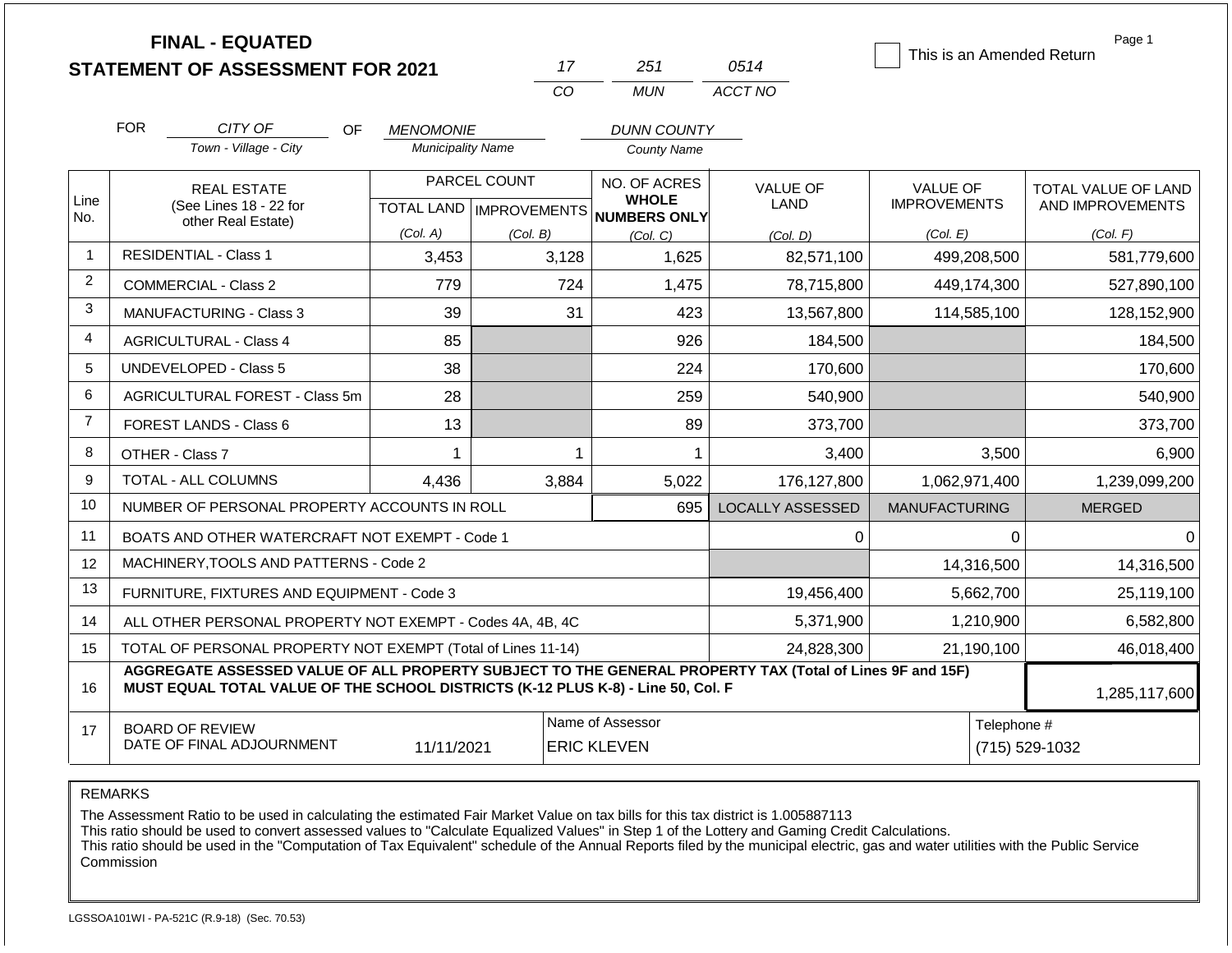# **FOREST CROP AND OTHER EXEMPT LAND**

2021 17 251 0514

FOREST LANDS (Line 7) and FOREST CROPS (in this section) - are **NOT** the same *YEAR CO MUN ACCT NO*

|    | Private Forest Crop - Reg Class @ 10¢ per acre                                                                                                       |                                                            |                                                                 |                                                                              |                          | Private Forest Crop - Reg Class @ \$2.52 per acre                |                                                                              |               |                 |                    |  |
|----|------------------------------------------------------------------------------------------------------------------------------------------------------|------------------------------------------------------------|-----------------------------------------------------------------|------------------------------------------------------------------------------|--------------------------|------------------------------------------------------------------|------------------------------------------------------------------------------|---------------|-----------------|--------------------|--|
| 18 | (a) PARCELS                                                                                                                                          | (b) ACRES                                                  |                                                                 | (c) ASSESSED VALUE                                                           |                          | (d) PARCELS                                                      |                                                                              | (e) ACRES     |                 | (f) ASSESSED VALUE |  |
|    |                                                                                                                                                      | Private Forest Crop - Special Class @ 20¢ per acre         |                                                                 |                                                                              |                          |                                                                  | Entered Before 2005 Managed Forest - Ferrous Mining CLOSED @ \$7.87 per acre |               |                 |                    |  |
| 19 | (a) PARCELS                                                                                                                                          | (b) ACRES                                                  |                                                                 | (c) ASSESSED VALUE                                                           |                          | (d) PARCELS                                                      |                                                                              | (e) ACRES     |                 | (f) ASSESSED VALUE |  |
|    | Entered Before 2005 Managed Forest - OPEN @ 74 ¢ per acre                                                                                            |                                                            |                                                                 |                                                                              |                          | Entered Before 2005 Managed Forest - CLOSED @<br>\$1.75 per acre |                                                                              |               |                 |                    |  |
|    | (a) PARCELS                                                                                                                                          |                                                            | (c) ASSESSED VALUE                                              |                                                                              | (d) PARCELS<br>(e) ACRES |                                                                  | (f) ASSESSED VALUE                                                           |               |                 |                    |  |
| 20 |                                                                                                                                                      | (b) ACRES                                                  |                                                                 |                                                                              |                          |                                                                  |                                                                              |               |                 |                    |  |
|    |                                                                                                                                                      | Entered After 2004 Managed Forest - OPEN @ \$2.04 per acre |                                                                 |                                                                              |                          |                                                                  |                                                                              |               |                 |                    |  |
|    | (a) PARCELS                                                                                                                                          |                                                            |                                                                 | Entered After 2004 Managed Forest - CLOSED @ \$10.20 per acre<br>(d) PARCELS |                          |                                                                  | (f) ASSESSED VALUE                                                           |               |                 |                    |  |
| 21 |                                                                                                                                                      | (b) ACRES                                                  |                                                                 | (c) ASSESSED VALUE                                                           |                          | (e) ACRES                                                        |                                                                              |               |                 |                    |  |
|    |                                                                                                                                                      |                                                            |                                                                 |                                                                              |                          |                                                                  |                                                                              |               |                 |                    |  |
|    | (a) County Forest Cropland Acres                                                                                                                     |                                                            |                                                                 | (b) Federal Acres                                                            |                          | (d) County (NOT FOREST CROP) Acres<br>(c) State Acres            |                                                                              |               | (e) Other Acres |                    |  |
| 22 |                                                                                                                                                      |                                                            |                                                                 |                                                                              |                          |                                                                  |                                                                              |               |                 |                    |  |
|    |                                                                                                                                                      |                                                            |                                                                 |                                                                              |                          | 398.36<br>527.2                                                  |                                                                              | 2,093.57      |                 |                    |  |
|    | Assessed Value of Omitted Property From Prior Years (Sec. 70.44)                                                                                     |                                                            | Assessed Value of Sec. 70.43 Corrections of Errors by Assessors |                                                                              |                          |                                                                  |                                                                              |               |                 |                    |  |
| 23 | (a) REAL ESTATE                                                                                                                                      |                                                            |                                                                 | (b) PERSONAL                                                                 |                          | (c1) REAL ESTATE                                                 |                                                                              | (c2) PERSONAL |                 |                    |  |
|    |                                                                                                                                                      |                                                            |                                                                 |                                                                              |                          |                                                                  |                                                                              |               |                 |                    |  |
|    | Manufacturing Equated Value of Omitted Property From Prior Years (Sec. 70.995)<br>Mfg. Equated Value of Sec.70.43 Corrections of Errors by Assessors |                                                            |                                                                 |                                                                              |                          |                                                                  |                                                                              |               |                 |                    |  |
|    |                                                                                                                                                      | (d) REAL ESTATE                                            |                                                                 | (e) PERSONAL                                                                 |                          | (f1) REAL ESTATE                                                 |                                                                              | (f2) PERSONAL |                 |                    |  |
|    |                                                                                                                                                      |                                                            |                                                                 |                                                                              |                          |                                                                  |                                                                              |               |                 |                    |  |
|    |                                                                                                                                                      |                                                            |                                                                 |                                                                              |                          |                                                                  |                                                                              |               |                 |                    |  |

# **SPECIAL DISTRICTS**

| Line<br>No. | <b>Enter 6-digit</b><br>Special District | <b>Account</b><br><b>Number</b> | <b>Special District Name</b> | <b>Locally Assessed Value</b><br>of Real Estate and | Mfg Value of Real Estate<br>and Personal Property | <b>Merged Value of</b><br><b>Real Estate and</b> |
|-------------|------------------------------------------|---------------------------------|------------------------------|-----------------------------------------------------|---------------------------------------------------|--------------------------------------------------|
|             | Code (Col. A)                            | (Col. B)                        | (Col. C)                     | Personal Property (Col. D)                          | (Col. E)                                          | <b>Personal Property (Col. F)</b>                |
| 24          |                                          |                                 |                              |                                                     |                                                   |                                                  |
| 25          |                                          |                                 |                              |                                                     |                                                   |                                                  |
| 26          |                                          |                                 |                              |                                                     |                                                   |                                                  |
| 27          |                                          |                                 |                              |                                                     |                                                   |                                                  |
| 28          |                                          |                                 |                              |                                                     |                                                   |                                                  |
| 29          |                                          |                                 |                              |                                                     |                                                   |                                                  |
| 30          |                                          |                                 |                              |                                                     |                                                   |                                                  |
| 31          |                                          |                                 |                              |                                                     |                                                   |                                                  |
| 32          |                                          |                                 |                              |                                                     |                                                   |                                                  |
| 33          |                                          |                                 |                              |                                                     |                                                   |                                                  |
| 34          |                                          |                                 |                              |                                                     |                                                   |                                                  |
| 35          |                                          |                                 |                              |                                                     |                                                   |                                                  |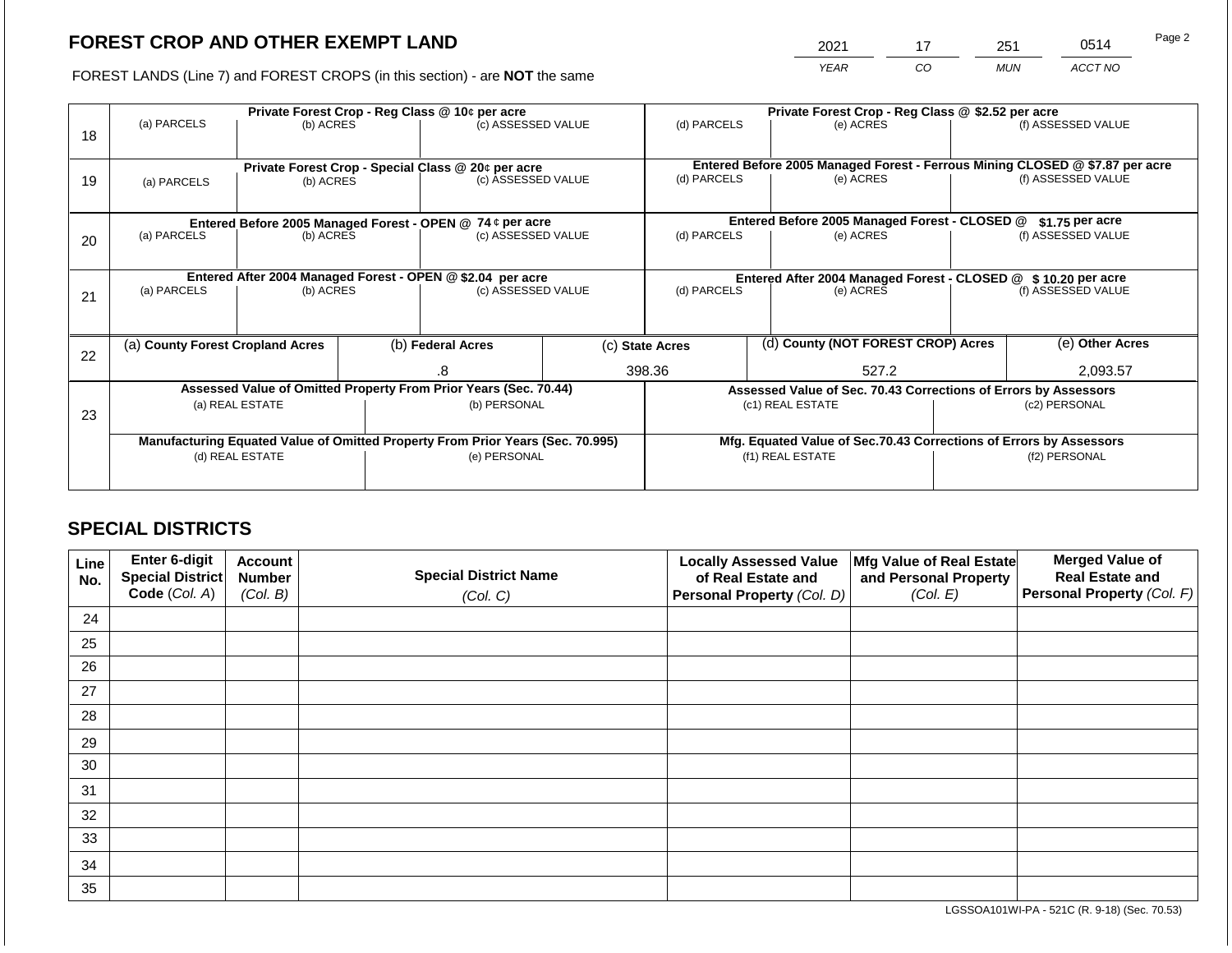#### *YEAR*  2021 *CO*  17 *MUN*  251 **SCHOOL DISTRICTS Line No. Enter 6-digit School District Code** *(Col. A)* **Account Number** *(Col. B)* **School District Name** *(Col. C)* **Locally Assessed Value of Real Estate and Personal Property** *(Col. D)* **Mfg Value of Real Estate and Personal Property** *(Col. E)* **Merged Value of Real Estate and Personal Property** *(Col. F)* **A. SCHOOL DISTRICTS (K-8 and K-12)** 36 37 38 39 40 41 42 43 44 45 46 47  $\overline{48}$ 49 173444 0117 SCH D OF MENOMONIE AREA 1,135,774,600 149,343,000 1,285,117,600

| 40 |                                                         |      |                                        |               |             |               |  |  |
|----|---------------------------------------------------------|------|----------------------------------------|---------------|-------------|---------------|--|--|
| 49 |                                                         |      |                                        |               |             |               |  |  |
| 50 | TOTAL ASSESSED VALUE OF SCHOOL DISTRICTS (K-8 and K-12) |      |                                        | 1,135,774,600 | 149,343,000 | 1,285,117,600 |  |  |
|    | UNION HIGH SCHOOL DISTRICTS<br>В.                       |      |                                        |               |             |               |  |  |
| 51 |                                                         |      |                                        |               |             |               |  |  |
| 52 |                                                         |      |                                        |               |             |               |  |  |
| 53 |                                                         |      |                                        |               |             |               |  |  |
| 54 |                                                         |      |                                        |               |             |               |  |  |
| 55 | TOTAL ASSESSED VALUE OF UNION HIGH SCHOOLS              |      |                                        |               |             |               |  |  |
|    | <b>TECHNICAL COLLEGE DISTRICTS</b><br>C.                |      |                                        |               |             |               |  |  |
| 56 | 000100                                                  | 0001 | CHIPPEWA VALLEY TECHNICAL COLLEGE EAUC | 1,135,774,600 | 149,343,000 | 1,285,117,600 |  |  |
| 57 |                                                         |      |                                        |               |             |               |  |  |
| 58 |                                                         |      |                                        |               |             |               |  |  |
| 59 | TOTAL ASSESSED VALUE OF TECHNICAL COLLEGES              |      |                                        | 1,135,774,600 | 149,343,000 | 1,285,117,600 |  |  |

 *I hereby certify, to the best of my knowledge and belief, this form is complete and correct.*

| Name                                |                         | Title                | Submission date |  |  |
|-------------------------------------|-------------------------|----------------------|-----------------|--|--|
| SARAH EDWARDS                       |                         | REAL PROPERTY LISTER | 2021<br>23      |  |  |
| Email address<br>Phone              |                         |                      |                 |  |  |
| 715<br>23 <sup>′</sup><br>6545<br>- | SJEDWARDS@CO.DUNN.WI.US |                      |                 |  |  |

*ACCT NO*  0514